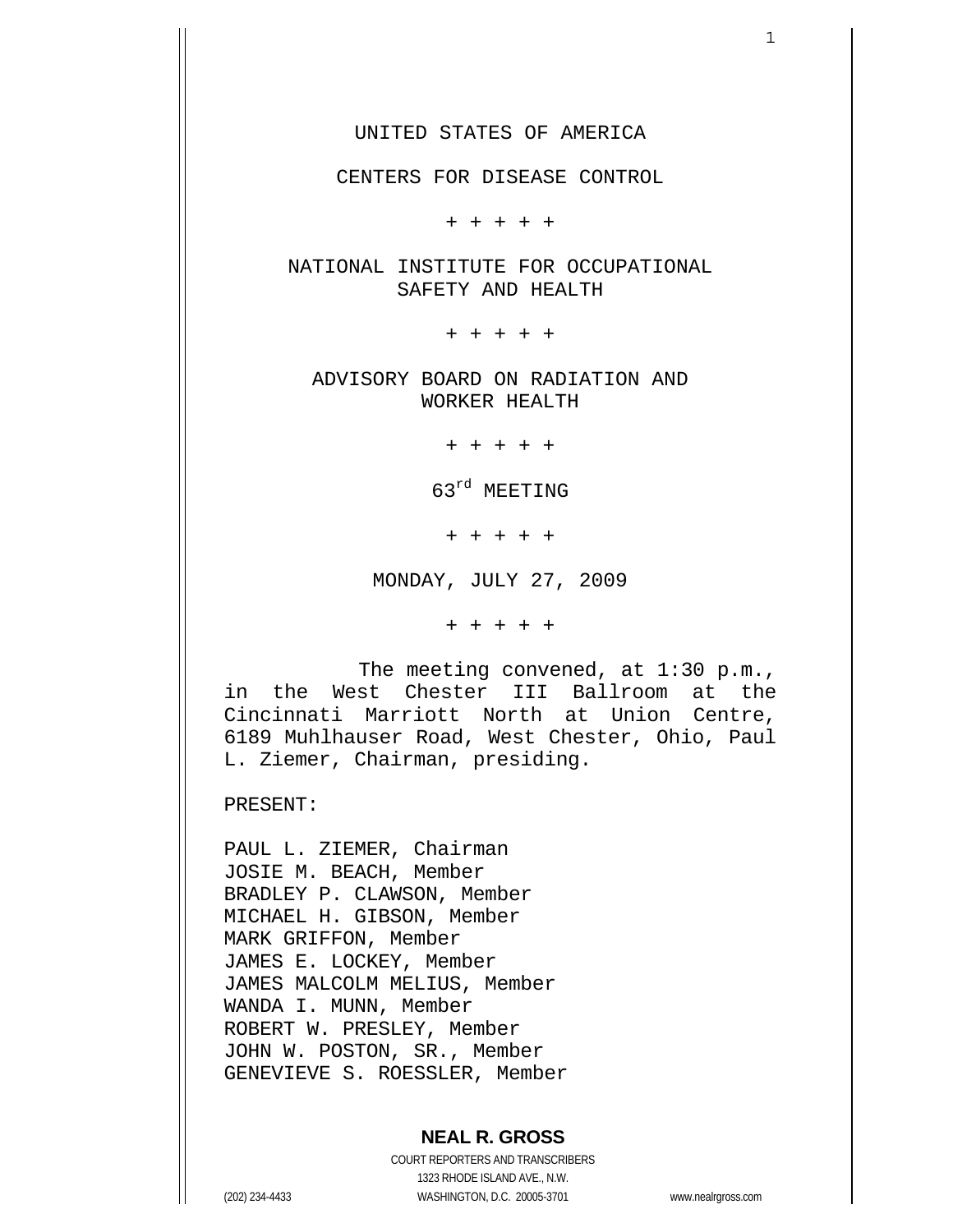```
PRESENT: (Continued) 
PHILLIP SCHOFIELD, Member 
THEODORE M. KATZ, Acting Designated Federal 
    Official 
REGISTERED AND/OR PUBLIC COMMENT PARTICIPANTS: 
ADAMS, NANCY, NIOSH Contractor 
AL-NABULSI, ISAF, DOE 
ALLEN, KELLY, US DOL 
ASHCRAFT, DANA, Mound Worker 
BEATTY, EVERETT "RAY", Fernald Medical 
BOHLEN, ANNE, Radar Screen Productions 
BRADFORD, SHANNON, NIOSH 
BROCK, DENISE, NIOSH 
BROEHM, JASON, CDC 
BUELOW, HELEN, NIOSH 
CALLAWAY, ALLEN "MOOCH", Fernald Medical 
CHILDS, MICHAEL 
DECKER, RONALD 
DECKER, ROBERT 
DECKER, RICHARD 
ELLIOTT, LARRY, NIOSH 
ELLISON, CHRIS, NIOSH 
FITZGERALD, JOE, SC&A 
GIBSON, PAIGE, Mound/WHPP 
GILBERTSON, TRACEY, NIOSH 
HANSON, JOHN, SIUE/Dow Madison 
HERBERT, NICHOLE, NIOSH 
HINNEFELD, STU, NIOSH 
HOWELL, EMILY, HHS 
JERISON, DEB, DEB 
KOTSCH, JEFF, US DOL 
LEWIS, GREG, DOE 
MAKHIJANI, ARJUN, SC&A 
MAURO, JOHN, SC&A 
MEDORA, RIASP 
NETON, JIM, NIOSH 
PARKER, ERIC 
PRESLEY, LOUISE 
RAFKY, MICHAEL, HHS 
RAMADEI, CATHY, CDC/MASO
```
## **NEAL R. GROSS**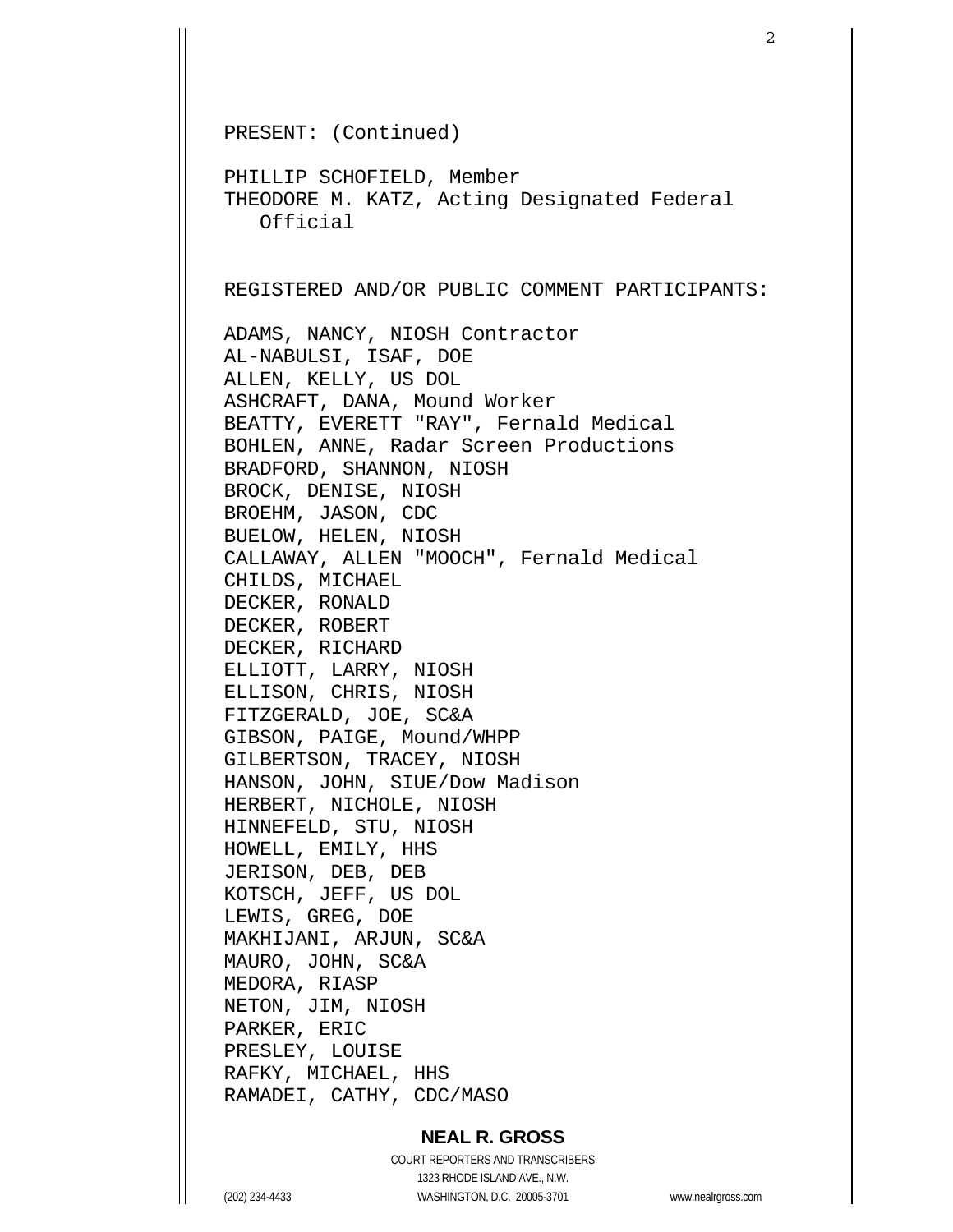ROBERTS, WANDA SHARFI, MUTTY, ORAU Team SHEEHAN, WARREN SIEBERT, SCOTT, ORAU Team STREET, GINGER TABOR, ROBERT, Fernald (Retired) ULSH, BRANT, NIOSH WADE, LEW, NIOSH WORTHINGTON, PAT, DOE ZACCHERO, MARY JO, ORAU Team ZIEMER, MARILYN

3

# **NEAL R. GROSS**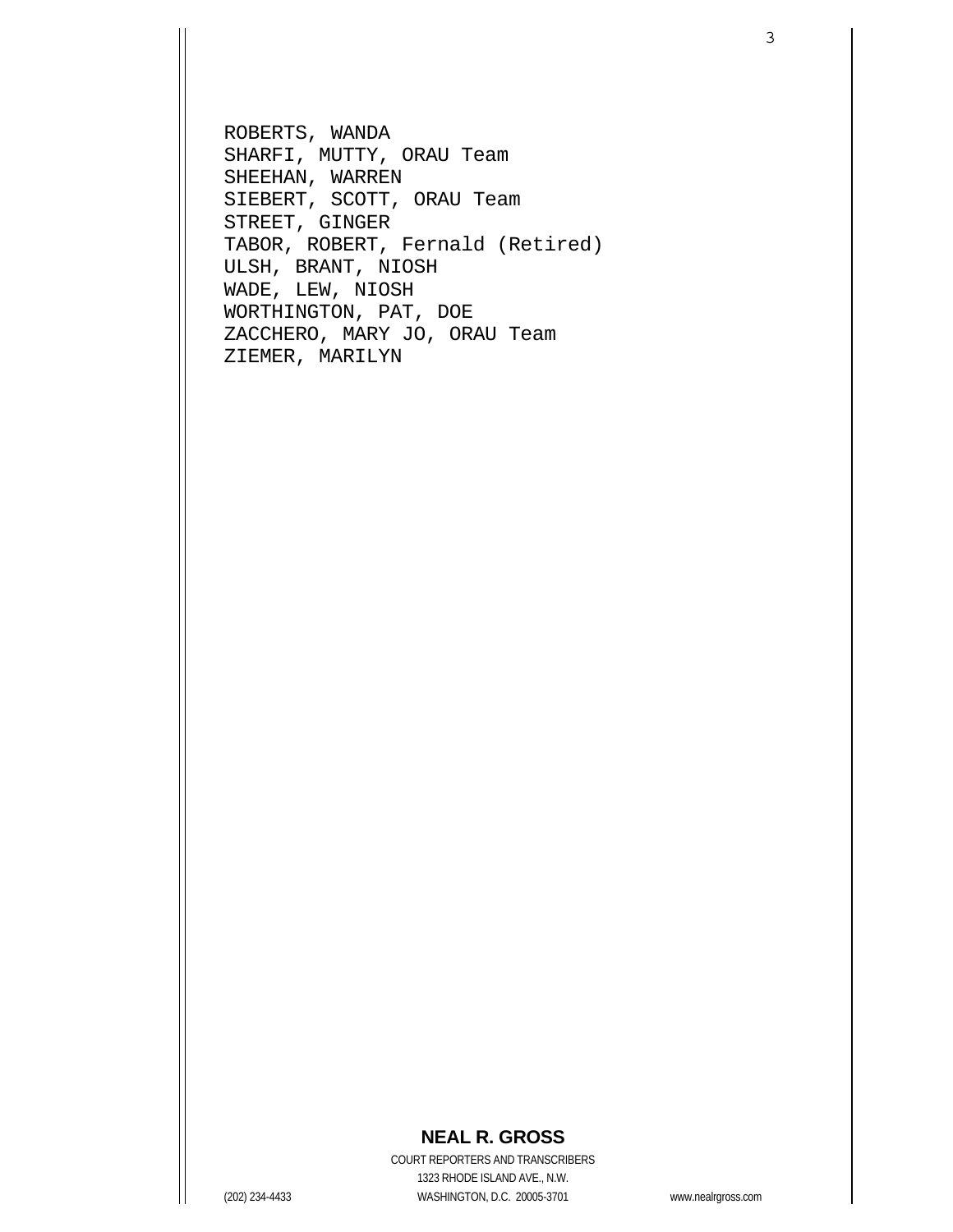### C-O-N-T-E-N-T-S

|                                                   | Page |
|---------------------------------------------------|------|
| Call to Order and Welcome<br>Chairman Paul Ziemer | 7    |
| Preliminary Comments<br>Ted Katz                  | 10   |
| NIOSH Program Update<br>Larry Elliott, NIOSH      | 13   |
| DOL Program Update<br>Jeffrey L. Kotsch, DOL      | 46   |
| Mound Work Group<br>Josie Beach, WG Chair         | 67   |
| Business Items                                    | 92   |
| Transcript Reviews                                | 92   |
| Future Meeting Dates                              | 102  |
| DOE Update                                        | 115  |
| Glenn Podonsky, DOE                               | 122  |
| Pat Worthington, DOE                              | 135  |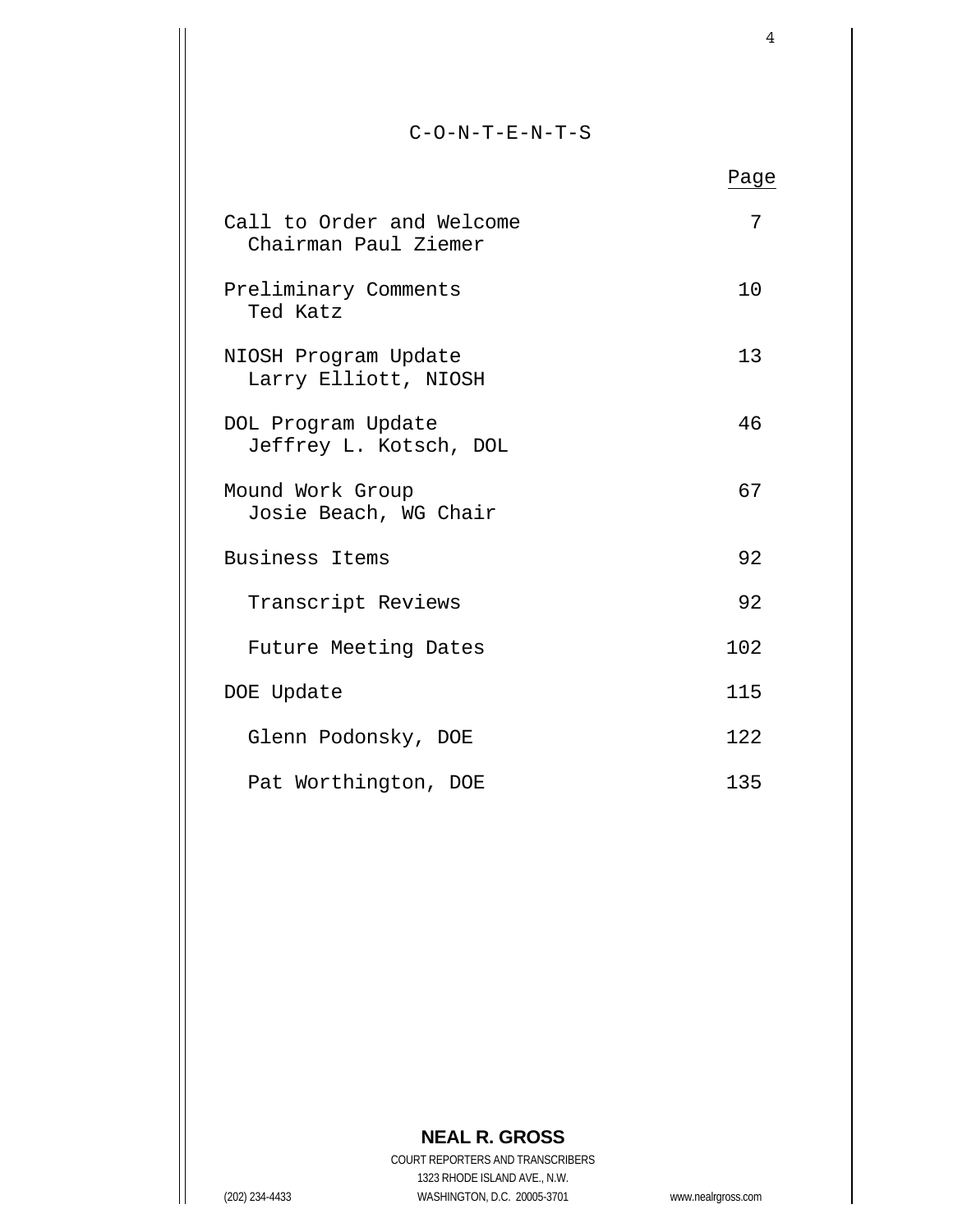# C-O-N-T-E-N-T-S (CONTINUED)

| Public Comments                                               | 169 |
|---------------------------------------------------------------|-----|
| Matt Ferry<br>Representing Congressman Higgins<br>of New York | 174 |
| John Hanson<br>On behalf of the Dow Madison site              | 179 |
| Dan McKeel<br>Petitioner for Dow Madison site                 | 185 |

# **NEAL R. GROSS**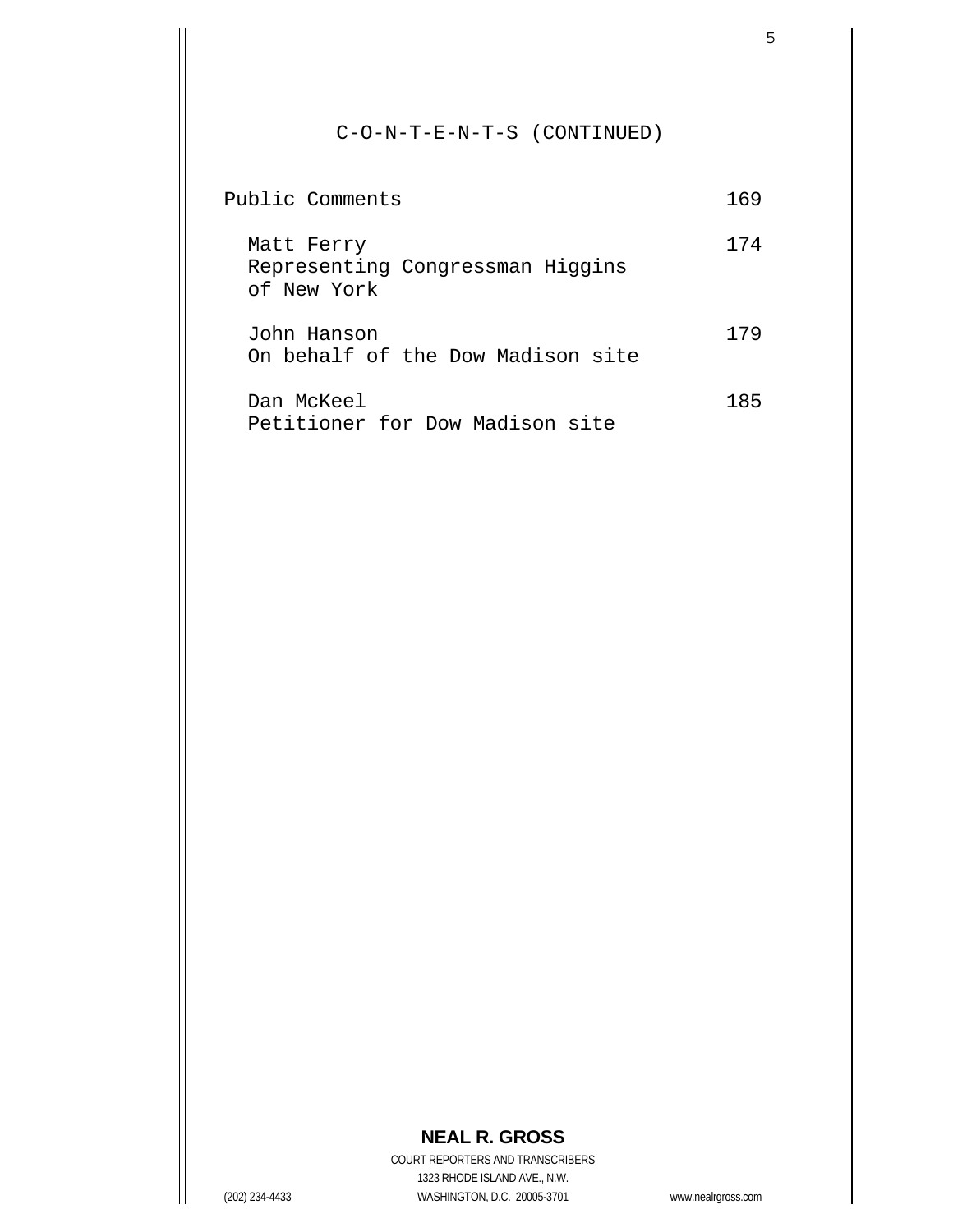1 2 3 4 5 6 7 8 9 10 11 12 13 14 15 16 17 18 19 20 21 22 P-R-O-C-E-E-D-I-N-G-S 1:45 p.m. CHAIRMAN ZIEMER: Good afternoon, everyone. This is the meeting of the Advisory Board on Radiation and Worker Health, meeting in the Cincinnati area, more specifically, here in West Chester, Ohio. We are pleased to be here. We have met in Cincinnati, our work groups, very often, and the Board has met here previously, notably, during a snowstorm. We are happy that there's no snowstorms today in the Cincinnati area. The Board met earlier today in closed session to have its annual training on conflict of interest. We all now feel fairly well-trained. It is probably fortunate that it was closed session, so that none of you had to attend it. But, in any event, just for the record, the full Board was here for that training, annual training, as required by the

> COURT REPORTERS AND TRANSCRIBERS 1323 RHODE ISLAND AVE., N.W. (202) 234-4433 WASHINGTON, D.C. 20005-3701 www.nealrgross.com

**NEAL R. GROSS**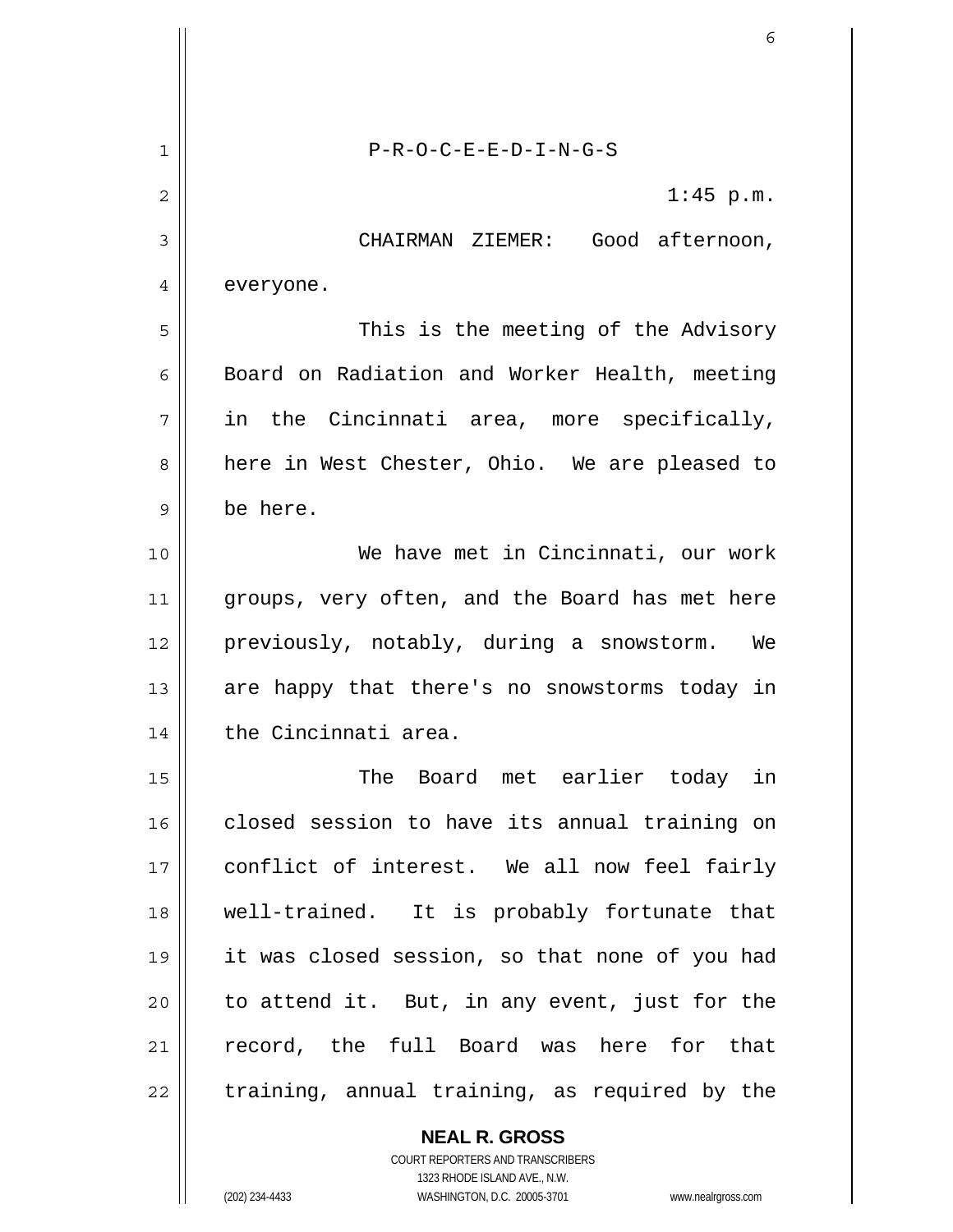| $\mathbf 1$    | federal agencies that we are involved with.    |
|----------------|------------------------------------------------|
| $\overline{c}$ | We have a registration booklet in              |
| 3              | the foyer. If you have not already done so,    |
| $\overline{4}$ | we ask that you register your attendance with  |
| 5              | us today. This is everyone, Board members,     |
| 6              | federal staff members, consultants, members of |
| 7              | the public.                                    |
| 8              | Also, if any of you are interested             |
| 9              | in participating in the public comments        |
| 10             | session this evening, which begins at 7:00     |
| 11             | p.m., there is a sign-up registration there,   |
| 12             | so that we have some idea of the numbers of    |
| 13             | individuals who wish to address the assembly   |
| 14             | during the public comments session. So, if     |
| 15             | you are interested in doing that, please sign  |
| 16             | up at your convenience before we have the      |
| 17             | break later in the afternoon.                  |
| 18             | On the table in the rear of the                |
| 19             | room, there are many documents. There are      |
| 20             | copies of today's agenda, as well as handouts  |
| 21             | and documents relating to the items on our     |
| 22             | agenda.                                        |

**NEAL R. GROSS** COURT REPORTERS AND TRANSCRIBERS 1323 RHODE ISLAND AVE., N.W. (202) 234-4433 WASHINGTON, D.C. 20005-3701 www.nealrgross.com

 $\mathsf{II}$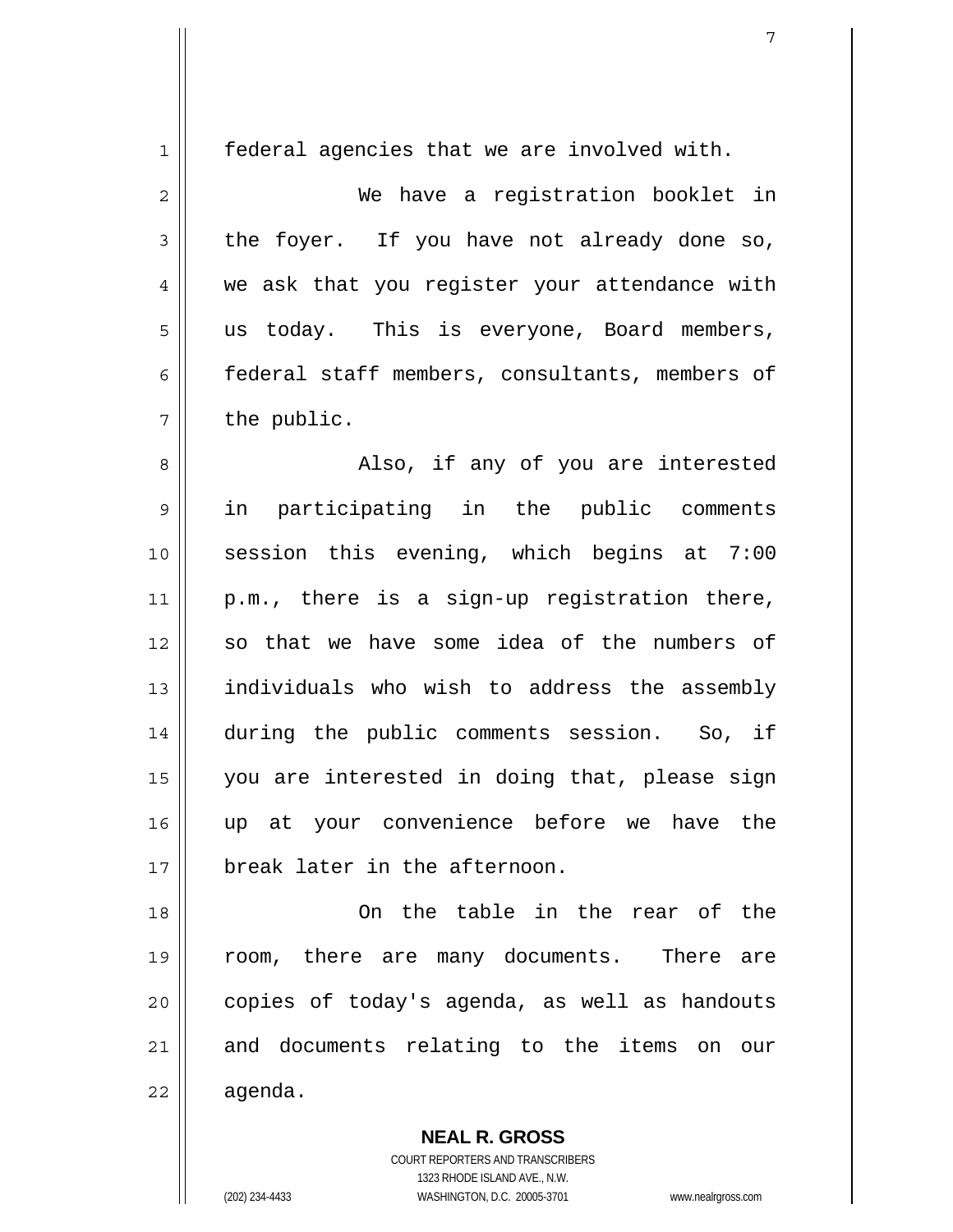| $\mathbf 1$    | In general, the Board will follow              |
|----------------|------------------------------------------------|
| $\overline{2}$ | the agenda as it is given, although not all of |
|                |                                                |
| 3              | the items are what we could call time-certain. |
| 4              | That is, we may get ahead of schedule or we    |
| 5              | may get behind schedule. Certainly, today we   |
| 6              | will simply move through the items as they     |
| 7              | come up.                                       |
| 8              | Tomorrow's session, where we have              |
| 9              | specific SEC petitions that we are dealing     |
| 10             | with, we will typically consider those time-   |
| 11             | certain because we may have petitioners on the |
| 12             | phone that wish to participate, and the times  |
| 13             | become more critical for those folks in terms  |
| 14             | of when they plan to be on the phone lines.    |
| 15             | But, otherwise, unless something               |
| 16             | occurs that causes us to skip around, we will  |
| 17             | follow the agenda as it is given. Now what     |
| 18             | would cause us to skip around would be that    |
| 19             | the Chairman senses that we are so far ahead   |
| 20             | of schedule that we can do some of our         |
| 21             | Wednesday work earlier. Well, we will try to   |
| 22             | do that. But, other than that, we will         |

**NEAL R. GROSS** COURT REPORTERS AND TRANSCRIBERS 1323 RHODE ISLAND AVE., N.W. (202) 234-4433 WASHINGTON, D.C. 20005-3701 www.nealrgross.com

 $\mathsf{I}$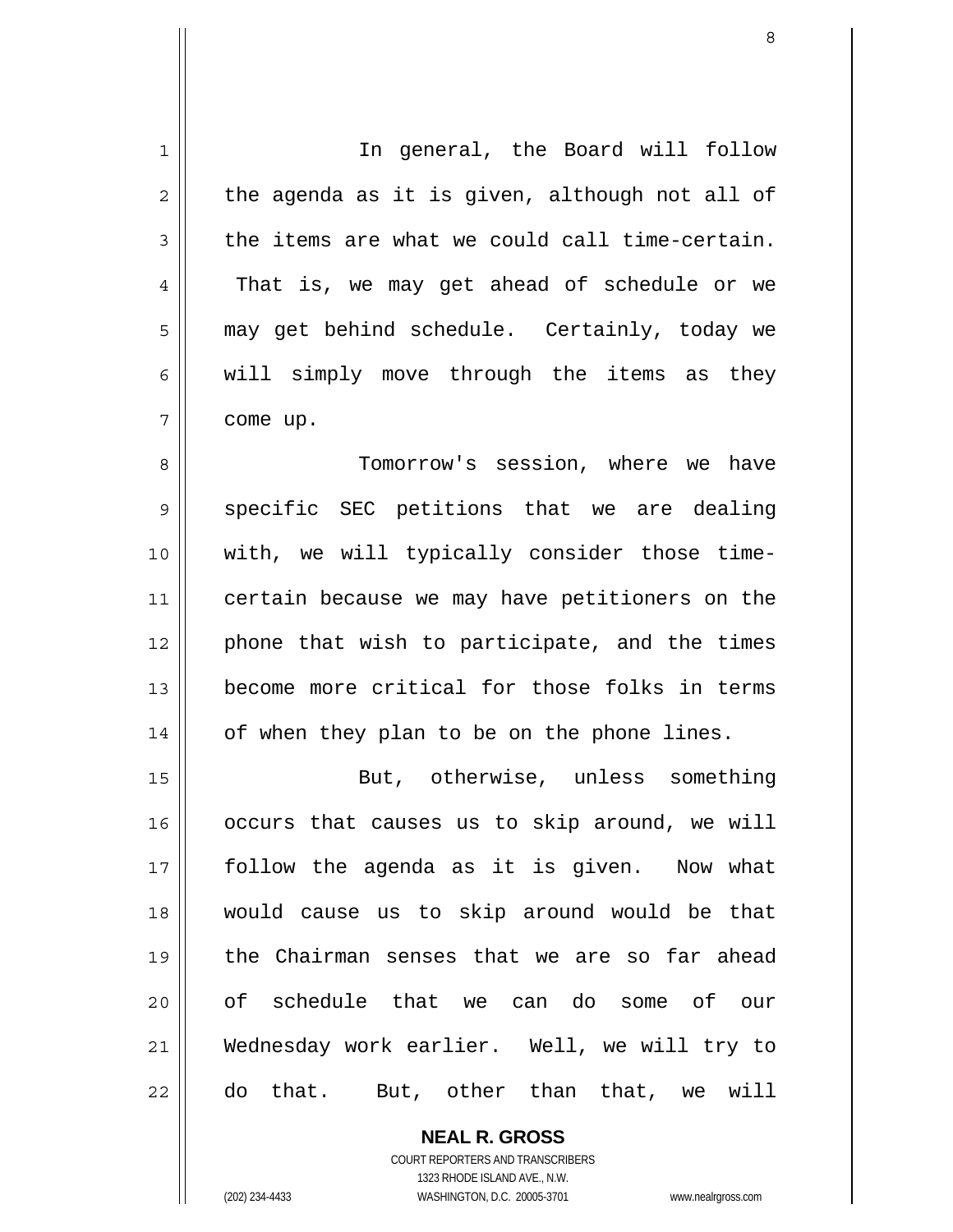$1$ proceed as indicated.

| 2  | Again, we are pleased to be in the                                                                                                                              |
|----|-----------------------------------------------------------------------------------------------------------------------------------------------------------------|
| 3  | Cincinnati area, not only because there are                                                                                                                     |
| 4  | facilities of interest in this area, in Ohio,                                                                                                                   |
| 5  | but also OSHA, or NIOSH rather, has principal                                                                                                                   |
| 6  | offices here. Many of the staff members are                                                                                                                     |
| 7  | located here locally as well.                                                                                                                                   |
| 8  | Our Designated Federal Official is                                                                                                                              |
| 9  | Mr. Theodore Katz, known as Ted.                                                                                                                                |
| 10 | Ted, you have some preliminary                                                                                                                                  |
| 11 | comments for us?                                                                                                                                                |
| 12 | MR. KATZ: Yes. Thank you.                                                                                                                                       |
| 13 | Well, first of all, just a welcome                                                                                                                              |
| 14 | to everybody, to the Board members, the                                                                                                                         |
| 15 | participants, staff, and the public. Welcome                                                                                                                    |
| 16 | on behalf of Secretary Sebelius and the Acting                                                                                                                  |
| 17 | Director of NIOSH, Christine Branche, who is                                                                                                                    |
| 18 | here today. This Board advises the Secretary                                                                                                                    |
| 19 | and NIOSH. So we are glad you all are here                                                                                                                      |
| 20 | and able to participate.                                                                                                                                        |
| 21 | Just a few logistical things to                                                                                                                                 |
| 22 | cover: one, in terms of your own safety, exit                                                                                                                   |
|    | <b>NEAL R. GROSS</b><br>COURT REPORTERS AND TRANSCRIBERS<br>1323 RHODE ISLAND AVE., N.W.<br>(202) 234-4433<br>WASHINGTON, D.C. 20005-3701<br>www.nealrgross.com |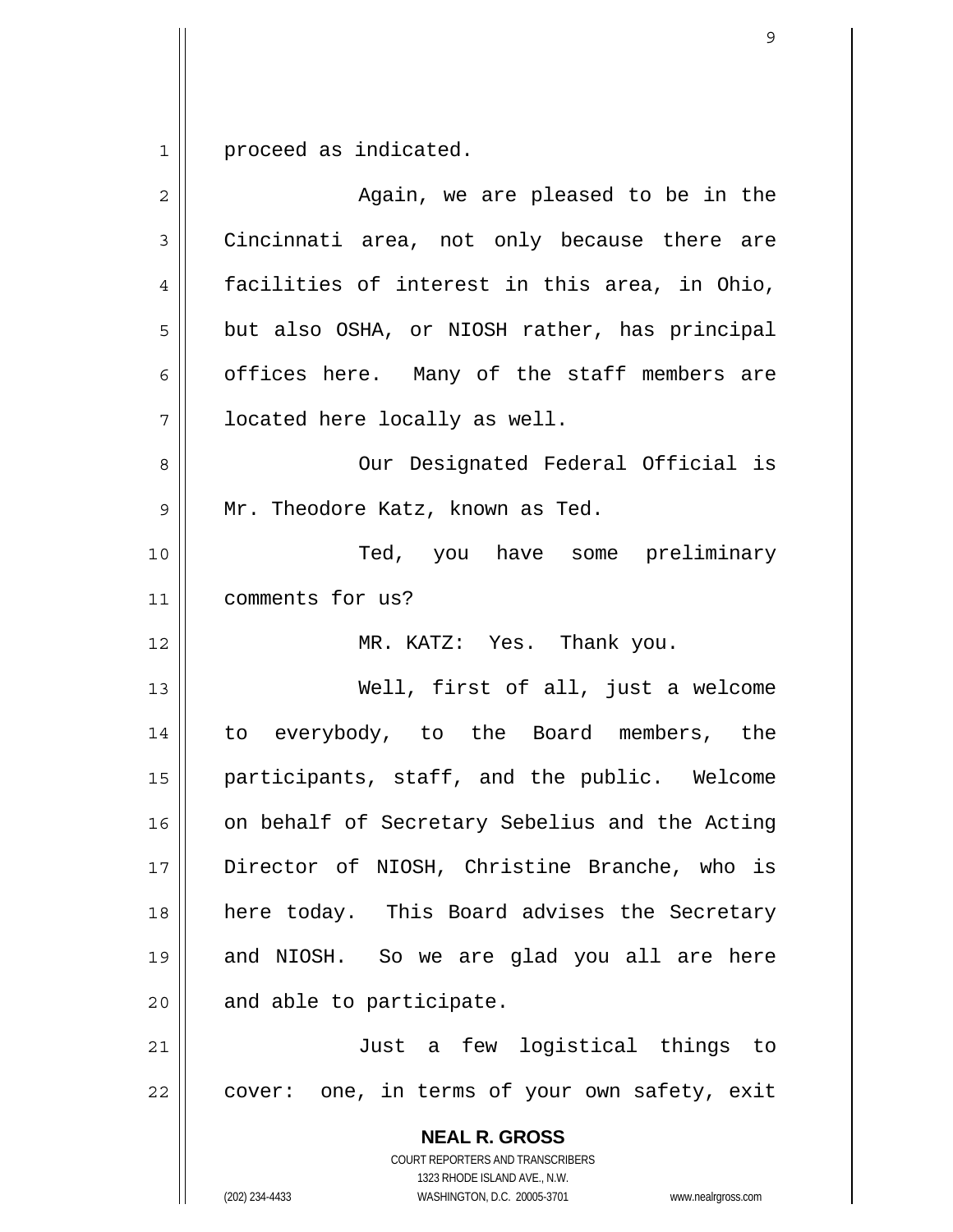1 2 3 4 5 6 7 from here, were there a fire or an emergency, there are exits. Go out the door straight to the right, and then right again or straight to the left, and then left again. There are emergency exits as well as, of course, straight through the lobby to the front doors. So to let you know that.

8 9 10 11 12 13 14 15 16 17 18 19 Another logistical thing for the people who are participating by telephone, please mute your phones while you are listening, except when you are addressing the forum here. You can mute your phone, if you don't have a mute button, using \*6, and then, again, to unmute your phone, if you were to want to address the group, you would hit \*6 again. If you need to leave the call for some time, please just hang up; don't use your hold button for that. Just hang up and then dial back in.

20 21 22 So that is a couple of logistical things. I also want to let people know we have with us for the Board -- I believe all

> **NEAL R. GROSS** COURT REPORTERS AND TRANSCRIBERS 1323 RHODE ISLAND AVE., N.W. (202) 234-4433 WASHINGTON, D.C. 20005-3701 www.nealrgross.com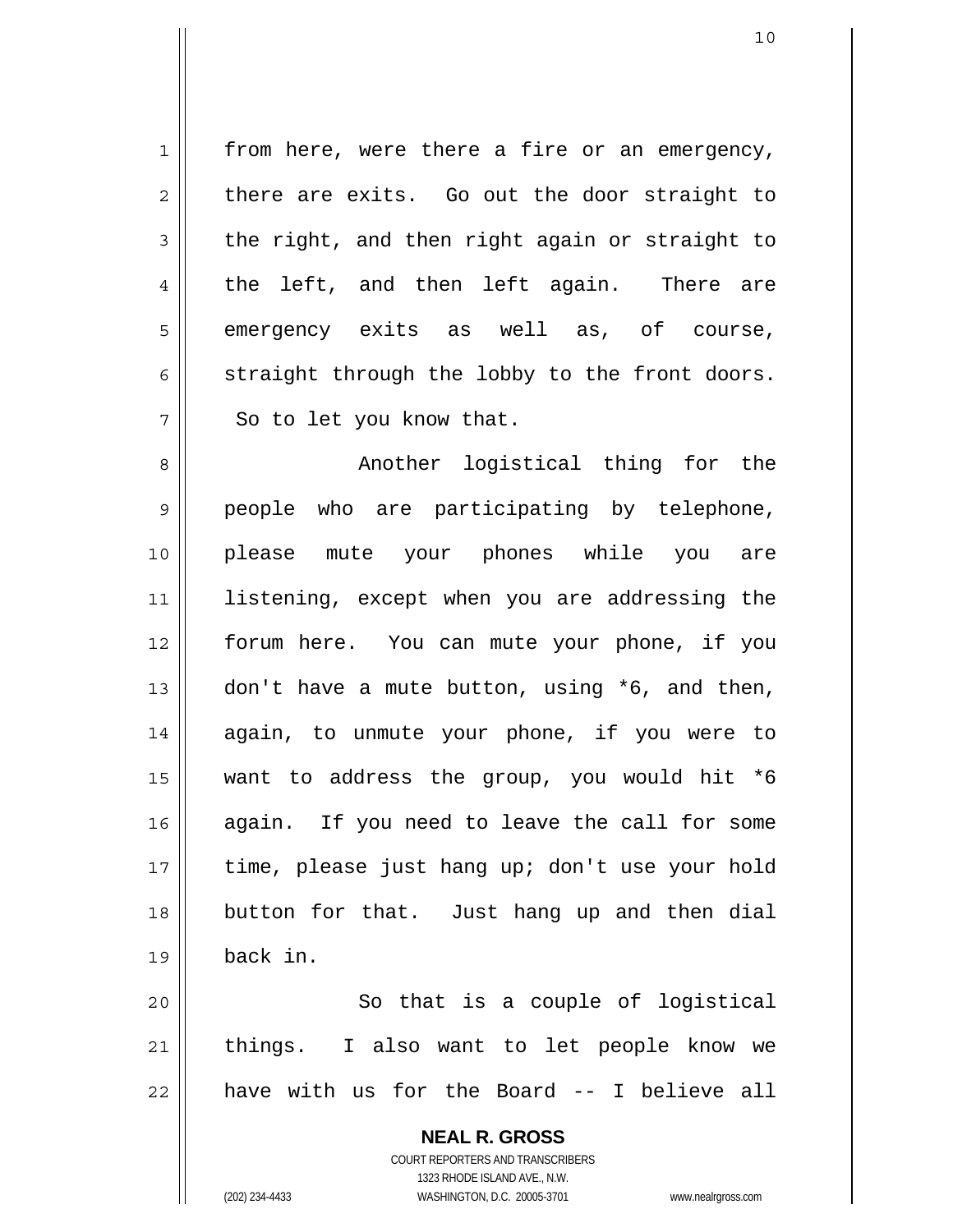| 1           | three days she will be here -- Anne Bohlen,                         |
|-------------|---------------------------------------------------------------------|
| 2           | who is a private filmmaker, very accomplished                       |
| 3           | and recognized. She is doing a work on the                          |
| 4           | nuclear facilities in Ohio, a documentary. So                       |
| 5           | I just want to let everybody know she's                             |
| 6           | filming, will be filming. She's not doing                           |
| 7           | this on behalf of the agency or the                                 |
| 8           | government. This is her private enterprise,                         |
| $\mathsf 9$ | but, of course, she is welcome to do this and                       |
| 10          | we are glad to have her with us.                                    |
| 11          | I believe that covers the                                           |
| 12          | waterfront. Thank you, Dr. Ziemer.                                  |
| 13          | CHAIRMAN ZIEMER: Thank you, Ted.                                    |
| 14          | You didn't mention whether or not, after Ms.                        |
| 15          | film is highly recognized and<br>Bohlen's                           |
| 16          | awarded, whether there will be residuals for                        |
| 17          | the Board members or not, but our training                          |
| 18          | this morning tells us that we can't accept                          |
| 19          | anything.                                                           |
| 20          | Mr. Clawson has a comment.                                          |
| 21          | MEMBER CLAWSON: I just wanted, as                                   |
| 22          | you spoke earlier about our ethics training                         |
|             |                                                                     |
|             | <b>NEAL R. GROSS</b><br>COURT REPORTERS AND TRANSCRIBERS            |
|             | 1323 RHODE ISLAND AVE., N.W.                                        |
|             | (202) 234-4433<br>WASHINGTON, D.C. 20005-3701<br>www.nealrgross.com |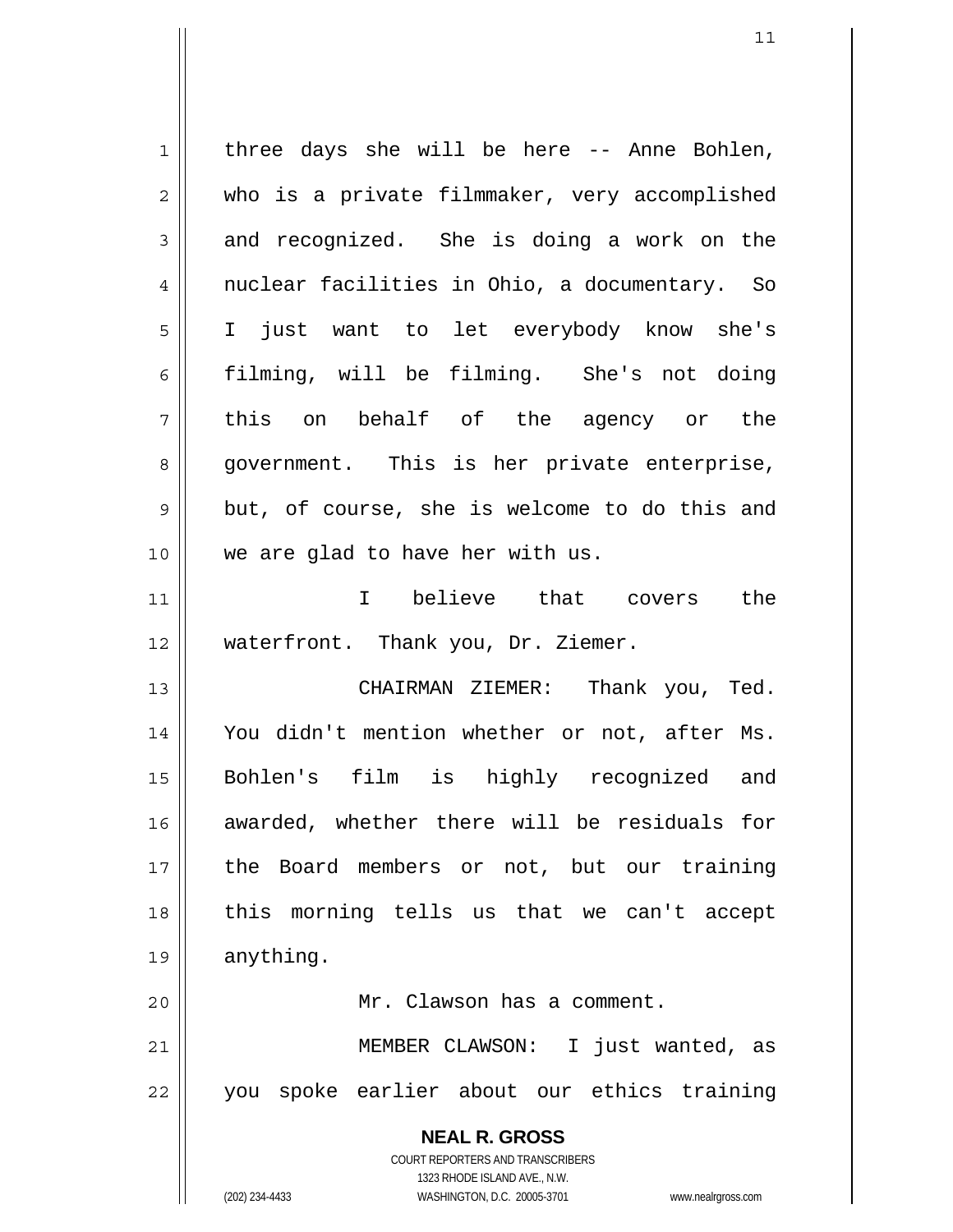that we had, and as Christine Branche brought out, I just want to make sure that the record showed that she was going to look into some of the issues that we have, and so forth, and would be reporting back to us. I just felt that the report --

1

2

3

4

5

6

20

7 8 9 10 11 12 13 14 15 CHAIRMAN ZIEMER: Yes. For the record, there were some questions on procedures and policies that arose. I don't believe we will discuss them now, but, just for the record, Dr. Branche did commit to looking into some of the issues and will report back to the Board at an appropriate time on the policies that relate to the Board's conflict-of-interest policies.

16 17 18 19 Now let us proceed with the agenda items. The first one this afternoon is our NIOSH update. Larry Elliott is here to bring us that update.

Welcome, Larry.

21 22 MR. ELLIOTT: Good afternoon, ladies and gentlemen of the Board and members

> **NEAL R. GROSS** COURT REPORTERS AND TRANSCRIBERS 1323 RHODE ISLAND AVE., N.W. (202) 234-4433 WASHINGTON, D.C. 20005-3701 www.nealrgross.com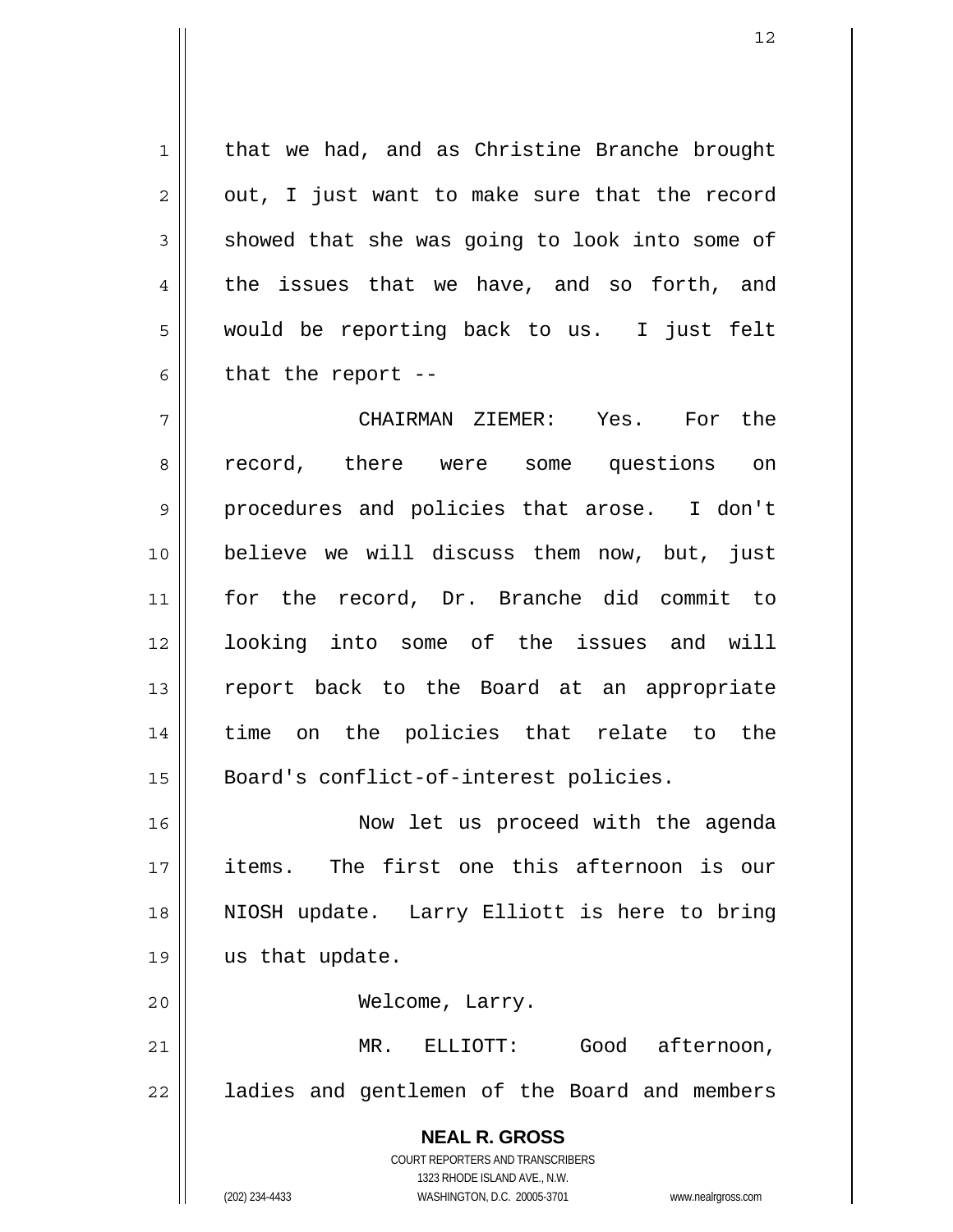| $\mathbf 1$    | of the public, staff. Welcome to the           |
|----------------|------------------------------------------------|
| $\mathbf{2}$   | Cincinnati area. We are certainly glad to      |
| 3              | have you here. It's going to be nice for       |
| $\overline{4}$ | staff to be able to sleep in their own beds    |
| 5              | tonight here in Cincinnati. So we take note    |
| 6              | of that and show our appreciation of you       |
| 7              | holding a meeting here in Cincinnati.          |
| 8              | Generally, as you know, I start off            |
| 9              | with a couple of news briefs about the program |
| 10             | before I get into my presentation with slides. |
| 11             | Today, I would like to begin with              |
| 12             | an update on the Ruttenber database. As you    |
| 13             | know, this is a database that was developed    |
| 14             | for the Rocky Flats plant, a mortality study   |
| 15             | that was conducted by Dr. Ruttenber and his    |
| 16             | study team.                                    |
| 17             | We have completed an evaluation of             |
| 18             | the Ruttenber database for its impact on Rocky |
| 19             | Flats Special Exposure Cohort eligibility.     |
| 20             | This report outlines and confirms our original |
| 21             | understanding from conversations with<br>Dr.   |
| 22             | Ruttenber that the source of the dosimetry     |

COURT REPORTERS AND TRANSCRIBERS 1323 RHODE ISLAND AVE., N.W. (202) 234-4433 WASHINGTON, D.C. 20005-3701 www.nealrgross.com

**NEAL R. GROSS**

 $\mathsf{II}$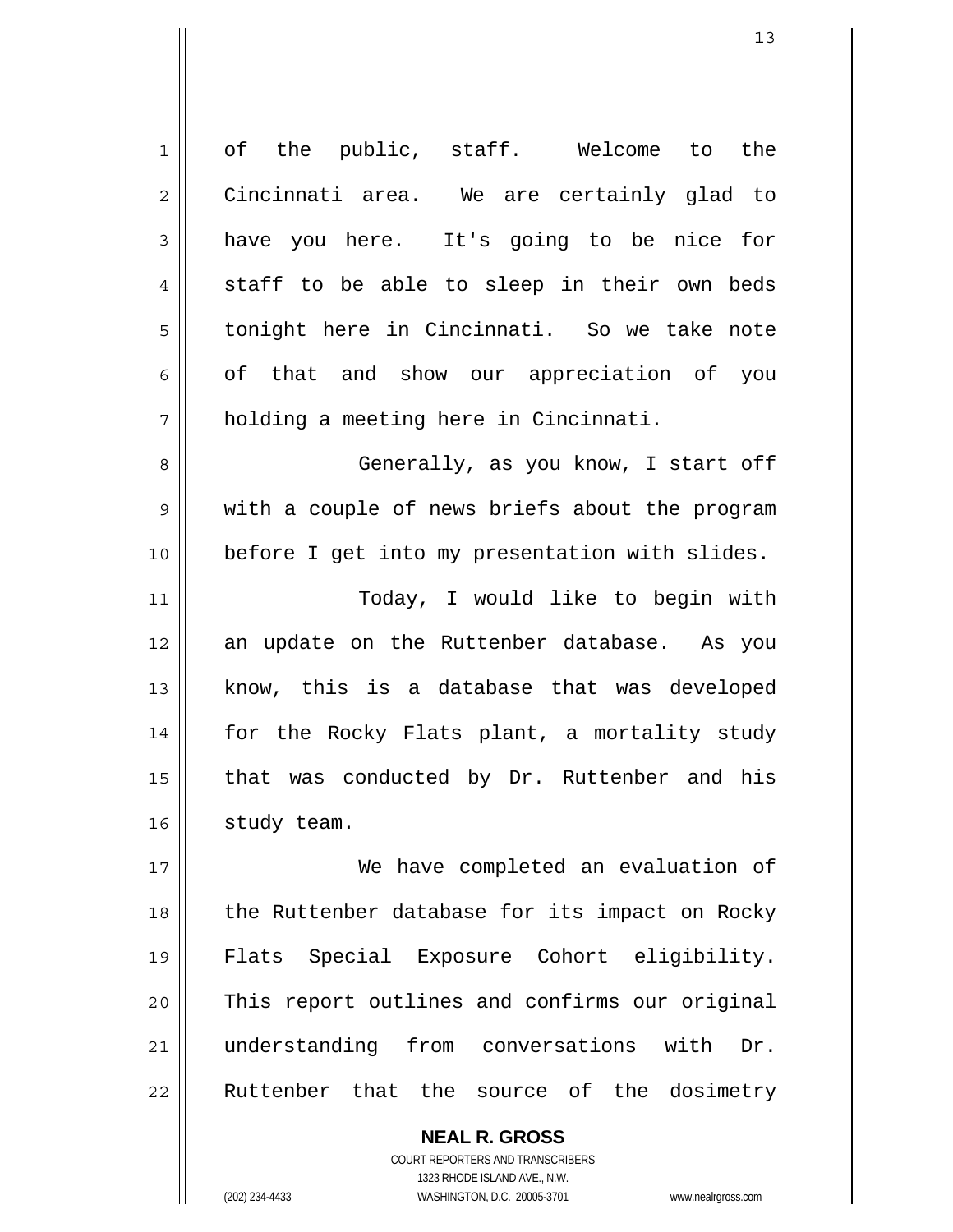1 2 3 4 5 6 7 data that was used in the NDRP and the source of the Ruttenber studies are the same, and that the dosimetry data NIOSH uses in its work under EEOICPA is as complete as possible and as complete as the Ruttenber dataset. The report is available on our website under the SEC documents for the Rocky Flats plant.

8 9 10 11 12 13 14 15 16 The second news brief I would like to bring your attention to is that Dade Moeller & Associates, which is one of the teaming partner companies for the Oak Ridge Associated Universities team, which recently won our dose reconstruction technical support contract, recently began work as a mission support contractor for the Department of Energy at the Hanford site.

17 18 19 20 21 22 Last September, well in advance of the award to Dade Moeller & Associates by the Department of Energy, ORAU took action to ensure that it was in compliance with the NIOSH policy on Conflict or Bias, as well as the ORAU team's Conflict or Bias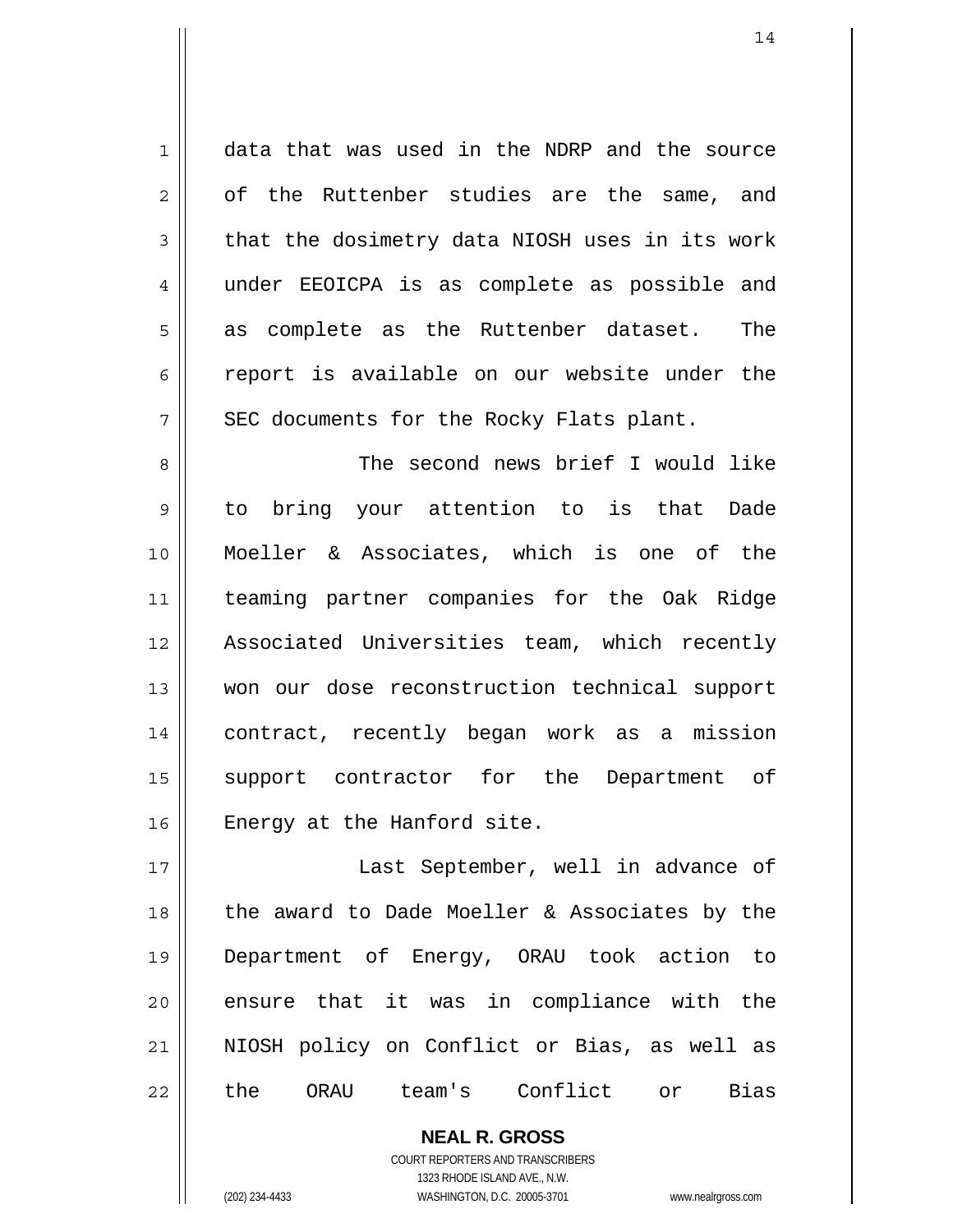1 Implementation Plan.

| $\overline{2}$ | These actions included declaring a                                                                                                                                     |
|----------------|------------------------------------------------------------------------------------------------------------------------------------------------------------------------|
| 3              | corporate conflict for the Hanford site for                                                                                                                            |
| 4              | all Dade Moeller staff and updating all of the                                                                                                                         |
| 5              | Conflict or Bias Disclosure Forms for each                                                                                                                             |
| 6              | individual Dade Moeller staff.                                                                                                                                         |
| 7              | There was also an effort to                                                                                                                                            |
| 8              | reassign all dose reconstructions that<br>were                                                                                                                         |
| $\mathsf 9$    | currently underway by Dade Moeller staff for                                                                                                                           |
| 10             | Hanford claimants. Those reassignments were                                                                                                                            |
| 11             | then given to other ORAU team partners to work                                                                                                                         |
| 12             | since Dade Moeller had declared a conflict.                                                                                                                            |
| 13             | individual<br>There<br>was also one                                                                                                                                    |
| 14             | document owner that had to be replaced since                                                                                                                           |
| 15             | they were a Dade Moeller associate working on                                                                                                                          |
| 16             | a document for Hanford. So it was conflicted                                                                                                                           |
| 17             | and had to be replaced with a non-conflicted                                                                                                                           |
| 18             | key document owner.                                                                                                                                                    |
| 19             | All of this information<br>is                                                                                                                                          |
| 20             | available on our website.<br>If<br>have<br>you                                                                                                                         |
| 21             | interest in that, you should check that out.                                                                                                                           |
| 22             | T f<br>there<br>are concerns about the<br>Policy<br>on                                                                                                                 |
|                | <b>NEAL R. GROSS</b><br><b>COURT REPORTERS AND TRANSCRIBERS</b><br>1323 RHODE ISLAND AVE., N.W.<br>(202) 234-4433<br>WASHINGTON, D.C. 20005-3701<br>www.nealrgross.com |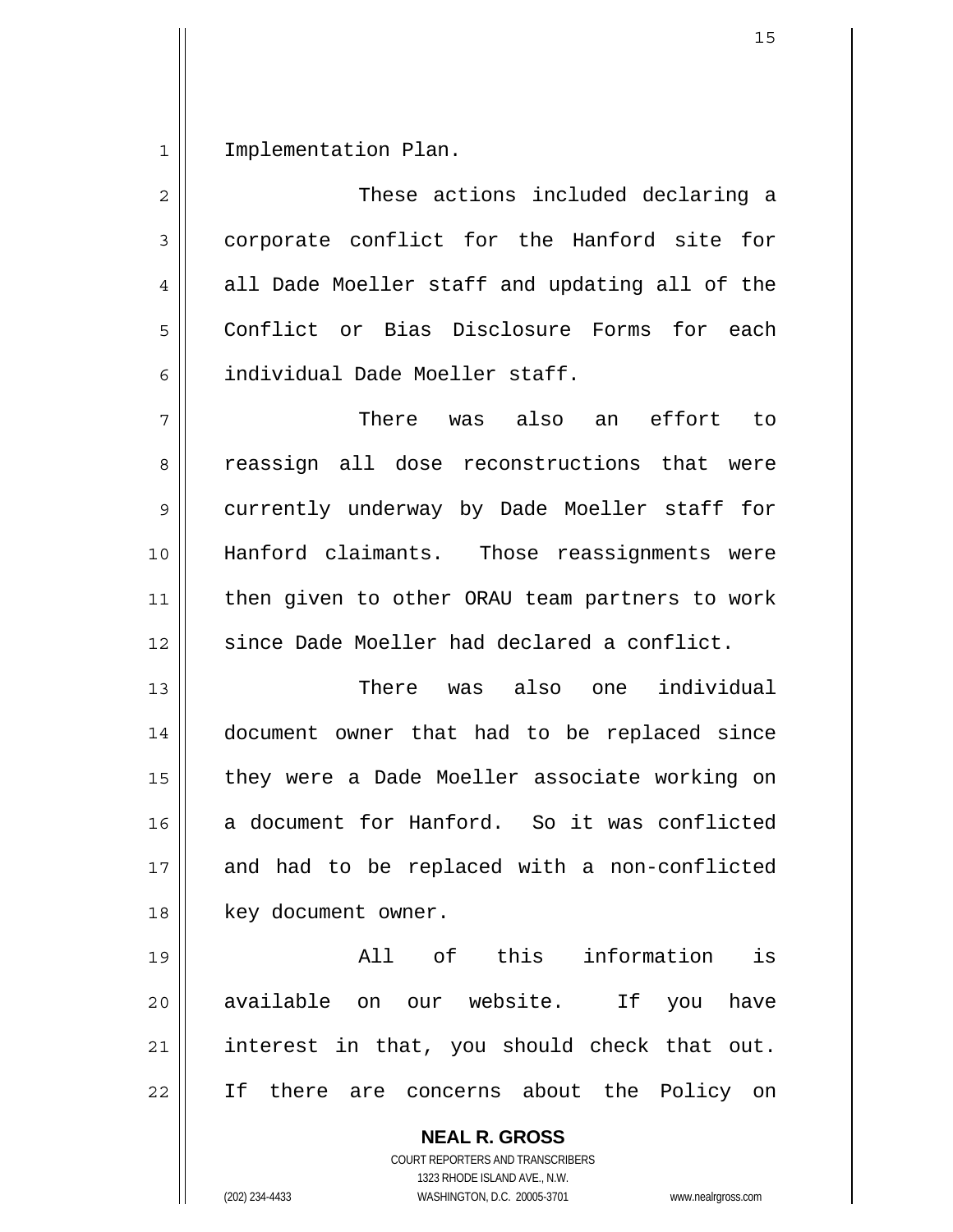1 2 3 4 Conflict or Bias and how it is being applied, I encourage you as an individual to seek out the NIOSH Conflict or Bias Officer that is listed on the website.

5 6 7 8 9 10 11 12 Seven years ago, an office was established at NIOSH to perform dose reconstructions and conduct other technical activities to assist the energy workers and their survivors, and also to support the Secretary of Health and Human Services under this compensation program that we all know now as EEOICPA.

13 14 15 16 17 18 Developing the infrastructure for the program required promulgating rules. These are major rules, rules on Probability of Causation and dose reconstruction methodology, as well as how to process petitions under the Special Exposure Cohort.

19 20 21 22 We were also heavily involved seven years ago in hiring staff and contractors and developing knowledge and also developing a myriad of technical procedures that had to be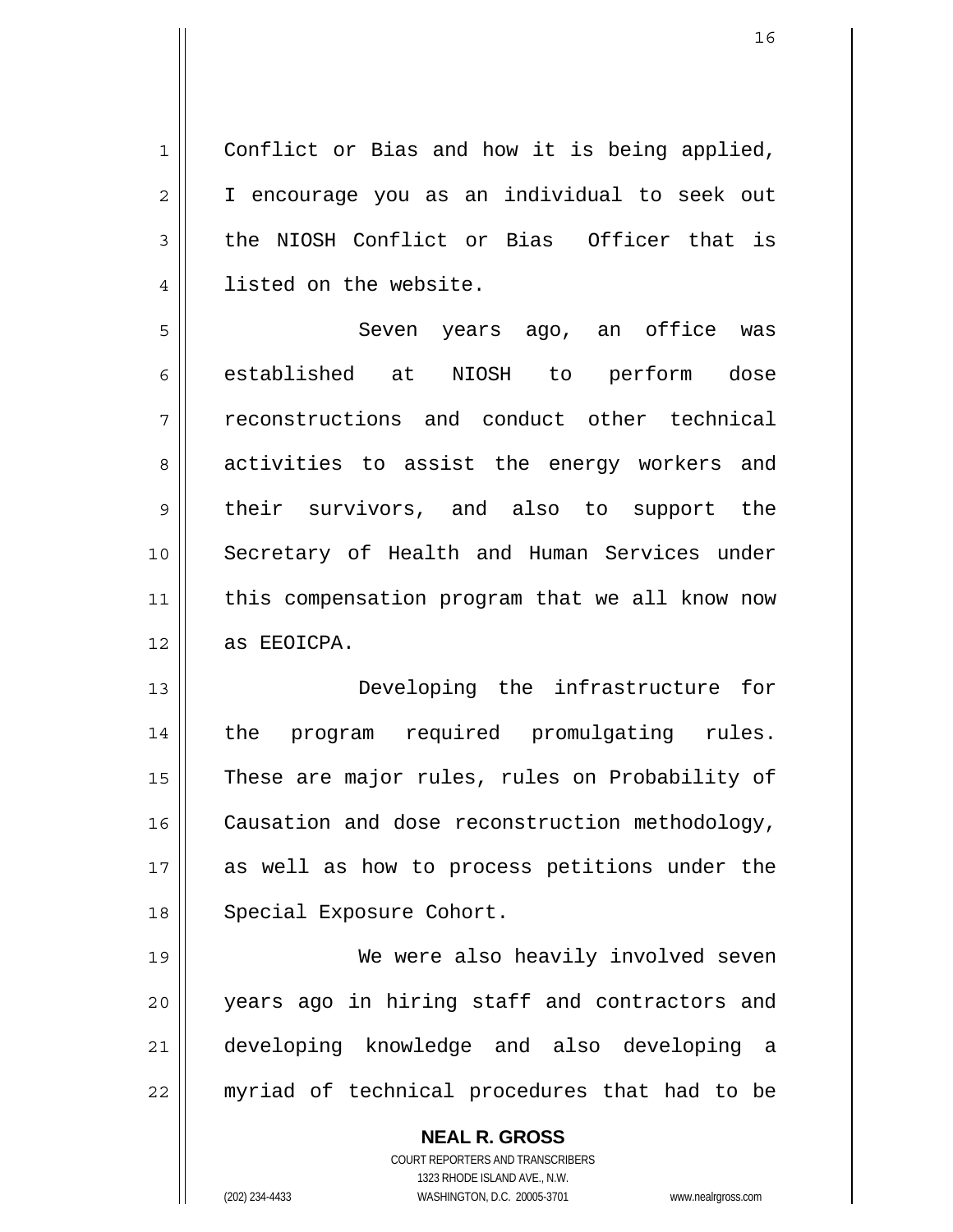1

established for use in this program.

| $\overline{2}$ | During that time, thousands of                   |
|----------------|--------------------------------------------------|
| 3              | claims were being sent to NIOSH. Claims were     |
| 4              | eligible to be received July 31st of 2001, and   |
| 5              | in late October, NIOSH started receiving boxes   |
| 6              | of claims.                                       |
| 7              | As you know, by the time NIOSH was               |
| 8              | able to begin performing dose reconstructions,   |
| 9              | there was a backlog of thousands of claims,      |
| 10             | representing thousands of workers or their       |
| 11             | survivors who were waiting for an answer.        |
| 12             | Since that time, NIOSH has provided              |
| 13             | an answer for a vast majority of claims.<br>More |
| 14             | than 80 percent of the 30,000 claims that        |
| 15             | require radiation dose reconstruction<br>have    |
| 16             | been provided an answer through the Department   |
| $17$           | of Labor. Of the 4,610 claims that you see on    |
| 18             | this site that are currently remaining at        |
| 19             | NIOSH, these are active claims. These            |
| 20             | represent about 14 percent of the claims that    |
| 21             | have been sent to NIOSH.                         |
| 22             | We<br>have 548 cases that<br>are                 |

17

COURT REPORTERS AND TRANSCRIBERS 1323 RHODE ISLAND AVE., N.W. (202) 234-4433 WASHINGTON, D.C. 20005-3701 www.nealrgross.com

**NEAL R. GROSS**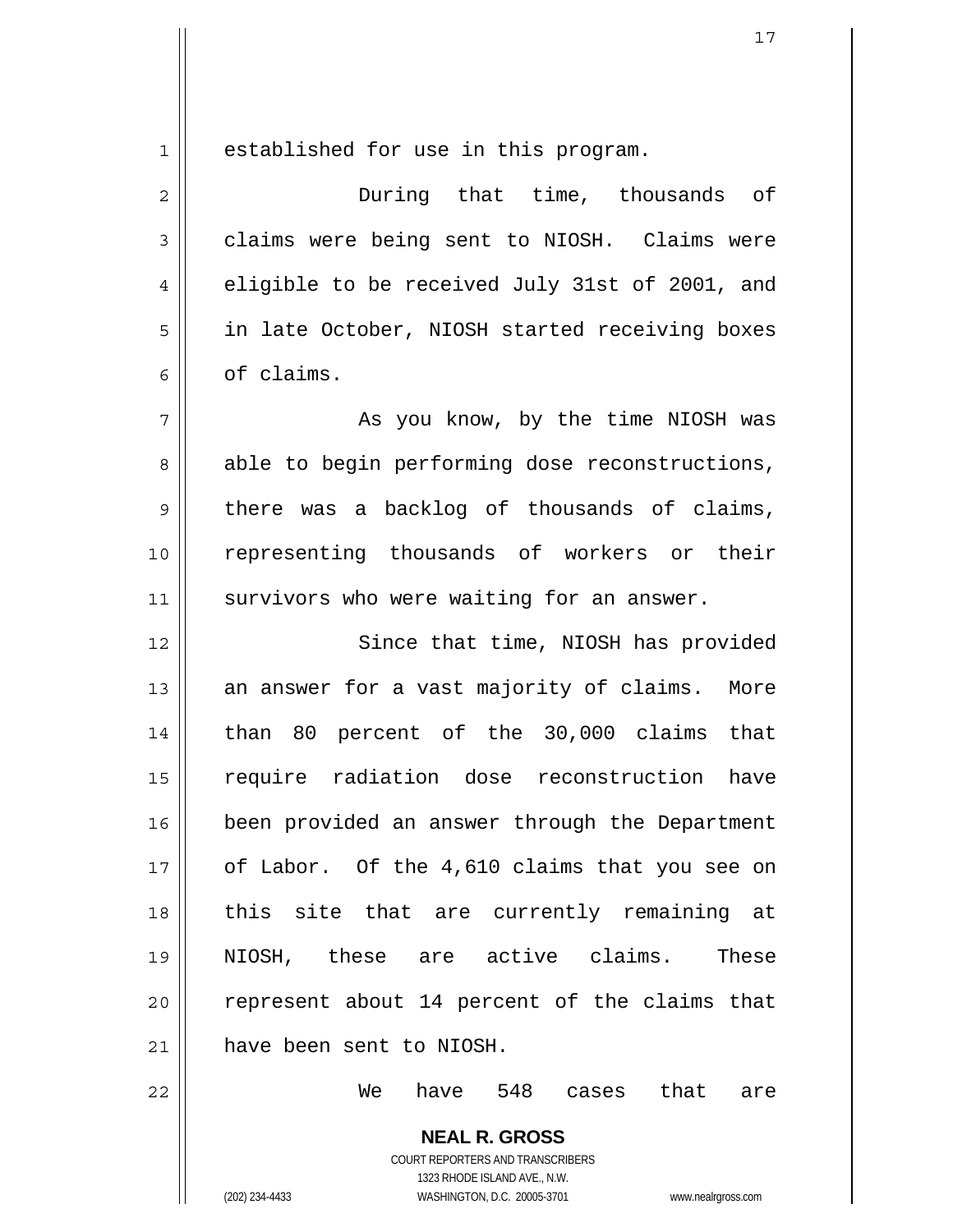1 2 3 4 5 6 7 currently administratively closed. Our work is done unless the claimant comes forward with a signed OCAS-1 form indicating they have no further information to provide, or if they provide new information that has bearing upon the claim, then we would reopen that administratively-closed claim.

8 9 10 11 12 13 14 15 This pie chart presents the case status as of June 30th, 2009. You can see here that the majority is in blue, as being completed. Those that have been pulled from our caseload by the Department of Labor for various reasons are shown in gray. They represent about 3 percent of the claims totally sent to us.

16 17 18 19 20 21 22 There are 8 percent that have been pulled in this -- I think that looks like a maroon-colored bar or color to me -- that have been SEC pulled, pulled from our claim population because they are perhaps eligible for the Special Exposure Cohort class that they fit into, and the Department of Labor is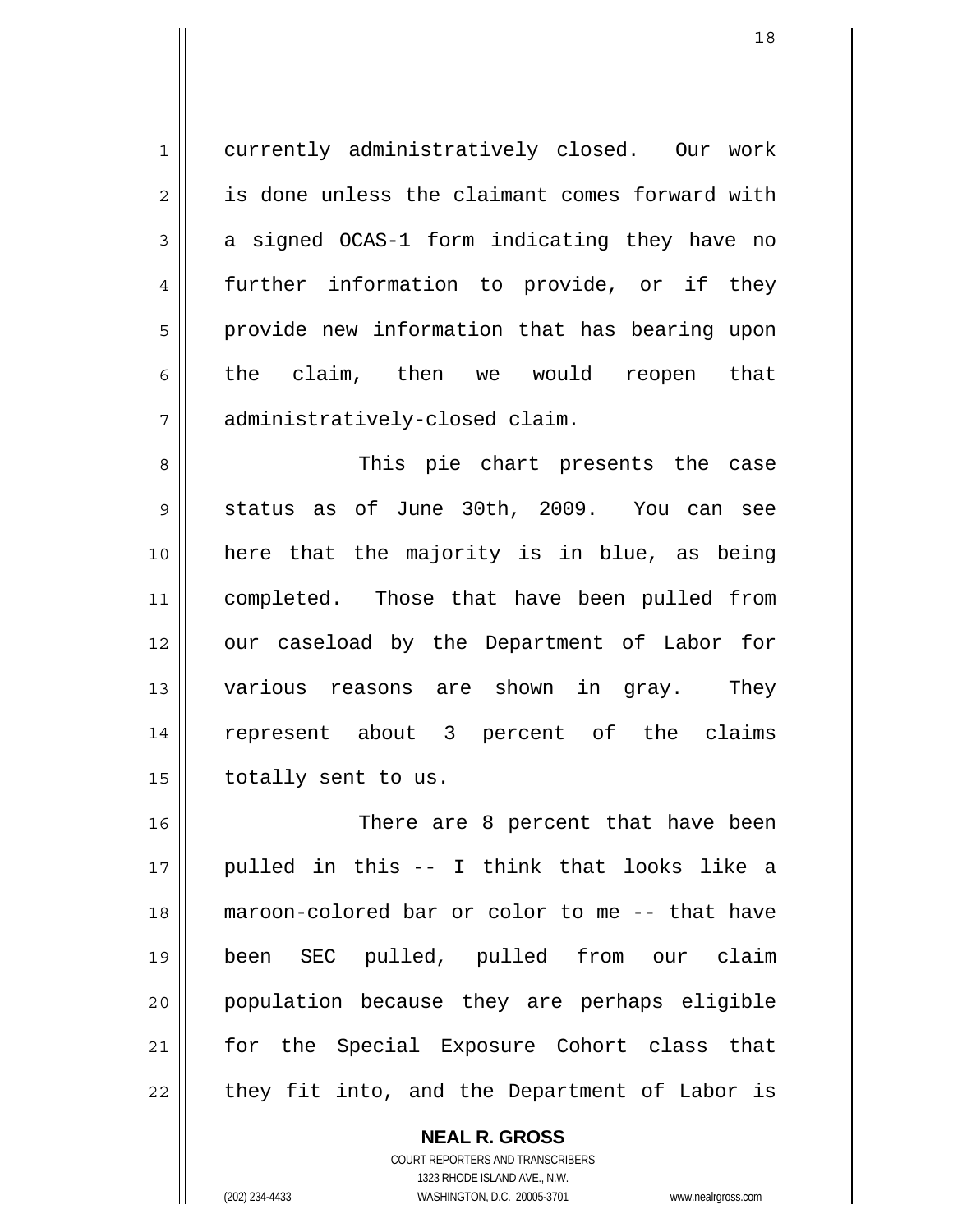1 determining that eligibility.

| $\overline{c}$ | I mentioned earlier the one                                                                                                                                     |
|----------------|-----------------------------------------------------------------------------------------------------------------------------------------------------------------|
| 3              | category of administratively-closed claims.                                                                                                                     |
| 4              | They are about 2 percent, leaving us the                                                                                                                        |
| 5              | active claims, and then, of that, we have                                                                                                                       |
| 6              | pended 921 claims. I will speak about those                                                                                                                     |
| 7              | in more detail in a moment.                                                                                                                                     |
| 8              | If we look at the active cases,                                                                                                                                 |
| 9              | 4,610 remaining at NIOSH, there are 1,779 that                                                                                                                  |
| 10             | are currently in the dose reconstruction                                                                                                                        |
| 11             | process. Four hundred and forty initial draft                                                                                                                   |
| 12             | dose reconstruction reports have been mailed                                                                                                                    |
| 13             | to the claimants, and we are in return of the                                                                                                                   |
| 14             | OCAS-1. There are 2,391 cases that are in                                                                                                                       |
| 15             | development to begin the dose reconstruction                                                                                                                    |
| 16             | process. As I said, 921 cases of this active                                                                                                                    |
| 17             | caseload are pending.                                                                                                                                           |
| 18             | We take note of how old claims are.                                                                                                                             |
| 19             | In this situation of our active caseload, we                                                                                                                    |
| 20             | have 2,603 cases, and 56 percent are older                                                                                                                      |
| 21             | than one year.                                                                                                                                                  |
| 22             | Of the 921 pended cases at NIOSH,                                                                                                                               |
|                | <b>NEAL R. GROSS</b><br>COURT REPORTERS AND TRANSCRIBERS<br>1323 RHODE ISLAND AVE., N.W.<br>(202) 234-4433<br>WASHINGTON, D.C. 20005-3701<br>www.nealrgross.com |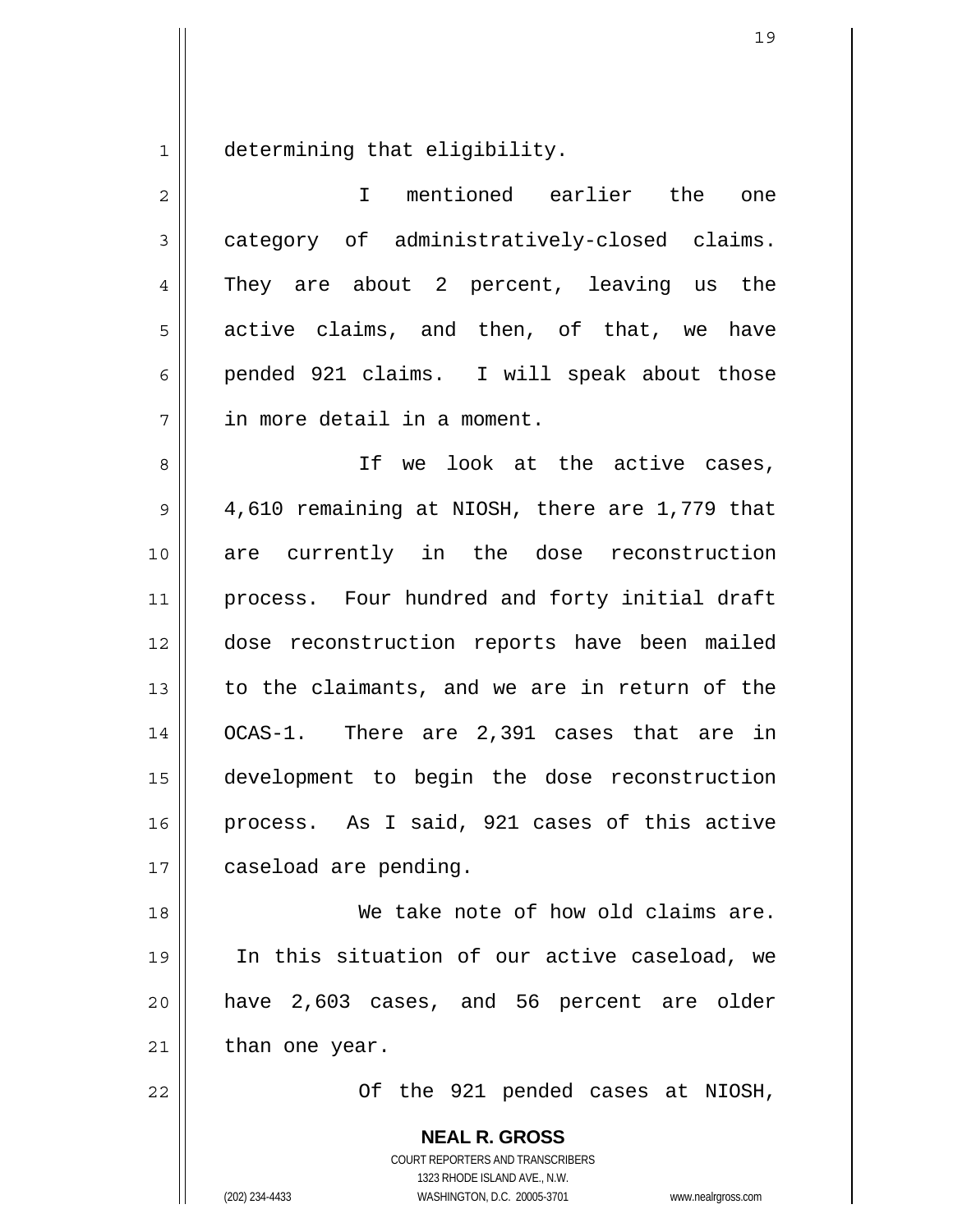| $\mathbf 1$    | you will see here the top six categories are:  |
|----------------|------------------------------------------------|
| $\overline{c}$ | TBD revisions in process. There                |
| 3              | are 774 claims pended because of some change   |
| 4              | in the Technical Basis Document. I would note  |
| 5              | here that Hanford represents around 600 of     |
| 6              | those claims pended because of Technical Basis |
| 7              | Document questions.                            |
| 8              | There is an additional 55 claims               |
| $\mathcal{G}$  | that are awaiting DOE data requests, and 39    |
| 10             | that are tied up in SEC recommendations and    |
| 11             | considerations, 23 that we are awaiting the    |
| 12             | identification of a new survivor in order to   |
| 13             | process the claim. We have 18 that are pended  |
| 14             | because of issues that were discussed during   |
| 15             | the closeout interview, and those issues are   |
| 16             | under investigation. We have 13 that are       |
| 17             | pended because of SEC petitioner status.       |
| 18             | From the beginning, NIOSH's core               |
| 19             | values have been an integral part of the       |
| 20             | development of NIOSH's activities under<br>the |
| 21             | compensation program. In particular, our core  |
| 22             | values of quality of science, transparency,    |

**NEAL R. GROSS** COURT REPORTERS AND TRANSCRIBERS 1323 RHODE ISLAND AVE., N.W. (202) 234-4433 WASHINGTON, D.C. 20005-3701 www.nealrgross.com

 $\mathsf{I}$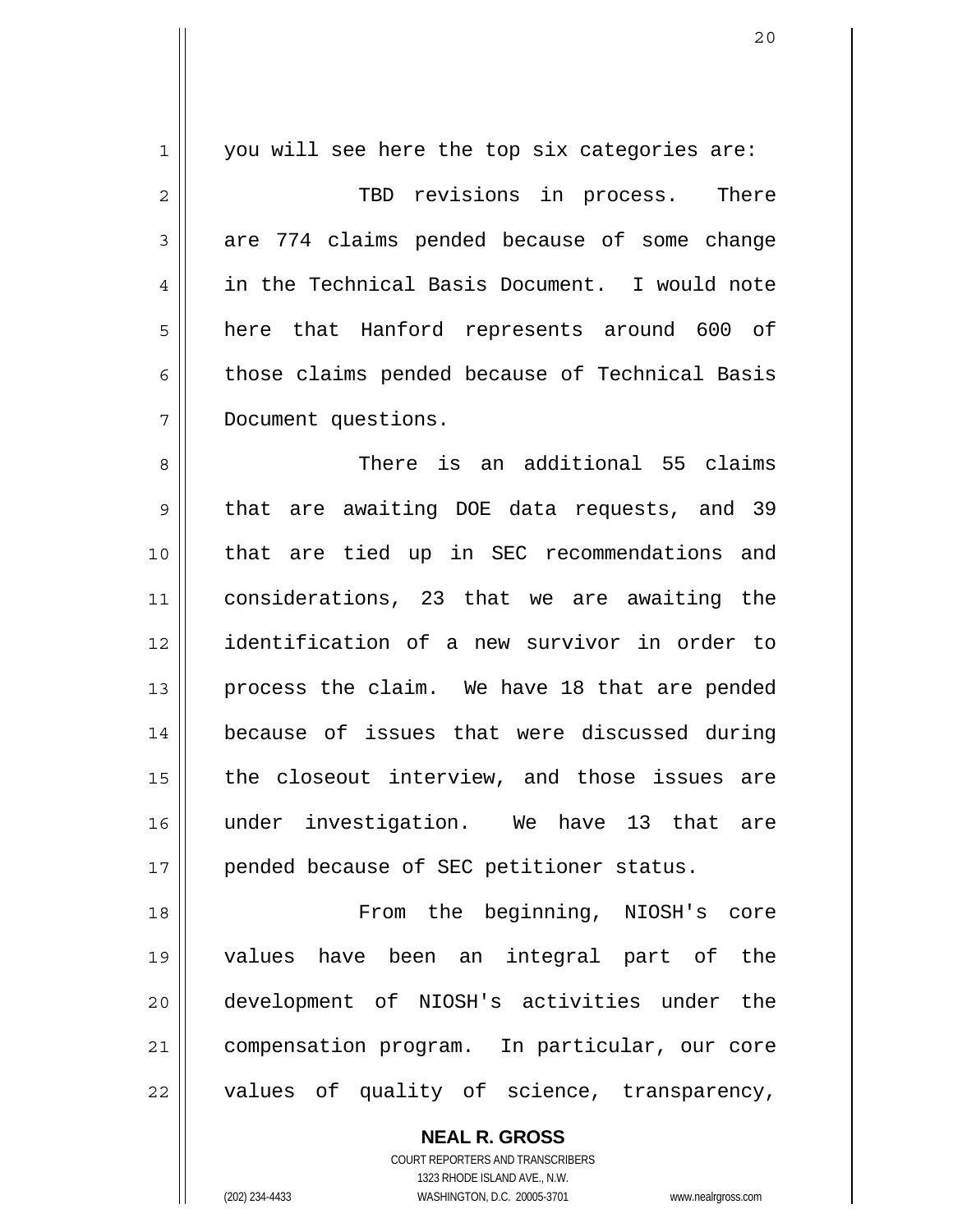1 2 3 4 5 6 7 8 9 10 11 12 13 14 15 16 17 18 19 20 21 and accountability are at the heart of our actions, decisions, and communications. First and foremost, we strive at NIOSH to bring the best available science, transparency, and accountability to the dose reconstruction of radiation doses for cancerrelated claims. It is important to note that Congress recognized the potential for a lack of monitoring records for workers eligible for this compensation program, and they specified that methods for radiation dose reconstruction should be established by regulation. Specifically, the law required the promulgation of a rule to establish scientific methods for arriving at reasonable estimates of radiation dose for those individuals who were not monitored for radiation, for those individuals who were monitored inadequately, and for those individuals who were monitored but the records were missing or are

incomplete.

22

**NEAL R. GROSS** COURT REPORTERS AND TRANSCRIBERS 1323 RHODE ISLAND AVE., N.W. (202) 234-4433 WASHINGTON, D.C. 20005-3701 www.nealrgross.com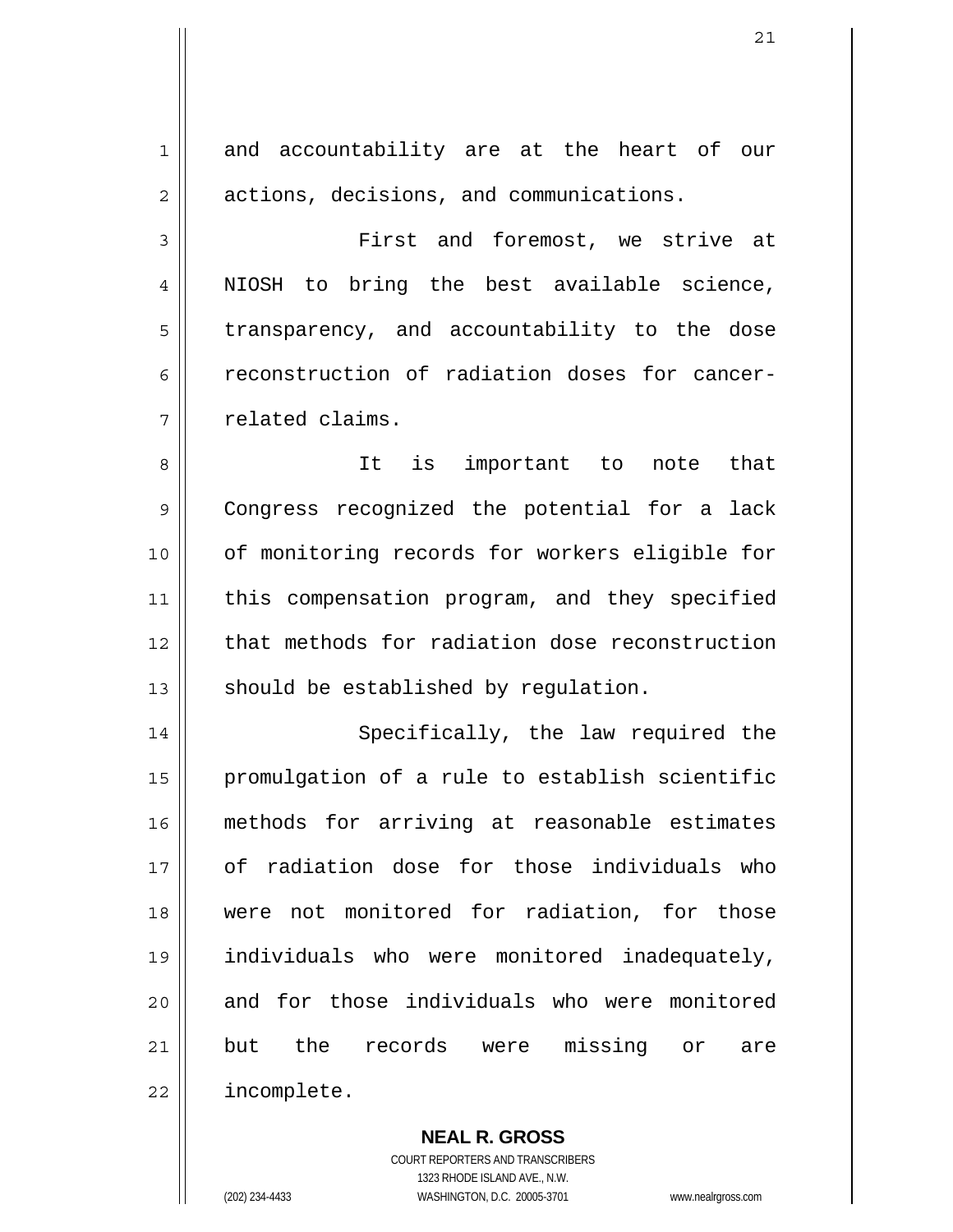| $\mathbf 1$    | In the process of establishing this            |
|----------------|------------------------------------------------|
| 2              | rule, both the general public and more than 30 |
| 3              | stakeholder organizations were asked for       |
| 4              | input, and NIOSH reviewed over 200 pages of    |
| 5              | their comments. In addition, NIOSH was         |
| 6              | adamant that each claimant would have the      |
| 7              | opportunity to be interviewed prior to the     |
| 8              | dose reconstruction process beginning and      |
| $\overline{9}$ | again when the draft dose reconstruction was   |
| 10             | prepared.                                      |
| 11             | These interviews are an opportunity            |
| 12             | for claimants both to provide information and  |
| 13             | to ask questions about the process. There      |
| 14             | have been close to 100,000 interviews with     |
| 15             | claimants that have been conducted.            |
| 16             | Although<br>radiation<br>dose                  |
| 17             | reconstruction efforts have been ongoing in    |
| 18             | the United States for several decades, this    |
| 19             | type of radiation dose reconstruction for a    |
| 20             | compensation program was and still<br>is       |
| 21             | unfamiliar to many people. Each dose           |
| 22             | reconstruction is individual and each has its  |
|                |                                                |

COURT REPORTERS AND TRANSCRIBERS 1323 RHODE ISLAND AVE., N.W.

**NEAL R. GROSS**

(202) 234-4433 WASHINGTON, D.C. 20005-3701 www.nealrgross.com

22

 $\mathsf{I}$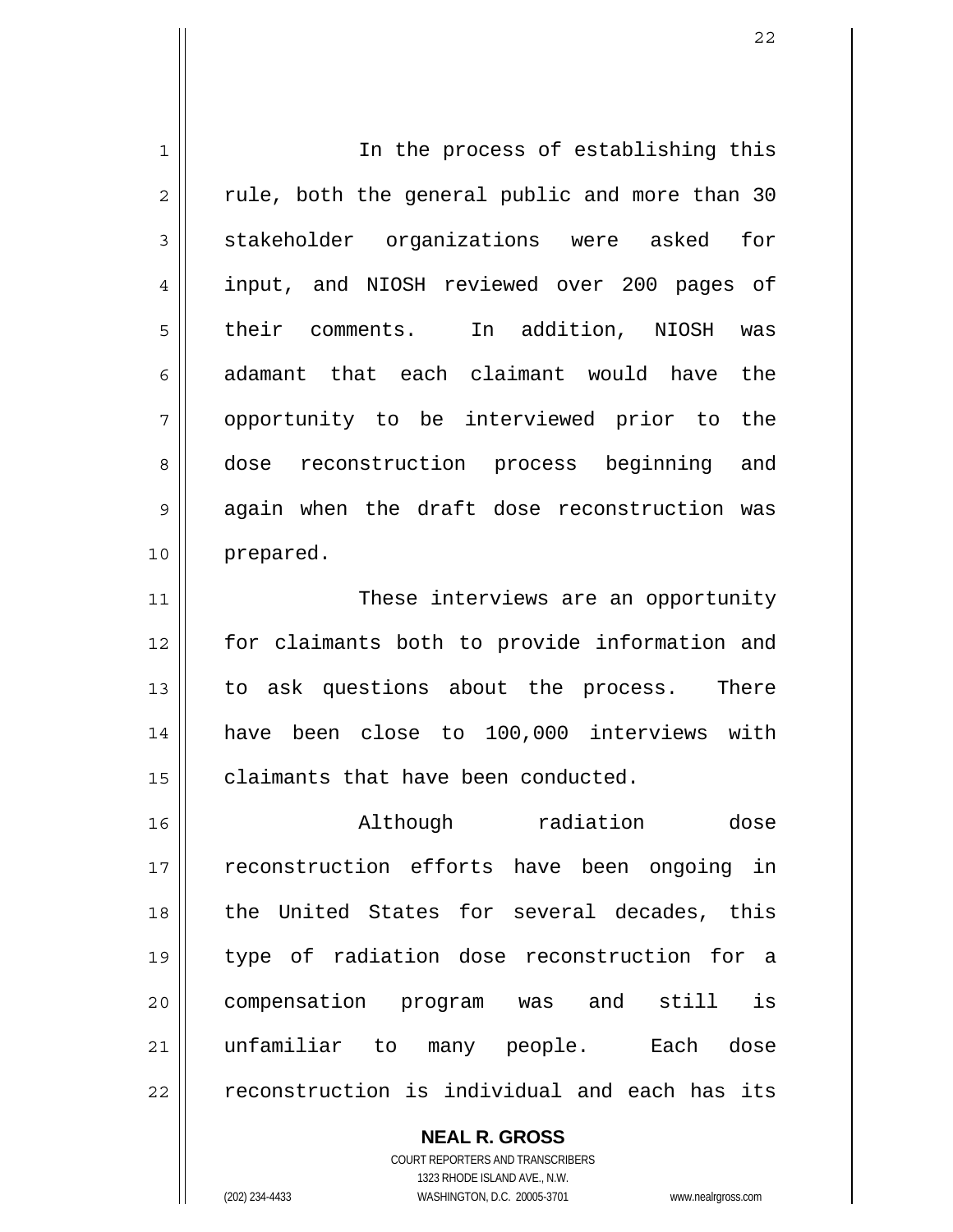1

own unique characteristics and complexities.

2 3 4 5 6 7 8 9 10 11 12 13 14 NIOSH has painstakingly pored over thousands of boxes and tens of thousands of individual documents to acquire the records and the data needed to provide claimants with an answer for their claims. We have also integrated the information provided by claimants, site experts, and subject matter experts, as well as from outreach meetings. In fact, NIOSH's efforts have made more information on the facilities and the operations at those facilities available to energy employees and to the general public than ever before.

15 16 17 18 19 20 21 22 Because the dose reconstructions in this program are individual and complex, and because of the potential for a lack of monitoring records, the dose reconstruction methods used by NIOSH have consistently given benefit of the doubt to the claimant whenever there is a question or uncertainty about the amount of radiation exposure that the claimant

> **NEAL R. GROSS** COURT REPORTERS AND TRANSCRIBERS

> > 1323 RHODE ISLAND AVE., N.W.

(202) 234-4433 WASHINGTON, D.C. 20005-3701 www.nealrgross.com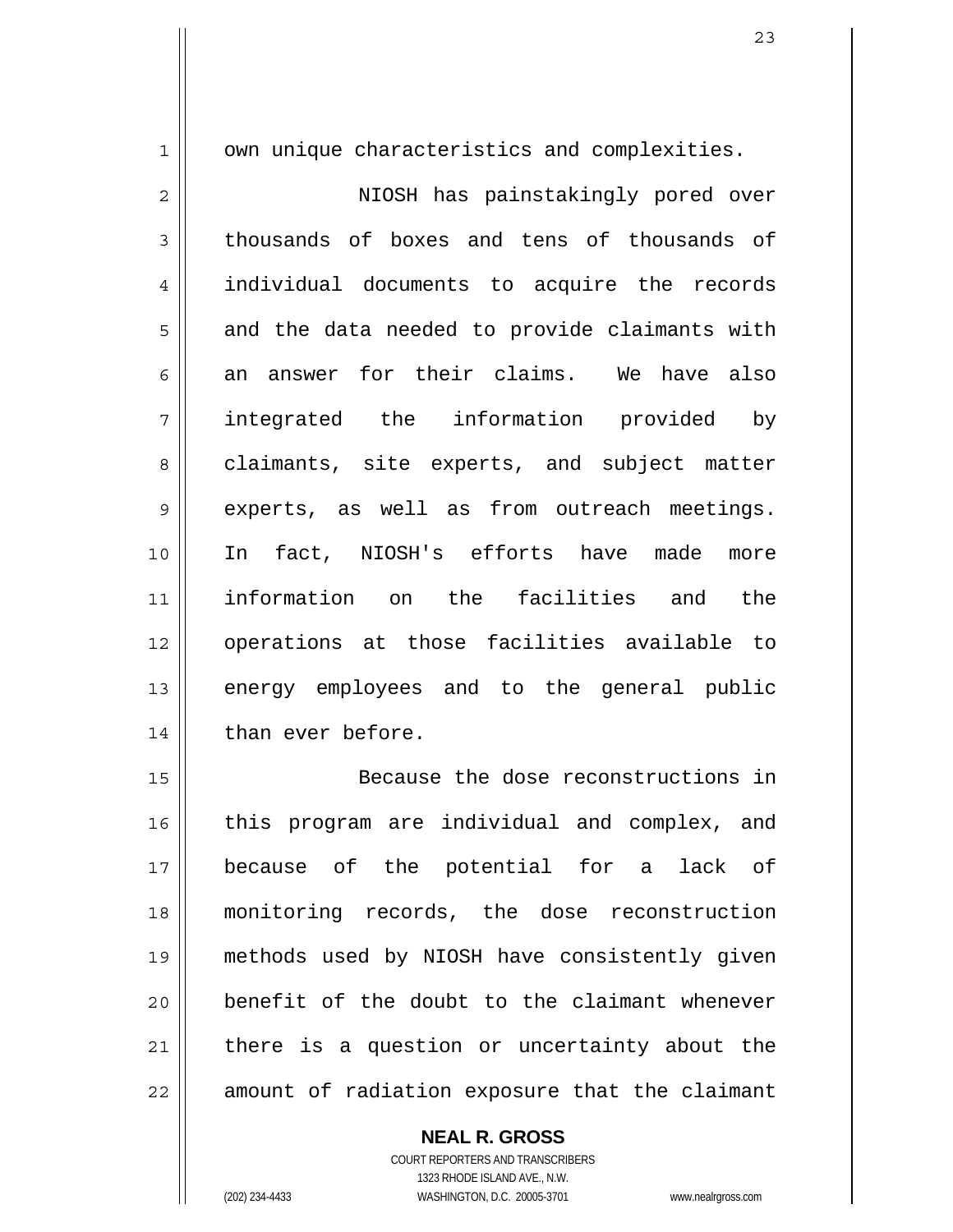1 2 3 4 5 or the worker may have received. That is, when there are two equally-plausible exposure scenarios, NIOSH selects a scenario that provides the higher dose to the organ or the tissue that developed the cancer.

6 7 8 9 10 11 12 13 The benefit of the doubt I believe is evident in the Probability of Causation percentages for the 21,418 claims that have had a dose reconstruction, as you can see in this slide, where 32 percent of the cases had a PoC of higher than 50 percent, much higher than DOE's original estimate when the program was established.

14 15 16 17 18 19 When asked by the Office of Management and Budget and the Congressional Budget Office, they predicted that less than 5 percent of the nuclear weapons workers with cancer would have a Probability of Causation of 50 percent or higher.

20 21 22 If we look at the distributions of PoC that have been returned to the Department of Labor for a decision, you will see in this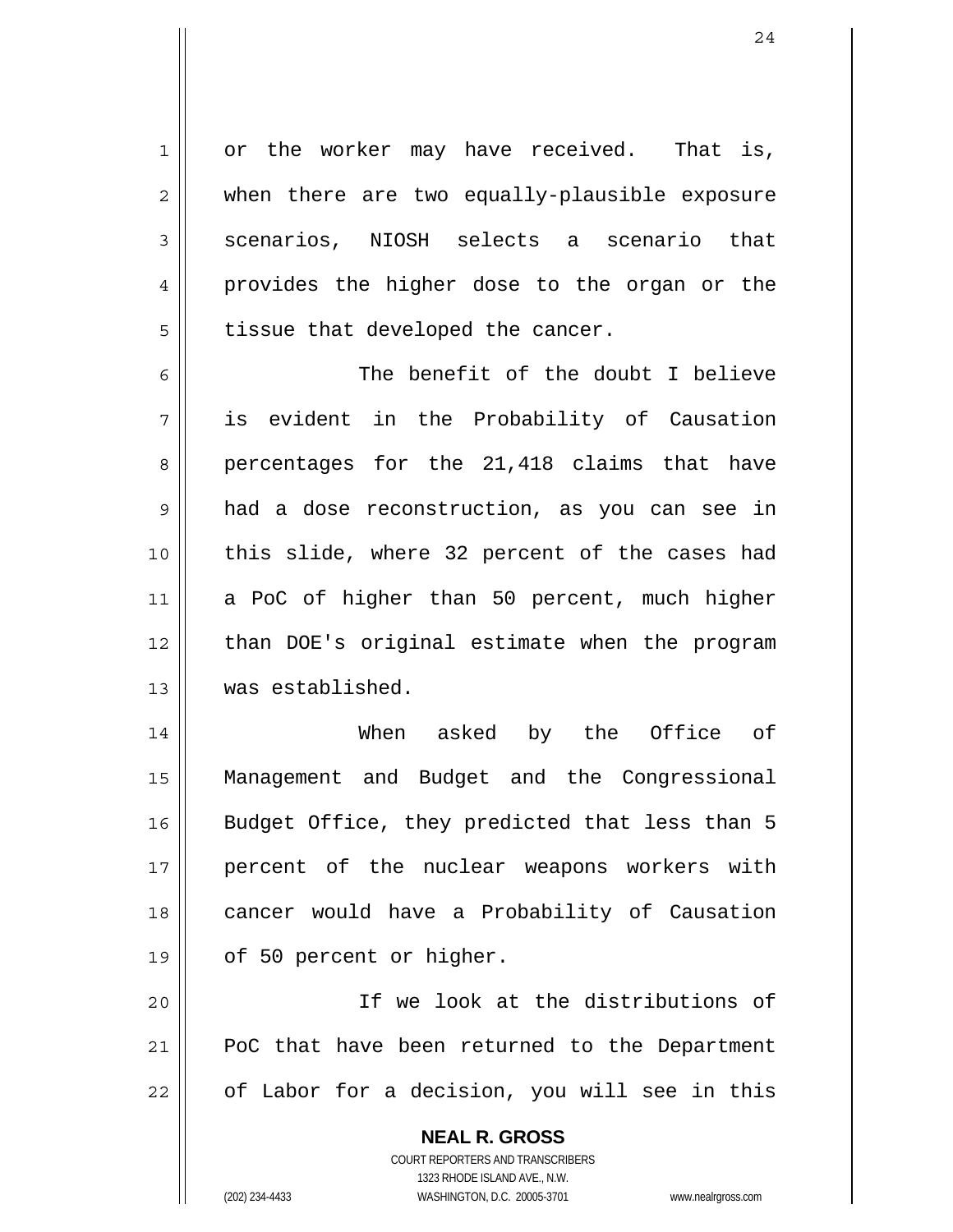1 2 3 4 5 6 7 8 9 10 11 12 13 14 15 slide that there is a large number of claims that fall into the 0 to 10 percent PoC category. We work very hard, when a claim falls into the 41 to 49 percent, as you know, and we make sure that those are our best estimate doses. We also run those cases multiple times through our IREP scenario to make sure that they are statisticallyaccurate. The quality of science and the benefit of the doubt that we give claimants are a foundation for NIOSH's process for changes in the scientific elements that are underlying the dose reconstruction process. This is all based on scientific progress as

17 18 19 20 21 This is explicitly outlined in our dose reconstruction rule and updates of certain scientific elements of the dose reconstructions that can be recommended by the public at any time.

well as new information that comes to light.

22

16

In this reworks slide, for example,

**NEAL R. GROSS** COURT REPORTERS AND TRANSCRIBERS 1323 RHODE ISLAND AVE., N.W. (202) 234-4433 WASHINGTON, D.C. 20005-3701 www.nealrgross.com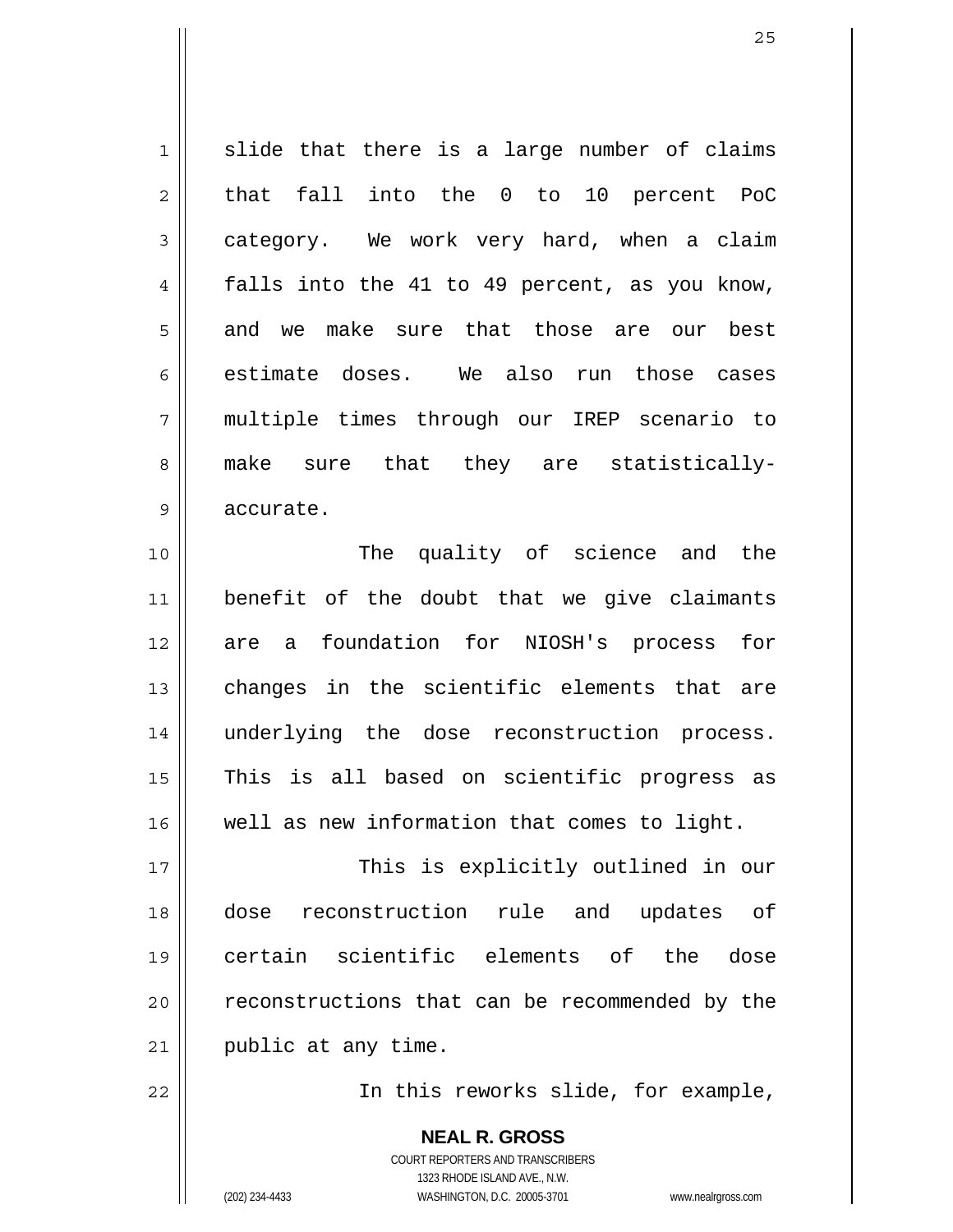1 2 3 4 5 6 7 8 9 10 11 12 13 14 15 what reworks mean to claimants are different things, but it is relevant that when new information comes to light, that we take another look at the claim that was dose reconstructed under prior information or prior methodology and examine whether or not the new information or the new methodology will change the outcome of that claim. So our rule indicates to us that, when a change occurs or new information is presented in the dose for a given case that has previously been denied, might increase, we conduct what we call a Program Evaluation Review and we ask for claims that are so effected to be returned for rework.

16 17 18 19 20 21 22 In this slide, you see those kinds of claims that were sent to us for rework because of a technical change or new information that brought about perhaps an increase in dose to claims, but you will also see in this slide claims that were returned to NIOSH from the Department of Labor because

> COURT REPORTERS AND TRANSCRIBERS 1323 RHODE ISLAND AVE., N.W. (202) 234-4433 WASHINGTON, D.C. 20005-3701 www.nealrgross.com

**NEAL R. GROSS**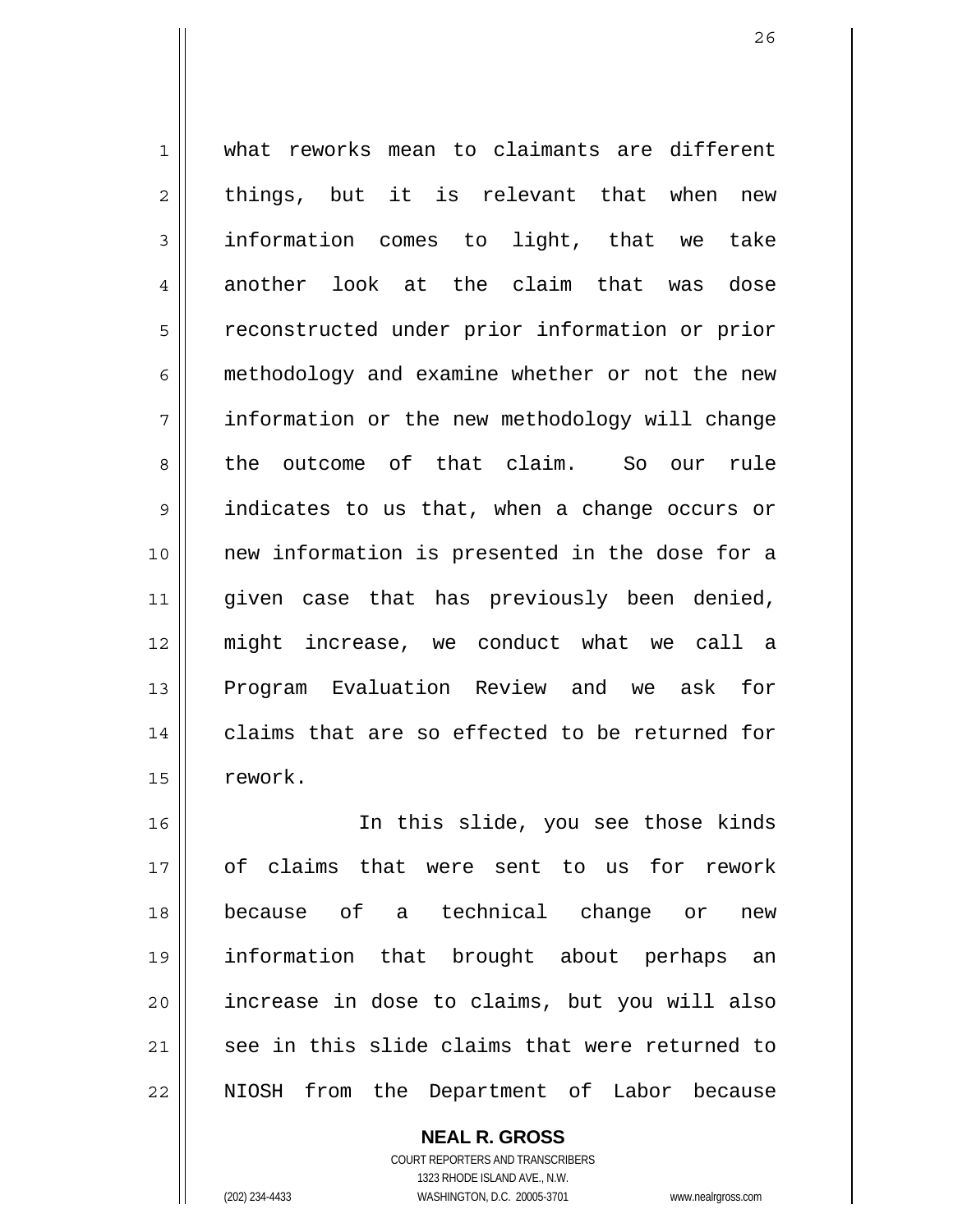something changed within the demographics of the claim, a new survivor, a new cancer perhaps, or something similar in the demographics. To date, 9,400 reworks have been received by NIOSH, and we have returned to the Department of Labor 6,868.

7 8 9 10 11 12 13 14 15 16 In EEOICPA, Congress stipulated that the assumptions, the methodology, and the data used in dose reconstruction be made available to researchers and the general public, with exceptions for the protection of privacy. NIOSH emphasizes its transparency and accountability in making the NIOSH processes and methodology as open as possible for the claimants, their families, and their advocates.

17 18 19 20 21 22 One way that NIOSH makes information available is through our website. It provides comprehensive information about the NIOSH dose reconstructions and other activities that support the program. The website includes over 100 web pages and over

> **NEAL R. GROSS** COURT REPORTERS AND TRANSCRIBERS 1323 RHODE ISLAND AVE., N.W. (202) 234-4433 WASHINGTON, D.C. 20005-3701 www.nealrgross.com

1

2

3

4

5

6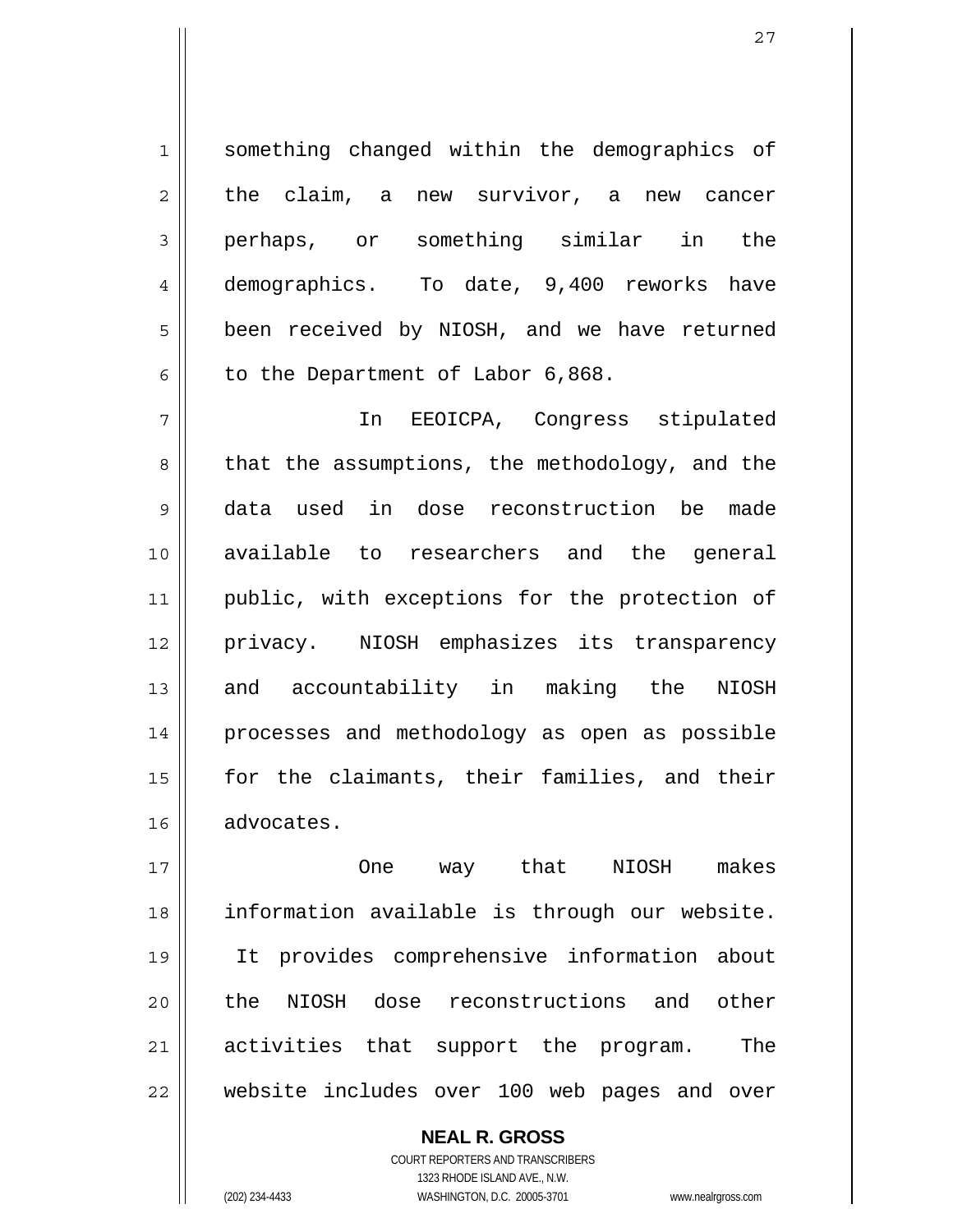1 2,500 PDF documents.

| $\overline{2}$ | NIOSH has also designed the dose                         |
|----------------|----------------------------------------------------------|
| $\mathfrak{Z}$ | reconstruction and the SEC processes with an             |
| 4              | unusual amount of opportunity for public                 |
| 5              | debate and input. Although it is typical in              |
| 6              | the sciences for differences of opinion to be            |
| 7              | debated in public forums, it is not so typical           |
| 8              | in a program such as this, such as a                     |
| $\mathsf 9$    | compensation program.                                    |
| 10             | This leads some people to                                |
| 11             | misunderstand the nature of the debate. For              |
| 12             | example, when the Advisory Board or<br>its               |
| 13             | contractor review NIOSH documents or                     |
| 14             | methodologies, it is typical for them to raise           |
| 15             | a list of questions. These questions are then            |
| 16             | discussed and debated among NIOSH and its                |
| 17             | contractors and the Advisory Board and<br>its            |
| 18             | contractor, and generally these debates are              |
| 19             | done in a public forum.                                  |
| 20             | These debates are not about who is                       |
| 21             | right or who is wrong. They are about                    |
| 22             | bringing the best-available science from<br>a a          |
|                | <b>NEAL R. GROSS</b><br>COURT REPORTERS AND TRANSCRIBERS |

1323 RHODE ISLAND AVE., N.W.

 $\prod$ 

(202) 234-4433 WASHINGTON, D.C. 20005-3701 www.nealrgross.com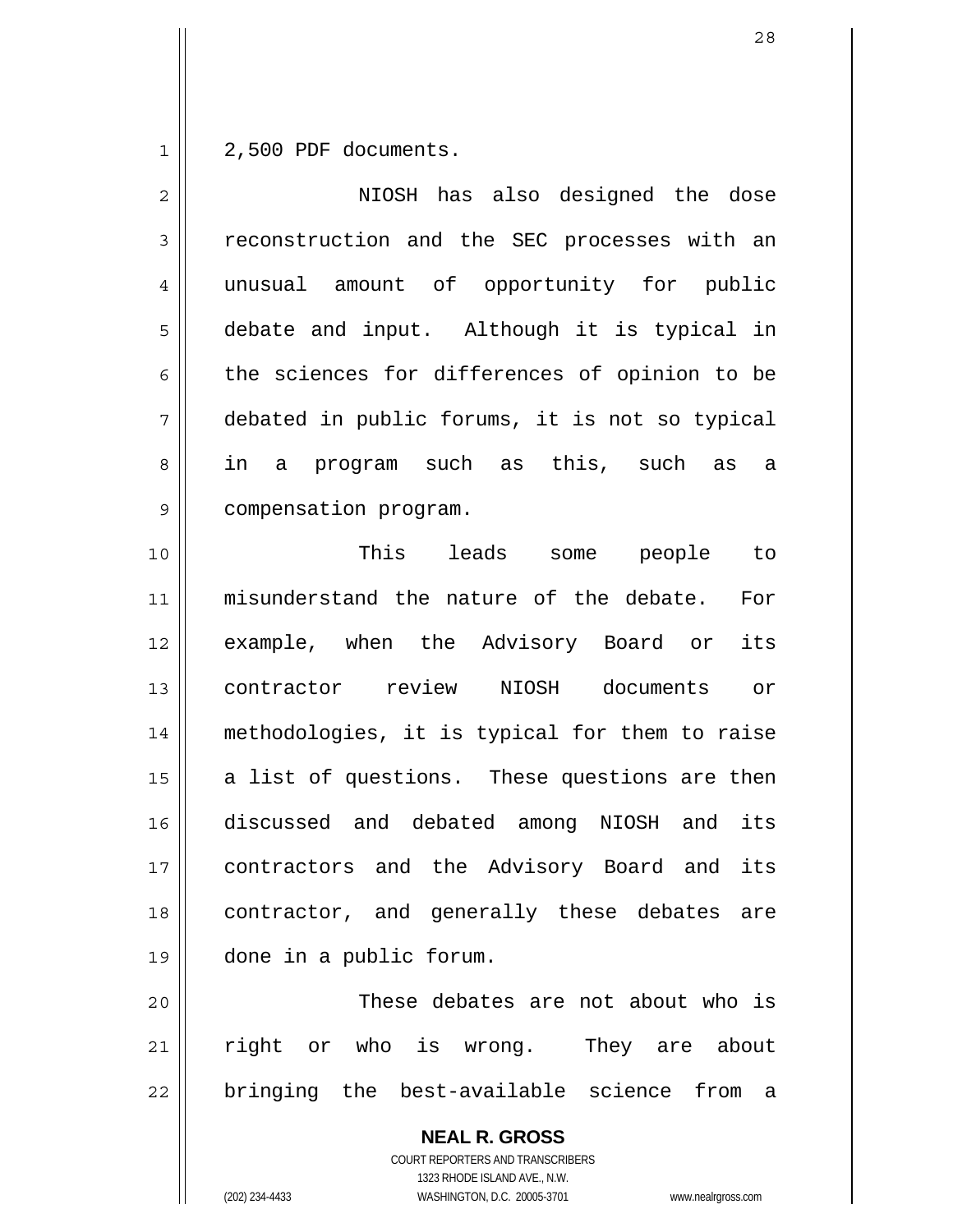1 2 3 4 variety of sources to the processes that this program employs and making sure that it is as transparent as possible for the claimants, their families, and advocates.

5 6 7 8 9 10 11 12 13 14 I grant you, allowing for public debate and resolution of differences of opinion does add time to the process, and scrutinizing thousands of boxes and tens of thousands of individual documents to acquire the data and the records that are needed to support the process is time-consuming. Reworking claims when relevant new information becomes available adds time to the process, sometimes a significant amount of time.

15 16 17 18 We feel that the claimants are owed the best-available science as well as an exceptional degree of transparency and accountability.

19 20 21 22 So why am I spending a lot of time talking about time when my slide shows the first 10,000 cases that were sent to NIOSH? We have tracked the oldest cases by use of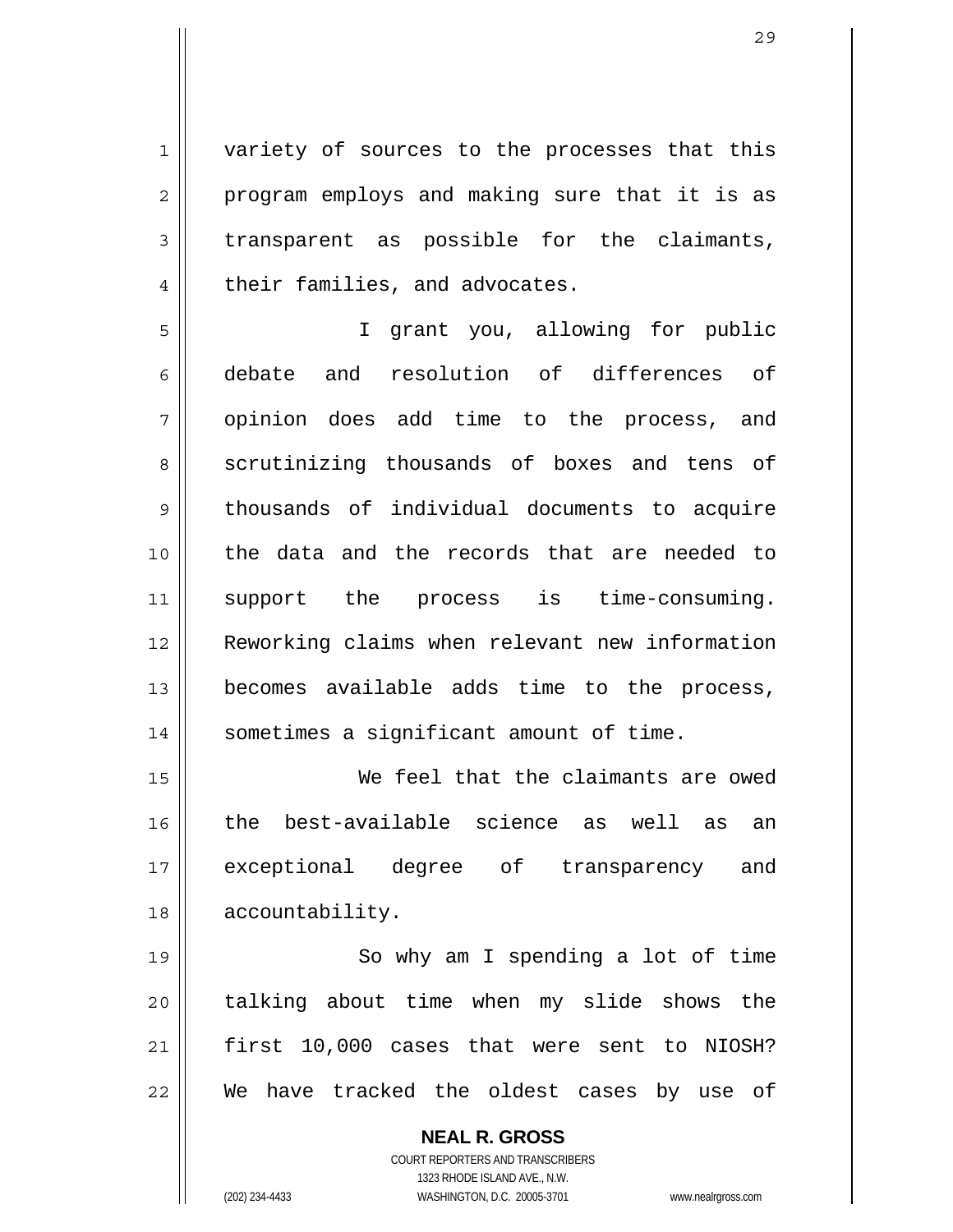1 2 3 4 5 6 tracking number in the past, and you have seen the next two or three slides in every Board presentation that I have given. This will be the last time you see these slides for a while because we are going to start tracking on time, not on tracking number.

7 8 9 10 11 12 13 14 15 16 We've finally achieved the position in this program where the documentation is mature, where we have a technical support contractor now in place, after a long, extended wait to make that award, and we're at a point within our active claim population that, given our capacity, we can push through claims. I will show you some slides in a moment that talk about how we have improved our timeliness in that regard.

17 18 19 20 21 22 But our efforts on the oldest claims, the first 10,000 claims, we sent 7,692 of the first 10,000 back to the Department of Labor with a dose reconstruction. There have been 175 that have been administrativelyclosed. Again, they could be reopened and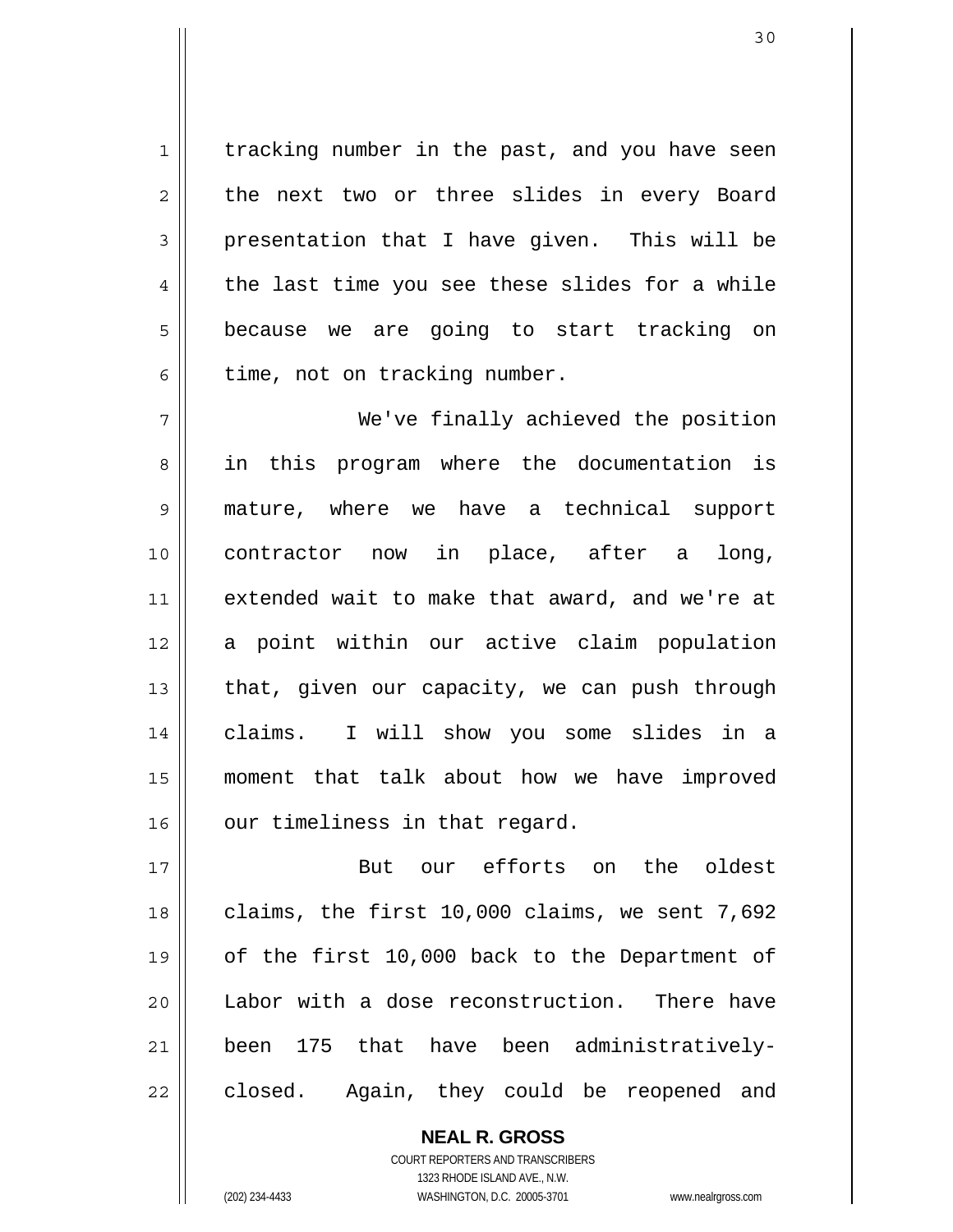1

processed at the will of the claimant.

2 3 4 5 6 7 Four hundred and seventeen cases from the first 10,000 have been pulled. Eight hundred and ninety-seven have been slated for SEC classes, and six are currently, as of June 30th, this year, a dose reconstruction is in the hands of the claimant.

8 9 10 11 12 13 14 15 So that leaves what is shown in red on this slide as the number of DOL return cases, those cases that have already had one dose reconstruction or more, being returned to us for some change, either a technical change we've instituted or a change with the demographics of the case. Now we're reworking 717 of those first 10,000.

16 17 18 19 20 21 22 There are 96 cases that still await dose reconstruction in the first 10,000, less than 1 percent. Of the 96 claims waiting dose reconstruction, they break out in this fashion: fifty-one represent distinct sites. In other words, there are 51 claims of the 96 that are single distinct sites. Thirty-seven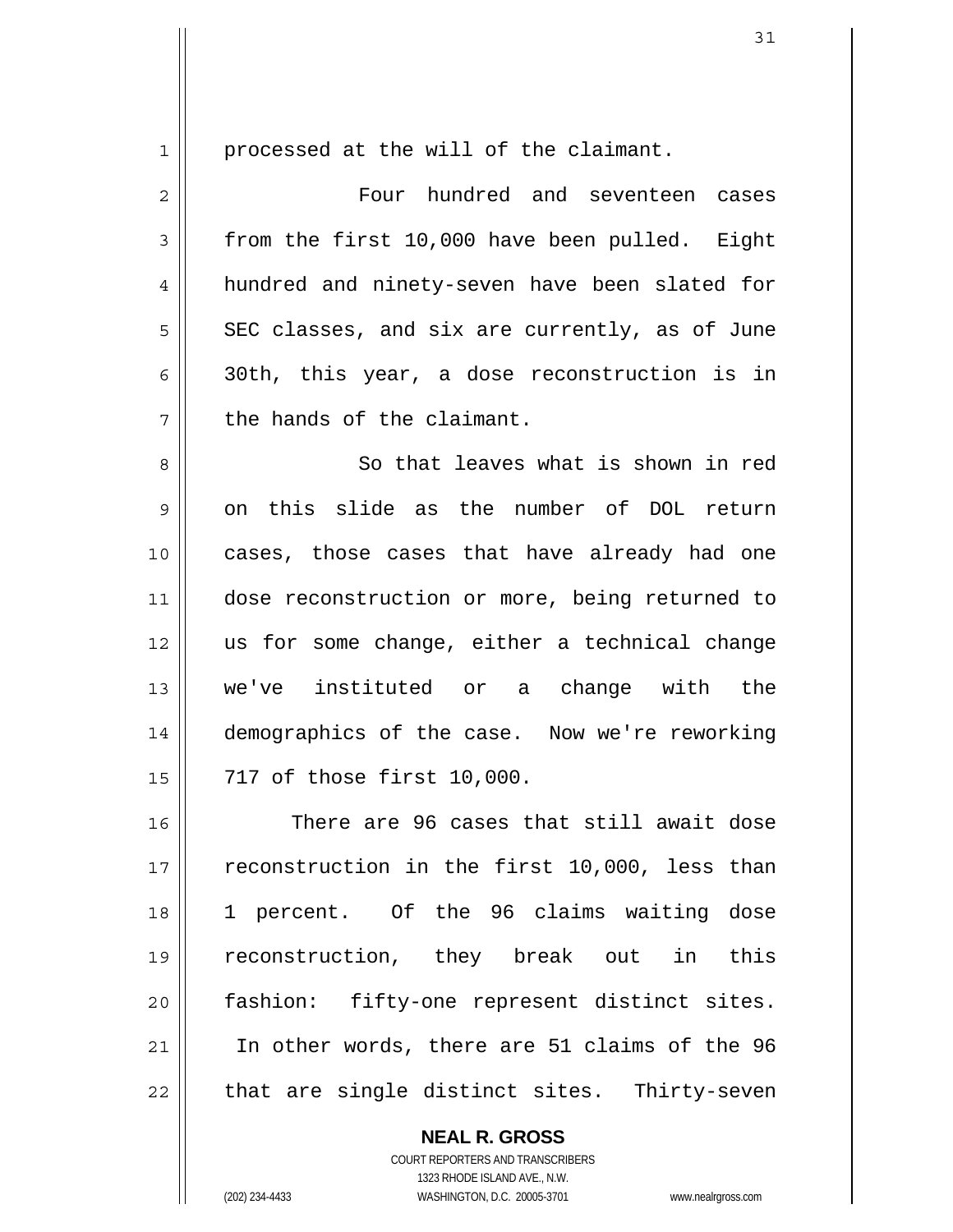1 2 3 4 5 6 7 8 are sitting in a pended status, and the pended statuses are listed here for your benefit and understanding. It ranges from missing survivor to number of SEC cases pended before designation to developing a DR methodology for non-SEC cases. So you can see how they are broken out here. Fifty-nine of these 96 cases are in an active status.

9 10 11 12 13 14 If we look at the first 5,000 of this 10,000, the oldest of the oldest, then 19 of the cases are below 5,000. Those 19 represent 16 distinct sites. Nine are in pended status and 10 are in an active status, as shown.

15 16 17 18 19 20 21 NIOSH continues to receive around 200, if you look at the blue line here, that's the number of cases received from the Department of Labor. This slide has been changed to show first quarter of each fiscal year. So it is full fiscal year, there is nothing lost or hidden here.

So we received about 200 new claims

**NEAL R. GROSS** COURT REPORTERS AND TRANSCRIBERS 1323 RHODE ISLAND AVE., N.W. (202) 234-4433 WASHINGTON, D.C. 20005-3701 www.nealrgross.com

22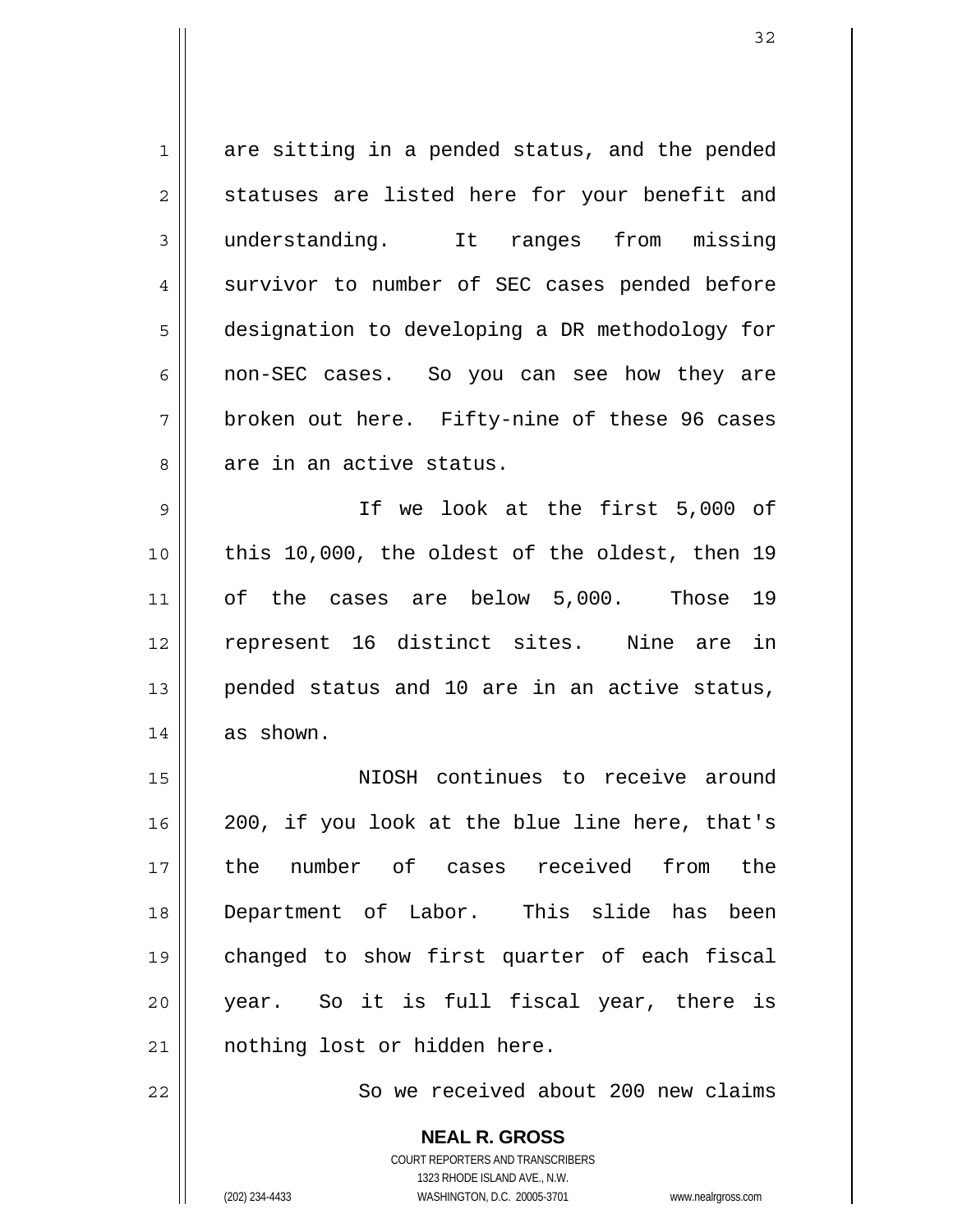each month and another 200 reworks. That is where you see there is about 450-500 in a month.

4 5 6 7 8 9 10 11 12 If we look back and analyze on a fiscal year basis the time that it has taken us to conduct those reconstructions, provide an initial draft report to the claimants, the time is shown as, in this yellow bar, taking more than one year, in the blue bar, 181 to 365 days to the dose reconstruction. The red bar, 61 to 180 days, and less than 60 days for that, I think that is green.

13 14 15 16 You can see here that, if we look at the yellow as compared to the others, we have shortened the time frame to do dose reconstruction over the course of time.

17 18 19 20 21 22 If we look at those claims that have been completed in less than six months or those that take more than two years, you can see how it is broken out from fiscal year 2005 to fiscal year 2008. We want to see this trend continue.

> **NEAL R. GROSS** COURT REPORTERS AND TRANSCRIBERS 1323 RHODE ISLAND AVE., N.W. (202) 234-4433 WASHINGTON, D.C. 20005-3701 www.nealrgross.com

1

2

3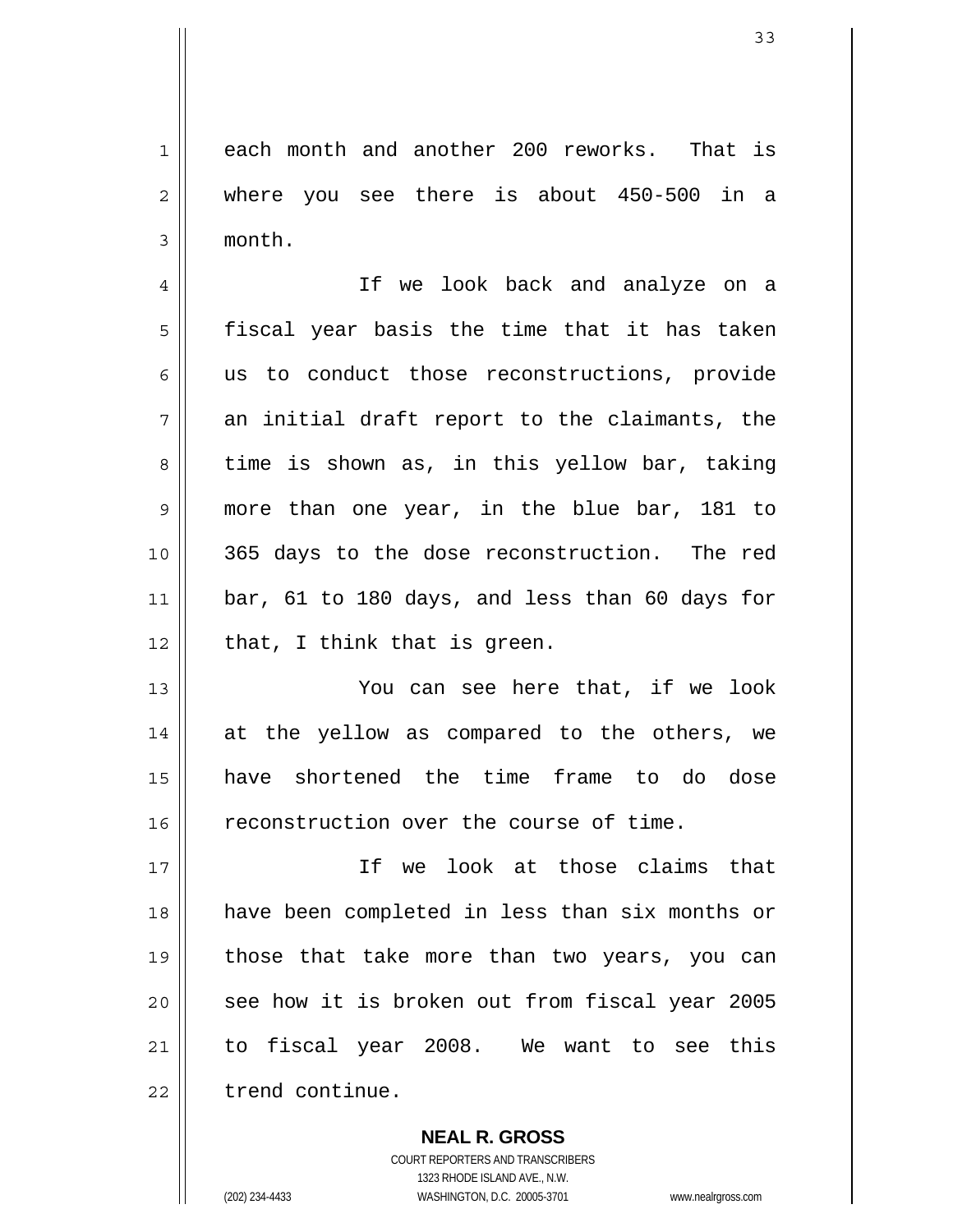These are all on our website, by the way, the new charts added to our website.

3 4 5 6 7 8 9 10 11 12 13 14 The average number of days to process dose reconstructions for initial referrals, and so, again, here by fiscal year, how many days in a fiscal year has it taken to produce a dose reconstruction. Back in 2002, when we had the huge backlog of claims and didn't have the infrastructure developed, you see it was taking us over 1,000 days. Now, in fiscal year 2008, after a continuous downward trend, in FY 2008 we were taking, on average, 204 days to process an initial dose reconstruction.

15 16 17 18 19 20 21 22 In our efforts to improve timeliness, we have also looked for opportunities to improve processes in the steps involved in dose reconstruction. For example, NIOSH requests exposure monitoring information from the Department of Energy, DOE provides NIOSH with a response to the request within 60 days. That response may be the dose

> **NEAL R. GROSS** COURT REPORTERS AND TRANSCRIBERS 1323 RHODE ISLAND AVE., N.W. (202) 234-4433 WASHINGTON, D.C. 20005-3701 www.nealrgross.com

1

2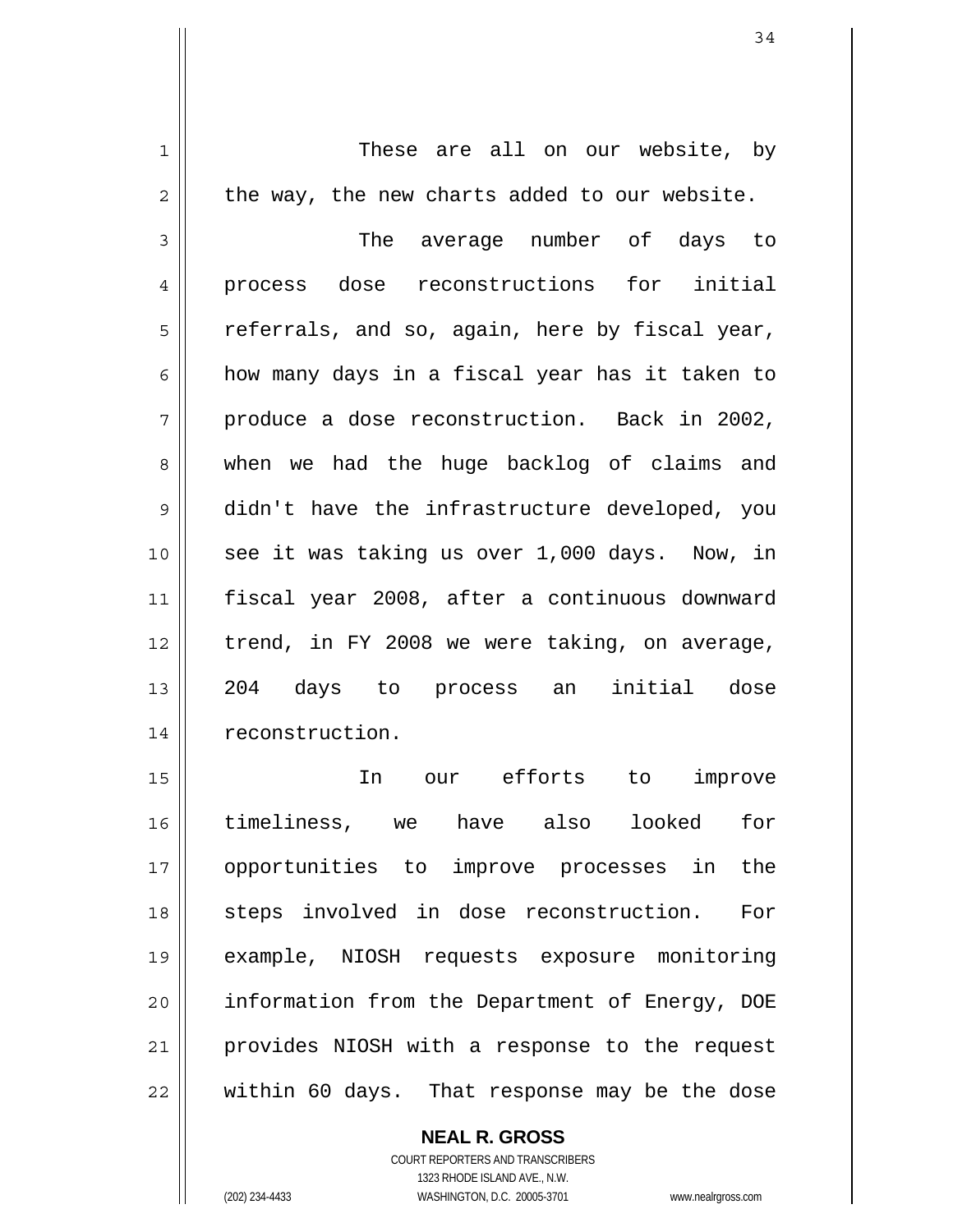information that we're seeking or it may be just a status report on where things stand. NIOSH closely monitors the number of days since a DOE request was sent and stays in touch with DOE Operations Offices, where the request was sent.

7 8 9 10 11 12 13 14 15 16 17 So here on this slide, as of June 30th, 2009, you see that the number of outstanding requests were 505 claims and outstanding requests that were over 60 days, 196 claims. I can tell you that, of this number, 196, there's 153-some-odd claims that are in the Oak Ridge Operations Office. So they are tied to one of the Oak Ridge sites or perhaps multiple sites. So we monitor this to the point where we know what claims are affected.

18 19 20 21 22 The average turnaround time for all document reviews that NIOSH produces and has to provide to the Department of Energy for a review for sensitive information has approximately been 10.8 working days. The

> **NEAL R. GROSS** COURT REPORTERS AND TRANSCRIBERS 1323 RHODE ISLAND AVE., N.W. (202) 234-4433 WASHINGTON, D.C. 20005-3701 www.nealrgross.com

1

2

3

4

5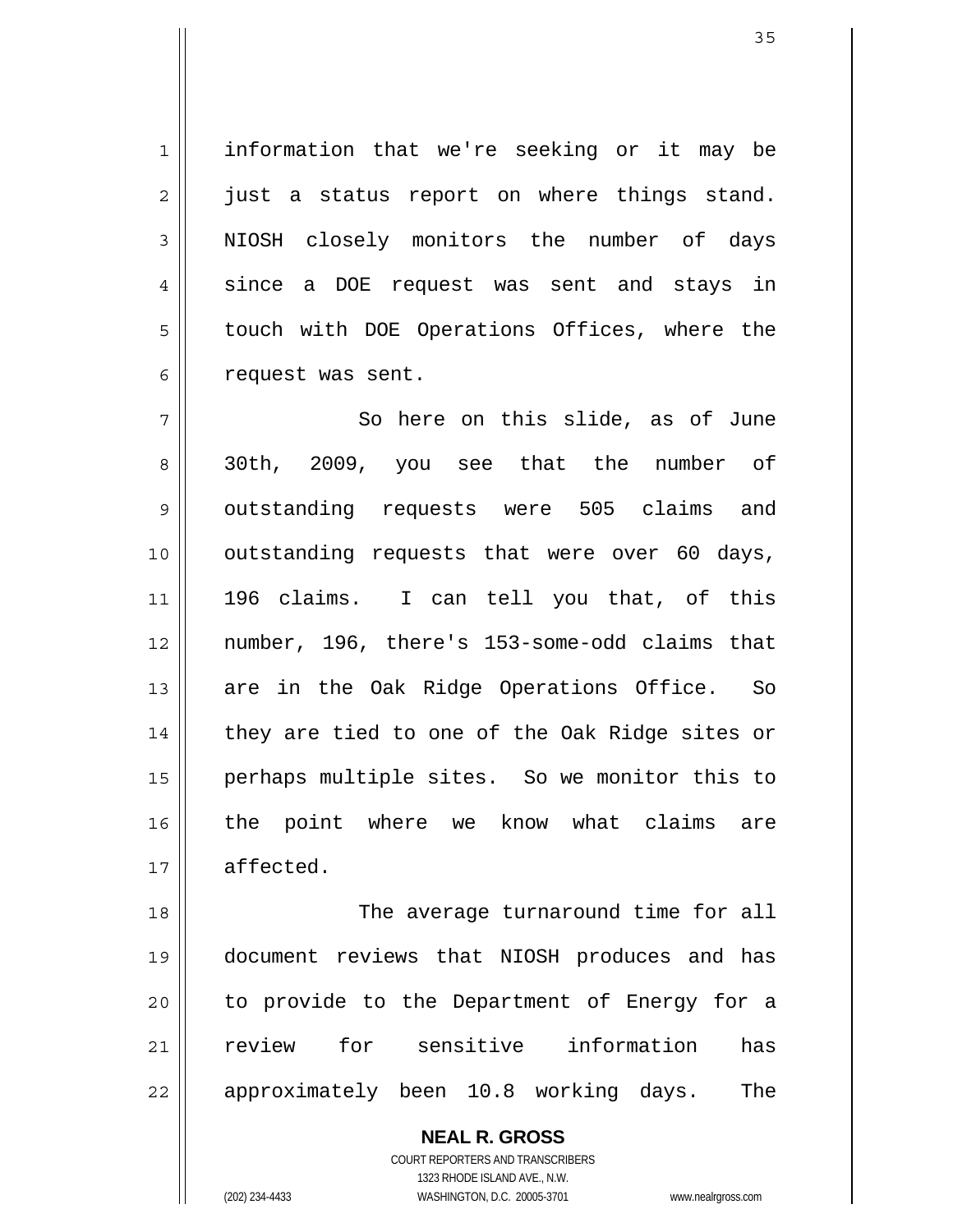1 2 3 4 5 6 7 8 9 10 11 12 13 14 15 16 17 18 19 20 21 22 average turnaround time for all documents that we have submitted since January 1st of 2009 is approximately 9.8 working days. The agreement that we have with DOE is that they will turn these reviews around within 10 working days plus transmittal time. So there's a day to transmit at the front end and a day to transmit at the rear end, and you can see that they are staying pretty well in the agreed time to conduct the review. This timeline presents steps in the dose reconstruction process. I apologize for the busyness of the slide. It is on our website. You can get an expanded version. But I wanted to show it to you here today because, as we look at stages and steps within the dose reconstruction process, we note that there's certain days associated with certain steps. One of those steps is this 60 days to request data from the Department of Energy for a claim. So we have been talking with the

> **NEAL R. GROSS** COURT REPORTERS AND TRANSCRIBERS 1323 RHODE ISLAND AVE., N.W. (202) 234-4433 WASHINGTON, D.C. 20005-3701 www.nealrgross.com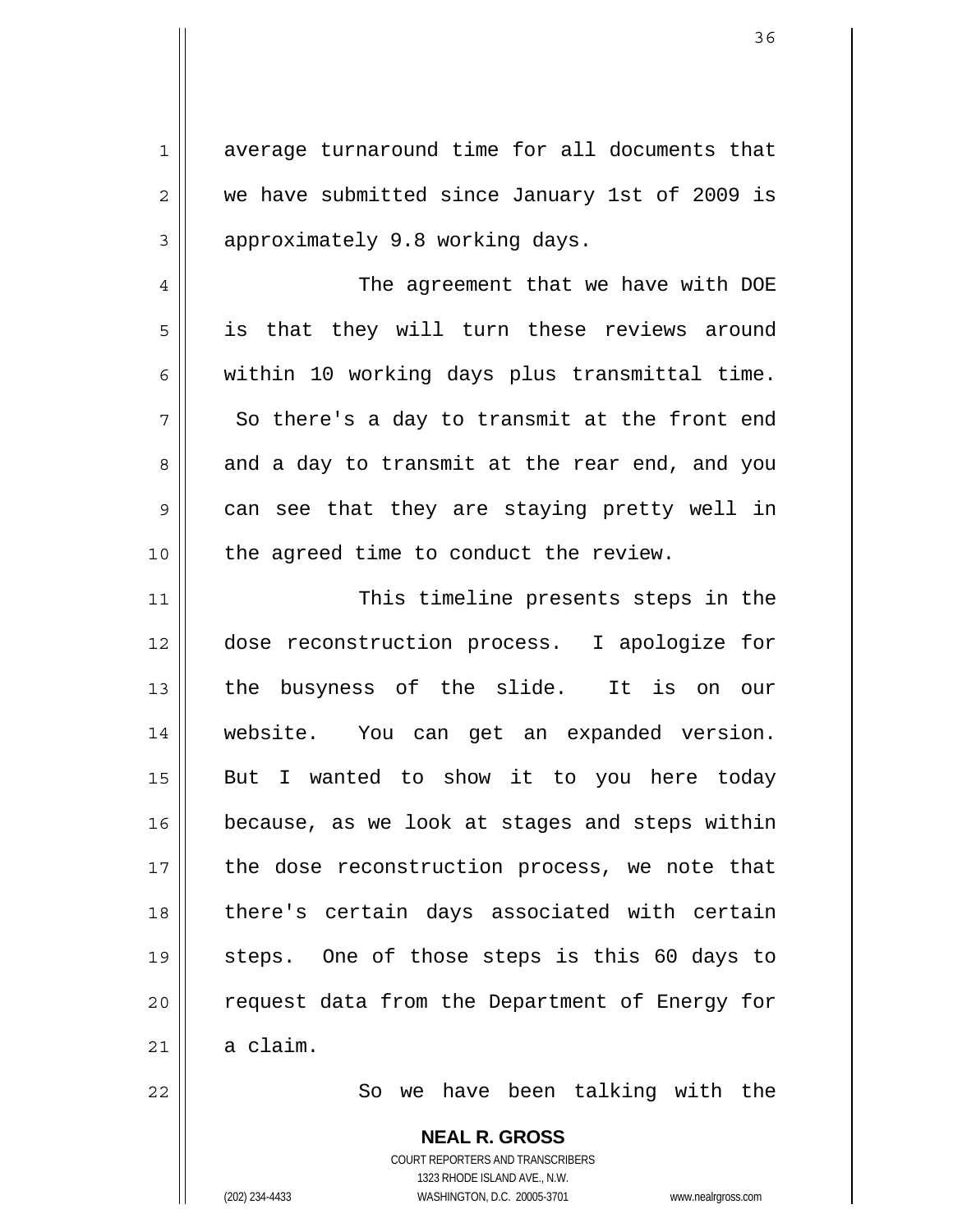1 2 3 4 5 6 7 8 Department of Energy and the Department of Labor about how we can consolidate our efforts on this step alone and save us some of this time for the claimant. What I am talking about is when the Department of Labor receives a claim, they turn immediately to the Department of Energy to verify the employment for that claim.

9 10 11 12 13 14 15 16 At that point in time, we are working with DOE and DOL to incorporate our request for dose information at the time DOL requests employment eligibility information. So we think that is a good step that is going to help us. For certain sites where this can be accommodated, we will reduce the amount of time at this step.

17 18 19 20 21 22 There are a couple of other steps that have time/days associated with them, but there's not a lot we can do about them. One of those steps would be the number of days that is associated with reviewing dose reconstruction by the claimant, and they get

> **NEAL R. GROSS** COURT REPORTERS AND TRANSCRIBERS 1323 RHODE ISLAND AVE., N.W. (202) 234-4433 WASHINGTON, D.C. 20005-3701 www.nealrgross.com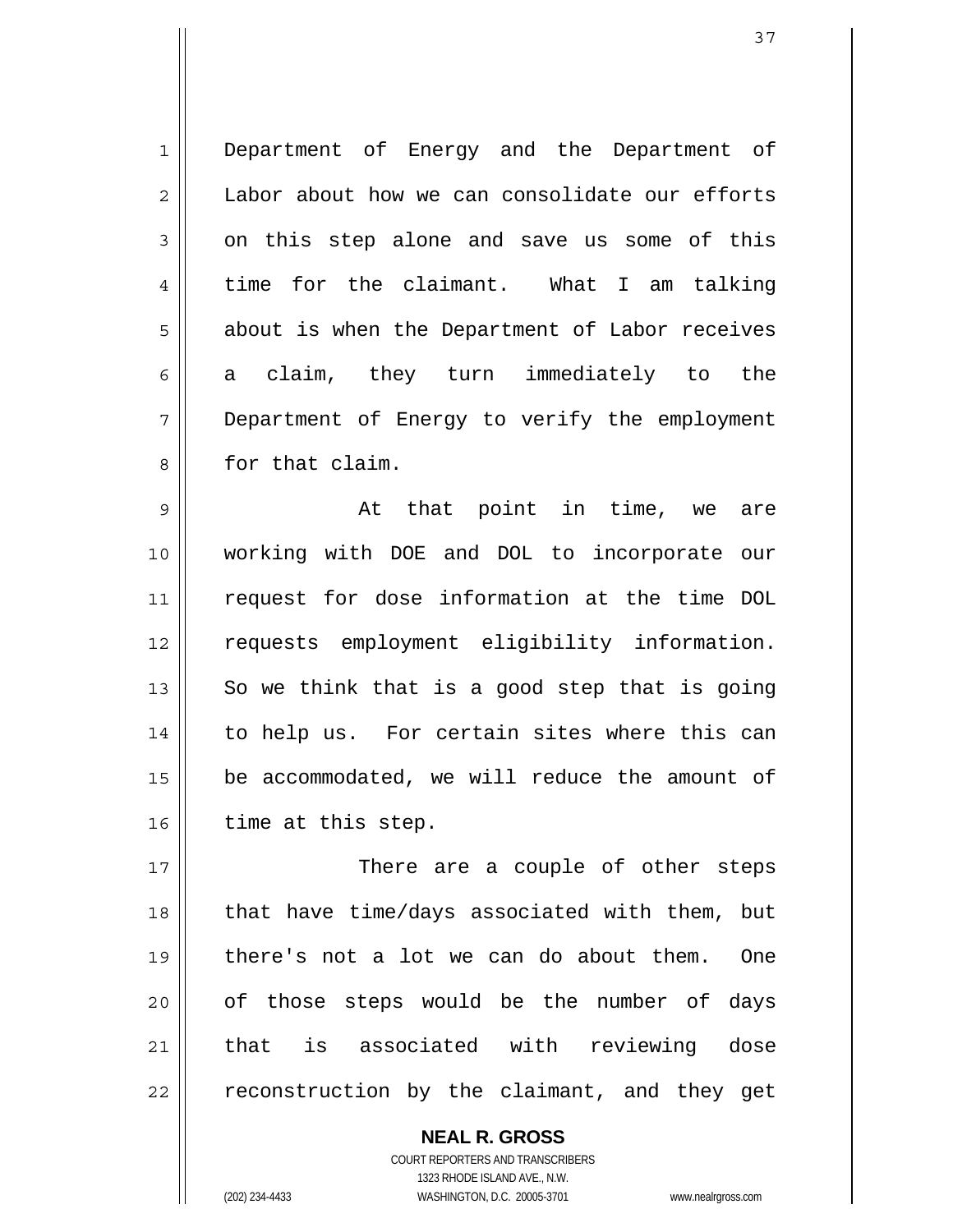1 2 3 4 5 6 7 8 9 10 11 12 13 14 15 16 17 18 19 20 21 22 60 days. We give them 14 days grace upon that. So 74 days is really the time in the claimant's hands. So we are looking at all of these steps, trying to figure out how we can improve and do some streamlining. Along these lines, we have taken the opportunity, since we have reached a state of maturity in the program, our documentation is available to us from a majority of the sites, we have taken note of the concerns, and I share these concerns, that certain individual claimants have not had an answer in six-plus years. We have many more that are older than a year, as you see, in our active caseload. So we have established a management objective which reinforces the commitment we have at NIOSH to produce timely dose reconstructions. Within this management objective, we are saying that we have a policy that is driven to complete initial drafts

> COURT REPORTERS AND TRANSCRIBERS 1323 RHODE ISLAND AVE., N.W. (202) 234-4433 WASHINGTON, D.C. 20005-3701 www.nealrgross.com

**NEAL R. GROSS**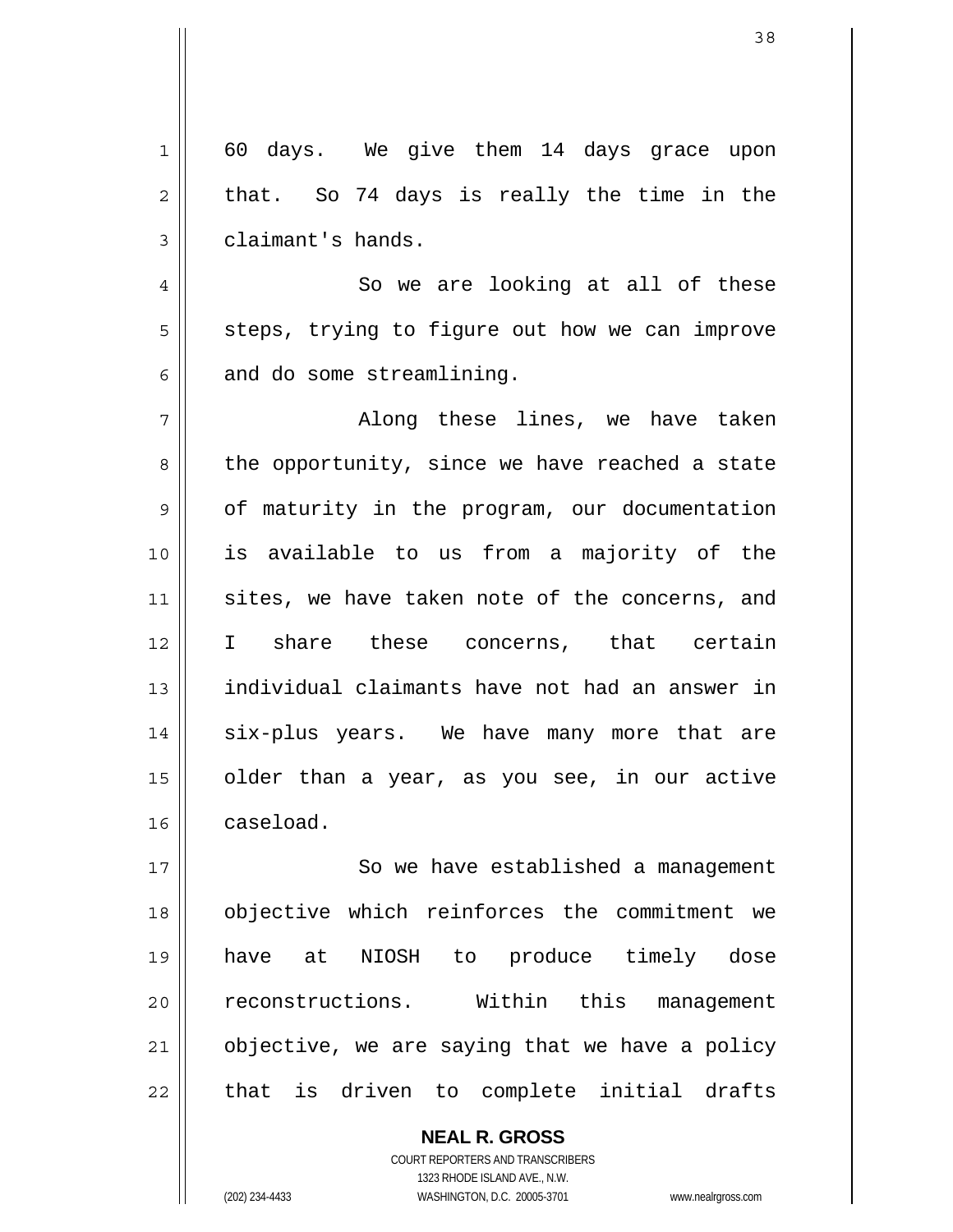1 2 3 4 5 6 7 8 9 10 11 12 13 14 15 16 17 18 19 20 21 within one-year time frame. So, by June 1st of 2010, we hope to be at a state where we have no claim without an initial draft in our possession at NIOSH that is over a year old. I will let that sink in a moment. How can I say that? Well, we have a contractor that is in place now that has shown us a capacity to produce 6,000 claims in a year. They did that in 2006, before we had our problems with awarding a new contract and problems with Continuing Resolutions, a funding problem. So, if we can do 6,000-plus dose reconstructions in a year and we only have 4,500 in our caseload, and we only get about 450 every month from DOL, I think you can do the math. We are making some strides and some progress on the pended claims, the Hanford claims that are pended right now. We have made a commitment to the Work Group, to the Chair of the Work Group, and to the Hanford

**NEAL R. GROSS** COURT REPORTERS AND TRANSCRIBERS 1323 RHODE ISLAND AVE., N.W.

22

(202) 234-4433 WASHINGTON, D.C. 20005-3701 www.nealrgross.com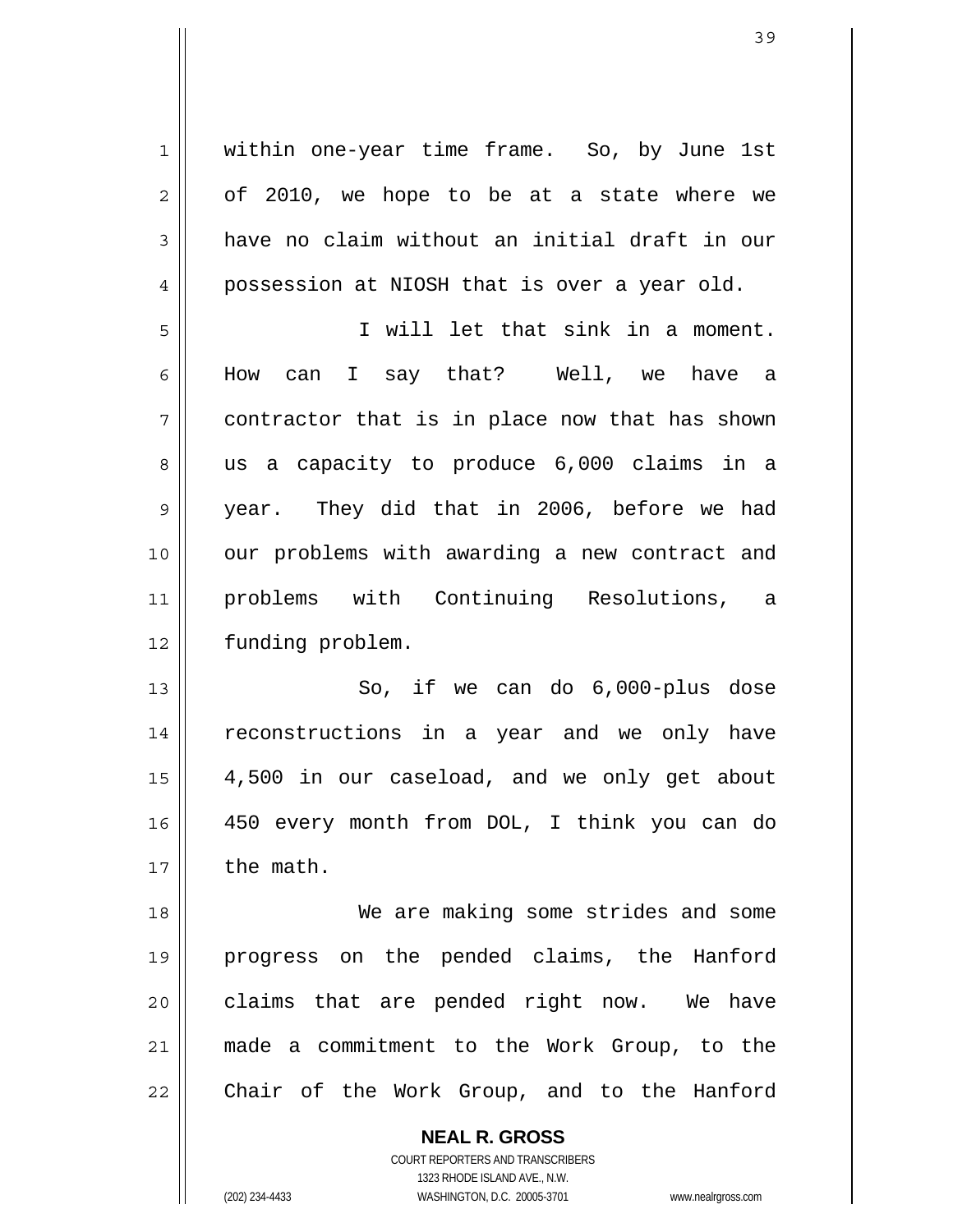folks that we are going to release those almost 600 Hanford claims that are pended and establish a class pre-1972 for the Special Exposure Cohort. So that will free up a bunch of pended claims and also claims that are in our active case population.

7 8 9 10 11 12 13 14 15 What happens if we don't achieve the goal of June 1st, 2010? Well, we will, long before that happens, if we see that we are not going to achieve that goal in any one given claim, we are going to critically evaluate that claim and determine what the problem is in processing that claim, and document that in a memo that will be in the claim file.

16 17 18 19 20 21 22 This is a serious step because that memo can be used in adjudicating the claim. So we are going to be very diligent about trying to achieve the goal, and we are going to be very critical about evaluating those that may not meet it. I am hopeful that we will meet it and we don't have to do any of

> **NEAL R. GROSS** COURT REPORTERS AND TRANSCRIBERS 1323 RHODE ISLAND AVE., N.W. (202) 234-4433 WASHINGTON, D.C. 20005-3701 www.nealrgross.com

1

2

3

4

5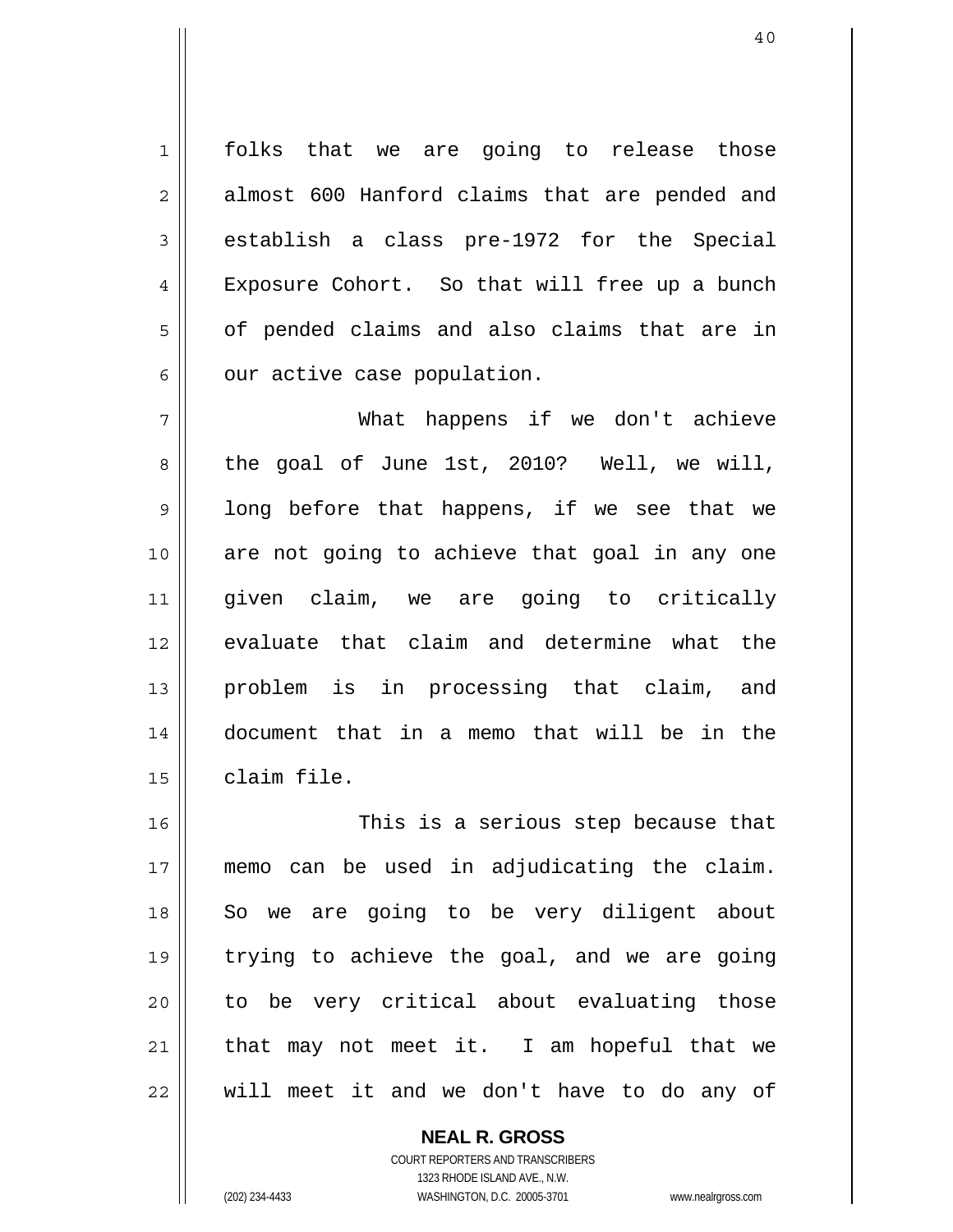1 these memos to the file.

| $\overline{2}$ | Let's talk a little<br>bit about               |
|----------------|------------------------------------------------|
| 3              | Special Exposure Cohort classes. This slide    |
| 4              | hasn't changed from the last meeting, but if   |
| 5              | we were to have this meeting in about five,    |
| 6              | ten days, this slide would change. There       |
| 7              | would be 44 SEC classes that have been added   |
| 8              | since May of 2005.                             |
| 9              | But these 42 that you see here, 22             |
| 10             | have been added through the 83.13 process and  |
| 11             | 20 have been added through the 83.14 process.  |
| 12             | This represents, these 42 classes represent    |
| 13             | workers from 33 sites, and they also represent |
| 14             | around 2,274 cases.                            |
| 15             | I'm going to talk specifically                 |
| 16             | about sites that are local that we want to     |
| 17             | give information to attendees in the audience  |
| 18             | that might be here for that particular site    |
| 19             | that is local to the meeting.                  |
| 20             | The distribution of Probability of             |
| 21             | Causation for Fernald claims is shown in this  |
| 22             | slide. You can see the distribution of those   |
|                | <b>NEAL R. GROSS</b>                           |

COURT REPORTERS AND TRANSCRIBERS 1323 RHODE ISLAND AVE., N.W.

 $\mathsf{II}$ 

(202) 234-4433 WASHINGTON, D.C. 20005-3701 www.nealrgross.com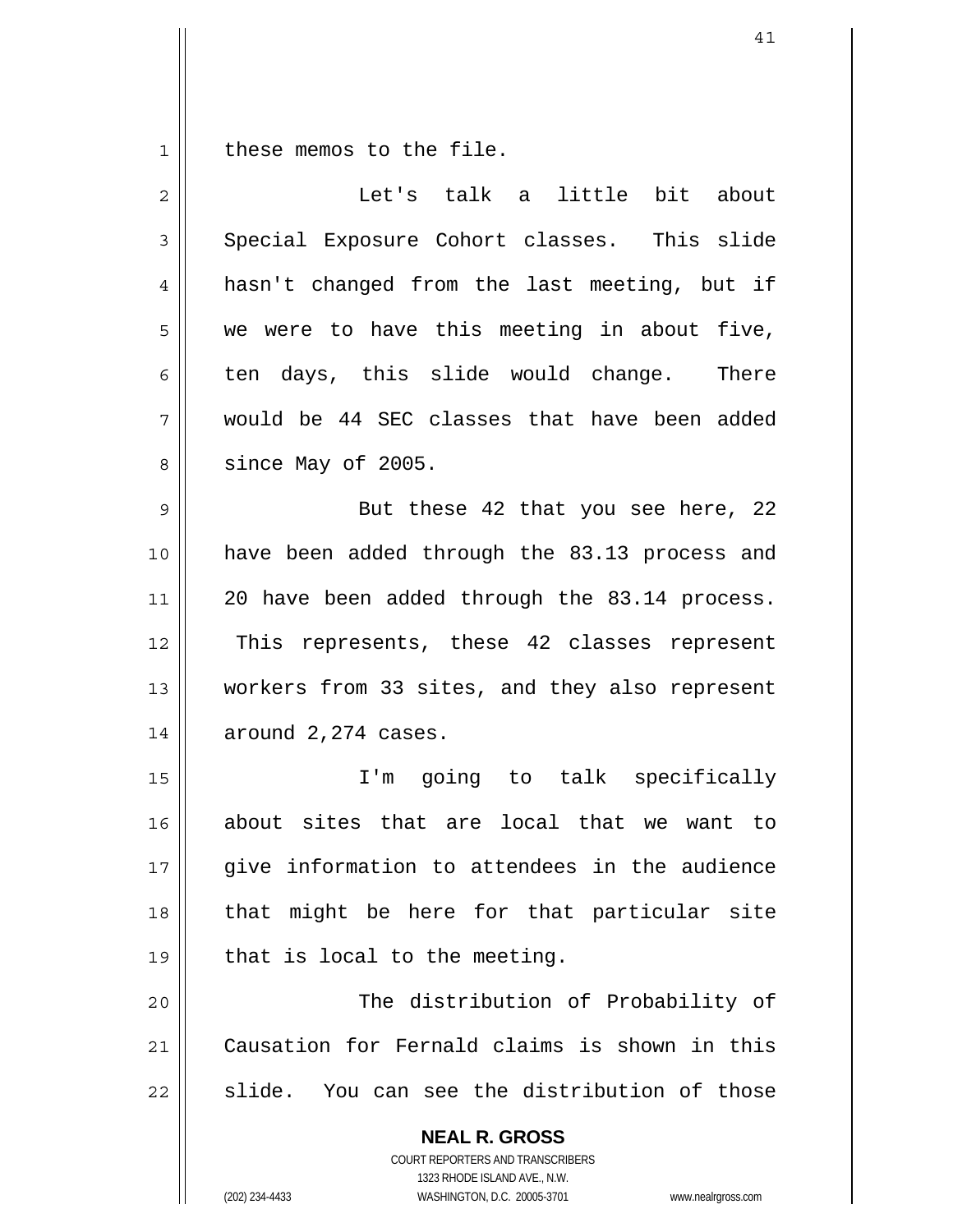1 2 PoCs by 10 percent, increments up to 49, and then you show greater than 50.

3 4 5 6 7 8 9 10 11 12 For Mound, there have been 565 Mound cases referred to NIOSH. Four hundred and two, or 71 percent, have been completed and submitted to DOL. A hundred and thirtyeight of those had a PoC of greater than 50. Two hundred and sixty-four had a PoC of less than 50. Forty-nine of the Mound cases have been pulled by DOL from the NIOSH active caseload, and 114 remain, or 20 percent of the Mound cases remain at NIOSH in processing.

13 14 15 Here is the Probability of Causation in a bar graph, showing the distribution of these PoCs for Mound claims.

16 17 18 19 20 21 22 The Portsmouth Gaseous Diffusion Plant statistics are shown here. As of June 30th, 2009, we have had 1,176 Portsmouth cases referred to NIOSH. I will remind everyone that this is a site that had a congressionally-mandated Special Exposure Cohort class. So all 1,176 of these cases

> **NEAL R. GROSS** COURT REPORTERS AND TRANSCRIBERS 1323 RHODE ISLAND AVE., N.W. (202) 234-4433 WASHINGTON, D.C. 20005-3701 www.nealrgross.com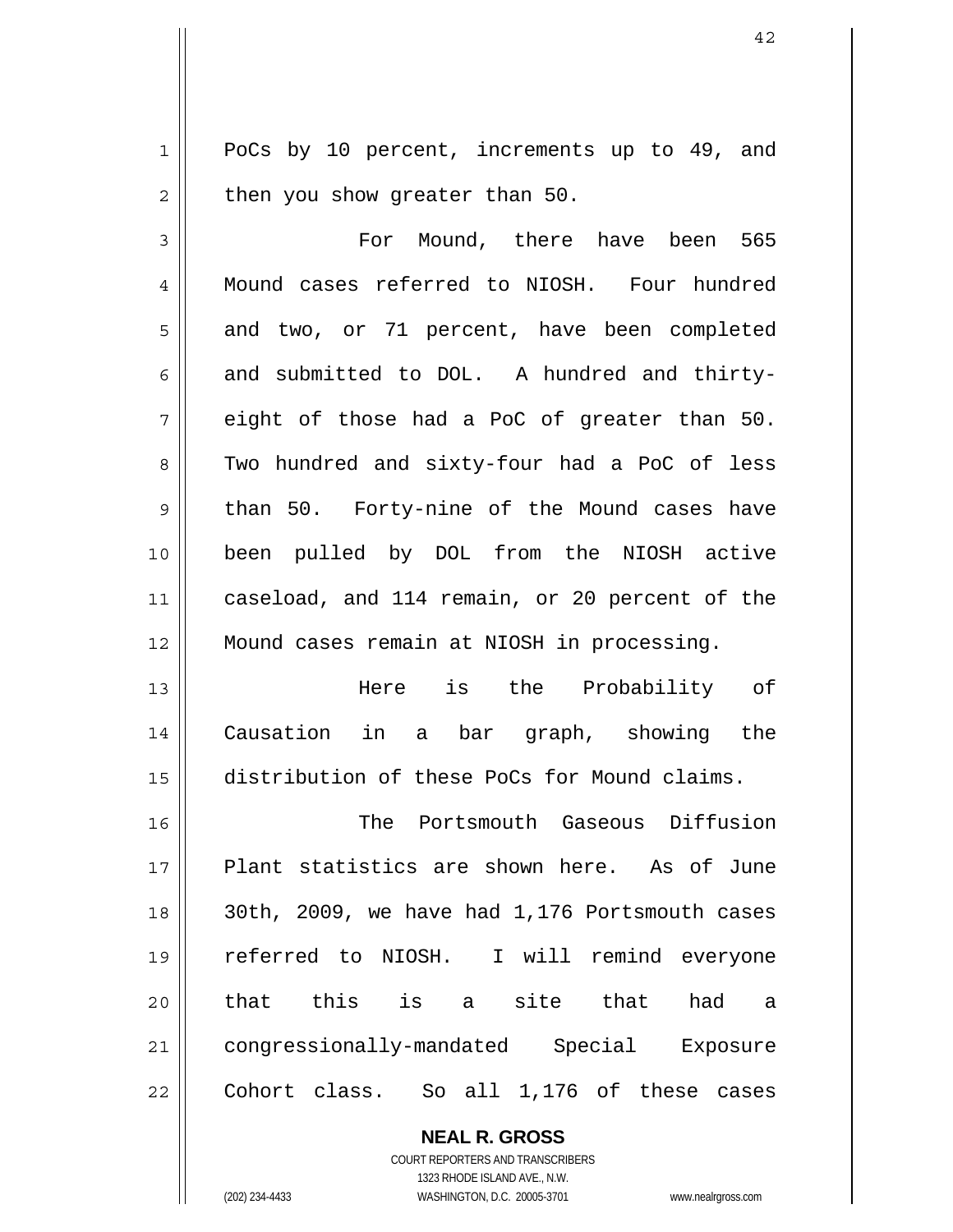1 2 3 4 5 6 7 8 9 10 11 12 13 14 15 were sent to NIOSH for dose reconstruction either because they were not a presumptive cancer or the person had already perhaps been paid under the SEC and had acquired a new cancer that was not a presumptive cancer, and they are seeking medical benefits for that. So we are required to do a dose reconstruction for those as well. Nine hundred and twenty-eight of these Portsmouth claims have been completed and submitted to the Department of Labor. In that, we break down 205 had a PoC that was found to be compensable and 723 had a Probability of Causation less than 50 percent. Six percent, or 77, have been

16 17 18 pulled by the Department of Labor for Portsmouth claims at NIOSH, and 171 Portsmouth claims are still active at NIOSH.

19 20 21 22 This slide, again, a bar chart presenting the distribution of Probability of Causation for the Portsmouth claims that we have.

> **NEAL R. GROSS** COURT REPORTERS AND TRANSCRIBERS 1323 RHODE ISLAND AVE., N.W. (202) 234-4433 WASHINGTON, D.C. 20005-3701 www.nealrgross.com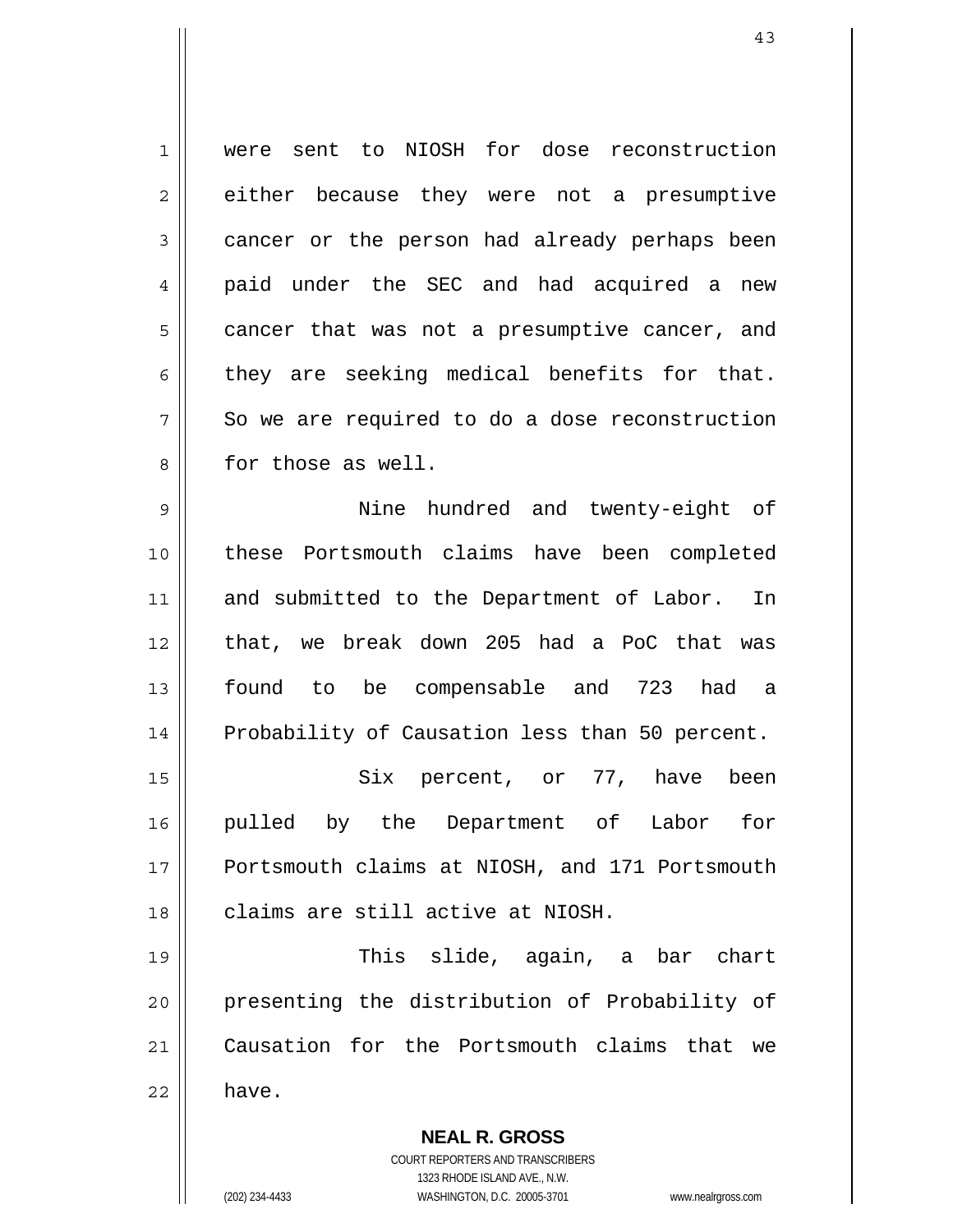**NEAL R. GROSS** COURT REPORTERS AND TRANSCRIBERS 1323 RHODE ISLAND AVE., N.W. (202) 234-4433 WASHINGTON, D.C. 20005-3701 www.nealrgross.com 1 2 3 4 5 6 7 8 9 10 11 12 13 14 15 16 17 18 19 20 21 22 I would be happy to answer any questions that you might have. CHAIRMAN ZIEMER: Thank you very much, Larry. We appreciate the more detailed presentation that you made this time. I would like to open the floor for questions that the Board members may have. Brad Clawson? MEMBER CLAWSON: Larry, forgive me if this is the wrong time, but one of my questions was on these dose reconstructions. Numerous claimants have asked me, if they are filing under Subpart E, how come do they have to have a dose reconstruction before they can do Subpart E? MR. ELLIOTT: The question is, if they are filing a claim for Part E, toxic chemical exposure, I assume they have a cancer -- MEMBER CLAWSON: Right. MR. ELLIOTT: And DOL is saying we need to wait on NIOSH's dose reconstruction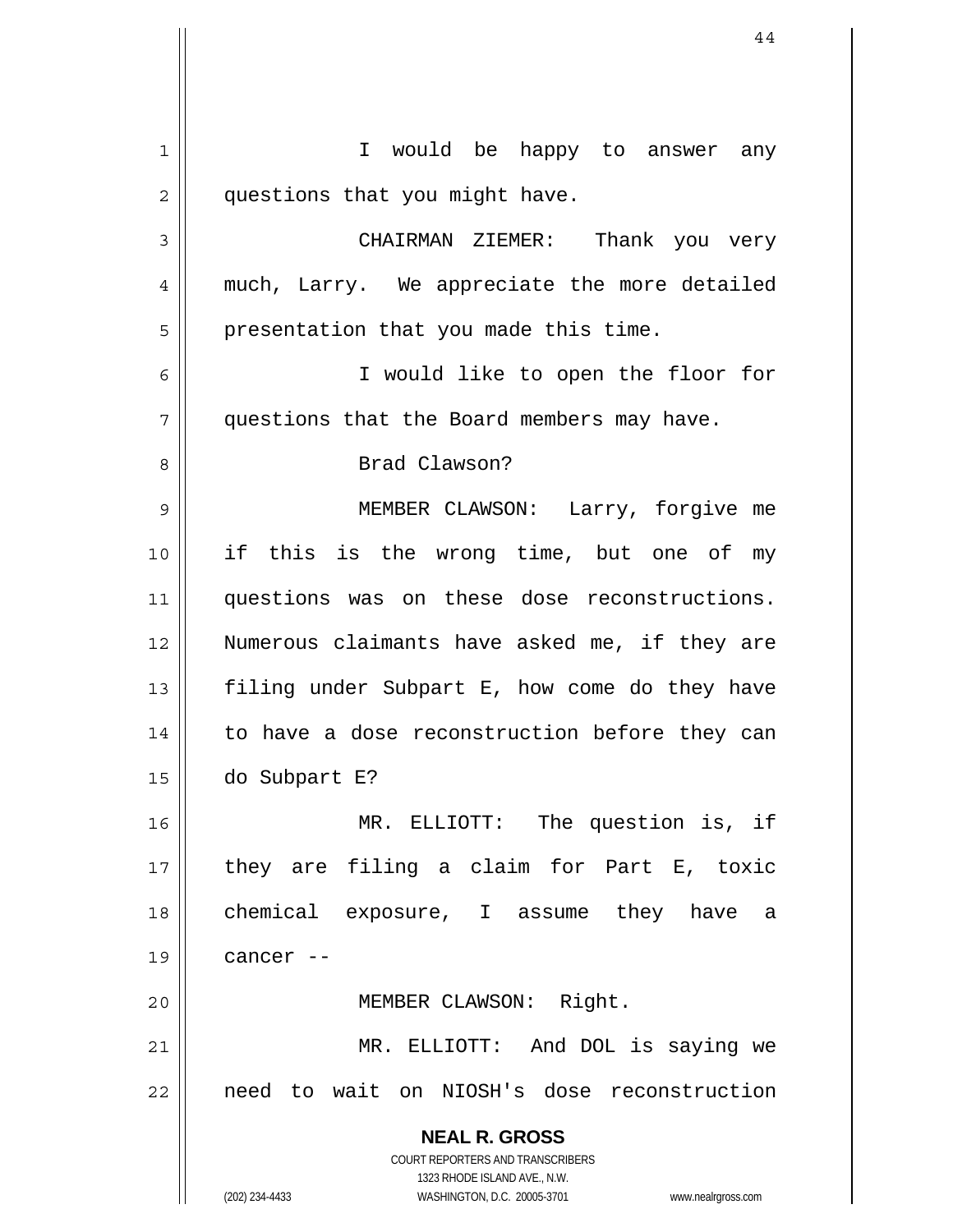**NEAL R. GROSS** COURT REPORTERS AND TRANSCRIBERS 1323 RHODE ISLAND AVE., N.W. (202) 234-4433 WASHINGTON, D.C. 20005-3701 www.nealrgross.com 1 2 3 4 5 6 7 8 9 10 11 12 13 14 15 16 17 18 19 20 21 22 for that cancer? MEMBER CLAWSON: Yes. MR. ELLIOTT: I think DOL would be better versed to answer this question, but that is essentially what is going on. The claim has been referred to us for dose reconstruction, and they want that to inform the Part E decision. There was radiation. Cancer was related. Radiation is considered a toxic. So that is what they are after. MEMBER CLAWSON: Okay. CHAIRMAN ZIEMER: Additional questions or comments? (No response.) Apparently not. Larry, thank you again. MR. ELLIOTT: Thank you very much. CHAIRMAN ZIEMER: Now we will proceed with a follow-up presentation. Jeff Kotsch is here from the Department of Labor. Jeff also regularly reports to the Board and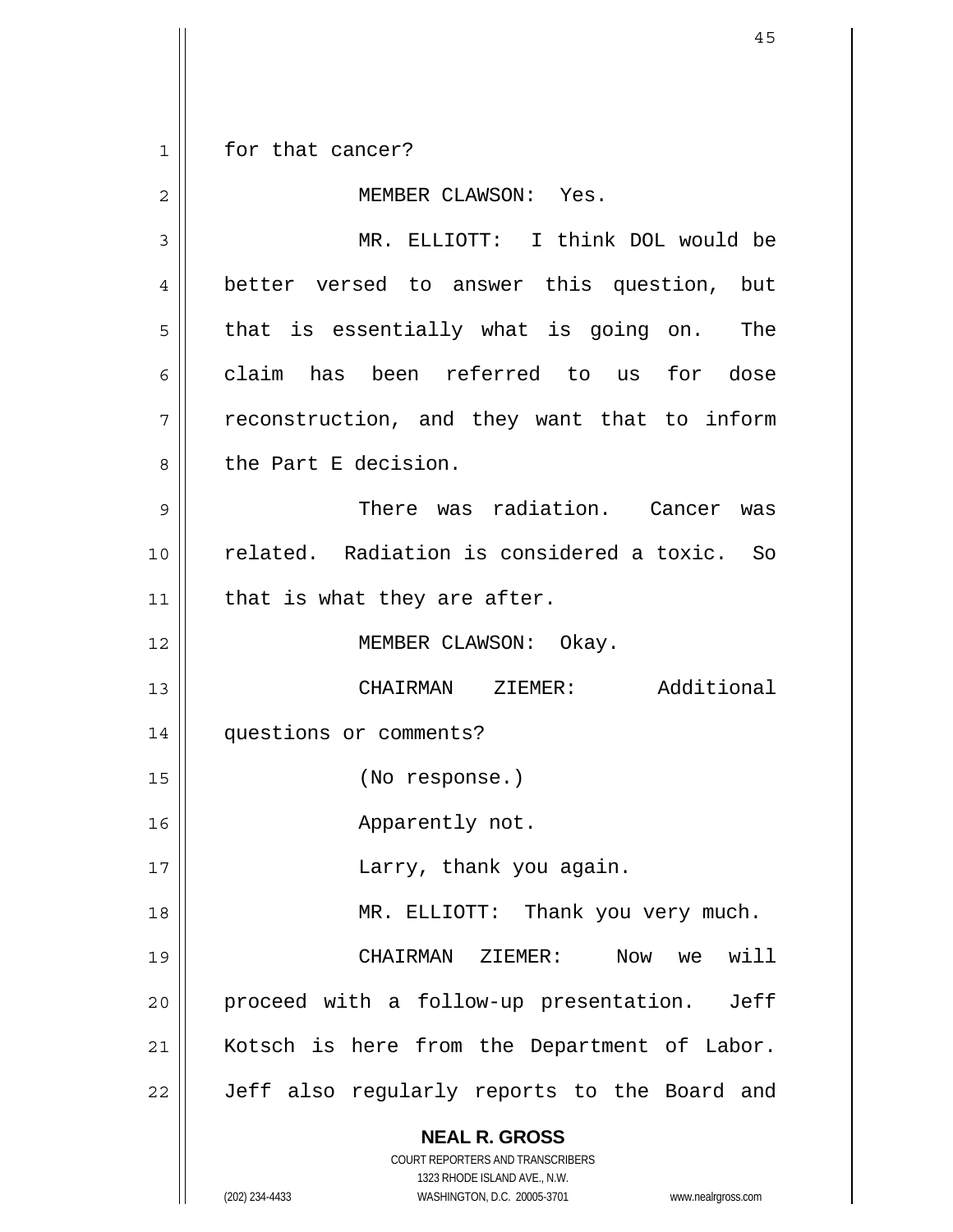**NEAL R. GROSS** COURT REPORTERS AND TRANSCRIBERS 1 2 3 4 5 6 7 8 9 10 11 12 13 14 15 16 17 18 19 20 21 22 to the assembly on the claims, both for Part B and for Part E of the regulation. So, Jeff, welcome back. MR. KOTSCH: Thank you, and good afternoon. Just a little background on the Energy Employees Occupational Illness Compensation Program Act. Part B became effective on July 31st, 2001. I think all the dates on the slides are as of July 20th of 2009. But, for Part B, 66,821 cases or 99,116 claims have been filed. Again, just a note, there are always more claims than cases because, for when the employee has passed away, there often is more than one survivor. So you would have more claims than cases. Of those, 30,029 cases have been referred to NIOSH for the dose reconstruction. For Part E, which became effective on October 28th, 2004, we have had 57,889 cases or 81,525 claims filed. The Part E

1323 RHODE ISLAND AVE., N.W.

(202) 234-4433 WASHINGTON, D.C. 20005-3701 www.nealrgross.com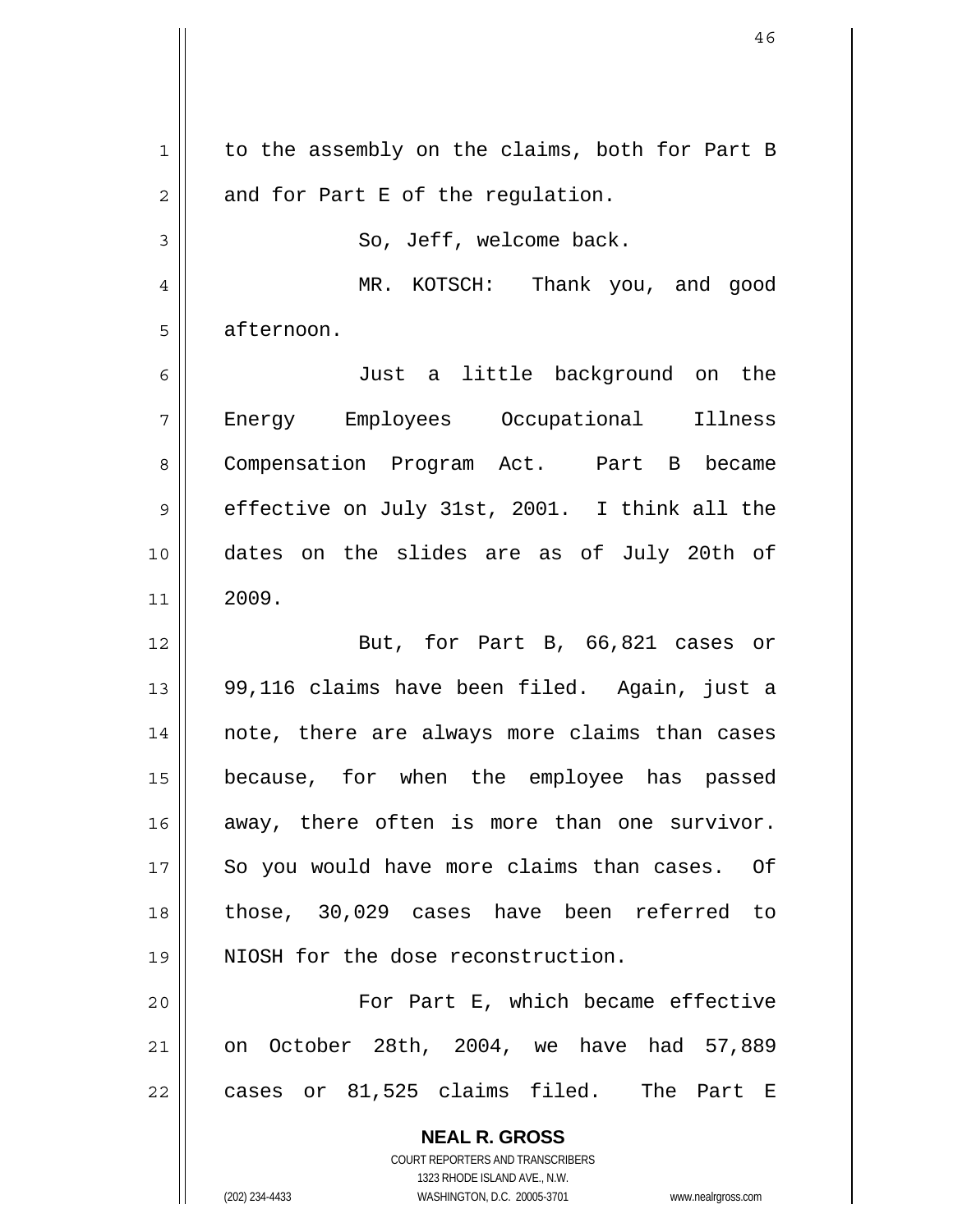| $\mathbf 1$    | program is the former Part D program, which     |
|----------------|-------------------------------------------------|
| $\overline{c}$ | was administered initially by the Department    |
| $\mathfrak{Z}$ | of Energy. At the point of transition, we       |
| $\overline{4}$ | actually took 25,000 cases from DOE.            |
| 5              | Now the summary for the                         |
| 6              | compensation, we've just passed the \$5 billion |
| 7              | mark in total compensation for the program;     |
| 8              | \$3.02 billion of that was for Part B, \$1.64   |
| 9              | billion was for Part E. The Department has      |
| 10             | paid out \$347 million in medical benefits.     |
| 11             | Now the paid cases under the Act,               |
| 12             | 52,920 payees in 39,227 Part B and E cases, as  |
| 13             | of, again, July 20th. Thirty-seven thousand     |
| 14             | three hundred fifty-seven Part B payees in      |
| 15             | 24,443 cases, and there have been 15,563 Part   |
| 16             | E payees in 14,784 cases. So Part B is 62       |
| 17             | percent of the payments.                        |
| 18             | Just a quick summary of Part B:                 |
| 19             | the principal thing related to NIOSH<br>is,     |
| 20             | obviously, radiation-induced cancers that are   |
| 21             | addressed in this Part. But Part B also         |
| 22             | addresses a beryllium illness, the Special      |

**NEAL R. GROSS** COURT REPORTERS AND TRANSCRIBERS 1323 RHODE ISLAND AVE., N.W.

 $\mathsf{II}$ 

(202) 234-4433 WASHINGTON, D.C. 20005-3701 www.nealrgross.com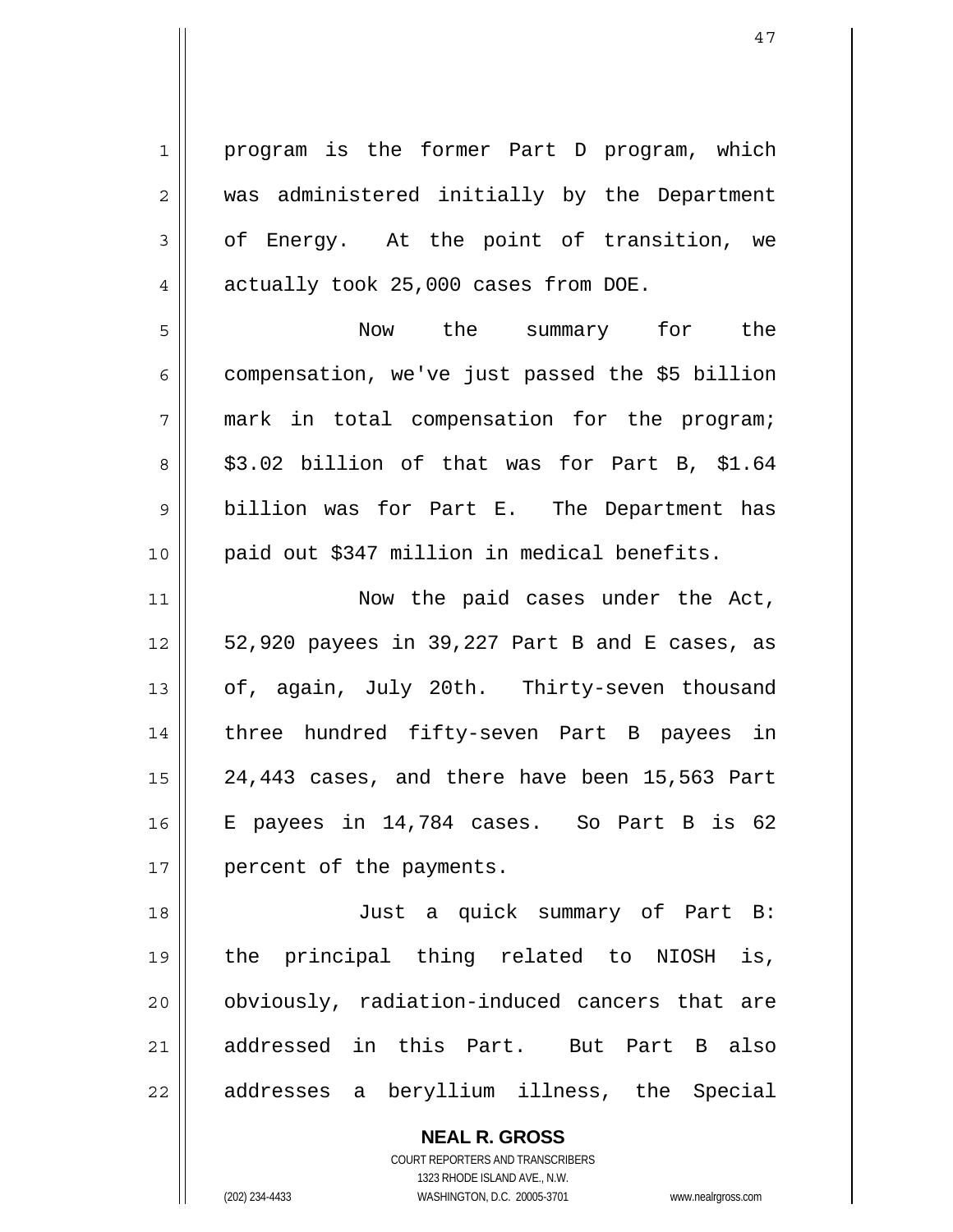**NEAL R. GROSS** 1 2 3 4 5 6 7 8 9 10 11 12 13 14 15 16 17 18 19 20 21 22 Exposure Cohort, silicosis for the miners in Nevada and Alaska, and a supplement for the RECA uranium workers. This is the Radiation Exposure Compensation Act, Section 5, which is administered by the Department of Justice, but the Act provides for a supplement of \$50,000. As far as eligibility for Part B, it includes Department of Energy employees, the Department of Energy contractors and subcontractors, the Atomic Weapons Employers, the AWEs, the beryllium vendors, and certain survivors of the deceased workers. We note the ones here because the survivor categories are a little bit different for Part B versus Part E. By the way, they wrote the initial Act and then the amendment to the Act. So, for Part B, it's spouse, children regardless of age, parents, grandchildren, and grandparents. Then there's the RECA Section 5 uranium workers. Continuing, presumptive coverage

> COURT REPORTERS AND TRANSCRIBERS 1323 RHODE ISLAND AVE., N.W.

(202) 234-4433 WASHINGTON, D.C. 20005-3701 www.nealrgross.com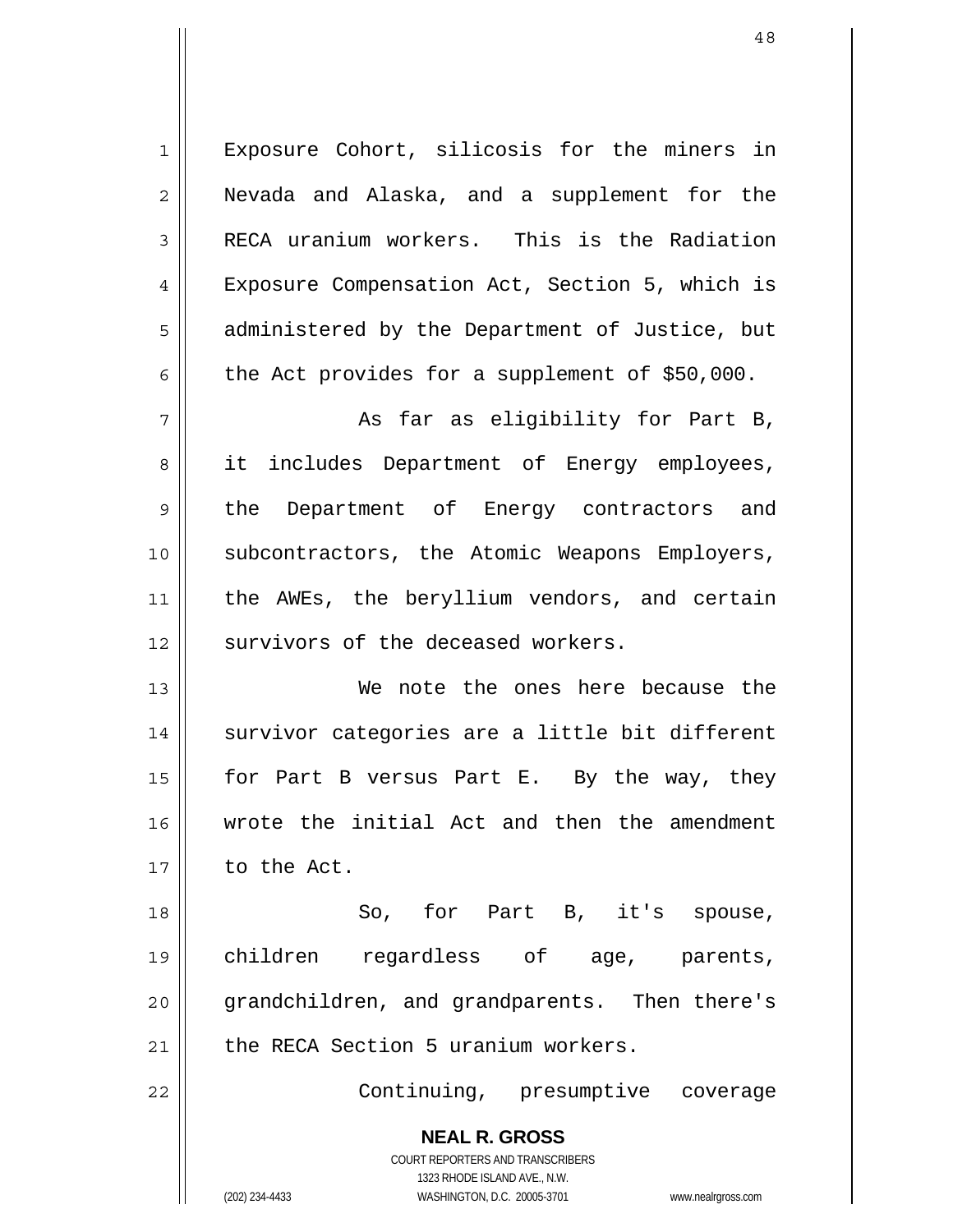| 1              | for the 22 specified cancers for the SEC       |
|----------------|------------------------------------------------|
| $\overline{2}$ | sites, the four legislated, the statutory      |
| 3              | sites, the three gaseous diffusion plants,     |
| 4              | Paducah, Portsmouth, K-25, and then the        |
| 5              | Amchitka test site in Alaska.                  |
| 6              | As of July 23rd, 2009, there were              |
| 7              | 44 SEC classes added by Health and Human       |
| 8              | Services.                                      |
| $\overline{9}$ | The Part B benefits include                    |
| 10             | \$150,000 lump sum payment. That is the        |
| 11             | initial payment. There's medical benefits for  |
| 12             | the covered conditions, and then there's       |
| 13             | medical treatment and monitoring, but          |
| 14             | monitoring only for the beryllium sensitivity. |
| 15             | As far as Part E, a quick summary:             |
| 16             | again, created in 2004 to replace the old      |
| 17             | Part D program. It is a federal entitlement    |
| 18             | program similar to Part B. Lump sum payments   |
| 19             | up to \$250,000, usually on top of a Part B    |
| 20             | payment. If you have a Part B award, it's      |
| 21             | pretty much automatic that you get the initial |
| 22             | Part E with that.                              |

COURT REPORTERS AND TRANSCRIBERS 1323 RHODE ISLAND AVE., N.W. (202) 234-4433 WASHINGTON, D.C. 20005-3701 www.nealrgross.com

**NEAL R. GROSS**

 $\mathbf{I}$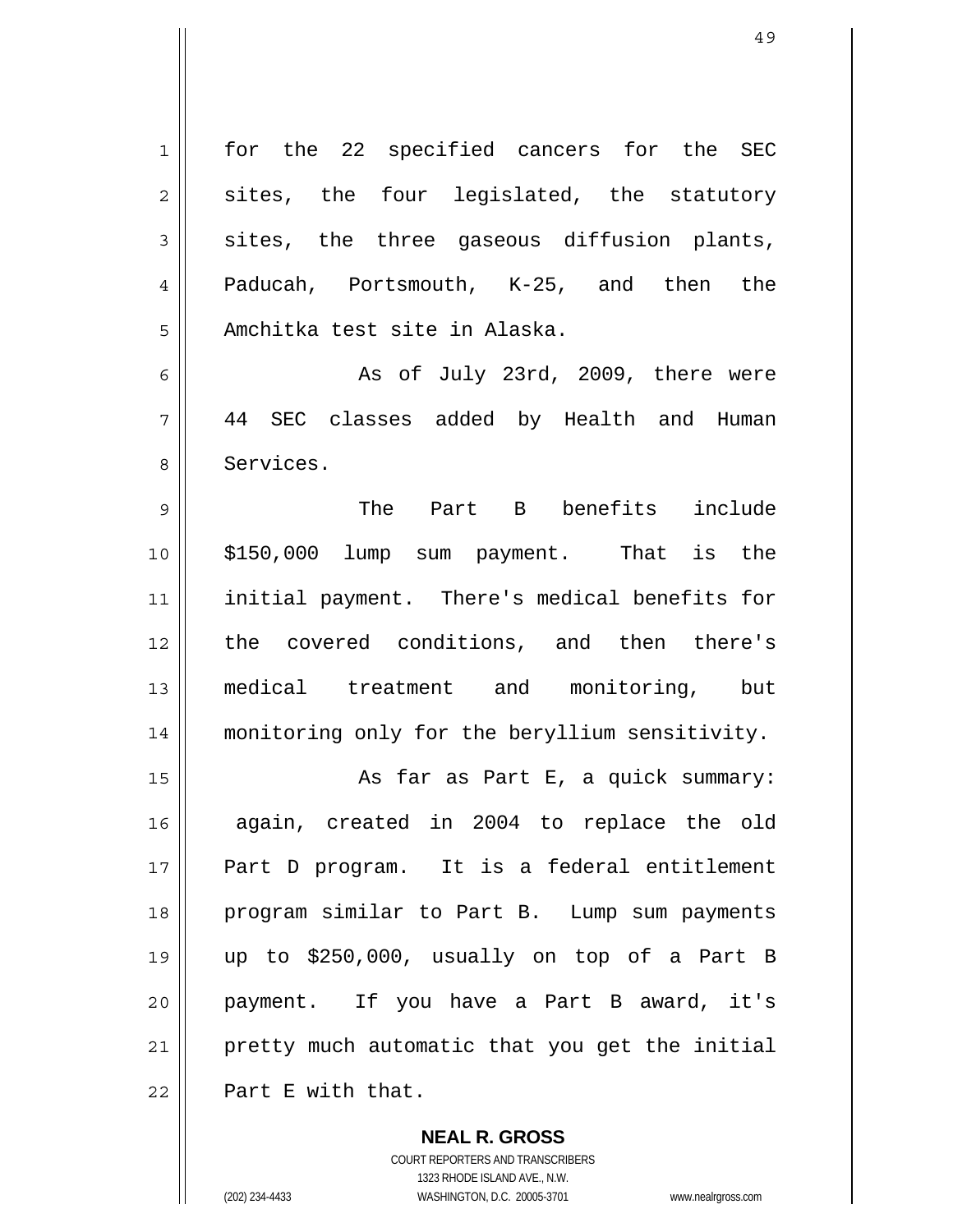| $\mathbf 1$    | We do currently, and have since the            |
|----------------|------------------------------------------------|
| $\sqrt{2}$     | Part E program started, parallel-track these   |
| 3              | things for both Part E and Part B and work     |
| $\overline{4}$ | them simultaneously in the district offices.   |
| 5              | Even though there may be cases at NIOSH for    |
| 6              | Part B, they will continue to work the Part E  |
| 7              | side as much as they can for toxic exposures.  |
| 8              | If there is, indeed, something that            |
| 9              | merits an award on that side, they will at     |
| 10             | least, if it's like for asbestosis or          |
| 11             | something, they will award that initially, and |
| 12             | then perhaps, if there is a Part B component   |
| 13             | for the dose reconstruction, they may await    |
| 14             | that for the additional payments. But they     |
| 15             | are not always hinged on another. There is,    |
| 16             | obviously, the radiation component of the Part |
| $17$           | B program, but for the cancers.                |
| 18             | If there's non-cancer conditions               |
| 19             | for Part E and we can get to an award in, for  |
| 20             | example, asbestosis or something, that will    |
| 21             | proceed that way, again, plus payments for     |
| 22             | medical benefits for the accepted conditions.  |

**NEAL R. GROSS** COURT REPORTERS AND TRANSCRIBERS

1323 RHODE ISLAND AVE., N.W.

(202) 234-4433 WASHINGTON, D.C. 20005-3701 www.nealrgross.com

 $\mathsf{II}$ 

 $\mathsf{I}$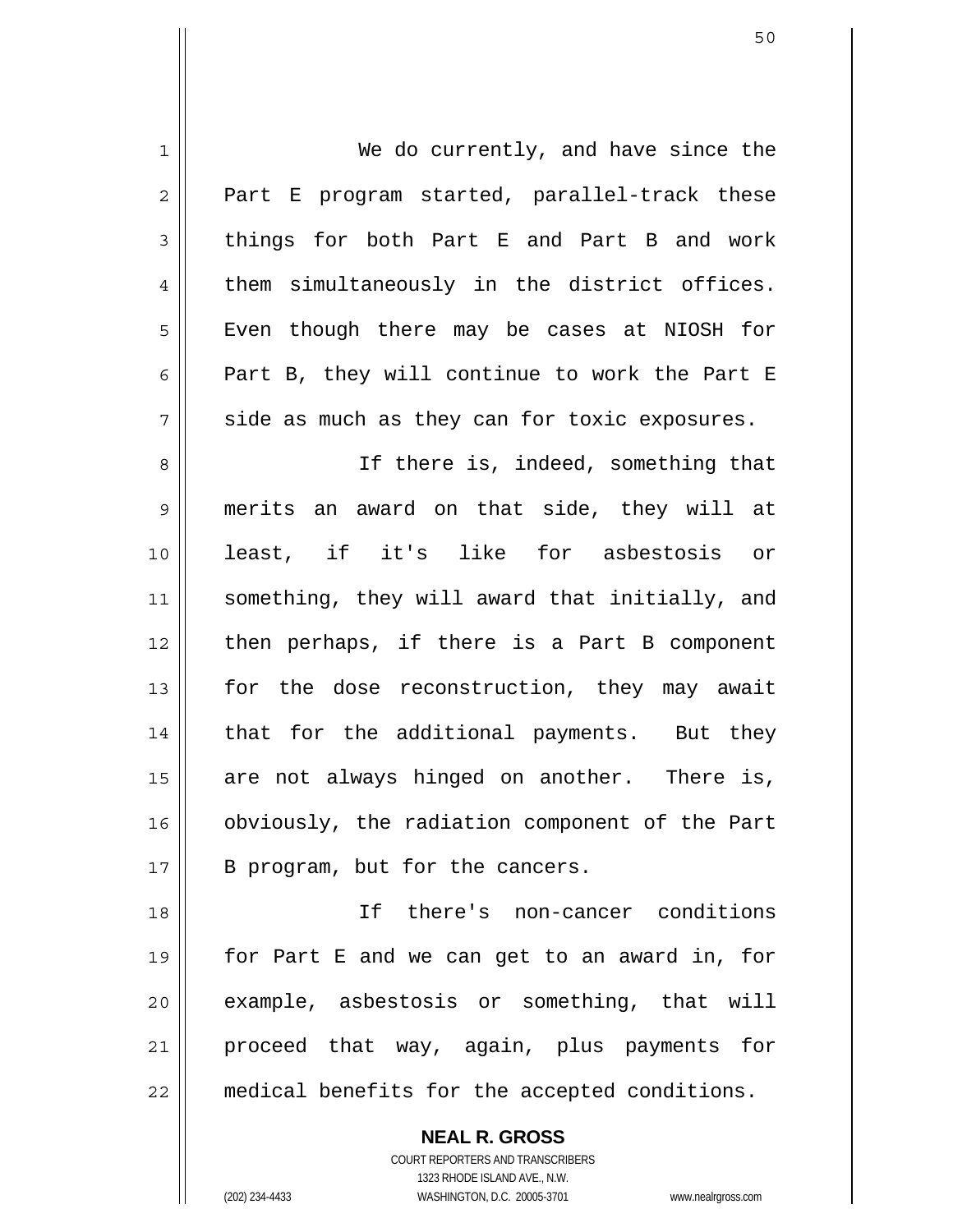For Part E eligibility, there's DOE contractors and subcontractors. This Act, when it was amended, the Act was amended, for Part E it does not include Atomic Weapons Employees or the beryllium vendor workers, unlike Part B.

7 8 9 10 11 12 13 14 15 Certain survivors of deceased workers include the spouse, the children if at the time of employee's death the child was under the age of 18, under the age of 23 and a full-time student continuously enrolled in an educational institution since age 18, or if at any age incapable of self-support. So, again, there's some differences mandated by the amendment for Part E.

16 17 18 19 Any occupational exposure or any toxic exposure, that's the coverage for Part E, including Part B disease. So there is dual eligibility.

20 21 22 Just a graphic of the Part B cases, the final decisions. There have been, again, on the final approval, 26,149 for the denial

> **NEAL R. GROSS** COURT REPORTERS AND TRANSCRIBERS 1323 RHODE ISLAND AVE., N.W. (202) 234-4433 WASHINGTON, D.C. 20005-3701 www.nealrgross.com

1

2

3

4

5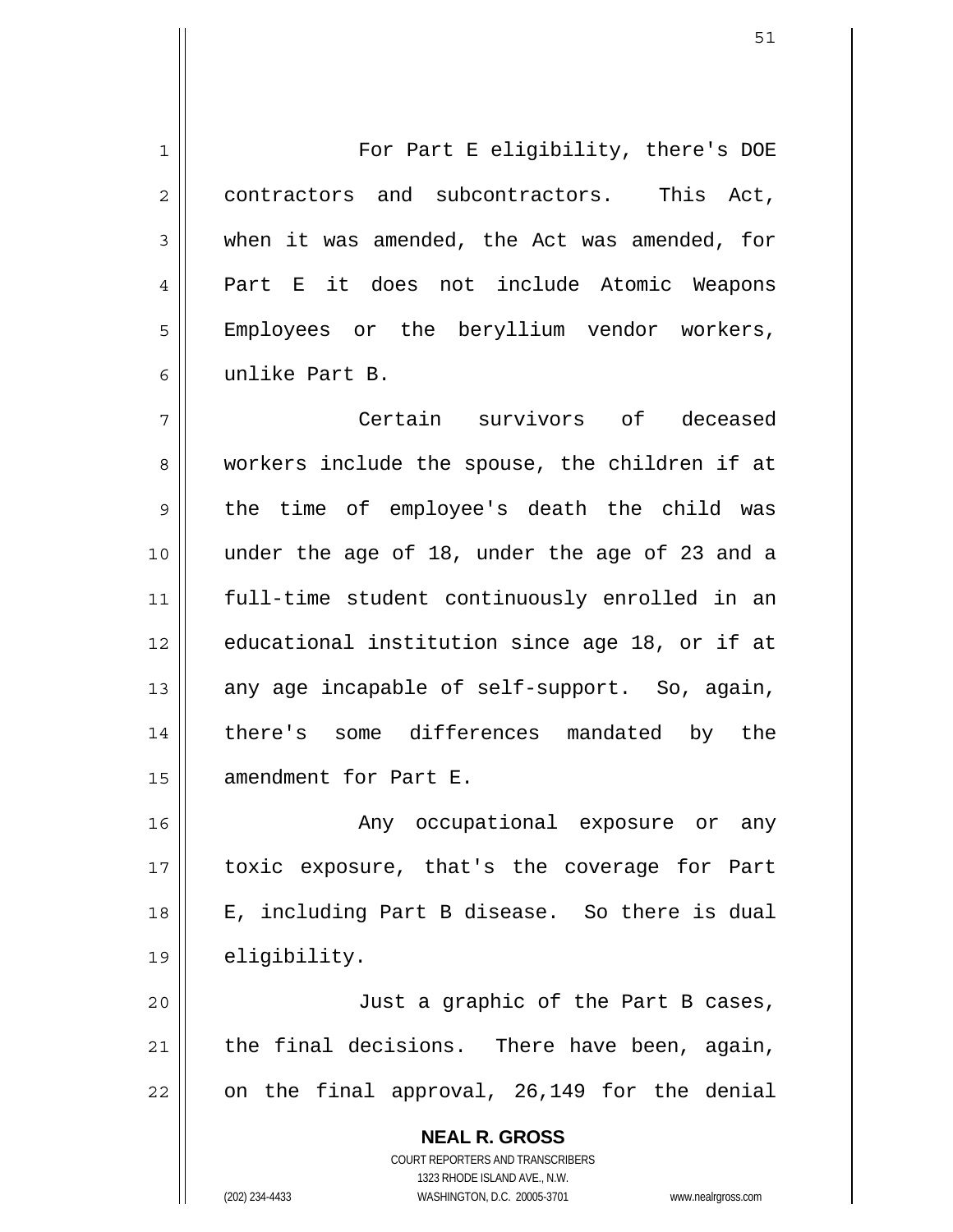| $\mathbf 1$    | side, 19,000 -- well, the denial side, the     |
|----------------|------------------------------------------------|
| $\overline{2}$ | breakdown for the denial side is 19,669. That  |
| 3              | is the total. Five hundred and eighty for      |
| 4              | survivor non-eligible, 13,734 with PoC of less |
| 5              | than 50 percent, and 5,356 for medical         |
| 6              | information insufficient to support the claim. |
| 7              | Concerning referral status to                  |
| 8              | NIOSH, DOL has referred 30,000, a little over  |
| 9              | 30,000, cases to NIOSH for dose                |
| 10             | reconstruction. Twenty-four thousand five      |
| 11             | hundred and twenty-seven of those have been    |
| 12             | returned by NIOSH and currently are at DOL or  |
| 13             | have been dispositioned. Twenty-one thousand   |
| 14             | three hundred and seventeen have dose          |
| 15             | reconstructions, 3,210 were returned without   |
| 16             | dose reconstructions. It could have been SEC   |
| 17             | classes, things like that.                     |
| 18             | Fifty-five hundred and two cases               |
| 19             | are currently at NIOSH. Thirty-one hundred     |
| 20             | and twenty-five are initial referrals, 2,377   |
| 21             | are reworks or returns to NIOSH.               |
| 22             | Again, Larry mentioned this; the               |
|                | <b>NEAL R. GROSS</b>                           |

COURT REPORTERS AND TRANSCRIBERS 1323 RHODE ISLAND AVE., N.W.

 $\mathsf{II}$ 

(202) 234-4433 WASHINGTON, D.C. 20005-3701 www.nealrgross.com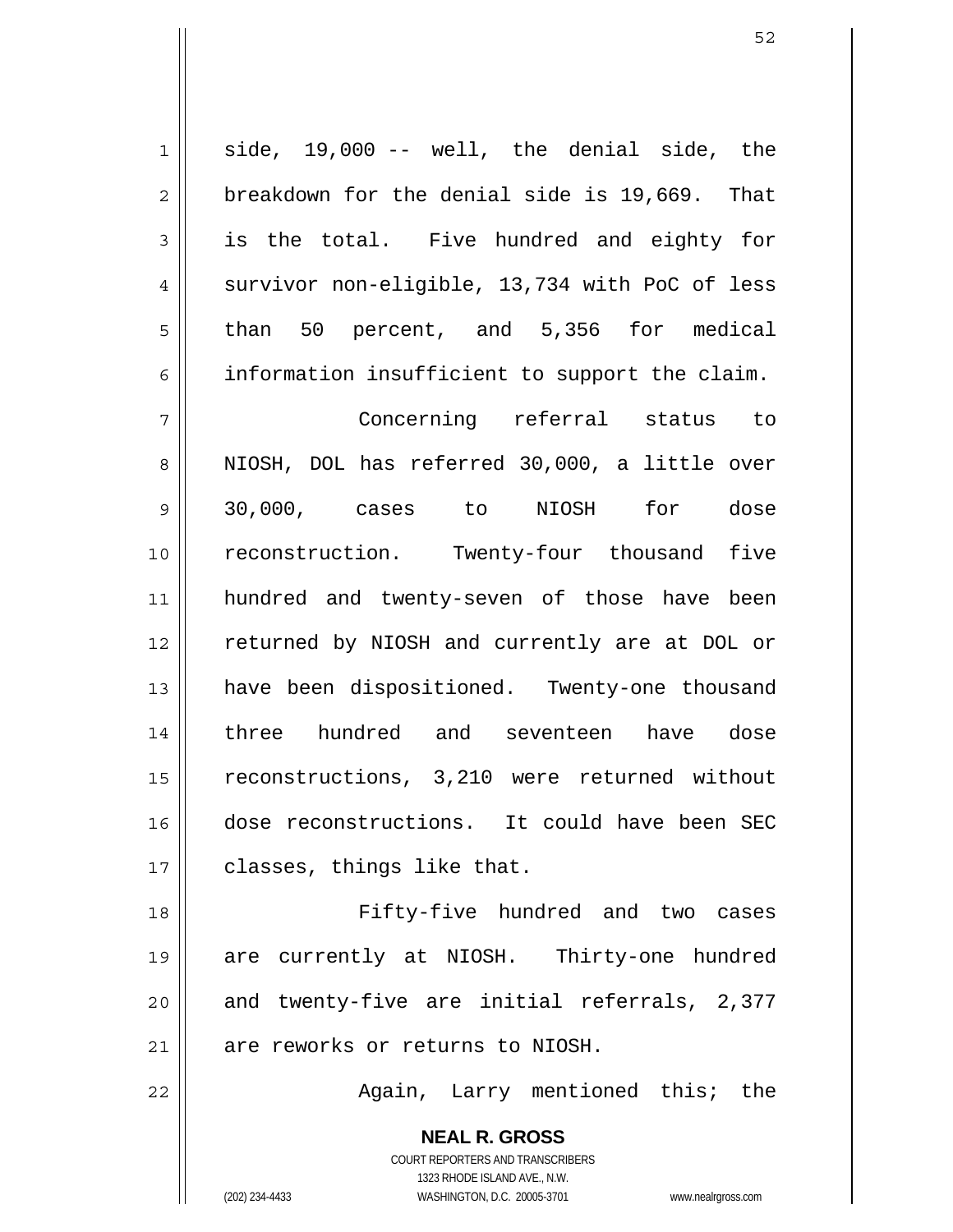1 2 3 4 5 reworks primarily are driven on the DOL side by perhaps changes to the medical conditions, like the identification of an additional cancer. That is the primary reason for the medical things.

6 7 8 9 10 For the employment, additional employment, the identification of additional employment perhaps is primarily the driver for the employment changes. Then there are some miscellaneous categories.

11 12 13 14 15 16 17 18 New SEC-related cases, 2,922 cases have been withdrawn from NIOSH for review. Twenty-five hundred and ninety-six final decisions have been issued, and 2,517 of those are final approvals. There have been 28 recommended but no final decisions, 55 cases are pending -- this is at DOL -- and 243 cases have been closed.

19 20 21 22 The way the DOL process works, quickly, is that, after it comes in, basically, and DOL has identified the medical and employment information, if it is a cancer

> **NEAL R. GROSS** COURT REPORTERS AND TRANSCRIBERS 1323 RHODE ISLAND AVE., N.W. (202) 234-4433 WASHINGTON, D.C. 20005-3701 www.nealrgross.com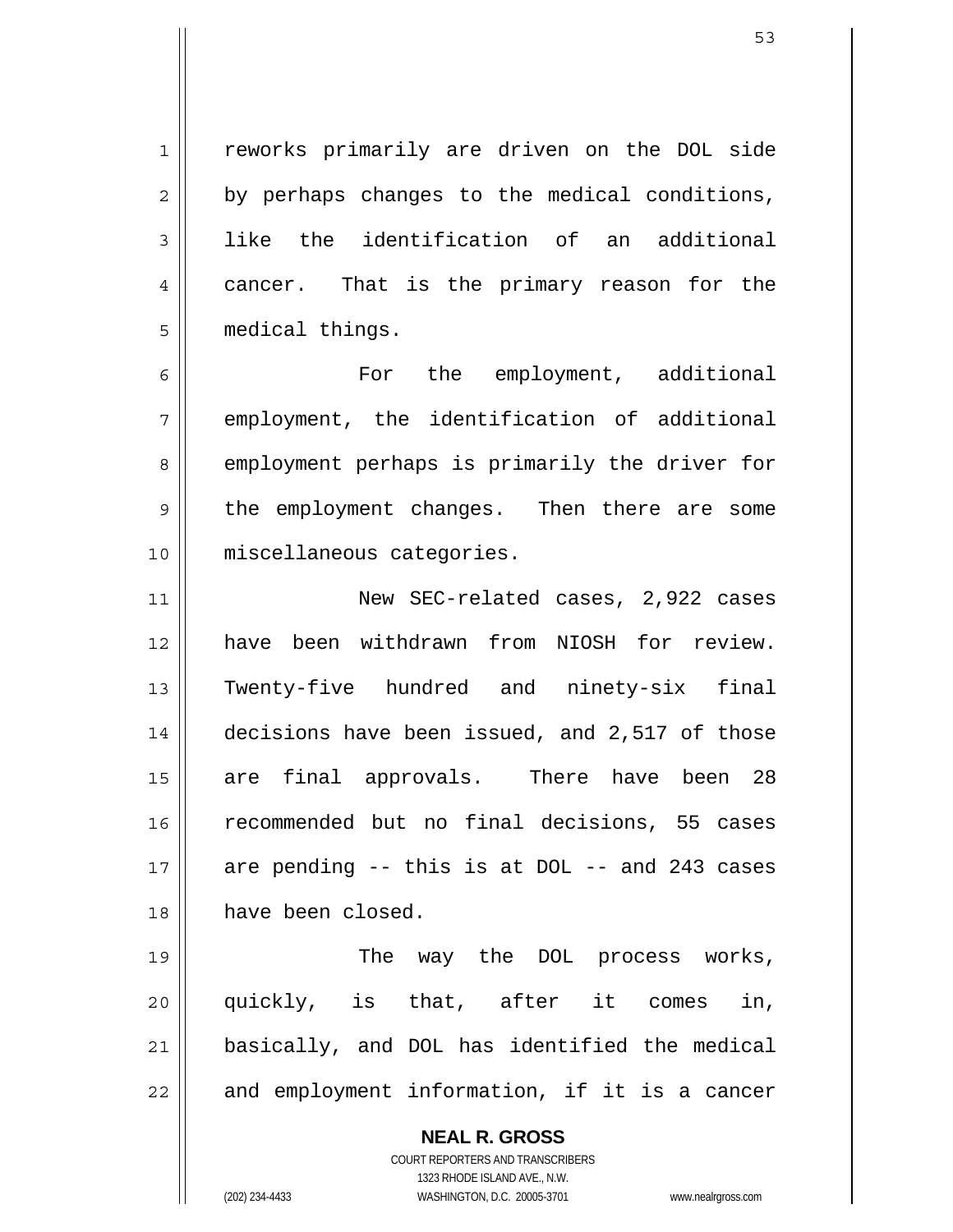1 2 3 4 5 6 7 8 9 requirement, dose reconstruction, it has gone to NIOSH. When it comes back, when the dose reconstruction report comes back, the four district offices create recommended decisions. Those go to the claimants. They have the opportunity at that point, if they are, obviously, approved or denied, if they are denied, the opportunity to basically submit comments or address the issues.

10 11 12 13 14 15 It then goes to the Final Adjudication Branch, which is a separate organization within each of the districts as well as the national office. They create the final decisions based on the input from the claimants.

16 17 18 19 20 21 22 Even after that point, there are other options for the claimants, including reconsideration at any point. Even after the final decision is written, there is always the opportunity for reopening of the case, either at the district or primarily the national office level.

> **NEAL R. GROSS** COURT REPORTERS AND TRANSCRIBERS 1323 RHODE ISLAND AVE., N.W. (202) 234-4433 WASHINGTON, D.C. 20005-3701 www.nealrgross.com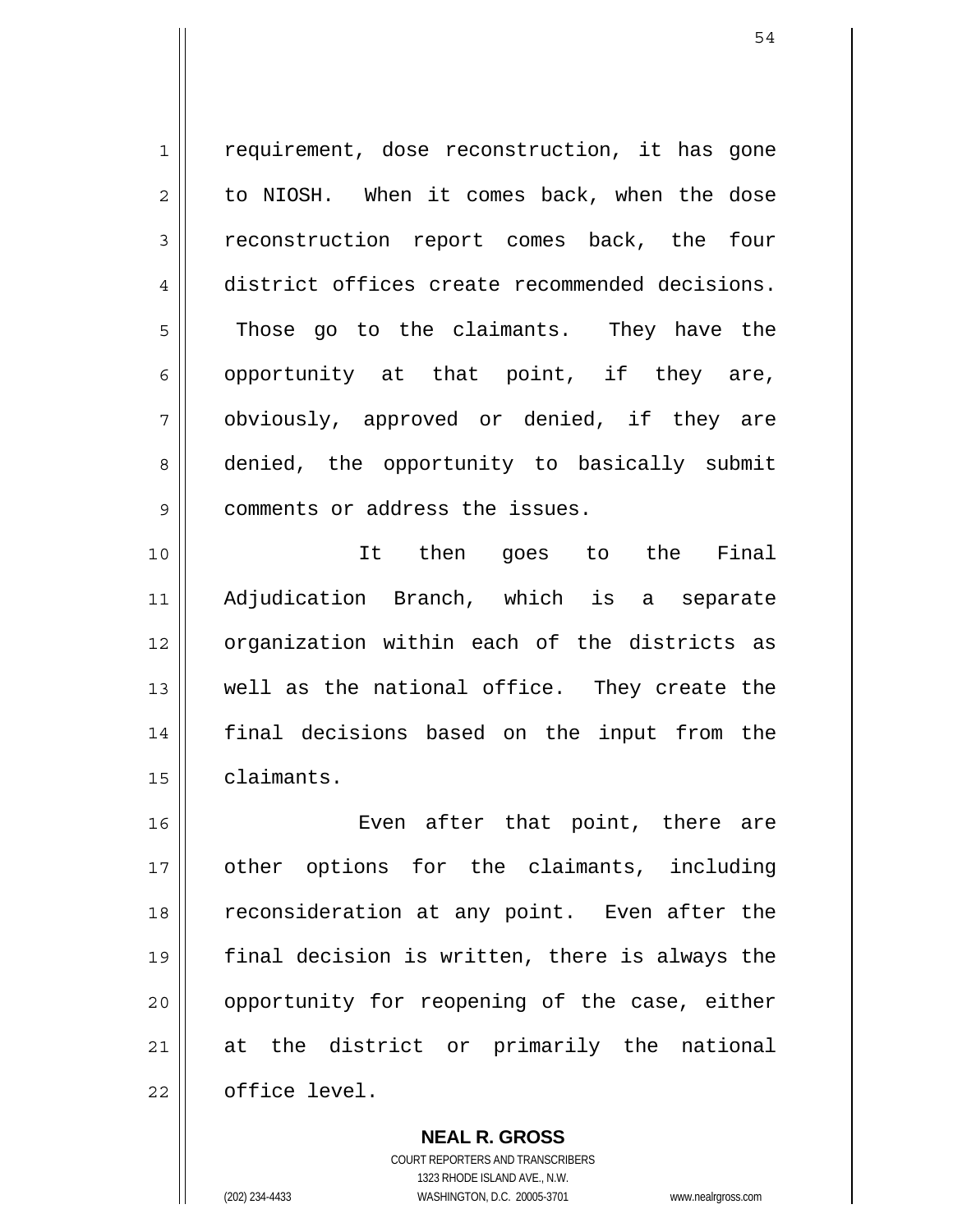**NEAL R. GROSS** COURT REPORTERS AND TRANSCRIBERS 1323 RHODE ISLAND AVE., N.W. (202) 234-4433 WASHINGTON, D.C. 20005-3701 www.nealrgross.com 1 2 3 4 5 6 7 8 9 10 11 12 13 14 15 16 17 18 19 20 21 22 Then, again, there may be reopenings or additional information supplied anytime during that process or even after the case has been finalized or the decision has been finalized. That may require the case to go back to NIOSH for a rework, potentially. NIOSH dose reconstruction case status, we have had 21,317 cases at DOL with dose reconstructions. Nineteen thousand seven hundred and eighty-four of the dose reconstructed cases have final decisions. There have been 6,668 final approvals -- that is a PoC greater than 50 -- and 13,116 final denials with a PoC of less than 50. Just a summary of the accepted Part B cancer cases: the accepted dose reconstruction cases, 6,381, which includes 9,098 payees, for a total compensation of \$946.7 million. Accepted SEC cases, there have been 9,665 of those, which includes 15,575 payees, for compensation of \$1.4 billion.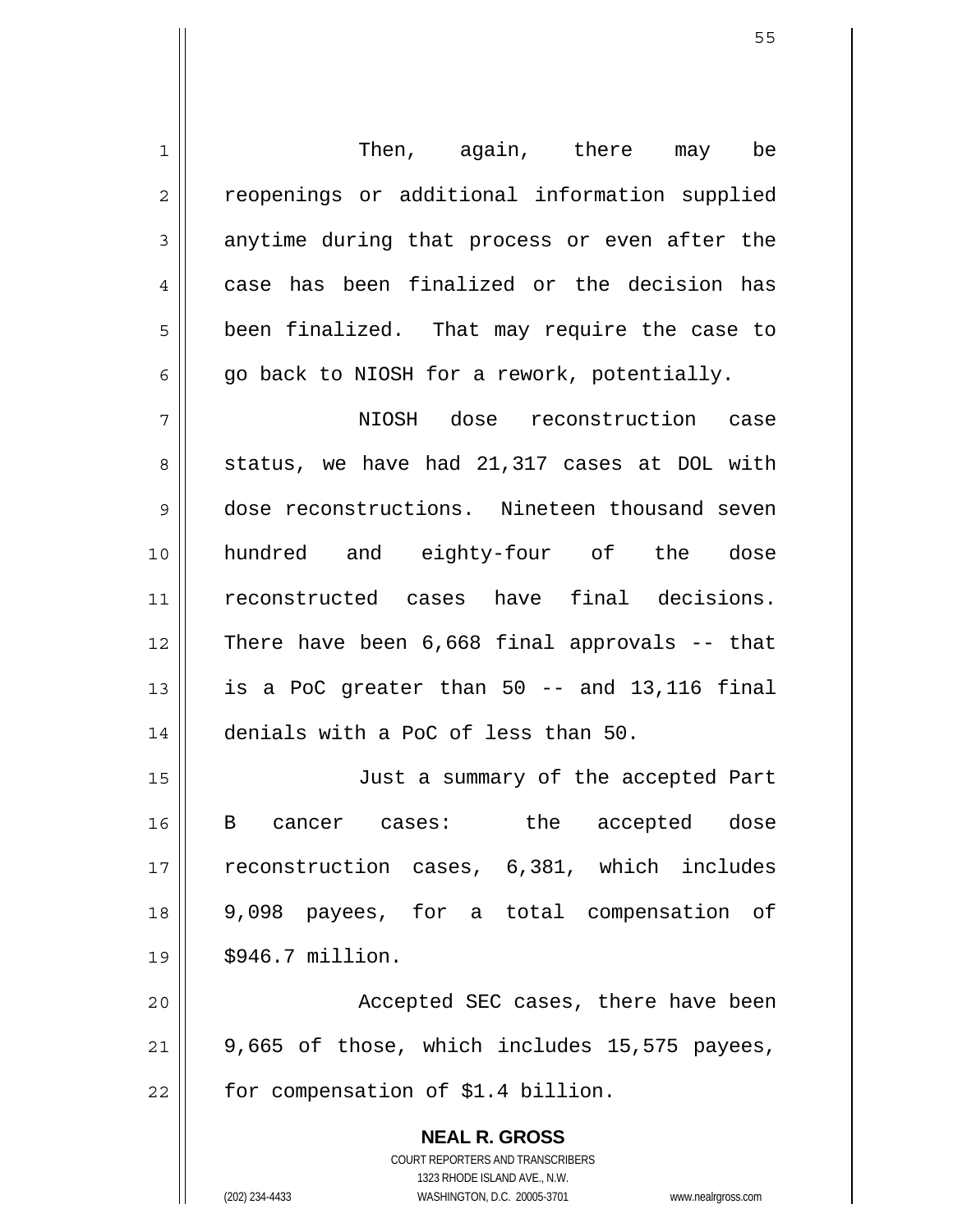1 2 3 4 5 6 7 8 9 10 11 12 13 14 15 16 17 18 19 20 21 Cases accepted based on SEC status and a PoC of 50 or greater, 287 cases or 36 payees, for \$42.9 million, which totals for all accepted SEC and DR cases, 16,333 cases for 25,039 payees, or \$2.4 billion in compensation. This is just a quick summary or a graphic on the new Part B cases received monthly by DOL. Again, they would be both cancers as well as silicosis, beryllium disease, things like that, and running probably around 300, I guess, on average, maybe a little bit more sometimes. Then, monthly, these are the rates of the Part B cases sent to NIOSH. Again, they are not tracking month to month because they take time to process in at Labor. But these are the numbers of Part B at the NIOSH monthly, includes both initial referrals to NIOSH and reworks and returns. So, again, those are probably running a load of 300s or

22

**NEAL R. GROSS**

COURT REPORTERS AND TRANSCRIBERS 1323 RHODE ISLAND AVE., N.W. (202) 234-4433 WASHINGTON, D.C. 20005-3701 www.nealrgross.com

maybe even mid-300s.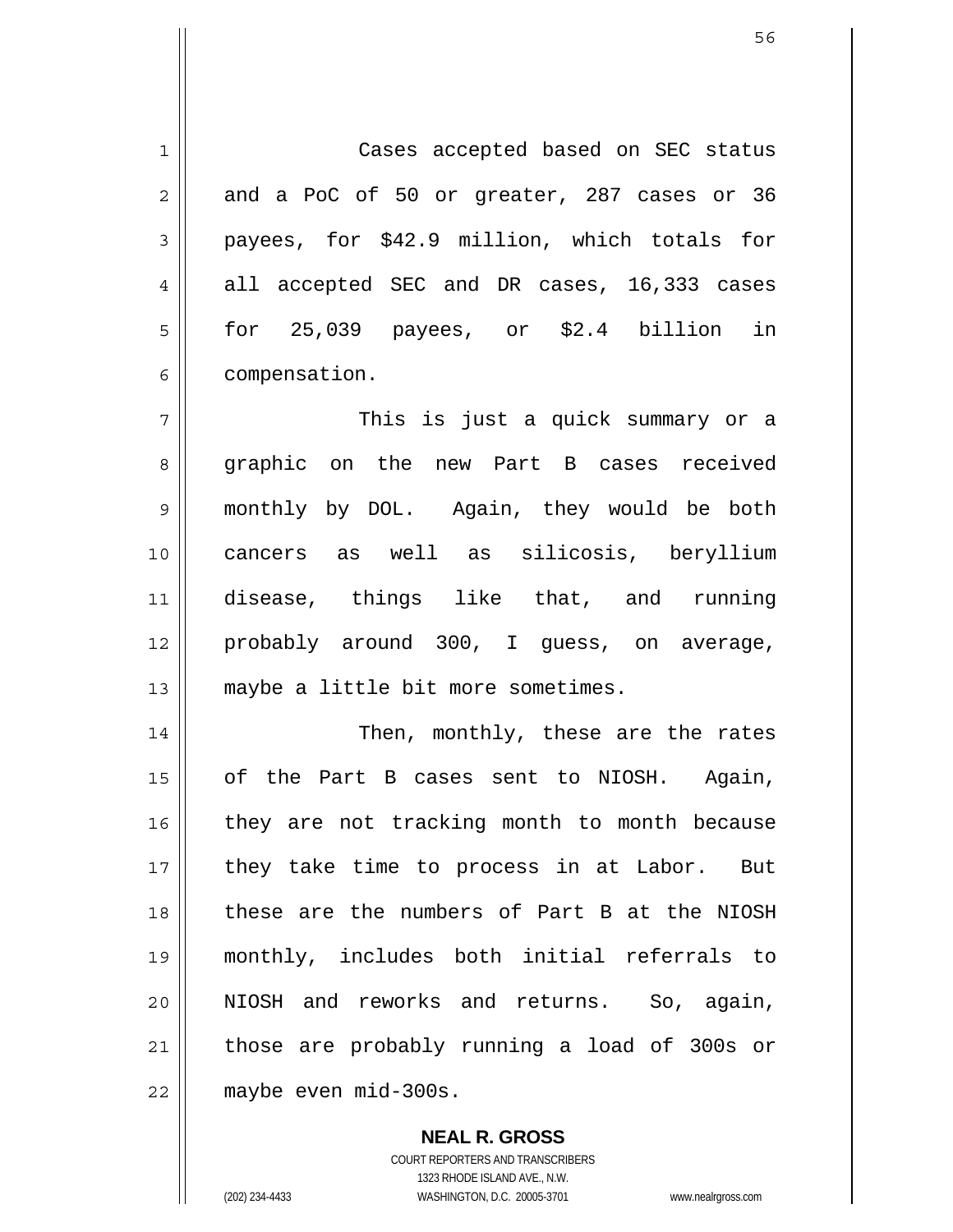**NEAL R. GROSS** COURT REPORTERS AND TRANSCRIBERS 1323 RHODE ISLAND AVE., N.W. 1 2 3 4 5 6 7 8 9 10 11 12 13 14 15 16 17 18 19 20 21 22 At the last meeting, one or more of the Board asked -- and it was an interesting question for me because I didn't have the answer -- as far as which sites tend to be generating the new monthly cases. The review indicated that Hanford, Y-12, Savannah River, and the Oak Ridge K-25 tend to be the top four as far as the DOE sites go. Just quick graphics on those, the summaries: this is Hanford, Part B cases for the new monthly numbers. They are running probably -- it has dropped recently, but around 50 probably per month over the last -- I think we did the last, what, eight or ten months. The same graphic, basically, for Y-12, running a little bit lower, probably running 25 to 30 a month. Savannah River, again, the same graphic, probably running 20 to 25, maybe 30. Then the K-25 site, running a little bit lower, I think, probably 20 to 25.

(202) 234-4433 WASHINGTON, D.C. 20005-3701 www.nealrgross.com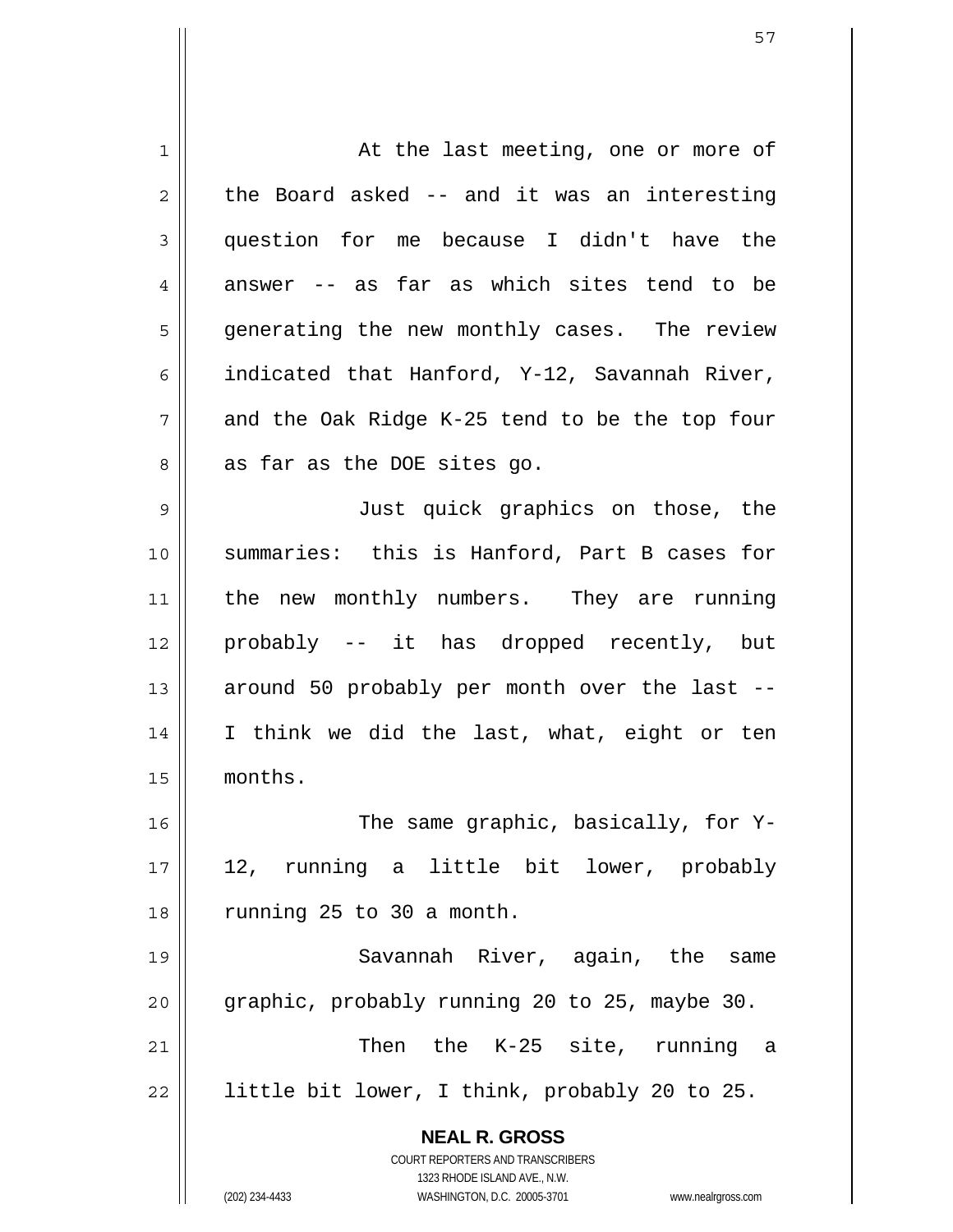| 1  | Then the AWE cases are<br>running                        |
|----|----------------------------------------------------------|
| 2  | about 8 to 10 percent of the total of all the            |
| 3  | new ones. Obviously, on the next slide, you              |
| 4  | will see it is running, like I said, 8 to 10             |
| 5  | percent, and the DOE ones per month are                  |
| 6  | running, obviously, the rest of that, so 90 to           |
| 7  | 92.                                                      |
| 8  | Just some information related to                         |
| 9  | sites that are either on the agenda or perhaps           |
| 10 | local to our meeting here today and this week.           |
| 11 | I noticed, when I was looking -- I have been             |
| 12 | out of the office for a couple of weeks -- but           |
| 13 | I noticed that we didn't have a slide for                |
| 14 | Fernald. So let me give the Fernald numbers              |
| 15 | first.                                                   |
| 16 | Cases for both Part B and Part E,                        |
| 17 | 3,265. This is for Fernald. Cases returned               |
| 18 | from NIOSH with the dose reconstruction, 962.            |
| 19 | Final decisions for Part B, 1,219, of which              |
| 20 | 450 were approvals. Part E approvals were                |
| 21 | 516, and total compensation -- this is, again,           |
| 22 | for Fernald -- \$106.7 million.                          |
|    | <b>NEAL R. GROSS</b><br>COURT REPORTERS AND TRANSCRIBERS |

1323 RHODE ISLAND AVE., N.W.

 $\prod$ 

(202) 234-4433 WASHINGTON, D.C. 20005-3701 www.nealrgross.com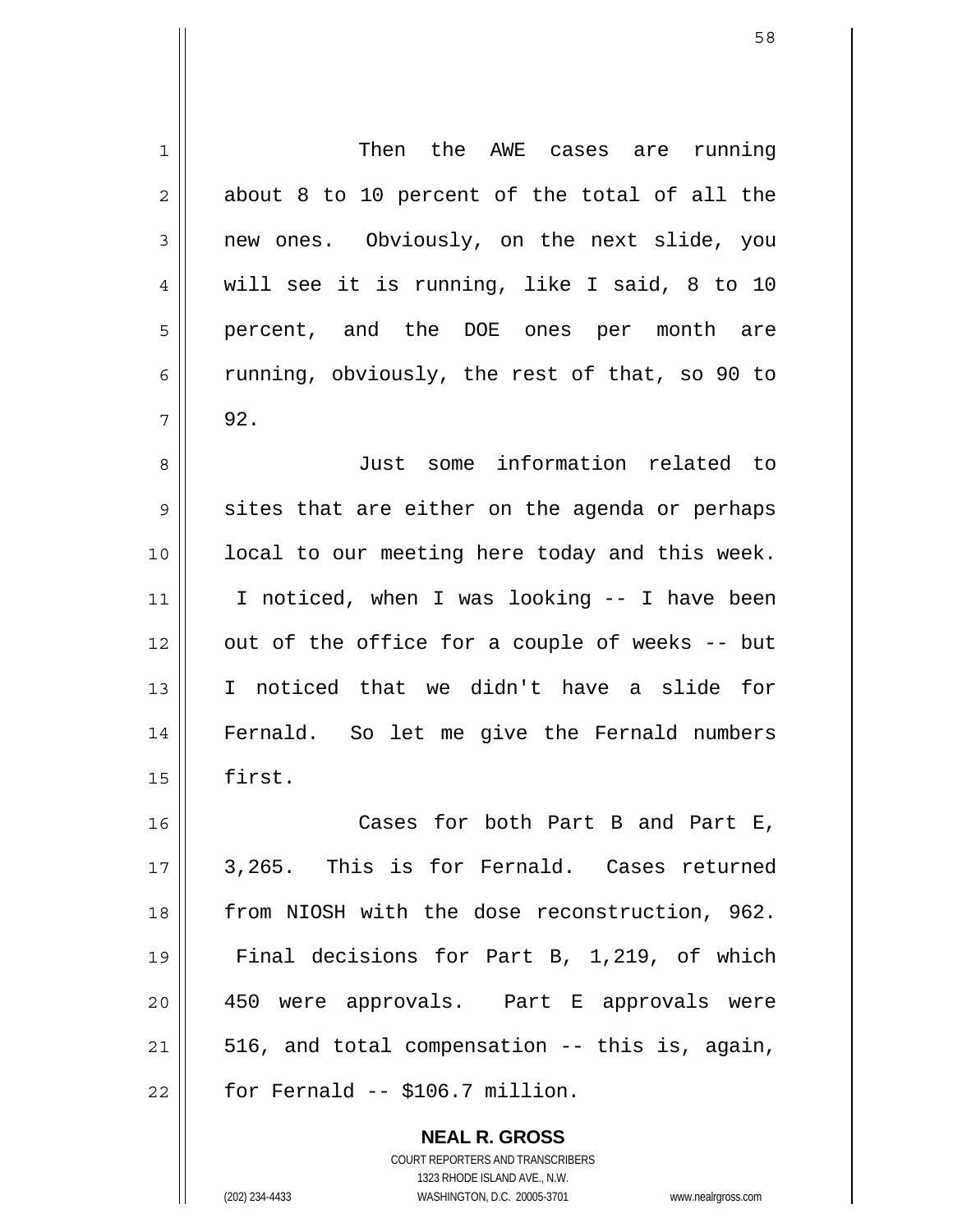| 1  | Now, on this slide, Mound, we have                                                                  |
|----|-----------------------------------------------------------------------------------------------------|
| 2  | 6,802 cases. We are indicating, the                                                                 |
| 3  | Department is indicating 407 returned with                                                          |
| 4  | dose reconstructions, resulting in 588 final                                                        |
| 5  | Part B decisions and 213 Part B approvals, 228                                                      |
| 6  | Part E approvals, for total compensation of                                                         |
| 7  | \$47.2 million. That's total compensation and                                                       |
| 8  | medical bills paid.                                                                                 |
| 9  | Oak Ridge Hospital, 73 cases, 14                                                                    |
| 10 | dose reconstructions from NIOSH, 24 Part B                                                          |
| 11 | decisions, 11 Part B approvals, 14 Part E                                                           |
| 12 | approvals, and \$2.7 million in total comp and                                                      |
| 13 | medical bills.                                                                                      |
| 14 | Baker-Perkins Company, 18 cases.                                                                    |
| 15 | This is Part B only. It's an AWE. Nine have                                                         |
| 16 | been returned with dose reconstructions, 11                                                         |
| 17 | Part B finals, 1 part B approval, \$150,750                                                         |
| 18 | compensation.                                                                                       |
| 19 | Lake Ontario Ordnance Works, 147                                                                    |
| 20 | cases, 14 with dose reconstructions, 35 Part B                                                      |
| 21 | approvals -- I'm sorry -- 35 Part B final                                                           |
| 22 | decisions, 5 Part B approvals, 5 Part E                                                             |
|    | <b>NEAL R. GROSS</b>                                                                                |
|    | COURT REPORTERS AND TRANSCRIBERS                                                                    |
|    | 1323 RHODE ISLAND AVE., N.W.<br>(202) 234-4433<br>WASHINGTON, D.C. 20005-3701<br>www.nealrgross.com |

 $\mathsf{I}$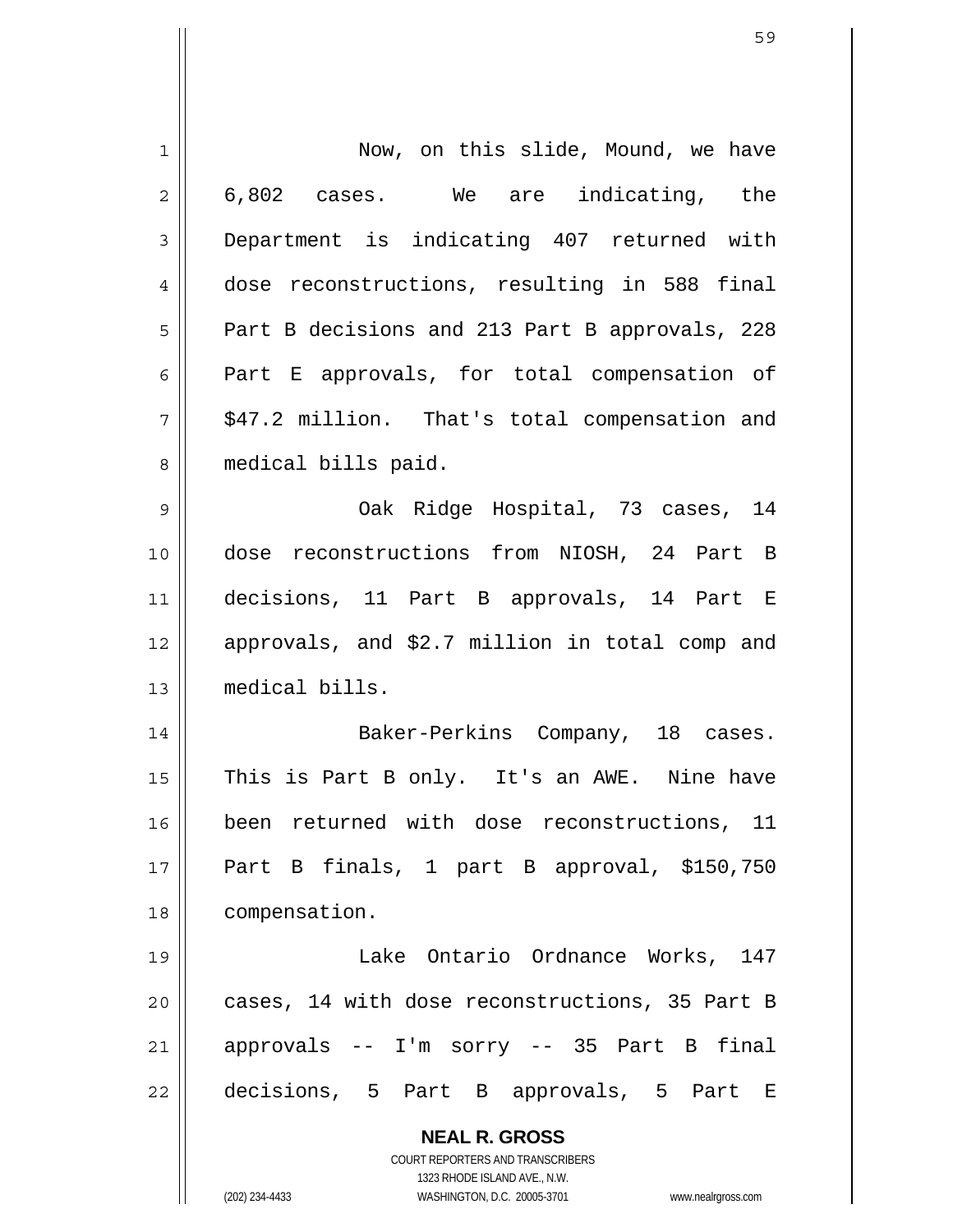| 1              | approvals, and \$1.16 million in compensation. |
|----------------|------------------------------------------------|
| $\overline{2}$ | Blockson Chemical, 214 Part E and              |
| 3              | Part B cases, 121 returned with NIOSH dose     |
| 4              | reconstructions, 134 Part B final decisions,   |
| 5              | 54 Part B approvals. AWE, so the Part E is     |
| 6              | not applicable and \$8.21 million in total     |
| 7              | compensation and medical payments.             |
| 8              | Fifty-three cases for Part B only              |
| 9              | for the<br>Norton Company. Two dose            |
| 10             | reconstructions were performed by NIOSH. We    |
| 11             | have had 10 Part B final decisions, 3          |
| 12             | in<br>approvals in Part B, and \$453,750       |
| 13             | compensation.                                  |
| 14             | And the last is just a pie chart of            |
| 15             | the Part B cases that have been filed. Again,  |
| 16             | ones that have gone to NIOSH for dose          |
| 17             | reconstruction, 35 percent, SEC cases are 7    |
| 18             | percent, SECs never sent to NIOSH, 9, 11       |
| 19             | percent are RECAs, and the rest, the 38, which |
| 20             | is the remainder, are the silicosis, the       |
| 21             | chronic beryllium disease, primarily those     |
| 22             | categories.                                    |

**NEAL R. GROSS** COURT REPORTERS AND TRANSCRIBERS 1323 RHODE ISLAND AVE., N.W. (202) 234-4433 WASHINGTON, D.C. 20005-3701 www.nealrgross.com

 $\mathbf{I}$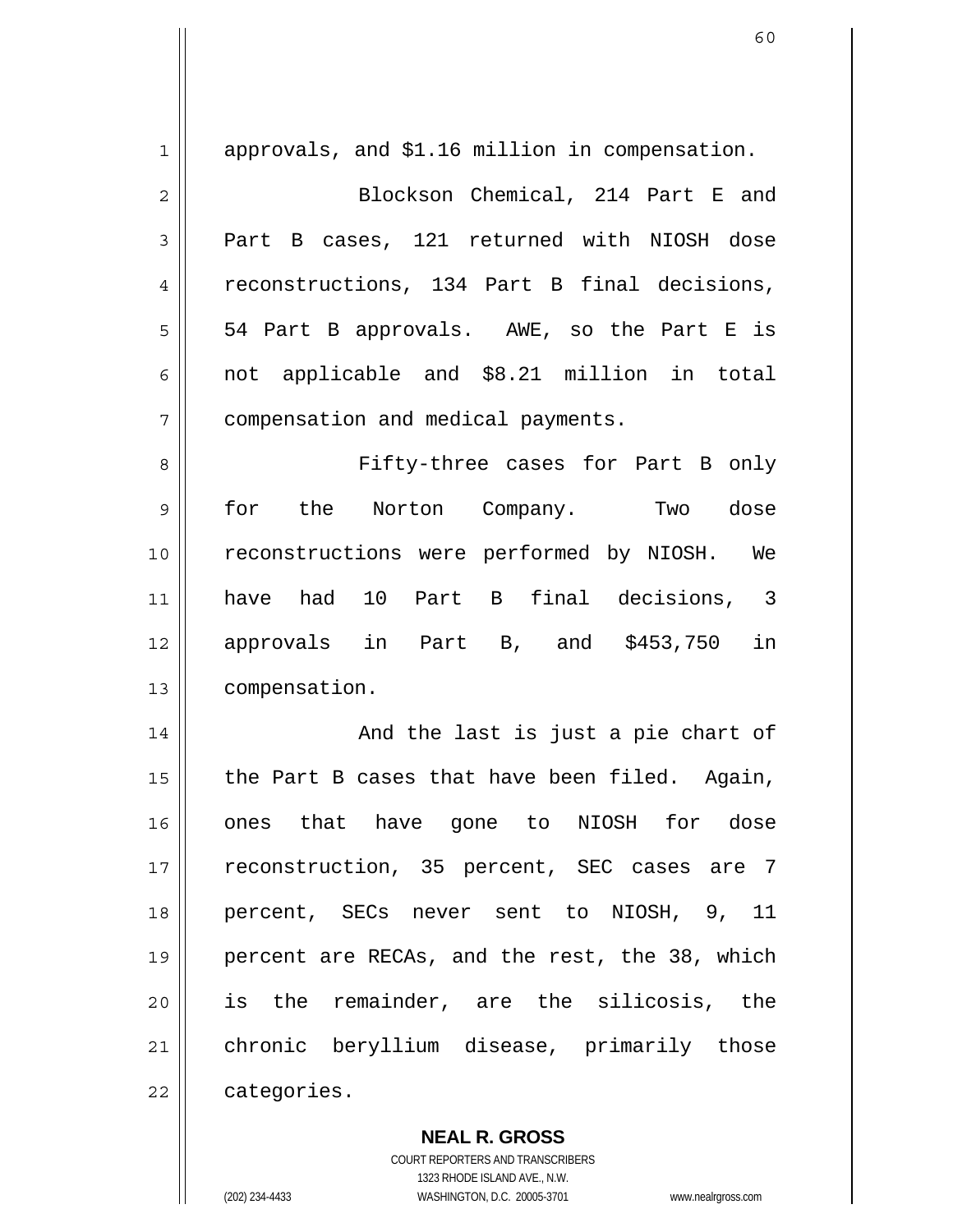| 1  | I think that should be it.                                          |
|----|---------------------------------------------------------------------|
| 2  | CHAIRMAN ZIEMER: Thank you, Jeff.                                   |
| 3  | Let me ask a question about the                                     |
| 4  | last sets of statistics on the local plants                         |
| 5  | here. Where you have indicated the numbers of                       |
| 6  | cases and have shown them as Part B plus E, am                      |
| 7  | I correct that you are only showing the Part                        |
| 8  | E's where there's a radiation component or is                       |
| 9  | this all Part E cases?                                              |
| 10 | MR. KOTSCH: Well, it would be all,                                  |
| 11 | but when you have a B and an E, it is a DOE                         |
| 12 | facility. When it is only an E, it is an AWE.                       |
| 13 | CHAIRMAN ZIEMER: But the E part                                     |
| 14 | includes all cases, whether or not --                               |
| 15 | MR. KOTSCH: Yes.                                                    |
| 16 | CHAIRMAN ZIEMER: Now, related to                                    |
| 17 | that, and maybe Larry would answer this, when                       |
| 18 | we see the NIOSH statistics -- and you may                          |
| 19 | have answered before, but I<br>just don't                           |
| 20 | remember -- are we only counting the Part B                         |
| 21 | claims, or if it is a Part E with radiation                         |
| 22 | dose reconstruction, does that get counted in                       |
|    | <b>NEAL R. GROSS</b>                                                |
|    | COURT REPORTERS AND TRANSCRIBERS<br>1323 RHODE ISLAND AVE., N.W.    |
|    | (202) 234-4433<br>WASHINGTON, D.C. 20005-3701<br>www.nealrgross.com |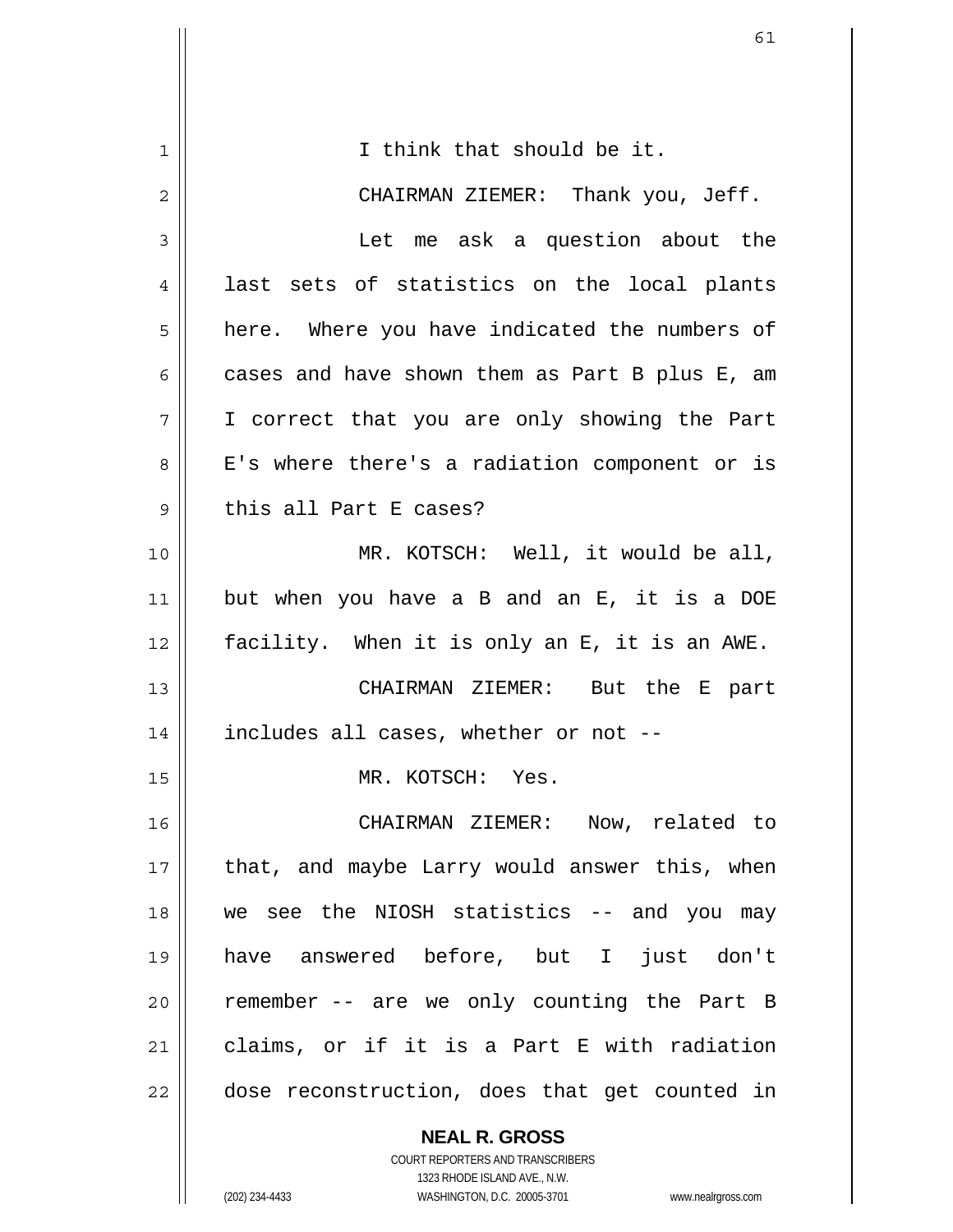**NEAL R. GROSS** COURT REPORTERS AND TRANSCRIBERS 1323 RHODE ISLAND AVE., N.W. (202) 234-4433 WASHINGTON, D.C. 20005-3701 www.nealrgross.com 1 2 3 4 5 6 7 8 9 10 11 12 13 14 15 16 17 18 19 20 21 22 the statistics you are giving us? MR. ELLIOTT: Our statistics show Part B claims, and if it is an E claim that is not Part B, I'm not sure what happens then. MR. KOTSCH: Then you wouldn't have it. MR. ELLIOTT: I wouldn't have it. MR. KOTSCH: No. MR. ELLIOTT: Its cancer-related claims come to us. CHAIRMAN ZIEMER: You don't distinguish then? MR. ELLIOTT: No. CHAIRMAN ZIEMER: Okay. MR. ELLIOTT: We don't distinguish between B -- CHAIRMAN ZIEMER: So what we are seeing as Part B could include Part E's that have a radiation dose reconstruction? MR. ELLIOTT: Yes. CHAIRMAN ZIEMER: Okay, thank you. MR. KOTSCH: But, Paul, primarily,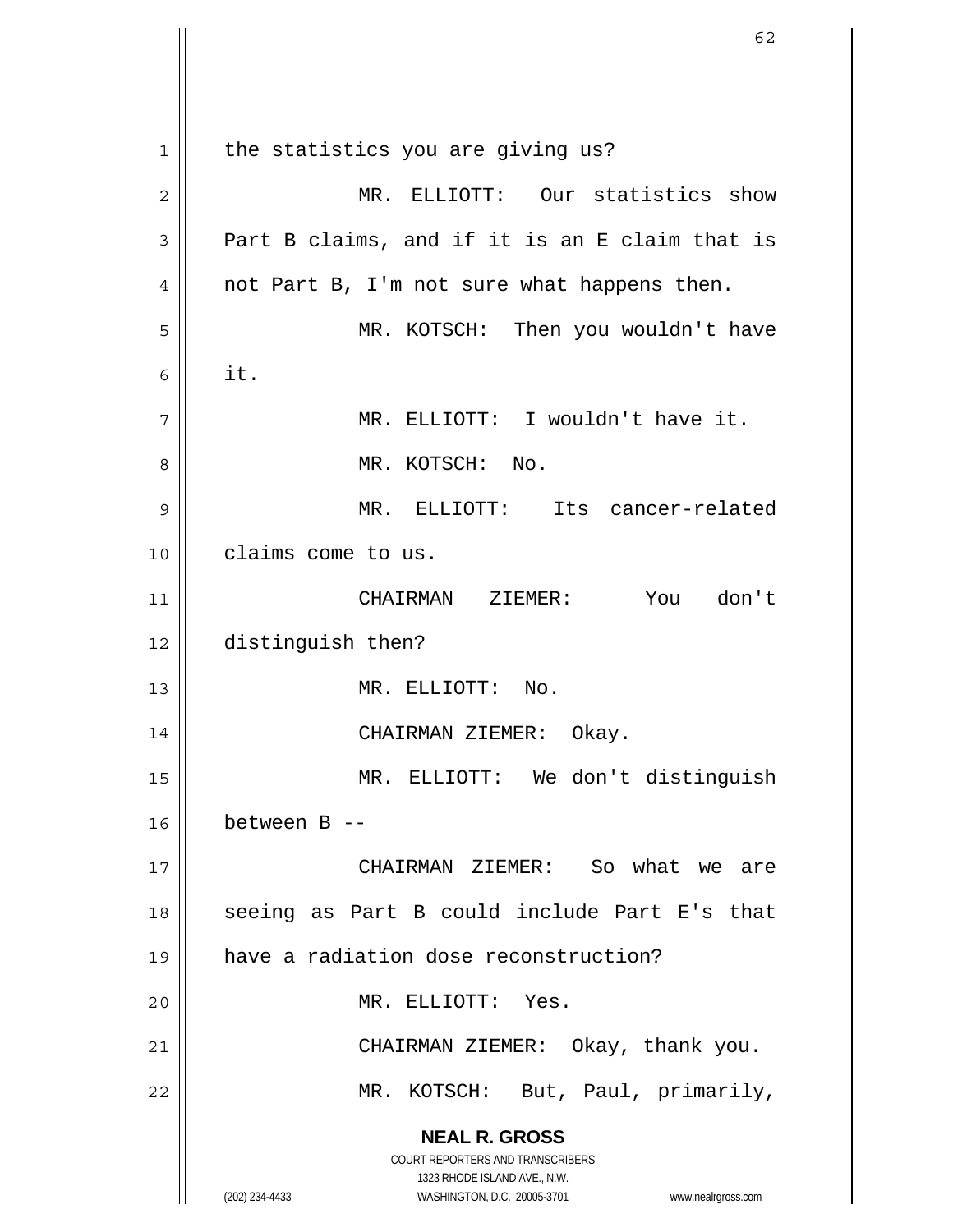**NEAL R. GROSS** COURT REPORTERS AND TRANSCRIBERS 1323 RHODE ISLAND AVE., N.W. (202) 234-4433 WASHINGTON, D.C. 20005-3701 www.nealrgross.com 1 2 3 4 5 6 7 8 9 10 11 12 13 14 15 16 17 18 19 20 21 22 any Part B that has a positive dose reconstruction greater than 50 percent becomes an automatic Part E, and then there may be some additional on top of that. CHAIRMAN ZIEMER: Other questions, Board members? (No response.) Apparently not. Thank you very much, Jim. MR. KOTSCH: Okay, thank you. CHAIRMAN ZIEMER: We'll go ahead and take our break. It's just about five to 3:00. We'll take our break a little earlier. We will give you just a few minutes longer than the 15. I'm not saying how much longer, but we will take our break. It won't go longer than 3:30. But if the Chair senses that we are ready to go earlier than that, we will. (Whereupon, the above-entitled matter went off the record at 2:53 p.m. and resumed at 3:30 p.m.)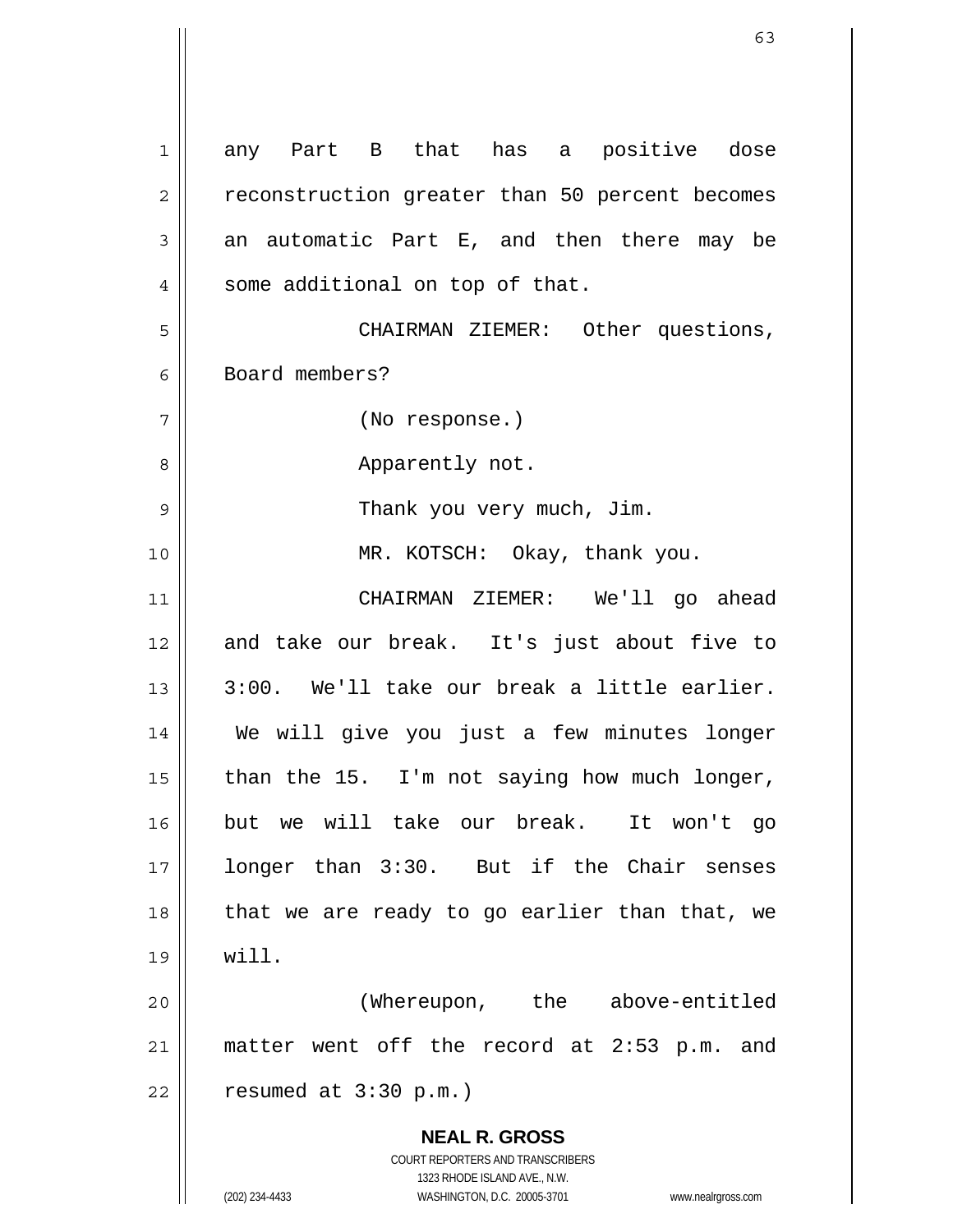1 2 3 4 5 6 7 8 9 10 11 12 13 14 15 16 17 18 19 20 21 22 CHAIRMAN ZIEMER: We are ready to reconvene now. Thank you very much. Our next report is from our Mound Working Group, and the Working Group Chair for the Mound Working Group is Josie Beach. She has prepared a somewhat detailed report for us today. So we are going to give her the podium. Board members, you should also have a PowerPoint copy in your computer files there as well. There's probably also for the public copies on the table of this report, I believe. MEMBER BEACH: Yes, there are. There's a few available. CHAIRMAN ZIEMER: Before Ms. Beach starts the presentation, while you were out, we added some paper to your stack and just want to call attention to the fact that Stu Hinnefeld has distributed copies of the potential cases for the 12th group of dose reconstruction reviews from which the Dose Reconstruction Subcommittee will be asking

> **NEAL R. GROSS** COURT REPORTERS AND TRANSCRIBERS 1323 RHODE ISLAND AVE., N.W.

(202) 234-4433 WASHINGTON, D.C. 20005-3701 www.nealrgross.com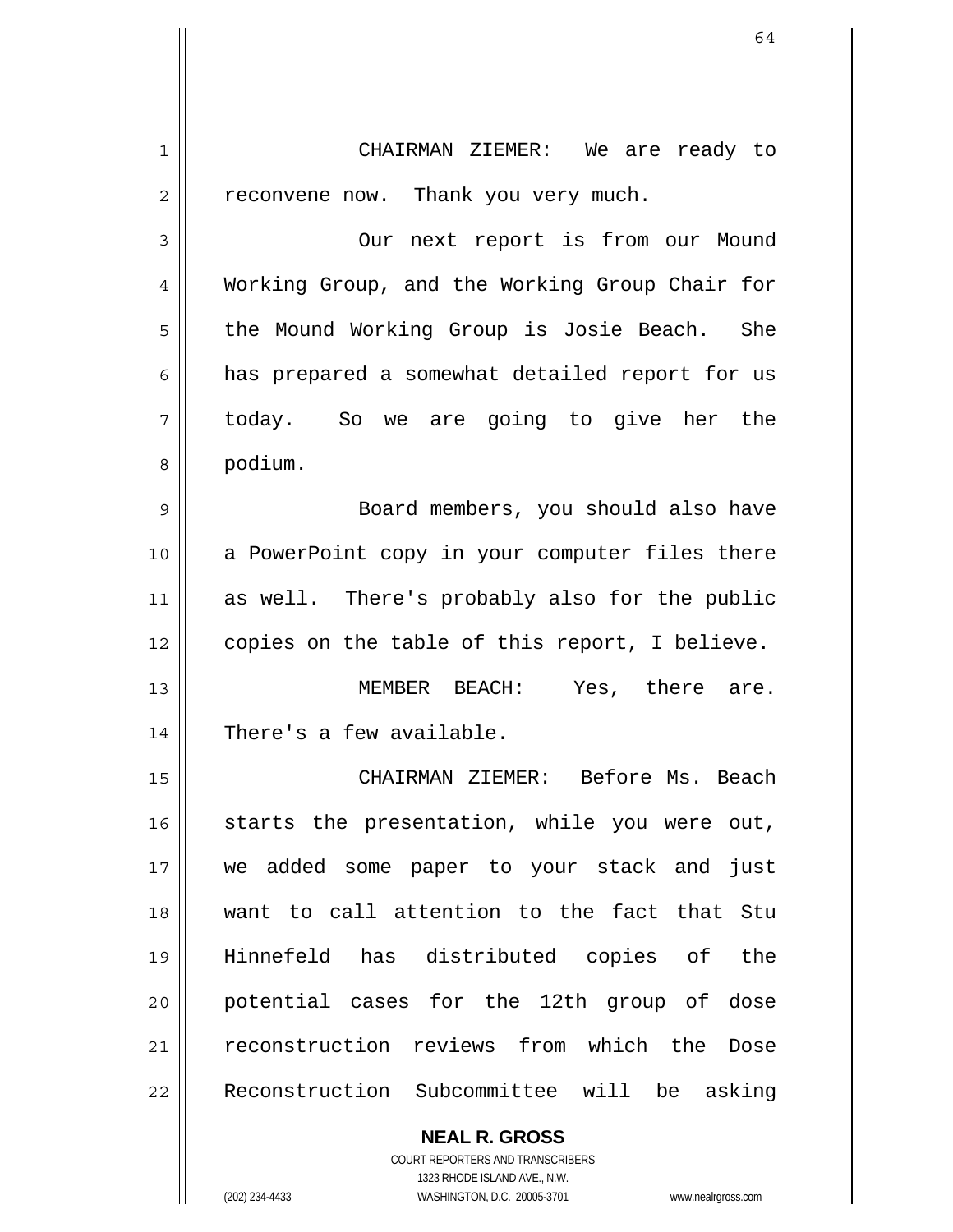**NEAL R. GROSS** 1 2 3 4 5 6 7 8 9 10 11 12 13 14 15 16 17 18 19 20 21 22 some Board input. Mark, I guess when you do your report, you will talk a little more about this. But I want to make everyone aware that there's two packets here. You can make sure you have both packets. They are just two sorts, I believe, on the same group of cases. So make sure you have those. That will be on our agenda during the Board's work group, I believe it's Wednesday, yes. The plain brown envelope is your reward from the Department of Energy. MEMBER MELIUS: This is the plain brown envelope. CHAIRMAN ZIEMER: It's below the minimal criteria. It's two free booklets for all your work done. No, the DOE has prepared some things, and perhaps Dr. Worthington will say something about that as well during her presentation. So let's hear from Ms. Beach now.

> COURT REPORTERS AND TRANSCRIBERS 1323 RHODE ISLAND AVE., N.W.

(202) 234-4433 WASHINGTON, D.C. 20005-3701 www.nealrgross.com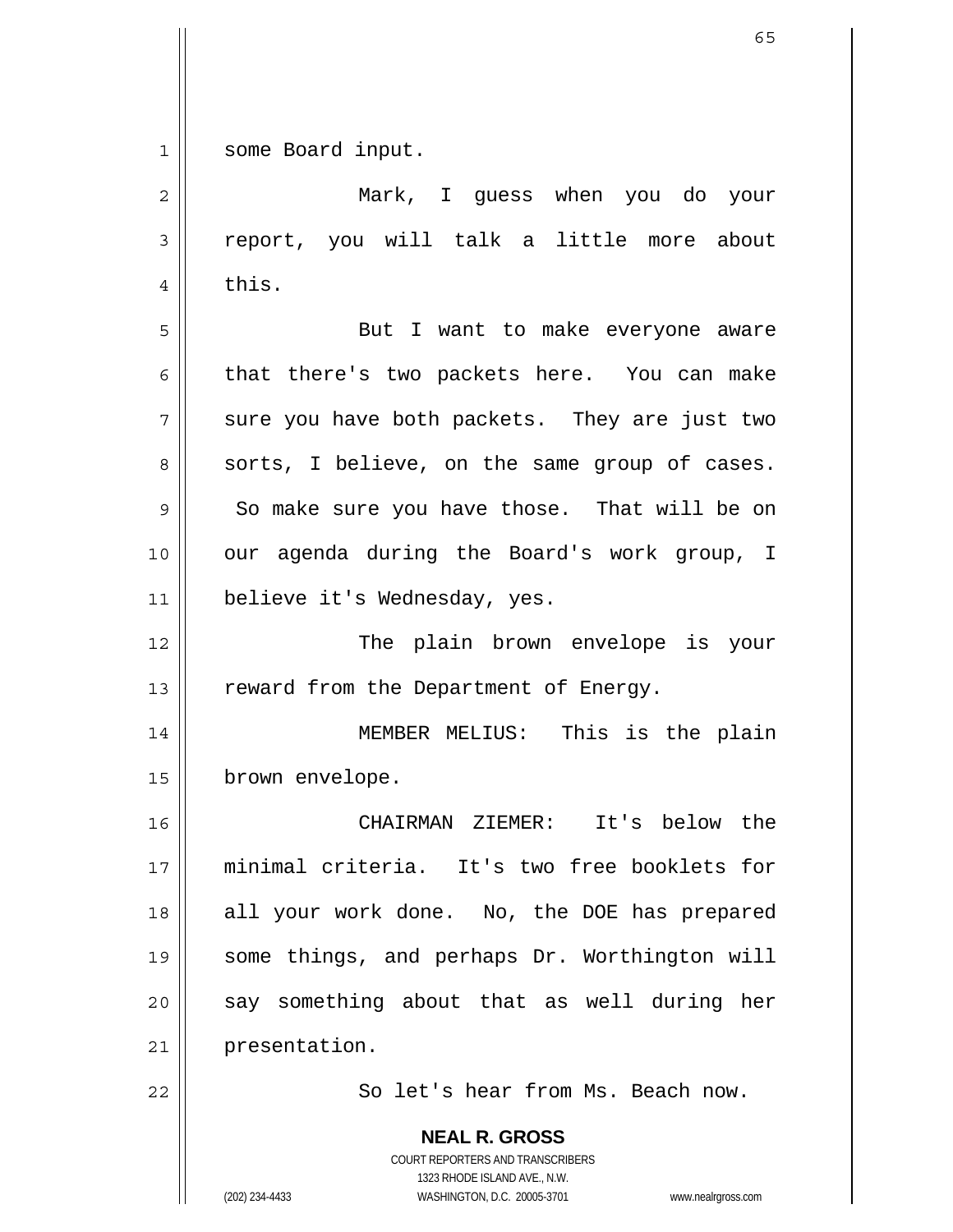1 2 3 4 5 6 7 8 9 10 11 12 13 14 15 MEMBER BEACH: Okay. Good afternoon. I'm happy to be here to have the opportunity to share with you the Mound SEC petition review. The Mound Work Group has made substantial progress over a spectrum of difficult issues. Mound spanned a 50-year history that involved an alphabet soup of radionuclides over that history. NIOSH's roadmap has helped a great deal. Most key issues are coming down to fundamental questions on how surrogate data should be applied, how models should be used, and the place of actual measurements, and whether sufficient site information exists to

16 17 support dose reconstruction. This may require a Board judgment in the end.

18 19 20 21 The Work Group is now in the end game. We will be pushing for closure where we can and addressing any remaining information gaps over the next couple of months.

Okay, this is a brief review of

**NEAL R. GROSS** COURT REPORTERS AND TRANSCRIBERS 1323 RHODE ISLAND AVE., N.W. (202) 234-4433 WASHINGTON, D.C. 20005-3701 www.nealrgross.com

22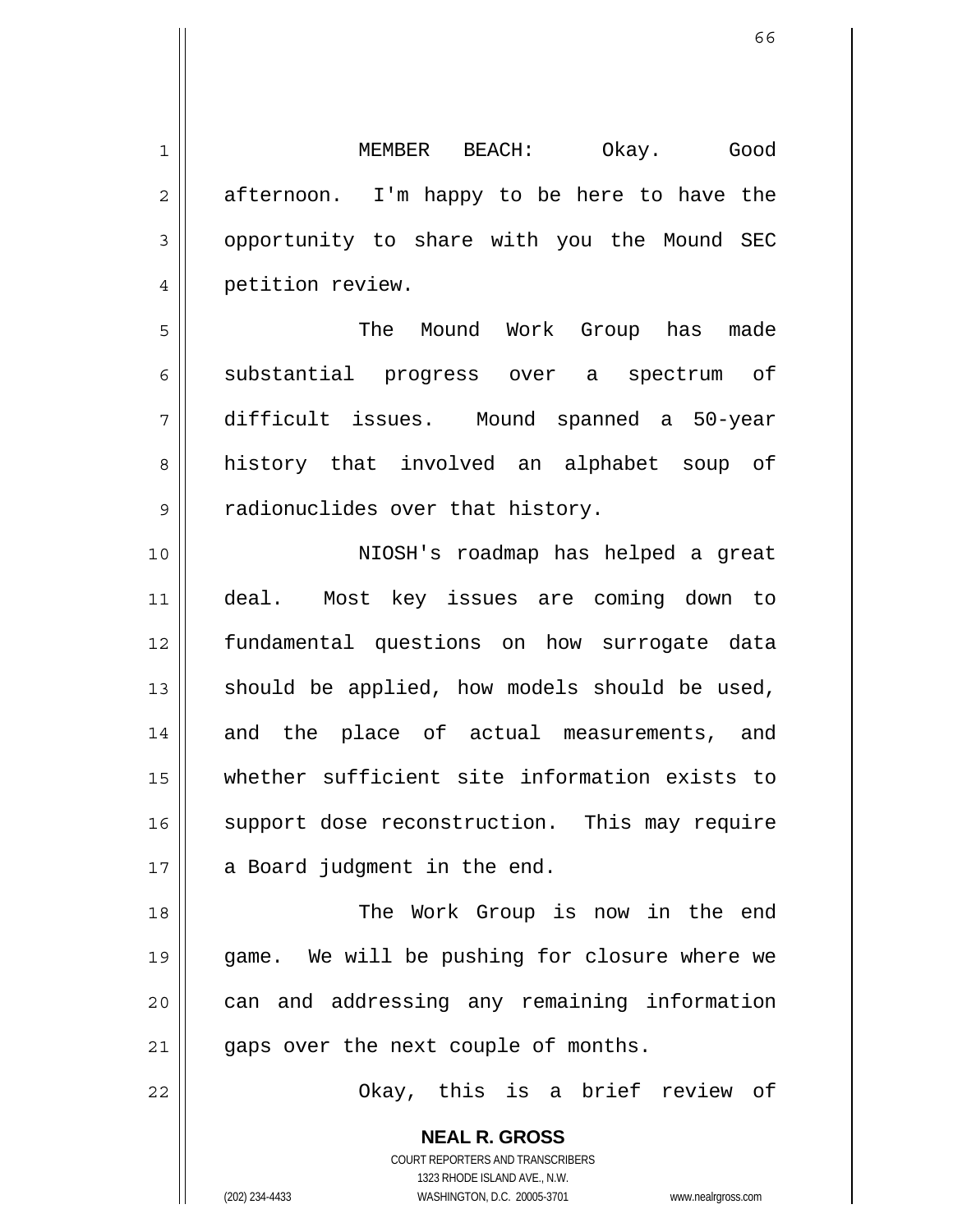**NEAL R. GROSS** COURT REPORTERS AND TRANSCRIBERS 1323 RHODE ISLAND AVE., N.W. 1 2 3 4 5 6 7 8 9 10 11 12 13 14 15 16 17 18 19 20 21 22 Mound's SEC petition history. Two petitions were qualified, one on August 17th, 2007 and the other, 091, qualified September of 2007. Those were merged. NIOSH issued its evaluation report on December 19th of 2007. January 8, 2008, the evaluation report was presented at the Advisory Board meeting. The Work Group was formed. SC&A was authorized to begin its review. The Work Group is myself as chair. We have Brad Clawson, Bob Presley, Phil Schofield. Paul Ziemer serves as our alternate. The Work Group has met four times over the past two years, and we have had a couple of additional conference calls. February 25th, SC&A identified 21 potential SEC issues. Some of those have since been combined. The next two slides are an overview of the Mound SEC issues. The issues were

(202) 234-4433 WASHINGTON, D.C. 20005-3701 www.nealrgross.com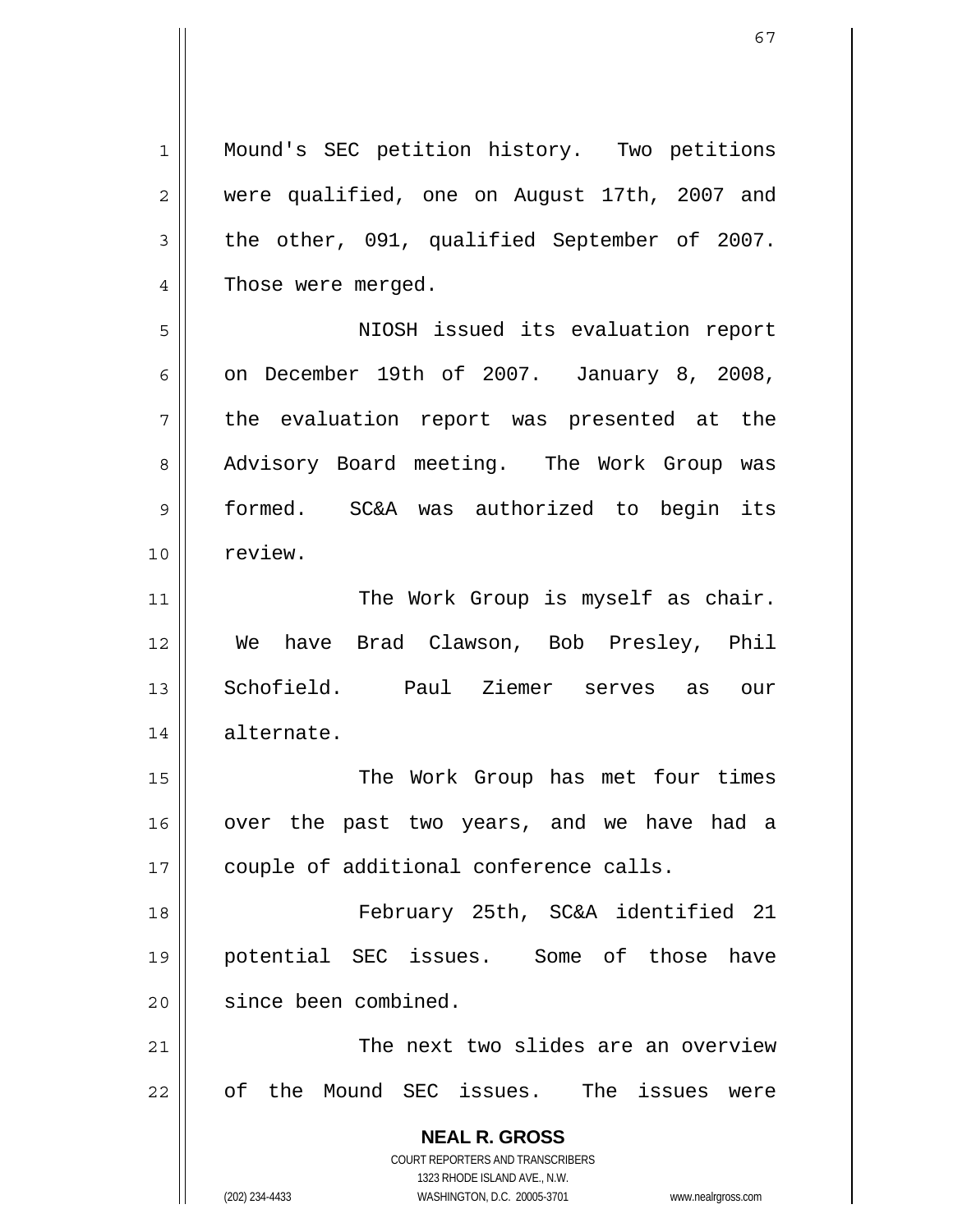| 1              | largely derived from SC&A site profile review.                                                      |
|----------------|-----------------------------------------------------------------------------------------------------|
| $\overline{c}$ | Issue 20 and 21 were secondary                                                                      |
| 3              | issues from the matrix. Both of these                                                               |
| 4              | required more clarification.                                                                        |
| 5              | This slide represents the five                                                                      |
| 6              | issues that have been closed by the Work Group                                                      |
| 7              | to date.                                                                                            |
| 8              | Okay. Issue 5 is concentrations of                                                                  |
| 9              | plutonium-240, -241, and -242. They addressed                                                       |
| 10             | whether monitoring data for plutonium-239                                                           |
| 11             | would envelope trace isotopes such as                                                               |
| 12             | plutonium-240 and -241.                                                                             |
| 13             | NIOSH was able to demonstrate the                                                                   |
| 14             | ratios could be used for other plutonium                                                            |
| 15             | isotopes to enable dose reconstruction.                                                             |
| 16             | SC&A questioned the use of                                                                          |
| 17             | plutonium as a marker for estimating exposure                                                       |
| 18             | to fission and activation products.                                                                 |
| 19             | SC&A agreed that there was<br>- a                                                                   |
| 20             | question regarding the relative concentrations                                                      |
| 21             | of isotopes, but they did feel this would                                                           |
| 22             | develop into a site profile issue. The Work                                                         |
|                | <b>NEAL R. GROSS</b>                                                                                |
|                | <b>COURT REPORTERS AND TRANSCRIBERS</b>                                                             |
|                | 1323 RHODE ISLAND AVE., N.W.<br>(202) 234-4433<br>WASHINGTON, D.C. 20005-3701<br>www.nealrgross.com |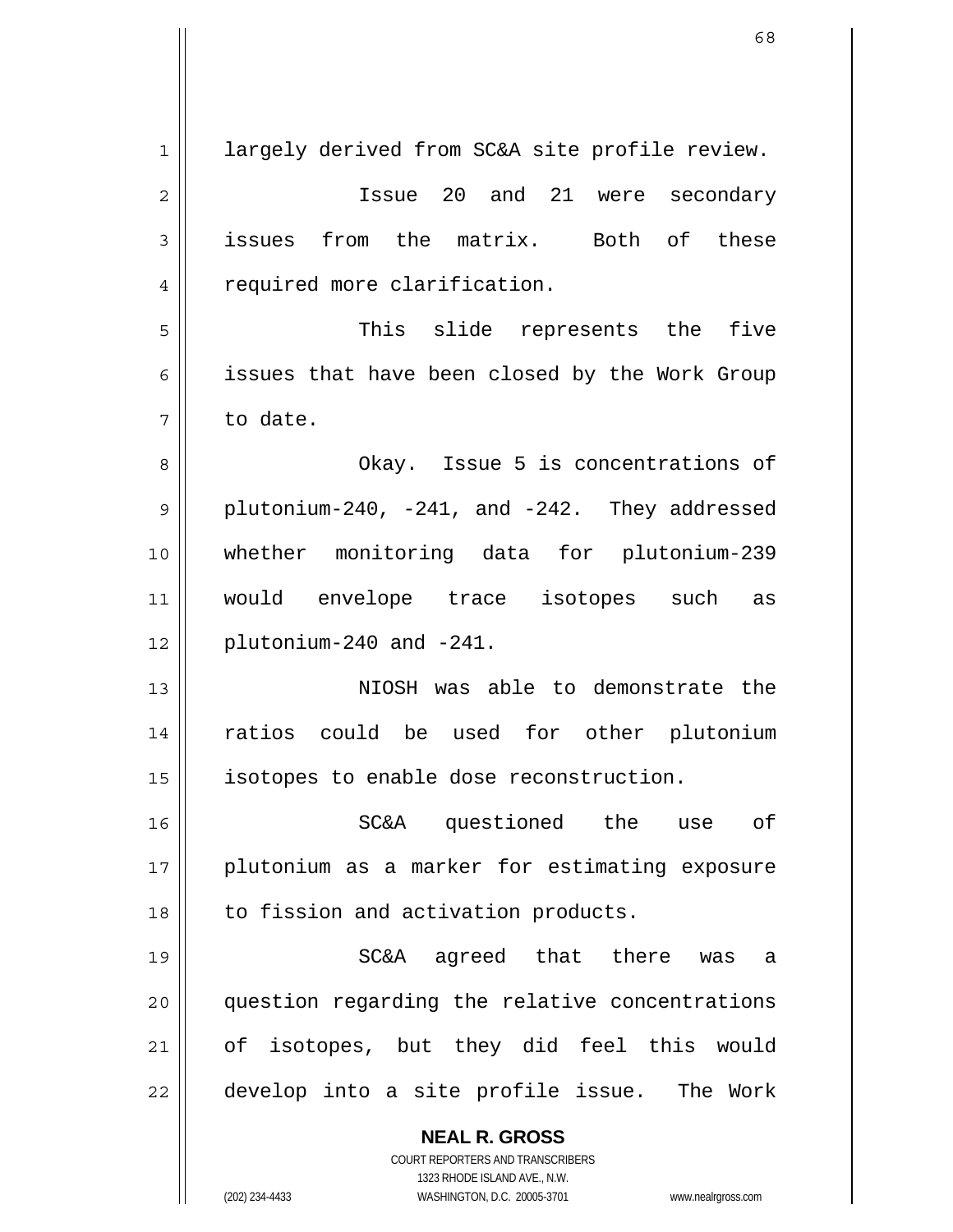**NEAL R. GROSS** 1 2 3 4 5 6 7 8 9 10 11 12 13 14 15 16 17 18 19 20 21 22 Group agreed with both NIOSH and SC&A. We closed the issue July 14th of 2008. I need to get the hang of switching pages and the clicker here. Issue 17 questioned whether monitored workers were the most highly exposed. NIOSH's position is that, since all workers entering radiation-controlled areas were required to wear dosimeters, those receiving the highest dose were monitored. SC&A questioned whether the cohort badging in the early years could rule out without any evidence to the contrary. While NIOSH was unable to locate a documented badging policy, they did look for one. They did find documentation exists that indicates the badging was required. SC&A interviews with former Mound workers corroborated NIOSH's position that all workers entering radiation areas were badged. The Work Group tested the badging hypothesis by reviewing potential exposure of

> COURT REPORTERS AND TRANSCRIBERS 1323 RHODE ISLAND AVE., N.W.

(202) 234-4433 WASHINGTON, D.C. 20005-3701 www.nealrgross.com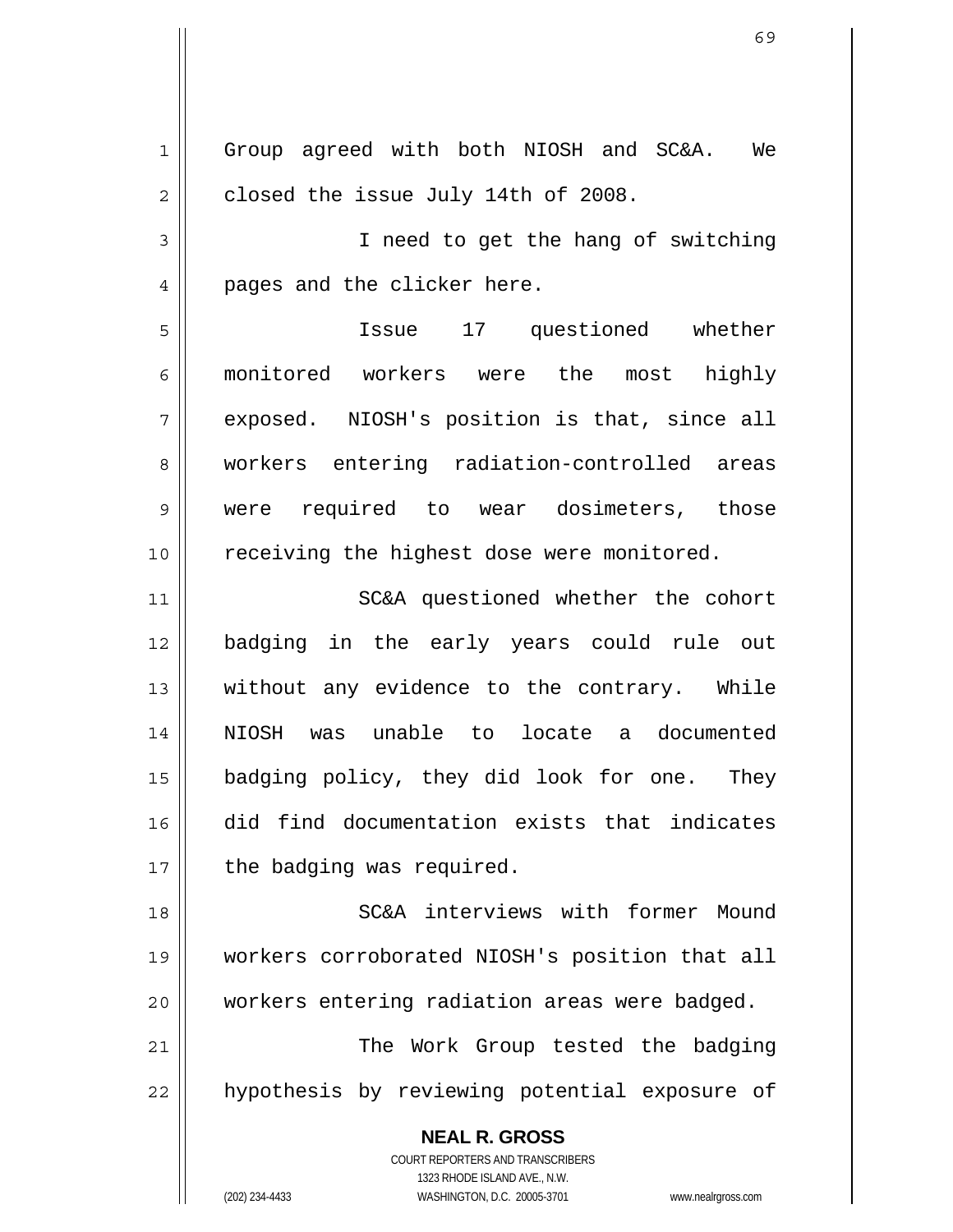| non-badged workers in ostensibly non-          |
|------------------------------------------------|
| radiological buildings, without confirming any |
| such exposures occurred.                       |
| However, there are some broader                |
| concerns over the adequacy and completeness of |
| bioassays, and those will be covered in a      |
| later slide.                                   |
| The Work Group did close this issue            |
| on May 28th of 2009.                           |
| For combined issues 18 and 19,                 |
| external dose data adequacy, completeness, and |
| integrity, Mound utilized a MESH database to   |
| serve as primary electronic repository for     |
| radiation exposure records.                    |
| SC&A analyzed 22 cases for data                |
| adequacy. In this limited sampling, it was     |
| found that workers that should have had doses  |
| recorded had doses recorded for the most part, |
| and that there were some gaps, but no long     |
| periods when a worker should have had a dose   |
| record but did not. And for data completeness  |
| and integrity, they found no significant       |
|                                                |

**NEAL R. GROSS** COURT REPORTERS AND TRANSCRIBERS 1323 RHODE ISLAND AVE., N.W. (202) 234-4433 WASHINGTON, D.C. 20005-3701 www.nealrgross.com

 $\mathbf{I}$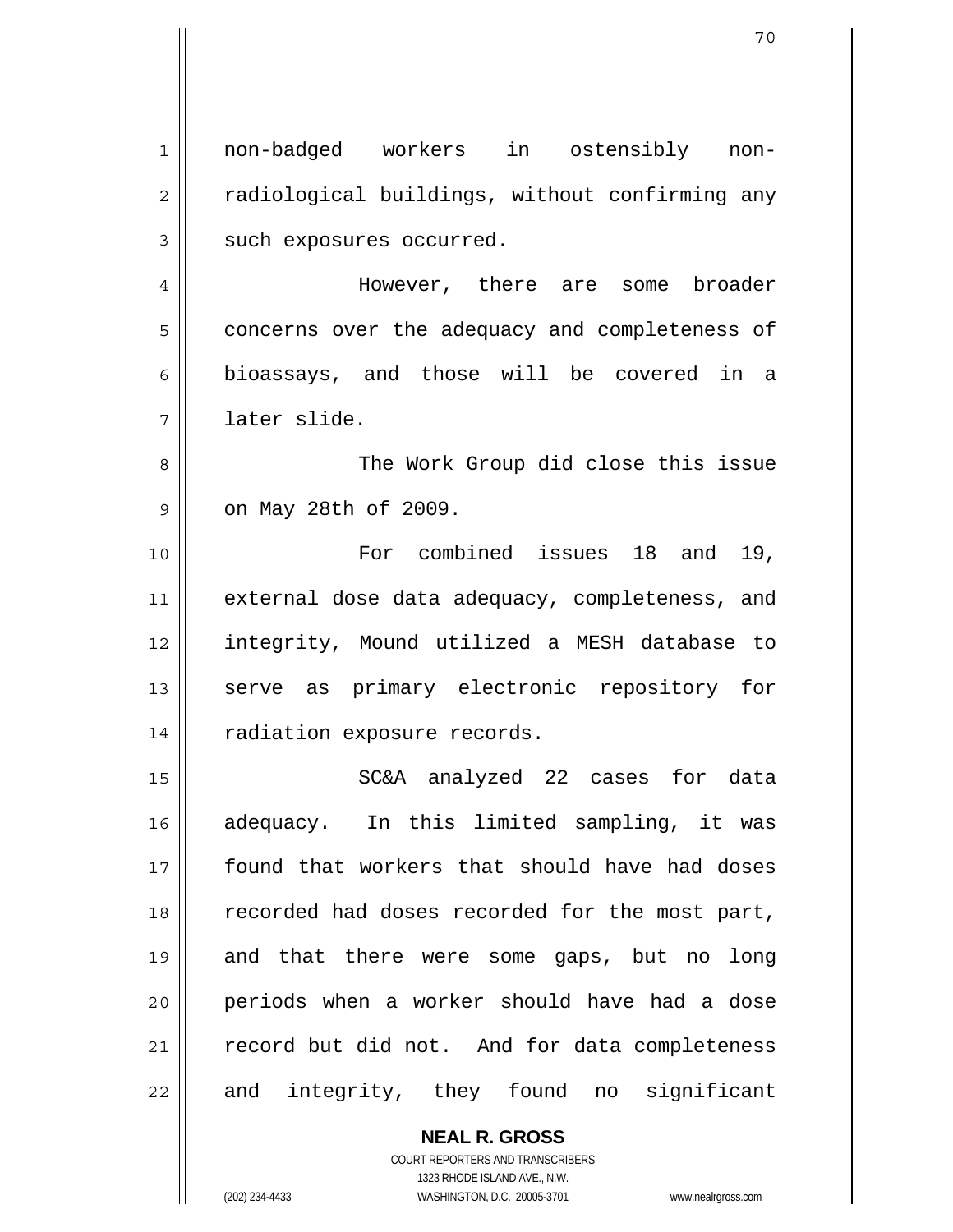1

errors in the transfer of that data.

2 3 4 5 6 7 8 9 10 11 12 13 14 15 16 17 18 19 20 21 In the limited sampling of 22 cases, SC&A did not find anything that would point to a serious problem. The Work Group agreed with SC&A's findings and closed both issue 18 and 19 on May 27th, 2009. Matrix item 20 covers ambient environmental internal radiation dose contributors. The evaluation report states that Mound did not generally experience significant site wide ambient contamination, and that there was less concern about the potential for internal dose related to ambient working conditions. SC&A cited a secondary concern regarding the wording of the evaluation report in light of history of onsite contamination. Clarification was needed regarding how dose reconstruction would be handled. The Work Group accepted NIOSH's practice of a maximum value being derived from

22 Mound's occupational environmental ambient

> **NEAL R. GROSS** COURT REPORTERS AND TRANSCRIBERS 1323 RHODE ISLAND AVE., N.W. (202) 234-4433 WASHINGTON, D.C. 20005-3701 www.nealrgross.com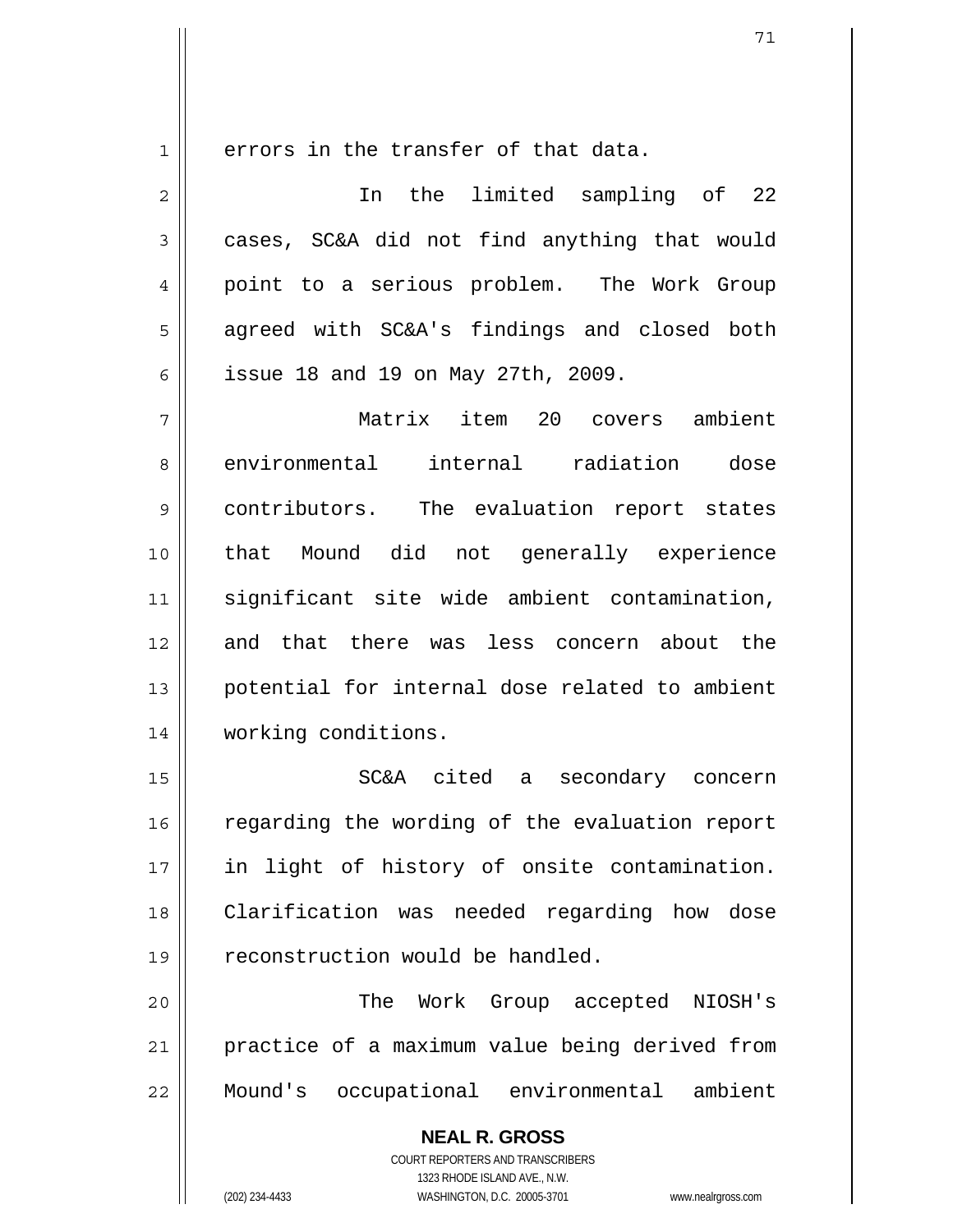**NEAL R. GROSS** 1 2 3 4 5 6 7 8 9 10 11 12 13 14 15 16 17 18 19 20 21 22 dose and NIOSH's offer to remove the statement from the evaluation report that states Mound did not experience site wide ambient contaminations. The Work Group closed this item on May 28th, 2009. So we are moving on now into the open items, starting with issue 16. This covers shallow dose beta/low-energy photon exposures from polonium processing, plutonium-238, and other radionuclides. In its evaluation report, NIOSH indicates that the design of the T-building processing areas controlled beta dose rates to a significant extent. The site, therefore, did not record beta dose. NIOSH is confident that it can bound dose, if necessary, using n/p ratios. This is actually beta-to-gamma ratios. This was later clarified by NIOSH. SC&A commented that sufficientlyaccurate dose metric methods had not been demonstrated for all sources, locations, and

> COURT REPORTERS AND TRANSCRIBERS 1323 RHODE ISLAND AVE., N.W.

(202) 234-4433 WASHINGTON, D.C. 20005-3701 www.nealrgross.com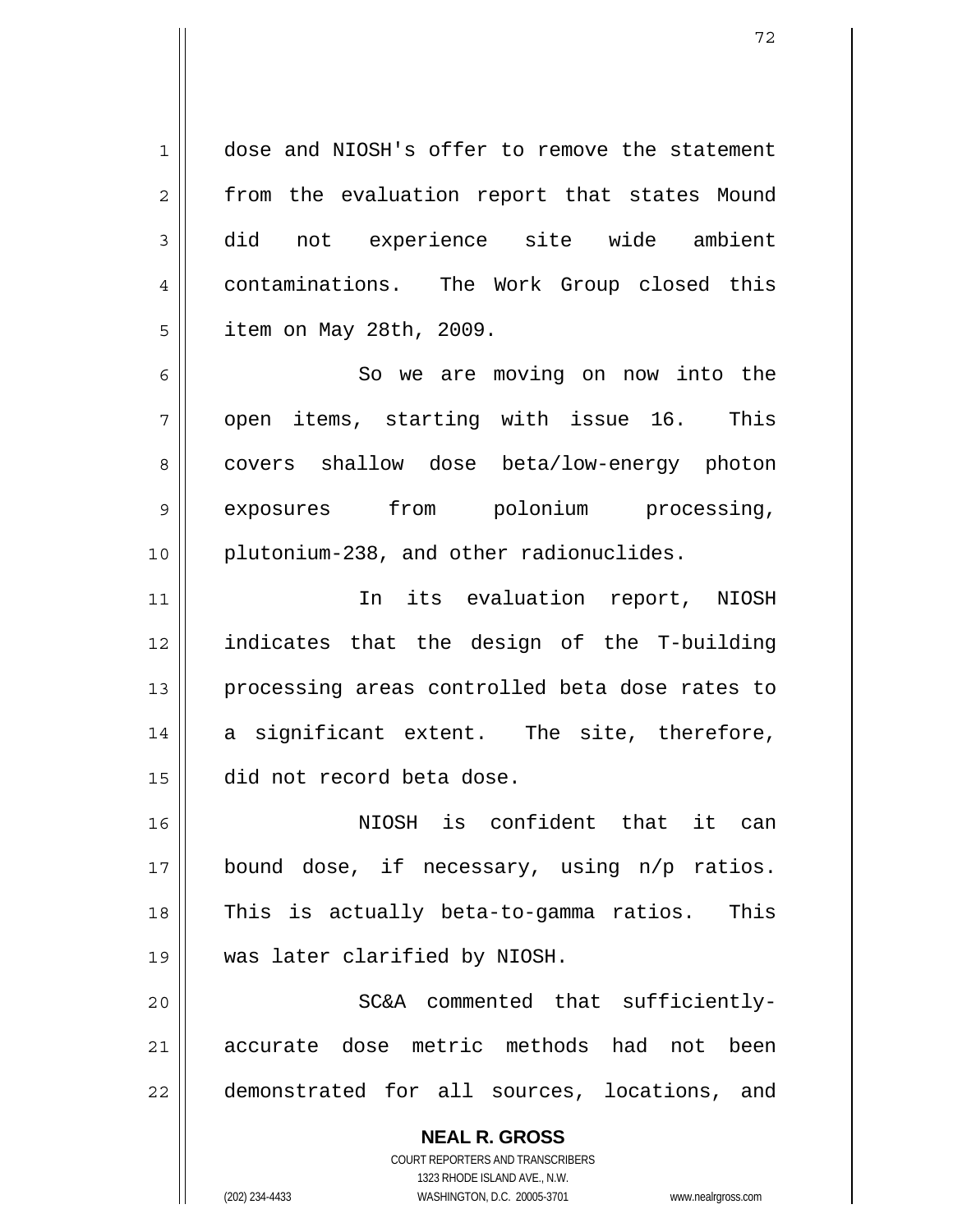1 time periods.

| $\overline{2}$ | NIOSH recommends assigning shallow                                                                                                                                     |
|----------------|------------------------------------------------------------------------------------------------------------------------------------------------------------------------|
| 3              | dose as a function of ratio of photon recorded                                                                                                                         |
| 4              | doses for certain workers for certain time                                                                                                                             |
| 5              | periods.                                                                                                                                                               |
| 6              | The<br>proposed approach provides a                                                                                                                                    |
| 7              | claimant-favorable approach than that<br>more                                                                                                                          |
| 8              | outlined in the evaluation report and bridges                                                                                                                          |
| 9              | the Mound source terms, locations, and time                                                                                                                            |
| 10             | periods that were not addressed specifically.                                                                                                                          |
| 11             | This issue is close to being closed                                                                                                                                    |
| 12             | with the delivery of requested action items                                                                                                                            |
| 13             | from NIOSH during our last work group meeting,                                                                                                                         |
| 14             | those being a response to SC&A's White Paper,                                                                                                                          |
| 15             | and also, NIOSH needs to extent the approach                                                                                                                           |
| 16             | 1979 until the DOELAP accreditation<br>from                                                                                                                            |
| 17             | period in 1989. This is to ensure adequate                                                                                                                             |
| 18             | shallow dose estimation<br>being<br>was                                                                                                                                |
| 19             | accomplished.                                                                                                                                                          |
| 20             | Issue 2 covers indoor radon-219,                                                                                                                                       |
| 21             | This<br>$-220$ ,<br>$-222.$<br>airborne<br>and<br>is                                                                                                                   |
| 22             | concentrations in the SW and other buildings.                                                                                                                          |
|                | <b>NEAL R. GROSS</b><br><b>COURT REPORTERS AND TRANSCRIBERS</b><br>1323 RHODE ISLAND AVE., N.W.<br>(202) 234-4433<br>WASHINGTON, D.C. 20005-3701<br>www.nealrgross.com |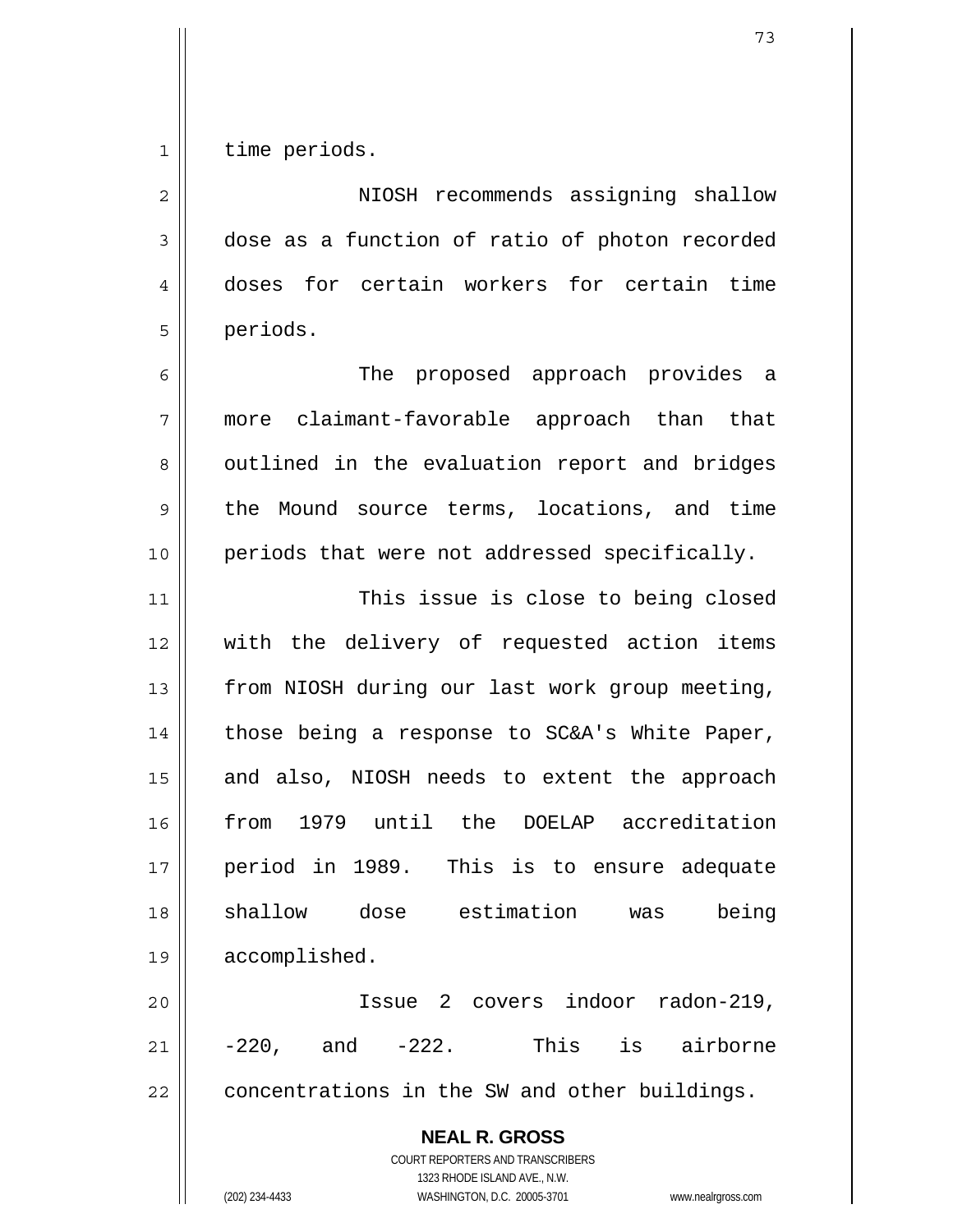1 2 3 4 5 6 7 8 9 10 11 12 13 14 15 16 17 18 19 20 21 The evaluation report concludes that available radon air concentration data from 1979 until 2000 can be used to derive the WLM values, as provided in table 7-2 of the ER. SC&A questioned whether the elevated radon levels were limited to the SW process areas and whether the very limited measurements prior to 1980 provided a valid basis to estimate an upper bound dose for radon, given the expected variability due to location, operations, and weather conditions. A confounding issue is that radon-222 was not the sole source of radon exposure; -220 and -219 were also present in appreciable quantities. NIOSH's latest proposal is to use air monitoring data from the occupational period in the 1950s to bound doses for later exposures. SC&A has questioned whether this satisfies the Board's surrogate data criteria.

The Board's proposed surrogate data

**NEAL R. GROSS** COURT REPORTERS AND TRANSCRIBERS

1323 RHODE ISLAND AVE., N.W.

(202) 234-4433 WASHINGTON, D.C. 20005-3701 www.nealrgross.com

22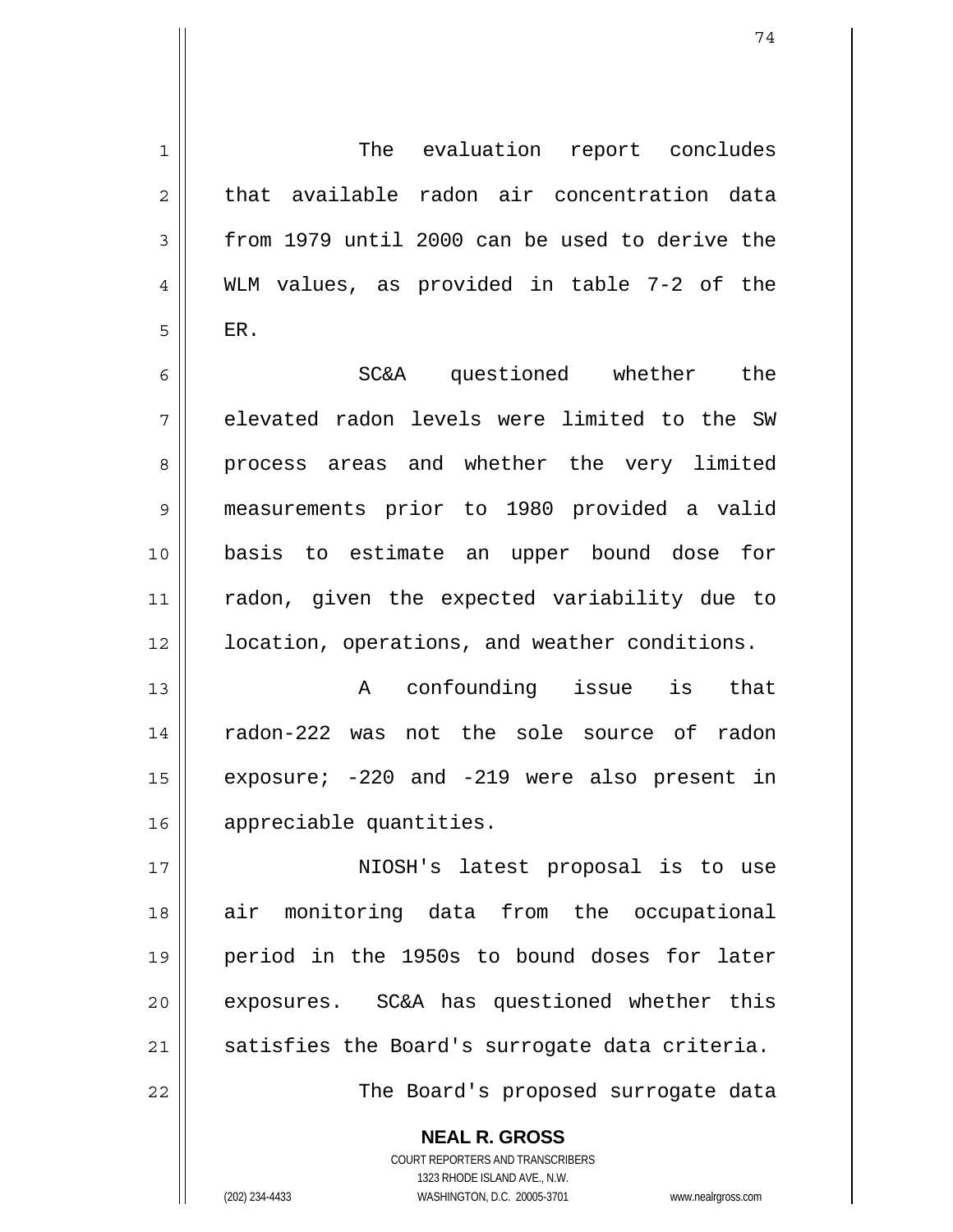| 1  | policy is somewhat different from<br>NIOSH's                        |
|----|---------------------------------------------------------------------|
| 2  | surrogate data OTIB. This issue may end up                          |
| 3  | before Dr. Melius' group in the end. That's a                       |
| 4  | heads-up for you.                                                   |
| 5  | We have combined matrix issues 1,                                   |
| 6  | 3, 4, 7, and 8. This covers exposure to                             |
| 7  | secondary and other radionuclides.                                  |
| 8  | Questions have been raised                                          |
| 9  | regarding potential exposures to radionuclides                      |
| 10 | other than the primary Mound source terms,                          |
| 11 | plutonium, polonium, and tritium, and whether                       |
| 12 | exposures to these secondary sources was                            |
| 13 | adequately monitored.                                               |
| 14 | Issues involving to what extent                                     |
| 15 | doses were adequately monitored and recorded                        |
| 16 | for various radionuclides, including radium,                        |
| 17 | actinium, thorium, americium, cesium,                               |
|    |                                                                     |
| 18 | neptunium, transuranics, uranium isotopes, and                      |
| 19 | fission activation products, are<br>being                           |
| 20 | addressed by NIOSH's generated roadmap.                             |
| 21 | That identifies radionuclides by                                    |
| 22 | location, date, and available monitoring as a                       |
|    | <b>NEAL R. GROSS</b>                                                |
|    | COURT REPORTERS AND TRANSCRIBERS                                    |
|    | 1323 RHODE ISLAND AVE., N.W.                                        |
|    | (202) 234-4433<br>WASHINGTON, D.C. 20005-3701<br>www.nealrgross.com |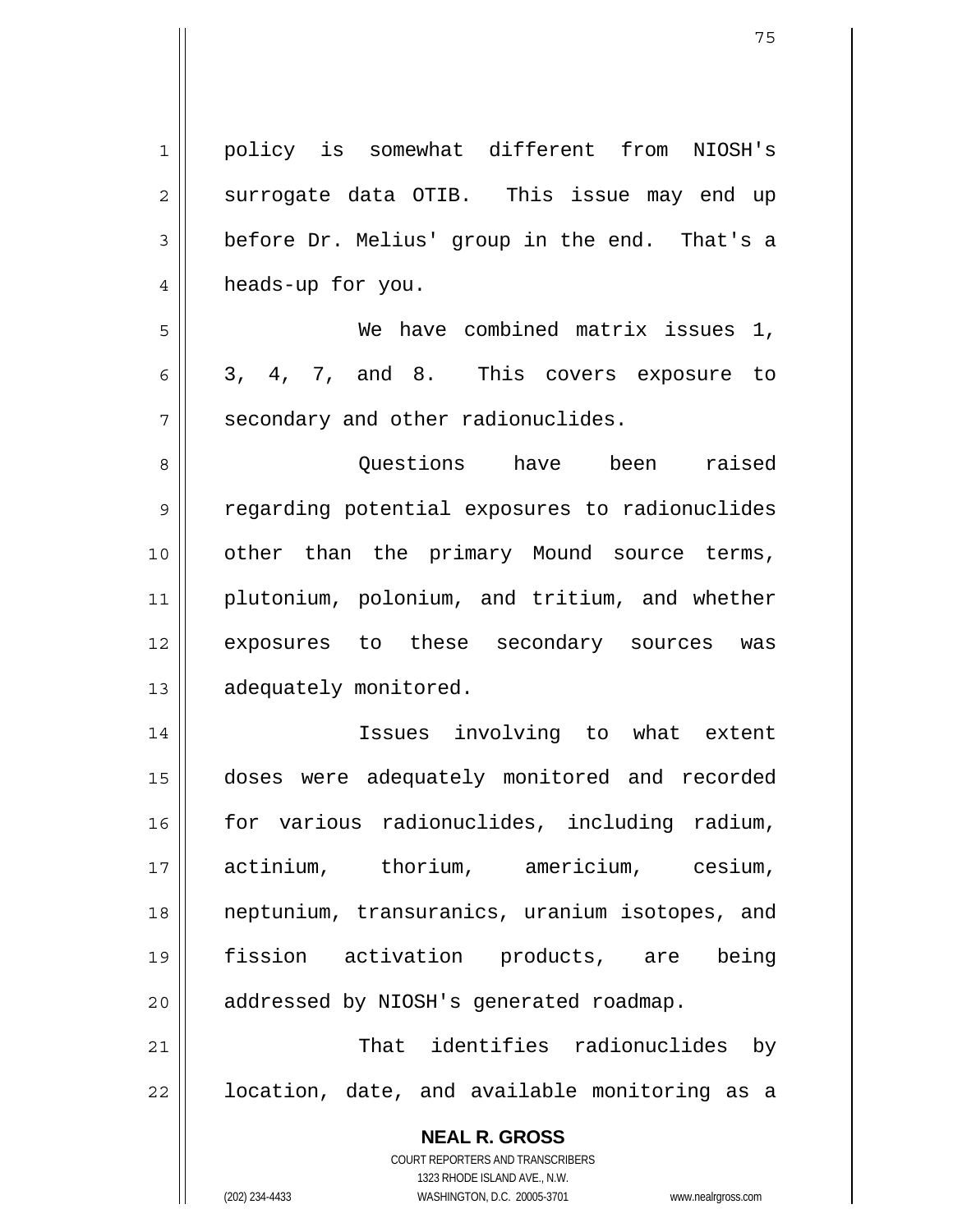1 2 3 4 5 6 7 8 9 10 11 12 means of ascertaining whether all relevant exposure source terms have been adequately accounted for. The final version of that is being reviewed by the Work Group. The bottom line will be whether the adequacy and completeness of bioassay practices can be established. Some of this will end up being settled in response to issue 11 regarding adequacy of gross alpha monitoring. Issue 6, interpretation of tritium bioassay data and exposure to stable metal

13 14 15 16 tritides. Most of the tritium exposure at Mound was assumed to be related to uptake of tritiated water, HTO, which was routinely monitored.

17 18 19 20 21 However, questions have been raised regarding the exposure to other tritium compounds and the evaluation report's position that NIOSH can bound doses from stable metal tritides.

SC&A has provided a White Paper.

**NEAL R. GROSS** COURT REPORTERS AND TRANSCRIBERS 1323 RHODE ISLAND AVE., N.W. (202) 234-4433 WASHINGTON, D.C. 20005-3701 www.nealrgross.com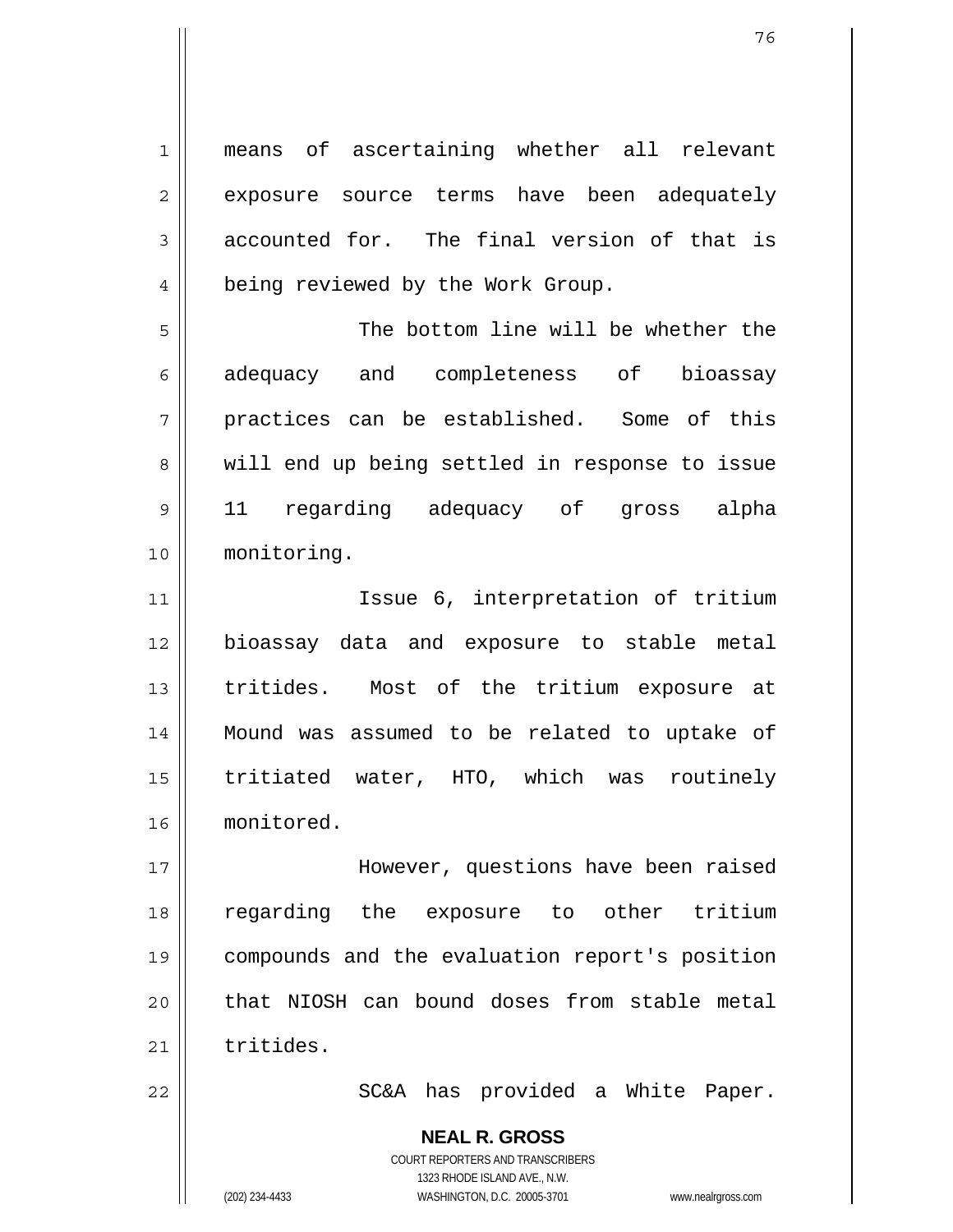| $\mathbf 1$    | Technical calls have been held, and NIOSH is  |
|----------------|-----------------------------------------------|
| $\overline{c}$ | in the process of preparing a response.       |
| 3              | This is a generic question at a               |
| 4              | number of DOE sites. The issue is coming down |
| 5              | to whether the potentially-exposed worker     |
| 6              | populations can be defined as well as a       |
| 7              | bounding approach for dose estimation.        |
| 8              | Concerns exist over plausibility of           |
| 9              | applying OTIB-066 if the simplifying          |
| 10             | assumption is made that attributes to all     |
| 11             | tritium results in urine due to tritides.     |
| 12             | Issue 9, evaluation of high-fired             |
| 13             | ceramic plutonium-238 and uranium. Questions  |
| 14             | have been raised regarding the ER's treatment |
| 15             | of relative insolubility of high-fired        |
| 16             | plutonium-238 at Mound. Agreement has been    |
| 17             | reached through the Work Group process that a |
| 18             | special solubility type for plutonium-238 did |
| 19             | exist at Mound and that the phenomenon likely |
| 20             | can be conceptually described in a bounding   |
| 21             | solubility-based urine excretion model.       |
| 22             | However, while agreeing that such a           |

**NEAL R. GROSS** COURT REPORTERS AND TRANSCRIBERS 1323 RHODE ISLAND AVE., N.W. (202) 234-4433 WASHINGTON, D.C. 20005-3701 www.nealrgross.com

 $\mathbf{\mathsf{I}}$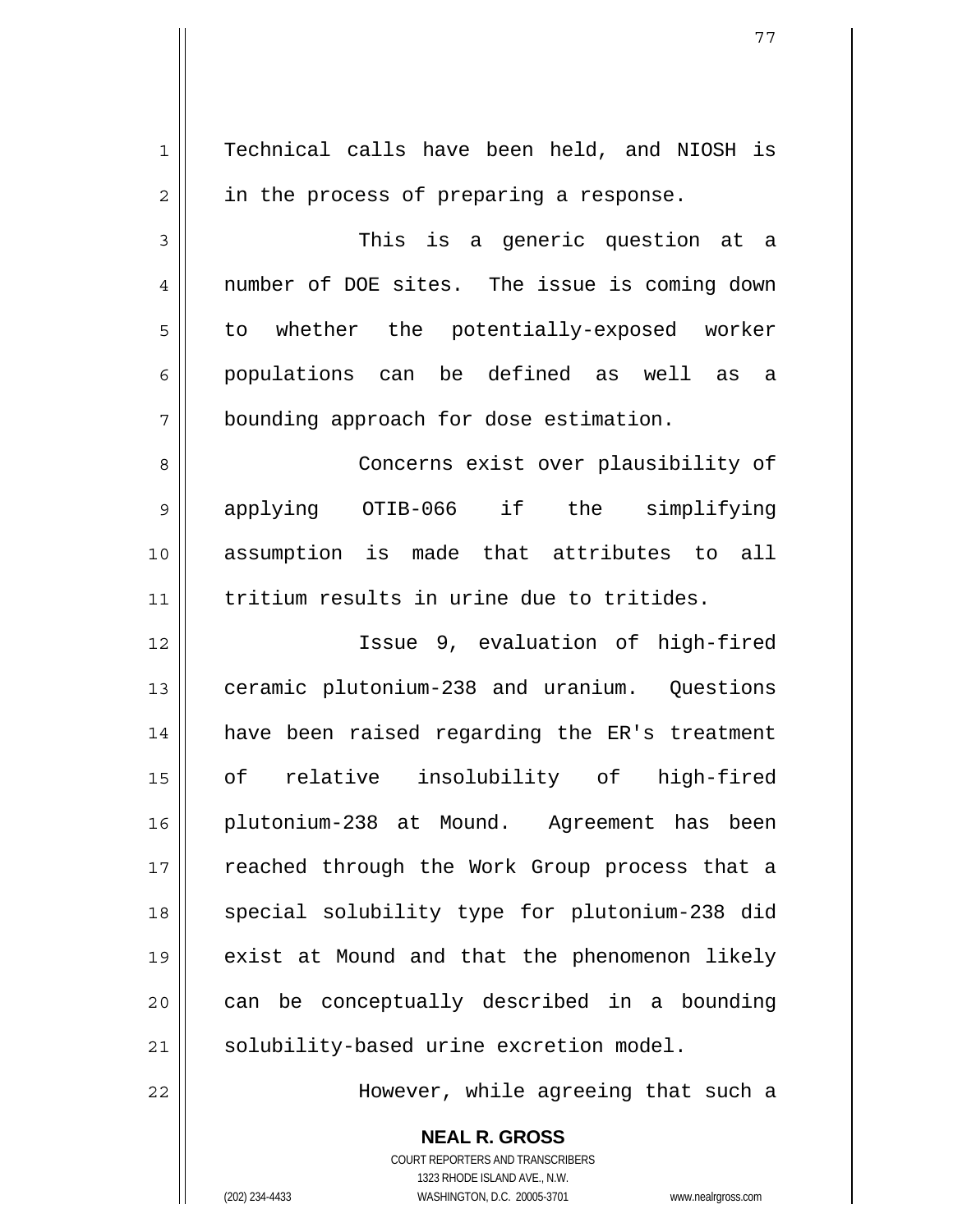1 2 3 4 5 6 7 8 model can be developed, SC&A has questioned whether it can be shown to bound exposures at Mound. This issue seems to be hinging on what solubility type will be a bounding one, based on reviews of Mound's urinalysis data. It does appear that this can be bounded, but it is not settled yet. In terms of proof of principle,

9 10 11 12 NIOSH has agreed to provide sample dose reconstructions to demonstrate how any perspective bounding approach would be implemented in practice.

13 14 15 16 17 18 Issue 10 is the D&D era bioassay. This issue was originally deferred in the ER to permit further investigation by NIOSH of bioassay program-related issues related to Price-Anderson enforcement action in the 1990s.

19 20 21 22 Evidence exists that worker exposure to residual contamination from sources generated during the life of the plant, particularly during D&D activities for

**NEAL R. GROSS**

COURT REPORTERS AND TRANSCRIBERS 1323 RHODE ISLAND AVE., N.W. (202) 234-4433 WASHINGTON, D.C. 20005-3701 www.nealrgross.com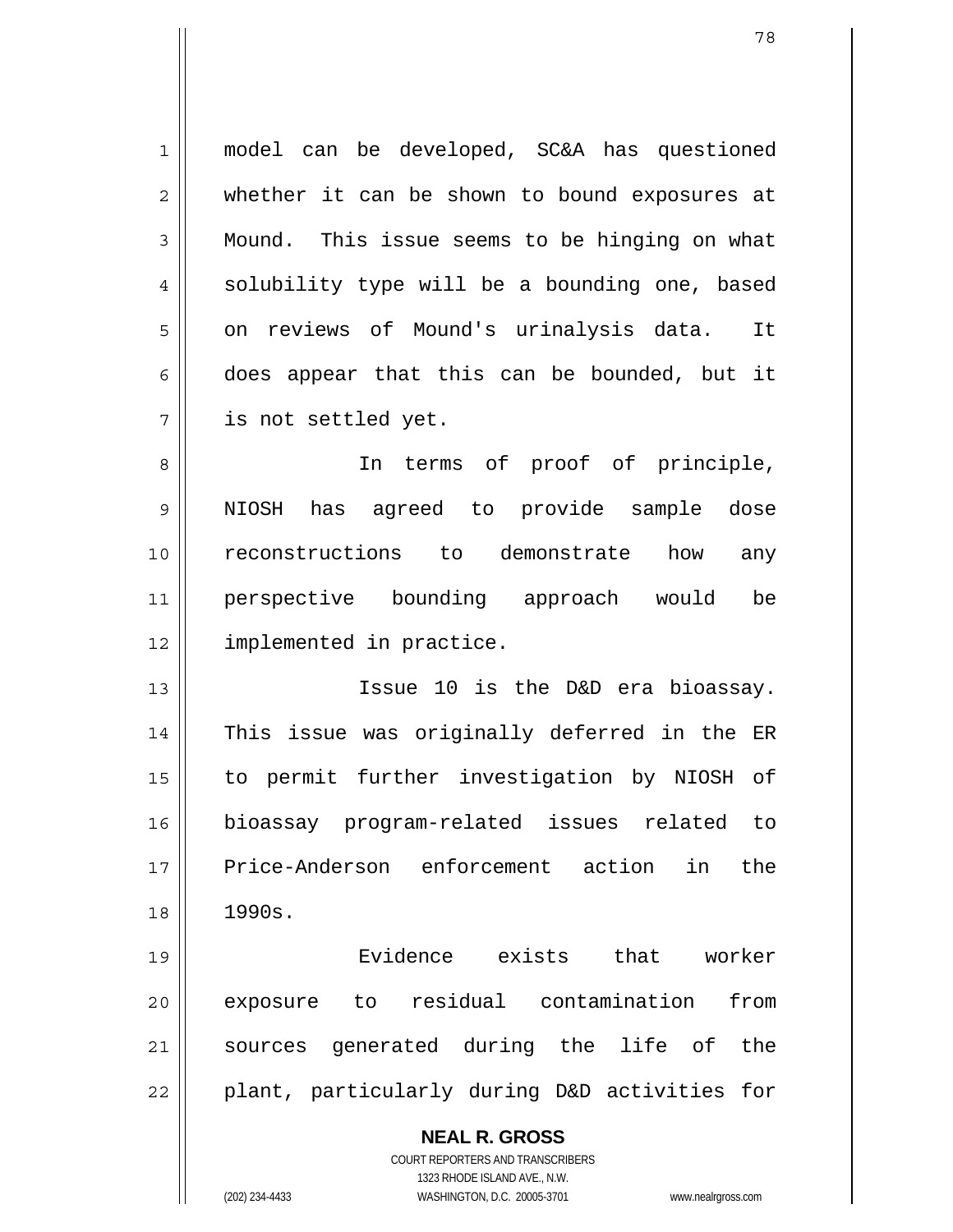1 2 3 4 5 6 7 8 9 10 11 12 13 14 15 16 17 18 19 20 21 22 which bioassay was not performed or in the case of actinium-227, performed adequately. The Work Group requested that SC&A highlight its D&D concerns in a memo form for NIOSH's response. SC&A has not researched this issue, but based on the site profile review, has concerns over the use of lapel samplers as an indicator for follow-up bioassay. The memo was delivered, I believe, to DOE on June 17th, and everybody should have that already. Issue 11 covers data adequacy of internal dose records. In its evaluation report, NIOSH found that the available monitoring records, process descriptions, and source term data available are sufficient to complete dose reconstruction for the proposed class with the exception of actinium-227, thorium-228, and radium-226 from February 1st, 1949 through August 17th, 2007. Pardon me, that should be '59.

> **NEAL R. GROSS** COURT REPORTERS AND TRANSCRIBERS 1323 RHODE ISLAND AVE., N.W.

(202) 234-4433 WASHINGTON, D.C. 20005-3701 www.nealrgross.com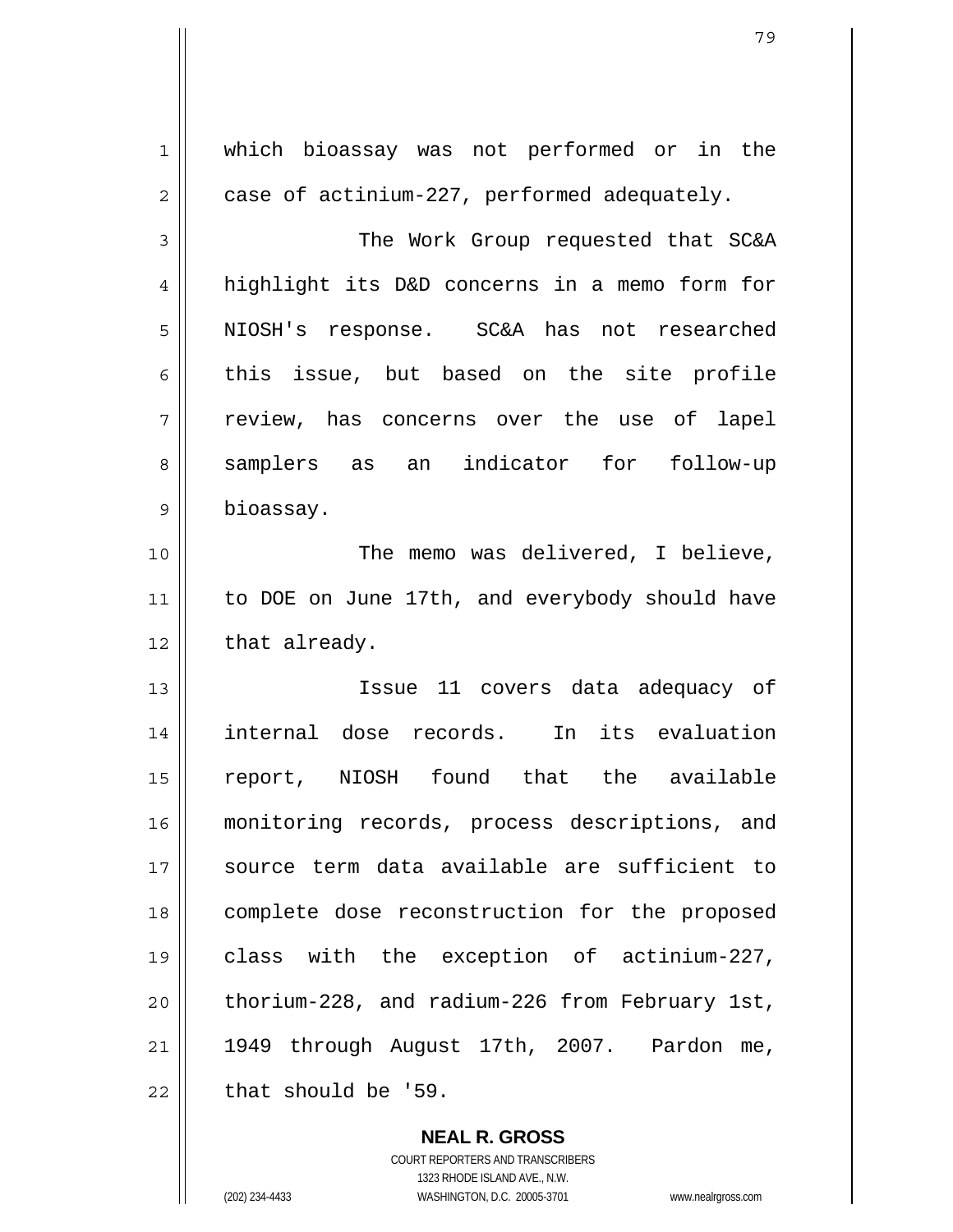| $\mathbf 1$ | SC&A questioned the effectiveness              |
|-------------|------------------------------------------------|
| 2           | and reliability of historic radiochemistry     |
| 3           | methods for interpretation of bioassay data.   |
| 4           | In the 1950s and into the sixties, bioassay    |
| 5           | techniques were pretty primitive. The          |
| 6           | question is, how does NIOSH account for issues |
| 7           | of reliability of such early techniques such   |
| 8           | as gross alpha analysis? The Work Group has    |
| 9           | requested NIOSH review of SC&A's White Paper   |
| 10          | on the issue.                                  |
| 11          | 12 and 13 cover data<br>Issue                  |
| 12          | integrity and completeness of internal dose    |
| 13          | records. Again, the first bullet on the last   |
| 14          | slide is the same as this bullet, although it  |
| 15          | does need to say 1959 instead of 1949.         |
| 16          | So, going to the second bullet, the            |
| 17          | Work Group requested that SC&A validate the    |
| 18          | radionuclide data other than plutonium and     |
| 19          | polonium are sufficiently complete, reliable,  |
| 20          | and available in the databases and individual  |
| 21          | exposure records.                              |
| 22          | SC&A's White Paper was provided                |
|             | <b>NEAL R. GROSS</b>                           |

COURT REPORTERS AND TRANSCRIBERS 1323 RHODE ISLAND AVE., N.W.

 $\mathsf{II}$ 

(202) 234-4433 WASHINGTON, D.C. 20005-3701 www.nealrgross.com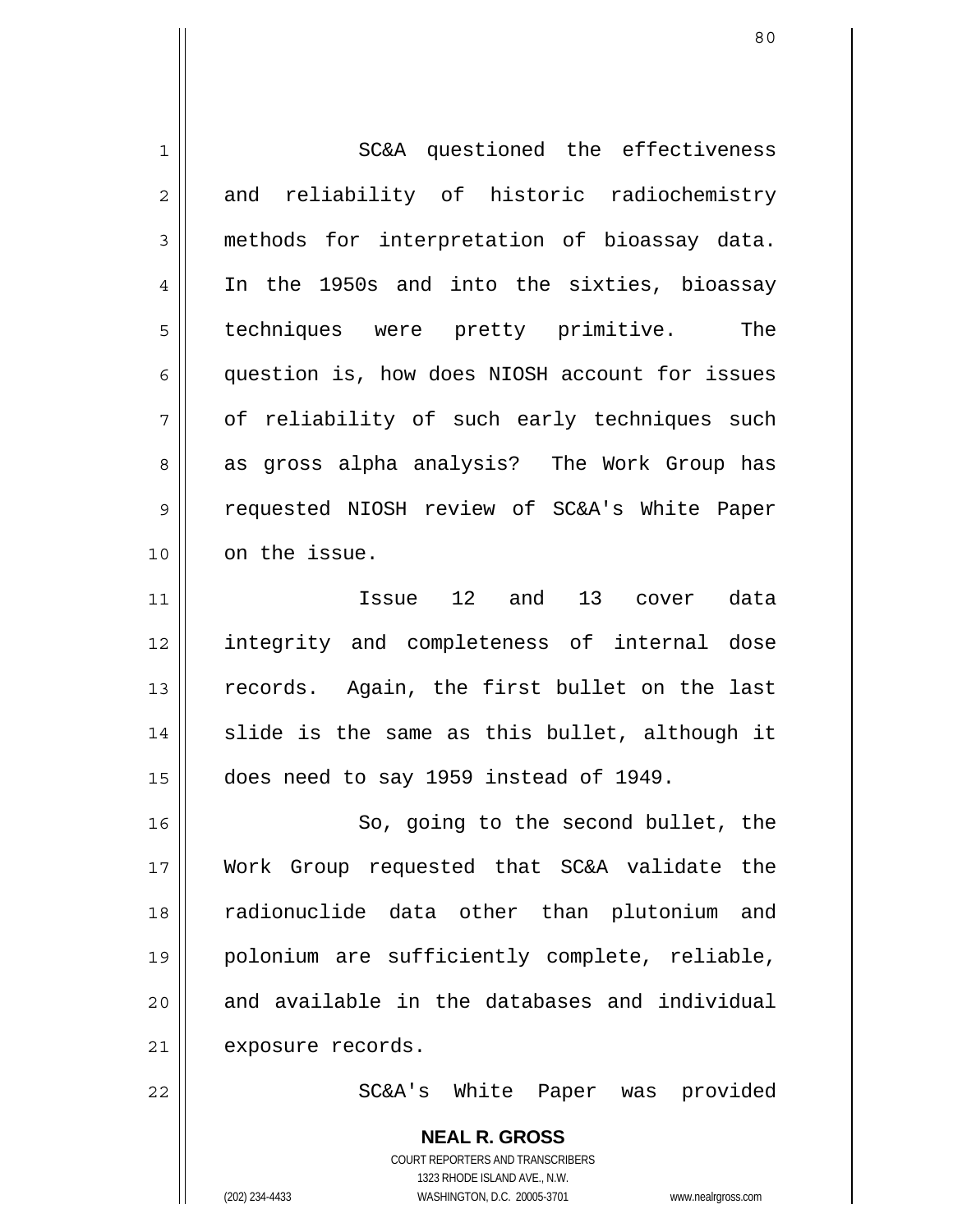**NEAL R. GROSS** COURT REPORTERS AND TRANSCRIBERS 1323 RHODE ISLAND AVE., N.W. 1 2 3 4 5 6 7 8 9 10 11 12 13 14 15 16 17 18 19 20 21 22 April 2nd, 2009, and the Work Group has requested NIOSH's review of the SC&A White Paper. Some questions remain from SC&A and the Work Group regarding whether records pertinent to dose reconstruction were buried at LANL and NTS. I understand SC&A will be at OSTI in August for other reasons and plans to do some limited sampling of these records that do exist in their holdings. Issue 14 and 15 address neutron doses from polonium, plutonium, and other radionuclides. Workers were exposed to a wide spectrum of neutron energies from different sources and operations. NTA film was used for neutron dosimetry from 1949 through 1977. After 1977, TLDs were used. NTA film had a number of limitations, including a 0.5 MeV threshold, decreased response below 1 MeV, and also track

(202) 234-4433 WASHINGTON, D.C. 20005-3701 www.nealrgross.com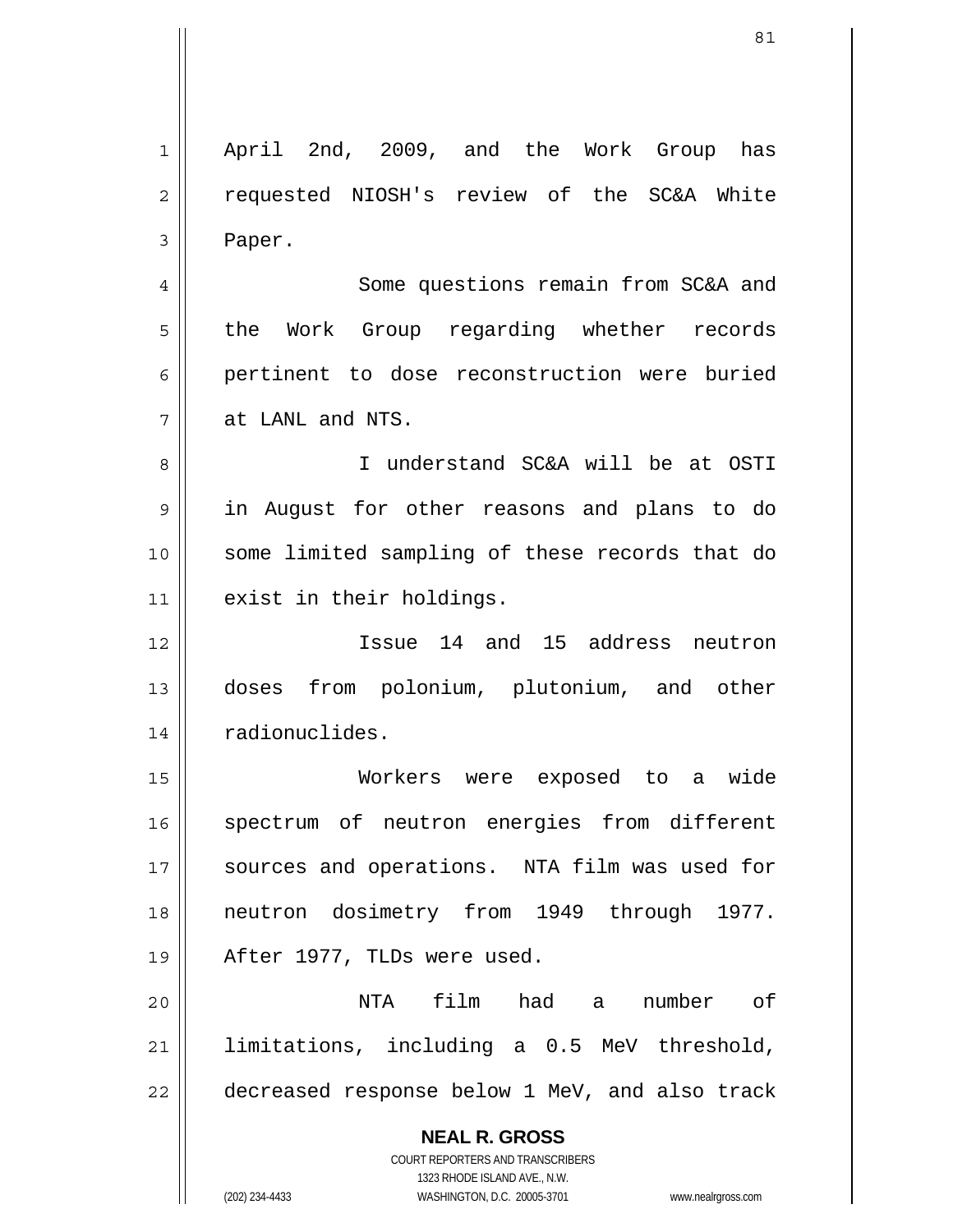1 fading.

2 3 4 5 NIOSH proposed threshold correction factors generated by MCNP modeling, and I understand that is Monte Carlo Nuclear Program.

6 7 8 9 10 11 Questions remain regarding the application of generalized MCNP models for lower energy neutrons and demonstration of a valid coworker model. The Work Group has requested a memo report from SC&A and a NIOSH response.

12 13 14 15 16 17 By generalization, we mean that the model is based on assumed general parameters that reflect Mound operations, but no actual parameters measured at the site. It is not clear how NIOSH can demonstrate bounding dose without inclusion of real limiting parameters.

18 19 20 21 22 Issue 21 encompasses PAAA concerns regarding the 1991 actinium-227 urine samples. The evaluation report indicates that during the interview with former Mound workers a concern was raised regarding the actinium-227

> **NEAL R. GROSS** COURT REPORTERS AND TRANSCRIBERS

1323 RHODE ISLAND AVE., N.W. (202) 234-4433 WASHINGTON, D.C. 20005-3701 www.nealrgross.com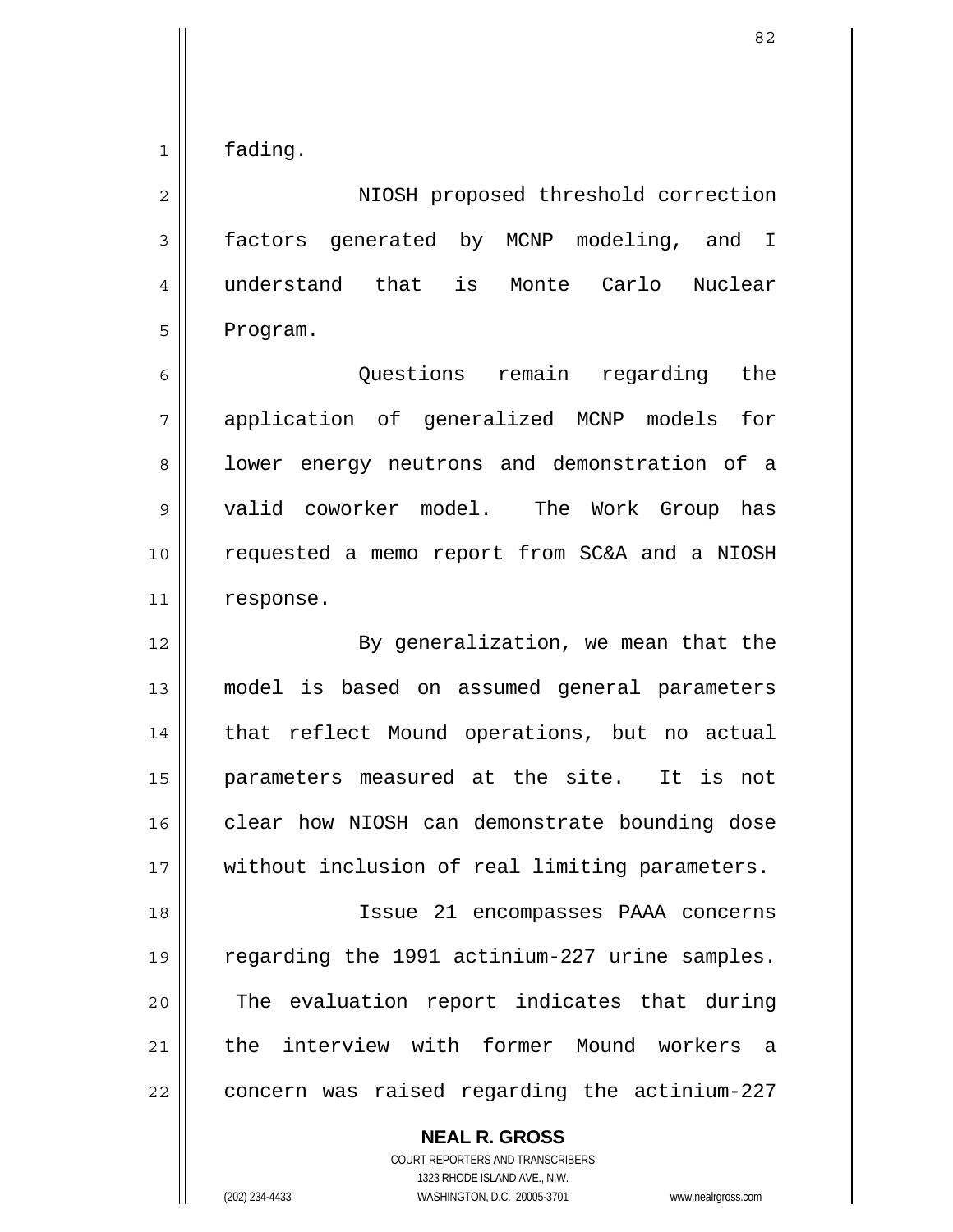1 2 3 urine bioassay samples collected from employees involved in the 1991 R-building Corridor 5 D&D job.

4 5 6 7 8 The root of the concern is that these samples were not analyzed for a number of years and there were quality assurance problems with them, all of which resulted in Price-Anderson violations.

9 10 11 12 13 14 The Work Group directed both NIOSH and SC&A that have evaluated the bioassay program implications of specific PAAA issues for dose reconstruction. All issues have been dispositioned other than those related to bioassay adequacy itself.

15 16 17 18 19 And this issue is close to being closed with a few close-out actions requested by the Work Group. We have asked NIOSH to answer the three questions from SC&A's April White Paper.

Next steps:

21 22 So the Work Group is waiting for NIOSH's response. I have already mentioned

> **NEAL R. GROSS** COURT REPORTERS AND TRANSCRIBERS 1323 RHODE ISLAND AVE., N.W. (202) 234-4433 WASHINGTON, D.C. 20005-3701 www.nealrgross.com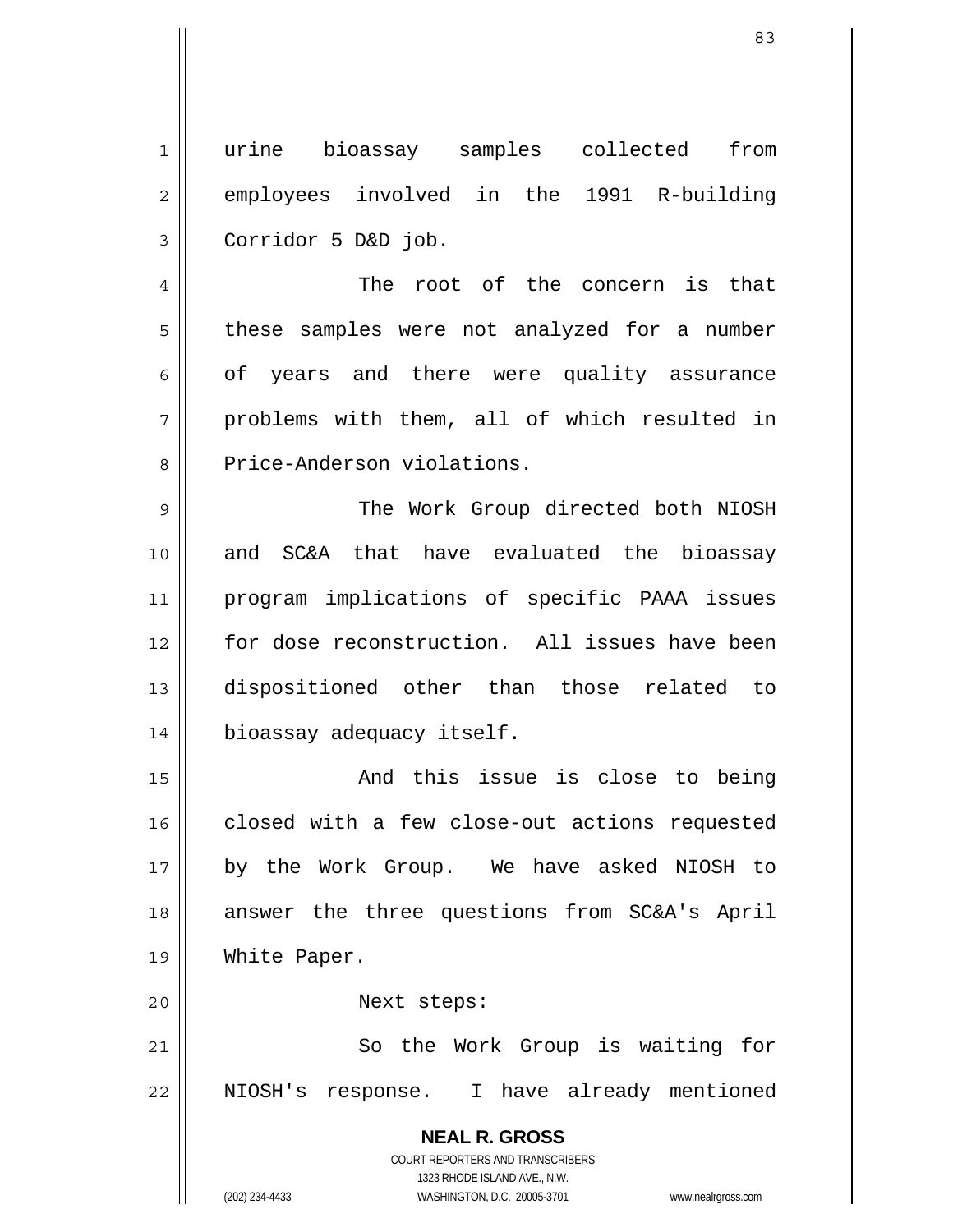1 2 3 4 5 several of them. But, in quick summary, we are looking for responses to SC&A White Papers on stable metal tritides, high-fired plutonium-238, adequacy and completeness of internal dose records.

6 7 8 9 10 11 12 13 Both NIOSH and SC&A are actively working the tritides issue. The Work Group is to address final radionuclides roadmap. We are also going to review plausibility of proposed radon dose reconstruction. NIOSH to provide analysis of the D&D issues, and the Work Group to review plausibility of proposed neutron dose reconstructions.

14 15 16 17 Board members, if you want any additional information on any of the open items, send an email to me. I can send you the latest White Papers of any of those.

18 19 20 This was just meant to be an update, informational, of where the Work Group is at this time.

21 22 Although I didn't tell them I was going to do this, any of the Work Group

> **NEAL R. GROSS** COURT REPORTERS AND TRANSCRIBERS 1323 RHODE ISLAND AVE., N.W. (202) 234-4433 WASHINGTON, D.C. 20005-3701 www.nealrgross.com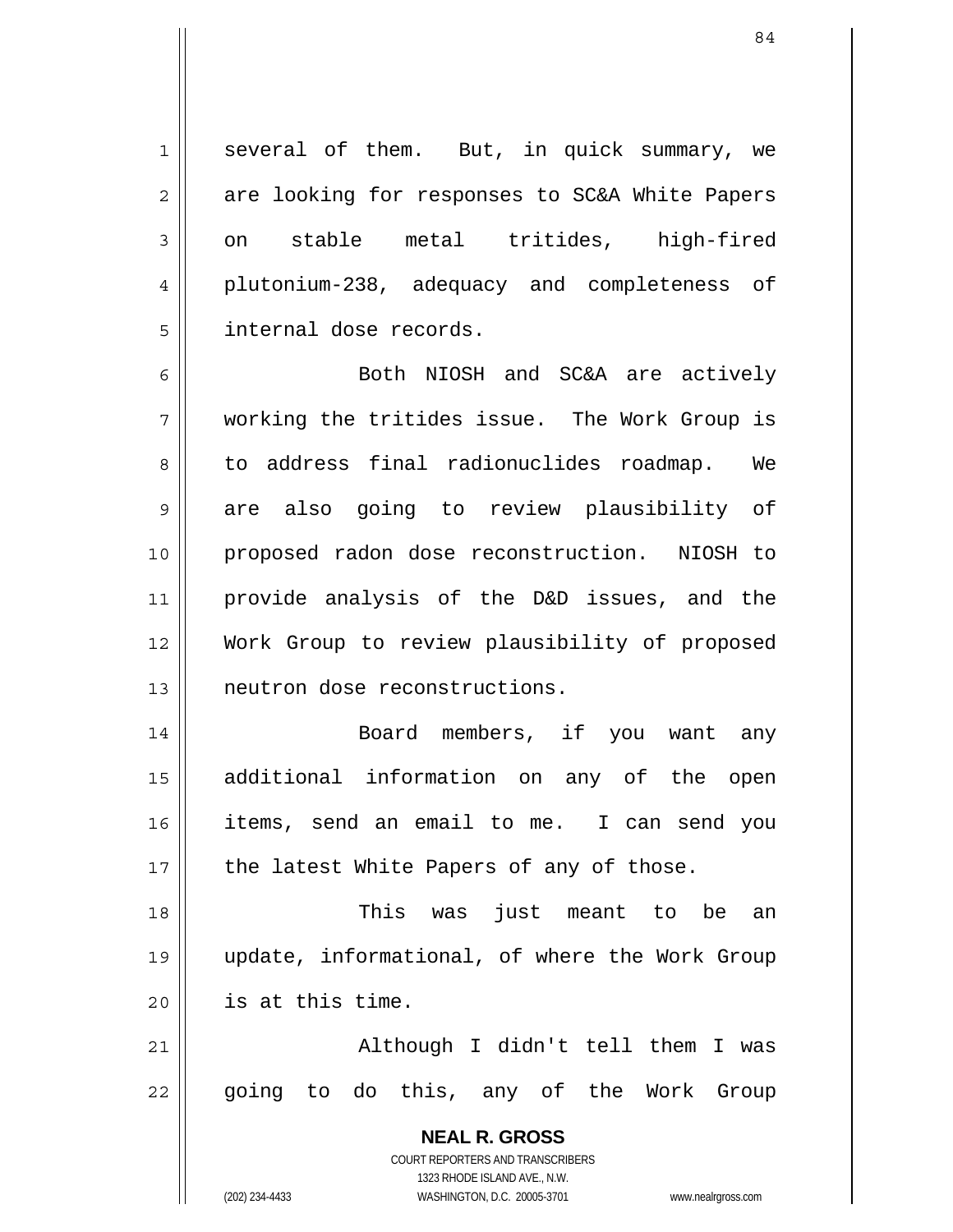**NEAL R. GROSS** COURT REPORTERS AND TRANSCRIBERS 1323 RHODE ISLAND AVE., N.W. (202) 234-4433 WASHINGTON, D.C. 20005-3701 www.nealrgross.com 1 2 3 4 5 6 7 8 9 10 11 12 13 14 15 16 17 18 19 20 21 22 members have anything to add? (No response.) Okay. CHAIRMAN ZIEMER: Thank you very much, Josie, for a very good overview of the Working Group's activities over the past year or more than the past year. MEMBER BEACH: Two years. CHAIRMAN ZIEMER: Before you leave the podium, we may have time for some questions, but let me point out we have I think maybe two Board members who are conflicted on Fernald. MEMBER BEACH: Mound. CHAIRMAN ZIEMER: Mound. All those Ohio sites look alike, don't they? (Laughter.) On Mound, and under the conflictof-interest rules, they are allowed to listen to the reports, and so on. If the discussion moves into what we might call actions or recommendations to the Work Group or tasking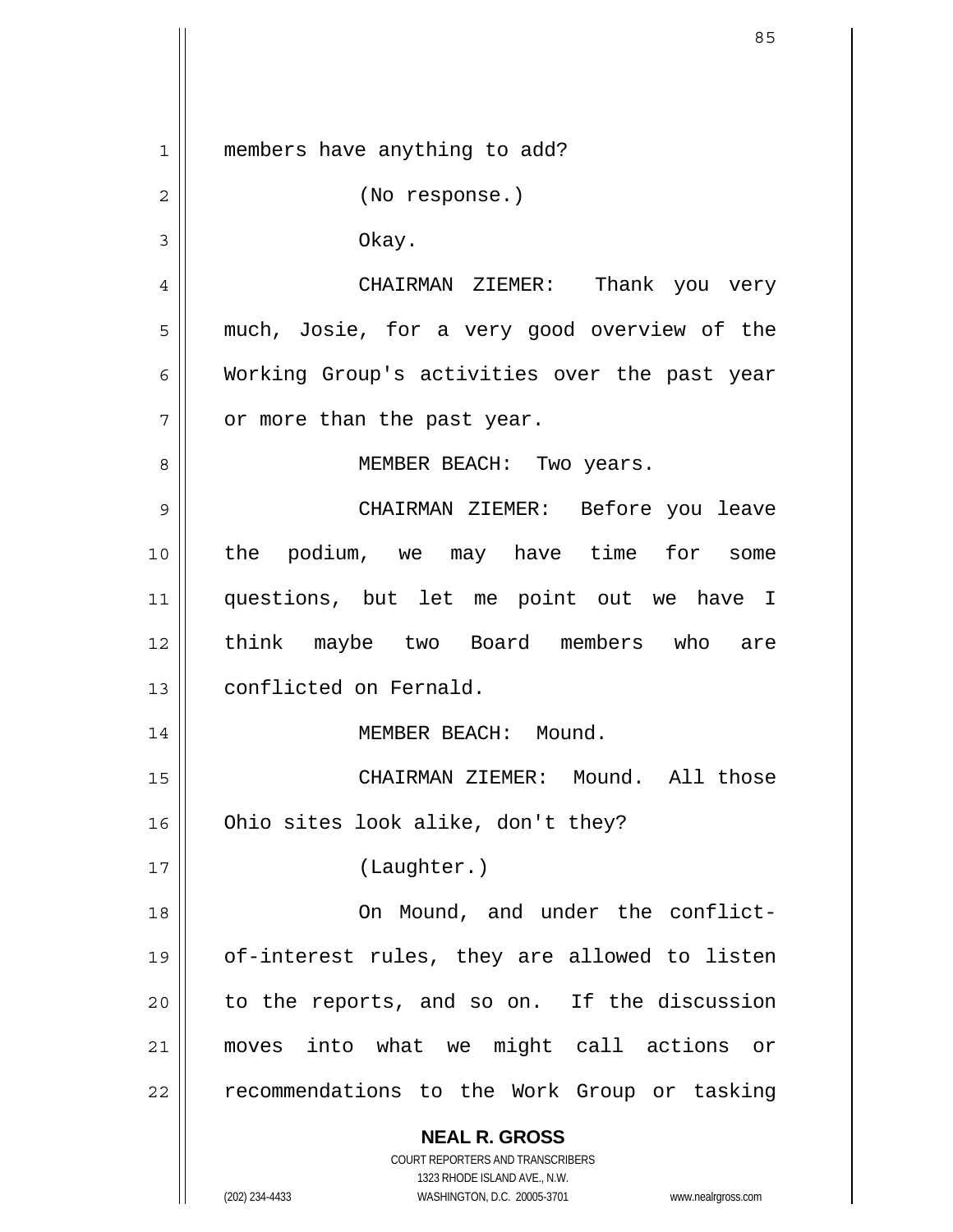1 2 3 4 5 6 7 8 9 10 11 12 13 14 15 16 17 18 19 20 21 22 of the contractor, or any of those kinds of things, they would have to recuse themselves and leave the table. But let me ask our Designated Federal Official, are the conflicted members allowed to ask questions, if they had questions? I am going to open the floor for questions, and I think this is questions on the report. So it seems to me that they could, but let's find out. MR. KATZ: I think it would be better if they just refrained from asking questions whatsoever. I mean I am not sure what the parameters are. I realize you are probably thinking, if they are asking questions of just clarification for what was said, I think that would probably be okay, if it is just clarifications. But you wouldn't want to ask a leading question of any kind that could lead to some sort of action. CHAIRMAN ZIEMER: Okay, we have to

> **NEAL R. GROSS** COURT REPORTERS AND TRANSCRIBERS

> > 1323 RHODE ISLAND AVE., N.W.

(202) 234-4433 WASHINGTON, D.C. 20005-3701 www.nealrgross.com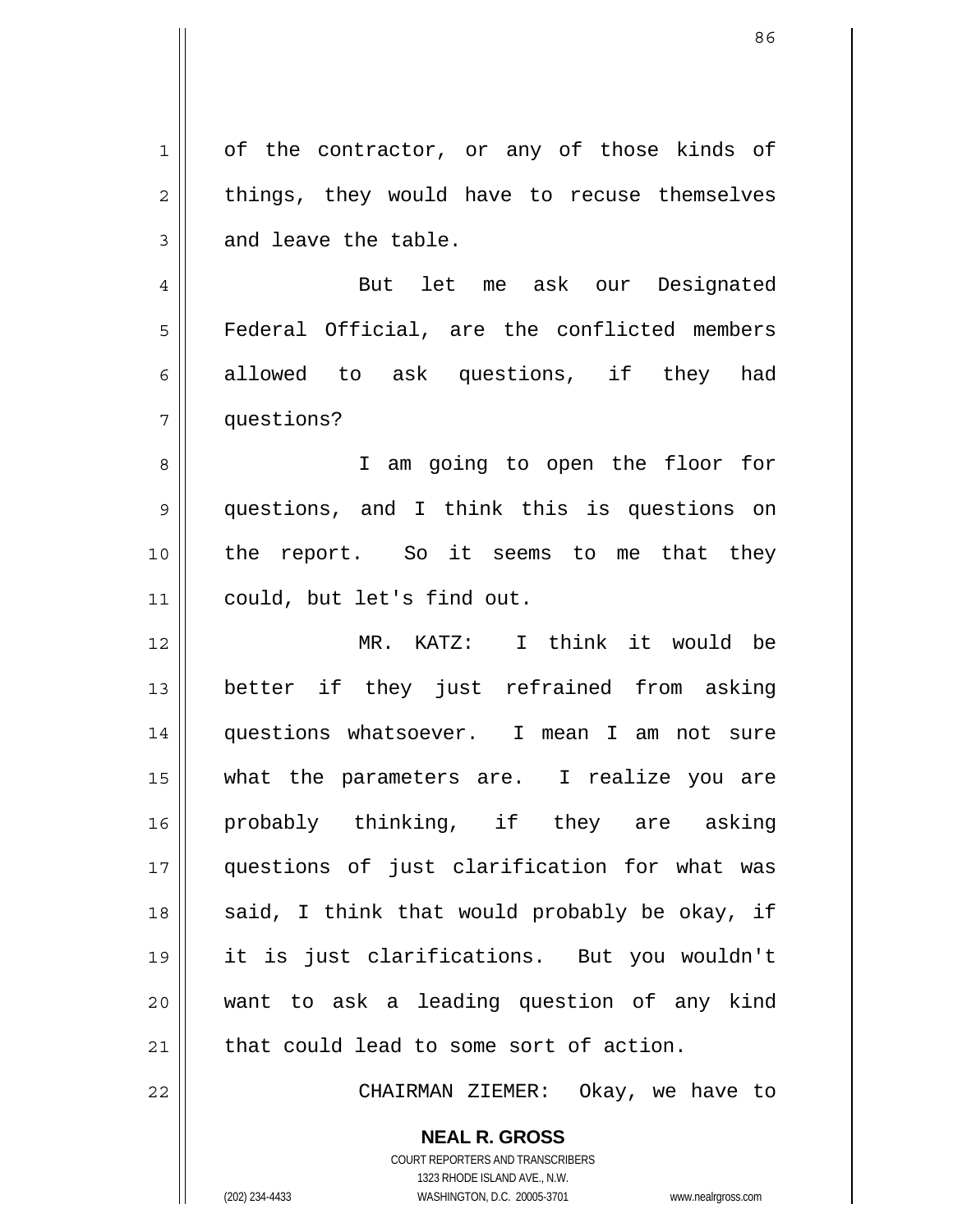1 tread carefully here.

| $\overline{2}$ | In any event, we do want to open                                                                                                                                       |
|----------------|------------------------------------------------------------------------------------------------------------------------------------------------------------------------|
| 3              | the floor for questions.                                                                                                                                               |
| 4              | I did want to ask for clarity. I                                                                                                                                       |
| 5              | believe the slide that you presented I think                                                                                                                           |
| 6              | was correct. Slide 12, you mentioned adequacy                                                                                                                          |
| 7              | of monitoring of various radionuclides. I                                                                                                                              |
| 8              | believe cesium was mentioned, but I believe                                                                                                                            |
| 9              | you perhaps meant curium. I think the slide                                                                                                                            |
| 10             | itself showed curium. So, just for the                                                                                                                                 |
| 11             | record --                                                                                                                                                              |
| 12             | MEMBER BEACH: That was probably my                                                                                                                                     |
| 13             | mistake.                                                                                                                                                               |
| 14             | CHAIRMAN ZIEMER: I think it was                                                                                                                                        |
| 15             | slide 12. I just made a note.                                                                                                                                          |
| 16             | MEMBER BEACH: Yes.                                                                                                                                                     |
| 17             | CHAIRMAN ZIEMER: Just for the                                                                                                                                          |
| 18             | record, I believe the one in question was                                                                                                                              |
| 19             | curium rather than cesium.                                                                                                                                             |
| 20             | MEMBER BEACH: Okay, thank you.                                                                                                                                         |
| 21             | CHAIRMAN ZIEMER: And you already                                                                                                                                       |
| 22             | pointed out the date corrections on those.                                                                                                                             |
|                | <b>NEAL R. GROSS</b><br><b>COURT REPORTERS AND TRANSCRIBERS</b><br>1323 RHODE ISLAND AVE., N.W.<br>(202) 234-4433<br>WASHINGTON, D.C. 20005-3701<br>www.nealrgross.com |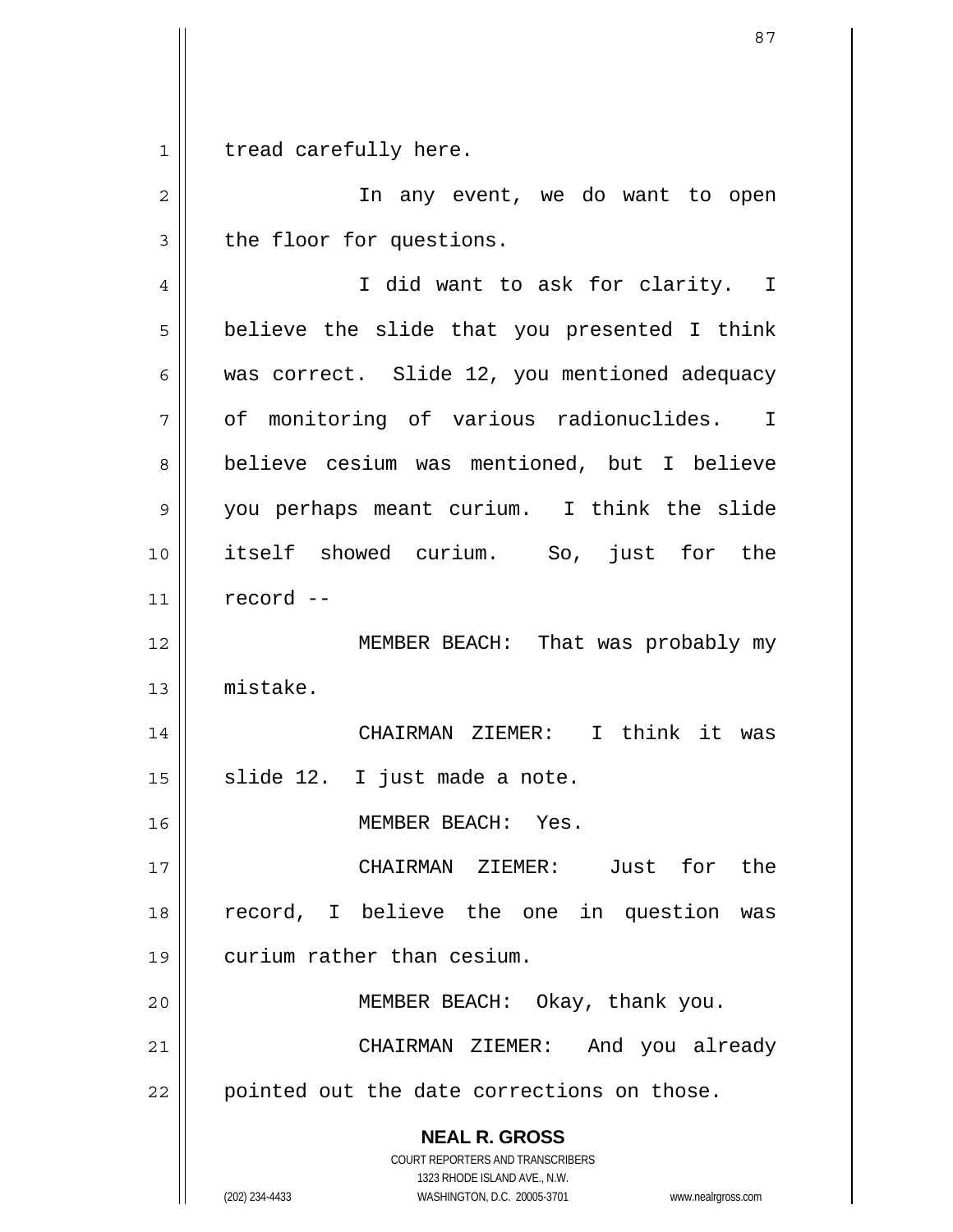1 2 Board members, are there questions or clarifications?

3 4 5 6 7 8 9 10 We had asked some of the Work Groups, such as the Mound Work Group, to periodically give us updates, particularly these complex sites where there is a lot of issues, and we don't want to wait until sort of the very end of the process to keep the Board apprised of what the issues are and how they are being resolved.

Dr. Melius?

12 13 MEMBER MELIUS: Yes. I'm not one of the conflicted members.

14 15 16 MEMBER BEACH: And I do want to point out that both Brant and Joe are available for any technical questions.

17 18 19 MEMBER MELIUS: No, this is a time question. How much longer? MEMBER BEACH: Well, I understand

20 21 22 that we're shooting for October, but I think that we're not going to quite be ready by October. So I'm not sure right now at this

**NEAL R. GROSS**

COURT REPORTERS AND TRANSCRIBERS 1323 RHODE ISLAND AVE., N.W. (202) 234-4433 WASHINGTON, D.C. 20005-3701 www.nealrgross.com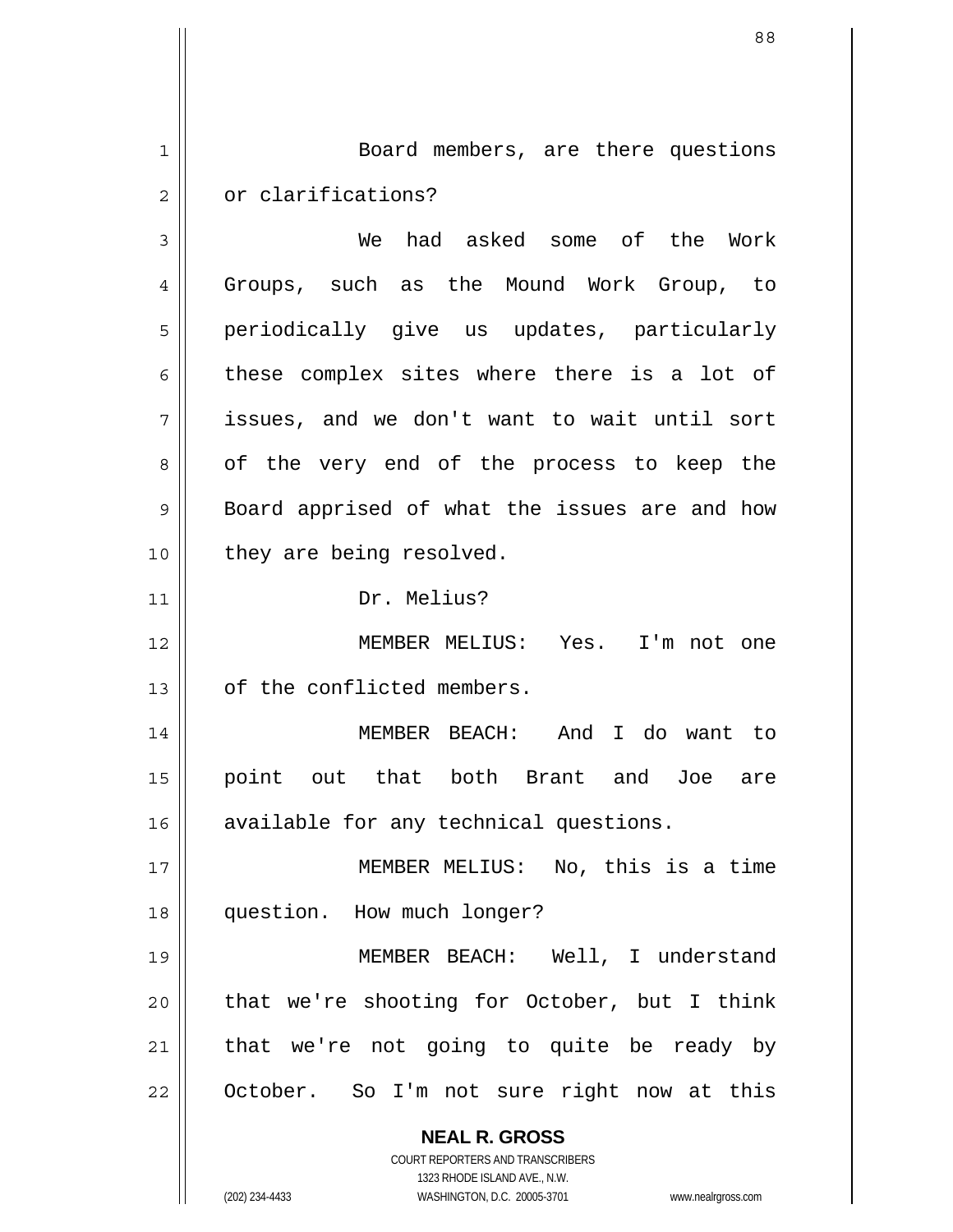|              | 89                                                                                                  |
|--------------|-----------------------------------------------------------------------------------------------------|
|              |                                                                                                     |
| $\mathbf{1}$ | point when the next Board meeting is, but I                                                         |
| 2            | don't believe we will be ready in October.                                                          |
| 3            | When is the next one after that?                                                                    |
| 4            | MR. KATZ: The next face-to-face                                                                     |
| 5            | Board meeting is February after October.                                                            |
| 6            | MEMBER BEACH: Okay. We're going                                                                     |
| 7            | to hope for February at this time, Dr. Melius.                                                      |
| 8            | MEMBER MELIUS: Okay, thank you.                                                                     |
| 9            | CHAIRMAN ZIEMER: Other questions?                                                                   |
| 10           | (No response.)                                                                                      |
| 11           | If not, thank you very much, Josie.                                                                 |
| 12           | We appreciate the update.                                                                           |
| 13           | MEMBER BEACH: You're welcome.                                                                       |
| 14           | CHAIRMAN ZIEMER:<br>I am having a                                                                   |
| 15           | little sidebar conference here. We have the                                                         |
| 16           | DOE report up next, but one of the individuals                                                      |
| 17           | that is en route to the meeting to participate                                                      |
| 18           | in this is Glenn Podonsky. Perhaps we can                                                           |
| 19           | look ahead for a minute and delay the DOE                                                           |
| 20           | presentation at least a little bit.                                                                 |
| 21           | Okay. Then I think let's<br>look                                                                    |
| 22           | ahead at some business items that we can                                                            |
|              | <b>NEAL R. GROSS</b>                                                                                |
|              | <b>COURT REPORTERS AND TRANSCRIBERS</b>                                                             |
|              | 1323 RHODE ISLAND AVE., N.W.<br>(202) 234-4433<br>WASHINGTON, D.C. 20005-3701<br>www.nealrgross.com |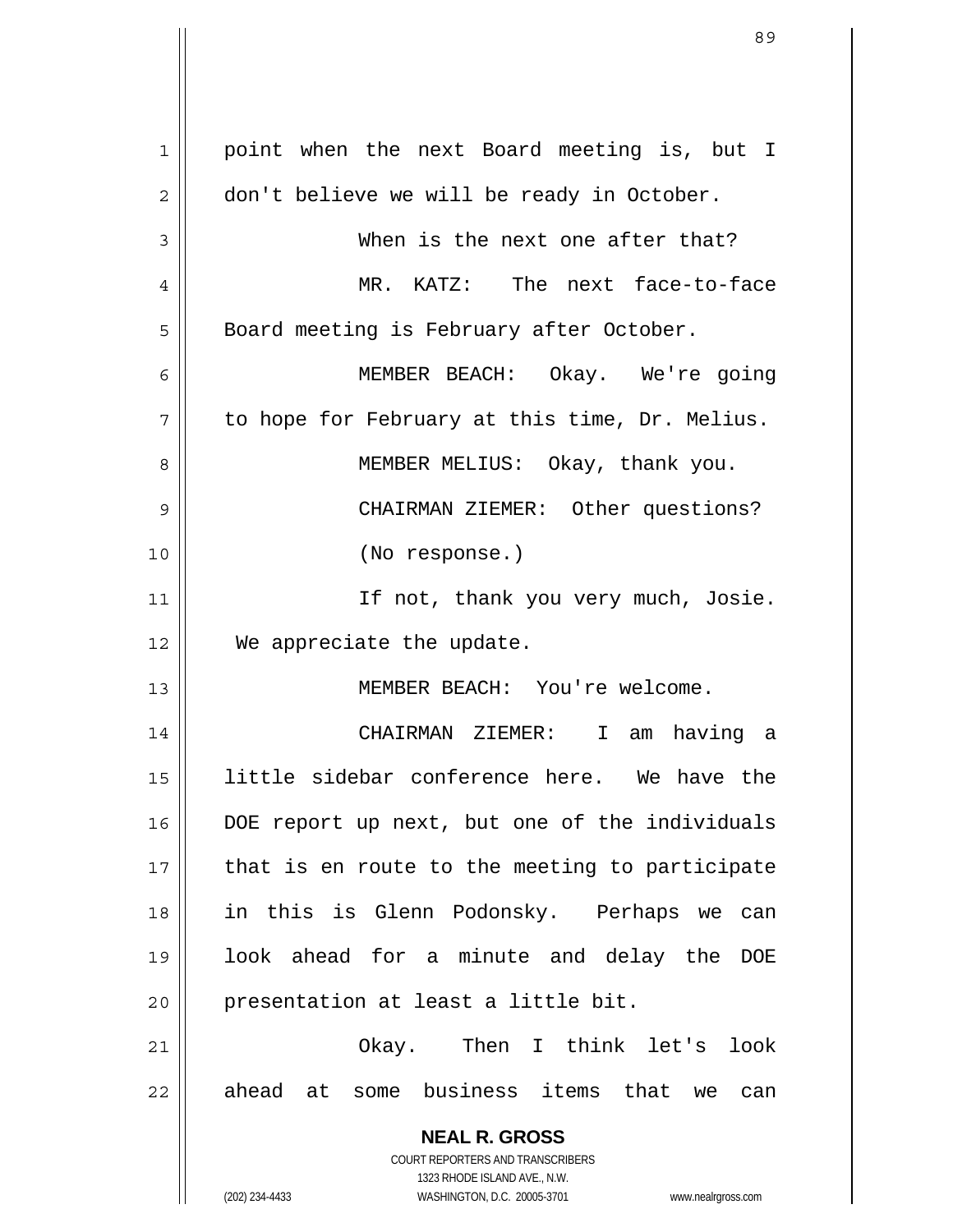| 1  | handle, and perhaps delay, since we are ahead                                                       |
|----|-----------------------------------------------------------------------------------------------------|
| 2  | of schedule here, and give Mr. Podonsky time                                                        |
| 3  | to arrive here to the meeting.                                                                      |
| 4  | So we will just take a brief                                                                        |
| 5  | timeout here while we confer.                                                                       |
| 6  | (Whereupon, the above-entitled                                                                      |
| 7  | matter went off the record at 3:59 p.m. and                                                         |
| 8  | resumed at $4:00$ p.m.)                                                                             |
| 9  | CHAIRMAN ZIEMER: Mark was                                                                           |
| 10 | volunteering Dr. Neton for the science update,                                                      |
| 11 | but we're not going to do that to you, Jim.                                                         |
| 12 | I'm looking ahead to the Board                                                                      |
| 13 | working time things. Let me introduce an                                                            |
| 14 | item. We may not fully deliberate on it right                                                       |
| 15 | now, but I want the Board members to<br>be                                                          |
| 16 | thinking about it.                                                                                  |
| 17 | That is the item called Transcript                                                                  |
|    |                                                                                                     |
| 18 | Reviews.<br>Let me introduce sort of what the                                                       |
| 19 | issues are and then get some input.                                                                 |
| 20 | have transcripts made of the<br>We                                                                  |
| 21 | full Board meetings as well as transcripts of                                                       |
| 22 | our work groups and our subcommittees. These                                                        |
|    | <b>NEAL R. GROSS</b>                                                                                |
|    | <b>COURT REPORTERS AND TRANSCRIBERS</b>                                                             |
|    | 1323 RHODE ISLAND AVE., N.W.<br>(202) 234-4433<br>WASHINGTON, D.C. 20005-3701<br>www.nealrgross.com |
|    |                                                                                                     |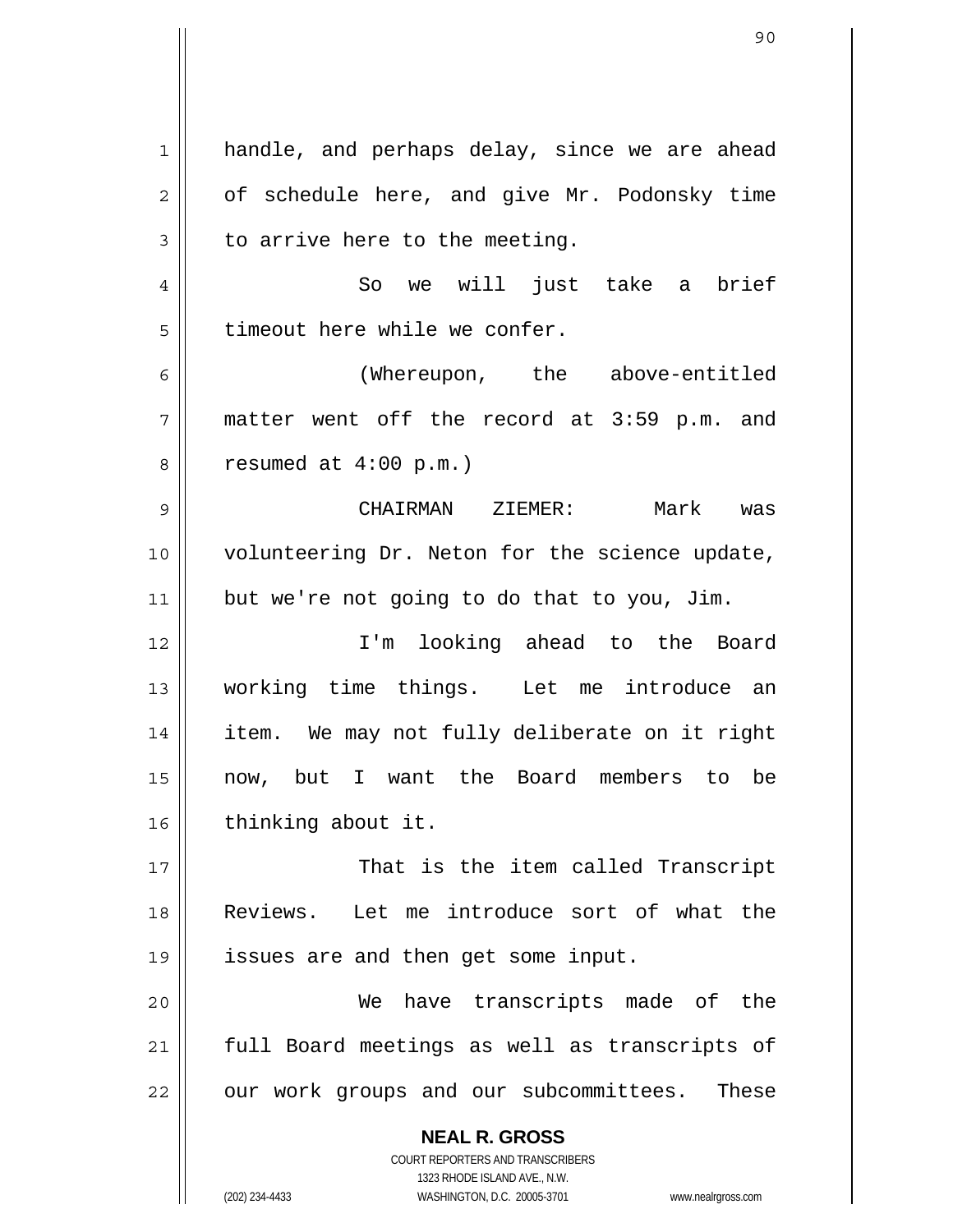1 2 3 4 5 6 7 8 transcripts, when you realize they are verbatim for, in the case of the Board meetings, up to three days of talking, they are very long. There are a lot of names and a lot of terminology which, as people speak, are not always clear, sometimes not clear to the listeners and sometimes not clear to the court reporters.

9 10 11 12 In the interest of accuracy, we have a process put in place where we are going through the Board transcripts in some greater amount of detail than in the past.

13 14 15 16 17 18 19 We have one of the NIOSH staff consultants who is going through those and looking for various kinds of editorial errors. We know there are not errors in what Board members have said, but sometimes there are errors in what is recorded. So that is what she is doing.

20 21 22 Then the Chair has to certify that these are accurate copies or accurate renditions of what was said. That is even

> **NEAL R. GROSS** COURT REPORTERS AND TRANSCRIBERS 1323 RHODE ISLAND AVE., N.W. (202) 234-4433 WASHINGTON, D.C. 20005-3701 www.nealrgross.com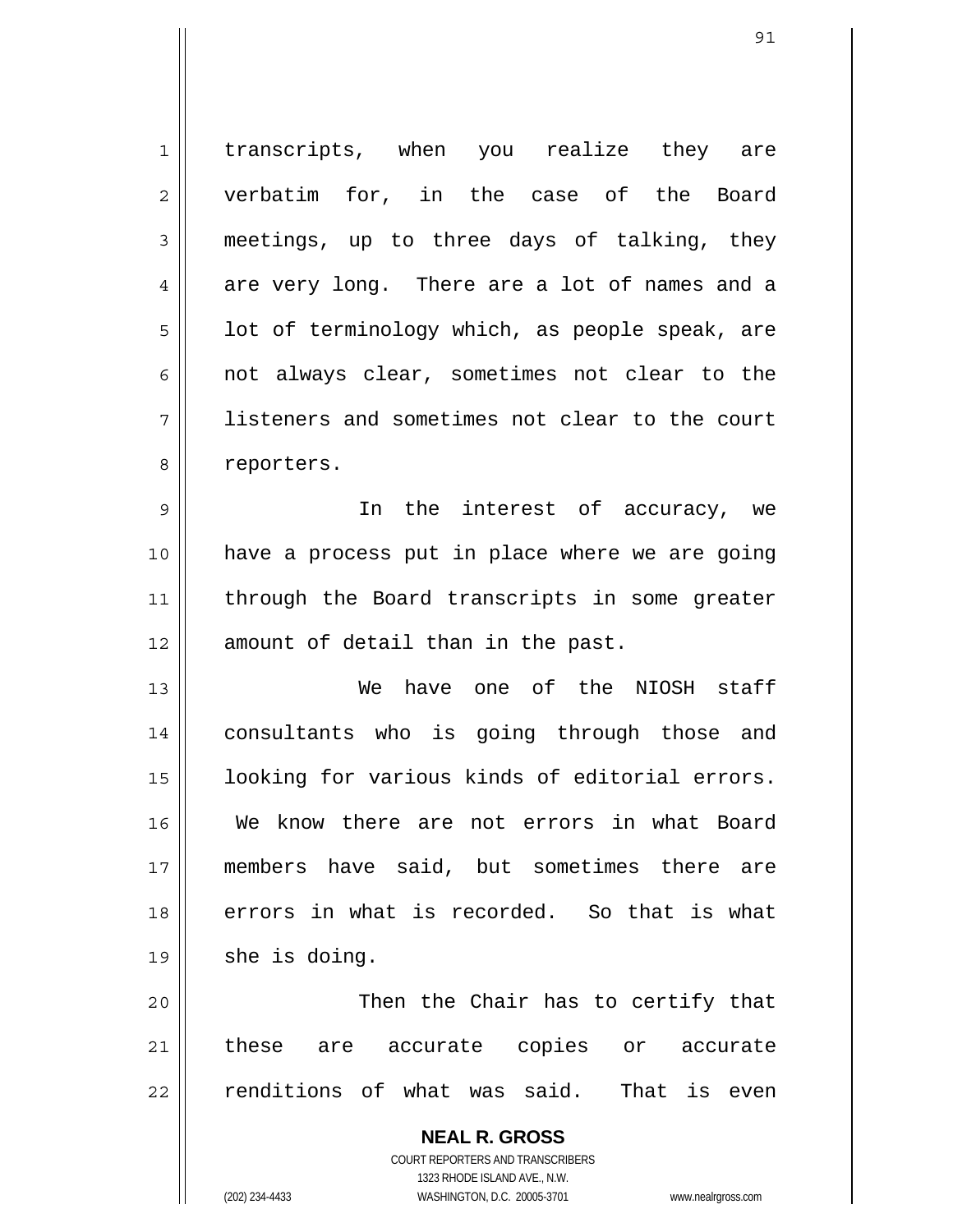more difficult because I am not allowed to remove any dangling participles that might have been in your speech, but I can correct editorial comments and technical words, and so on.

6 7 8 9 10 11 12 13 Then we also have the redaction process, which is also now in place, as well as the DOE security type of review. So there are different levels of review, all of which are taking more time for the transcripts, amidst the pressure from various constituents to have those transcripts out there rapidly. But we are trying to keep these things timely.

14 15 16 17 18 So I think we're okay on the Board transcripts in that regard, unless some other Board members wish to be in the loop as well and have additional input, but I'm not volunteering you for that.

19 20 21 22 However, there is a separate set of transcripts that does not get quite that level of review, particularly technical review. Those are the transcripts of the work groups

> **NEAL R. GROSS** COURT REPORTERS AND TRANSCRIBERS 1323 RHODE ISLAND AVE., N.W. (202) 234-4433 WASHINGTON, D.C. 20005-3701 www.nealrgross.com

1

2

3

4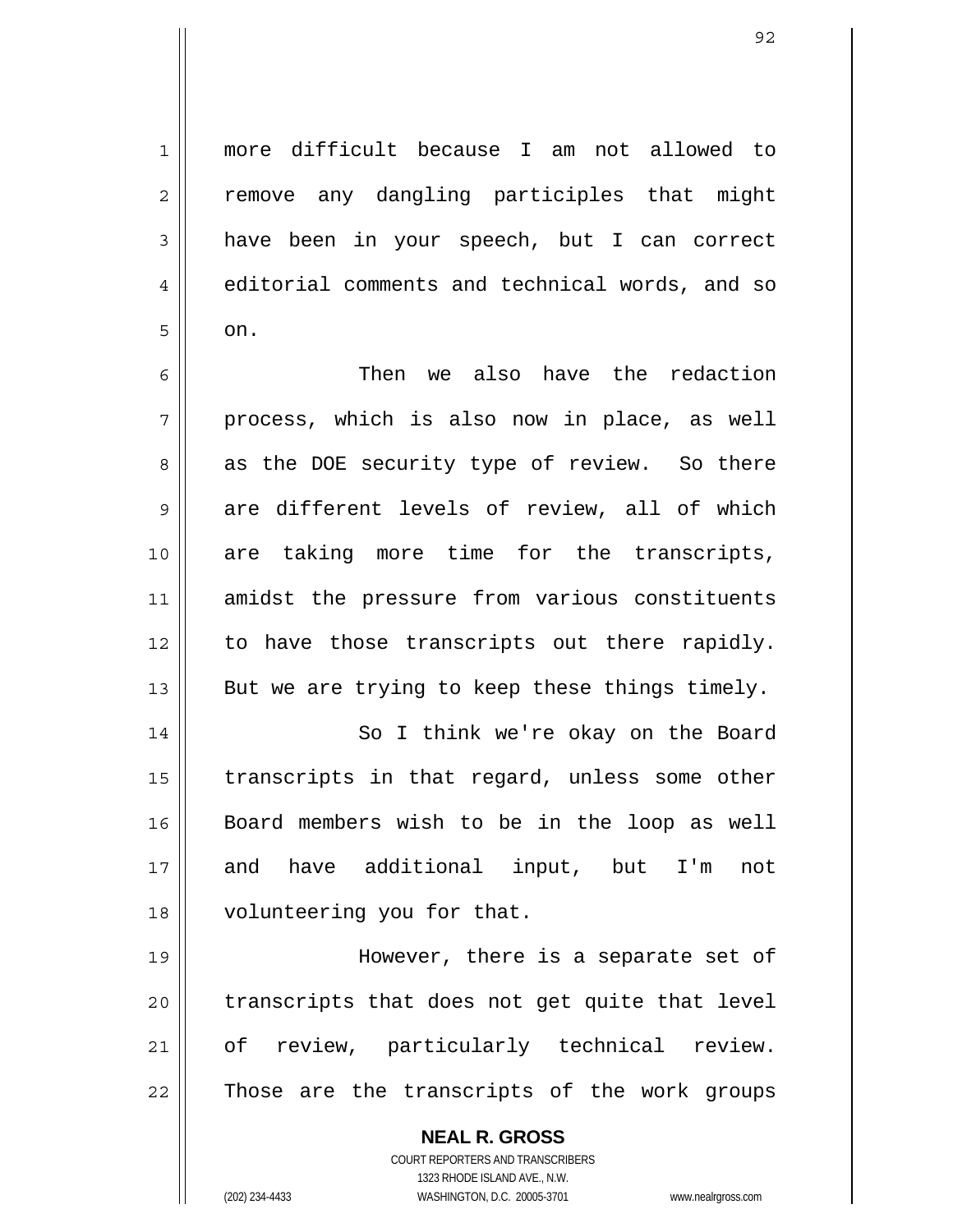1 and of the subcommittees.

| $\overline{2}$ | When this question came up recently            |
|----------------|------------------------------------------------|
| 3              | by a member of the public who was concerned    |
| 4              | about the technical accuracy and transcription |
| 5              | of those minutes or those deliberations, I     |
| 6              | suggested that perhaps the Chairs of the work  |
| 7              | groups and the subcommittees would have to     |
| 8              | take on that responsibility. I, as the Chair   |
| 9              | of the Board, do not want to review work group |
| 10             | minutes, particularly work groups where I was  |
| 11             | not in attendance, and certify their accuracy. |
| 12             | Actually, we don't have to certify those, but  |
| 13             | we do want them to be accurate, I believe is   |
| 14             | the case, or does somebody certify those work  |
| 15             | group minutes?                                 |
| 16             | MR. KATZ: Let me<br>just make a                |
| 17             | clarification. That is, there is a difference  |
| 18             | between subcommittees and work groups. The     |
| 19             | subcommittees, actually, are under the<br>same |
| 20             | requirement as the full Board. So we have two  |
| 21             | subcommittees and those chairs review those    |
| 22             | transcripts, just as does the Chair for the    |

**NEAL R. GROSS** COURT REPORTERS AND TRANSCRIBERS

1323 RHODE ISLAND AVE., N.W. (202) 234-4433 WASHINGTON, D.C. 20005-3701 www.nealrgross.com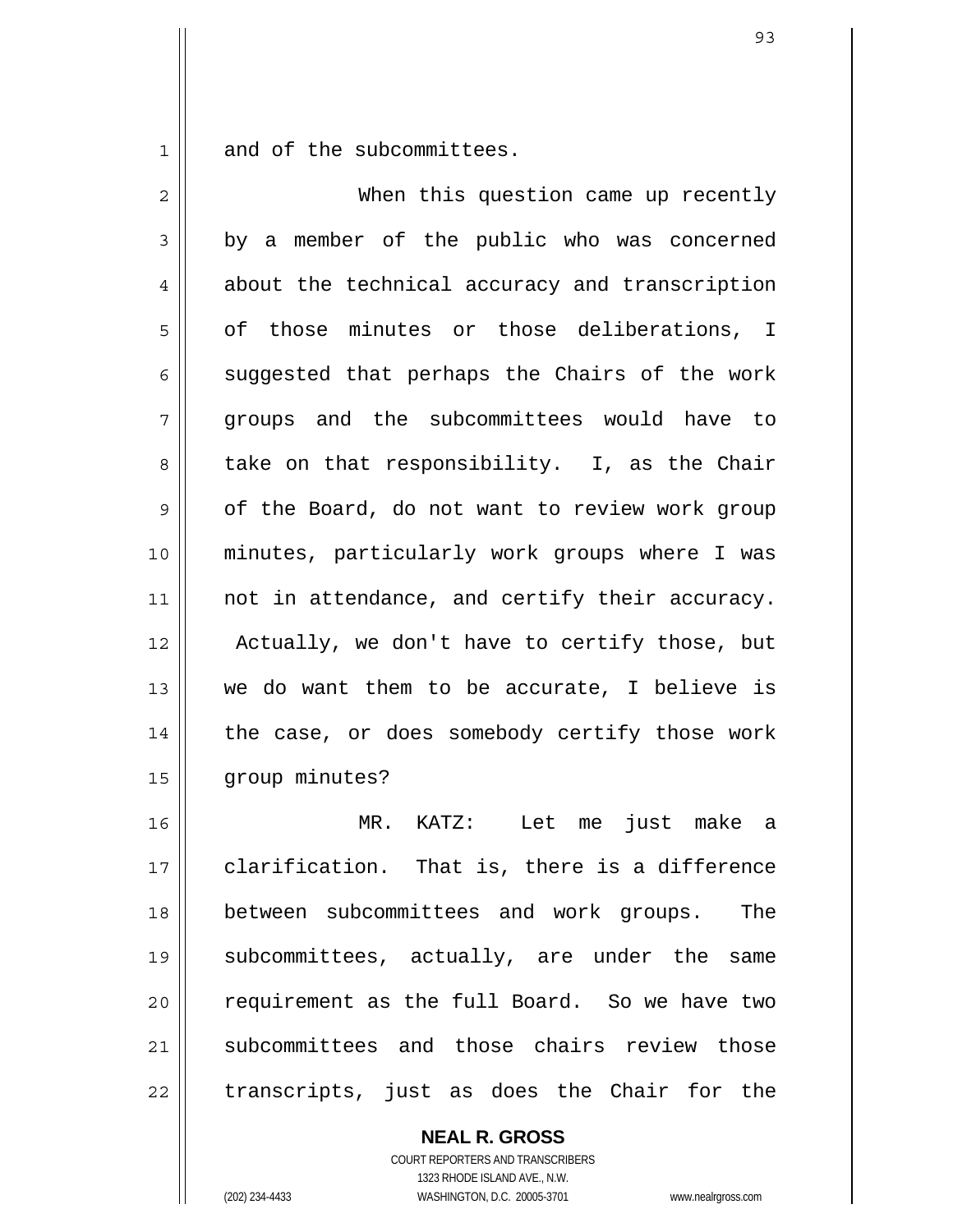|  | Board. |
|--|--------|
|--|--------|

| $\overline{2}$ | But the work groups, you are                   |
|----------------|------------------------------------------------|
| 3              | correct, that's a completely different         |
| 4              | situation. It's completely voluntary, the      |
| 5              | whole operation, in effect, transcripts and    |
| 6              | all. At this point, we don't have work group   |
| 7              | chairs reviewing these.                        |
| 8              | CHAIRMAN ZIEMER: Anyway, what I                |
| 9              | would like to have you consider, work group    |
| 10             | chairs, is whether or not you shouldn't review |
| 11             | your work group transcripts before they go on  |
| 12             | the website.                                   |
| 13             | I'm talking about reviewing them               |
| 14             | mainly for technical accuracy because we have  |
| 15             | found in a number of cases that there were     |
| 16             | words that were not technically correct in     |
| 17             | those transcripts. Sometimes it is because     |
| 18             | what was said by the speaker is not always     |
| 19             | clear to the transcriber. Sometimes it may be  |
| 20             | a technical term that is not familiar. I have  |
| 21             | seen cases where I didn't know what was going  |
| 22             | on myself because, I hate to admit it, but I   |

**NEAL R. GROSS** COURT REPORTERS AND TRANSCRIBERS

 $\mathbf{I}$ 

1323 RHODE ISLAND AVE., N.W. (202) 234-4433 WASHINGTON, D.C. 20005-3701 www.nealrgross.com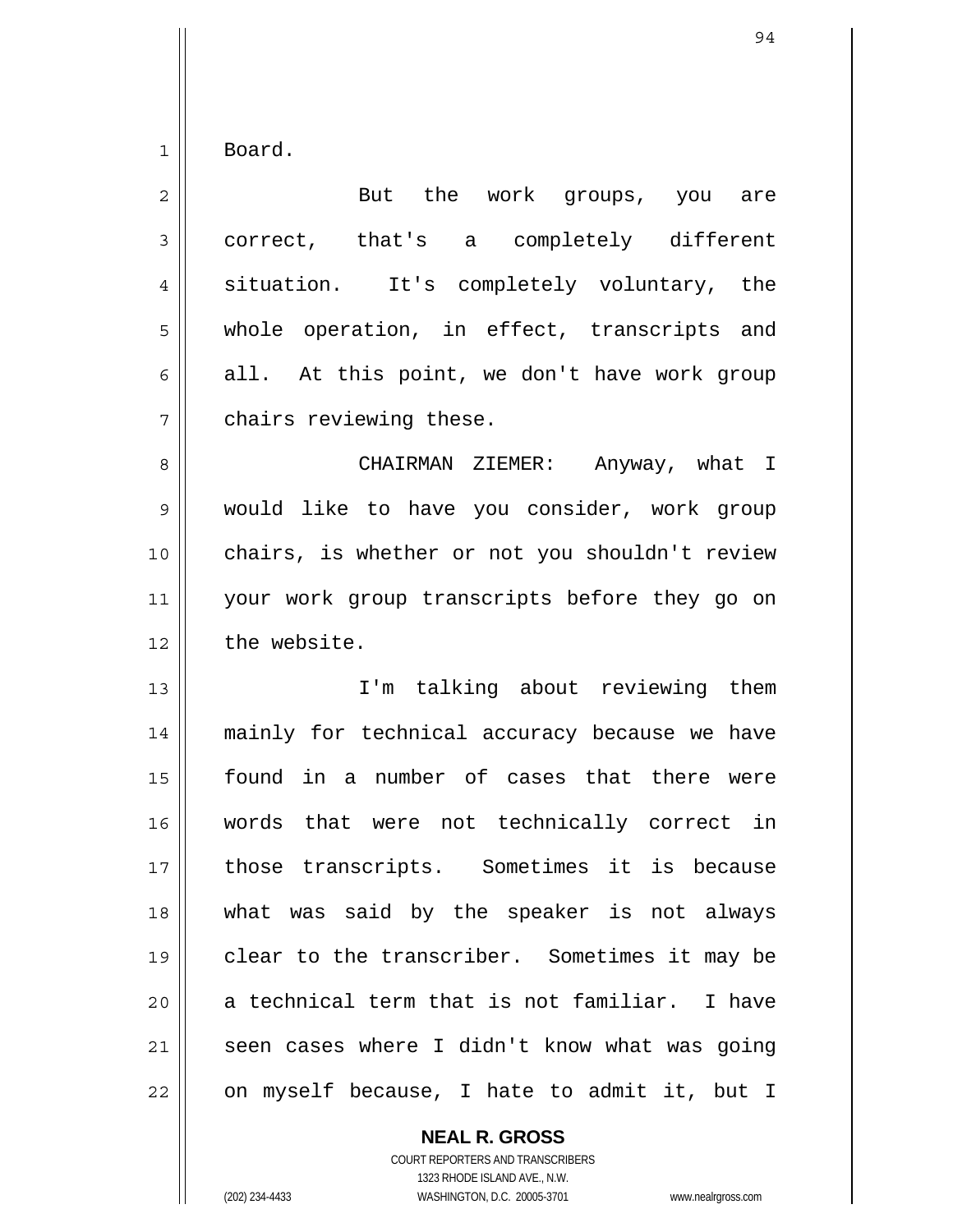| 1  | don't know everything, either. So I didn't                                                          |
|----|-----------------------------------------------------------------------------------------------------|
| 2  | know what Brad was talking about one time --                                                        |
| 3  | well, at least one time.                                                                            |
| 4  | (Laughter.)                                                                                         |
| 5  | In fair amount, I didn't know the                                                                   |
| 6  | security jargon that he was using. So these                                                         |
| 7  | have to be reviewed to make sure that they are                                                      |
| 8  | correct.                                                                                            |
| 9  | Anyway, work group chairs, give me                                                                  |
| 10 | your feedback. Are you willing to review your                                                       |
| 11 | work group transcripts before they go online?                                                       |
| 12 | I don't think we are sort of legally required                                                       |
| 13 | to certify these as being accurate, and they                                                        |
| 14 | are, in a sense, accurate in terms of what the                                                      |
| 15 | transcriber heard, but there is this technical                                                      |
| 16 | accuracy issue.                                                                                     |
| 17 | Okay, Josie?                                                                                        |
| 18 | MEMBER BEACH: I actually think                                                                      |
| 19 | that it makes more sense to have the work                                                           |
| 20 | group chairs review those than to have or ask                                                       |
| 21 | you to burden yourself with reviewing those.                                                        |
| 22 | So I am for the work group chairs doing that.                                                       |
|    | <b>NEAL R. GROSS</b>                                                                                |
|    | COURT REPORTERS AND TRANSCRIBERS                                                                    |
|    | 1323 RHODE ISLAND AVE., N.W.<br>(202) 234-4433<br>WASHINGTON, D.C. 20005-3701<br>www.nealrgross.com |

 $\mathsf{I}$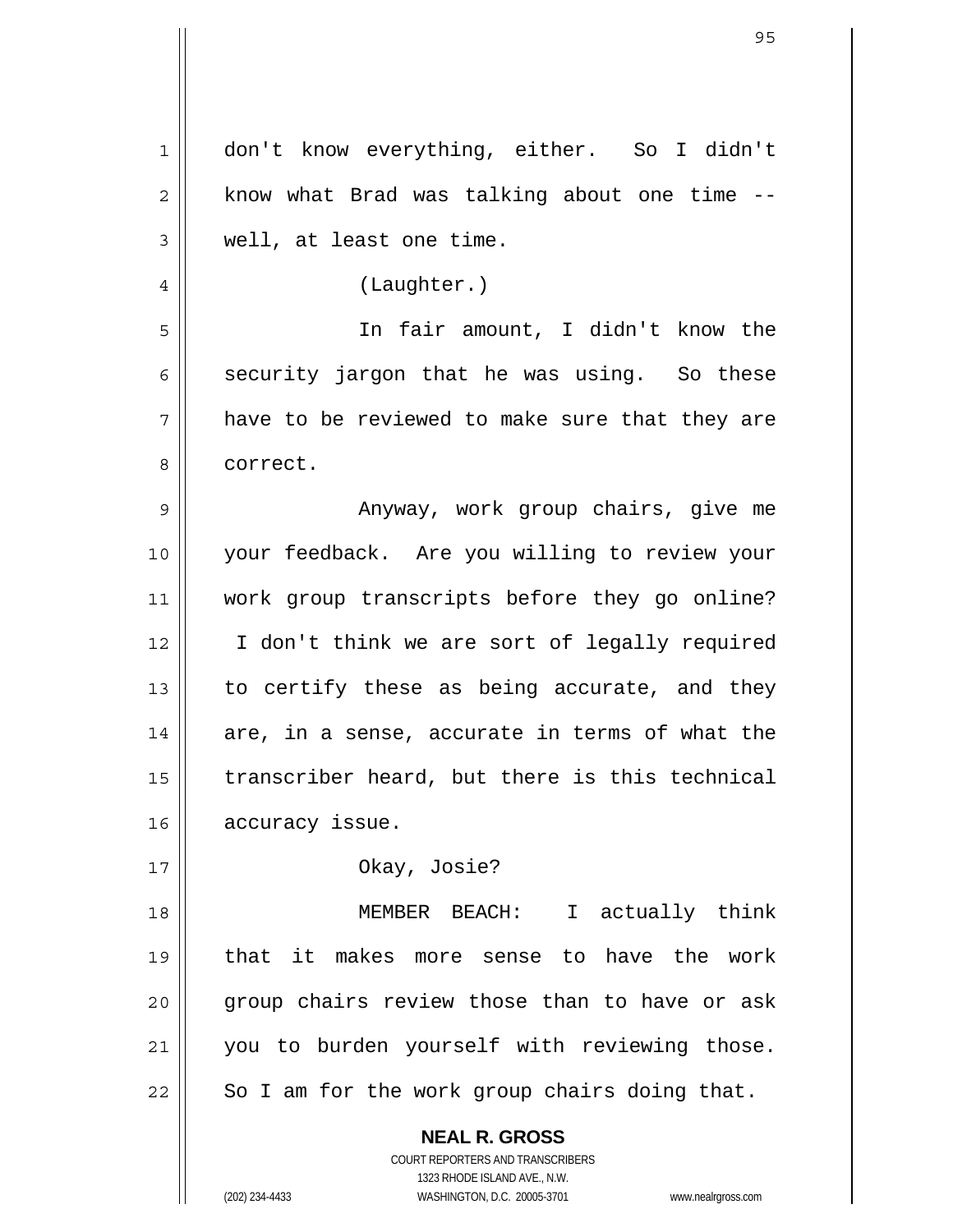| 1              | CHAIRMAN ZIEMER: Dr. Melius?                   |
|----------------|------------------------------------------------|
| $\overline{2}$ | MEMBER MELIUS: Can the work group              |
| 3              | chair appoint another member of the work       |
| 4              | group?                                         |
| 5              | (Laughter.)                                    |
| 6              | CHAIRMAN ZIEMER: Actually, I                   |
| 7              | believe that would be fine. I think the issue  |
| 8              | is, will somebody review those transcripts for |
| 9              | accuracy from a technical point of view or     |
| 10             | identify if the word is supposed to be         |
| 11             | betatron, it doesn't come out megatron, or     |
| 12             | something like that, you know?                 |
| 13             | MEMBER BEACH: Paul, I guess my                 |
| 14             | next question would be, what kind of a timely  |
| 15             | manner would that have to be completed in?     |
| 16             | MR. KATZ: Well, with all of these,             |
| 17             | we try to get these out as soon as possible.   |
| 18             | Some of the work groups meet more frequently   |
| 19             | certainly than the full Board. So sometimes    |
| 20             | it is more pressure to get these done, but     |
| 21             | there's no legal requirement in terms<br>of    |
| 22             | timeliness for the work group transcripts.     |
|                |                                                |

COURT REPORTERS AND TRANSCRIBERS 1323 RHODE ISLAND AVE., N.W. (202) 234-4433 WASHINGTON, D.C. 20005-3701 www.nealrgross.com

**NEAL R. GROSS**

 $\mathsf{II}$ 

 $\mathsf{I}$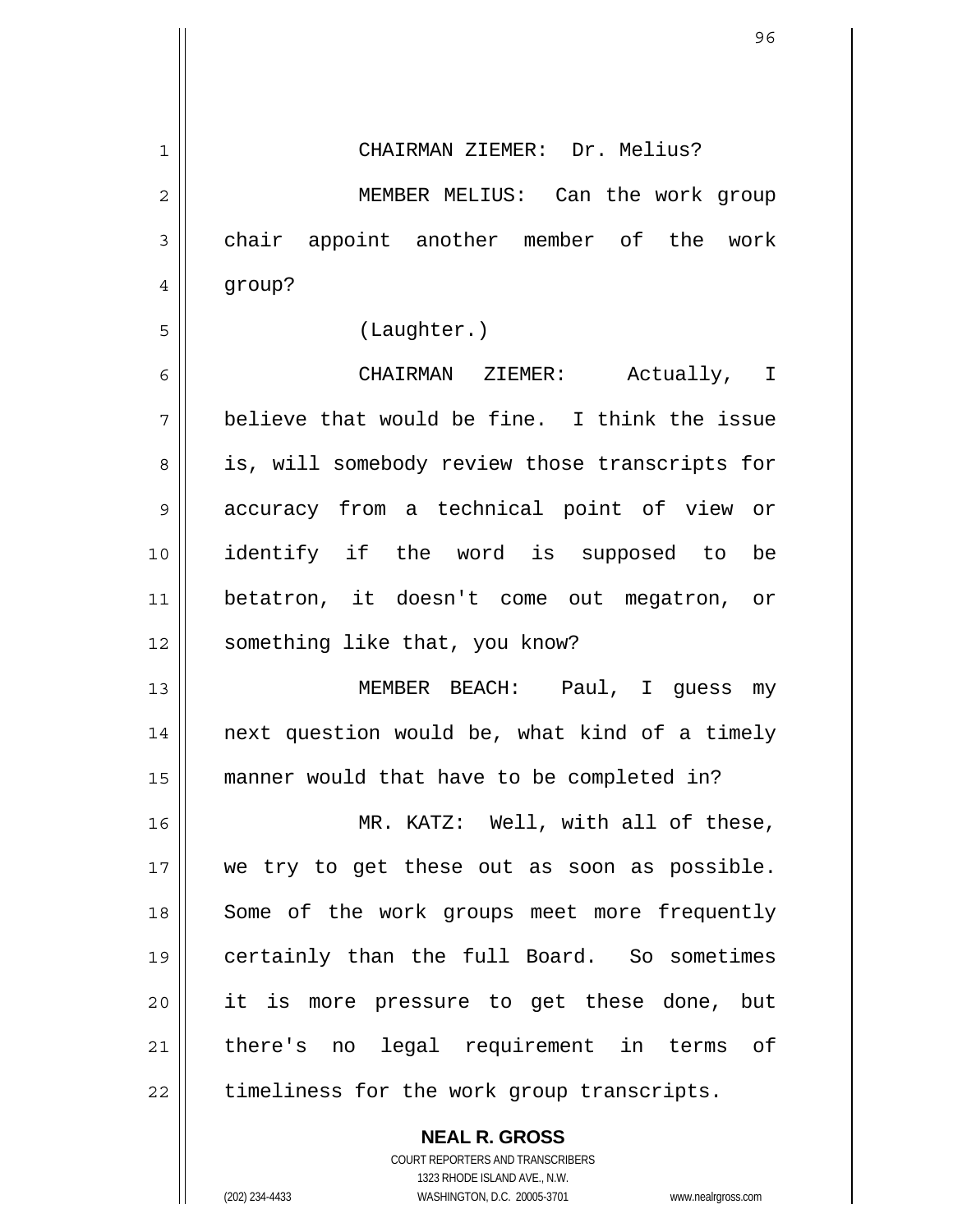**NEAL R. GROSS** COURT REPORTERS AND TRANSCRIBERS 1323 RHODE ISLAND AVE., N.W. (202) 234-4433 WASHINGTON, D.C. 20005-3701 www.nealrgross.com 1 2 3 4 5 6 7 8 9 10 11 12 13 14 15 16 17 18 19 20 21 22 CHAIRMAN ZIEMER: But, as a practical matter, often the petitioners are interested in those proceedings in terms of understanding what went on in the work group, particularly at meetings where they have not had the capability of being present or even sometimes participating by phone. So, to some extent, the absence of the proceedings may be seen as a handicap for petitioners in terms of their knowledge of what the work group has done or is doing. Any other input on that? Yes, Wanda Munn. MEMBER MUNN: This is not a simple task you're asking about. CHAIRMAN ZIEMER: I just want to point out that, except for those that have two-day subcommittee meetings or work group meetings, it's not as bad as a three-day Board meeting. MEMBER MUNN: Well, that's true, but, by the same token, for those who are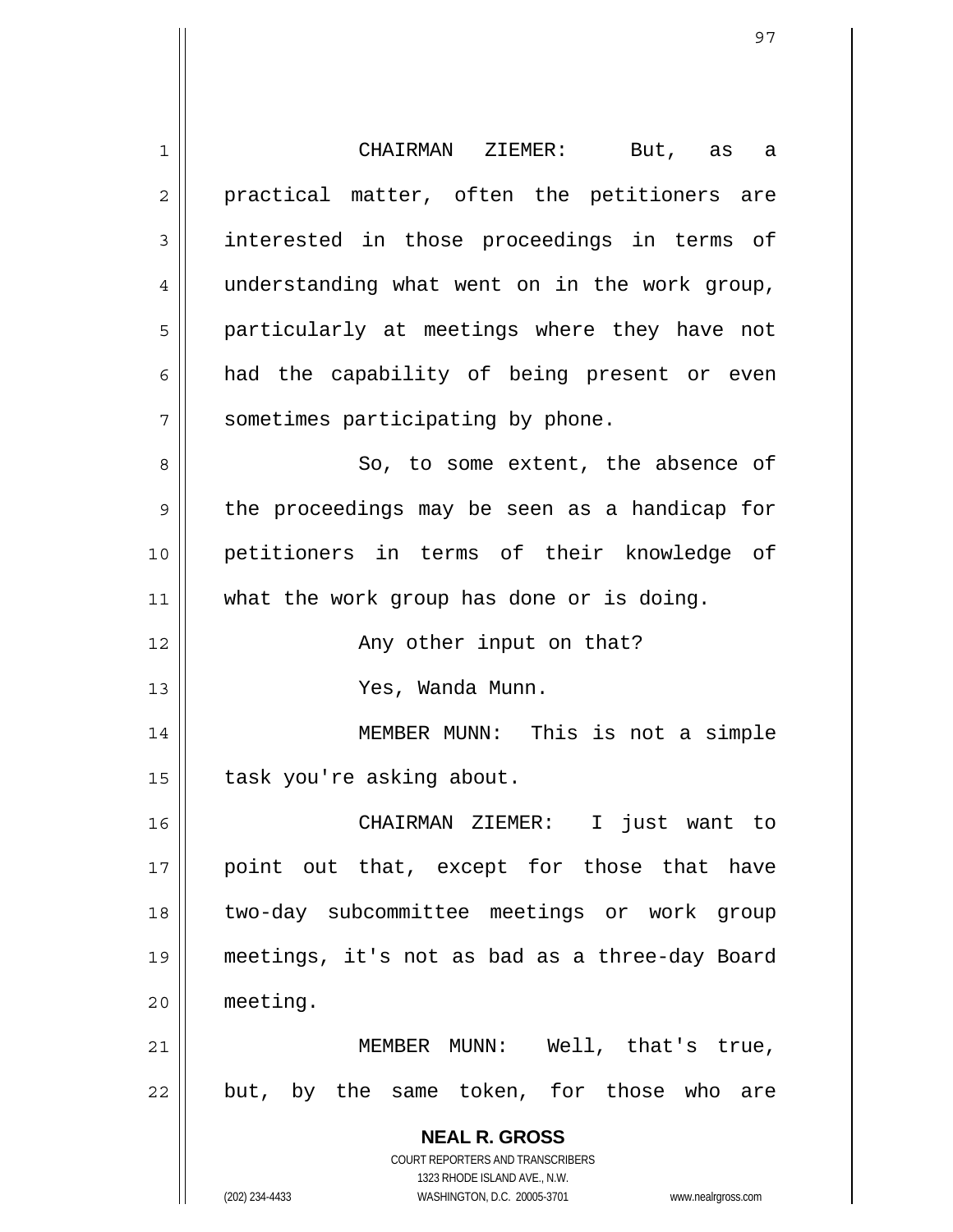chairing more than one work group, we are not just asking somebody to just take a look at something, give their thumbs-up, and put it on the web.

5 6 7 8 9 10 In past years, the amount of time that lapsed between the meeting itself and the production of the transcripts was significant enough that it created a real problem, I think, in even considering this. We no longer have that serious an issue.

11 12 13 14 15 16 17 18 19 20 21 22 But it would seem that we might want to think seriously about how formal we wanted to be in this kind of review. If you are fortunate enough to be able to have the transcript of your work group meeting prior to the actual beginning of the next work group, then that is very helpful for the Chair from a variety of positions, not the least of which is there's no better way to check your open action items than to be able to review your meetings from the past, your minutes of the past meeting.

> COURT REPORTERS AND TRANSCRIBERS 1323 RHODE ISLAND AVE., N.W. (202) 234-4433 WASHINGTON, D.C. 20005-3701 www.nealrgross.com

**NEAL R. GROSS**

1

2

3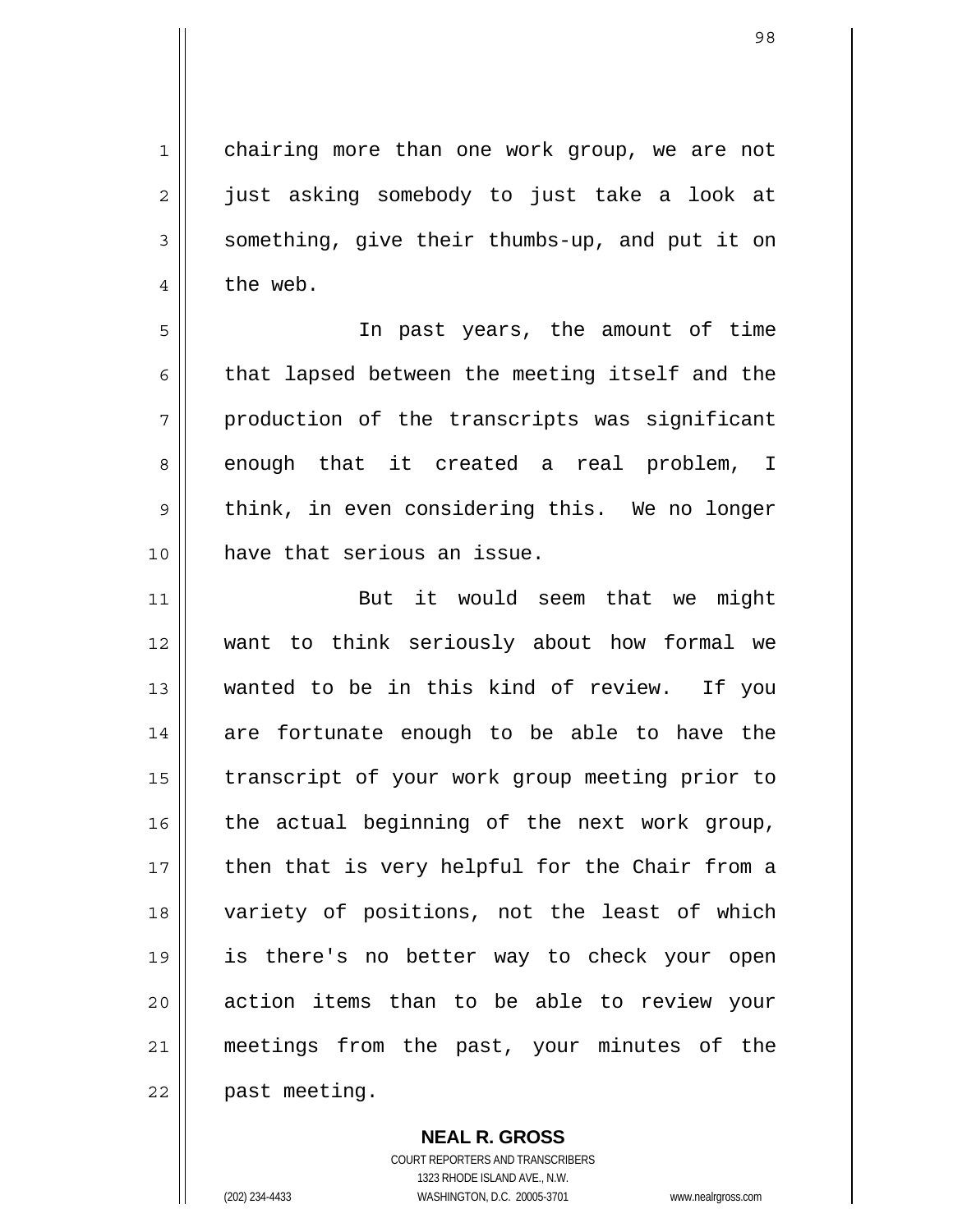| 1  | If that is not able to be done,                                     |
|----|---------------------------------------------------------------------|
| 2  | however, then I guess my concern is very much                       |
| 3  | the same focus as I suspect the basis of                            |
| 4  | Josie's question was, the time element                              |
| 5  | involved. If we are talking about doing this                        |
| 6  | in a manner that our members can manage to                          |
| 7  | work into their already-overcrowded schedules,                      |
| 8  | then possibly. So, from my perspective, it                          |
| 9  | would be a serious mistake to try to place a                        |
| 10 | very restrictive time element on individuals                        |
| 11 | we are asking to review these.                                      |
| 12 | CHAIRMAN ZIEMER: I believe, Ted,                                    |
| 13 | you said for the subcommittees there is a                           |
| 14 | legal requirement for certification. So that                        |
| 15 | burden I guess is already falling on the                            |
| 16 | Chairs of our two subcommittees. So that is                         |
| 17 | kind of a done deal, as are the main minutes,                       |
| 18 | which fall on me to certify. So it is mainly                        |
| 19 | the work groups that we are talking about                           |
| 20 | here.                                                               |
|    |                                                                     |
| 21 | We don't have to come to final                                      |
| 22 | decision on this, but perhaps I will defer any                      |
|    | <b>NEAL R. GROSS</b>                                                |
|    | COURT REPORTERS AND TRANSCRIBERS                                    |
|    | 1323 RHODE ISLAND AVE., N.W.                                        |
|    | (202) 234-4433<br>WASHINGTON, D.C. 20005-3701<br>www.nealrgross.com |

 $\mathbf{I}$ 

 $\mathsf{I}$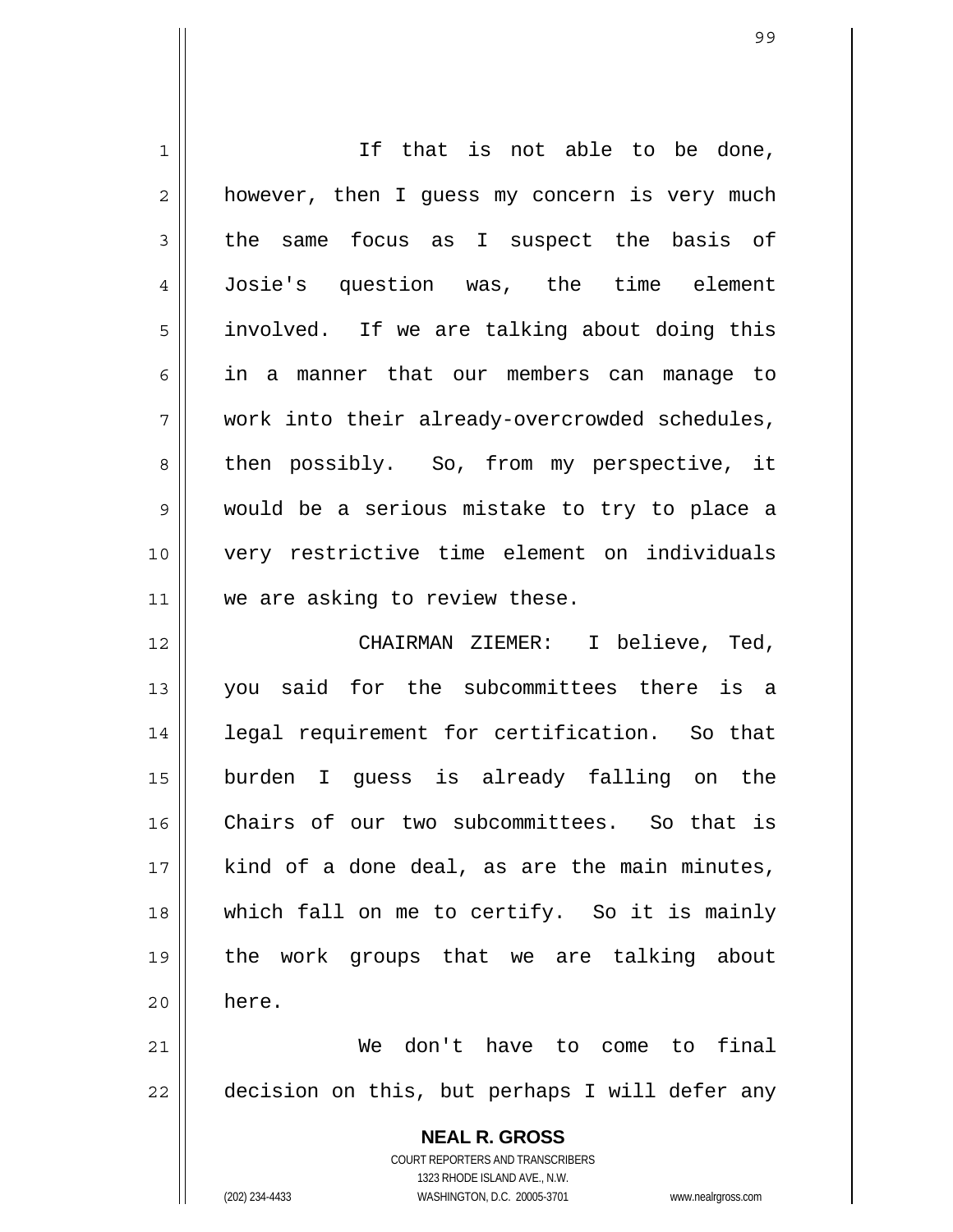formalization of a policy until our work time Wednesday, but I at least wanted the work group chairs, which is most of you are chairing at least one work group, if not more, as Wanda mentioned, that perhaps we formalize the policy of who is going to do this.

7 8 9 10 11 12 13 14 15 I don't think we have to specify the time, although we could have a goal. I think we have a goal on our regular minutes in terms of the time to get them out and onto the website. I don't recall -- what? -- it is 45 days, which is a push to meet really, particularly with the Privacy Act reviews as well as the security reviews, plus the editorial stuff. It is a push to get it out.

 Any other comments or words of insight?

(No response.)

19 20 21 22 Okay. Ted, do we have time to look at future meetings dates now? Am I catching you off guard? We can do that now. Let's do that.

> **NEAL R. GROSS** COURT REPORTERS AND TRANSCRIBERS 1323 RHODE ISLAND AVE., N.W. (202) 234-4433 WASHINGTON, D.C. 20005-3701 www.nealrgross.com

1

2

3

4

5

6

16

17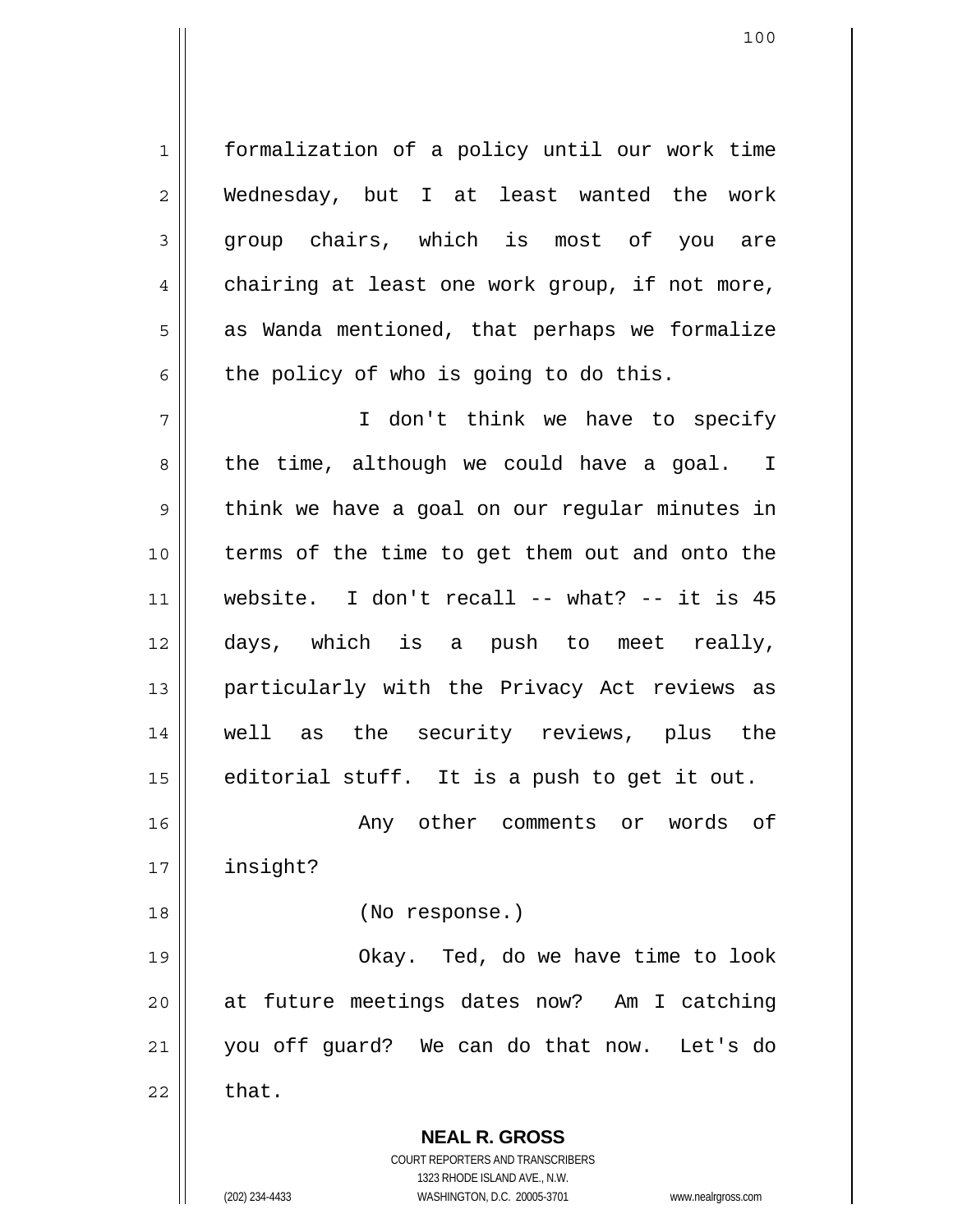| $\mathbf 1$    | MR. KATZ: So, for future meetings,             |
|----------------|------------------------------------------------|
| $\overline{2}$ | one thing I wanted to confirm, we talked about |
| 3              | for our February face-to-face meeting in       |
| 4              | Redondo Beach, which is relevant for Santa     |
| 5              | Susana in terms of proximity. That is          |
| 6              | available to us. I mean we have checked with   |
| 7              | the hotel there, and that is a possibility.    |
| 8              | The only question I just wanted to             |
| 9              | raise was whether we are settled on that being |
| 10             | the right location. At some point, it seems    |
| 11             | like there are a number of sites in northern   |
| 12             | California. I don't know whether the Board     |
| 13             | wants to consider for that or for a different  |
| 14             | upcoming meeting revisiting northern           |
| 15             | California. I know the Board has<br>been out   |
| 16             | there, it seems like it was quite some time    |
| 17             | ago, unless I missed -- I am not aware of a    |
| 18             | meeting that happened in between.              |
| 19             | So that is just a question I want              |
| 20             | to raise before we finalize and go forward     |
| 21             | with committing to Redondo for February, if we |
| 22             | are going to do that.                          |

**NEAL R. GROSS** COURT REPORTERS AND TRANSCRIBERS 1323 RHODE ISLAND AVE., N.W. (202) 234-4433 WASHINGTON, D.C. 20005-3701 www.nealrgross.com

 $\mathsf{II}$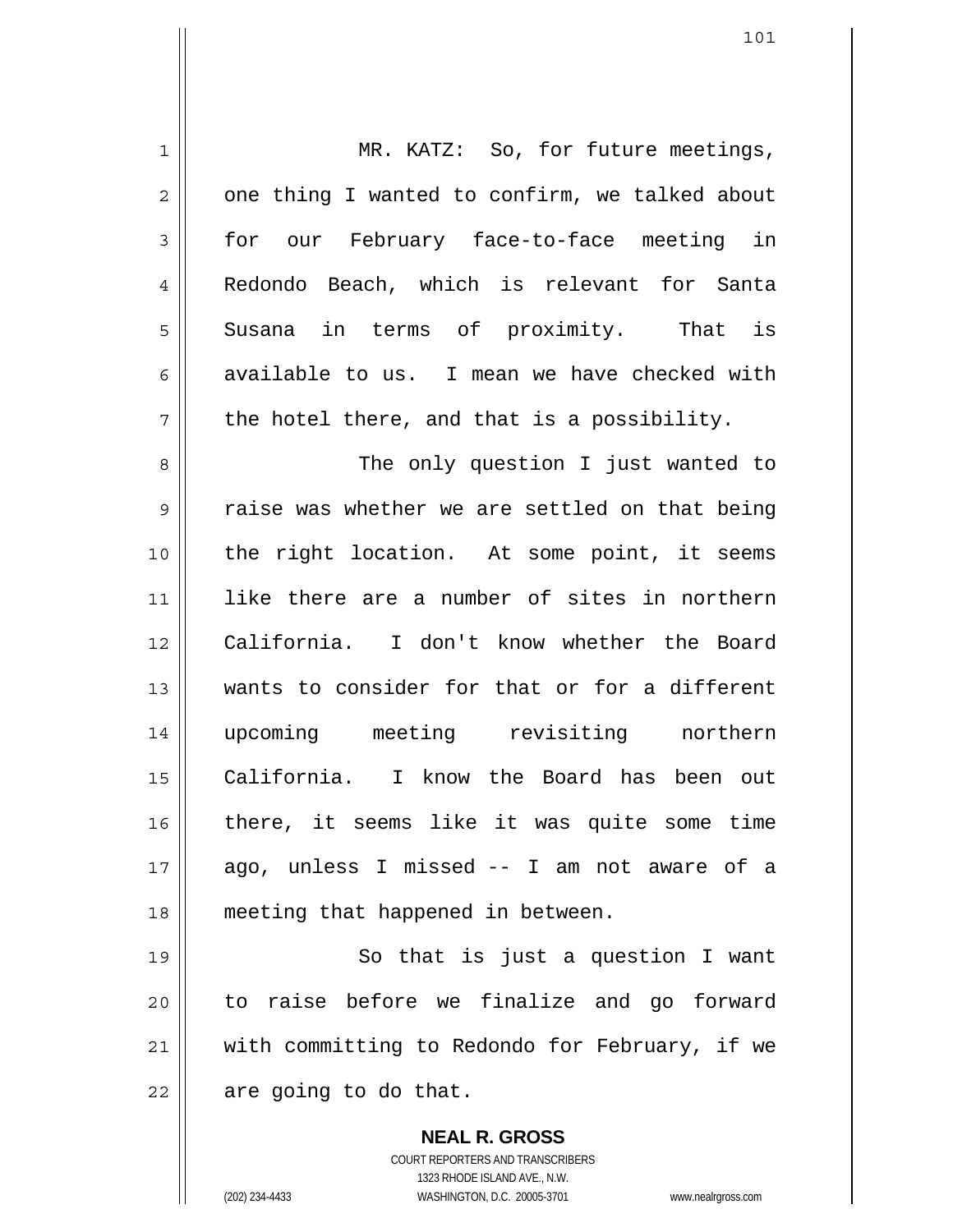|                | 102                                                                                                 |
|----------------|-----------------------------------------------------------------------------------------------------|
|                |                                                                                                     |
| $\mathbf{1}$   | CHAIRMAN ZIEMER: Dr. Melius?                                                                        |
| $\overline{2}$ | MEMBER MELIUS: My recollection on                                                                   |
| 3              | northern California, I agree we haven't been                                                        |
| 4              | there in a while, but there wasn't a lot of                                                         |
| 5              | interest when we were out there. It is hard                                                         |
| 6              | to get a location, a good location there, but                                                       |
| 7              | there may be more now. It is just hard to                                                           |
| 8              | gauge, or hard to gauge at any of these sites,                                                      |
| $\mathcal{G}$  | actually.                                                                                           |
| 10             | CHAIRMAN ZIEMER: Well, we                                                                           |
| 11             | certainly know there's a lot of interest on                                                         |
| 12             | the Santa Susana issue.                                                                             |
| 13             | MEMBER MELIUS: Right.                                                                               |
| 14             | CHAIRMAN ZIEMER:<br>Where<br>are<br>we                                                              |
| 15             | timing-wise in terms of being ready to address                                                      |
| 16             | that at that meeting? Is everything falling                                                         |
| 17             | into place in terms of all the tasking and the                                                      |
| 18             | reviews? Is that you, Mike? So we're okay                                                           |
| 19             | time wise there?                                                                                    |
| 20             | MEMBER GIBSON: Should be close,                                                                     |
| 21             | yes.                                                                                                |
| 22             | CHAIRMAN ZIEMER: Yes. Okay. This                                                                    |
|                | <b>NEAL R. GROSS</b>                                                                                |
|                | COURT REPORTERS AND TRANSCRIBERS                                                                    |
|                | 1323 RHODE ISLAND AVE., N.W.<br>(202) 234-4433<br>WASHINGTON, D.C. 20005-3701<br>www.nealrgross.com |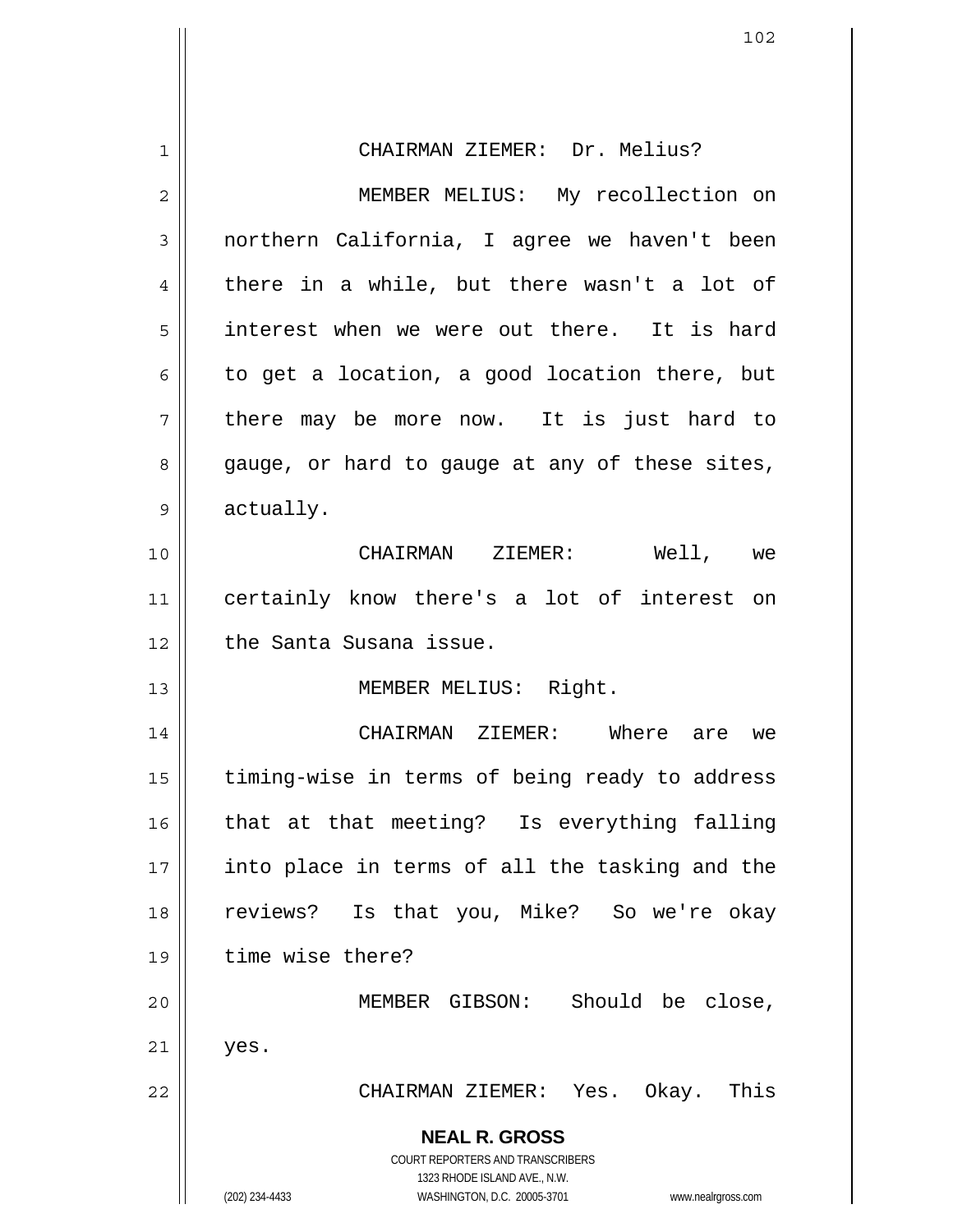| $\mathbf{1}$   | is February 9th through 11th in -- what's the  |
|----------------|------------------------------------------------|
| $\overline{2}$ | airport? The closest is Los Angeles. Okay,     |
| 3              | so I think we keep that, it sounds like.       |
| 4              | MR. KATZ: So the next meeting of               |
| 5              | interest is a face-to-face meeting May 19th    |
| 6              | through 21st. We haven't talked about          |
| 7              | location for that.                             |
| 8              | Since our next face-to-face meeting            |
| 9              | is October, we don't have to deal with it.     |
| 10             | There's going to also be a teleconference of   |
| 11             | the Board scheduled in between now and then,   |
| 12             | but if there are ideas about that at this      |
| 13             | point, it would be good to hear them.          |
| 14             | CHAIRMAN ZIEMER: We also need to               |
| 15             | be thinking about a meeting somewhere along    |
| 16             | the line in Washington, D.C. I don't know how  |
| 17             | much we are concerned about tying that in with |
| 18             | a bearable weather pattern, but May is not too |
| 19             | bad in terms of heat and humidity. But, in my  |
| 20             | mind, we are overdue for a meeting in the      |
| 21             | nation's capital, where we may have the        |
| 22             | interest of a variety of folks.                |

**NEAL R. GROSS** COURT REPORTERS AND TRANSCRIBERS 1323 RHODE ISLAND AVE., N.W. (202) 234-4433 WASHINGTON, D.C. 20005-3701 www.nealrgross.com

 $\mathsf{I}$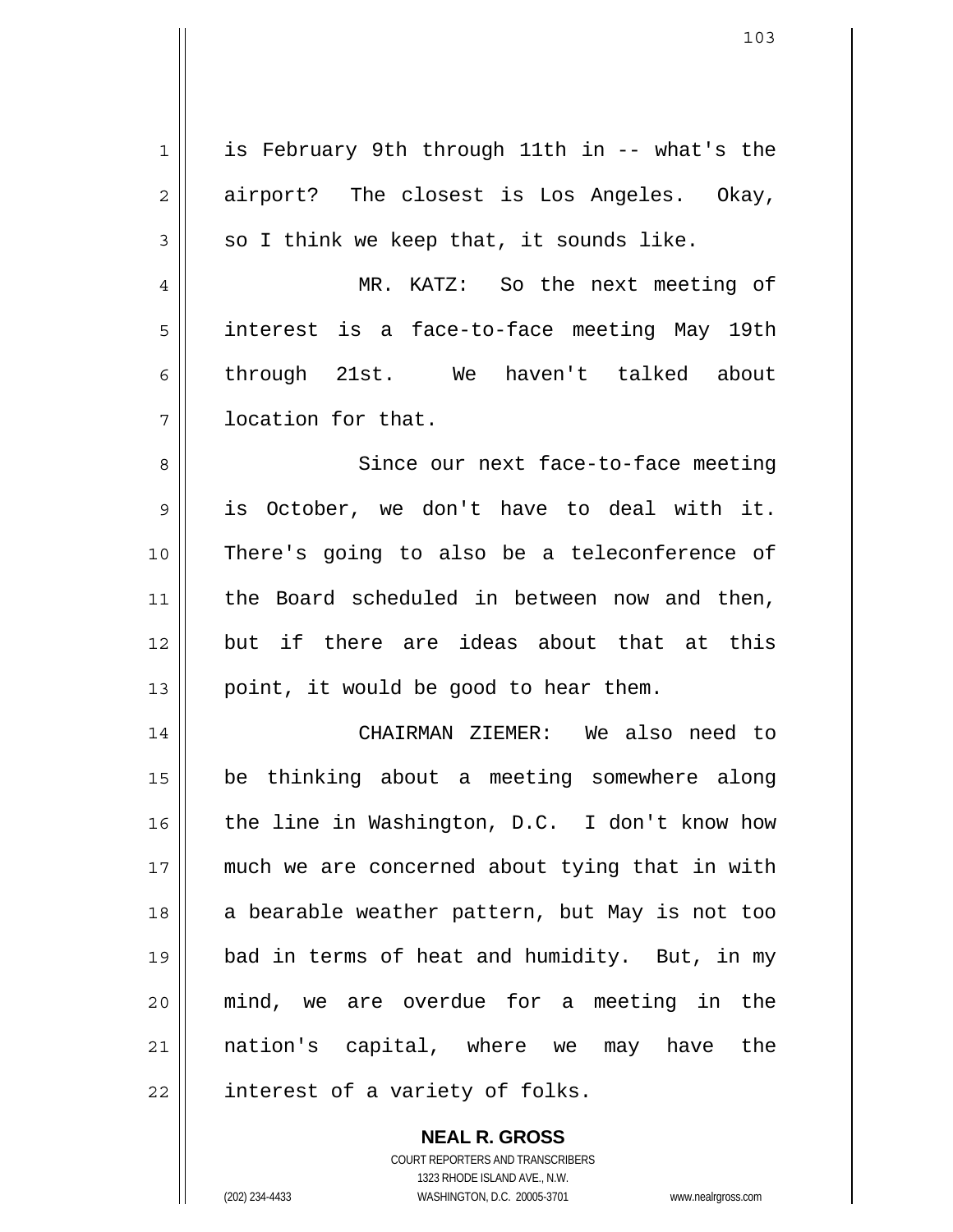**NEAL R. GROSS** COURT REPORTERS AND TRANSCRIBERS 1323 RHODE ISLAND AVE., N.W. (202) 234-4433 WASHINGTON, D.C. 20005-3701 www.nealrgross.com 1 2 3 4 5 6 7 8 9 10 11 12 13 14 15 16 17 18 19 20 21 22 MEMBER MUNN: That is probably true. CHAIRMAN ZIEMER: Or other suggestions? We don't have to make the decision now, but we want to get some ideas on the table. Any of the work groups that believe that it's critical to meet in a certain area related to your site, you can also suggest. MEMBER MELIUS: I don't want to suggest it for February, but May in the Buffalo area. We've got Linde and -- MR. KATZ: February in Buffalo? MEMBER MELIUS: I said May. May. (Laughter.) We would have time to review the transcript before we got out of there. (Laughter.) CHAIRMAN ZIEMER: Let the record show he does not mean February. (Laughter.) Any others?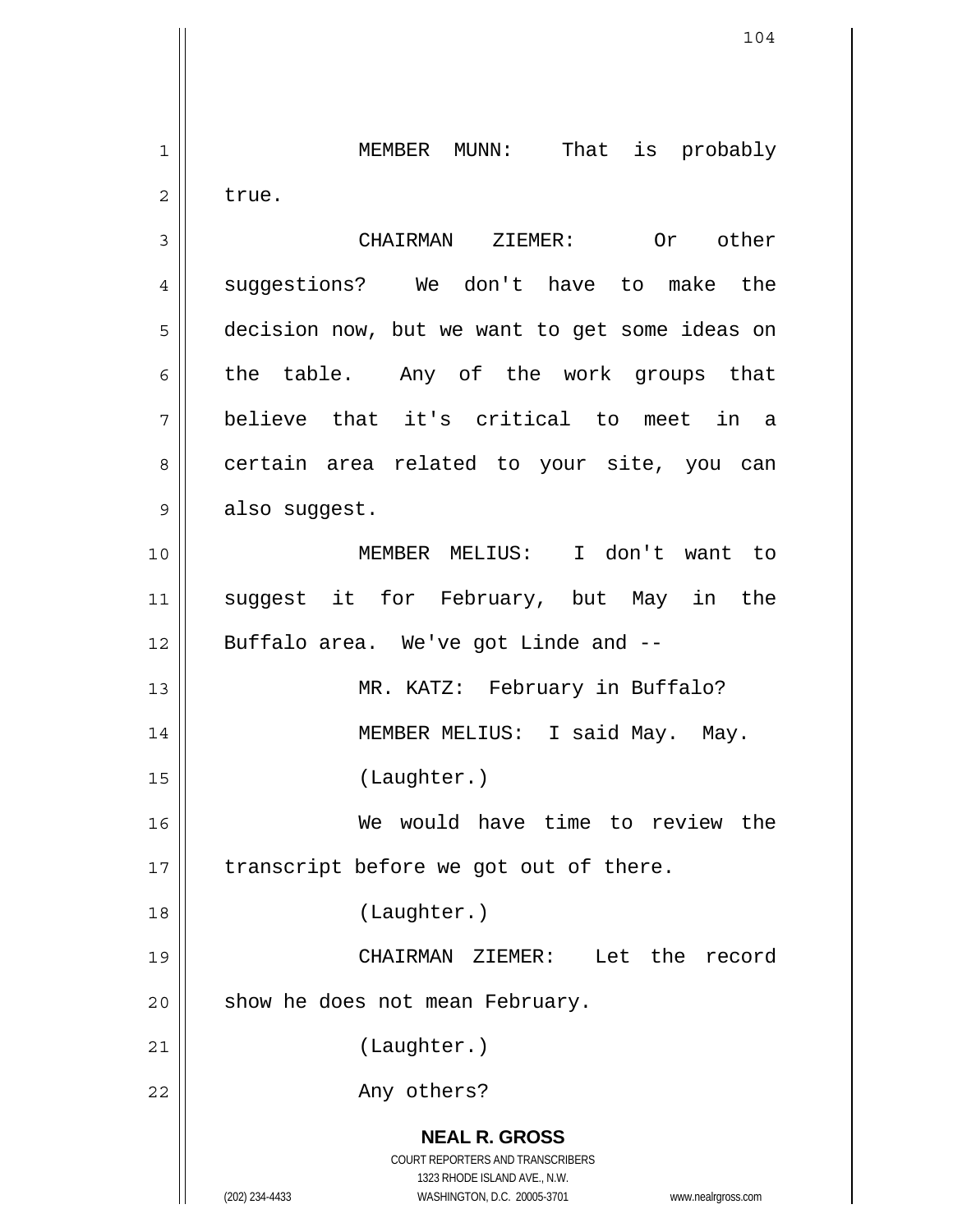**NEAL R. GROSS** COURT REPORTERS AND TRANSCRIBERS 1323 RHODE ISLAND AVE., N.W. (202) 234-4433 WASHINGTON, D.C. 20005-3701 www.nealrgross.com 1 2 3 4 5 6 7 8 9 10 11 12 13 14 15 16 17 18 19 20 21 22 MEMBER MUNN: Where are we likely to be with LANL by that time? CHAIRMAN ZIEMER: LANL? I think it is premature, would be my impression on LANL. Joe, do you agree? Let the record show that Joe Fitzgerald from SC&A says we will not be ready. SC&A thinks they will be ready, but I don't sense that we will be ready. MR. FITZGERALD: I was just here last week and did a round of interviews. I think that might be a little tight. CHAIRMAN ZIEMER: I believe so. MR. FITZGERALD: I would think, at the earliest it would be the meeting after that. CHAIRMAN ZIEMER: Yes. Thank you. Okay, we have a couple of suggestions for May. We don't have to come to closure now. Any others? (No response.)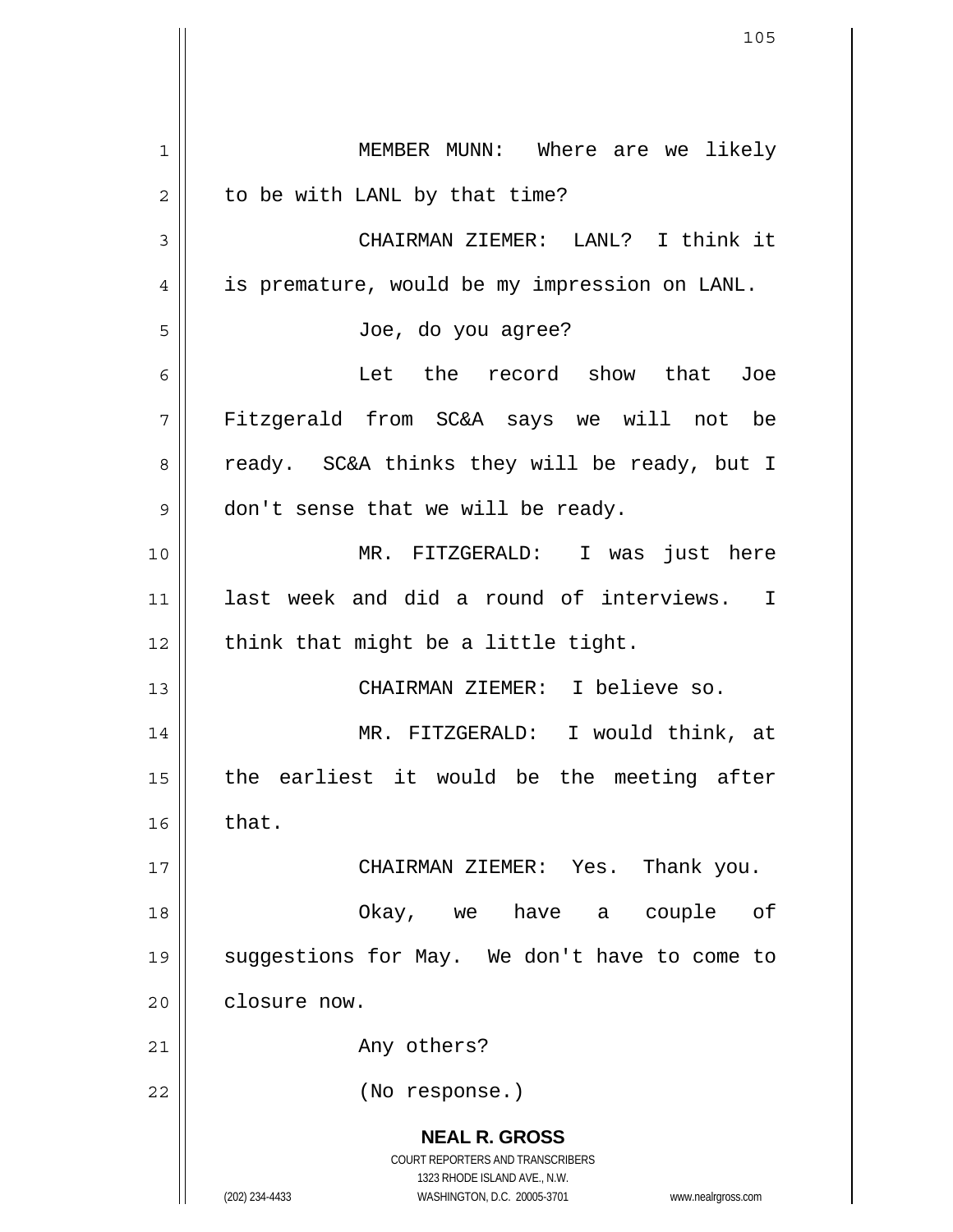| 1  | Okay.                                                               |
|----|---------------------------------------------------------------------|
| 2  | MR. KATZ: Just to note, I was just                                  |
| 3  | reminded that, if it were to be in the D.C.                         |
| 4  | area, that's a very difficult area, actually,                       |
| 5  | to do without doing it far in advance.                              |
| 6  | MEMBER MELIUS: And May is a                                         |
| 7  | particularly --                                                     |
| 8  | MR. KATZ: And May is a busy time                                    |
| 9  | there.                                                              |
| 10 | MEMBER MELIUS: Yes.                                                 |
| 11 | CHAIRMAN ZIEMER: I think one of                                     |
| 12 | the problems with May is we're still getting                        |
| 13 | into high school tours and student tours and                        |
| 14 | things of that sort, although many of them are                      |
| 15 | more into the April area. But I'm not sure                          |
| 16 | there's any good time in D.C. as far<br>as                          |
| 17 | competing with other things.                                        |
| 18 | MEMBER MELIUS: And if we go into                                    |
| 19 | suburban areas where you can get cheaper                            |
| 20 | accommodations, you sort of defeat the purpose                      |
| 21 | of doing a meeting there.                                           |
| 22 | MEMBER MUNN:<br>Late November is                                    |
|    | <b>NEAL R. GROSS</b>                                                |
|    | COURT REPORTERS AND TRANSCRIBERS<br>1323 RHODE ISLAND AVE., N.W.    |
|    | (202) 234-4433<br>WASHINGTON, D.C. 20005-3701<br>www.nealrgross.com |

 $\begin{array}{c} \hline \end{array}$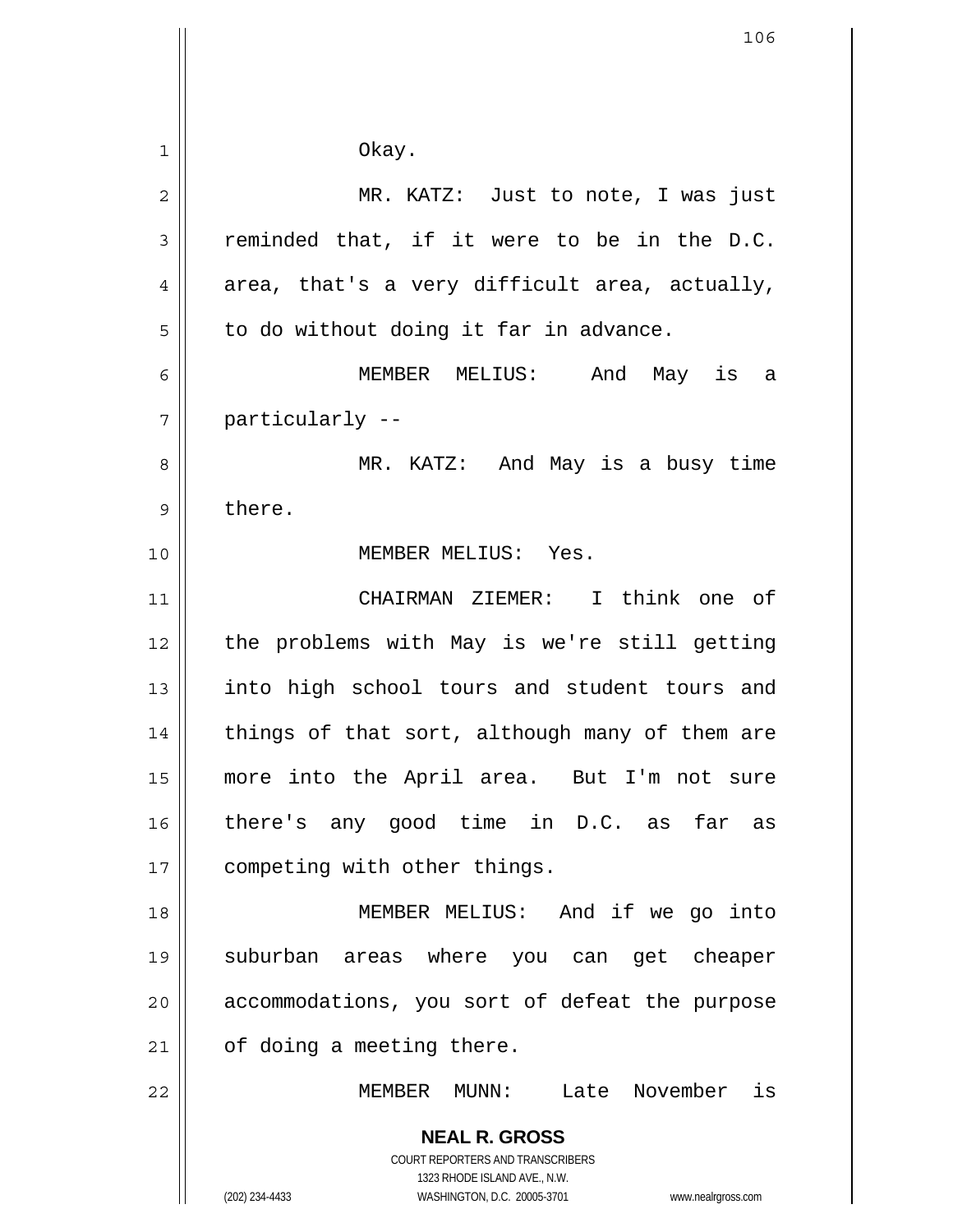1 always fun.

| 2  | (Laughter.)                                                                                         |
|----|-----------------------------------------------------------------------------------------------------|
| 3  | MR. KATZ: Moving on, then I have                                                                    |
| 4  | teleconference dates to set, too. I will just                                                       |
| 5  | note that we had talked at a previous Board                                                         |
| 6  | meeting about the summer meeting for that                                                           |
| 7  | year, next year, possibly going to INL, since                                                       |
| 8  | that's one of the few times in the year when                                                        |
| 9  | you can get there and back.                                                                         |
| 10 | (Laughter.)                                                                                         |
| 11 | So I'm keeping that as tentatively                                                                  |
| 12 | sort of penciled in as a possibility.                                                               |
| 13 | CHAIRMAN ZIEMER: I think that                                                                       |
| 14 | would be a good idea.                                                                               |
| 15 | MEMBER MELIUS: We can rent<br>snow                                                                  |
| 16 | mobiles in Buffalo in May.                                                                          |
| 17 | (Laughter.)                                                                                         |
| 18 | MR. KATZ: And go straight there.                                                                    |
| 19 | need to schedule a<br>But we                                                                        |
| 20 | conference call, one in July, and I've just                                                         |
| 21 | put a question mark -- around the week of the                                                       |
| 22 | 15th is about the right timing, but I don't                                                         |
|    | <b>NEAL R. GROSS</b>                                                                                |
|    | COURT REPORTERS AND TRANSCRIBERS                                                                    |
|    | 1323 RHODE ISLAND AVE., N.W.<br>(202) 234-4433<br>WASHINGTON, D.C. 20005-3701<br>www.nealrgross.com |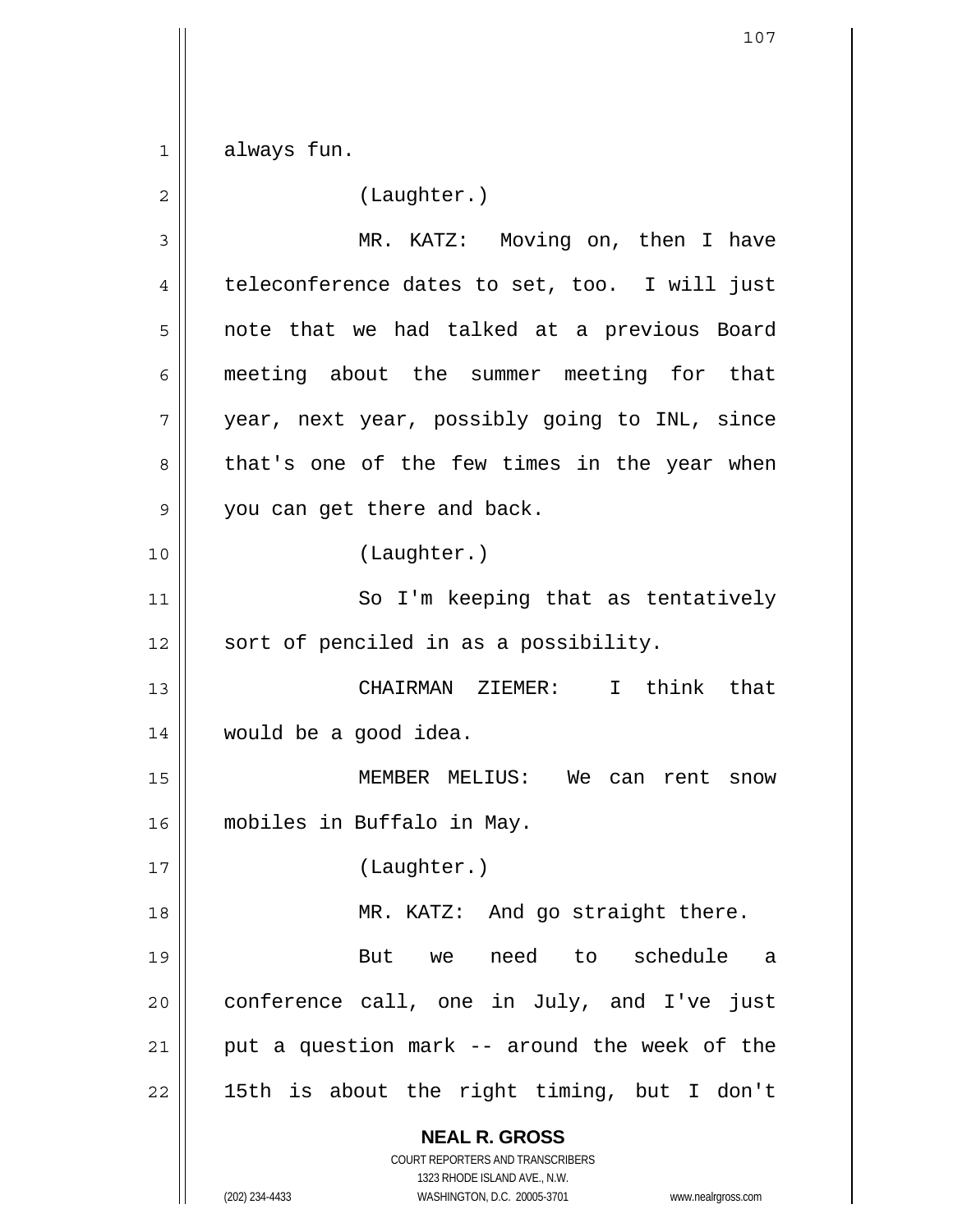1 2 know whether that week works or one adjacent in either direction.

| 3  | CHAIRMAN ZIEMER: Let's ask if                                                                                                                                          |
|----|------------------------------------------------------------------------------------------------------------------------------------------------------------------------|
| 4  | there's any conflicts the week of July 15th                                                                                                                            |
| 5  | that would preclude members from participating                                                                                                                         |
| 6  | in a phone conference call. Any bad days                                                                                                                               |
| 7  | during that week that are known?                                                                                                                                       |
| 8  | MEMBER MUNN: During July 15th?                                                                                                                                         |
| 9  | CHAIRMAN ZIEMER: The week of July                                                                                                                                      |
| 10 | 15th.                                                                                                                                                                  |
| 11 | MEMBER ROESSLER: Let's check the                                                                                                                                       |
| 12 | Health Physics Society meeting.                                                                                                                                        |
| 13 | CHAIRMAN ZIEMER:<br>The<br>Health                                                                                                                                      |
| 14 | Physics Society meeting.                                                                                                                                               |
| 15 | MEMBER ROESSLER: The Health                                                                                                                                            |
| 16 | Physics meeting is June 27th through July --                                                                                                                           |
| 17 | CHAIRMAN ZIEMER: We're okay then,                                                                                                                                      |
| 18 | July 15th, for that meeting.                                                                                                                                           |
| 19 | MEMBER MELIUS: Where is it?                                                                                                                                            |
| 20 | MEMBER ROESSLER: Salt Lake City.                                                                                                                                       |
| 21 | CHAIRMAN ZIEMER: Okay. So, Ted,                                                                                                                                        |
| 22 | let's pick out a date for that tentatively and                                                                                                                         |
|    | <b>NEAL R. GROSS</b><br><b>COURT REPORTERS AND TRANSCRIBERS</b><br>1323 RHODE ISLAND AVE., N.W.<br>(202) 234-4433<br>WASHINGTON, D.C. 20005-3701<br>www.nealrgross.com |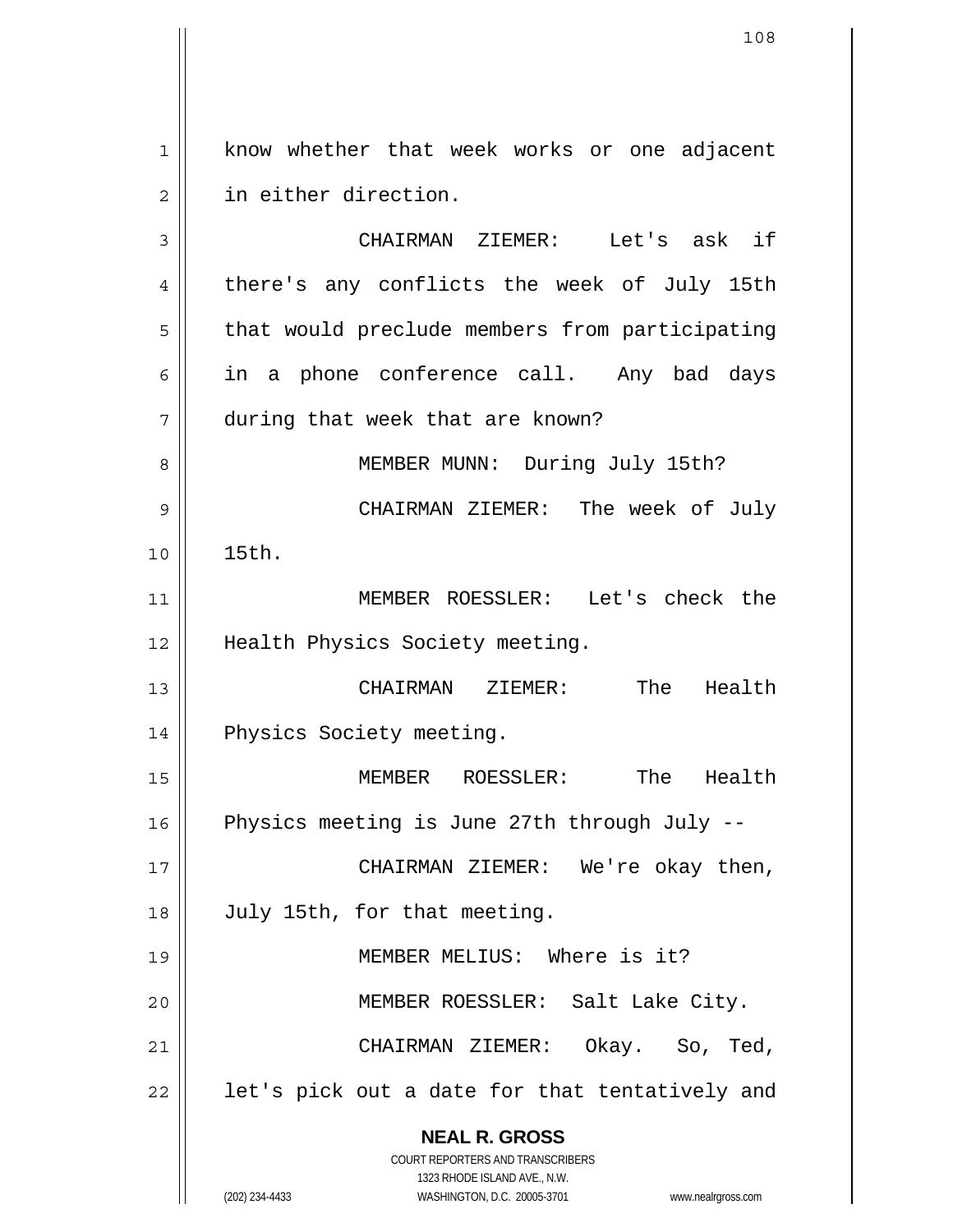**NEAL R. GROSS** COURT REPORTERS AND TRANSCRIBERS 1323 RHODE ISLAND AVE., N.W. (202) 234-4433 WASHINGTON, D.C. 20005-3701 www.nealrgross.com 1 2 3 4 5 6 7 8 9 10 11 12 13 14 15 16 17 18 19 20 21 22 get it on people's calendars. MR. KATZ: How about Wednesday? CHAIRMAN ZIEMER: Wednesday, the what? What is it? Who has the calendar out? MEMBER MUNN: The 14th. CHAIRMAN ZIEMER: The 14th? This is July 14th. MR. KATZ: Bastille Day. CHAIRMAN ZIEMER: Ted, you've also asked about an October conference call meeting? MR. KATZ: Right, and then the right timing is about the week of the 7th in October. So are there any days that week that don't work for any members already? MEMBER MELIUS: What week is that again? MR. KATZ: The week of October 7th. MEMBER MUNN: What, 2010? CHAIRMAN ZIEMER: The week of October 7, any bad dates? MEMBER MUNN: Well, the 7th is a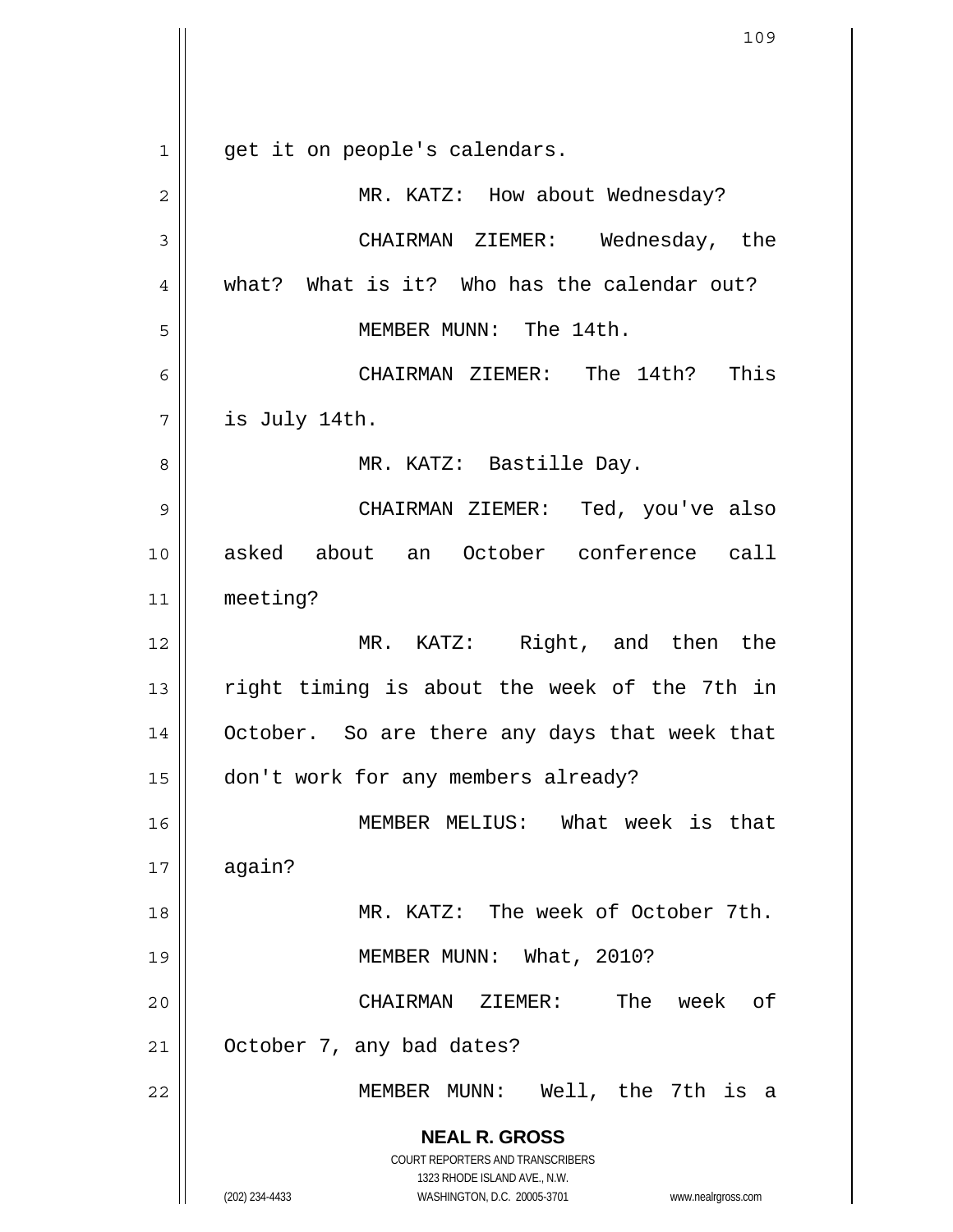$1$ Thursday.

| $\mathbf{2}$ | CHAIRMAN ZIEMER: Yes. So I quess,                                   |
|--------------|---------------------------------------------------------------------|
| 3            | Ted, that would be the week surrounding that                        |
| 4            | Thursday.                                                           |
| 5            | (Laughter.)                                                         |
| 6            | Plus or minus a few days from the                                   |
| 7            | 7th. So anything that week. You were                                |
| 8            | probably thinking of doing it on the 7th.                           |
| 9            | MEMBER MUNN: What is that, a call                                   |
| 10           | or a face-to-face?                                                  |
| 11           | CHAIRMAN ZIEMER: That would be a                                    |
| 12           | conference call. So there would be a July                           |
| 13           | conference call, a face-to-face in August, and                      |
| 14           | a conference call Board meeting in October                          |
| 15           | during the week of the 7th.                                         |
| 16           | MEMBER LOCKEY: The 20th?                                            |
| 17           | CHAIRMAN ZIEMER:<br>That<br>is a pretty                             |
| 18           | big plus or minus on the 7th.                                       |
| 19           | 6th<br>MEMBER ROESSLER:<br>The<br>is<br>a                           |
| 20           | Wednesday.                                                          |
| 21           | MEMBER MELIUS: It is not good for                                   |
| 22           | me.                                                                 |
|              | <b>NEAL R. GROSS</b>                                                |
|              | <b>COURT REPORTERS AND TRANSCRIBERS</b>                             |
|              | 1323 RHODE ISLAND AVE., N.W.                                        |
|              | (202) 234-4433<br>WASHINGTON, D.C. 20005-3701<br>www.nealrgross.com |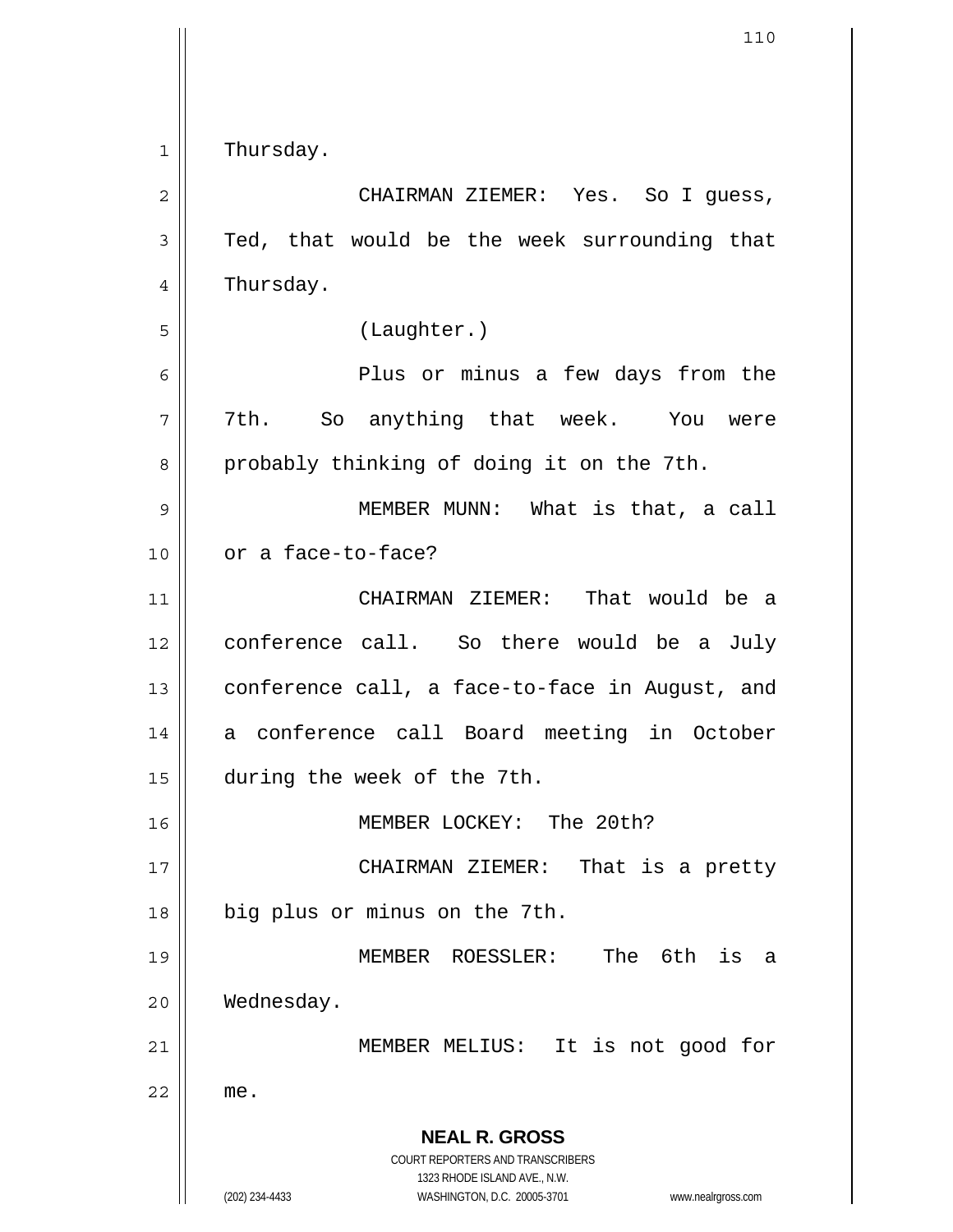**NEAL R. GROSS** COURT REPORTERS AND TRANSCRIBERS 1323 RHODE ISLAND AVE., N.W. (202) 234-4433 WASHINGTON, D.C. 20005-3701 www.nealrgross.com 1 2 3 4 5 6 7 8 9 10 11 12 13 14 15 16 17 18 19 20 21 22 CHAIRMAN ZIEMER: Okay. Wednesday, the 6th, is bad. How about Thursday? MEMBER MUNN: What about the 7th? MEMBER MELIUS: The 7th is perfect. CHAIRMAN ZIEMER: Seven being a perfect number, we will -- let's go with the 7th, unless anyone else has a conflict. Okay. I think we are booked through 2010, right? Thank you. MEMBER BEACH: So, Ted, for those of us still working, can we get that out in email form, so we can forward them on to the appropriate people, my boss? Thanks. CHAIRMAN ZIEMER: Okay, thank you very much. Now I'm going to ask Dr. Worthington -- is she still here or did she go out? Okay, we are just going to take a five-minute, quick break here and see where we are on the DOE presentation. This is not a regular break. Do not go far.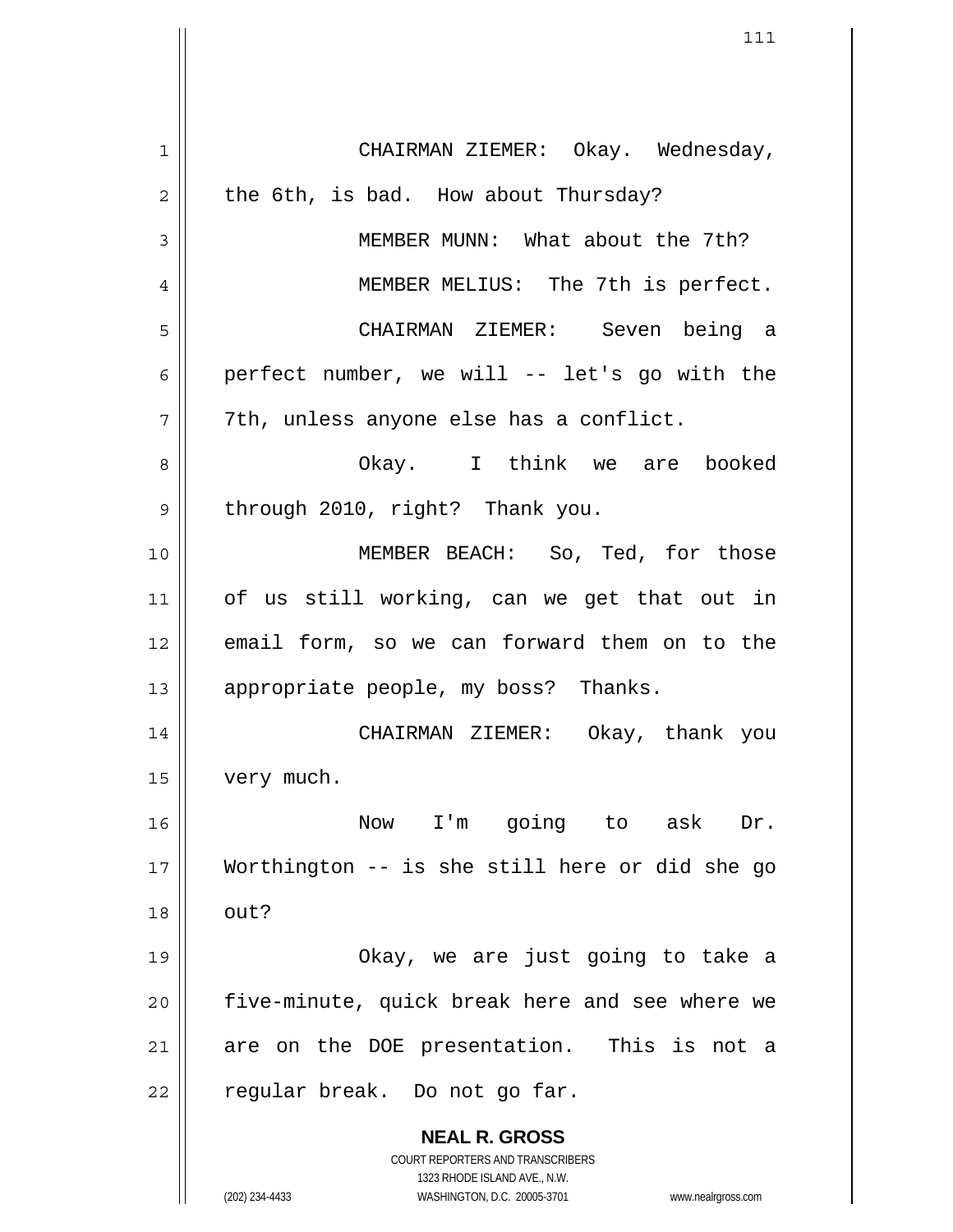**NEAL R. GROSS** COURT REPORTERS AND TRANSCRIBERS 1 2 3 4 5 6 7 8 9 10 11 12 13 14 15 16 17 18 19 20 21 22 (Whereupon, the above-entitled matter went off the record at 4:25 p.m. and resumed at 4:33 p.m.) CHAIRMAN ZIEMER: Okay. We are ready to proceed, if you would all take your seats. We have been regularly including what we call Department of Energy update in our meetings. We are pleased not only to have Dr. Worthington here, who has been our regular updater, as it were, but also Glenn Podonsky, who has been with us before. We welcome him, and I think we are going to hear from Mr. Podonsky as well. Who is going first, though, Pat? Are you going first? She is giving way to her boss. So, Glenn, we welcome you. Glenn Podonsky has been with the Department of Energy for many years. Currently, he is responsible for a large portion of what used to be Environment,

1323 RHODE ISLAND AVE., N.W.

(202) 234-4433 WASHINGTON, D.C. 20005-3701 www.nealrgross.com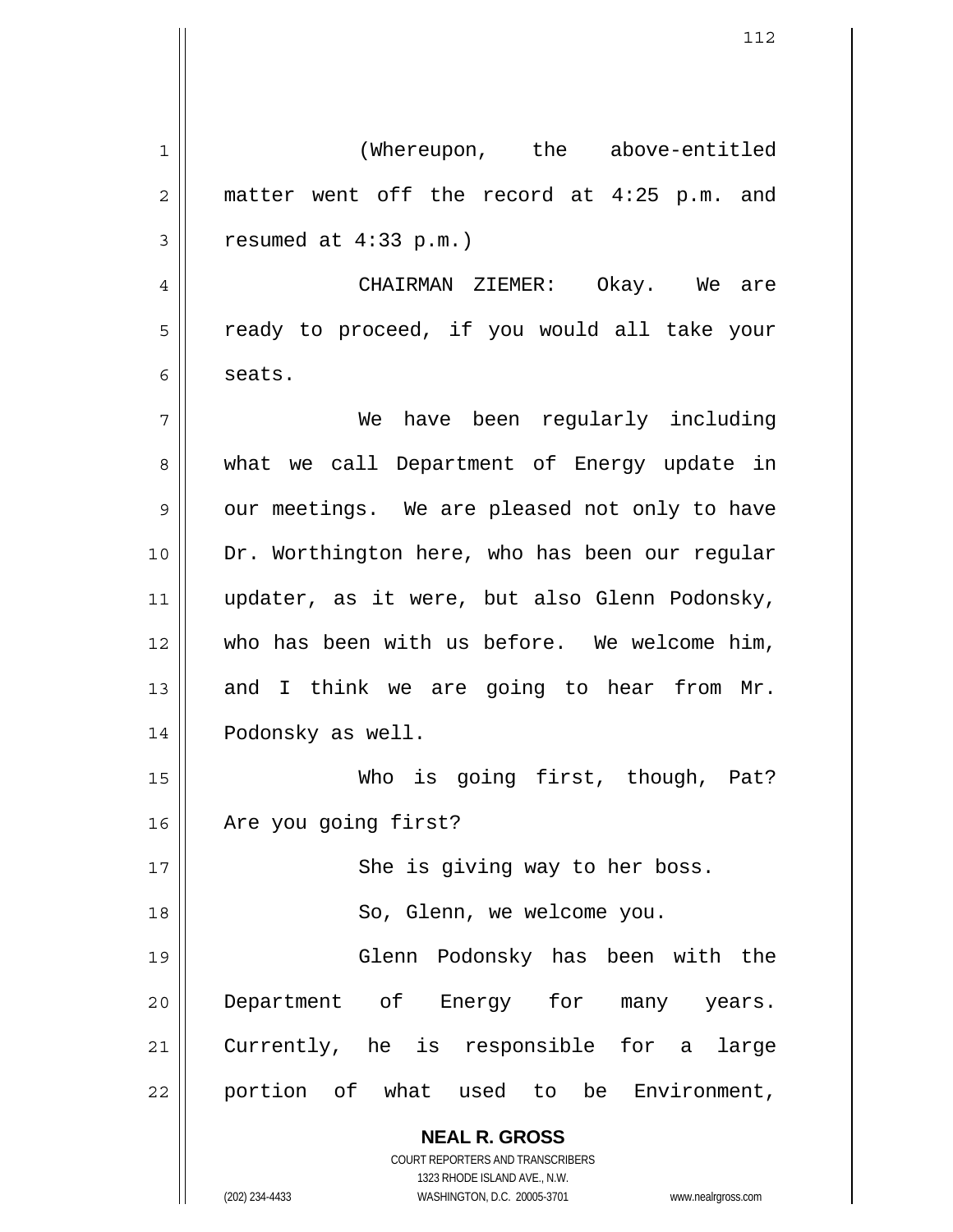| 1              | Safety, and Health, and includes the portfolio |
|----------------|------------------------------------------------|
| $\overline{2}$ | of providing support for the EEOICPA program.  |
| 3              | So, Glenn, we are pleased to have              |
| 4              | you with us today.                             |
| 5              | MR. PODONSKY: Well, thank you,                 |
| 6              | and good afternoon, Dr. Ziemer and members of  |
| 7              | the Board, representatives from the Department |
| 8              | of Labor and NIOSH, and those of you in the    |
| 9              | audience.                                      |
| 10             | As Dr. Ziemer said, I am Glenn                 |
| 11             | Podonsky, the head of the HSS organization. I  |
| 12             | haven't addressed this Board since December of |
| 13             | '07 in Denver. That was shortly after HSS was  |
| 14             | created.                                       |
| 15             | Some of you may or may not know                |
| 16             | this, but the creation of HSS was very         |
| 17             | controversial. It was controversial because    |
| 18             | it was foreseen as undermining the focus of    |
| 19             | safety over security. Some of our most ardent  |
| 20             | critics were the labor unions, the national    |
| 21             | labor unions. We are very pleased that three   |
| 22             | years after we have stood up our strongest     |

COURT REPORTERS AND TRANSCRIBERS 1323 RHODE ISLAND AVE., N.W. (202) 234-4433 WASHINGTON, D.C. 20005-3701 www.nealrgross.com

**NEAL R. GROSS**

 $\mathbf{I}$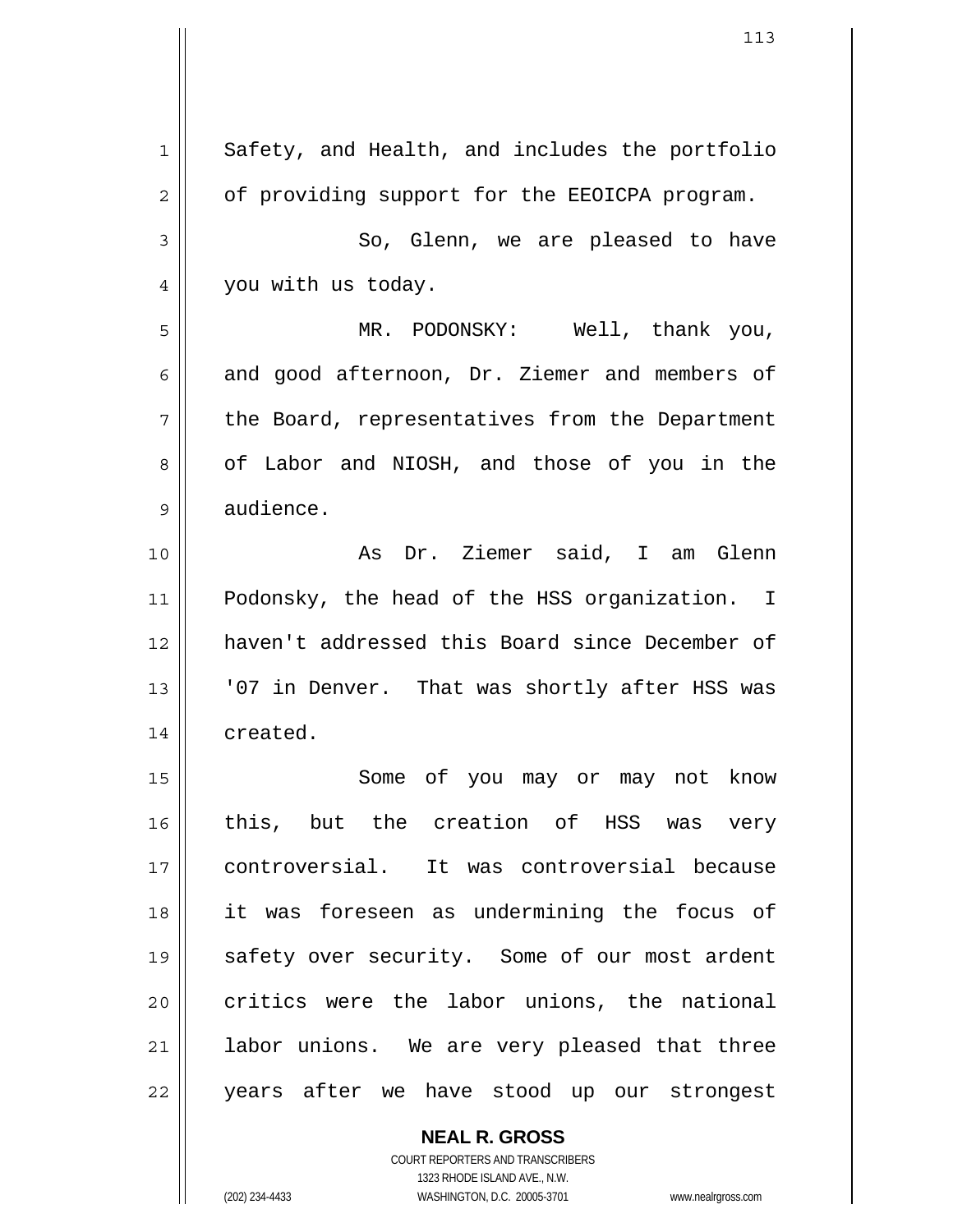1

supporter now are the labor unions.

2 3 4 5 6 7 8 9 10 11 12 13 14 15 The reason I bring this up here to this Committee is because we have been able to sustain the focus on the EEOICPA program and the Former Worker Program. We have been able to sustain consistency with the budget during a time that our budgets are being slashed. I am sure other agencies are experiencing something like this, but right now in the Department of Energy I have a current commitment from our Secretary, Secretary Chu, who has only been onboard now for six months. But, nevertheless, there is a lot of focus on reduction of budgets, operating budgets.

16 17 18 19 20 21 22 So the reason I share with you our excitement about HSS's being supported by the unions and now both sides of the aisle on Capitol Hill is because of this consistency and sustainability for what we consider to be very important. That is the EEOICPA program and the Former Worker Program.

> **NEAL R. GROSS** COURT REPORTERS AND TRANSCRIBERS 1323 RHODE ISLAND AVE., N.W. (202) 234-4433 WASHINGTON, D.C. 20005-3701 www.nealrgross.com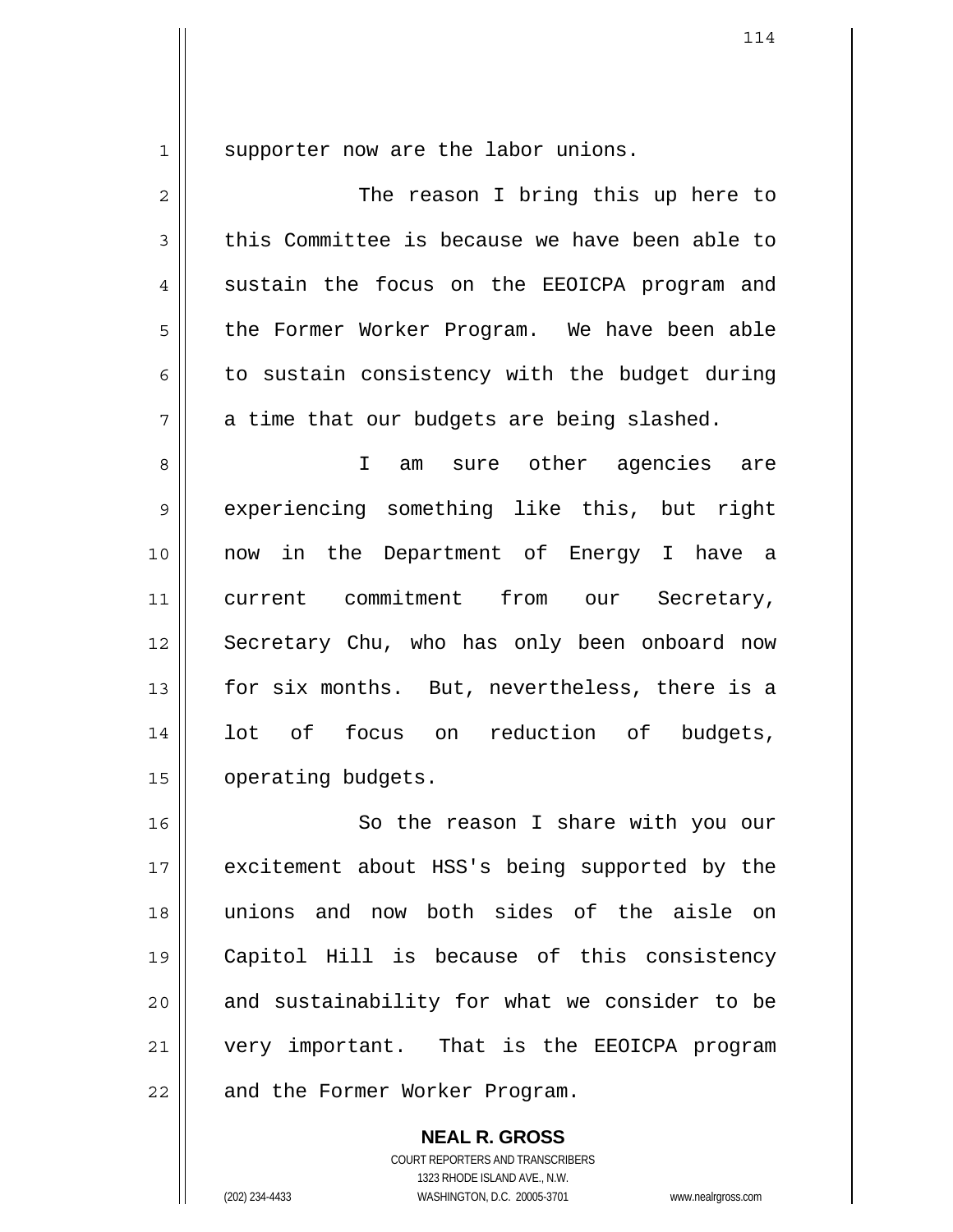**NEAL R. GROSS** COURT REPORTERS AND TRANSCRIBERS 1 2 3 4 5 6 7 8 9 10 11 12 13 14 15 16 17 18 19 20 21 22 We feel very passionate, as I'm sure the members of the Board do, about making sure that the government does the right thing. We feel that the Department of Energy, especially in its partnership with NIOSH and Labor, we need to make sure that we provide all the records that we can find. We need to make sure that the workers today have a sense that, if we are taking care of the former workers, then the corporation of DOE is standing behind them. I share that with you because in the three years since I have been managing HSS we have seen commitments made within the Department of Energy and not followed through. We find that is atrocious. We feel that, under Pat Worthington's leadership in my organization and her staff, she has been working very closely with NIOSH and the Department of

1323 RHODE ISLAND AVE., N.W.

(202) 234-4433 WASHINGTON, D.C. 20005-3701 www.nealrgross.com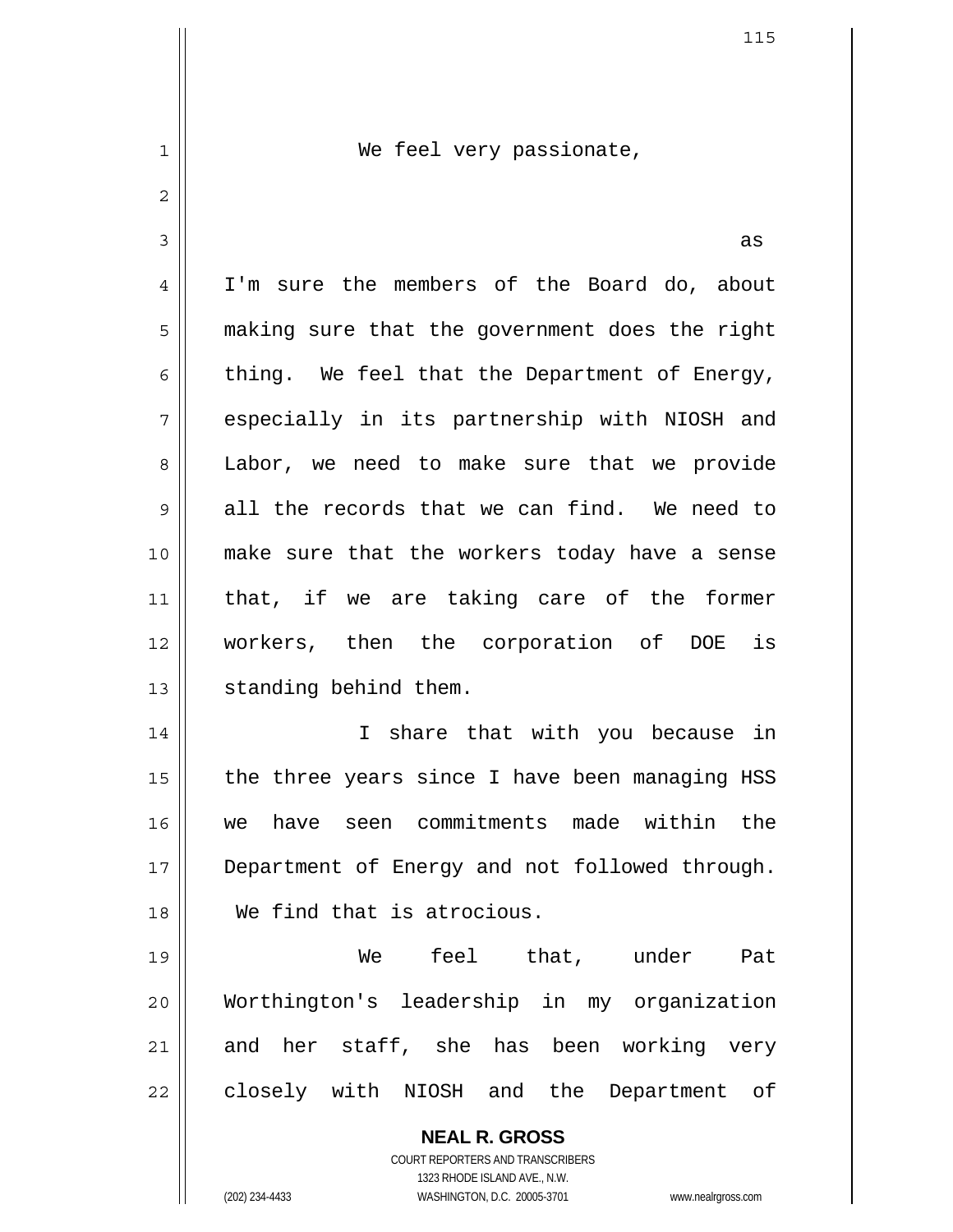| $\mathbf 1$    | Labor. It is a very solid relationship. We     |
|----------------|------------------------------------------------|
| $\overline{2}$ | understand what our role is supposed to be.    |
| 3              | Recently, we also worked out, in               |
| 4              | close coordination with NIOSH and DOL, as well |
| 5              | as this Board and its contractor, in terms of  |
| 6              | security plans. This was very important for    |
| 7              | us to make sure that the plans would be viable |
| 8              | to provide all the information while still     |
| 9              | protecting national security.                  |
| 10             | The most important part of it was              |
| 11             | the goal of establishing the protocol for      |
| 12             | handling the documents in a way that would     |
| 13             | provide NIOSH, this Board, your contractors a  |
| 14             | clear path to consistent access for all the    |
| 15             | information. We wanted to make sure that that  |
| 16             | was done, so that when people leave, there is  |
| $17$           | still this protocol that exists, and that it   |
| 18             | is not just ad hoc.                            |
| 19             | If you all will indulge me before              |
| 20             | Pat makes a more formal presentation, one more |
| 21             | issue I would like to talk about, and that is  |
| 22             | the area of concern for workers' fear for      |
|                |                                                |

**NEAL R. GROSS** COURT REPORTERS AND TRANSCRIBERS 1323 RHODE ISLAND AVE., N.W.

 $\mathbf{I}$ 

(202) 234-4433 WASHINGTON, D.C. 20005-3701 www.nealrgross.com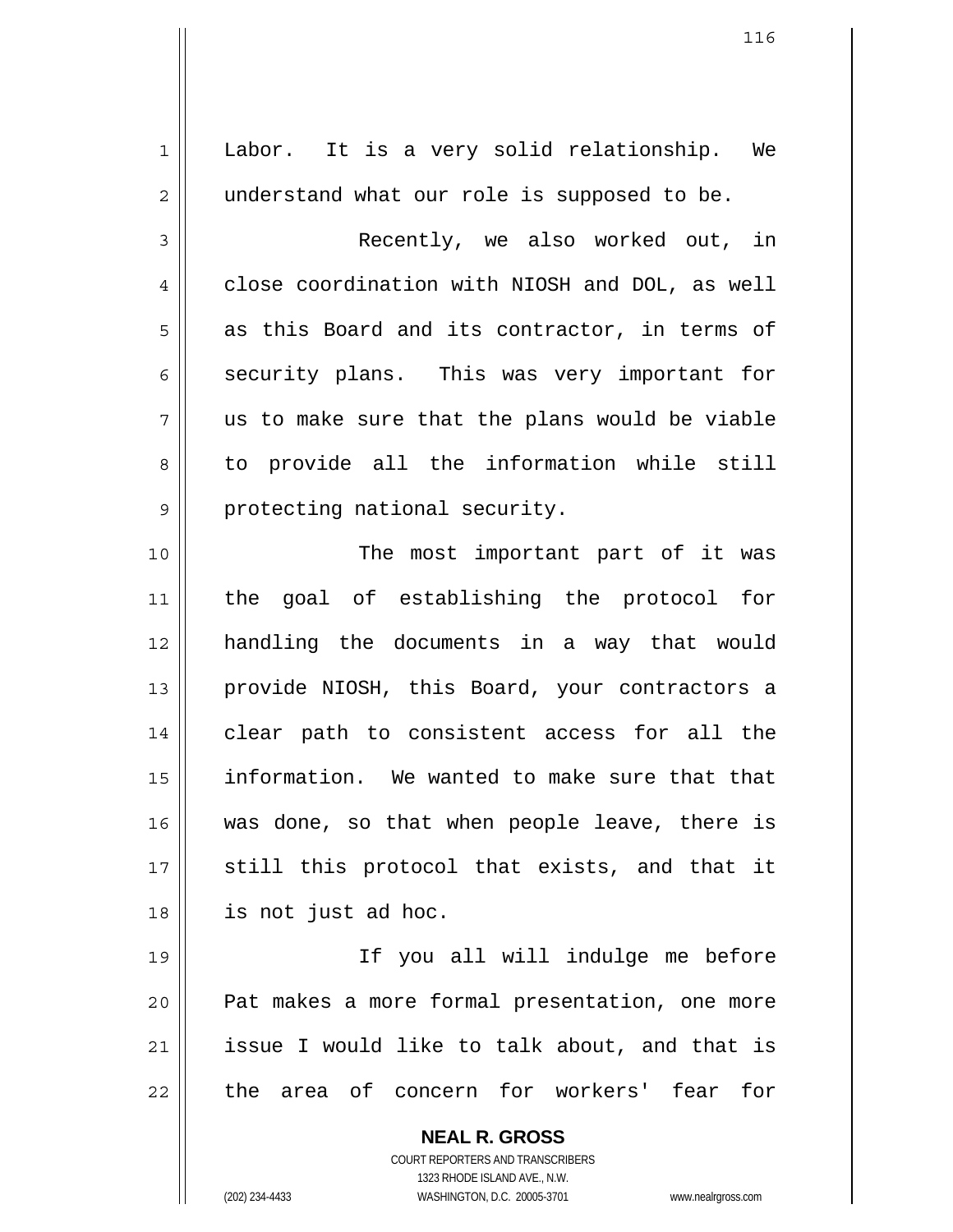reprisal. In my opinion, as the head of HSS, this is totally unacceptable for the workers to have this fear. It is unacceptable.

4 5 6 7 8 9 10 11 I am meeting with the new three Under Secretaries next week and I am meeting with the Deputy Secretary next week on a couple of matters. I assure you, I assure all of you in this room, I am making it a priority to make sure that they understand the importance of these interviews with the workers.

 These workers are formerly of their organizations, their predecessor organizations that they are managers of now, and they need to understand and their managers in the field need to understand that these workers cannot feel that they are not safe to talk freely.

18 19 20 21 22 It has to be, and I'm taking it to the highest level. If I could see Secretary Chu this next week, I would see him, too, but right now I'm just seeing the three Unders and the Deputy.

> **NEAL R. GROSS** COURT REPORTERS AND TRANSCRIBERS 1323 RHODE ISLAND AVE., N.W. (202) 234-4433 WASHINGTON, D.C. 20005-3701 www.nealrgross.com

1

2

3

12

13

14

15

16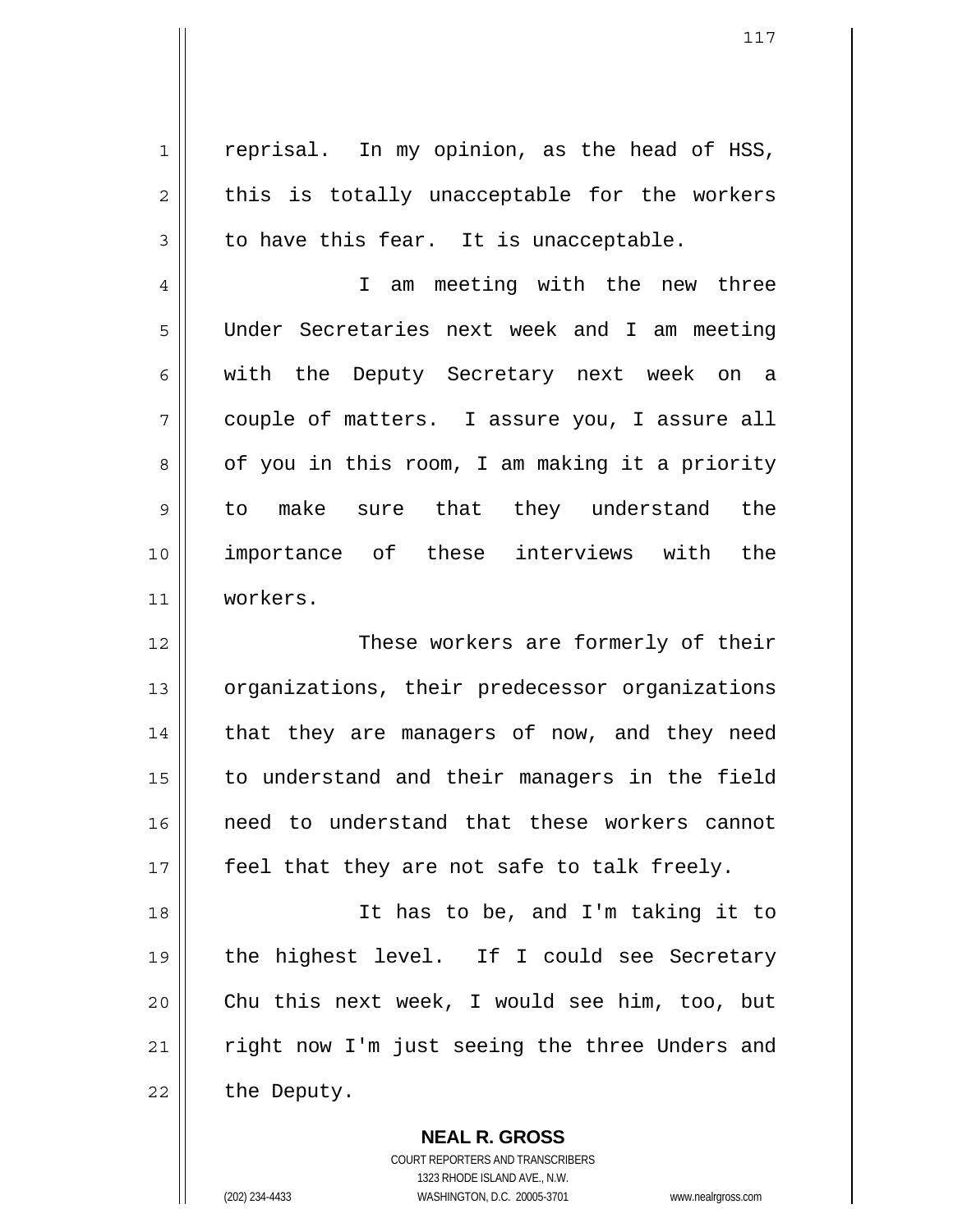But I want to make sure that they understand from our perspective how vitally important it is not to have a continued chilled atmosphere in the Department of Energy where people feel uncomfortable coming forward and sharing the knowledge.

7 8 9 10 11 12 13 14 15 16 17 18 It is very important that we get that knowledge that they have because all the records are not where we thought they would be. No matter what amount of money we are spending to find the records and make sure that we are putting everything together at the request of what NIOSH, your contractor, as well as Labor needs, we just think that it is vitally important that the current Administration, which is a new Administration, that they understand the importance of this program.

19 20 21 22 So I was going to turn it over to Pat Worthington to cover more detail, but I would like to just close by saying, from my perspective as the head of HSS, in the three

> **NEAL R. GROSS** COURT REPORTERS AND TRANSCRIBERS 1323 RHODE ISLAND AVE., N.W. (202) 234-4433 WASHINGTON, D.C. 20005-3701 www.nealrgross.com

1

2

3

4

5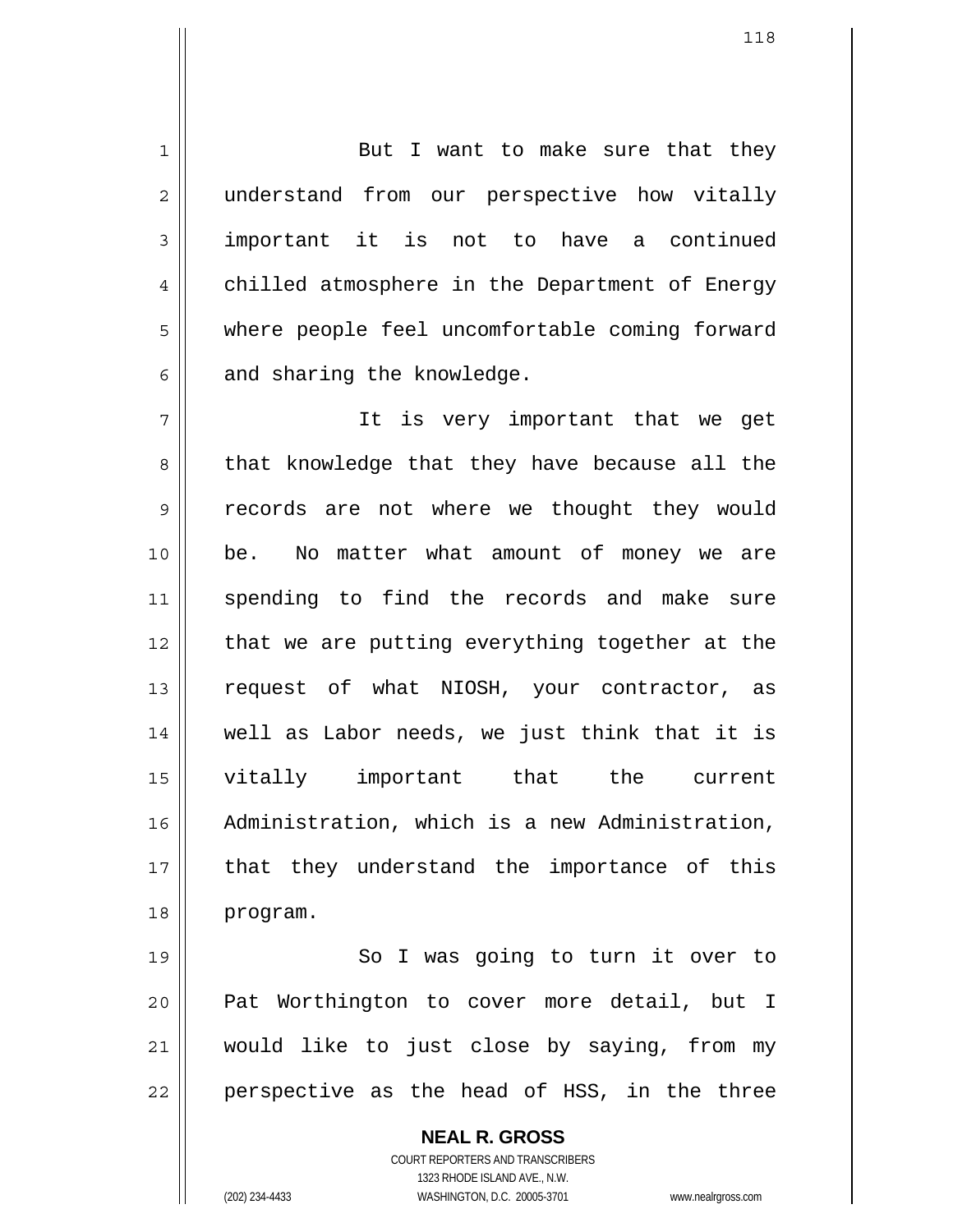1 2 3 4 5 years that we have been stood up, I very much appreciate the work of this Committee, the work of NIOSH, the partnership we have with the Labor Department. We think it is a vitally-important program.

6 7 8 9 10 11 12 13 I've testified to OMB on this case, and my assurance to you all is that, even at the time of reductions in budgets, we are going to stay stable. We have eliminated other programs to maintain this one because we think it's that important that the workers, the former workers and the current workers, understand that.

14 15 16 17 18 19 20 21 22 I'm not the spokesperson for the Department of Energy. I'm simply speaking on behalf of what HSS has been stood up for, and I think part of it is getting our humanity back and making sure people trust the government and trust the Department to do what it said it was going to do. That is what we have been doing for, hopefully, now three years.

> **NEAL R. GROSS** COURT REPORTERS AND TRANSCRIBERS 1323 RHODE ISLAND AVE., N.W. (202) 234-4433 WASHINGTON, D.C. 20005-3701 www.nealrgross.com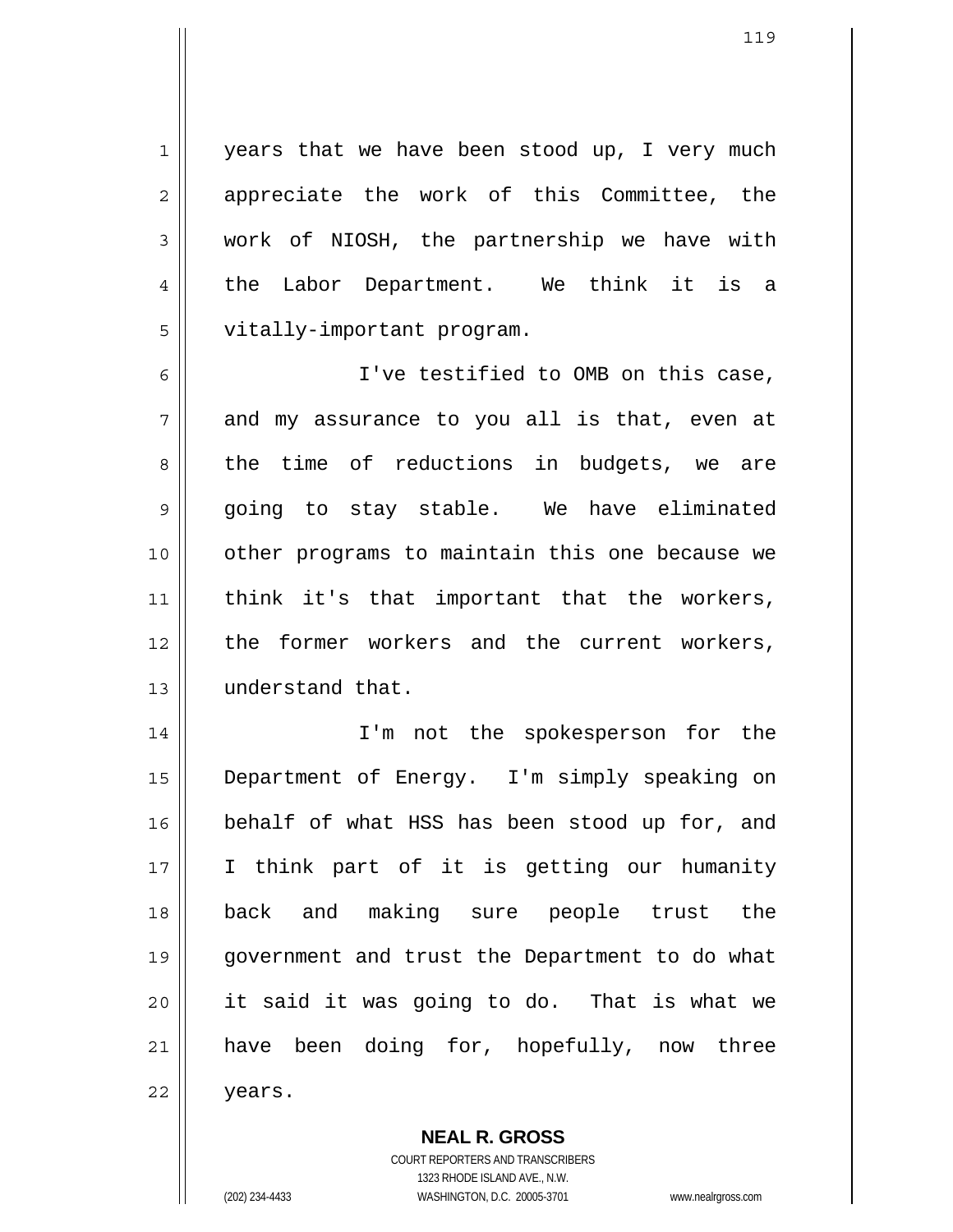|    | 120                                                                                                 |
|----|-----------------------------------------------------------------------------------------------------|
|    |                                                                                                     |
| 1  | So, if there's no questions for me                                                                  |
| 2  | -- or do you want to have questions?                                                                |
| 3  | CHAIRMAN ZIEMER: Well, thank you,                                                                   |
| 4  | Glenn.                                                                                              |
| 5  | I think, Board members, if you have                                                                 |
| 6  | a question for Glenn, please share it.                                                              |
| 7  | We certainly appreciate your taking                                                                 |
| 8  | time. We know your schedule is very busy, but                                                       |
| 9  | we appreciate your taking the time to come                                                          |
| 10 | here and showing that at the high level that                                                        |
| 11 | you are in the Department of Energy that there                                                      |
| 12 | is that level of support. We do appreciate                                                          |
| 13 | that. So thank you so much.                                                                         |
| 14 | MR. PODONSKY: Well, thank you.                                                                      |
| 15 | Thank you for allowing me to address the                                                            |
| 16 | group.                                                                                              |
| 17 | CHAIRMAN ZIEMER: Brad Clawson has                                                                   |
| 18 | a question for you though.                                                                          |
| 19 | MEMBER CLAWSON: I appreciate and I                                                                  |
| 20 | am very happy to hear what you have said about                                                      |
| 21 | that because, as a Board member, and also as a                                                      |
| 22 | DOE employee, and so forth, it has bothered me                                                      |
|    | <b>NEAL R. GROSS</b>                                                                                |
|    | COURT REPORTERS AND TRANSCRIBERS                                                                    |
|    | 1323 RHODE ISLAND AVE., N.W.<br>(202) 234-4433<br>WASHINGTON, D.C. 20005-3701<br>www.nealrgross.com |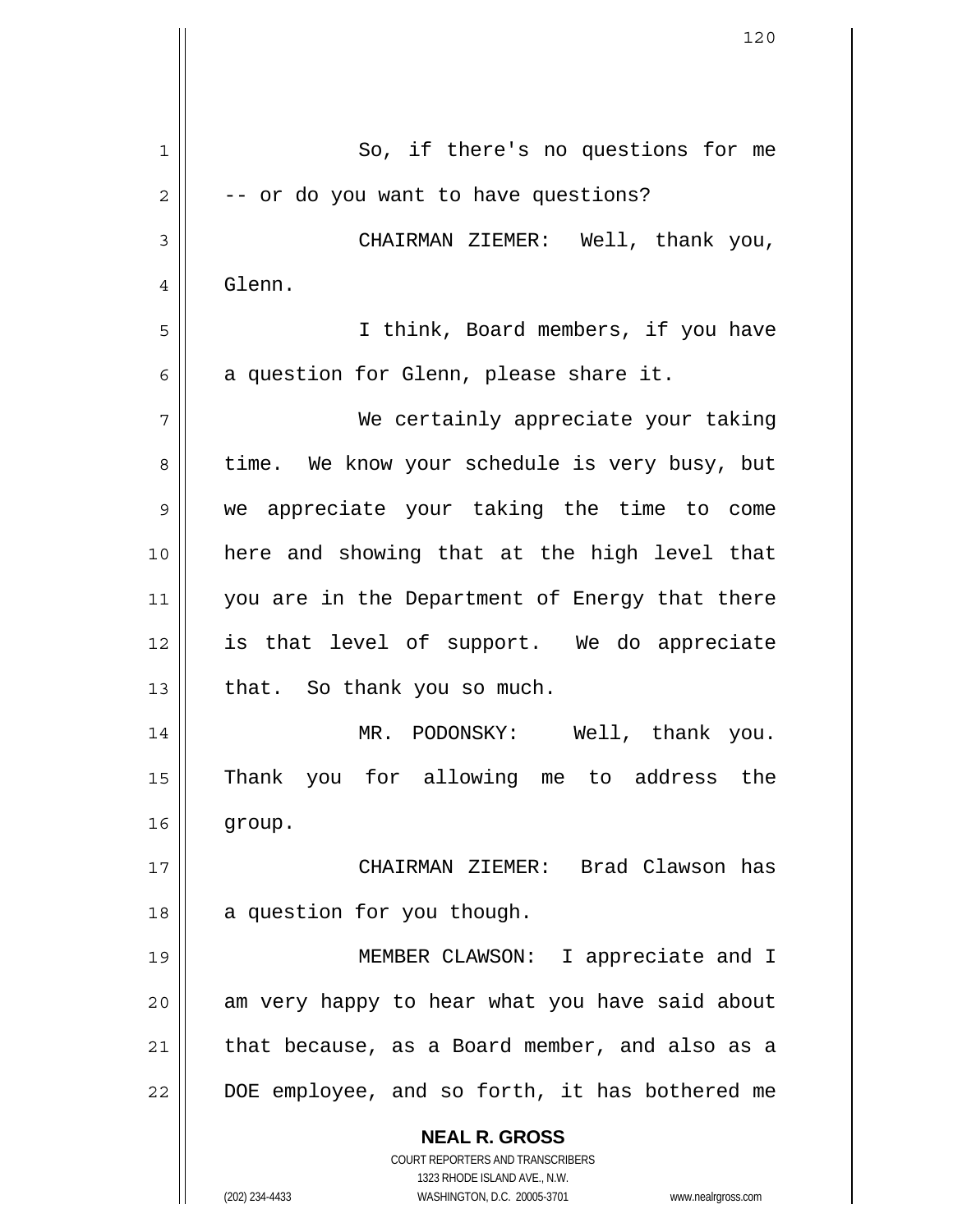1 2 to go to a couple of the sites and see the frustration that people have.

3 4 5 6 7 8 9 10 11 One of the things, and I've got to give Greg and Pat and all those a lot of credit to, is that we are trying to work through to this, but sometimes up-top a lot of people have expectations. I just want to make sure that at the sites that they really understand how important this is, too, because sometimes in the chain of command things get lost.

12 13 14 15 16 17 18 19 20 21 I would like to give credit to Greg and to Pat and those because they have been working with these issues. But it is out there, and it is sad when people don't want to say things on a public record because they are scared. To me, that does bother me. We are trying to work through this, but it makes me feel good to know that we do have your support, and so forth, like that. MR. PODONSKY: Thank you for that

22 statement. If I can, I would like to

> **NEAL R. GROSS** COURT REPORTERS AND TRANSCRIBERS 1323 RHODE ISLAND AVE., N.W.

(202) 234-4433 WASHINGTON, D.C. 20005-3701 www.nealrgross.com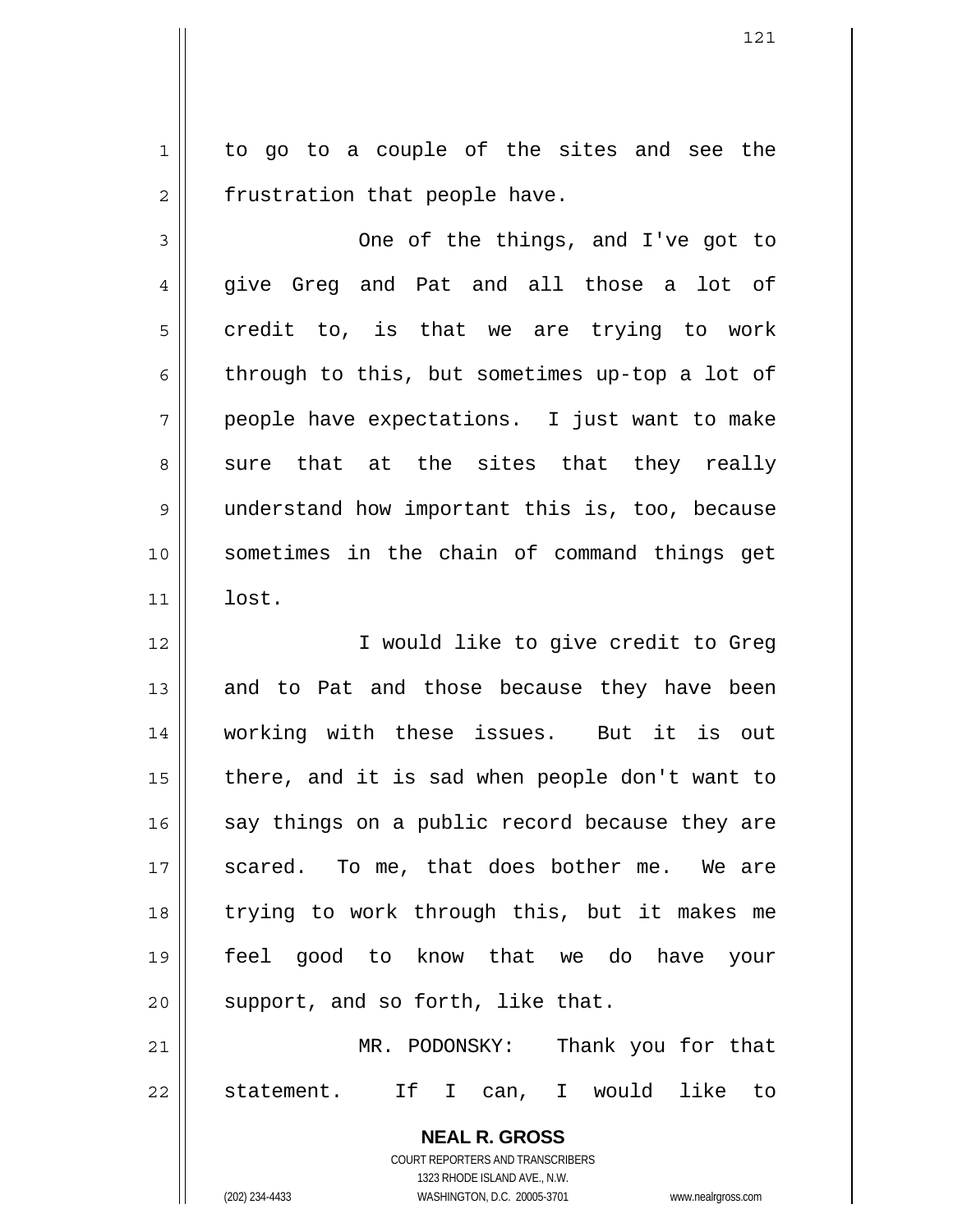piggyback on that and tell you, when I talk to the three Unders, let me tell you what that means.

1

2

3

4 5 6 7 8 9 10 11 12 13 That means that I would be talking to them about their particular sites. If Pat and Greg have any specific examples, you know, we have to be careful not to have it turn into the new Under Secretary being upset because of some event that they are not well aware of at their site. But what I want to impress upon them is the importance of their communication to their site managers, that this is a program that they support.

14 15 16 17 18 The new Administration, the Obama Administration, is talking about openness in government. Part of that openness is creating an atmosphere where people feel that they can come forward and talk openly.

19 20 21 22 We have had other issues in the past. Back in the 1994 period, when the Clintons were in office, and we had the Human Radiation Experiments Program, my office went

> **NEAL R. GROSS** COURT REPORTERS AND TRANSCRIBERS 1323 RHODE ISLAND AVE., N.W. (202) 234-4433 WASHINGTON, D.C. 20005-3701 www.nealrgross.com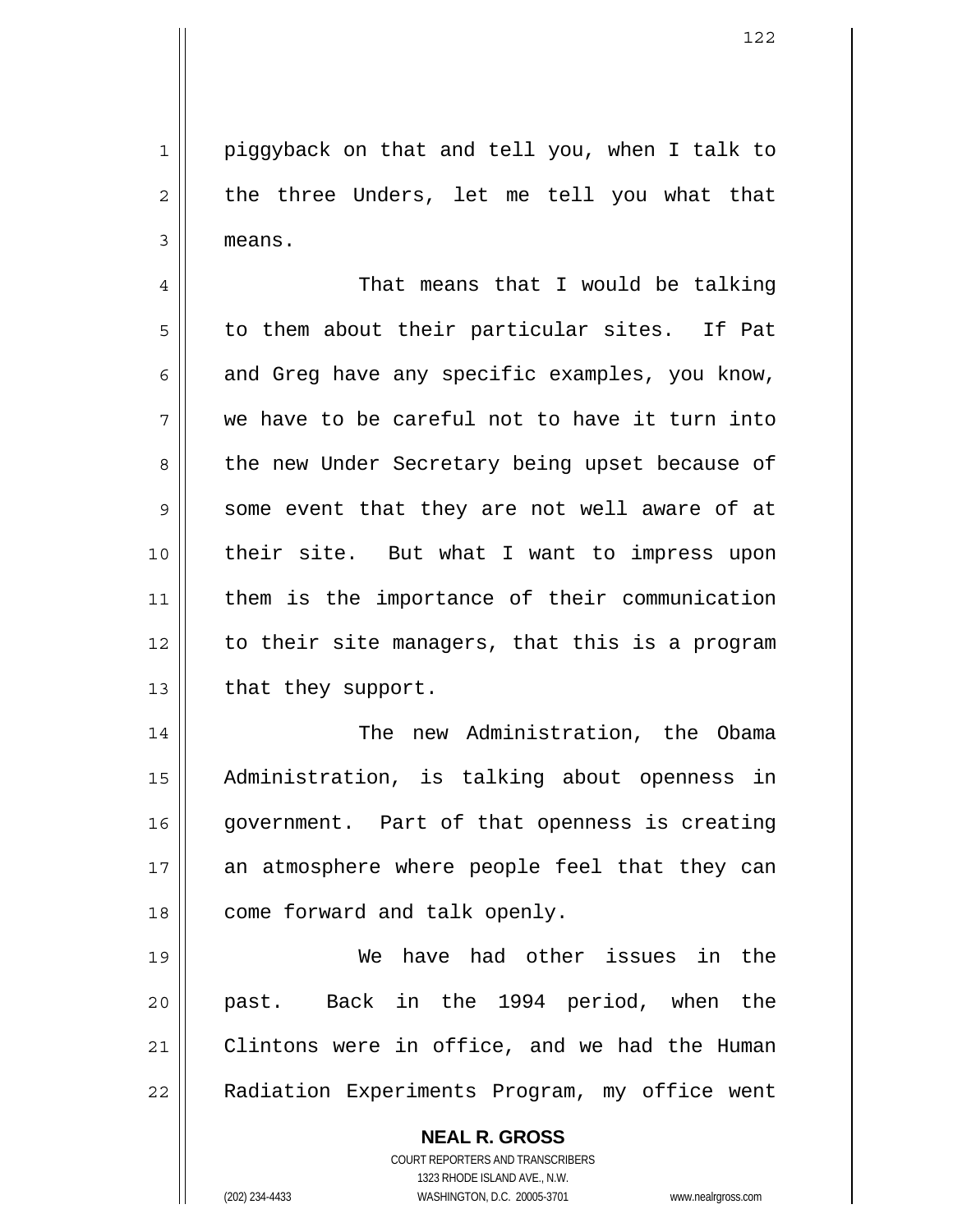1 2 3 4 5 6 7 out and found the records for that. I will tell you, there was a great struggle just getting those records, and it was something that was supported by the White House, by the Administration, and by the Department of Energy from the Secretary's level, but it didn't reach all the way out there.

8 9 10 11 12 13 14 15 16 We are hoping to use our experience in that period of time to also share with today's leadership how important this is. It is important for them for another reason. They are trying to establish a new agency. They are trying to reset the Department of Energy and change the way it is structured and managed. That is what Secretary Chu has talked about in very public forums.

17 18 19 20 21 22 Part of what that is, is not just refocusing the Department on science, which is what this is about, but refocusing on making sure the workers feel involved. So when I say I am going to talk to them, I'm not going to be magically just lecturing them, giving them

> COURT REPORTERS AND TRANSCRIBERS 1323 RHODE ISLAND AVE., N.W. (202) 234-4433 WASHINGTON, D.C. 20005-3701 www.nealrgross.com

**NEAL R. GROSS**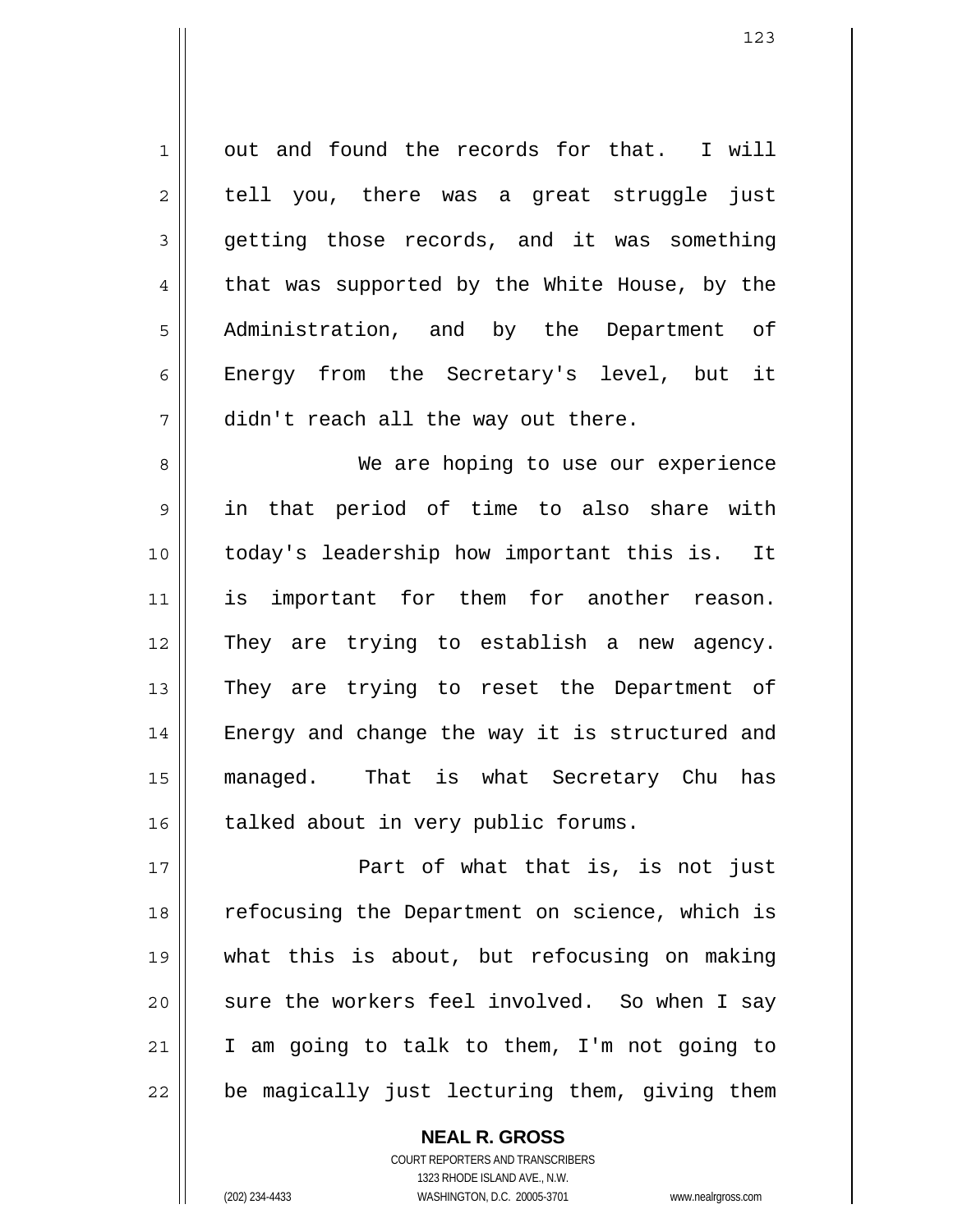| 1              | a sense of what they should be doing, but a    |
|----------------|------------------------------------------------|
| 2              | sense of how important this program is.        |
| 3              | What we have found, each successive            |
| 4              | Administration, every transition we go         |
| 5              | through, and I've been through about eight of  |
| 6              | them, is that there is a lot of these type of  |
| 7              | programs that just kind of get lost because    |
| 8              | the new political team comes on and they have  |
| $\overline{9}$ | different agendas and they have different      |
| 10             | priorities.                                    |
| 11             | We don't want that to happen here.             |
| 12             | We don't want to lose the consistency that     |
| 13             | has been the mainstay under the leadership of  |
| 14             | this panel, as well as the partnership with    |
| 15             | NIOSH and DOL.                                 |
| 16             | So, when we bring it to the Under              |
| 17             | Secretaries, it is more than that.<br>It is    |
| 18             | really bringing back to them the understanding |
| 19             | that these are their workers, their company's  |
| 20             | responsibility, and DOE, as a corporation, has |
| 21             | this obligation. Aside from what the<br>law    |
| 22             | says, they have an obligation. So we are just  |
|                | <b>NEAL R. GROSS</b>                           |
|                |                                                |

COURT REPORTERS AND TRANSCRIBERS 1323 RHODE ISLAND AVE., N.W.

 $\mathbf{I}$ 

(202) 234-4433 WASHINGTON, D.C. 20005-3701 www.nealrgross.com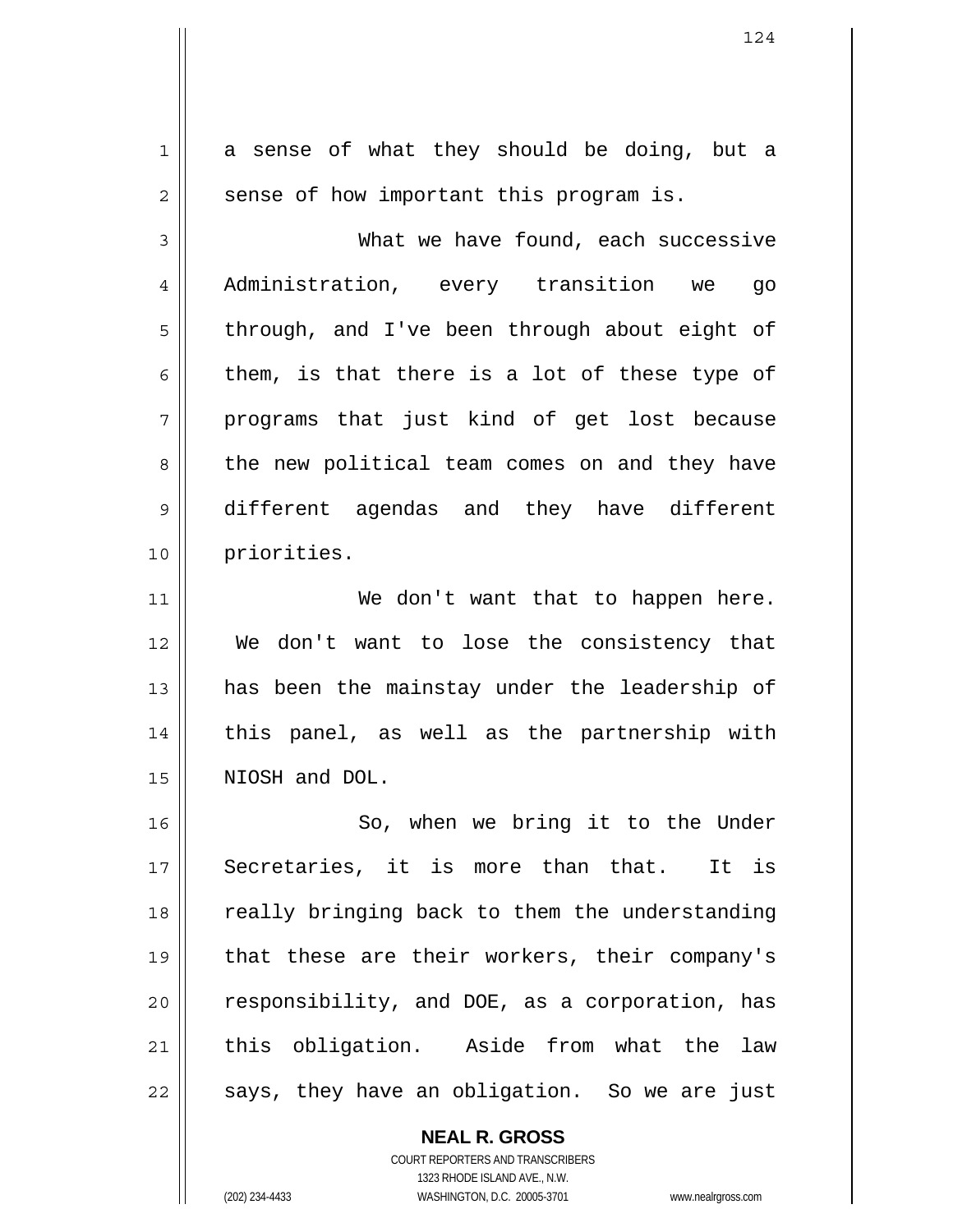1 trying to bring that to it.

2 3 4 5 6 7 8 9 10 11 12 13 14 15 16 17 18 19 So I appreciate your comment. MEMBER CLAWSON: And if I could kind of piggyback onto that comment, when we go to the site, one of the things that I guess really surprised me, a lot of these sites we are doing have been destroyed for many years, but we have working sites as they are now somewhat. A lot of them have had a lot of parts and D&D and stuff like that. But one of the things that surprised me was at one of the sites, and so forth, like that, to go into the lunch room, and so forth like that, and they were curious what we were doing there. When they found out, they said they were surprised because they didn't think people were listening to them. So the point I'm trying to get to

20 21 22 is, also, it is important for us, because for me to walk into and read a 100- or 350-page site profile and stuff, I really don't get a

**NEAL R. GROSS**

COURT REPORTERS AND TRANSCRIBERS 1323 RHODE ISLAND AVE., N.W. (202) 234-4433 WASHINGTON, D.C. 20005-3701 www.nealrgross.com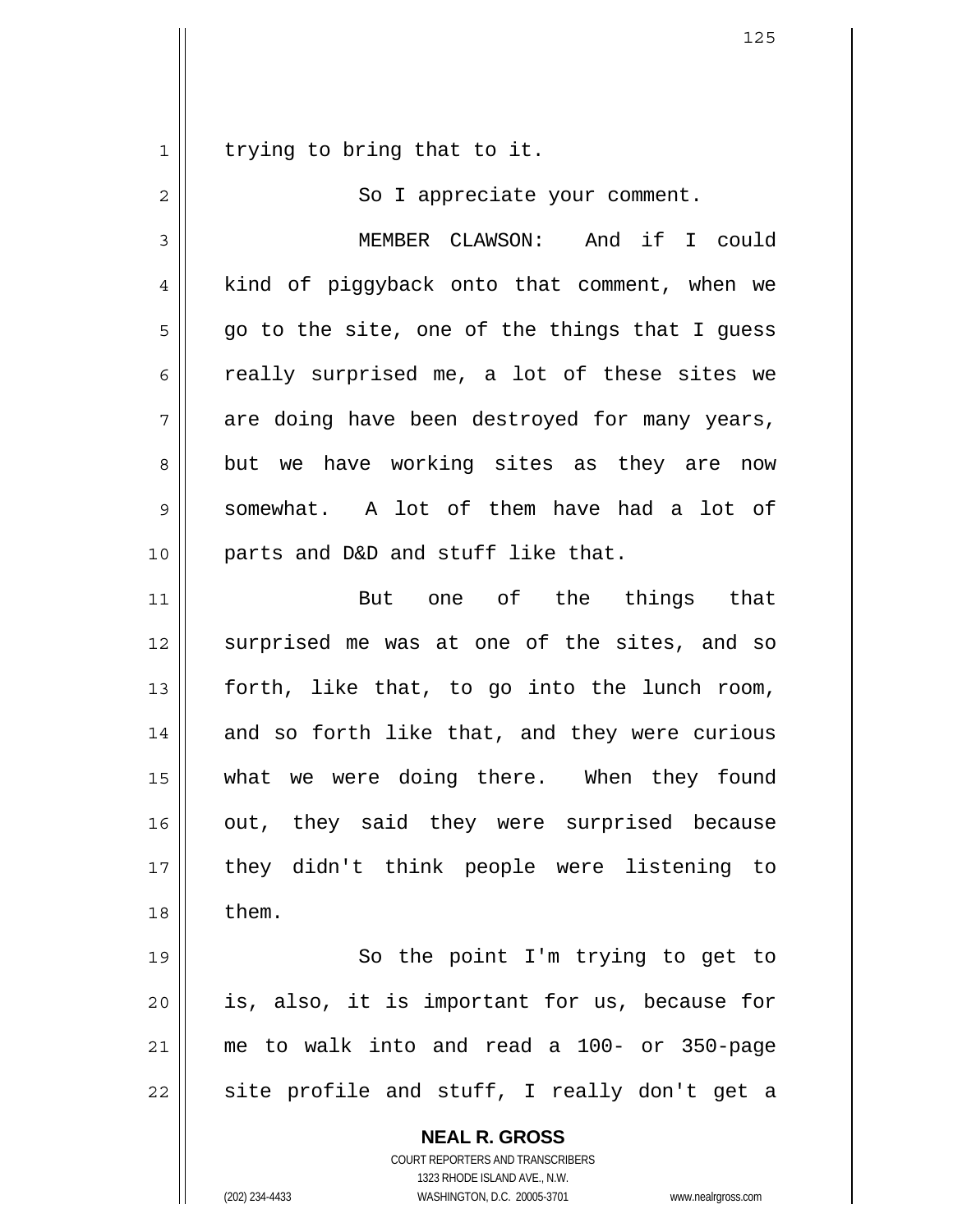1 concept for what people did there.

2 3 4 5 6 7 8 9 10 11 12 13 14 15 16 17 18 19 20 21 22 I know at numerous sites we are in the process of getting tours to be able to better help us understand, so that we can help the process through. So I guess my request is to you, as you're speaking to them, that we're not an enemy of them. We are trying to actually help DOE build their accreditation, and so forth like that. By us coming into these sites, actually builds, I guess, a better respect that we are actually taking what the workers said and investigating and looking into these things. CHAIRMAN ZIEMER: Thank you, Brad. And let's hear from Dr. Melius as well. MEMBER MELIUS: Yes. Thanks for what you said here today, and I think for the efforts put into this program and supporting this program. I think that sort of setting an

> **NEAL R. GROSS** COURT REPORTERS AND TRANSCRIBERS

> > 1323 RHODE ISLAND AVE., N.W.

(202) 234-4433 WASHINGTON, D.C. 20005-3701 www.nealrgross.com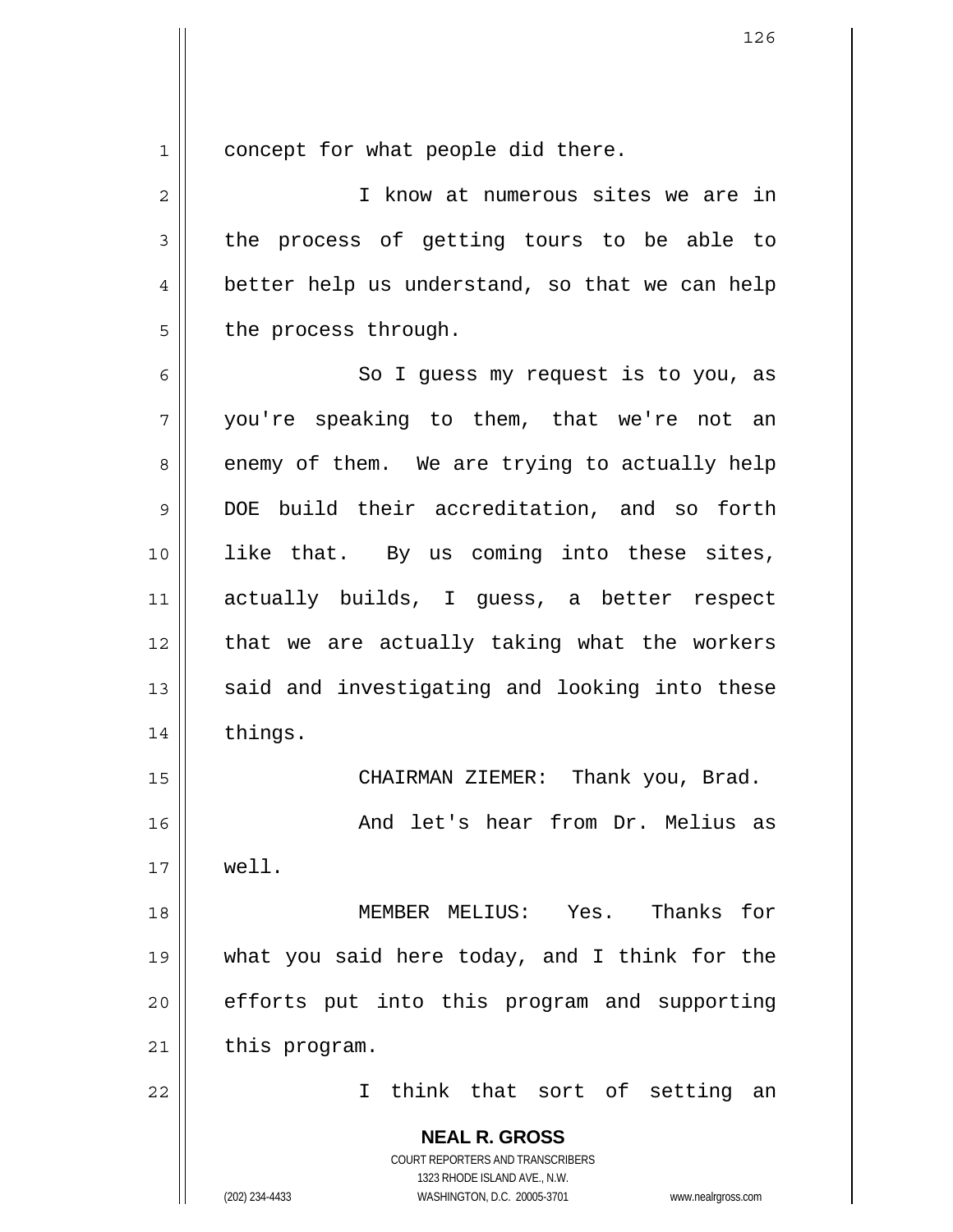atmosphere at the sites where this program is seen as valuable and something that should be supported can be very helpful.

4 5 6 7 8 9 10 11 I had also made a specific request, and I don't know if Pat was going to address it later on. But, with the new security arrangements and procedures in place for this program, I think you sort of highlighted the security issue more, and people are more aware of it. That's fine, but the issue of people being afraid about retaliation comes up.

12 13 14 15 16 17 18 19 20 21 22 Remember, many of these are former workers who haven't worked in the sites for many years. So it is their memories of what has happened 20 years ago and what they heard about, and so forth. So there is a lot of fear and concern about what would happen if they cooperate with interviews, what happens if the people doing the classification reviews need to get back to them to clarify what they were talking about, or some particular technical issue.

> **NEAL R. GROSS** COURT REPORTERS AND TRANSCRIBERS 1323 RHODE ISLAND AVE., N.W. (202) 234-4433 WASHINGTON, D.C. 20005-3701 www.nealrgross.com

1

2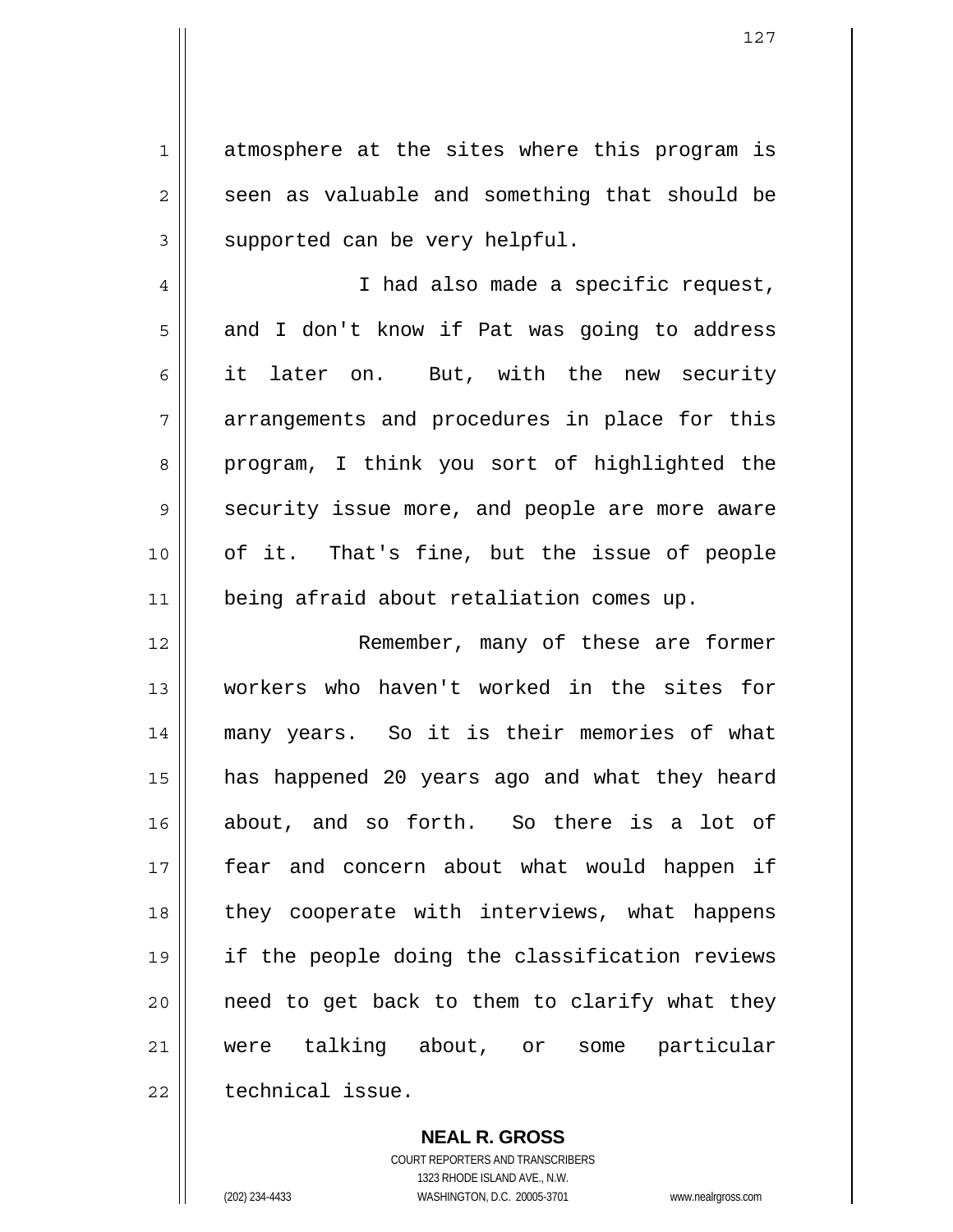1 2 3 4 5 6 7 8 9 10 11 12 13 14 I think it would be very helpful if there could be some statement, whether it comes from the site or from DOE headquarters, a piece of paper they could have that they would then understand that they should not fear retaliation. As long as they follow the procedures in terms of how the information is conveyed and that it is then reviewed, that there should be no fear on their part for any retaliation from the site. I think having that piece of paper would be helpful, particularly for the former workers, but even for current workers, because there's always going to be certain individuals

15 16 that may be suspicious or concerned about what might happen to them.

17 18 19 20 21 22 So, if something in writing could be done, either from headquarters or at the sites, whatever is most feasible, I think it would be very helpful for that part of the program, and to make sure that we have everyone participating. At the same time, we

> **NEAL R. GROSS** COURT REPORTERS AND TRANSCRIBERS 1323 RHODE ISLAND AVE., N.W. (202) 234-4433 WASHINGTON, D.C. 20005-3701 www.nealrgross.com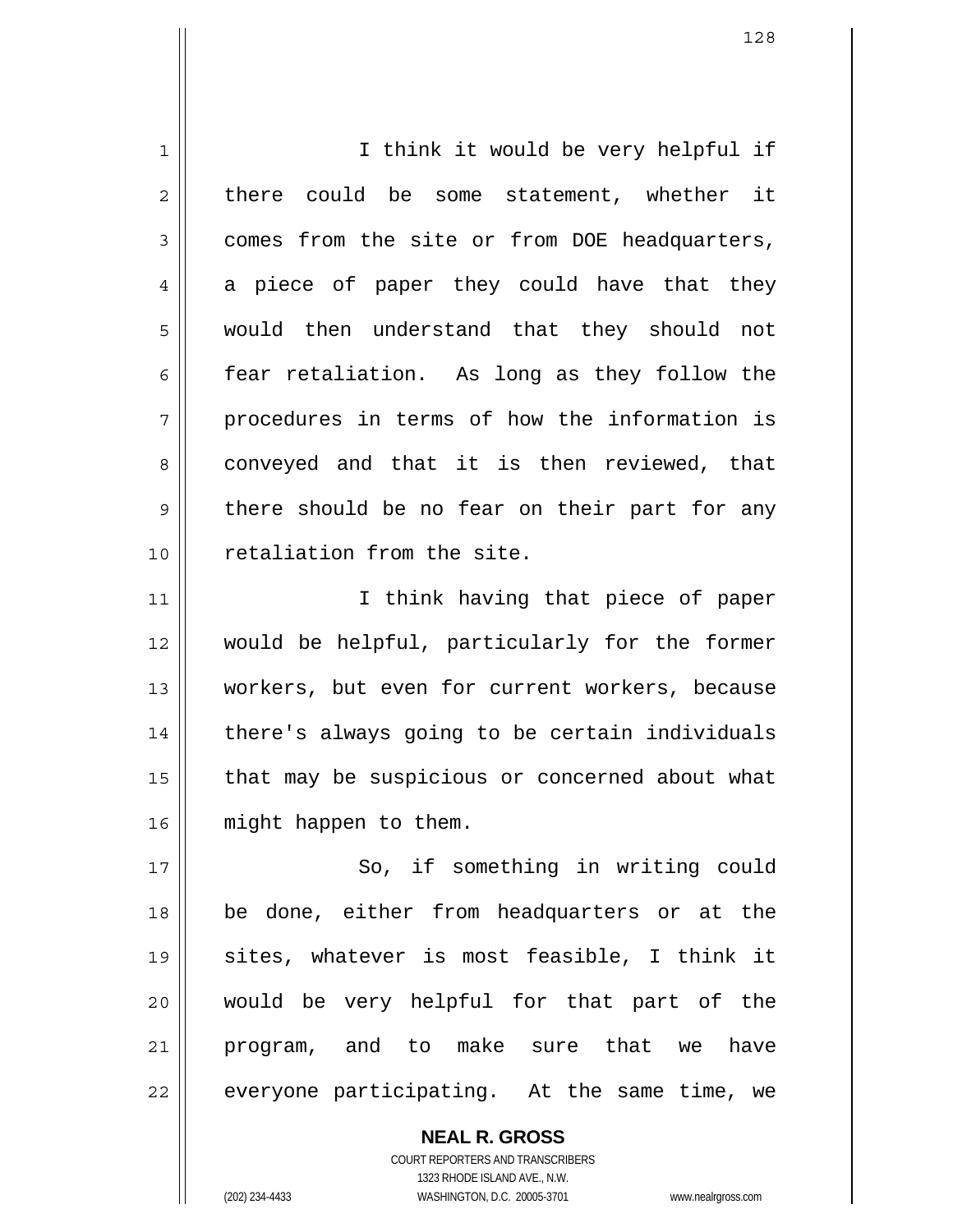1 2 can also provide the proper security protection.

3 4 5 6 7 8 MR. PODONSKY: We will take a look at that, but I will just say, I have been with the Department a short 25 years, and I don't have any faith in any piece of paper that is signed off by anybody, simply because it is a piece of paper.

9 10 11 12 13 14 15 16 17 18 19 20 21 I have worked for a number of Secretaries that have signed out papers, and the folks down at the sites have not taken it to heart. So, on one level, I don't disagree with having some sort of documentation, but on another level it's, how do you get across a change of attitude where the contractors and the feds onsite understand that this is supported at the highest levels? It's not the piece of paper I'm concerned about, only because I've seen, without naming names, I've seen Secretaries sign out paper that people have ignored.

22

MEMBER MELIUS: Well, always

**NEAL R. GROSS**

COURT REPORTERS AND TRANSCRIBERS 1323 RHODE ISLAND AVE., N.W. (202) 234-4433 WASHINGTON, D.C. 20005-3701 www.nealrgross.com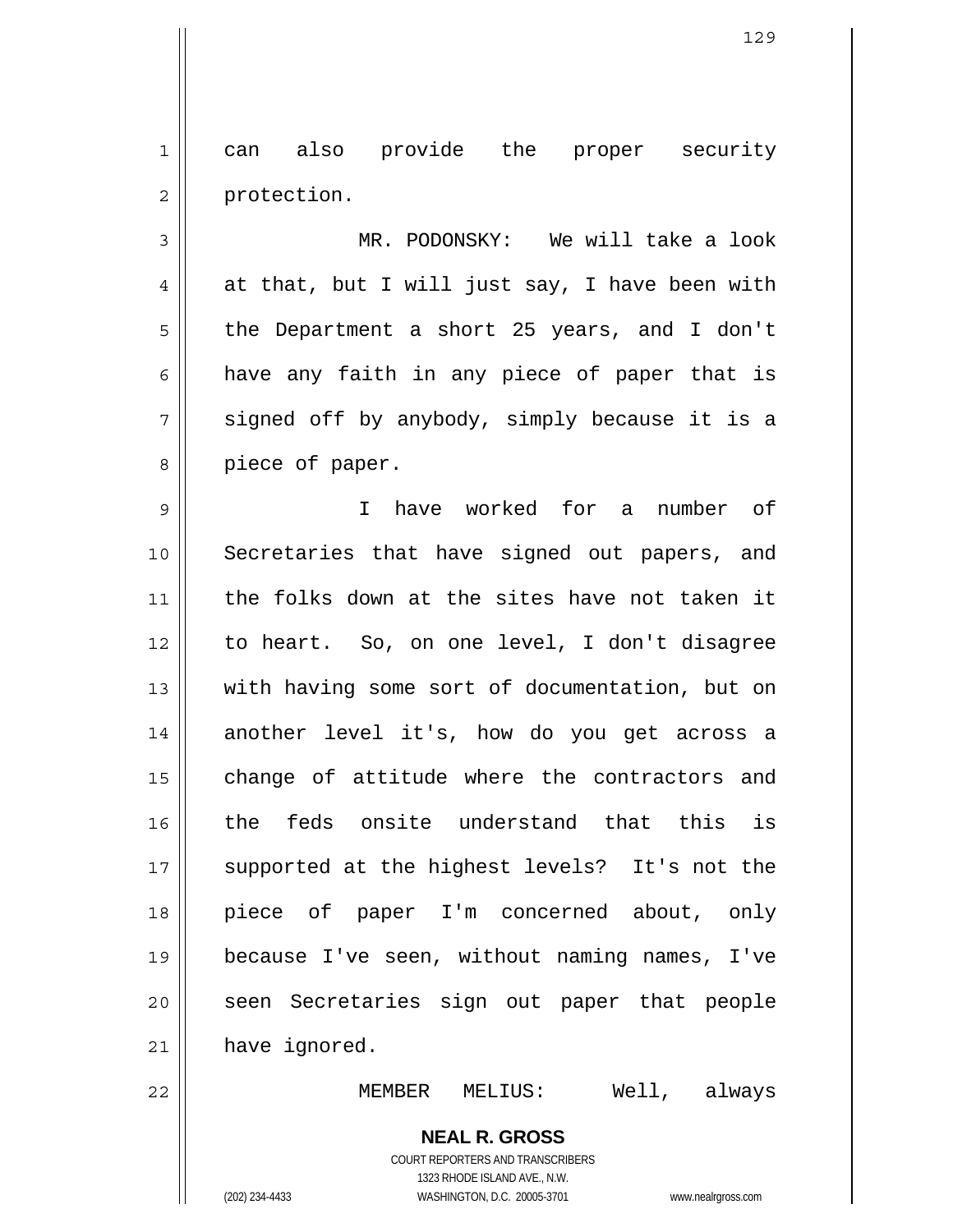**NEAL R. GROSS** COURT REPORTERS AND TRANSCRIBERS 1323 RHODE ISLAND AVE., N.W. (202) 234-4433 WASHINGTON, D.C. 20005-3701 www.nealrgross.com 1 2 3 4 5 6 7 8 9 10 11 12 13 14 15 16 17 18 19 20 21 22 hopeful, but I think, remember, these interviews are often being conducted by people from outside and strangers. So, if some stranger comes up to you and says, "I want to interview you. I want you to tell me all about your work, past work environment. I know some of this may be classified, but this will be reviewed, but don't worry, nothing will happen to you," am I going to trust that person? Does this indicate, then, that, well, this program really does have the support and there's something in writing to that effect that they can take back with them? You're right, it can be undone, but I think at least it would be helpful. MR. PODONSKY: That is a helpful suggestion. Thank you. CHAIRMAN ZIEMER: In that regard, and I haven't had a chance to read what was distributed to us, I know you have some new documents which I guess are intended for the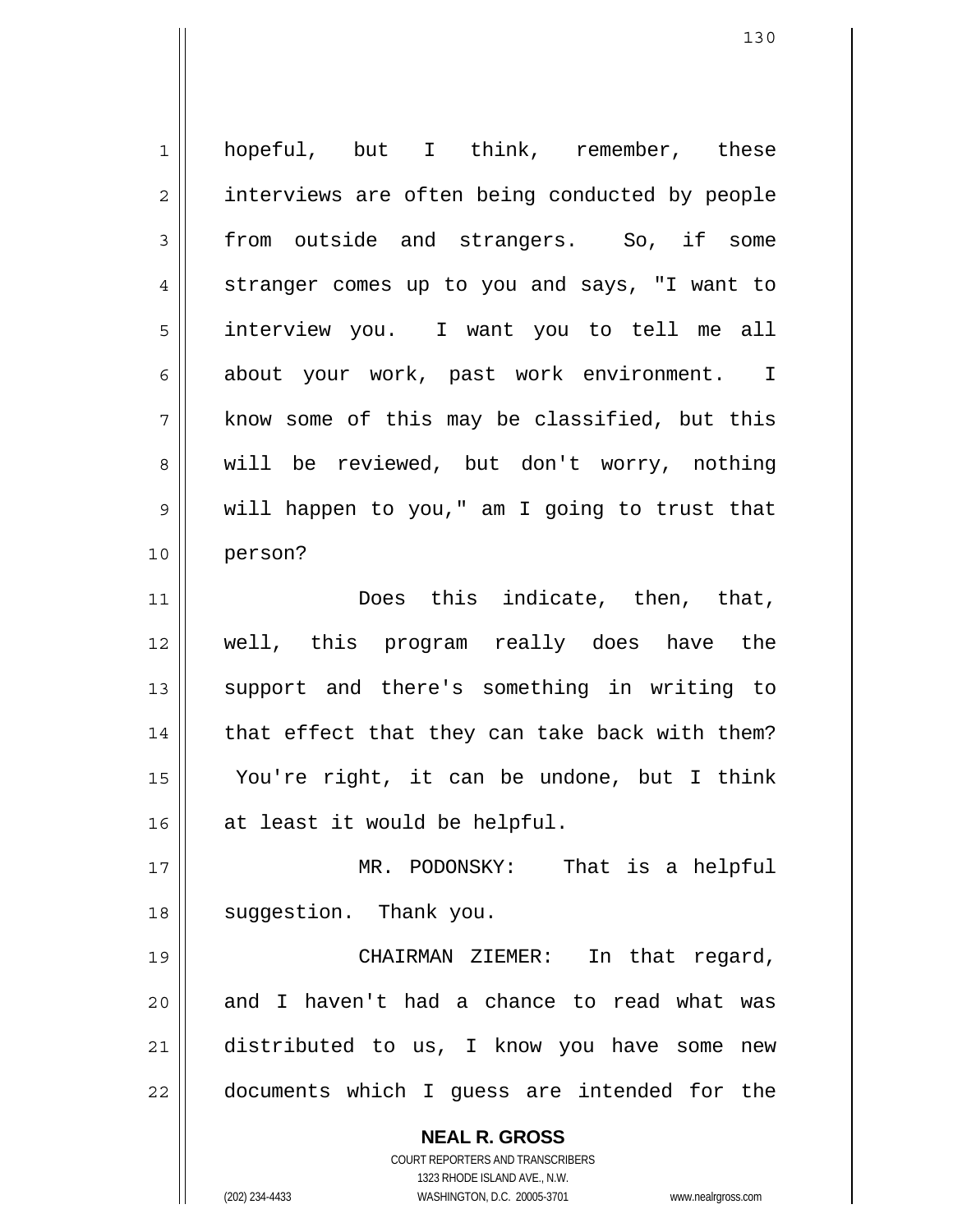1 DOE workforce perhaps.

| $\overline{2}$ | MR. PODONSKY: Yes, it is intended              |
|----------------|------------------------------------------------|
| 3              | to inform as vast a population as we can.      |
| 4              | CHAIRMAN ZIEMER: I don't know if               |
| 5              | these may contain at least hints of that, at   |
| 6              | least show some support from the top for the   |
| 7              | program.                                       |
| 8              | But, as Glenn has indicated, what              |
| $\mathsf 9$    | the workers have to see is the reality in      |
| 10             | action, and that is all the way down the chain |
| 11             | that there is not only no retaliation, but     |
| 12             | there is encouragement for them to             |
| 13             | participate. This has to not just be at the    |
| 14             | secretarial level. It's got to be down in the  |
| 15             | trenches. We all know how that goes, in not    |
| 16             | just this area, but many related areas.        |
| 17             | Phil Schofield.                                |
| 18             | MEMBER SCHOFIELD: I would like to              |
| 19             | thank Greg and Dr. Worthington for everything  |
| 20             | they have done. But I think it is going to     |
| 21             | take some education at these facilities        |
| 22             | because I can say, from the documents I had to |
|                | <b>NEAL R. GROSS</b>                           |

1323 RHODE ISLAND AVE., N.W. (202) 234-4433 WASHINGTON, D.C. 20005-3701 www.nealrgross.com

COURT REPORTERS AND TRANSCRIBERS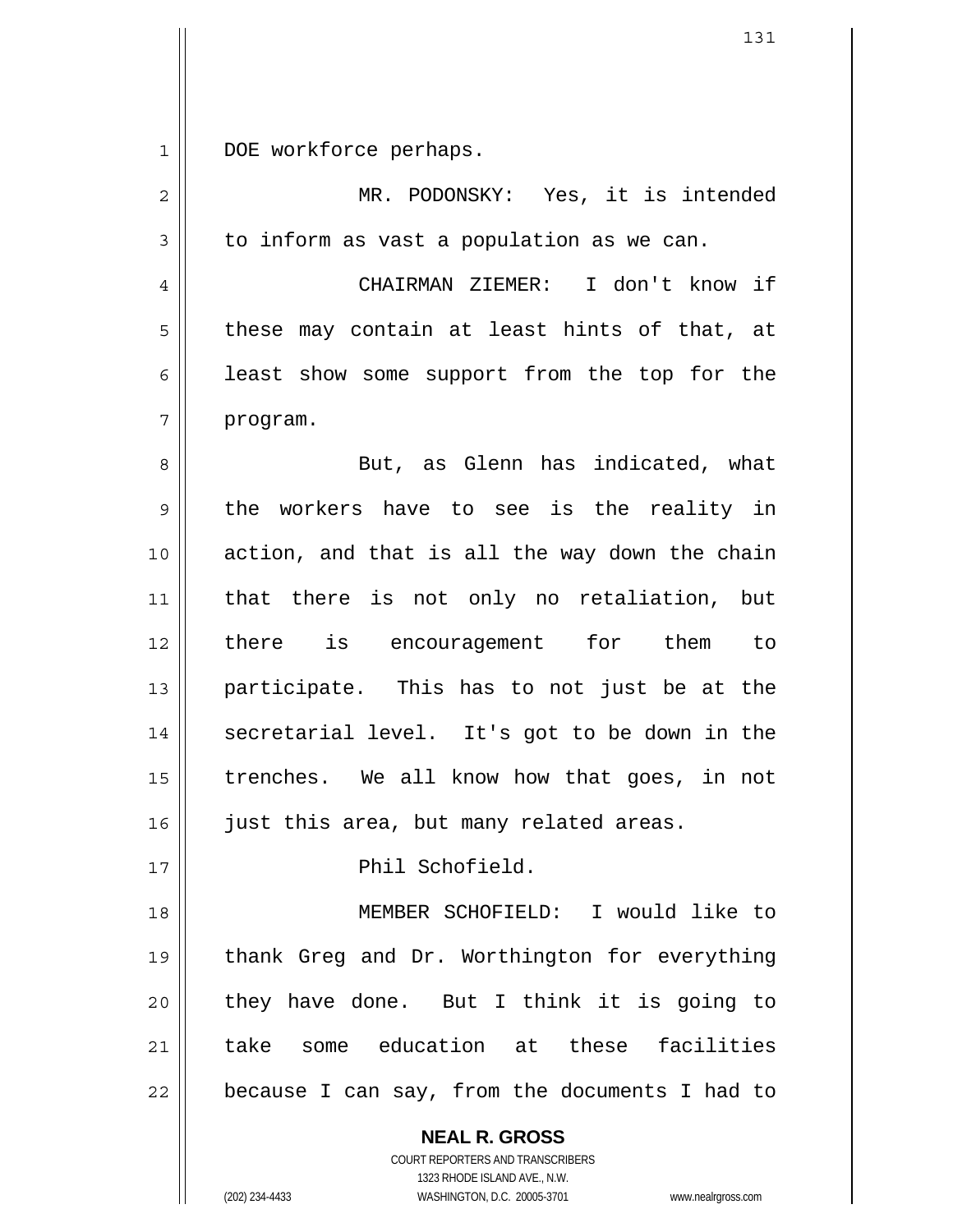1 2 3 4 5 6 7 8 9 10 11 12 13 14 15 16 17 sign, the training I had about nondisclosures, about not talking, and people I grew up with whose parents had gone through the same thing, and a lot of them, if you ask them, "What do your parents do?" or even my kids at one point, "Nothing." That was as much as you told your children, "Nothing." I worked there at the lab and that is as far as it went. A lot of these people, and I know a lot of my own coworkers, some of them who still to this day will not -- their wives don't know what they did all those years, they really don't. They have taken that oath, and they will take it to the grave with them because, as far as they are concerned, that paper they signed is until they die, that is in force.

 So that the culture has changed and that there are certain things they can talk about needs to be brought to these facilities.

I appreciate what you are doing.

CHAIRMAN ZIEMER: Thank you.

**NEAL R. GROSS**

COURT REPORTERS AND TRANSCRIBERS 1323 RHODE ISLAND AVE., N.W. (202) 234-4433 WASHINGTON, D.C. 20005-3701 www.nealrgross.com

18

19

20

21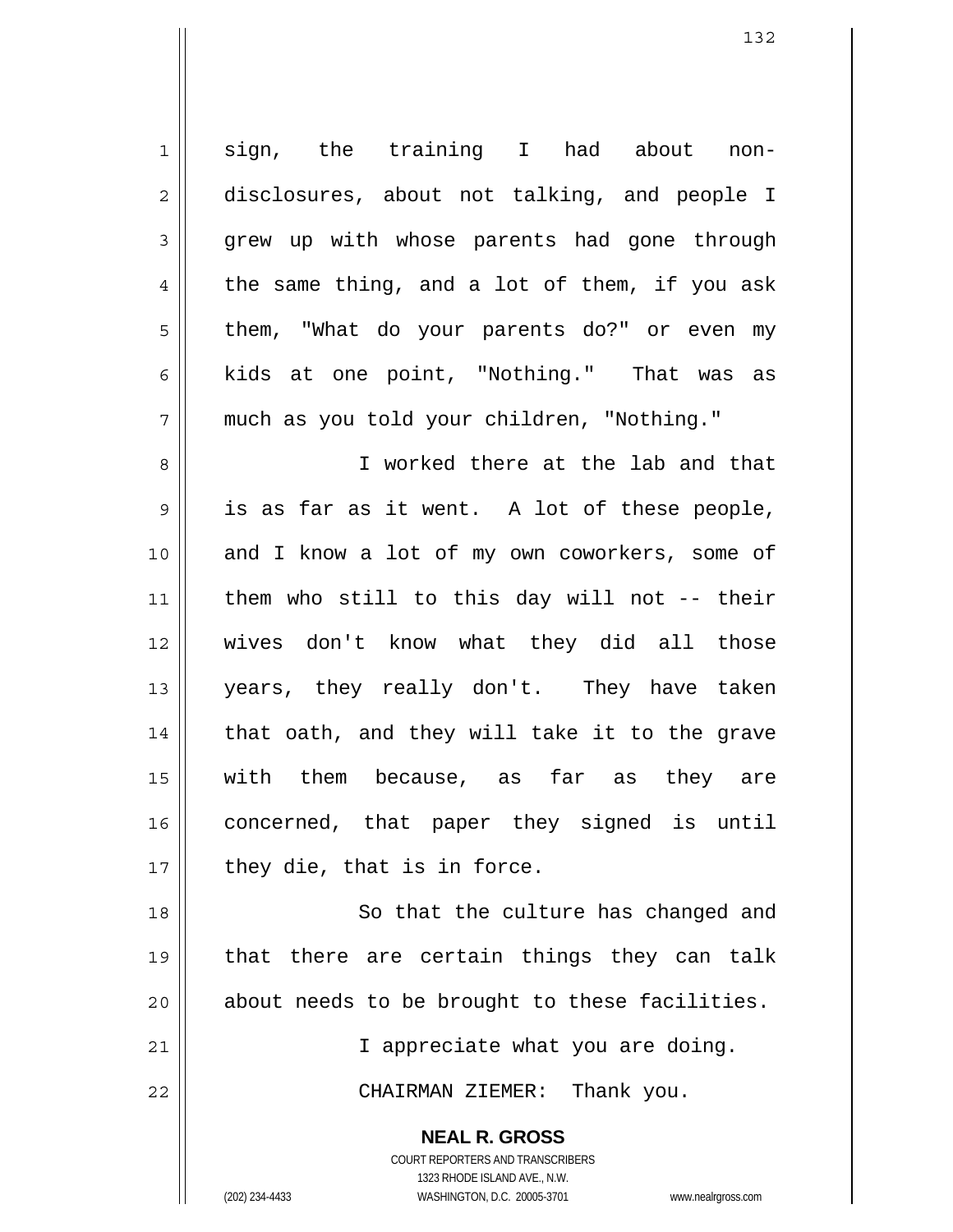**NEAL R. GROSS** COURT REPORTERS AND TRANSCRIBERS 1323 RHODE ISLAND AVE., N.W. (202) 234-4433 WASHINGTON, D.C. 20005-3701 www.nealrgross.com 1 2 3 4 5 6 7 8 9 10 11 12 13 14 15 16 17 18 19 20 21 22 Any further comments or questions for Mr. Podonsky? (No response.) Again, Glenn, we thank you very much for -- MR. PODONSKY: Thank you. CHAIRMAN ZIEMER: -- not only your presentation, but for being with us here in this meeting today. MR. PODONSKY: Thanks for all the work that you all are doing with our partners as well. Thank you. CHAIRMAN ZIEMER: I guess we will hear from Dr. Worthington as well. Thank you. DR. WORTHINGTON: Good afternoon again. It is always a pleasure to come and brief the Board and talk about the various things that we are doing at the Department of Energy, and also to get some feedback, some questions, and some comments from you. I typically start off the meeting saying that I am here on behalf of Mr.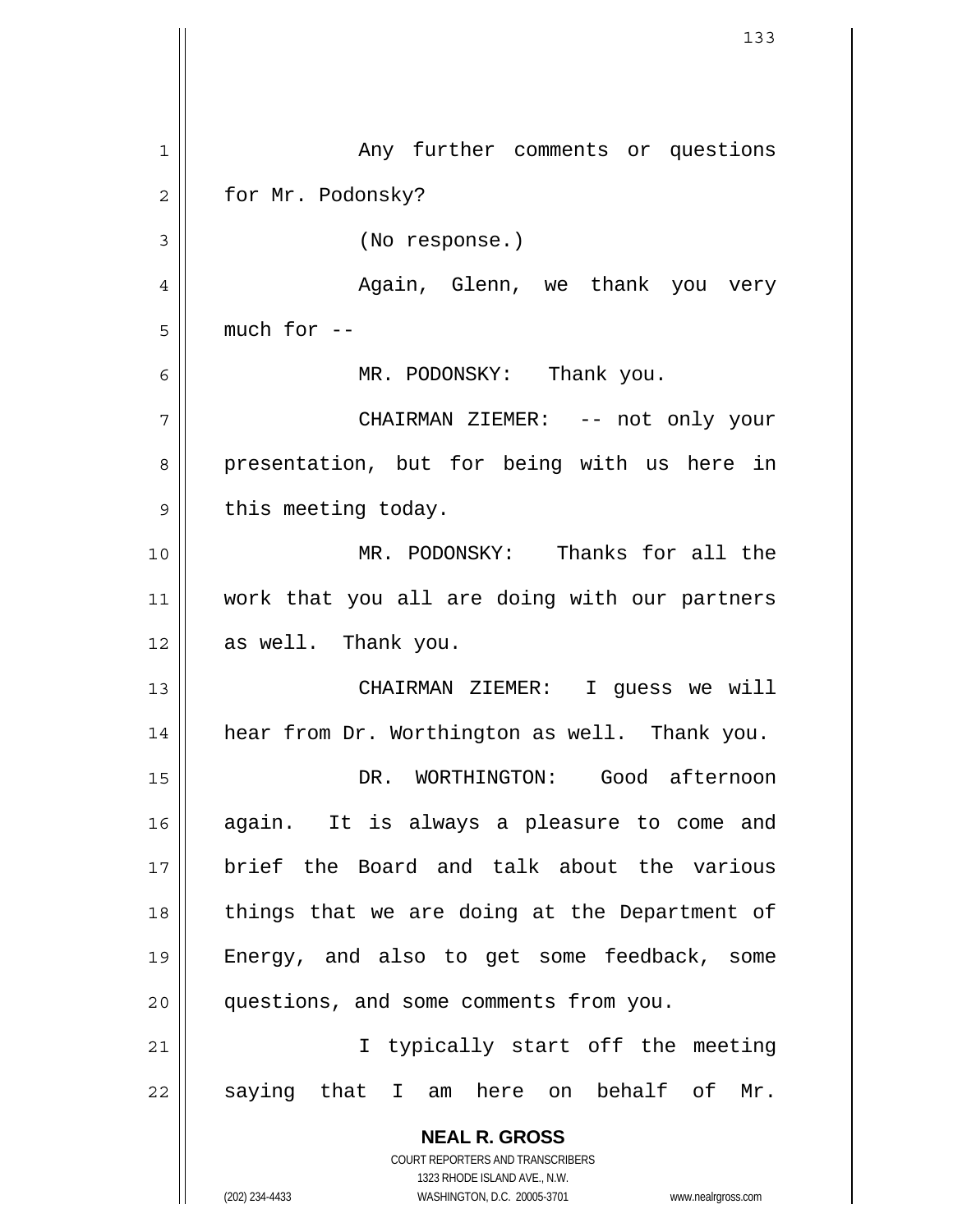1 2 3 4 5 6 7 8 Podonsky to talk about these efforts. So I am pleased that Glenn is here today as well, and he has talked about his commitment and what he has charged us with. So I guess it is my job for the next few minutes to talk about what we are doing, what are the things that we are doing, and to provide you with some stats on those areas.

9 10 11 12 13 14 15 What we have done today is that we have sort of stepped back and we revisited the presentation that we have been doing for the last six months. We kind of updated it just a little bit to focus it on the DOE roles and responsibilities, and then to align that with the stats.

16 17 18 19 20 21 22 We just want to remind ourselves, and to remind everybody, that we work on behalf of the program claimants, and that we want to make sure, as Glenn has indicated, that we are making all the information that is available to the right organizations, so that decisions can be made.

> **NEAL R. GROSS** COURT REPORTERS AND TRANSCRIBERS 1323 RHODE ISLAND AVE., N.W. (202) 234-4433 WASHINGTON, D.C. 20005-3701 www.nealrgross.com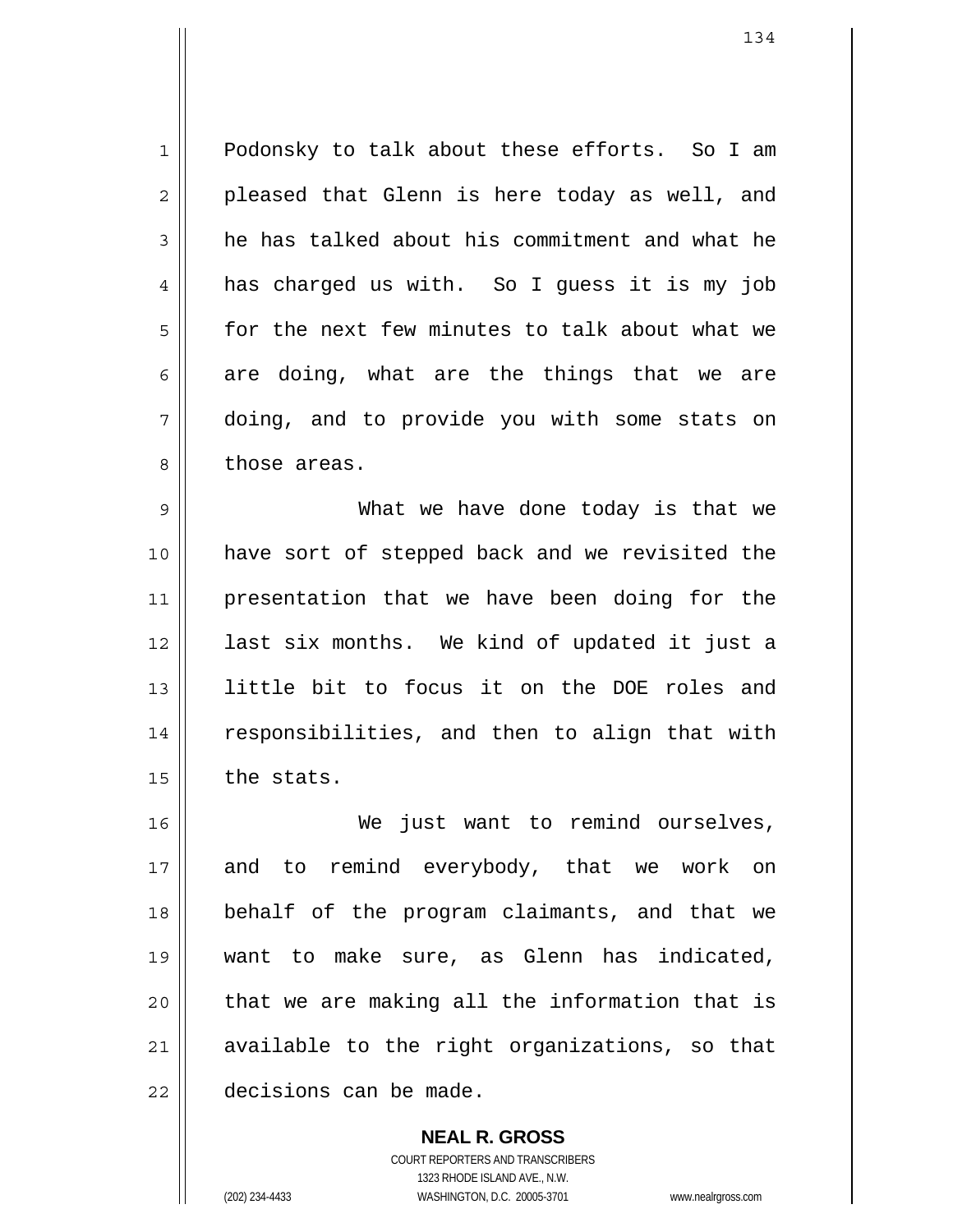We have a number of things that we try to do. We try to do them well, to make sure that the information gets to the right sources.

7 Part of it is responding to DOL and NIOSH requests. It is very critical that employment verification, exposure rates, that information, records, that that is being done. So that is a major part of what we do.

10 11 12 13 14 15 16 17 We provide support and assistance to the various organizations, to the Board, on large-scale things. So there are individual things. There are large-scale activities that we provide data on. We conduct research on the covered facilities. We try to provide some insights and to answer some questions in that regard.

18 19 20 21 22 I will talk a little about the booklets that you have in front of you. We have had some recent initiatives, and some of the things that I have heard in response to Glenn's comments are related to that.

> **NEAL R. GROSS** COURT REPORTERS AND TRANSCRIBERS 1323 RHODE ISLAND AVE., N.W. (202) 234-4433 WASHINGTON, D.C. 20005-3701 www.nealrgross.com

1

2

3

4

5

6

8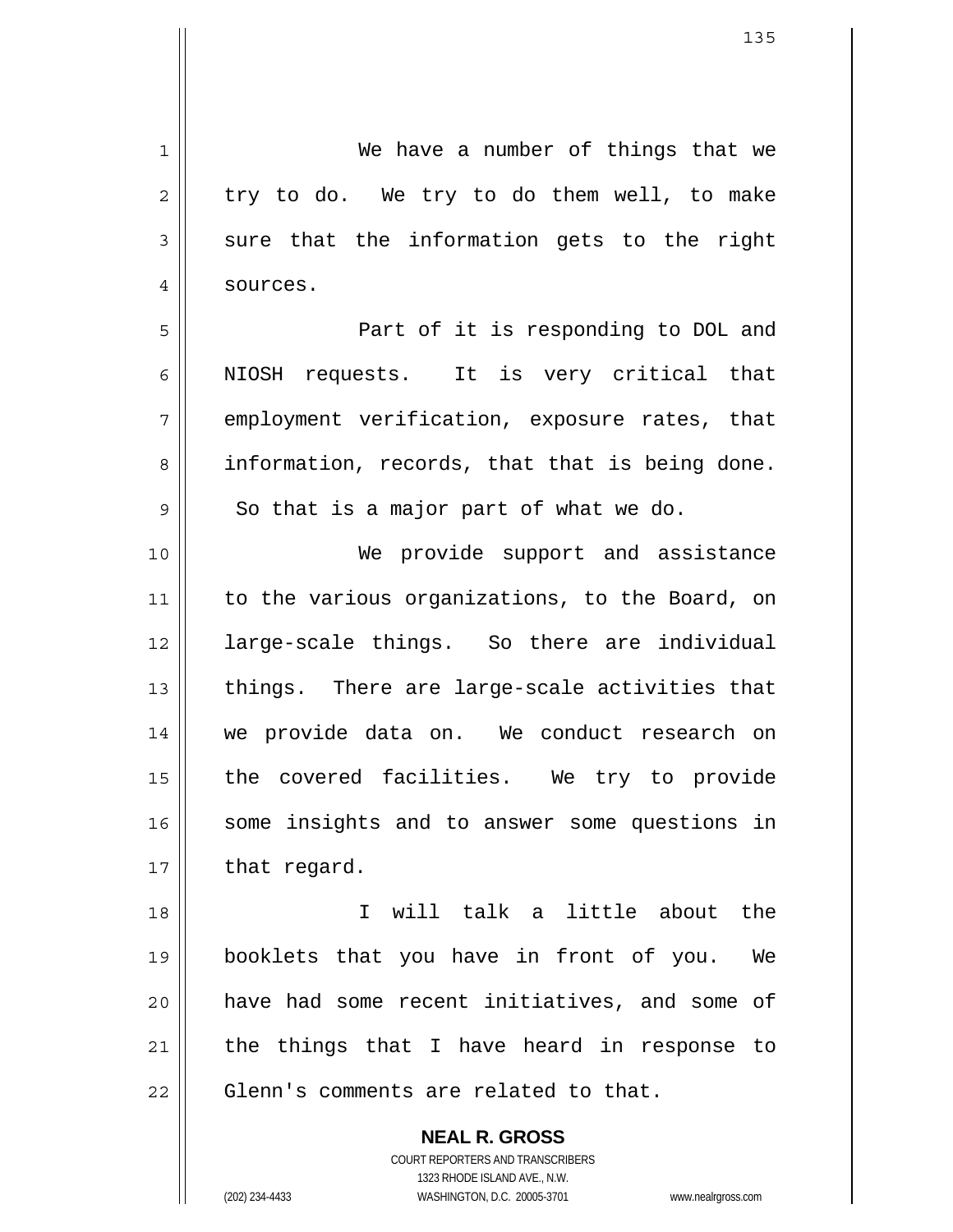**NEAL R. GROSS** COURT REPORTERS AND TRANSCRIBERS 1 2 3 4 5 6 7 8 9 10 11 12 13 14 15 16 17 18 19 20 21 22 We wanted to make sure that people are aware of this program and they are aware of the roles and responsibilities of DOE, so that they come forward and that, collectively, we can work through and make the program better. So we have what we called an aggressive outreach to make people just more aware. We think that if workers are more aware, they are more aware of their rights and more aware of the program, that they certainly will come forward with valuable information. It is not just about current workers, it is also about former workers as well, and that we provide information and resources on programs, and that we offer these services across the board, where it is appropriate to do so, and that we interface with these other organizations that Glenn has talked about today in terms of the various agencies. We stepped back and we wanted to look at the services that we are offering

1323 RHODE ISLAND AVE., N.W.

(202) 234-4433 WASHINGTON, D.C. 20005-3701 www.nealrgross.com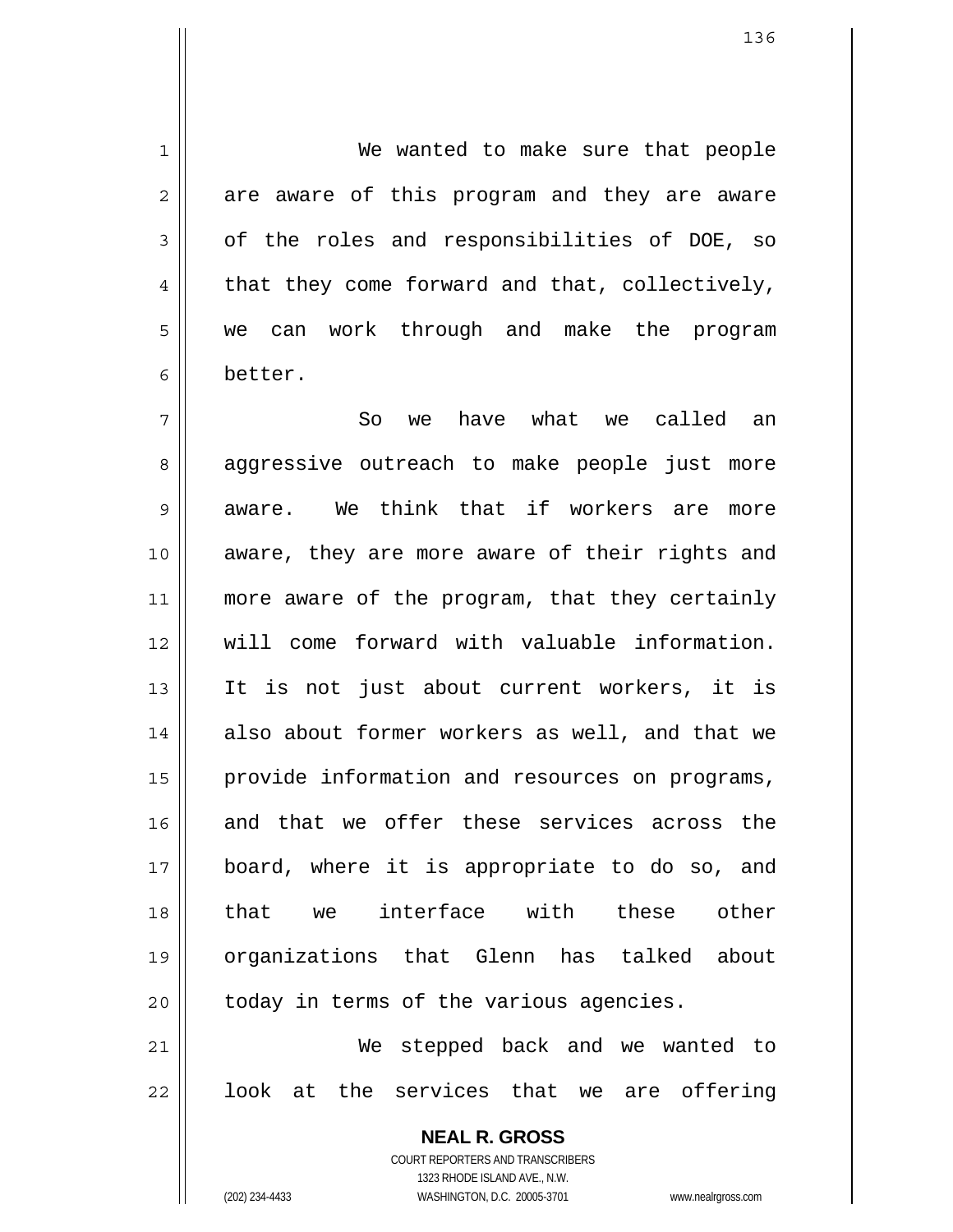1 2 3 4 5 6 7 8 9 10 11 12 13 14 15 16 17 18 19 20 21 22 within our organization and to figure out how we could, one, highlight those services, make people more aware of those services, and to in some cases fine-tune those activities that we are doing to make them more responsive. Again, it is about making people aware of the program. We provided for you today a copy of two of the pamphlets. One was sent out early, and I will talk a little bit about that one. The idea, again, was to just refocus and to revisit the roles and responsibilities for the Department of Energy. I will digress just a little bit, that we actually have several people from our organization actually out at Oak Ridge. We have talked about Oak Ridge today being a major hub for getting information from the various organizations, getting the documents. We have people there today meeting with the feds and the contractors there, talking about sort of the Former Worker Program and how we

> COURT REPORTERS AND TRANSCRIBERS 1323 RHODE ISLAND AVE., N.W. (202) 234-4433 WASHINGTON, D.C. 20005-3701 www.nealrgross.com

**NEAL R. GROSS**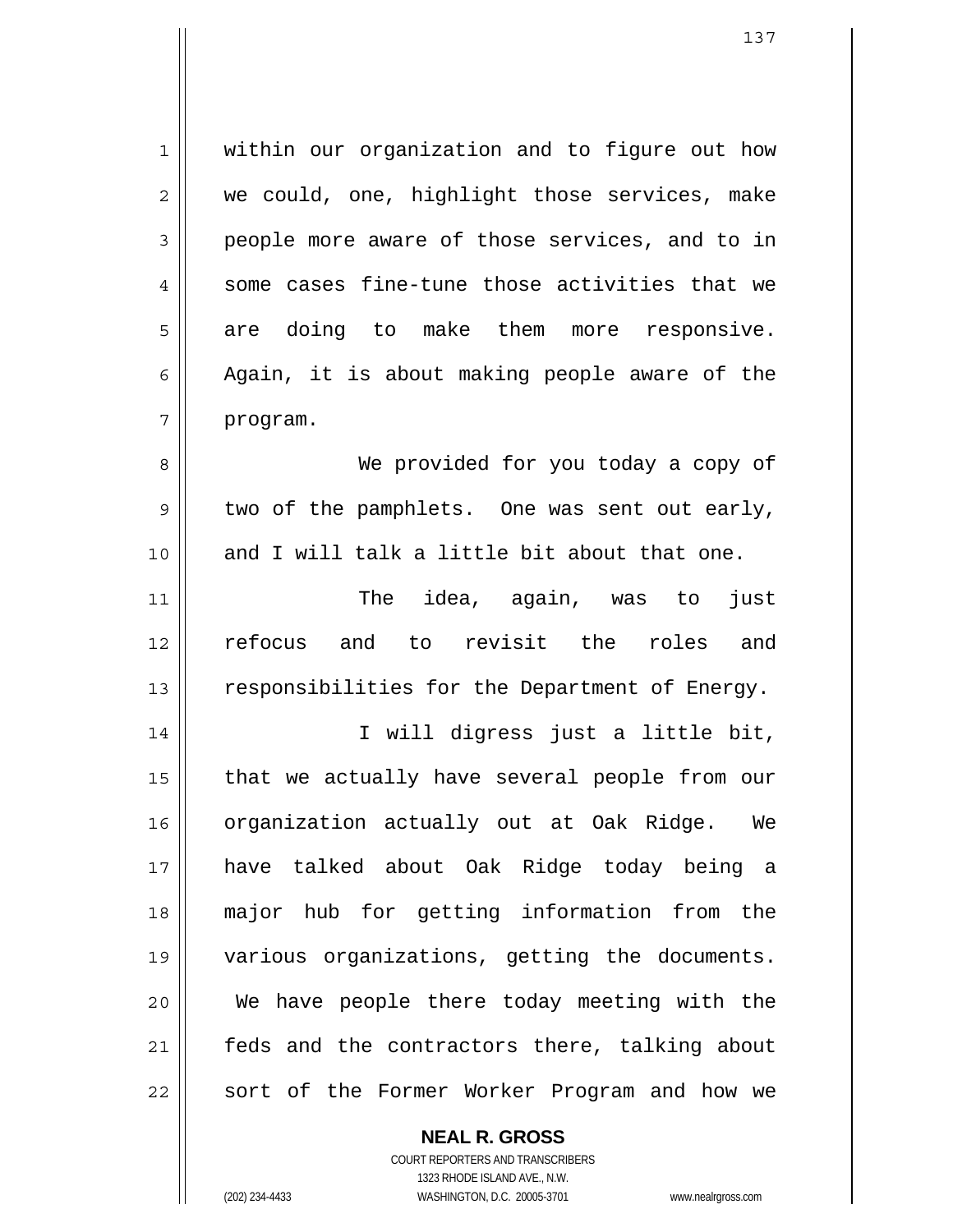can do better with that, and also ideas and information about the EEOICPA program. So we recognize the need, that we need to get the word out and make people more aware of those activities.

6 7 8 9 The Former Worker Medical Screening Program, why are we talking about that? I will talk about it a little bit more as we go along through this presentation today.

10 11 12 13 14 15 16 17 18 19 20 21 But, again, it is not just about the current workers, it is about the former workers, and it is about, what are the things that we are seeing when we are doing the medical screenings? They are telling us that there are some adverse health effects. So that information we are feeding into the EEOICPA program, as appropriate, when we need to do that, but we also use it to have a better current program, so that we don't get in the same situation that we are in with some of the things that we are seeing today.

The third item is on the Worker

**NEAL R. GROSS** COURT REPORTERS AND TRANSCRIBERS 1323 RHODE ISLAND AVE., N.W. (202) 234-4433 WASHINGTON, D.C. 20005-3701 www.nealrgross.com

22

1

2

3

4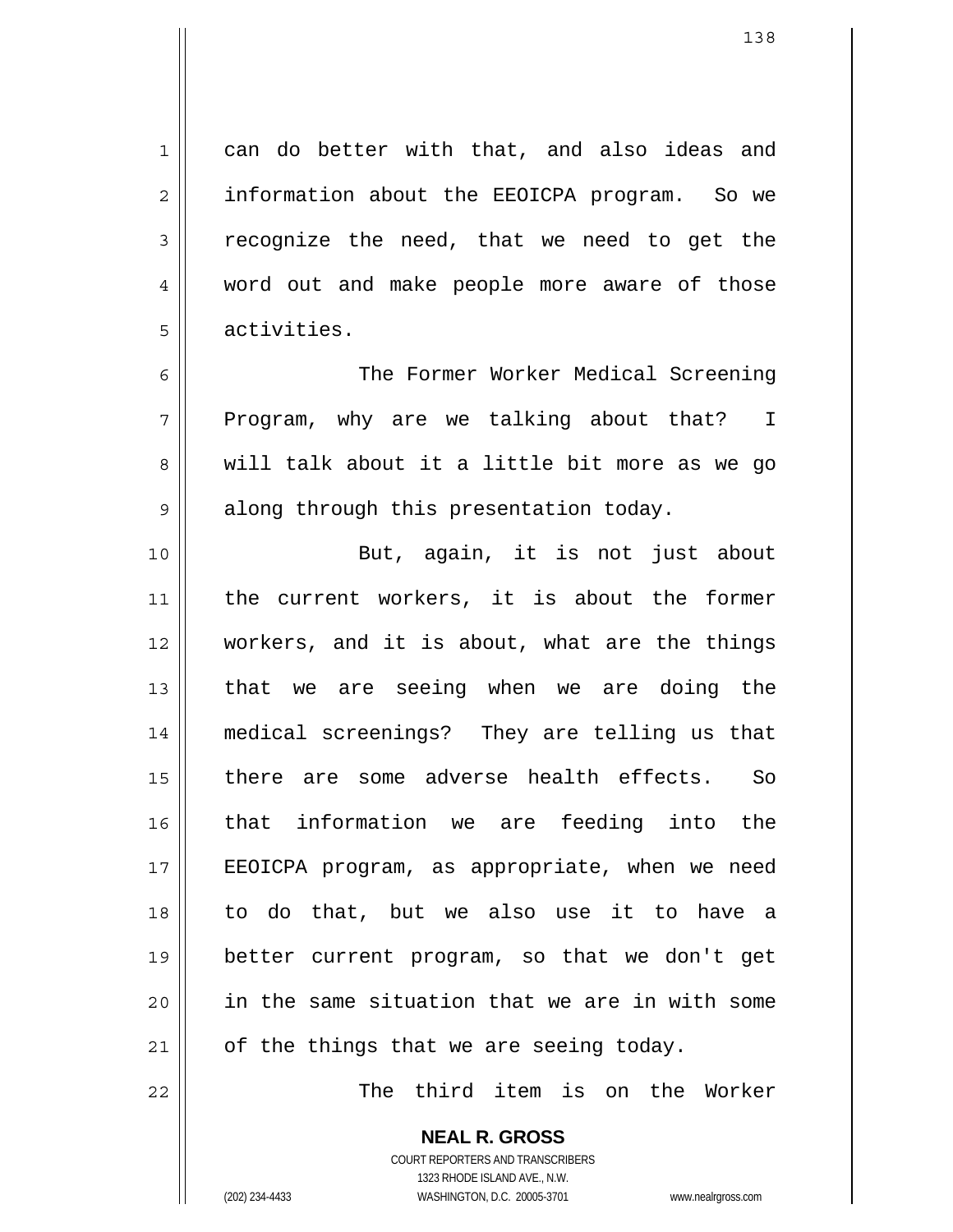1 2 3 4 5 6 7 8 9 10 11 12 13 14 15 16 17 18 19 20 21 22 Safety and Health Program. It is Rule 851. It was a rule that was developed to sort of bring the non-nuclear hazards and work activities on par with the nuclear ones. So what we have tried to do with that one is to, again, we heard from current workers, "I don't know if I really understand 851. What are my rights? What does it mean to me? What are the kinds of things that I should be doing?" So we wanted to have sort of an awareness pamphlet that people could use for training. We've gotten feedback from the unions that that kind of information is helpful to them. So, again, these were the three tools that we were using: How do we deliver the right documents, and so forth, on the EEOICPA program? How do we look at the Former Worker Screening Program and leverage that and connect it to the other program as needed? And then are we doing the right thing for the

1323 RHODE ISLAND AVE., N.W. (202) 234-4433 WASHINGTON, D.C. 20005-3701 www.nealrgross.com

**NEAL R. GROSS** COURT REPORTERS AND TRANSCRIBERS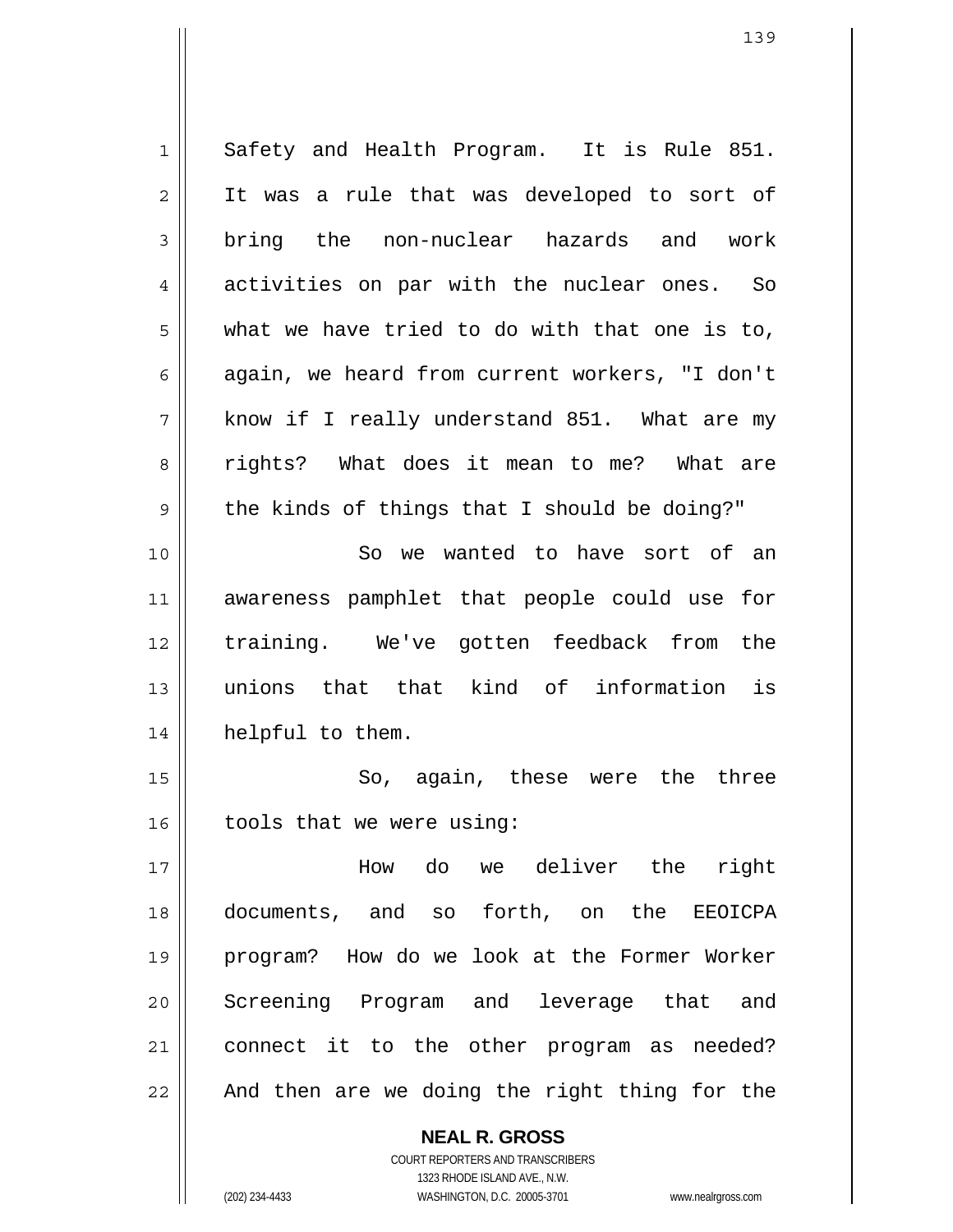1 2 current workers? So that is what the 851 piece is about.

3 4 5 6 7 8 9 These are snapshots of the pamphlets that I made available to you. The first one is on the EEOICPA program, "Outreach and Awareness". Again, it is about making people aware of the program. Where do you go? What does it do? And in doing so, hopefully, how we can get it better.

10 11 12 The Former Worker Program, that is also in your packet there. Then we have the 851, which dealt with the current workers.

13 14 15 16 17 18 Again, we hand-carried those because sometimes, with mailroom activities, it is kind of a Pony Express. So we wanted to make sure that, even though they were sent out a week ago, that they were made available to you right now.

19 20 21 22 Now a little bit about the specific DOE activities, the things that we are doing, and some idea about the numbers. While I will give you some specific numbers on what we are

> **NEAL R. GROSS** COURT REPORTERS AND TRANSCRIBERS 1323 RHODE ISLAND AVE., N.W. (202) 234-4433 WASHINGTON, D.C. 20005-3701 www.nealrgross.com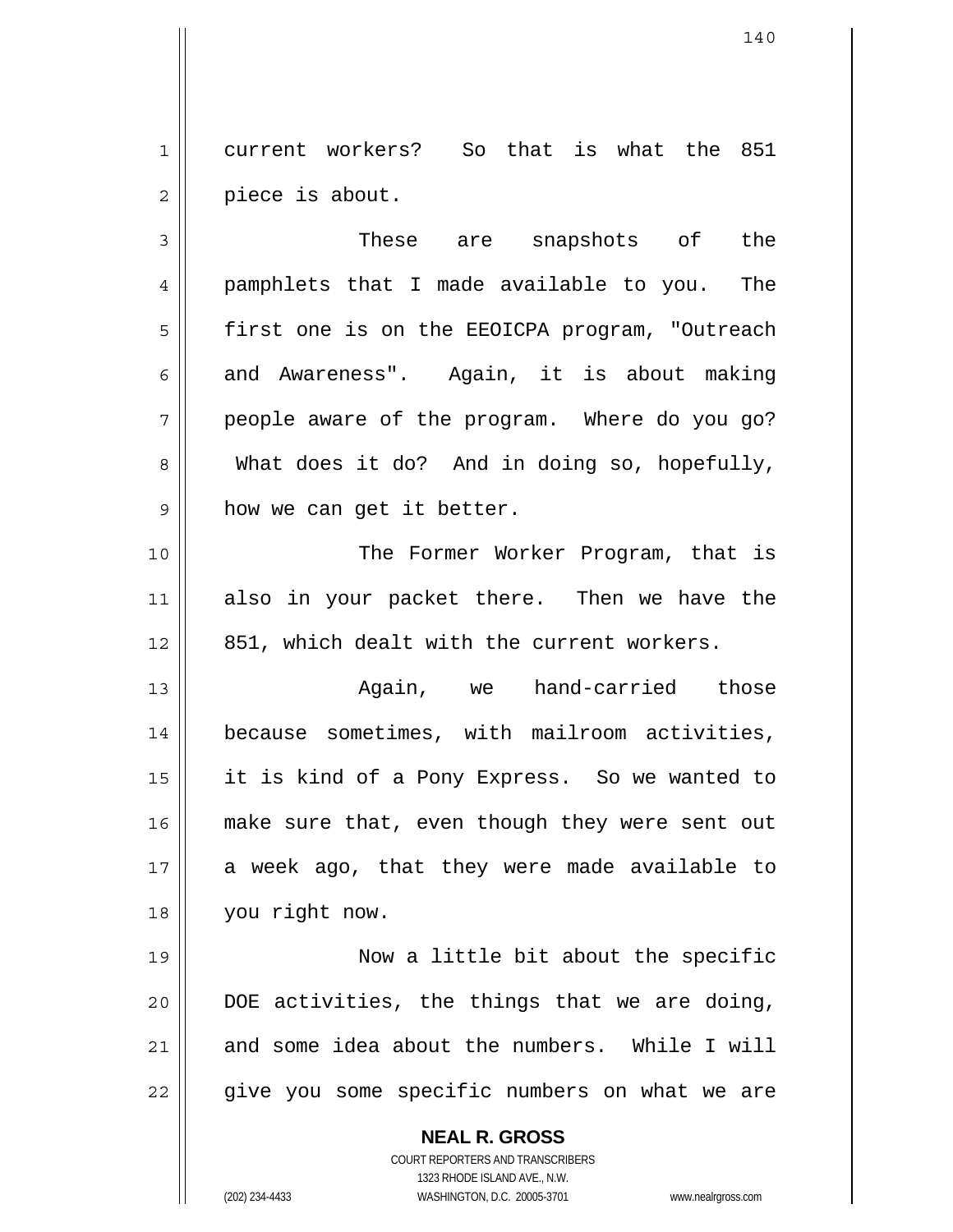1 2 3 4 5 6 7 seeing today, and looking back last year as well, sometimes the numbers themselves don't tell the story because sometimes the complexity associated with the research and delivering the documents may be more difficult for one or two versus a number of individual employment verifications.

8 9 10 11 12 13 14 15 16 17 Employment verifications, we have done about 6,500 this year. We have, again, tried to be very aggressive and very creative in terms of how we can verify employment. In some cases, for example, at Hanford, they even look at public housing records. They look at where people live, various kinds of documents. The people at Hanford would have only been in those programs and had that housing if, in fact, they were working on the DOE programs.

18 19 20 21 22 So we are using every method possible, and we are trying to provide what we view as somewhat of a personal touch in terms of doing this. There are systematic things you look at, but did we think about other

> **NEAL R. GROSS** COURT REPORTERS AND TRANSCRIBERS 1323 RHODE ISLAND AVE., N.W. (202) 234-4433 WASHINGTON, D.C. 20005-3701 www.nealrgross.com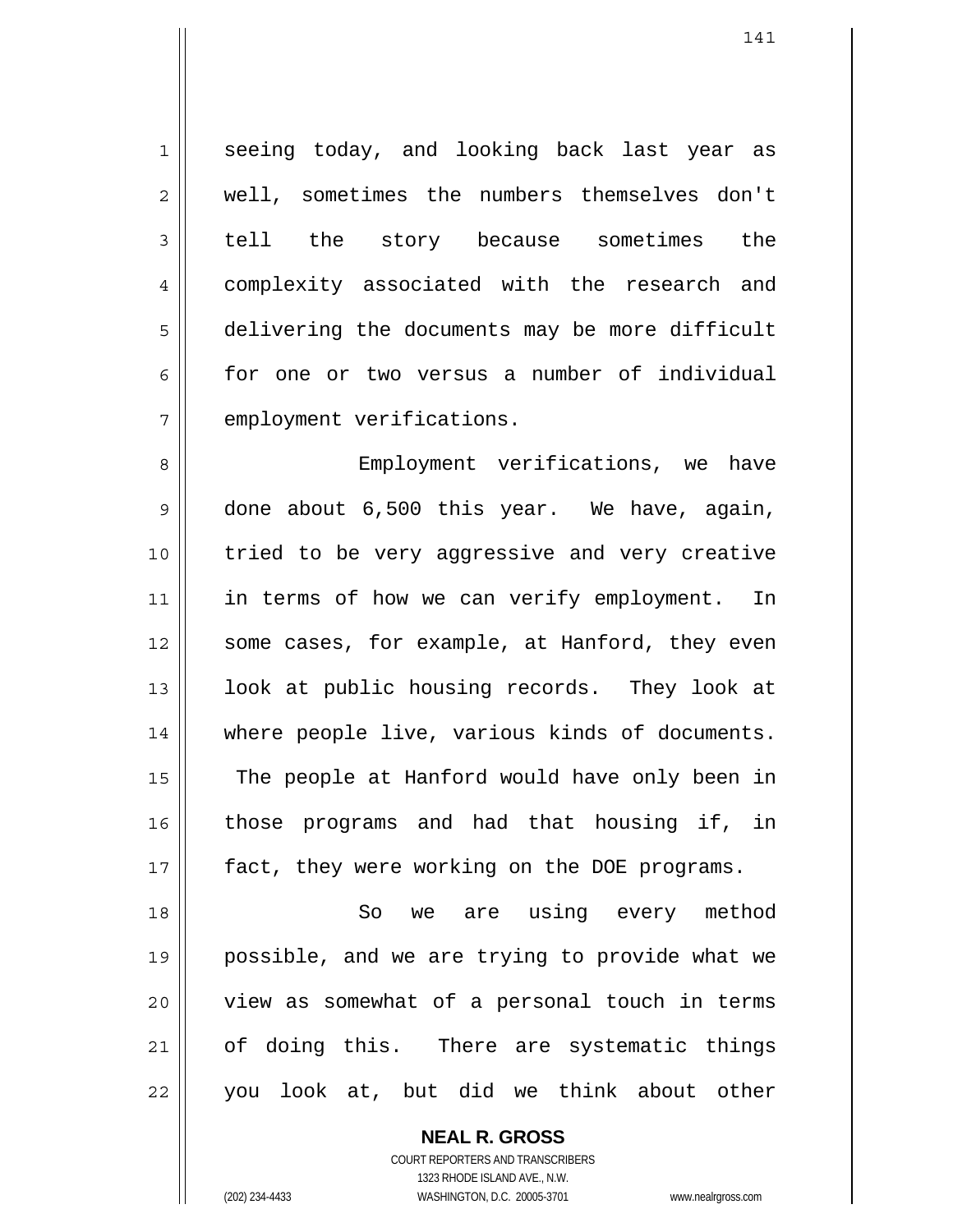1 rocks we could overturn?

| $\overline{2}$ | You have heard today a little bit              |
|----------------|------------------------------------------------|
| 3              | about sort of timing. When do we get back to   |
| 4              | people when we have completed our searches, or |
| 5              | whatever it is? Sometimes some of them may     |
| 6              | take longer because we don't want to come back |
| 7              | with a no if it really isn't a no, that maybe  |
| 8              | it is difficult, and we have to really be      |
| 9              | aggressive and turn over everything to be able |
| 10             | to do those records.                           |
| 11             | In terms of the dose records for               |
| 12             | NIOSH, about 4,000 a year. Then the document   |
| 13             | acquisition requests are about 7,500 a year,   |
| 14             | is what we are doing.                          |
| 15             | This is just a comparison between              |
| 16             | 2008 and 2009. Again, it is on fiscal year,    |
| 17             | so it looks similar. Again, our view is that   |
| 18             | the data searches are becoming more difficult. |
| 19             | Even if the numbers are the<br>same, the       |
| 20             | resources going into it sometimes are quite    |
| 21             | extensive, but we are learning more. We are    |
| 22             | learning from that, and we are factoring that  |

**NEAL R. GROSS**

COURT REPORTERS AND TRANSCRIBERS 1323 RHODE ISLAND AVE., N.W. (202) 234-4433 WASHINGTON, D.C. 20005-3701 www.nealrgross.com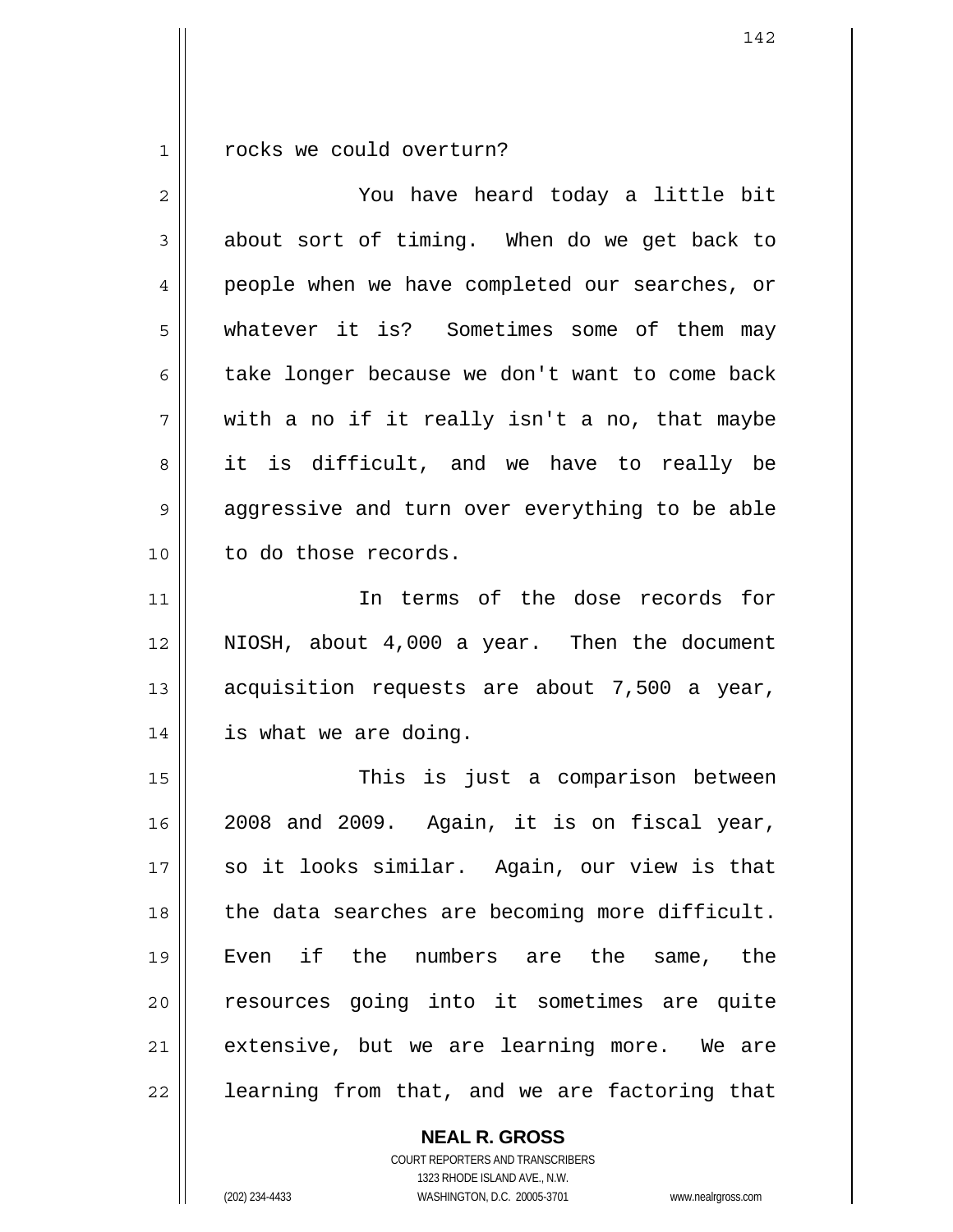1 into how we do the others.

| $\overline{2}$ | In terms of the DOE support for SEC            |
|----------------|------------------------------------------------|
| $\mathsf 3$    | activities, these are things that cost us more |
| $\overline{4}$ | bucks, and there are things that we have to be |
| 5              | more aggressive, and that we are working with  |
| 6              | the various sites on.                          |
| 7              | Here is a listing of the ones that             |
| 8              | we are working on now. Some of them,           |
| $\mathsf 9$    | certainly, are bigger activities than others,  |
| 10             | but it is quite a big part of what we do.      |
| 11             | Here are some examples, and I think            |
| 12             | we have gone through some of them in the past, |
| 13             | things that we are doing at Hanford, for       |
| 14             | example. Over 2,800 keywords searches, and I   |
| 15             | will talk about that, just for maybe 60        |
| 16             | seconds.                                       |
| 17             | Keyword searches, I mean that is               |
| 18             | very critical because you need some structured |
| 19             | approach in terms of being able to look for    |
| 20             | documents. What are the words you use at this  |
| 21             | site for these kinds of things, or whatever it |
| 22             | is?                                            |
|                |                                                |

**NEAL R. GROSS** COURT REPORTERS AND TRANSCRIBERS 1323 RHODE ISLAND AVE., N.W.

(202) 234-4433 WASHINGTON, D.C. 20005-3701 www.nealrgross.com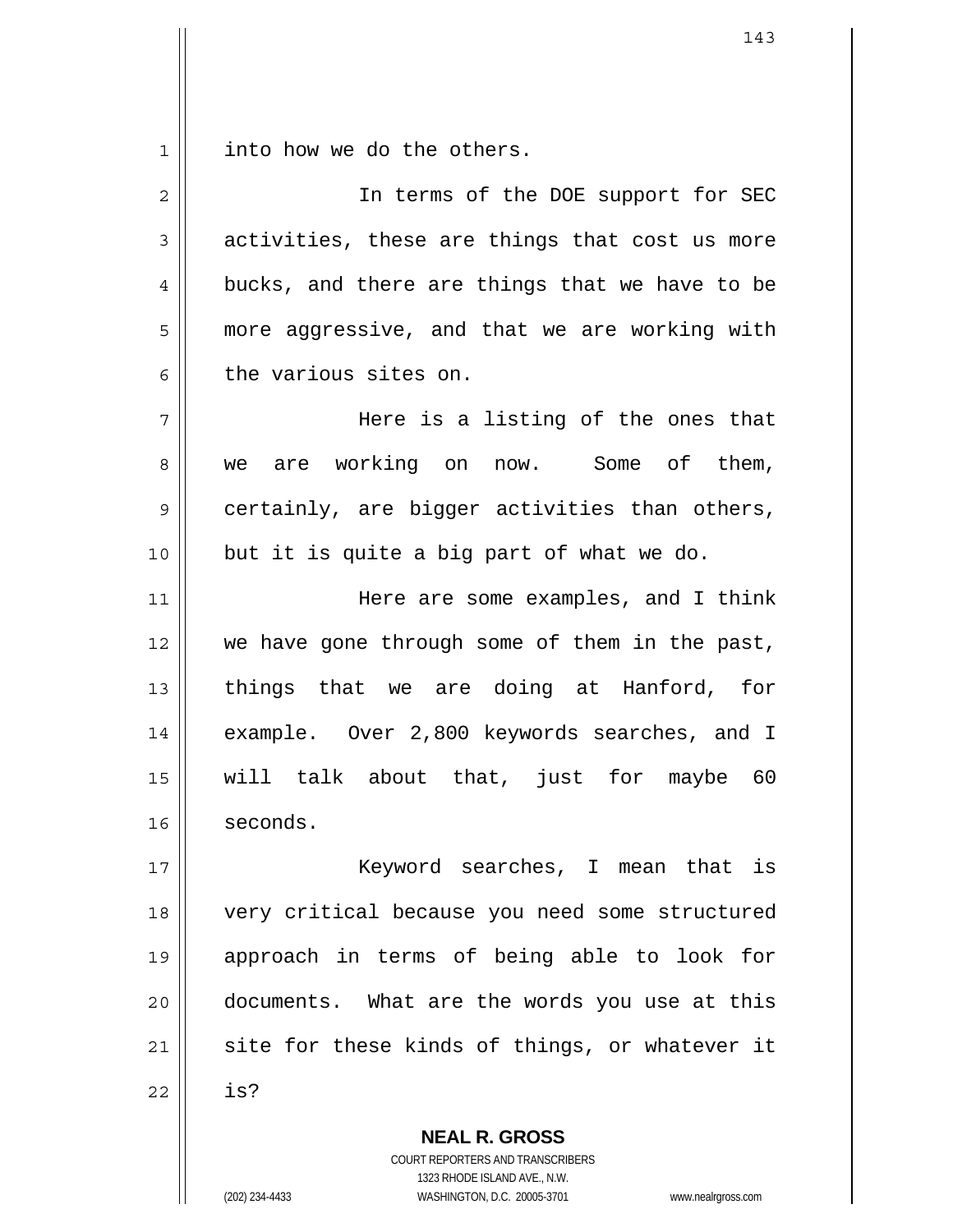| $\mathbf 1$  | So a lot of time and effort goes               |
|--------------|------------------------------------------------|
| $\mathbf{2}$ | into the keyword searching methodology and     |
| 3            | approach, but they are revised as appropriate  |
| 4            | when we need to do that.                       |
| 5            | Approximately a million pages                  |
| 6            | produced for review, boxes and documents. I    |
| 7            | mean that is extensive, we think.              |
| 8            | For example, since we are talking              |
| 9            | about Hanford, I will talk about the           |
| 10           | individuals there. We have people that are     |
| 11           | very knowledgeable. Many of them worked on     |
| 12           | the site, and they are familiar with things,   |
| 13           | but quite a lot that we go through in terms of |
| 14           | reviewing of documents and making sure that we |
| 15           | can make things available.                     |
| 16           | We have talked about security plans            |
| 17           | today and the fact that we think that we are   |
| 18           | better in terms of the fact that we have       |
| 19           | worked with you on how to put together the     |
| 20           | plan that will be useful. But we continue to   |
| 21           | have to do classification reviews at the       |
| 22           | various sites for various documents. So we     |

COURT REPORTERS AND TRANSCRIBERS 1323 RHODE ISLAND AVE., N.W. (202) 234-4433 WASHINGTON, D.C. 20005-3701 www.nealrgross.com

**NEAL R. GROSS**

 $\mathsf{II}$ 

 $\mathsf{I}$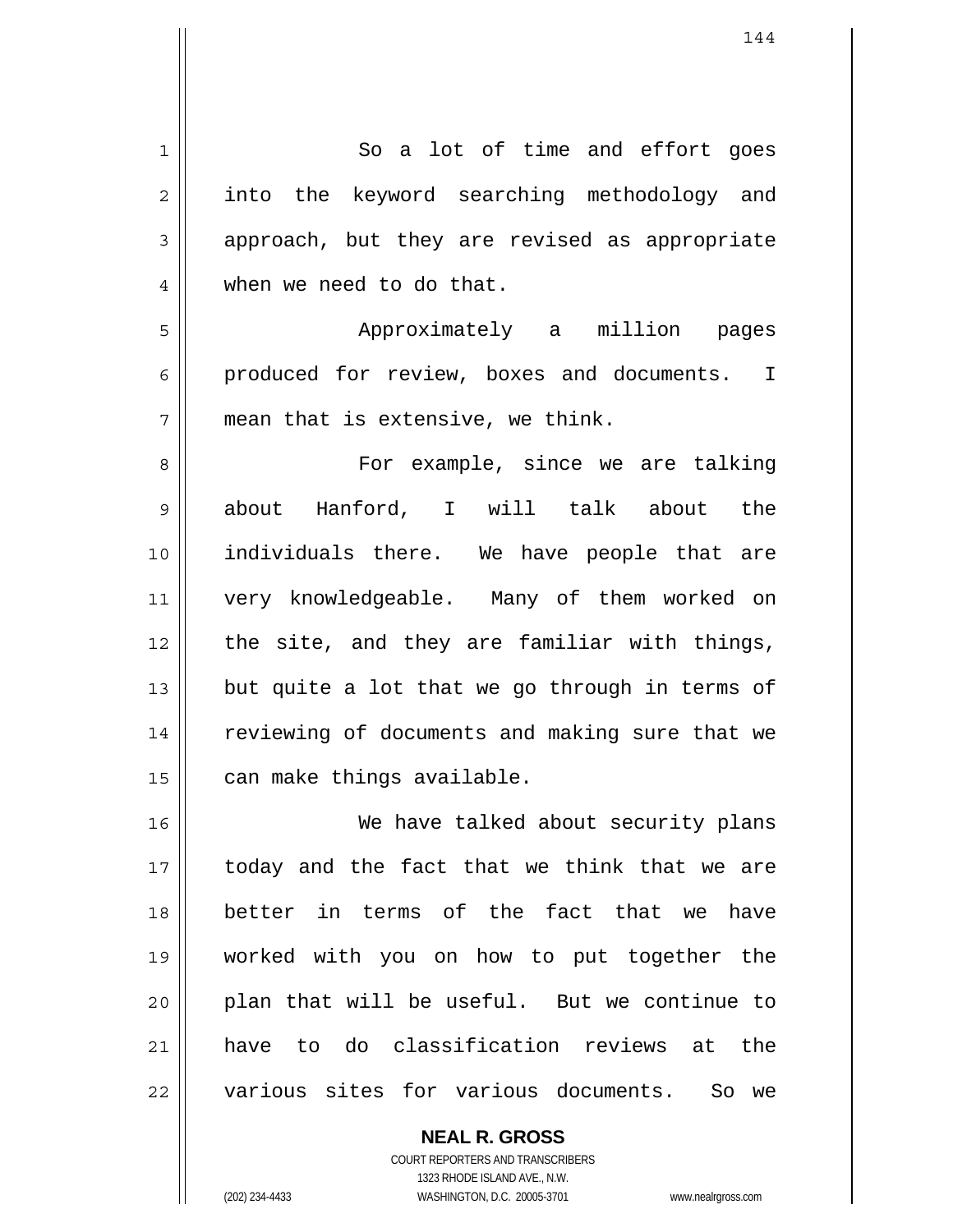1 2 work on that, and also the Privacy Act-type information.

3 4 5 6 Continuing with Hanford, we typically do about one visit a month for NIOSH Advisory Board contractors, getting them out to the sites.

7 8 9 10 11 12 13 14 15 16 We have heard about, I think just a few minutes ago, the need to actually get out on the ground and walk the spaces. There is one thing to do a keyword search. There is another thing to have sort of a visual on what is it I'm looking for, what kinds of activities went on there, and to be able to walk the spaces. I think it certainly helps everybody. It makes the job easier and more credible if we are able to do that.

17 18 19 So we want to continue to facilitate those onsite visits and tours. We think that they are good for everybody.

20 21 22 In terms of being able to do the job the best you can in the right environment, we try to work with the various organizations

> **NEAL R. GROSS** COURT REPORTERS AND TRANSCRIBERS 1323 RHODE ISLAND AVE., N.W. (202) 234-4433 WASHINGTON, D.C. 20005-3701 www.nealrgross.com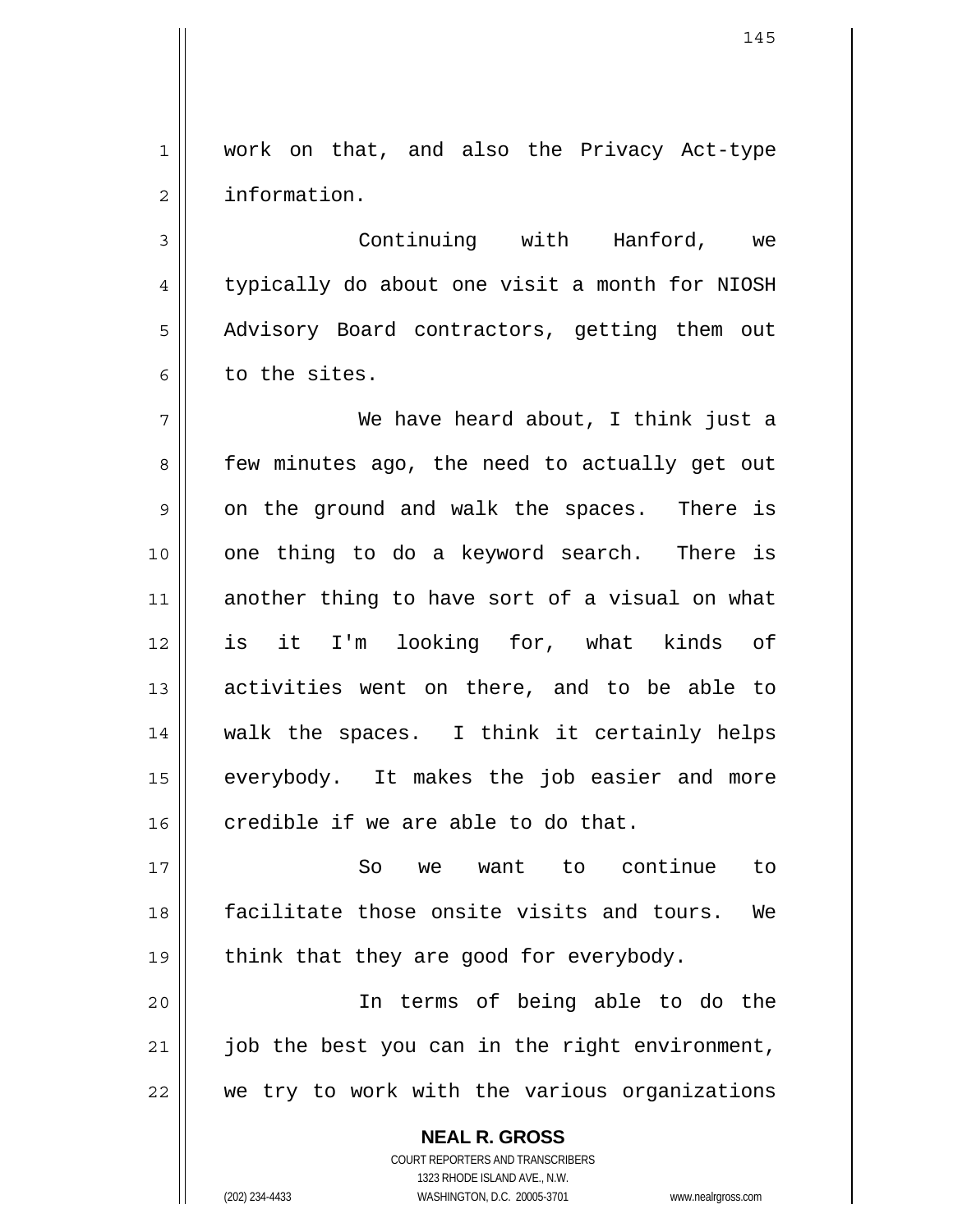| 1  | to have work space that is appropriate for the           |
|----|----------------------------------------------------------|
| 2  | types of documents and the types of activities           |
| 3  | that you have there. So we work across the               |
| 4  | DOE complex to do that.                                  |
| 5  | These were just examples of Hanford                      |
| 6  | again in terms of the tours. I think they are            |
| 7  | outstanding.                                             |
| 8  | Specific employees made available                        |
| 9  | interviews by request, we want to<br>for                 |
| 10 | certainly work with the different                        |
| 11 | organizations to make sure that we are able to           |
| 12 | set up an interview schedule and that we work            |
| 13 | that schedule. It is critical because there              |
| 14 | are things that workers know. You have to put            |
| 15 | all the information together. You have to                |
| 16 | look at the facilities. What do they look                |
| 17 | The data that you are generating, but<br>like?           |
| 18 | also the insights from the workers.                      |
| 19 | So anything that we can do to help                       |
| 20 | facilitate the interviews, making sure that we           |
| 21 | provide a space where, if there is a belief              |
| 22 | that there may be classified discussions, that           |
|    | <b>NEAL R. GROSS</b><br>COURT REPORTERS AND TRANSCRIBERS |

1323 RHODE ISLAND AVE., N.W.

 $\prod$ 

(202) 234-4433 WASHINGTON, D.C. 20005-3701 www.nealrgross.com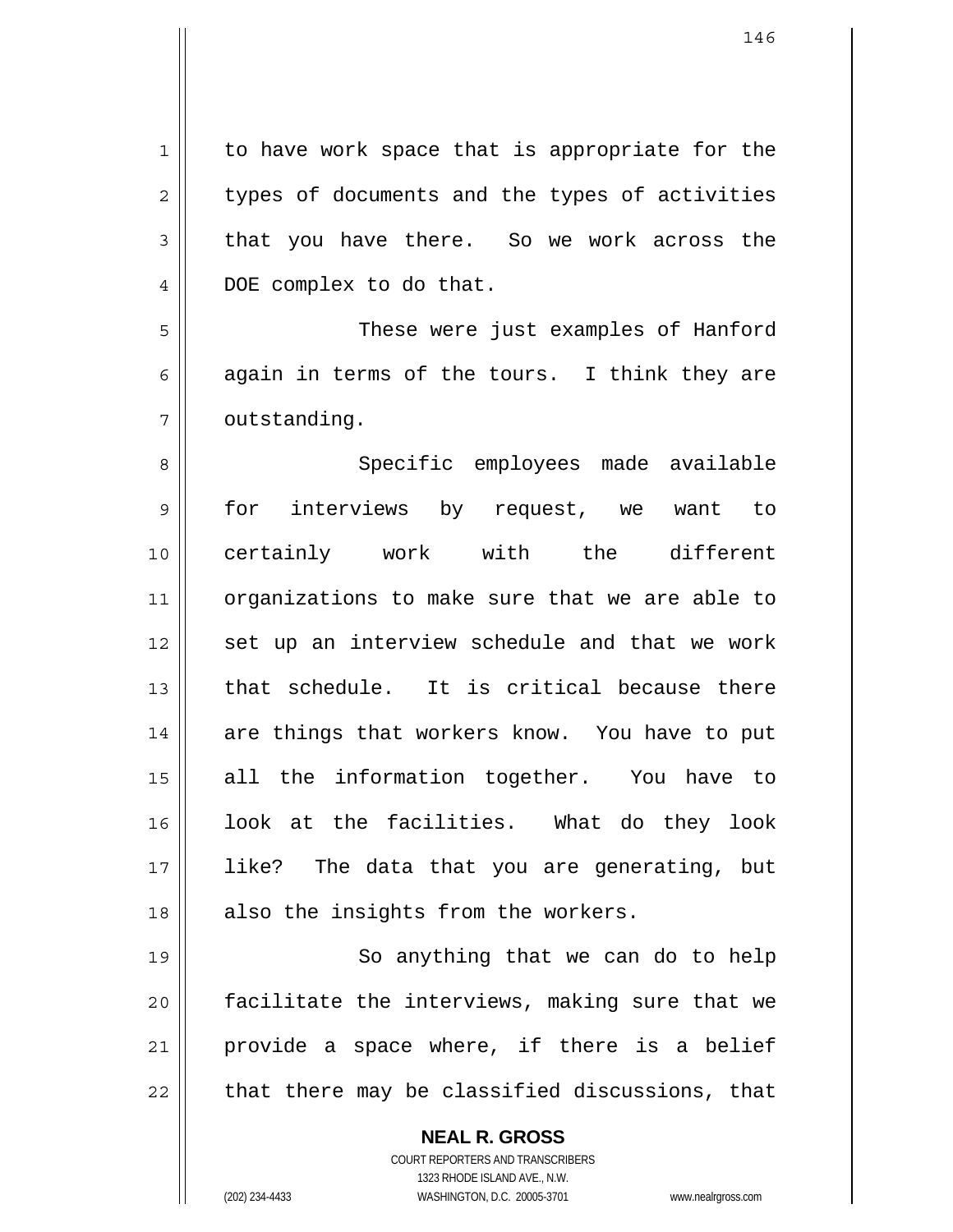they are in an environment that they can do that. I think we are hearing more that in some cases you want the interviews to be offsite and away from the regular DOE facility. We will work with you on how to make that happen.

7 8 9 10 11 12 13 14 15 16 17 In the case where there is a need or a perception that there may be classified discussions, we have to be maybe more creative in how we do that and we meet the requirements. But, certainly, I think we have a long history in Glenn's organization of doing investigations and reviews. There have been cases where people don't want to do it on site. So we have to work with you and be able to find the right environment, so we can get the workers there.

18 19 20 21 22 As Glenn indicated in terms of working from the top all the way down to the bottom of the DOE organization and making sure that workers are comfortable, whether they are current or former, that they are comfortable

> **NEAL R. GROSS** COURT REPORTERS AND TRANSCRIBERS 1323 RHODE ISLAND AVE., N.W. (202) 234-4433 WASHINGTON, D.C. 20005-3701 www.nealrgross.com

1

2

3

4

5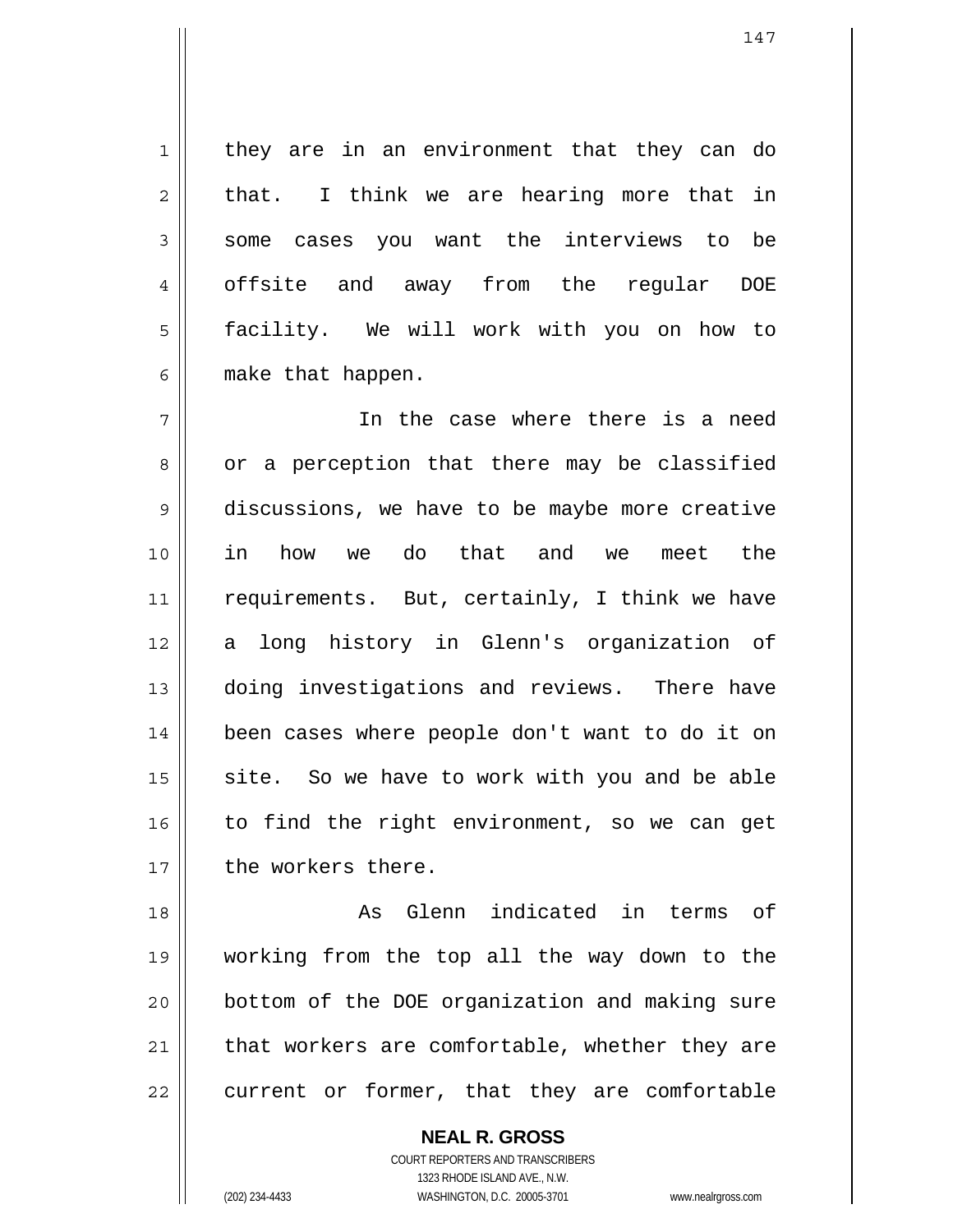in being able to come forth and provide information. So what can we do to kind of make it happen? So that is one of the things that we will be championing, to try to work on that.

6 7 8 9 10 11 12 13 Savannah River is another site where we have a big SEC activity going on. We have hosted, I believe, at least 12 NIOSH site visits. We expect to complete records search/data capture efforts during the visit the week of July 27th, which is right now as we speak. Greg, there should be people there that are working on that activity.

14 15 16 17 18 19 We have hosted a visit for the Advisory Board whenever that is needed. We will try to work through that. Some sites there is a longer lead time. So I think Greg has been working hard with you on that, but let us know what you think you need.

20 21 22 As of July 1st, for Savannah River, we had, as you see the stats there, quite a bit of effort going on at that site.

> **NEAL R. GROSS** COURT REPORTERS AND TRANSCRIBERS 1323 RHODE ISLAND AVE., N.W. (202) 234-4433 WASHINGTON, D.C. 20005-3701 www.nealrgross.com

1

2

3

4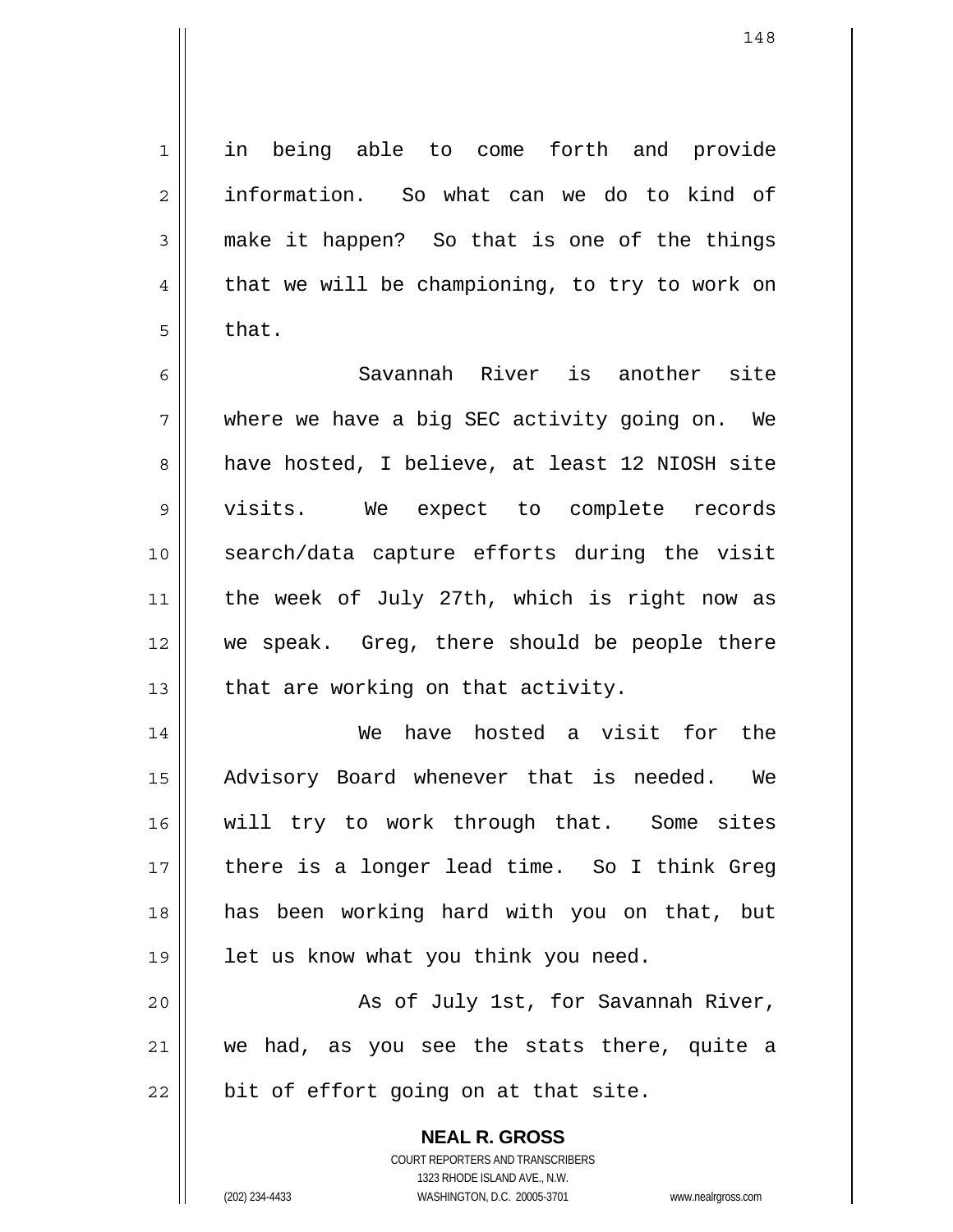| 1  | We have security reviews of nearly                                  |
|----|---------------------------------------------------------------------|
| 2  | all the documents that were identified to                           |
| 3  | date. So we continue to work through that.                          |
| 4  | Again, we do conduct document                                       |
| 5  | reviews of classified documents, in this case,                      |
| 6  | 129 at Savannah River, you know, almost 4,000                       |
| 7  | pages.                                                              |
| 8  | The SEC at Mound, I think we have                                   |
| 9  | talked about that in your report today. So                          |
| 10 | just a few updates from that:                                       |
| 11 | We facilitate meetings of NIOSH and                                 |
| 12 | the Board and contractors as needed.                                |
| 13 | Classified experts will be made available,                          |
| 14 | have been made available to review notes and                        |
| 15 | things on the spot. We want to, to the extent                       |
| 16 | we can, eliminate any long delays in terms of                       |
| 17 | getting information back to you. Also, we                           |
| 18 | will continue to respond to periodic NIOSH                          |
| 19 | data requests.                                                      |
| 20 | On facility research, again, it is                                  |
| 21 | DOE's responsibility to maintain that database                      |
| 22 | of about 350 facilities. We continue to work                        |
|    | <b>NEAL R. GROSS</b>                                                |
|    | <b>COURT REPORTERS AND TRANSCRIBERS</b>                             |
|    | 1323 RHODE ISLAND AVE., N.W.                                        |
|    | (202) 234-4433<br>WASHINGTON, D.C. 20005-3701<br>www.nealrgross.com |

 $\mathsf{I}$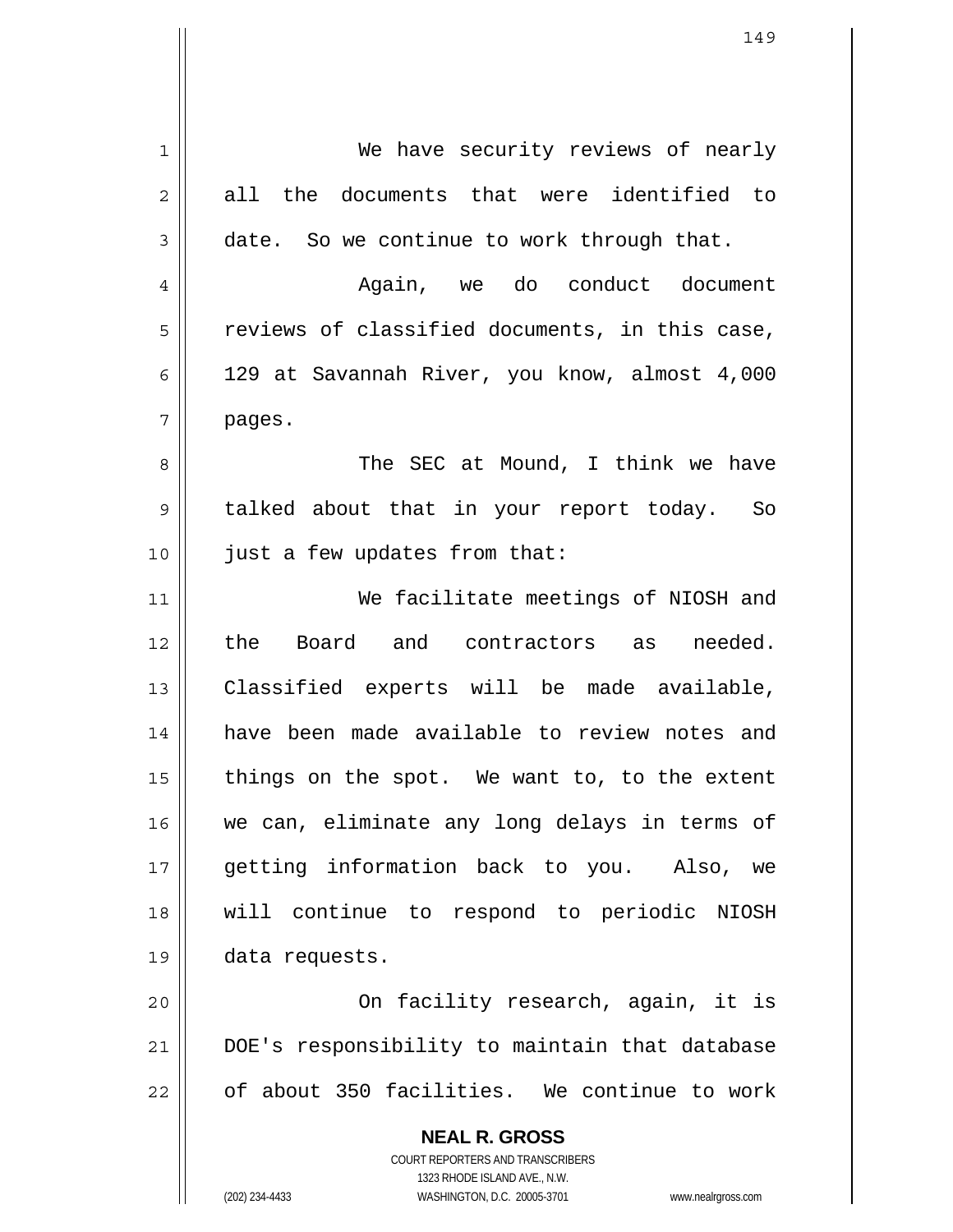1 on that.

| $\overline{2}$ | A little bit about support that we             |
|----------------|------------------------------------------------|
| 3              | have. Again, you see Isaf and Greg, who is     |
| 4              | actually the Program Manager. You see Gina,    |
| 5              | who is the Office Director. We have an         |
| 6              | additional person that recently came onboard   |
| 7              | from the Former Worker Program working with    |
| 8              | us.                                            |
| 9              | But we also try to bring in                    |
| 10             | whatever resources we think that are needed.   |
| 11             | In some cases, these are complicated, complex  |
| 12             | documents, some of them very old documents,    |
| 13             | and we utilize experts from the<br>Legacy      |
| 14             | Management organization. They certainly have   |
| 15             | a lot of experience in record retrieval and    |
| 16             | those kinds of activities. So we continue,     |
| 17             | and we have people that are dedicated to our   |
| 18             | program. They certainly belong to Legacy       |
| 19             | Management, but they are dedicated and provide |
| 20             | support to us. I think they have been          |
| 21             | involved in calls and other things. So I       |
| 22             | think some of you are aware of them.           |

150

COURT REPORTERS AND TRANSCRIBERS 1323 RHODE ISLAND AVE., N.W. (202) 234-4433 WASHINGTON, D.C. 20005-3701 www.nealrgross.com

**NEAL R. GROSS**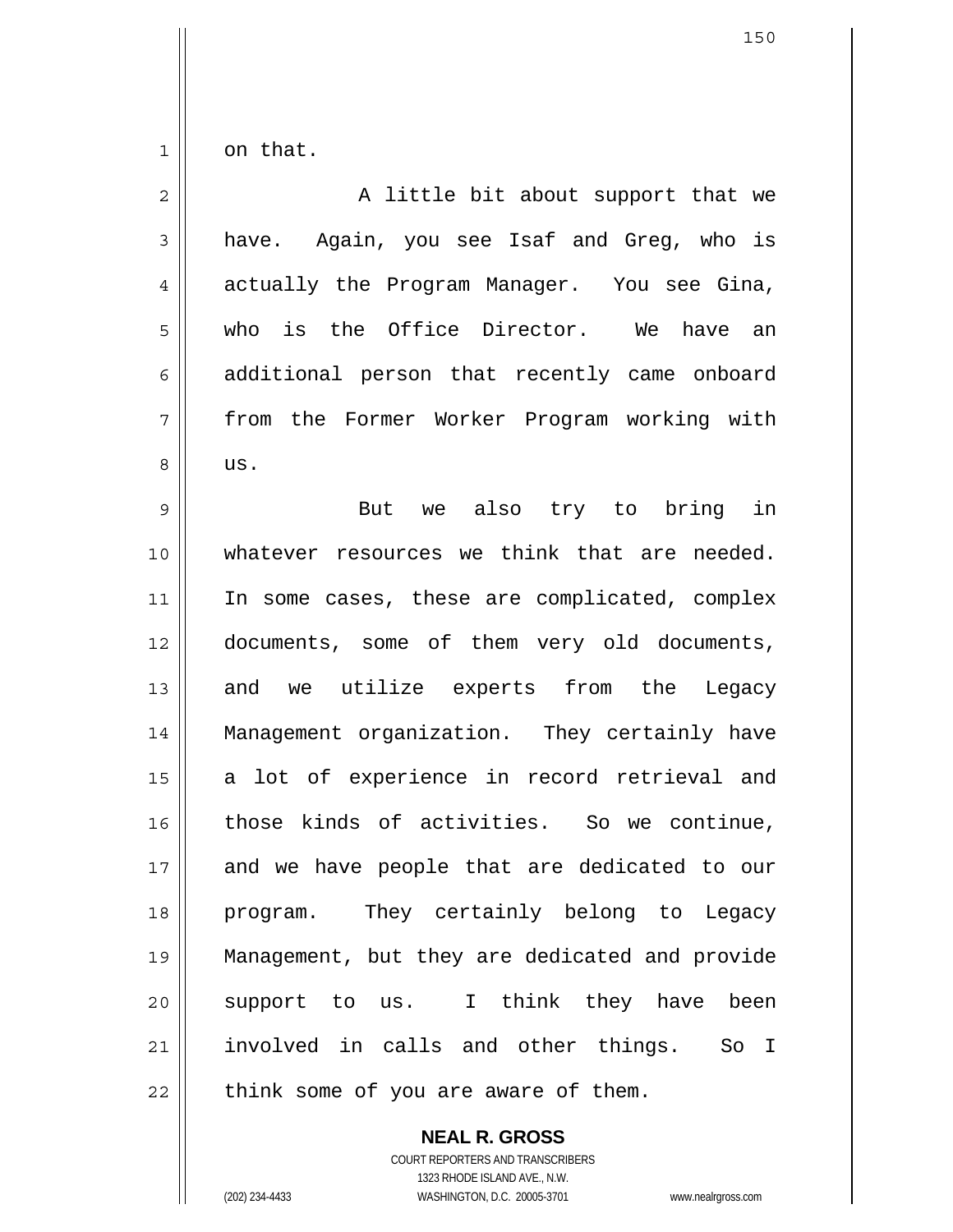1 2 3 4 5 6 7 8 9 10 11 12 13 14 15 16 17 18 19 20 21 22 Facilities research, I have listed four facilities here. We have a number of activities that are ongoing. They are at various stages of maturity in terms of where we are in terms of data collection and working with either NIOSH or DOL on those efforts. The DOE initiatives, again, what we want to do, and Glenn has charged us to do it, and he is continuously reminding us, communicate, communicate, communicate effectively with the different people that you have to interface with. So we try to hold regular conference calls with NIOSH. NIOSH has been very busy. We have been working with them to provide information and support, understand any concerns that they may have and try to address those. We want to make, again, our subject matter experts available to the Board, working groups, to answer questions on calls, if needed.

> **NEAL R. GROSS** COURT REPORTERS AND TRANSCRIBERS 1323 RHODE ISLAND AVE., N.W. (202) 234-4433 WASHINGTON, D.C. 20005-3701 www.nealrgross.com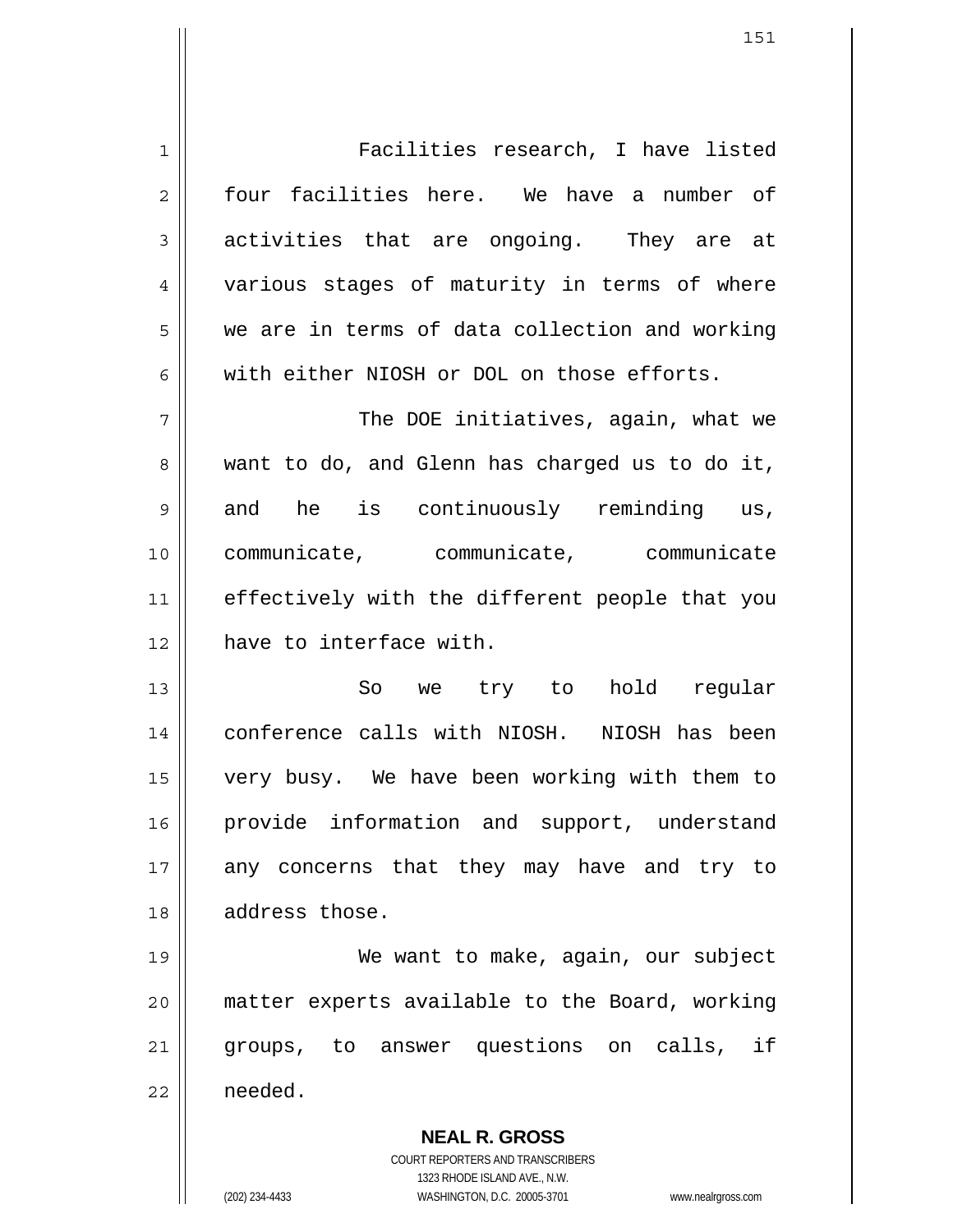We serve as sort of the facilitator for secured meetings between NIOSH and the Board, where discussions can take place on key activities in a classified setting, if appropriate.

6 7 8 9 10 11 12 13 14 15 In terms of data ownership, in terms of trying to retrieve data and working with contractors to get what we need, we have been trying to do things, and I think Glenn mentioned earlier in terms of a security plan that the development of the security plan was to institutionalize the process, so that if you changed staff or you changed people, the process is there and we have already worked through it.

16 17 18 19 20 21 22 We are trying to do the same thing with kind of records. So we are working with the CIO's office to make sure that there are certain things in procurement activities, or whatever, that would ensure that DOE has a right for these records, and here are the things that we are expecting the contractors

> **NEAL R. GROSS** COURT REPORTERS AND TRANSCRIBERS 1323 RHODE ISLAND AVE., N.W. (202) 234-4433 WASHINGTON, D.C. 20005-3701 www.nealrgross.com

1

2

3

4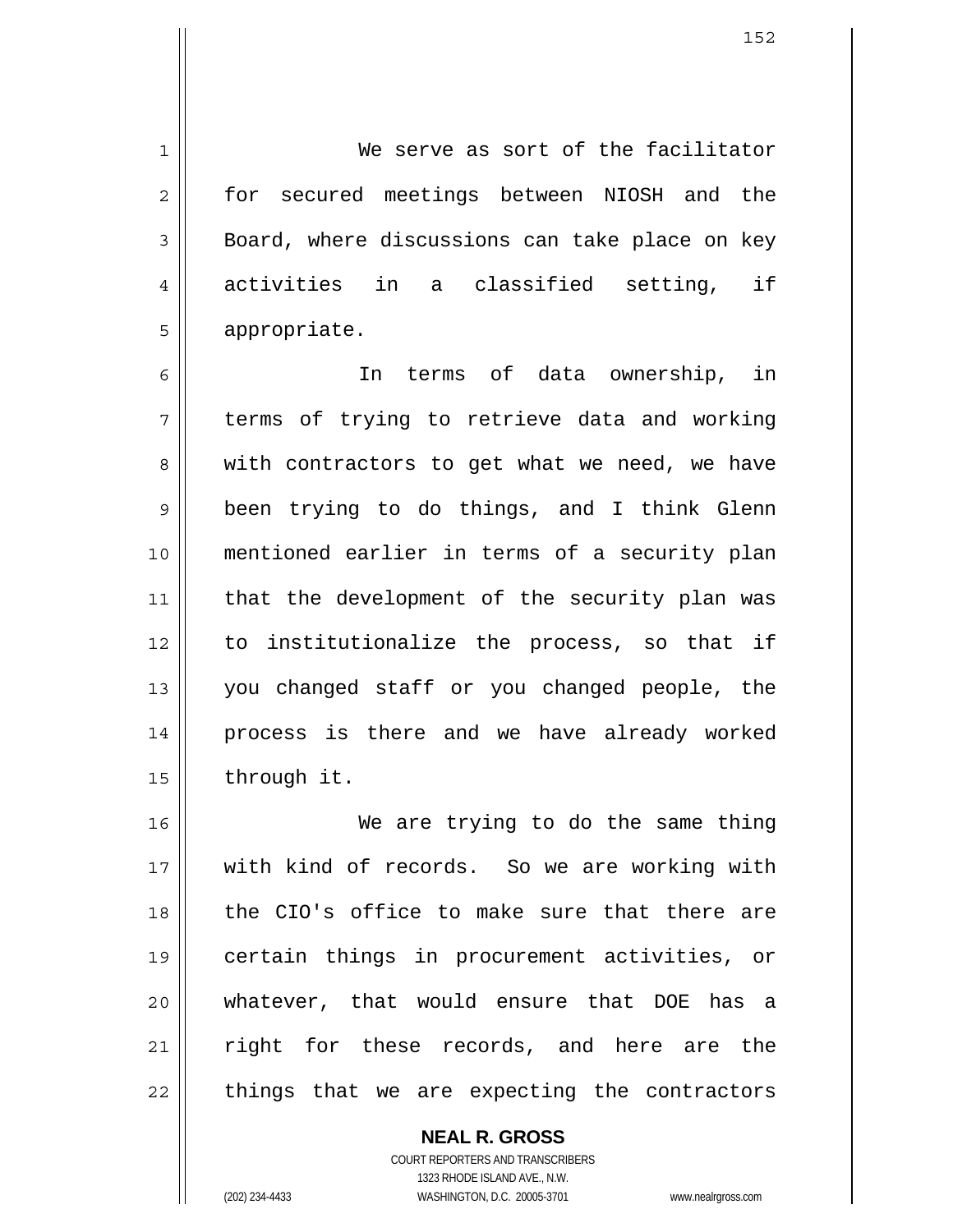153

1 2 3 4 to do. So we will continue to kind of work through that. I think we have made a lot of progress, I think, in the last year in that area.

5 6 7 8 9 10 11 12 The bullet here or the second bullet here on this slide is about the Los Alamos Medical Center records. Here was a situation where, when the hospital was privatized and no longer part of DOE activity, that those records, critical worker records, remained there at the hospital and they were in sort of a deteriorating situation.

13 14 15 16 17 18 19 20 We have been working aggressively with the Medical Center. I am happy to say that we are very close to completing a major phase of that project. We expect, I believe, by the end of the summer that we will have cleaned up all the records, packaged them, and have them characterized in such a way that they will be easy to retrieve.

21 22 So this has been a major accomplishment for us, and we have had, I

> **NEAL R. GROSS** COURT REPORTERS AND TRANSCRIBERS 1323 RHODE ISLAND AVE., N.W. (202) 234-4433 WASHINGTON, D.C. 20005-3701 www.nealrgross.com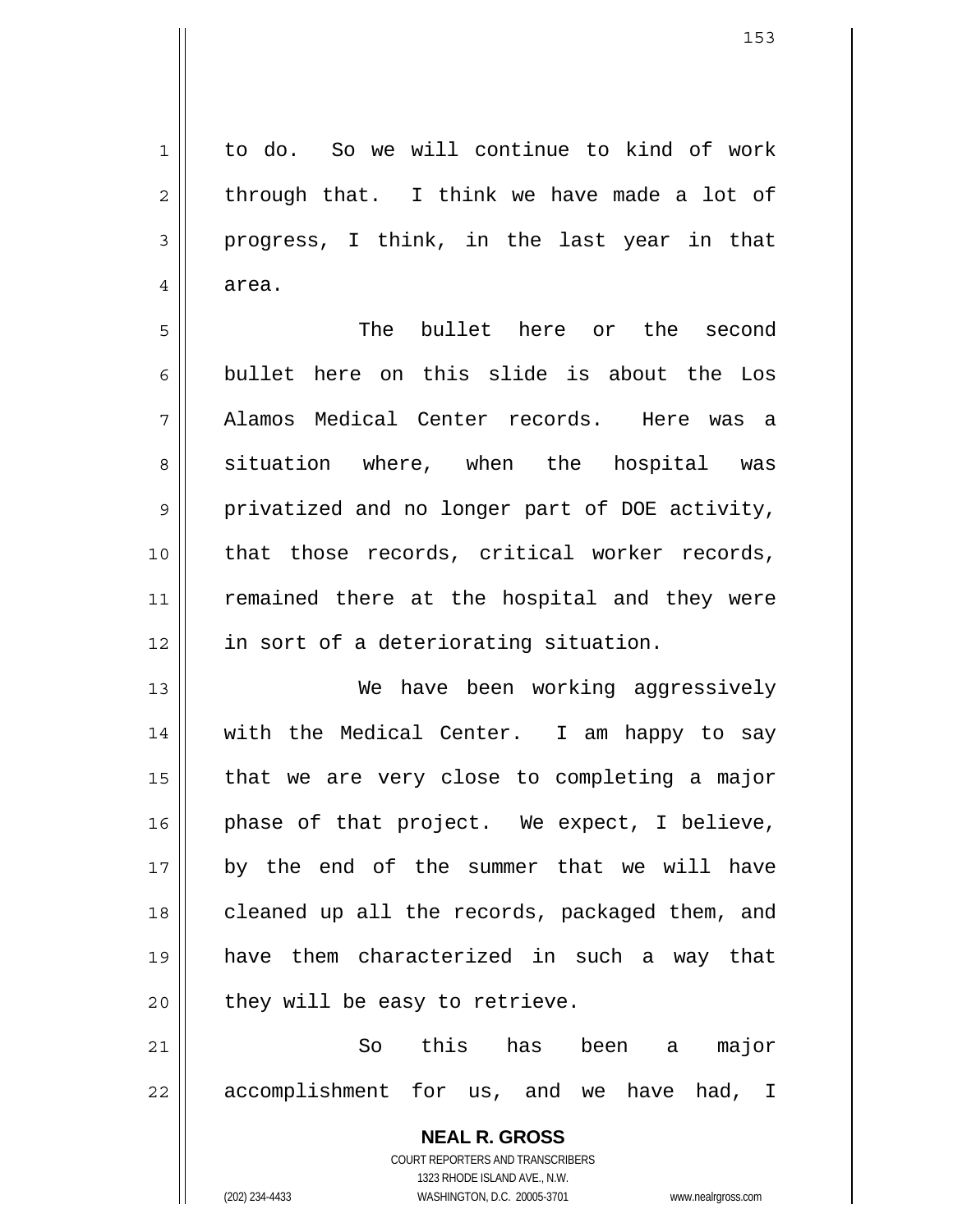1 2 3 4 5 6 7 8 9 10 11 12 13 14 15 16 17 18 19 20 21 22 think, good support. We have had congressional involvement and the people from NNSA are very supportive of this activity. So we hope at the next Board meeting that we can declare a victory and have even more positive information on where we stand with those medical records. This slide is labeled "outreach." Probably maybe a different topic might be more appropriate. It really is focused on that top bullet there. We have designated within the DOE complex what we call EEOICPA site points of contact. Those individuals have a lot of responsibility for making sure that we reach out to people and that there is continuity and that there is consistency in how the program is being carried out, and people know where to go in order to get information at key sites. We hold regular or Greg holds regular calls with these individuals, making sure that we are sharing lessons learned and

> **NEAL R. GROSS** COURT REPORTERS AND TRANSCRIBERS

> > 1323 RHODE ISLAND AVE., N.W.

(202) 234-4433 WASHINGTON, D.C. 20005-3701 www.nealrgross.com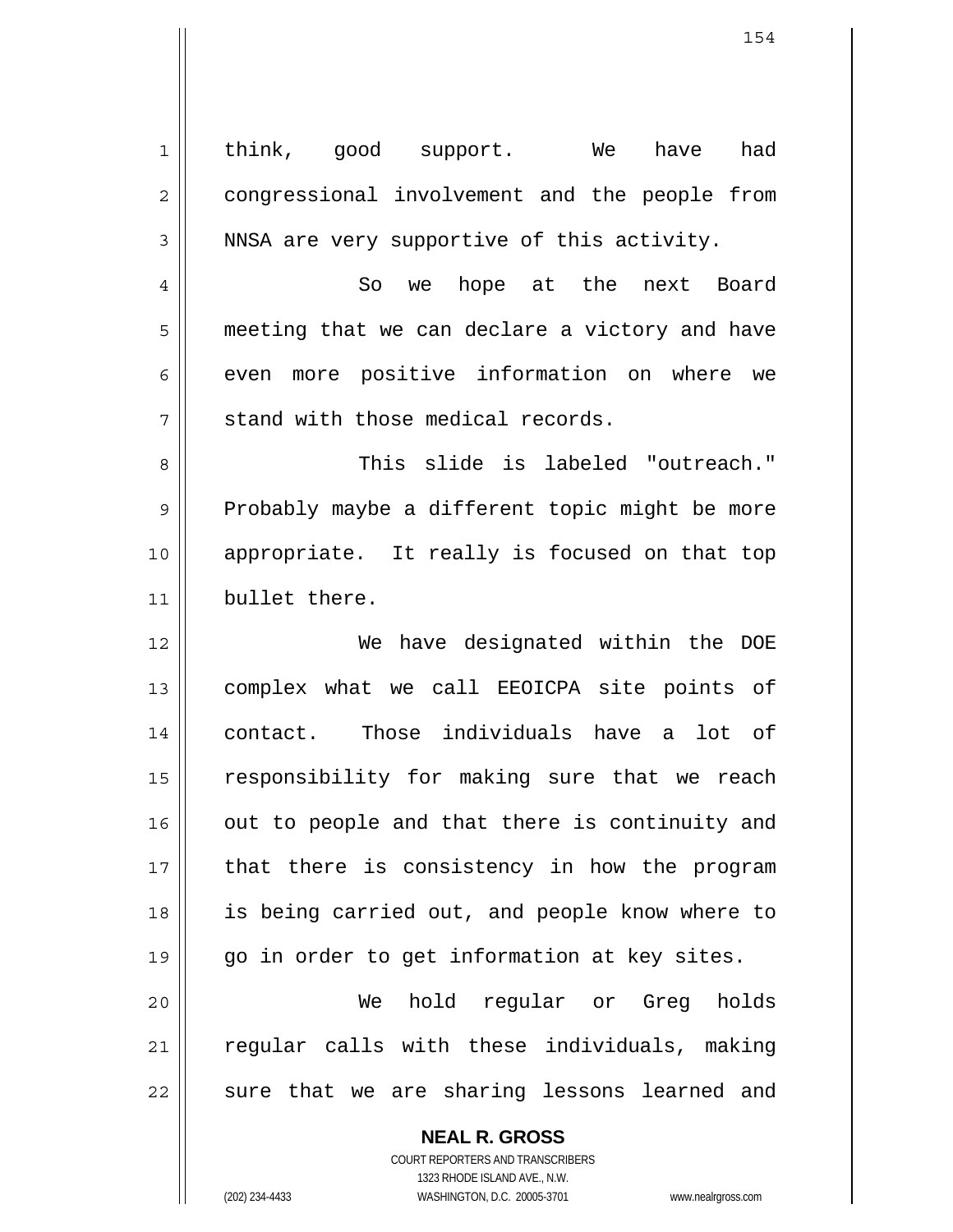1

that we are helping people resolve problems.

2 3 4 5 6 7 8 9 10 11 12 13 They attend local public meetings. They set up site visits and tours, and we have talked about that already, how important it is to be able to do that. They work with any of the agencies that we need, whether it is DOL or NIOSH, to facilitate interviews of current and former workers. So they play a major role, provide site experts. In some cases, you are looking for the experts at the site that understand those operations and those activities, and you want to have them to work with you.

14 15 16 17 18 19 20 21 22 So we are expanding our outreach program now sort of beyond these points of contact at the site to coordinate a Former Worker Program, so that we can come together and collectively utilize resources more effectively, and be able to reach more people, make them aware of the program, and see what kind of changes and improvements we can make in it as well.

> **NEAL R. GROSS** COURT REPORTERS AND TRANSCRIBERS

> > 1323 RHODE ISLAND AVE., N.W.

(202) 234-4433 WASHINGTON, D.C. 20005-3701 www.nealrgross.com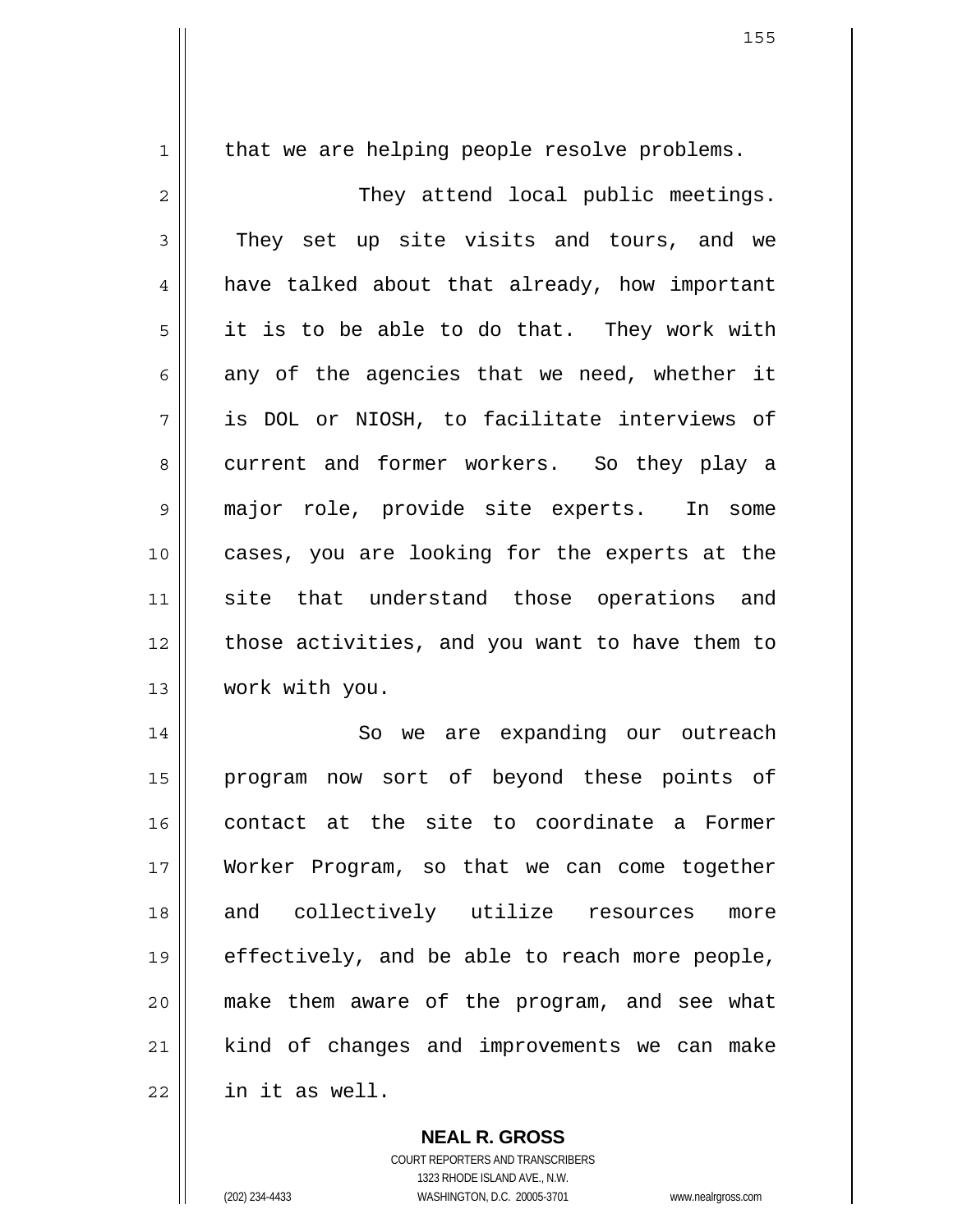| $\mathbf 1$    | have talked about the sites<br>We              |
|----------------|------------------------------------------------|
| $\overline{2}$ | things and the site POCs. In headquarters, we  |
| 3              | are working with the agencies, DOL, NIOSH, and |
| 4              | the Ombudsman Office, and the DOL Former       |
| 5              | Worker Medical Screening Program individuals   |
| 6              | to see how collectively from that level we can |
| 7              | work to get more information out to            |
| 8              | individuals and to figure out how we can       |
| 9              | better retrieve records.                       |
| 10             | A little bit about the Former                  |
| 11             | Worker Medical Screening Program. I mentioned  |
| 12             | it several times. We think that it is a very   |
| 13             | unique program, a unique opportunity for DOE   |
| 14             | to reach back to the former workers and say,   |
| 15             | "Come in after you no longer work at the       |
| 16             | Department, that we will screen you for        |
| 17             | adverse health effects to some hazards that    |
| 18             | you could have been exposed to only because    |
| 19             | you were working in the DOE complex," and that |
| 20             | the exams are set up and designed in such a    |
| 21             | way that you are able to look for those kinds  |
| 22             | of things.                                     |

**NEAL R. GROSS** COURT REPORTERS AND TRANSCRIBERS 1323 RHODE ISLAND AVE., N.W. (202) 234-4433 WASHINGTON, D.C. 20005-3701 www.nealrgross.com

 $\mathsf{II}$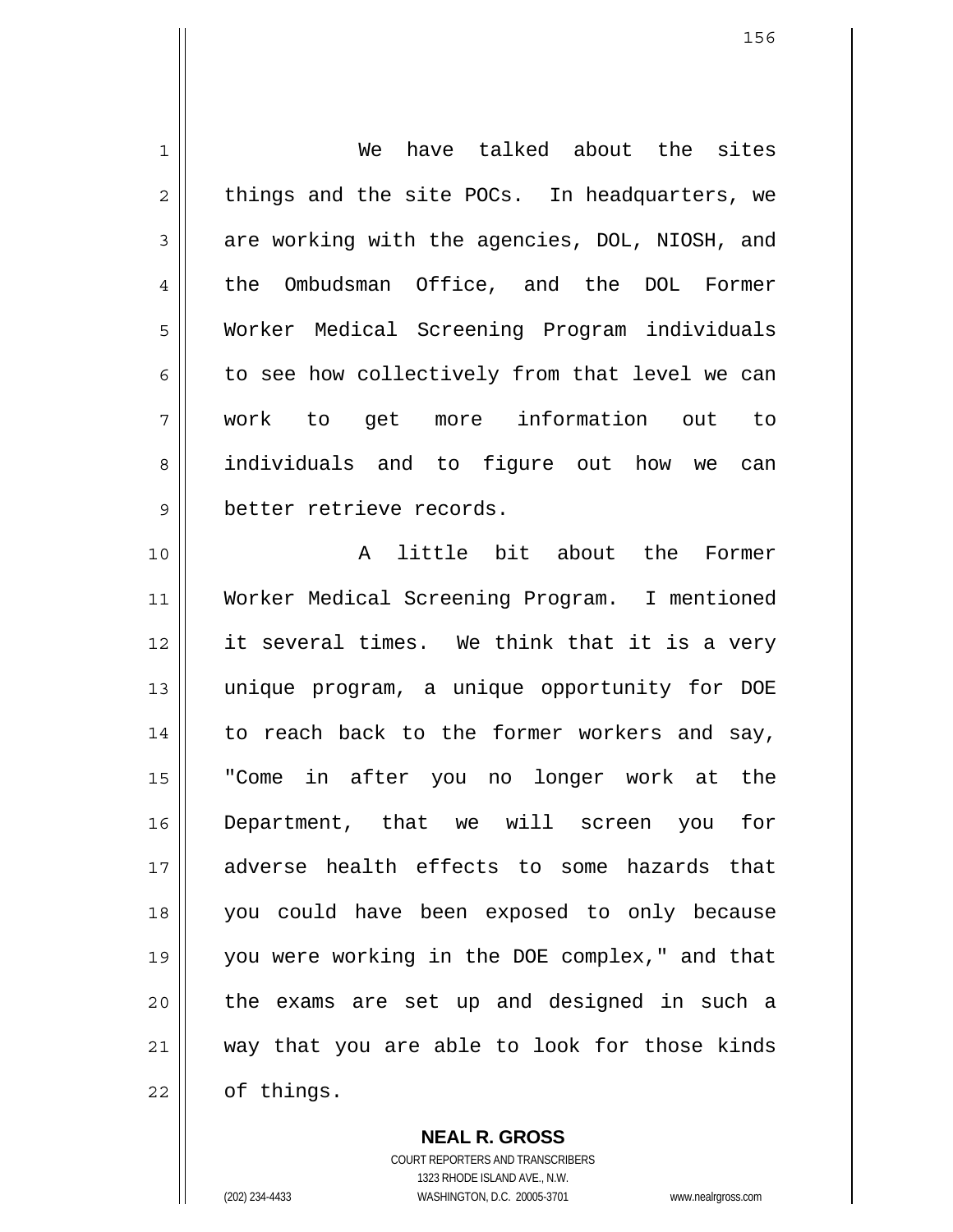| $\mathbf 1$    | we are pleased about the<br>So                           |
|----------------|----------------------------------------------------------|
| $\overline{2}$ | program, and that we serve all former workers            |
| 3              | all DOE sites and locations close to<br>from             |
| 4              | their residences. So, in some cases, we have             |
| 5              | a dedicated clinic located in a DOE area. And            |
| 6              | when we don't have the dedicated clinic, we              |
| 7              | send people to Comprehensive Health Services.            |
| 8              | They have a network of clinics all over the              |
| 9              | country, so that people can go a short                   |
| 10             | distance and actually get these screenings.              |
| 11             | The Former Worker Medical Screening                      |
| 12             | Program, there are local screening programs              |
| 13             | for five sites in Ohio, and I think we have a            |
| 14             | number of people that are here today from the            |
| 15             | Former Worker Program.                                   |
| 16             | Are some of you here? If you could                       |
| 17             | stand up? Here are the individuals from the              |
| 18             | Former Worker Program here in Ohio. They are             |
| 19             | around. They have cards and other things, if             |
| 20             | you want to talk to them some after the                  |
| 21             | meeting.                                                 |
| 22             | But, again, we believe this is an                        |
|                | <b>NEAL R. GROSS</b><br>COURT REPORTERS AND TRANSCRIBERS |

1323 RHODE ISLAND AVE., N.W.

 $\prod$ 

(202) 234-4433 WASHINGTON, D.C. 20005-3701 www.nealrgross.com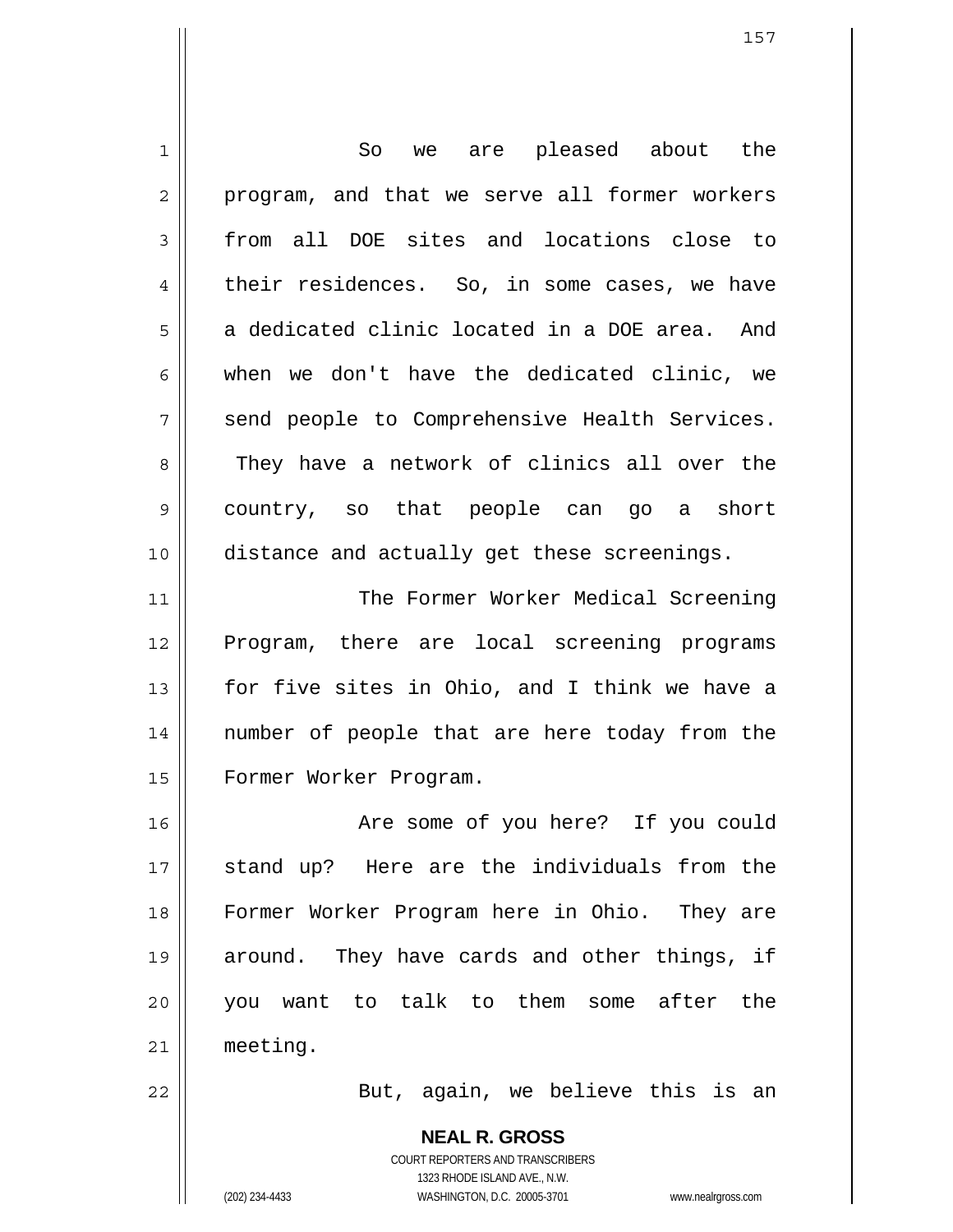**NEAL R. GROSS** COURT REPORTERS AND TRANSCRIBERS 1 2 3 4 5 6 7 8 9 10 11 12 13 14 15 16 17 18 19 20 21 22 excellent program and that it is one that DOE is looking back and looking to see how we can look at those workers from the past. I was a little bit fast there. I want to catch us up a little bit and allow plenty of time for questions and comments. I'm ready to answer any questions or to revisit any of the things that I may have rushed through in the presentation. CHAIRMAN ZIEMER: Okay, thank you very much, Pat. We appreciate that overview and additional detail as well. Let's go ahead and open the floor for questions or comments from the Board. Any issues that Pat has raised that you want to ask about? Mr. Presley? Use the microphone there, Robert. MEMBER PRESLEY: Can you explain to the Board the working relationship between DOE, NNSA, and OSTI on how you all get records and things like that in Oak Ridge? The

1323 RHODE ISLAND AVE., N.W.

(202) 234-4433 WASHINGTON, D.C. 20005-3701 www.nealrgross.com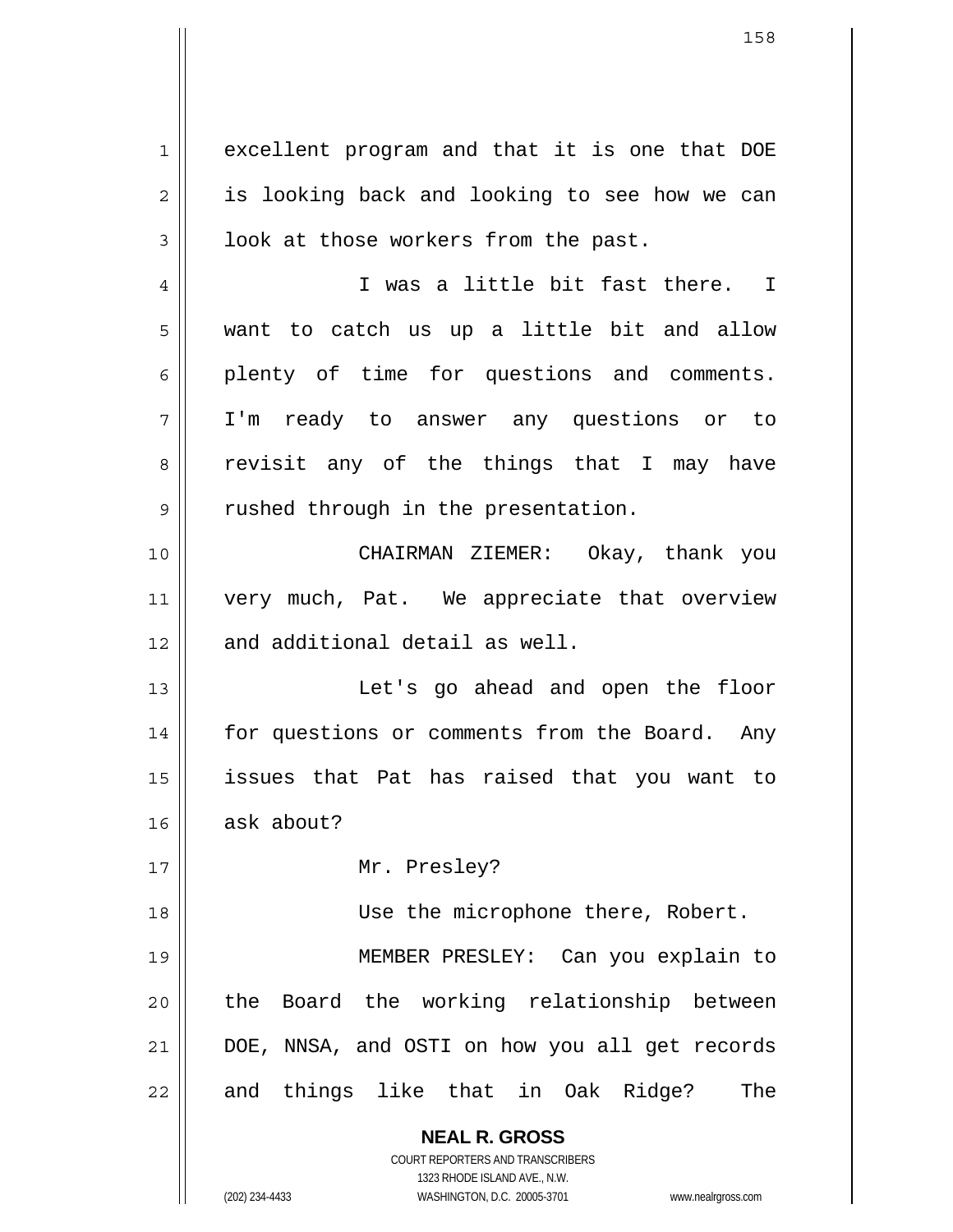1 question has been asked.

| $\overline{2}$ | DR. WORTHINGTON:<br>Right. I am                          |
|----------------|----------------------------------------------------------|
| 3              | going to sort of give some general comments.             |
| 4              | Greg will come up and give some<br>Then                  |
| 5              | additional specific information.                         |
| 6              | But Oak Ridge, as I mentioned                            |
| 7              | before, is our biggest operation in terms of             |
| 8              | information when you're coming in, looking for           |
| 9              | records. You are going to look for K-25; you             |
| 10             | are going to look for Oak Ridge National                 |
| 11             | Laboratory, Y-12. So there are a large number            |
| 12             | of many of the environmental programs that are           |
| 13             | going on there, the EM programs that are going           |
| 14             | They will come through the Oak Ridge<br>on.              |
| 15             | Operations Office for the actual search of               |
| 16             | those records.                                           |
| 17             | I don't know if you want to add                          |
| 18             | anything else.                                           |
| 19             | I know that, as Greg is coming up,                       |
| 20             | you might want to elaborate a little bit, but            |
| 21             | know earlier today there were<br>$\mathbb{I}$<br>some    |
| 22             | statistics regarding some outstanding things             |
|                | <b>NEAL R. GROSS</b><br>COURT REPORTERS AND TRANSCRIBERS |

1323 RHODE ISLAND AVE., N.W.

 $\overline{\phantom{a}}$  $\prod_{i=1}^{n}$ 

(202) 234-4433 WASHINGTON, D.C. 20005-3701 www.nealrgross.com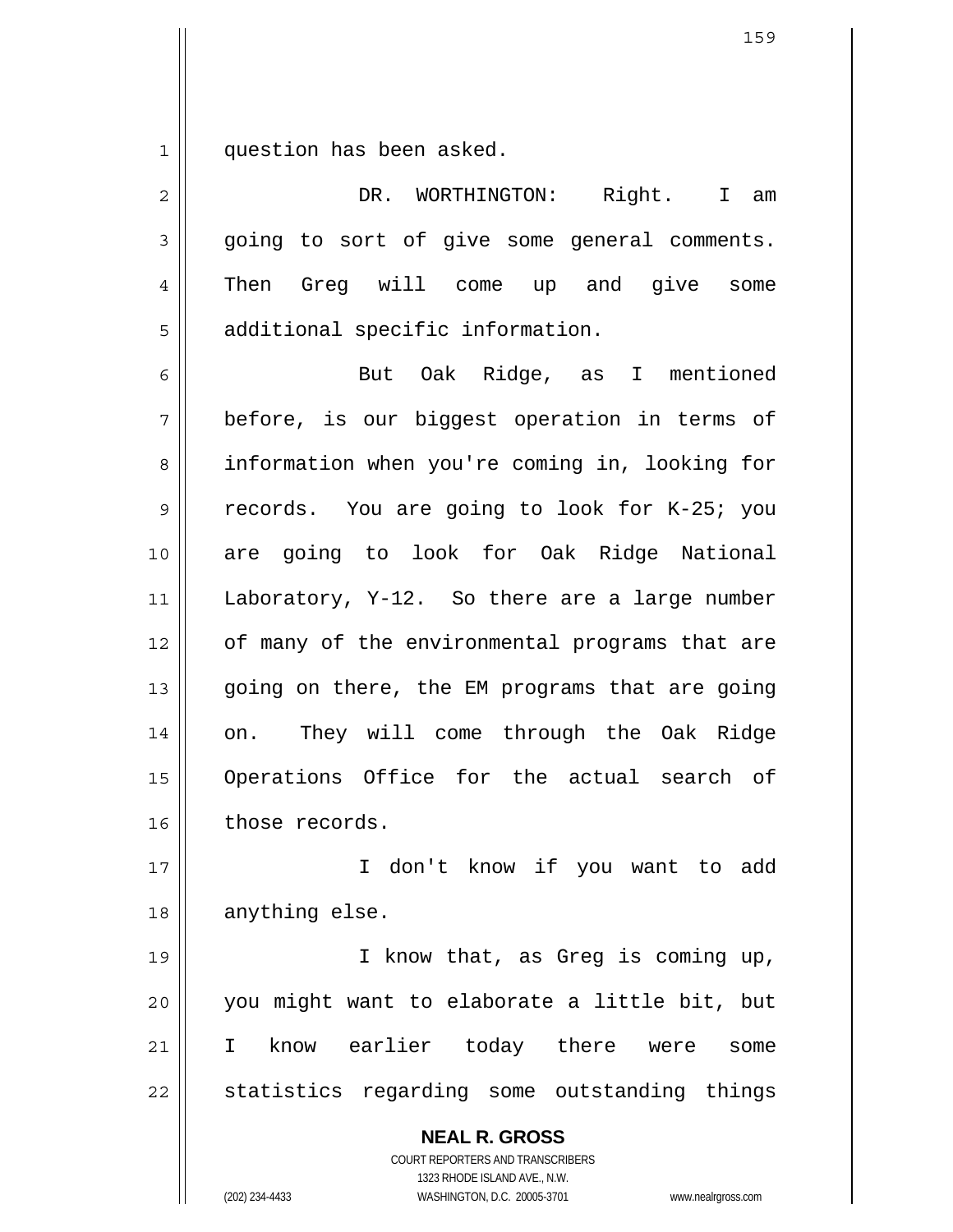from Oak Ridge. I think just recently, maybe within the last week or so, maybe 100 or more of those that were listed there actually were completed by Oak Ridge. But it is the largest center that we go to in terms of retrieving records.

7 8 9 10 11 12 13 14 15 MR. LEWIS: Yes, and I would agree with what Dr. Worthington said. Approximately 35 percent of our claims, somewhere around there, have to do with Oak Ridge when you count all five sites, including NNSA, EM, and the various groups. Even though they are different agencies within DOE that are involved down there or different groups, we handle it all through one office.

16 17 18 19 20 21 22 That is primarily because we have found your typical Oak Ridge employee has worked at about three of the sites because they traded around so much and would move from one to the other, depending on workloads. We found that it was more efficient to run it through one office, and because of the volume

> **NEAL R. GROSS** COURT REPORTERS AND TRANSCRIBERS 1323 RHODE ISLAND AVE., N.W. (202) 234-4433 WASHINGTON, D.C. 20005-3701 www.nealrgross.com

1

2

3

4

5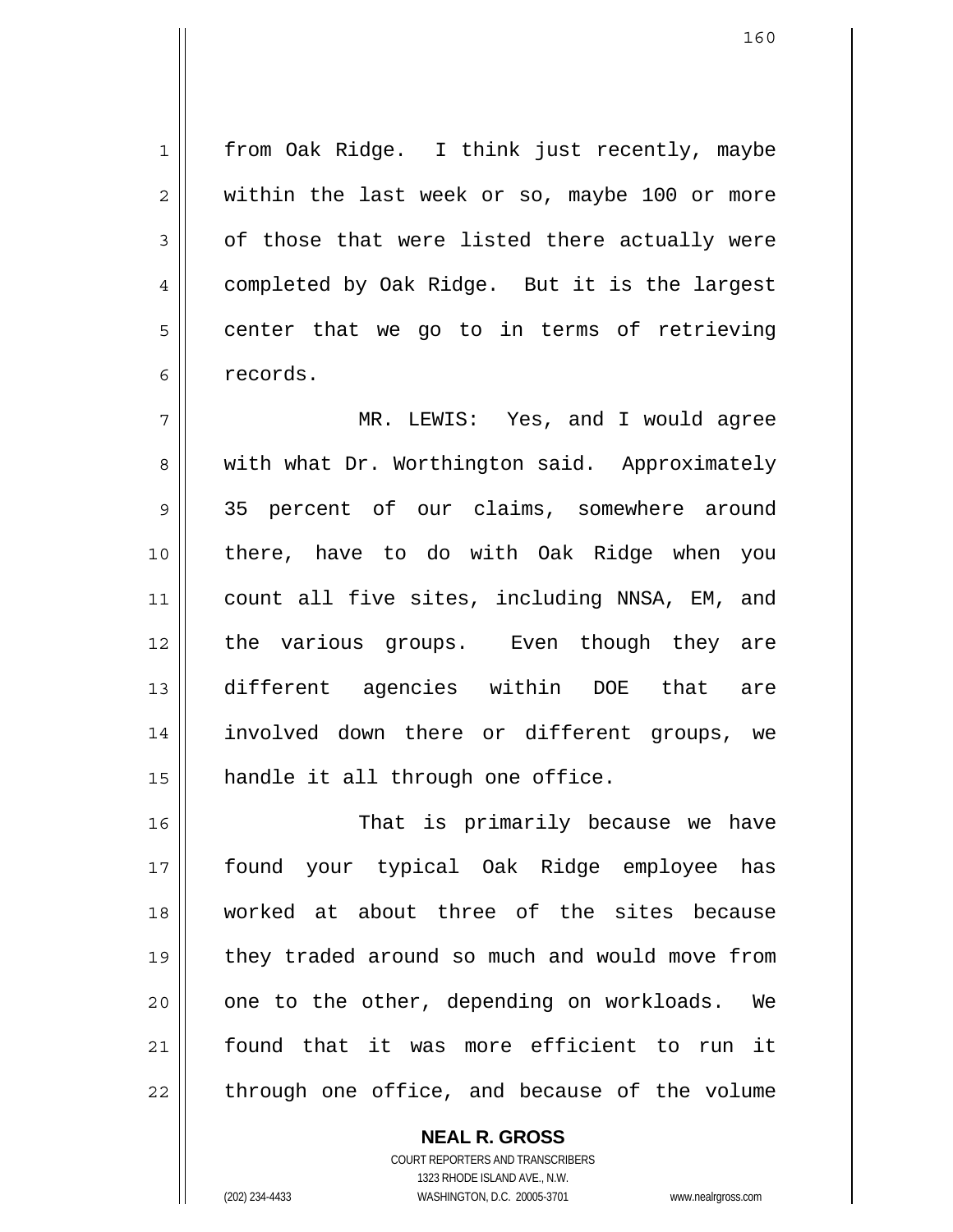of claims, it works out better. So we have one point of contact down there for all issues related to K-25, Paducah, Portsmouth, Y-12, and the National Lab. So they all run through one office.

6 7 8 9 10 11 12 13 14 15 16 OSTI is a little bit different because it is more of a library, a holding area for records. Even though it is a covered facility, there are not so many claims from OSTI, but we do utilize them significantly for large-scale records research projects and the SECs. Because they are a repository for records, we will go there for many different facilities or we will facilitate access for NIOSH and DOL for many different facilities at OSTI.

17 18 19 20 21 22 DR. WORTHINGTON: This week we have a team from our office that are there meeting on the Former Worker Program with some interface on the EEOICPA program. We have pulled together those coordinators from all of those. Whether EM, NNSA, or science, we have

> COURT REPORTERS AND TRANSCRIBERS 1323 RHODE ISLAND AVE., N.W. (202) 234-4433 WASHINGTON, D.C. 20005-3701 www.nealrgross.com

**NEAL R. GROSS**

1

2

3

4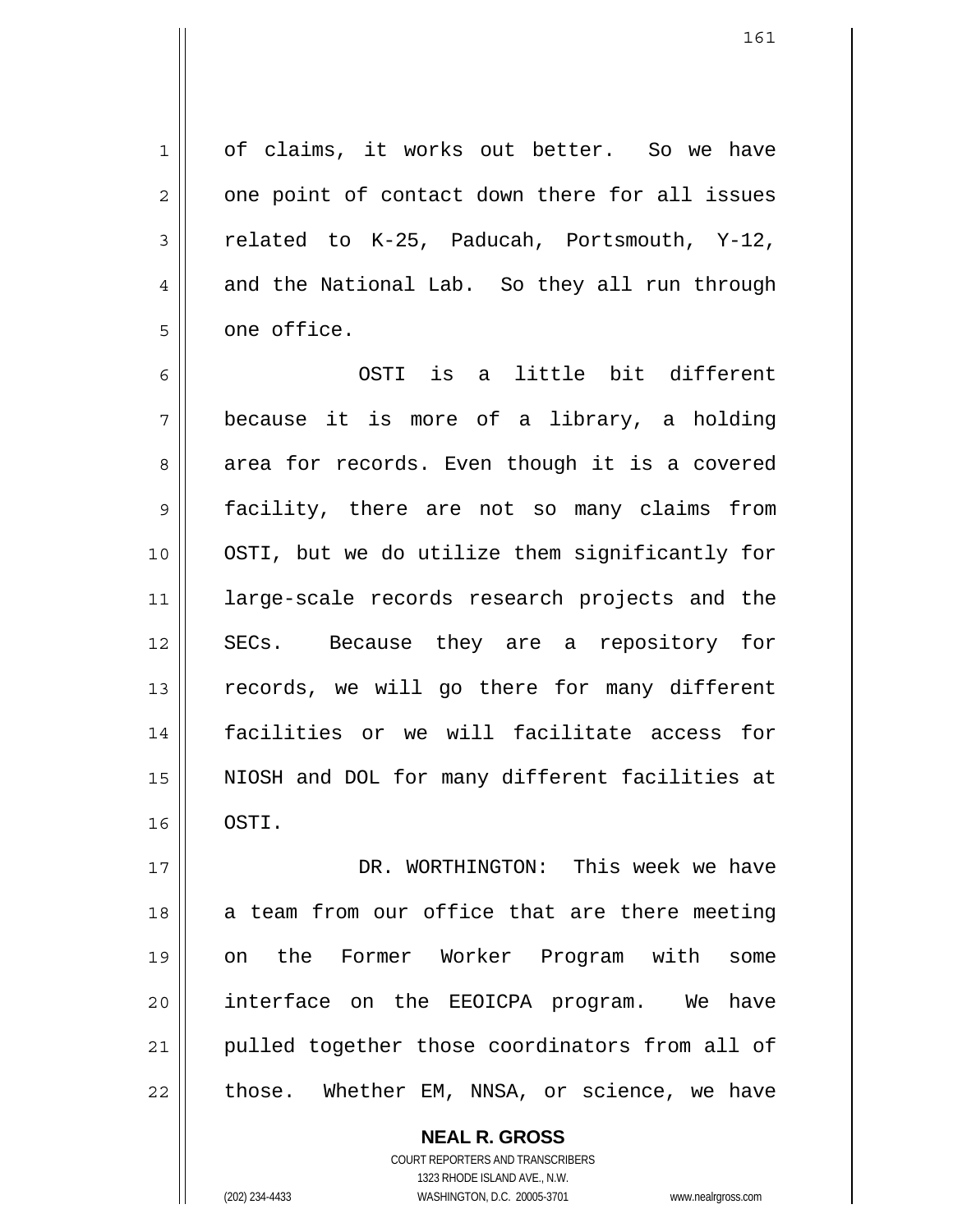1 2 3 4 5 6 7 8 9 10 11 12 13 14 15 16 17 18 19 20 21 22 pulled them all together for discussion. As Greg said, typically, there is one organization -- I believe it is EM; Steve McCracken's group I believe is the group - that may have maybe overall coordination, if we need to do that. But, again, we go to Oak Ridge for records, whether it is NNSA, Science, EM. Because, as Greg indicated, they do move around quite a bit there. So that centralized approach I think is probably more effective. MEMBER PRESLEY: Thank you. CHAIRMAN ZIEMER: Robert, did you have a follow-up to that or that answered it? MEMBER PRESLEY: Very good. CHAIRMAN ZIEMER: Yes, thank you. Josie Beach? MEMBER BEACH: I believe Greg said he might mention this, but I wanted to compliment DOE on a meeting that we held recently for Mound. It was a secure meeting, and we were able to do it through video

> **NEAL R. GROSS** COURT REPORTERS AND TRANSCRIBERS 1323 RHODE ISLAND AVE., N.W.

(202) 234-4433 WASHINGTON, D.C. 20005-3701 www.nealrgross.com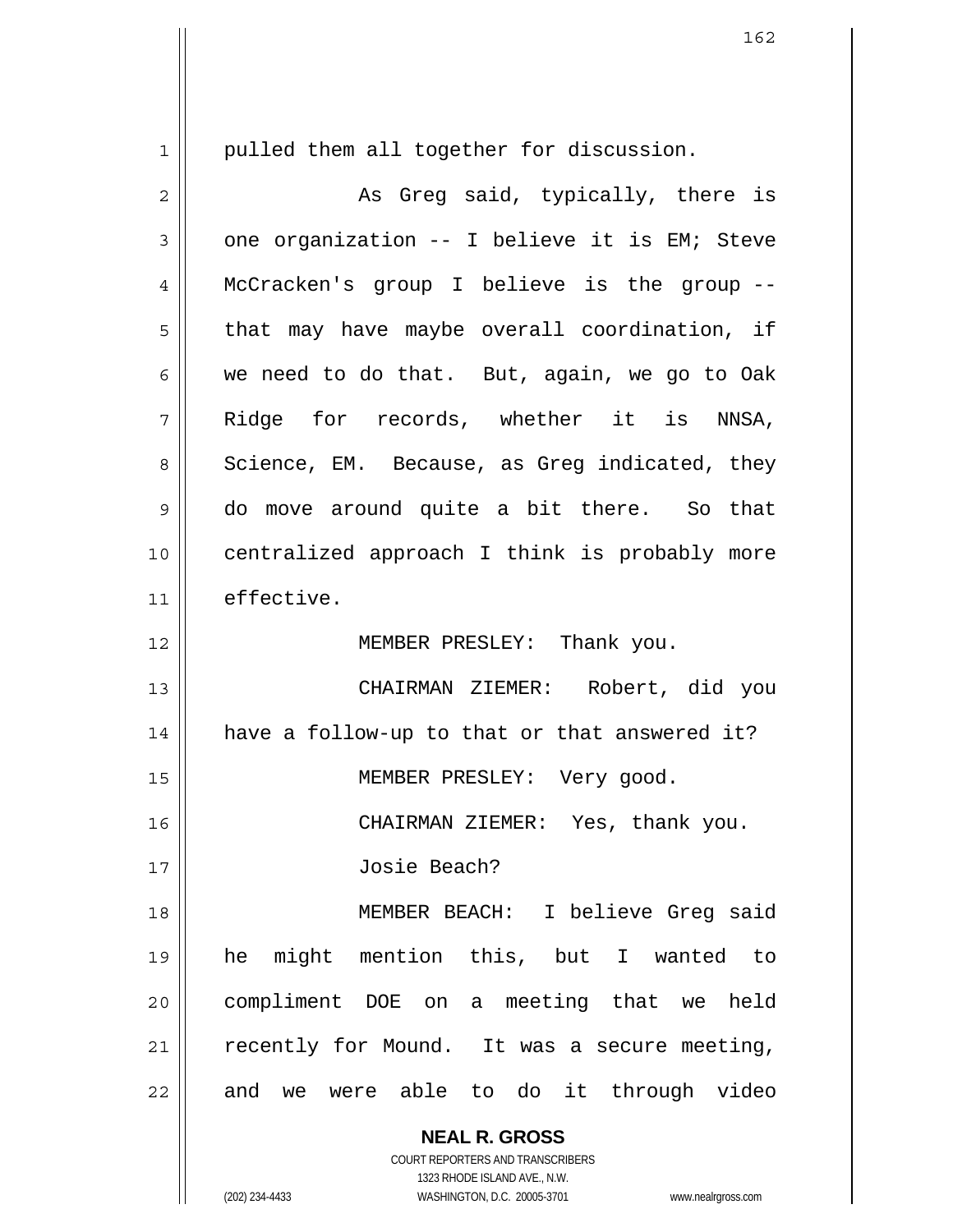**NEAL R. GROSS** COURT REPORTERS AND TRANSCRIBERS 1323 RHODE ISLAND AVE., N.W. (202) 234-4433 WASHINGTON, D.C. 20005-3701 www.nealrgross.com 1 2 3 4 5 6 7 8 9 10 11 12 13 14 15 16 17 18 19 20 21 22 conferencing. Some of us were at Hanford, some in Germantown, and then Y-12. That was wonderful, and I hope to see more of those meetings in the future. MEMBER CLAWSON: It worked like a million dollars. DR. WORTHINGTON: Thank you. We got some good feedback on that, and Greg is looking into it for others. CHAIRMAN ZIEMER: Thank you. We appreciate that. Brad Clawson? MEMBER CLAWSON: Pat, so many times we sometimes focus on all the negative that is going on. I would like to take the opportunity to tell you how much we appreciate what you and your staff has done. It has made it a lot easier for us to have a point of contact that we can go to that assists us in a lot of this stuff. As I have watched the program progress, and so forth, I would just like to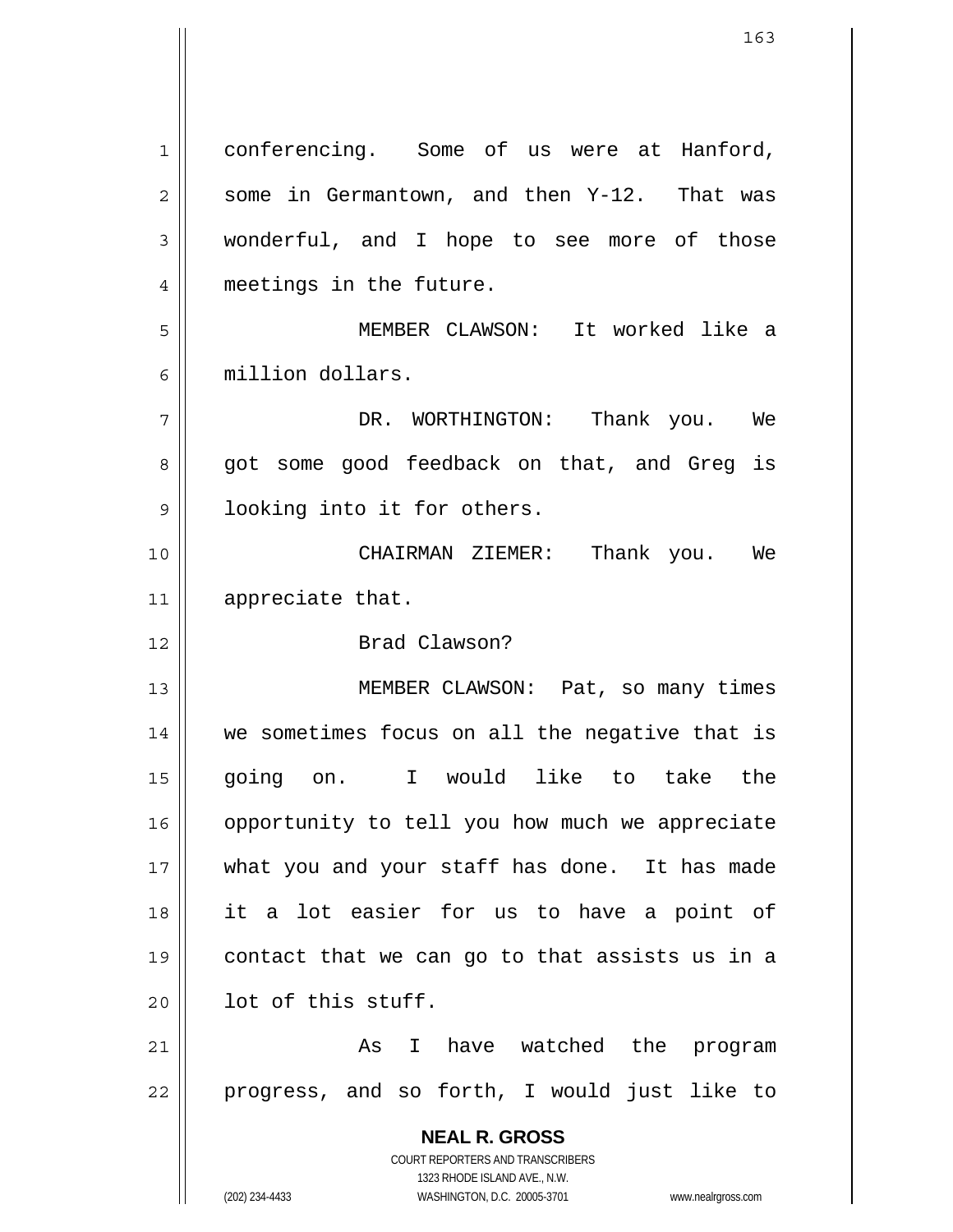1 2 tell you and your group how much we appreciate what you have done for us.

3 4 5 6 7 8 9 10 11 DR. WORTHINGTON: We certainly appreciate the feedback on the positive, but we take every negative comment and turn it over to see if we can make some improvements in the program. So some of the things that you see that we are feeding back, it is because we have been listening. So please give us those as well. We certainly appreciate them.

12 13 14 CHAIRMAN ZIEMER: The Board members are not usually very hesitant to do that, when necessary.

DR. WORTHINGTON: I know.

16 17 18 19 20 21 22 CHAIRMAN ZIEMER: But, nonetheless, we do appreciate it. In the past year or two, or three now, particularly since Glenn has gotten involved in your staff, we have seen a remarkable improvement in retrieving those records and supporting the program. So we certainly thank you.

> **NEAL R. GROSS** COURT REPORTERS AND TRANSCRIBERS 1323 RHODE ISLAND AVE., N.W. (202) 234-4433 WASHINGTON, D.C. 20005-3701 www.nealrgross.com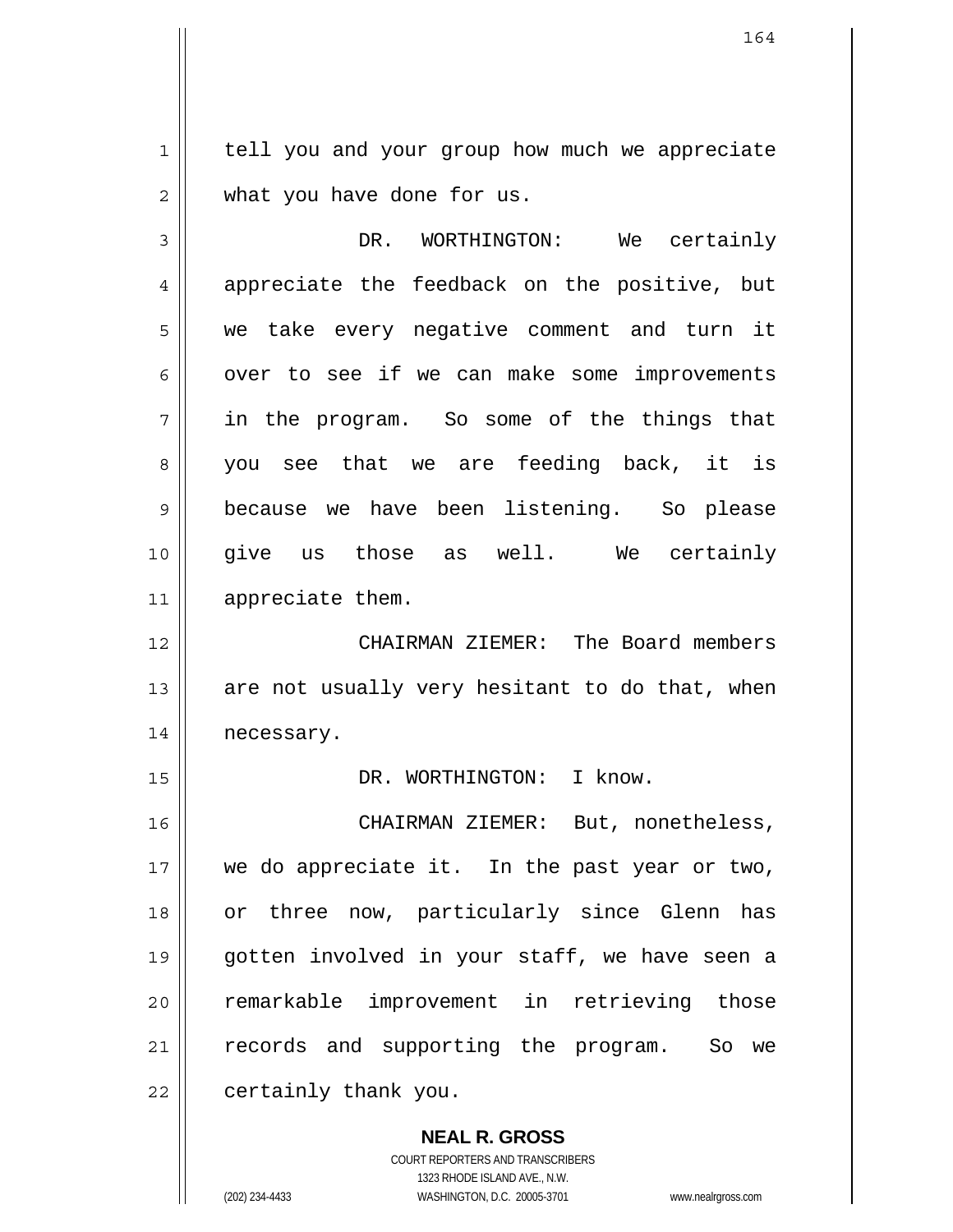|                | 165                                                                                                                                                             |
|----------------|-----------------------------------------------------------------------------------------------------------------------------------------------------------------|
|                |                                                                                                                                                                 |
|                |                                                                                                                                                                 |
| 1              | Any other comments, Board members?                                                                                                                              |
| $\overline{c}$ | Okay, Phil, I missed you there. Go                                                                                                                              |
| 3              | ahead.                                                                                                                                                          |
| 4              | MEMBER SCHOFIELD: No. I<br>just                                                                                                                                 |
| 5              | forgot to put it down.                                                                                                                                          |
| 6              | CHAIRMAN ZIEMER: Okay, thank you.                                                                                                                               |
| 7              | Okay, thank you again for your                                                                                                                                  |
| 8              | comments and your insight into the things that                                                                                                                  |
| 9              | are going on from the DOE perspective. We                                                                                                                       |
| 10             | appreciate your presence here with us again.                                                                                                                    |
| 11             | DR. WORTHINGTON: And again, thank                                                                                                                               |
| 12             | you for the opportunity.                                                                                                                                        |
| 13             | CHAIRMAN ZIEMER: We are going to                                                                                                                                |
| 14             | recess now until seven o'clock, at which time                                                                                                                   |
| 15             | we will have the public comment session.                                                                                                                        |
| 16             | Before we do that, I asked Nancy                                                                                                                                |
| 17             | Adams to provide me with some information,                                                                                                                      |
| 18             | which she has provided me, because we wanted                                                                                                                    |
| 19             | to thank particularly Leroy Turner and Lynette                                                                                                                  |
| 20             | -- is it Hartkee?  Hartle, okay.<br>I can                                                                                                                       |
| 21             | "Hartle" say that.                                                                                                                                              |
| 22             | And Tom Neely and Tom James, who                                                                                                                                |
|                | <b>NEAL R. GROSS</b><br>COURT REPORTERS AND TRANSCRIBERS<br>1323 RHODE ISLAND AVE., N.W.<br>(202) 234-4433<br>WASHINGTON, D.C. 20005-3701<br>www.nealrgross.com |
|                |                                                                                                                                                                 |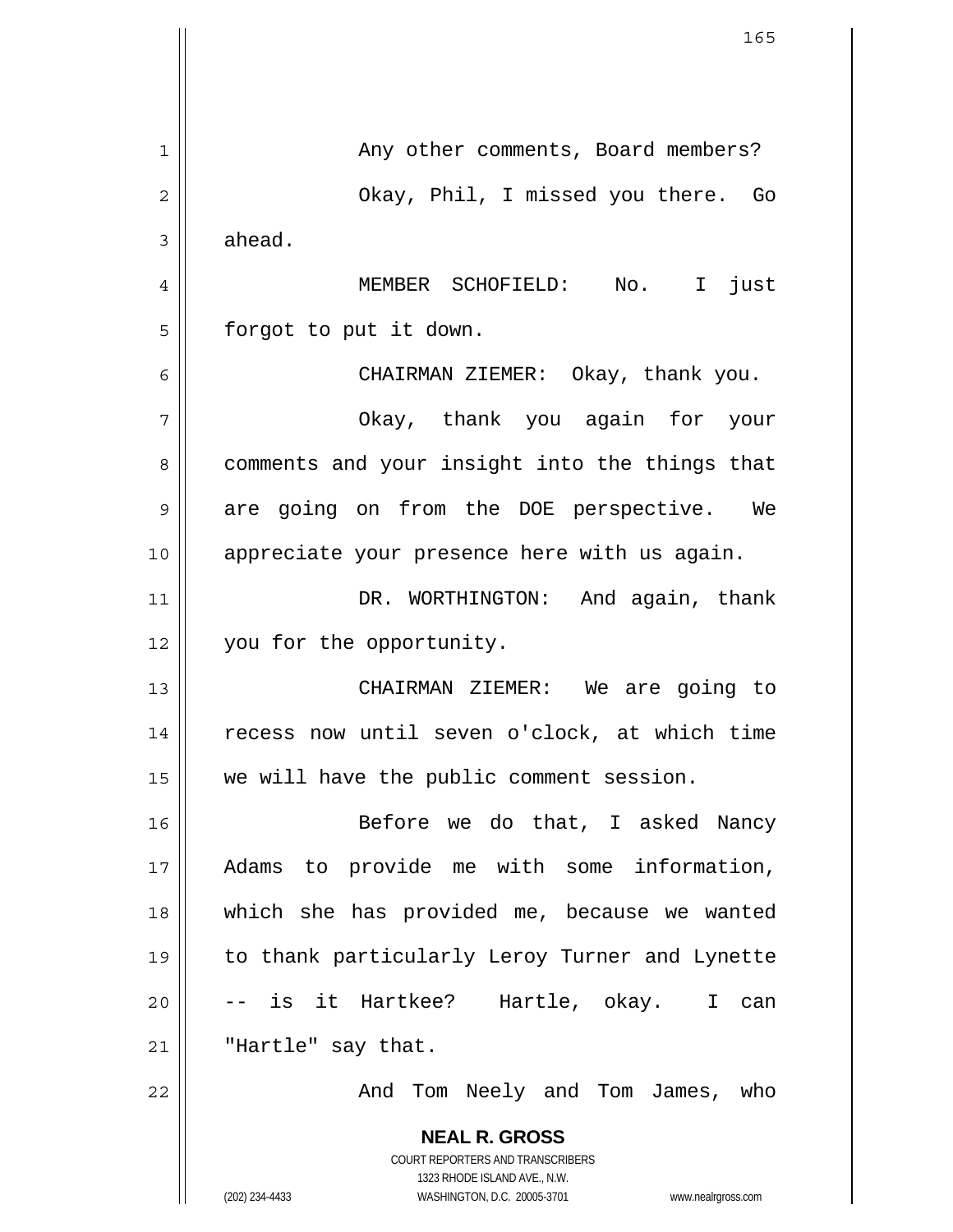1 2 3 4 5 6 7 8 9 10 11 12 13 14 15 16 17 18 19 20 21 22 are the IT people who have been helping us with our new computers that we are devoting now to our Board work because of new requirements, well, basically, new security requirements. Tom and Leroy have been here today and helping us fix problems that we have had, and maybe fix problems that we didn't know we had, but had, nevertheless. So we do appreciate them. Are they here still? Yes. Thanks, guys. We appreciate the work that you have done for the Board. Now the proof is in the pudding. A lot of us don't have our computers back yet. So we are thanking you in advance, in anticipation of the good work that you are going to continue as you get us squared away and ready for the future of IT and this Board. So, again, we do thank you for your efforts and for helping us get revamped and underway with the various procedures and requirements.

> COURT REPORTERS AND TRANSCRIBERS 1323 RHODE ISLAND AVE., N.W. (202) 234-4433 WASHINGTON, D.C. 20005-3701 www.nealrgross.com

**NEAL R. GROSS**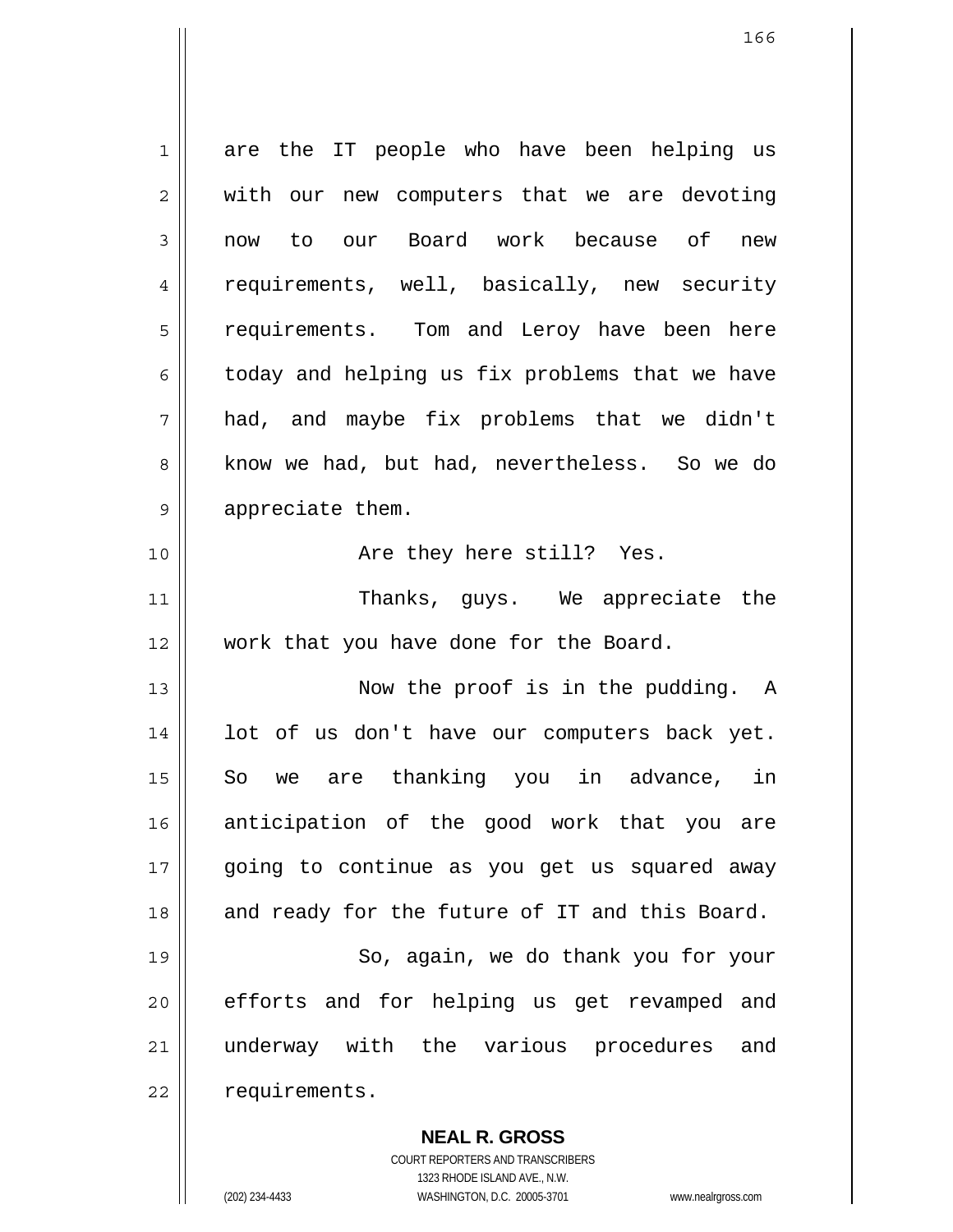**NEAL R. GROSS** COURT REPORTERS AND TRANSCRIBERS 1323 RHODE ISLAND AVE., N.W. (202) 234-4433 WASHINGTON, D.C. 20005-3701 www.nealrgross.com 1 2 3 4 5 6 7 8 9 10 11 12 13 14 15 16 17 18 19 20 21 22 I may need to say some more things about this, but, Nancy, you will have to prompt me later, if I left anything out. At least my heart is in the right place, if not all the words. We will recess until seven o'clock, at which time we will have our public comment session. If you do wish to make public comment and have not already signed up to do so, please sign up on the registration sheet in the foyer. (Whereupon, the above-entitled matter went off the record at 5:24 p.m. and resumed at 7:04 p.m.) CHAIRMAN ZIEMER: Good evening, everyone. This is the public comment session of the Advisory Board on Radiation and Worker Health, meeting in the Cincinnati area today and for the next two days. We will have some members of the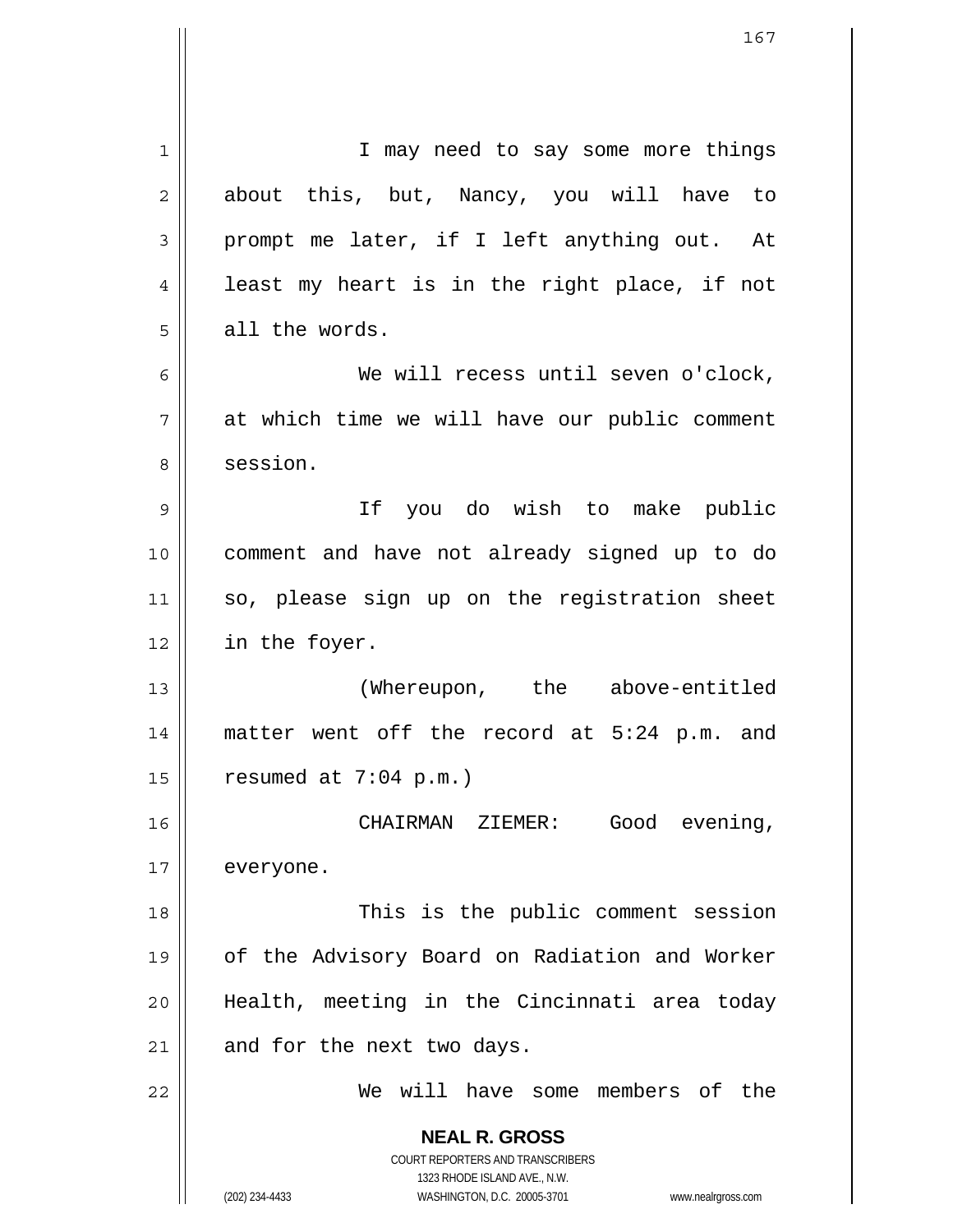1 2 public on the telephone lines who will make comment.

3 4 5 6 7 Before we get to the actual comments, let me make a few comments myself, and then Ted Katz, our Designated Federal Official, is going to fill us in on some of the ground rules of a public comment session.

8 9 10 11 12 13 14 15 But, for the members of the public, I just want to remind you, or maybe you hadn't heard it before, but this Board is an independent Board. We are not part of NIOSH or Department of Labor or Department of Energy. So we are here as an independent group to get feedback from the public about the compensation program.

16 17 18 19 20 21 22 Now we are not an appeals board on individual claims, nor are we the group that does the dose reconstructions. If you are speaking in public and have issues relating to your personal claim, this Board will not be able to deal with that individually, and particularly not here at this meeting,

> **NEAL R. GROSS** COURT REPORTERS AND TRANSCRIBERS 1323 RHODE ISLAND AVE., N.W. (202) 234-4433 WASHINGTON, D.C. 20005-3701 www.nealrgross.com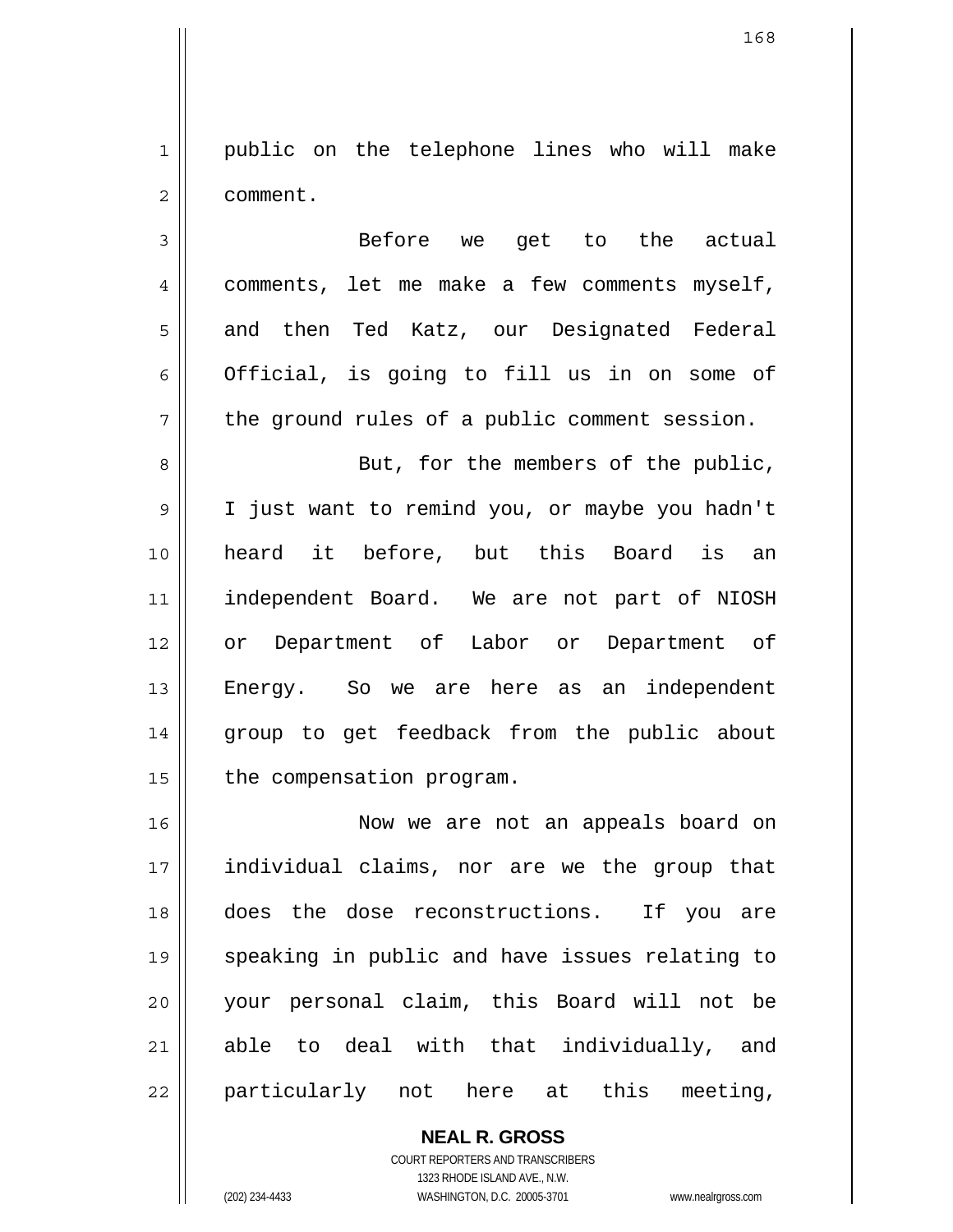although in certain cases we can point you in the right direction in terms of who you need to speak to.

4 5 6 7 8 9 10 11 12 13 14 15 Mr. Katz will talk to you about the ground rules of what you should anticipate in terms of what will appear in the public record. Certainly, we welcome your relaying of experiences that you may have had in terms of your own claim or other aspects of the program, but I just want to make you aware that we are mainly here to listen. This is not a question-and-answer period, but mainly the Board will simply listen to what you have to say and your comments will be on the public record as well.

16 17 18 19 Now let me ask Mr. Katz to talk to us about mainly what is the so-called Redaction Policy relating to these proceedings.

20 21 22 MR. KATZ: Thank you Dr. Ziemer. So this is pretty simple. But, as you may have noticed, and for the folks on the

> **NEAL R. GROSS** COURT REPORTERS AND TRANSCRIBERS 1323 RHODE ISLAND AVE., N.W. (202) 234-4433 WASHINGTON, D.C. 20005-3701 www.nealrgross.com

1

2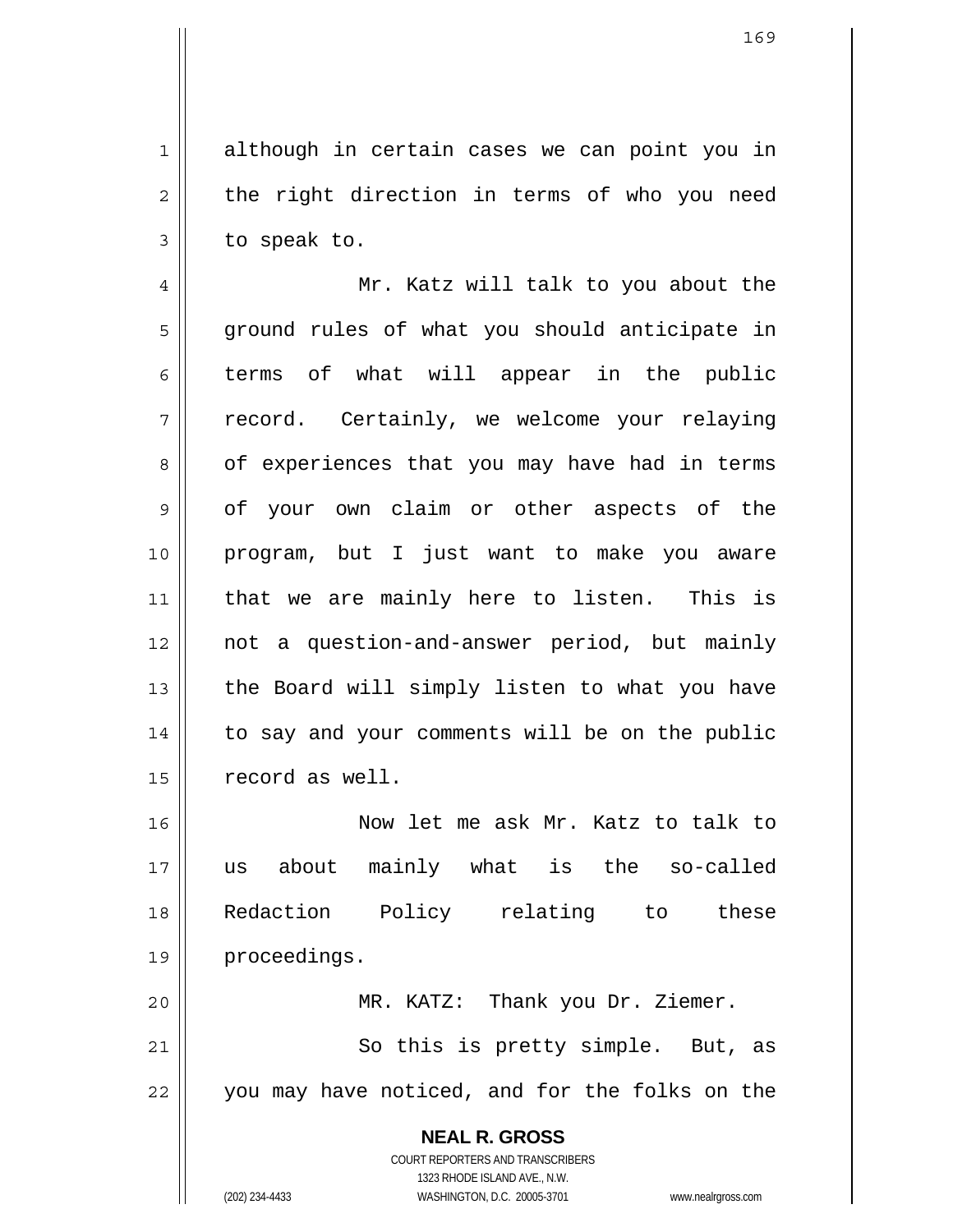1 2 3 4 5 6 7 phone, of course, you can't, but the entire session of the Board all day each day, including the public comment session, is transcribed verbatim. So everything that is said is taken down, and all of that is posted after it goes through some review processes, it is all posted on the NIOSH website.

8 9 10 11 12 13 14 15 16 So what you need to know as a public commenter is, if you come up and make a presentation, your information that you present will all be part of that transcript and available to the public, including your name, if you give us your name, and any personal information you give about yourself, generally speaking. It would all be posted and available to the public.

17 18 19 20 21 22 If you do speak about a third party, another individual, that person's identifying information, generally speaking, would not be made available to the public. So their name and other identifying information about a person you talk about would be

> COURT REPORTERS AND TRANSCRIBERS 1323 RHODE ISLAND AVE., N.W. (202) 234-4433 WASHINGTON, D.C. 20005-3701 www.nealrgross.com

**NEAL R. GROSS**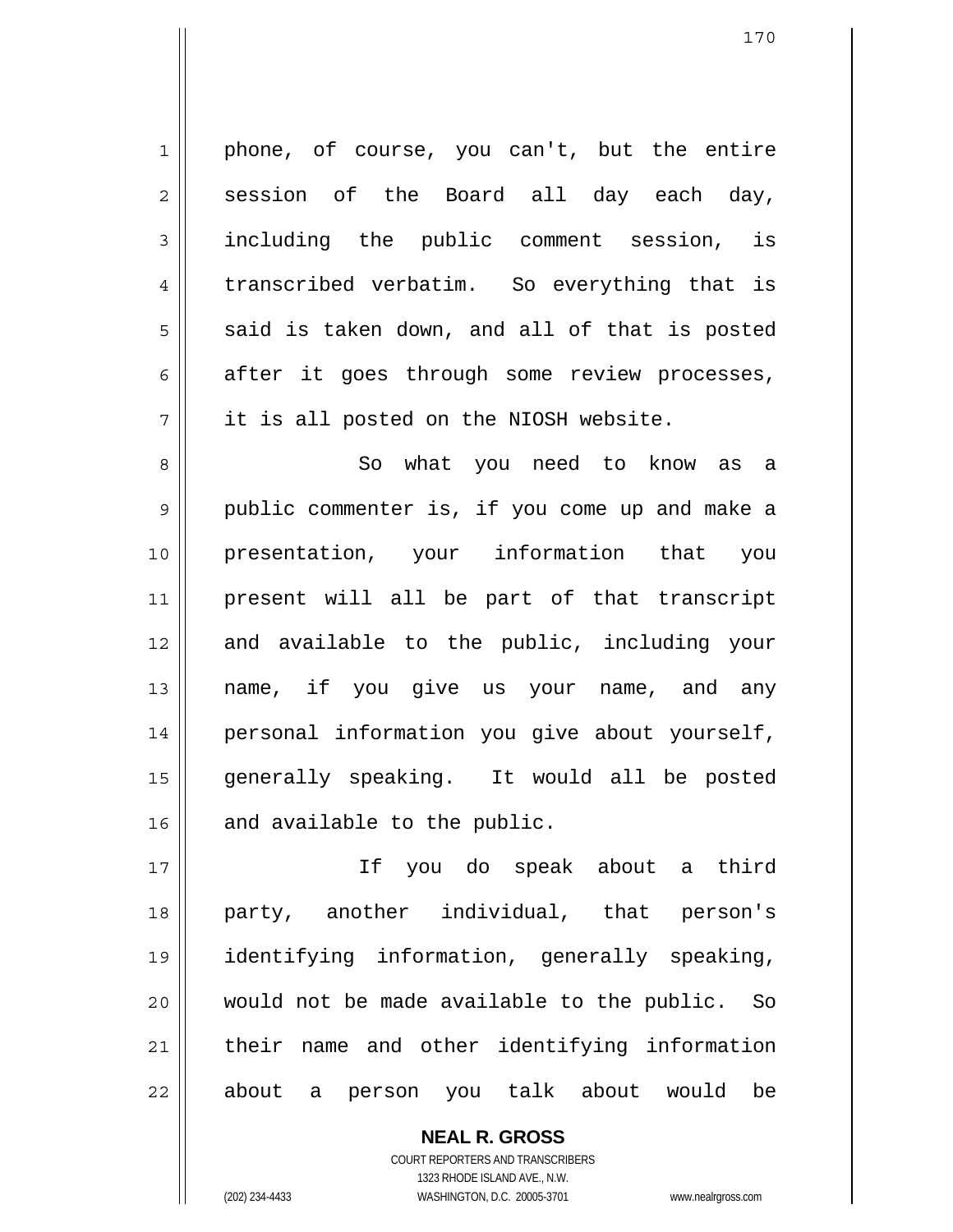1 2 redacted, blacked-out in the transcript, to protect their privacy.

3 4 5 6 7 8 The only other points really to make are, if you want to see the full policy for how we go about this with the redaction, it is on the NIOSH website and it is also in this room at the back, on the back table, with the other documents.

9 10 11 12 13 14 Should there be someone who wants to address the Board or communicate something with the Board, but not want to do that in this sort of public forum, then they should get in touch with me to see about what kind of arrangements could be made.

Thank you.

16 17 18 CHAIRMAN ZIEMER: Thank you, Mr. Katz.

 We are going to begin this evening with a statement from Representative Higgins of New York, and I believe on the line is Matt Ferry from Representative Higgins' staff.

Matt, are you on the line?

**NEAL R. GROSS**

15

19

20

21

22

COURT REPORTERS AND TRANSCRIBERS 1323 RHODE ISLAND AVE., N.W. (202) 234-4433 WASHINGTON, D.C. 20005-3701 www.nealrgross.com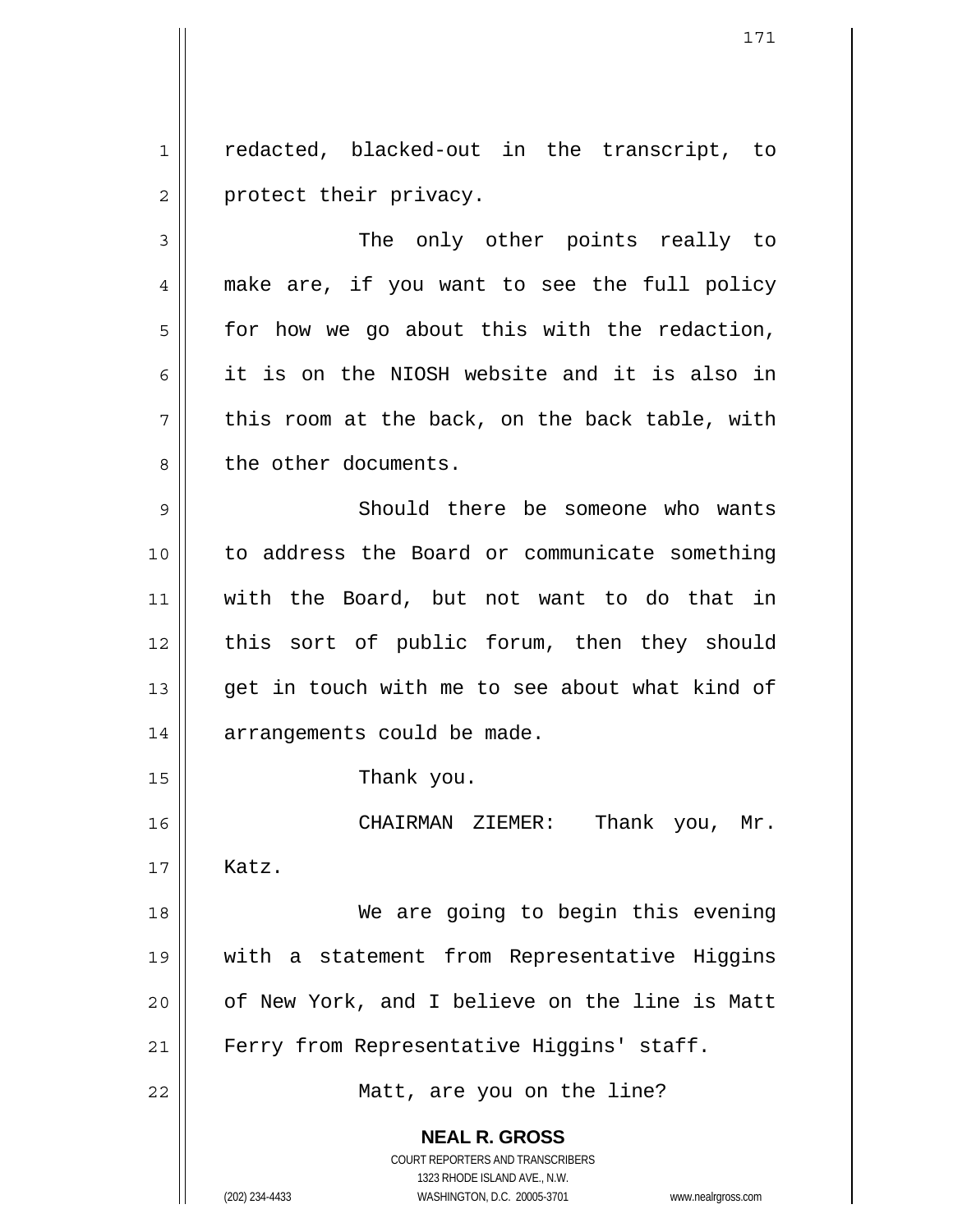| $\mathbf 1$    | MR. FERRY: Yes, I am, sir.                                                                          |
|----------------|-----------------------------------------------------------------------------------------------------|
| 2              | CHAIRMAN ZIEMER: Okay, Matt, if                                                                     |
| 3              | you would proceed with the statement from                                                           |
| $\overline{4}$ | Congressman Higgins, we would appreciate it.                                                        |
| 5              | MR. FERRY: Thank you.                                                                               |
| 6              | Again, I am calling on behalf of                                                                    |
| 7              | Congressman Brian Higgins from Buffalo, New                                                         |
| 8              | York, in regards to the Bethlehem Steel                                                             |
| $\mathsf{S}$   | Claimant Action Group Special Exposure Cohort                                                       |
| 10             | Petition.                                                                                           |
| 11             | On June 4th, 2009, Congressman                                                                      |
| 12             | Higgins, along with Senator Schumer, Senator                                                        |
| 13             | Gillibrand, Congresswoman Slaughter,                                                                |
| 14             | Congressman Massa, and Congressman Lee, sent a                                                      |
| 15             | letter to the Advisory Board on Radiation and                                                       |
| 16             | Worker Health in regard to that petition. I                                                         |
| 17             | would like to read that into the record right                                                       |
| 18             | now word for word.                                                                                  |
| 19             | "Dear Dr. Ziemer:                                                                                   |
| 20             | "We write you today to request that                                                                 |
| 21             | the Advisory Board on Radiation and Worker                                                          |
| 22             | Health hold one of its upcoming meetings in                                                         |
|                | <b>NEAL R. GROSS</b>                                                                                |
|                | <b>COURT REPORTERS AND TRANSCRIBERS</b>                                                             |
|                | 1323 RHODE ISLAND AVE., N.W.<br>(202) 234-4433<br>WASHINGTON, D.C. 20005-3701<br>www.nealrgross.com |

 $\mathsf{I}$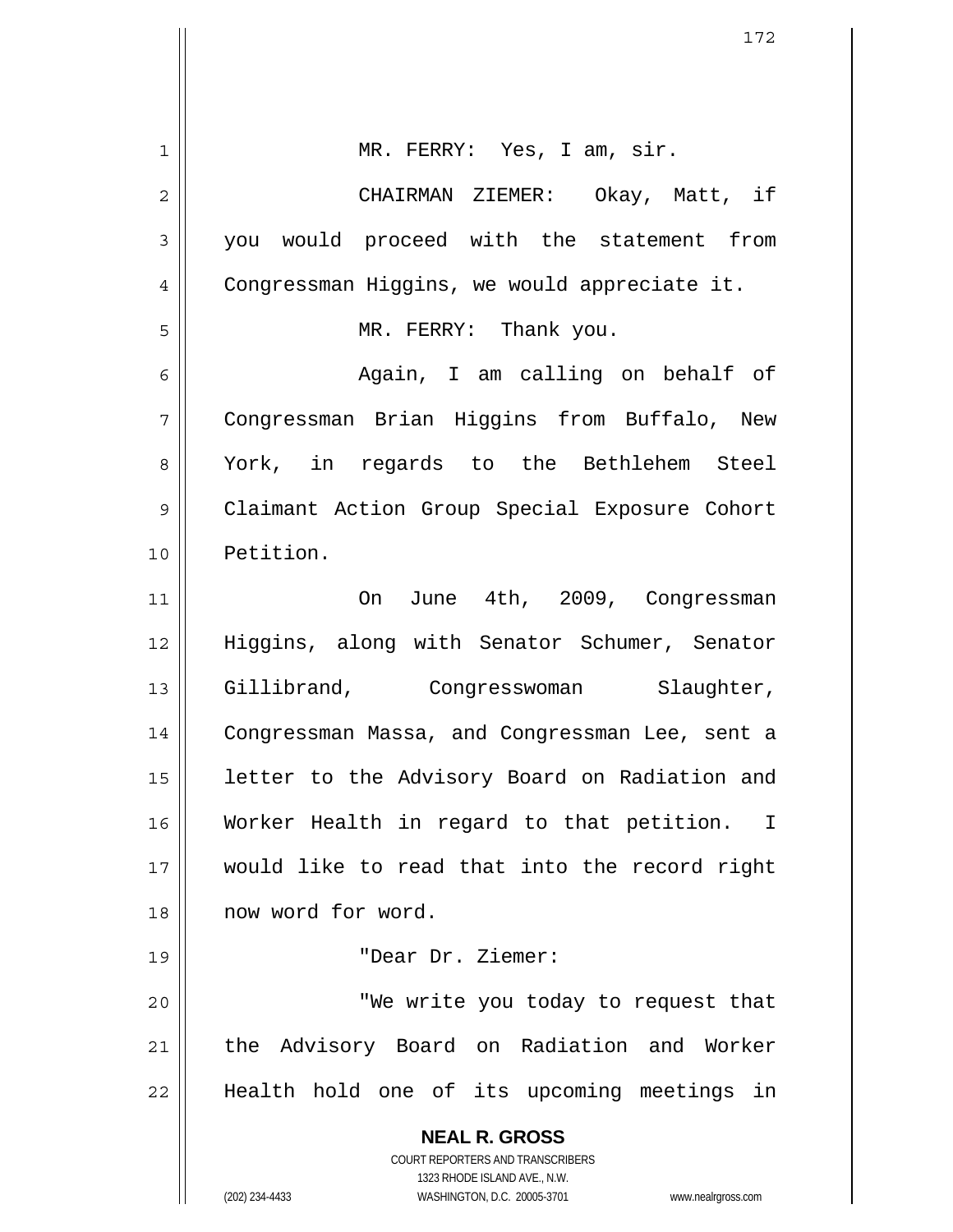1 2 3 4 5 6 Buffalo, New York, to discuss problems with use of surrogate data and the dose reconstruction processes for claimants at the Bethlehem Steel site, and the merits of the Bethlehem Steel Claimants Action Group Special Exposure Cohort Application before the Board.

7 8 9 10 11 12 13 14 "As you may know, we recently introduced legislation, H.R. 2114 and S.916, the Ed Walker Memorial Act for Improvements to the Energy Employees Occupational Illness Compensation Program. This legislation echoes the application of the Bethlehem Steel Claimants Action Group for Designation as a Special Exposure Cohort.

15 16 17 18 19 20 "It is our contention that these workers should be classified into a Special Exposure Cohort because of the extreme paucity of data to actually assess the causation link between the ailments suffered by the nuclear workers and the exposure to them.

21 22 "The Bethlehem Steel claimants and their families have been dealing with the

> **NEAL R. GROSS** COURT REPORTERS AND TRANSCRIBERS 1323 RHODE ISLAND AVE., N.W. (202) 234-4433 WASHINGTON, D.C. 20005-3701 www.nealrgross.com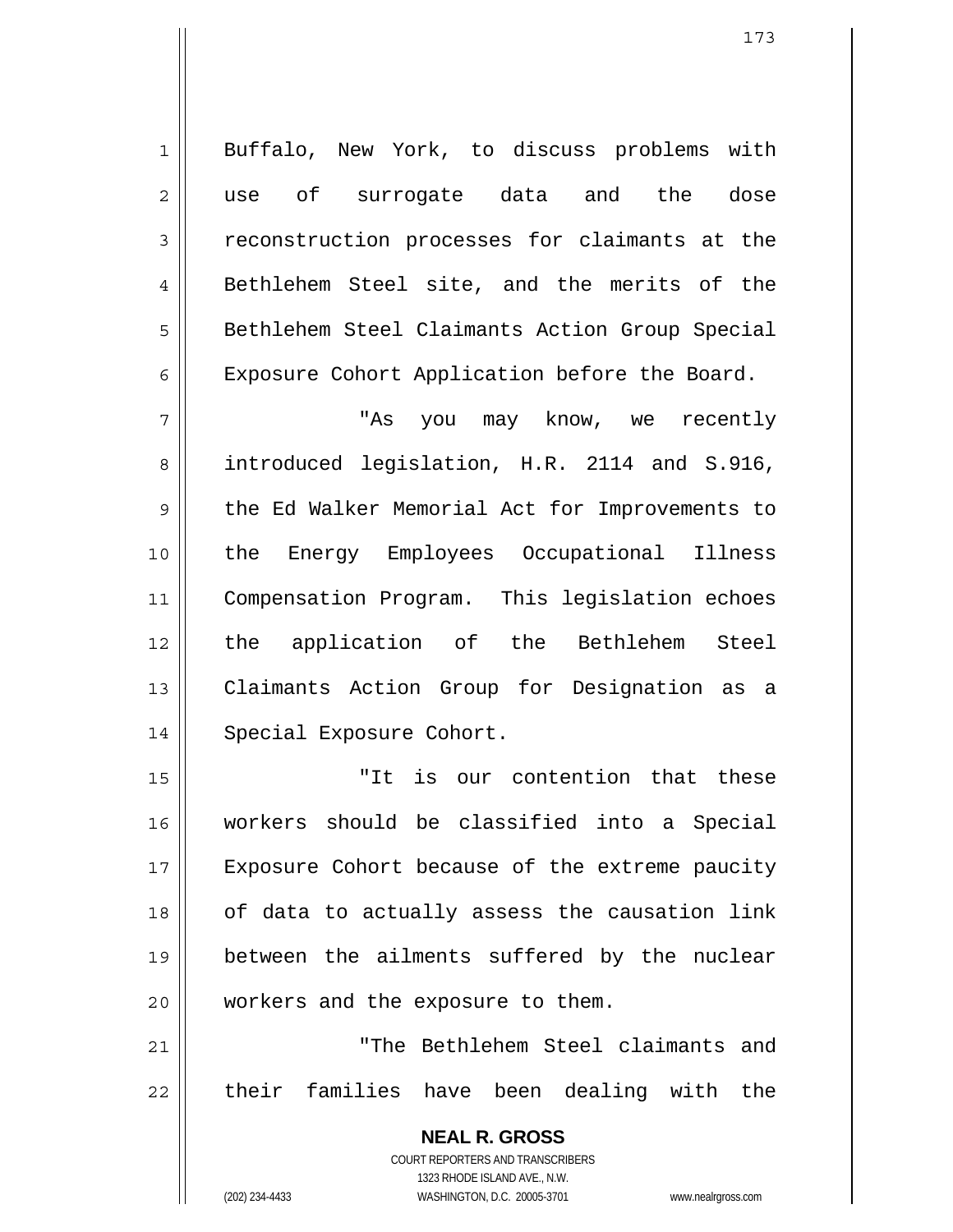results of this extremely harmful exposure to radioactive particles for decades. Now they have been dealing with the frustrating and convoluted processes related to the implementation of the EEOICPA for nearly 10 years.

7 8 9 10 11 12 13 14 15 "In order to assure that the federal government treats these families with fairness, we urge the Advisory Board on Radiation and Worker Health to come to Buffalo and hear firsthand the difficulties families have had with processes as they exist and understand arguments for why the Bethlehem Steel Claimants Action Group Special Exposure Cohort's petition is meritorious.

16 17 18 "Sincerely, Charles Schumer, Kirsten Gillibrand, Brian Higgins, Louise Slaughter, Eric Massa, and Chris Lee."

Thank you.

20 21 CHAIRMAN ZIEMER: Thank you, Matt. Did you have any additional comments?

MR. FERRY: Well, yes. In addition

**NEAL R. GROSS** COURT REPORTERS AND TRANSCRIBERS

1323 RHODE ISLAND AVE., N.W.

1

2

3

4

5

6

19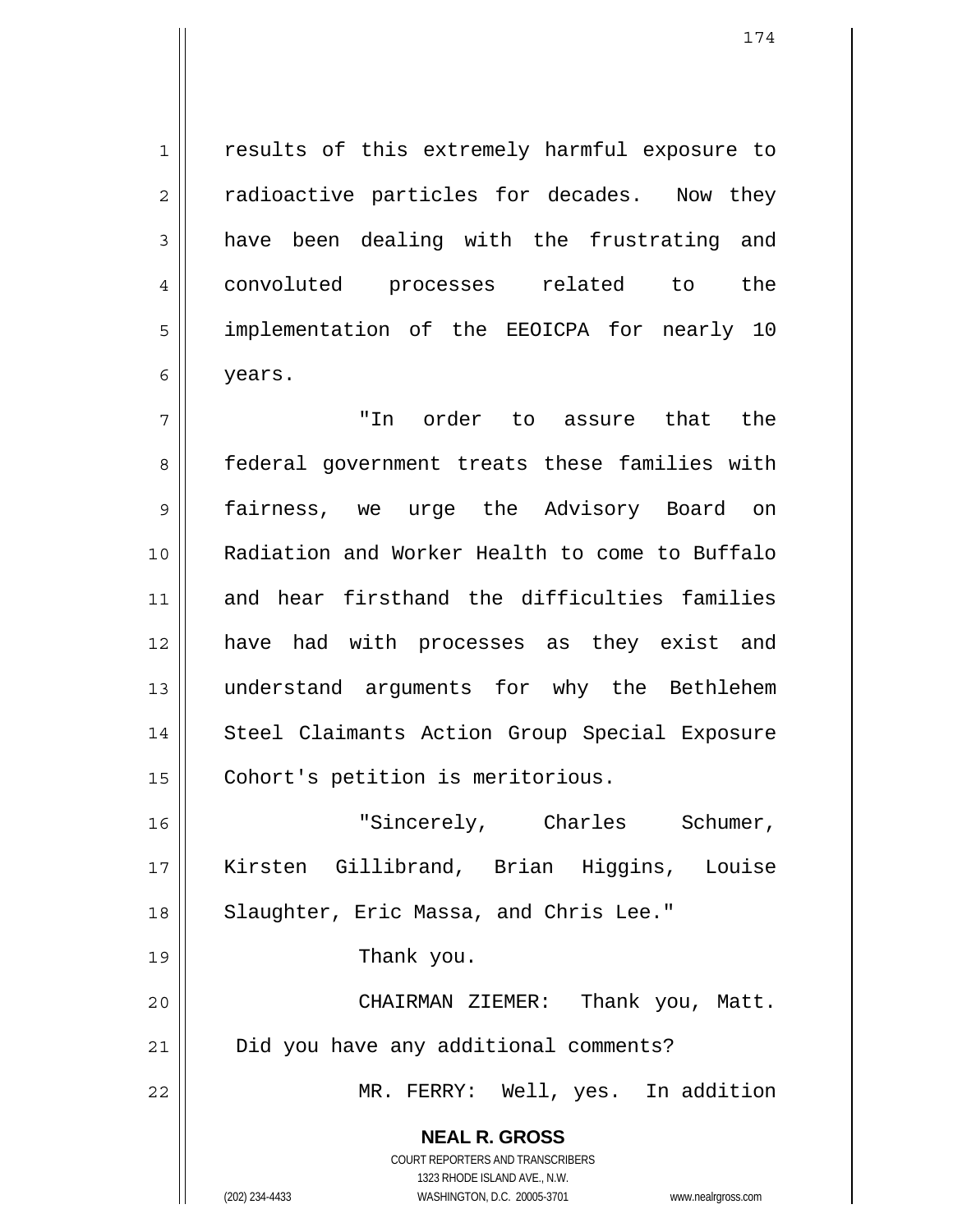1 2 3 4 5 to that, as you may probably know, there are several other petitions from the area, including the Linde Ceramics petition as well as the Jones Steel and Laughlin Steel petitions as well.

6 7 8 9 10 11 12 So at such point where, should the Advisory Board choose to come to Buffalo, hopefully, this year or possibly next year, there are many things that you will be able to discuss. So we would welcome you to both discuss the Bethlehem Steel issue as well as all the other claims that exist.

13 14 15 16 17 So we would certainly appreciate any follow-up from the Advisory Board forthcoming, and we look forward to hearing from you, and would be more than happy to be helpful to you as you move forward.

18 19 20 21 22 CHAIRMAN ZIEMER: Okay, thank you very much, Matt. Let me officially acknowledge the fact that I have received a copy of the letter in the past two or three weeks. I forget the exact date. I think it

> **NEAL R. GROSS** COURT REPORTERS AND TRANSCRIBERS 1323 RHODE ISLAND AVE., N.W. (202) 234-4433 WASHINGTON, D.C. 20005-3701 www.nealrgross.com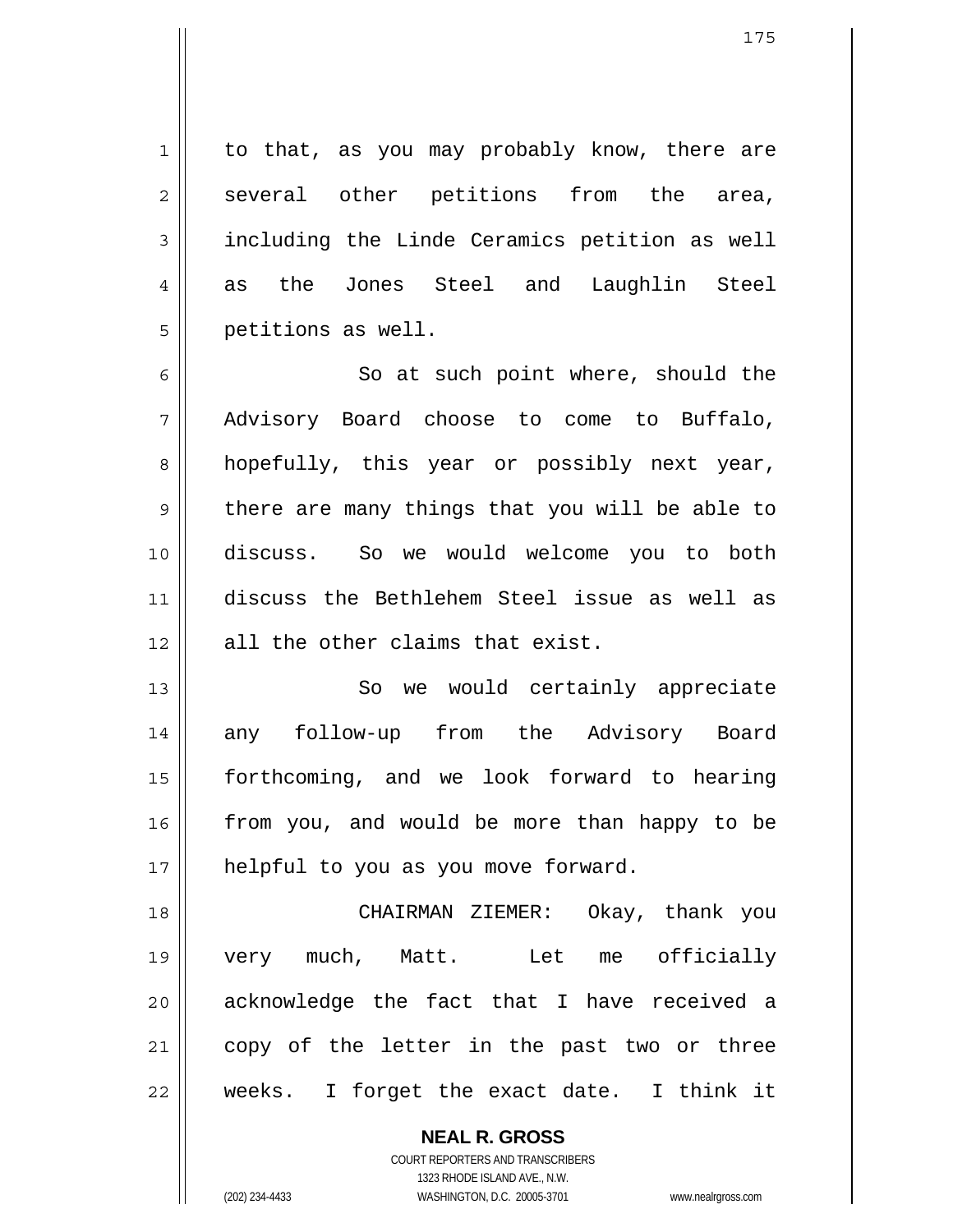was distributed to the Board, but I'm not absolutely certain. It was? Okay. So the Board members do have copies.

4 5 6 7 8 9 10 11 12 13 During our working session this week, we will at least discuss -- we will respond to the letter formally. The Chair responds to these letters, but only with the concurrence of the Board. So we will have some sort of response officially to your letter, hopefully, later this week, and that will be transmitted to all of the signatories of the letter. Again, we will keep you informed in terms of progress in that regard.

14 15 16 17 18 19 20 21 22 MR. FERRY: Well, your responsiveness is greatly appreciated. I would say that, on behalf of all six offices that submitted this letter, this is a fight that we have been waging for quite some time, often with other members of Congress who have since moved away from federal office. But it is something that we will likely continue to wage moving forward.

> **NEAL R. GROSS** COURT REPORTERS AND TRANSCRIBERS 1323 RHODE ISLAND AVE., N.W.

1

2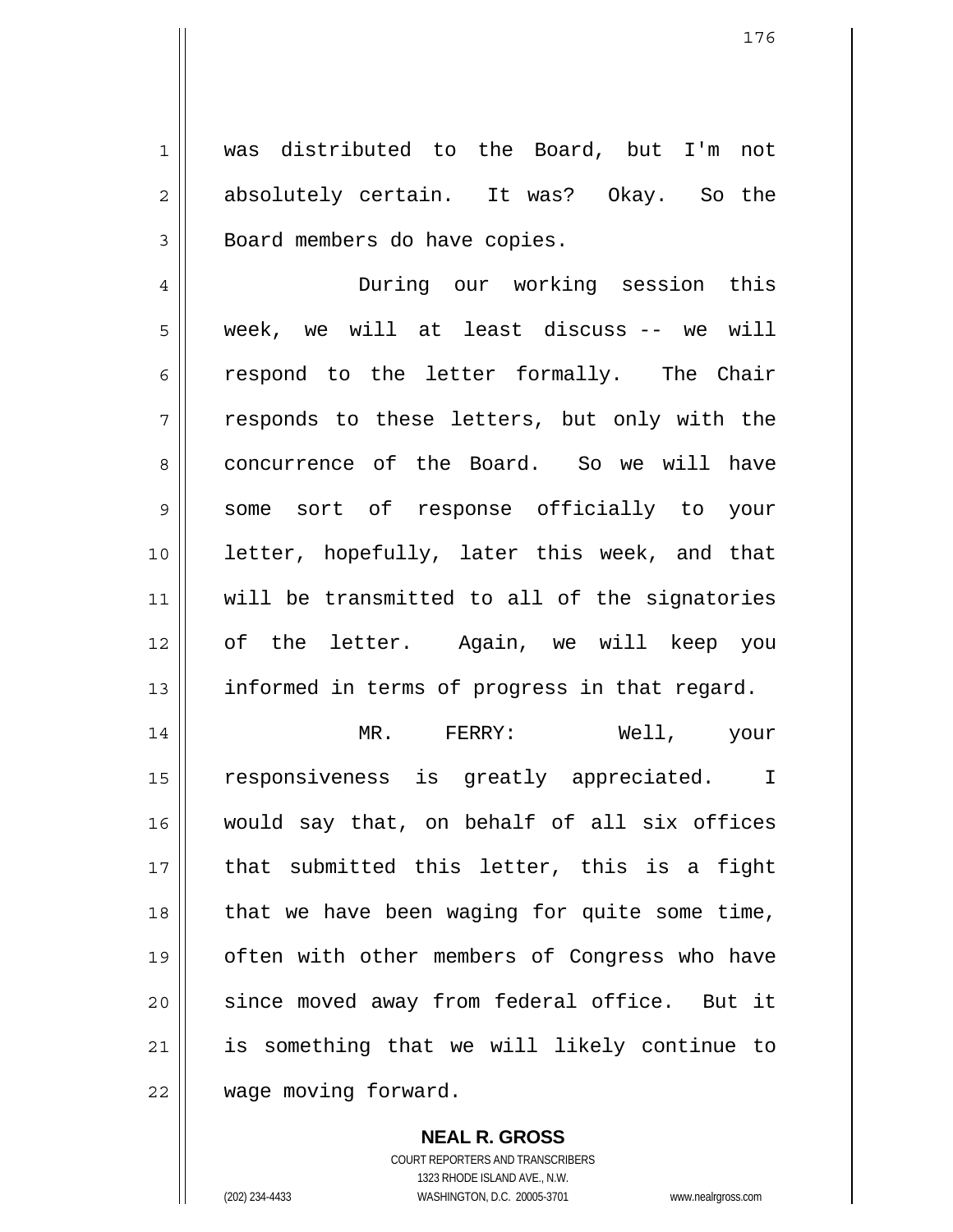**NEAL R. GROSS** COURT REPORTERS AND TRANSCRIBERS 1323 RHODE ISLAND AVE., N.W. (202) 234-4433 WASHINGTON, D.C. 20005-3701 www.nealrgross.com 1 2 3 4 5 6 7 8 9 10 11 12 13 14 15 16 17 18 19 20 21 22 So we appreciate your working with us on this. CHAIRMAN ZIEMER: Okay. Thank you very much for participating this evening in this public comment period. MR. FERRY: Thank you for having me. CHAIRMAN ZIEMER: Next we will hear from John Hanson. John is here with us, and he is here on behalf of the Dow Madison site, actually, which is in Illinois. John, welcome. I think most of us have met John before. John also has provided a handout which has been distributed to all the Board members. This is a letter and some attachments which come from John and from [identifying information redacted]. So, John, the floor is yours. MR. HANSON: Yes, thank you, Dr. Ziemer.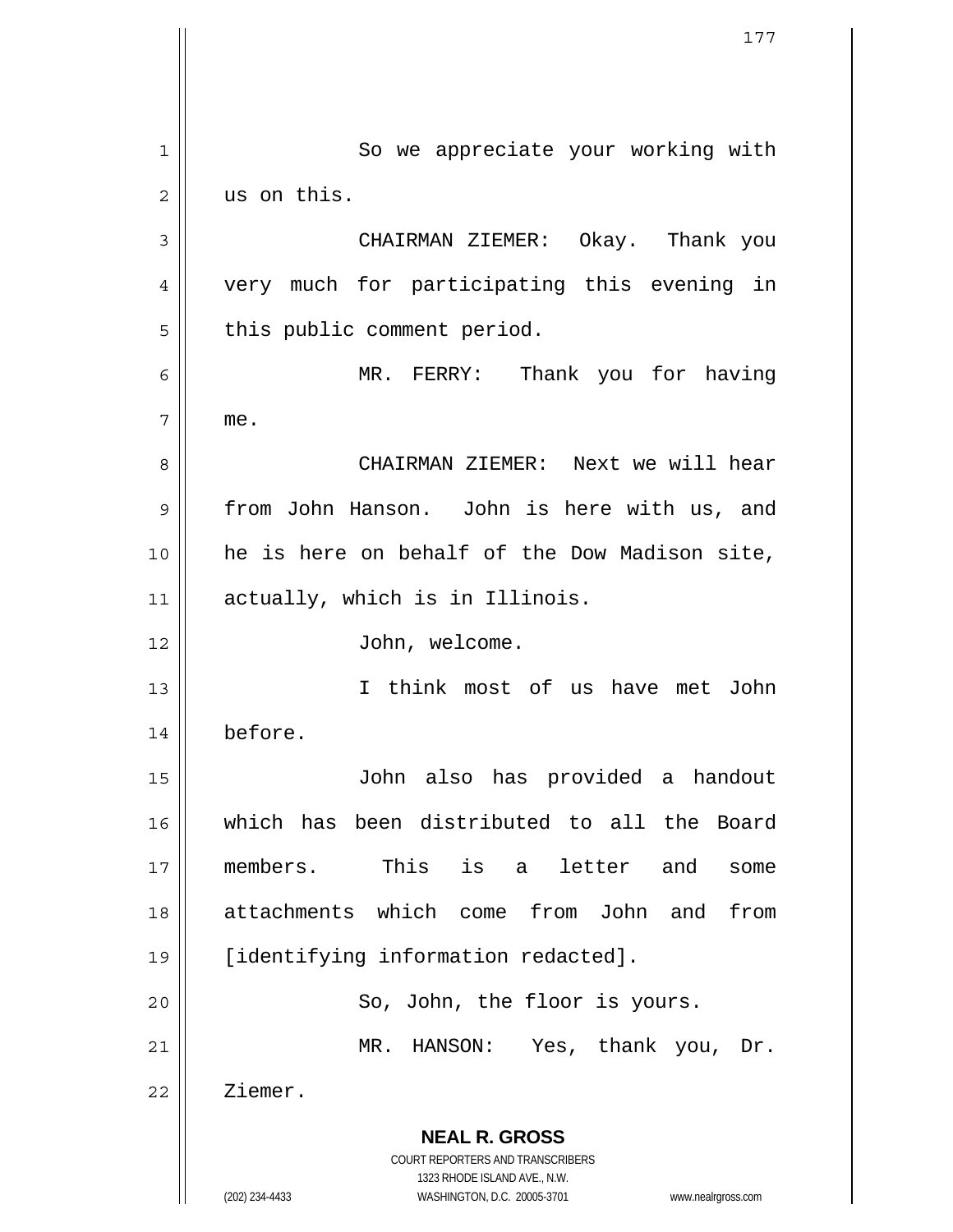| 1  | Good evening. [identifying                                                                          |
|----|-----------------------------------------------------------------------------------------------------|
| 2  | information redacted], who has addressed this                                                       |
| 3  | Board in the past, was unable to attend due to                                                      |
| 4  | her new duties as [identifying information                                                          |
| 5  | redacted] Department and sends her welcome.                                                         |
| 6  | She has asked that I address the Board in her                                                       |
| 7  | stead. I would like to read the following                                                           |
| 8  | into the public record:                                                                             |
| 9  | A letter to Rachel Leiton,                                                                          |
| 10 | Department of Labor, dated July 24th, 2009:                                                         |
| 11 | "Dear Ms. Leiton:                                                                                   |
| 12 | "As you know, in September 2008, we                                                                 |
| 13 | requested that the Department of Labor                                                              |
| 14 | consider extending the covered AWE time frame                                                       |
| 15 | under the<br>Energy Employees Occupational                                                          |
| 16 | Illness Compensation Program Act for the Dow                                                        |
| 17 | Madison facility in Madison, Illinois, based                                                        |
|    |                                                                                                     |
| 18 | upon information indicating that:                                                                   |
| 19 | "One, Dow Madison was contracted by                                                                 |
| 20 | the AEC to develop the alloy that was<br>to                                                         |
| 21 | become HK31A, that HK31A was present at                                                             |
| 22 | Lawrence Livermore National Laboratory as well                                                      |
|    | <b>NEAL R. GROSS</b>                                                                                |
|    | <b>COURT REPORTERS AND TRANSCRIBERS</b>                                                             |
|    | 1323 RHODE ISLAND AVE., N.W.<br>(202) 234-4433<br>WASHINGTON, D.C. 20005-3701<br>www.nealrgross.com |
|    |                                                                                                     |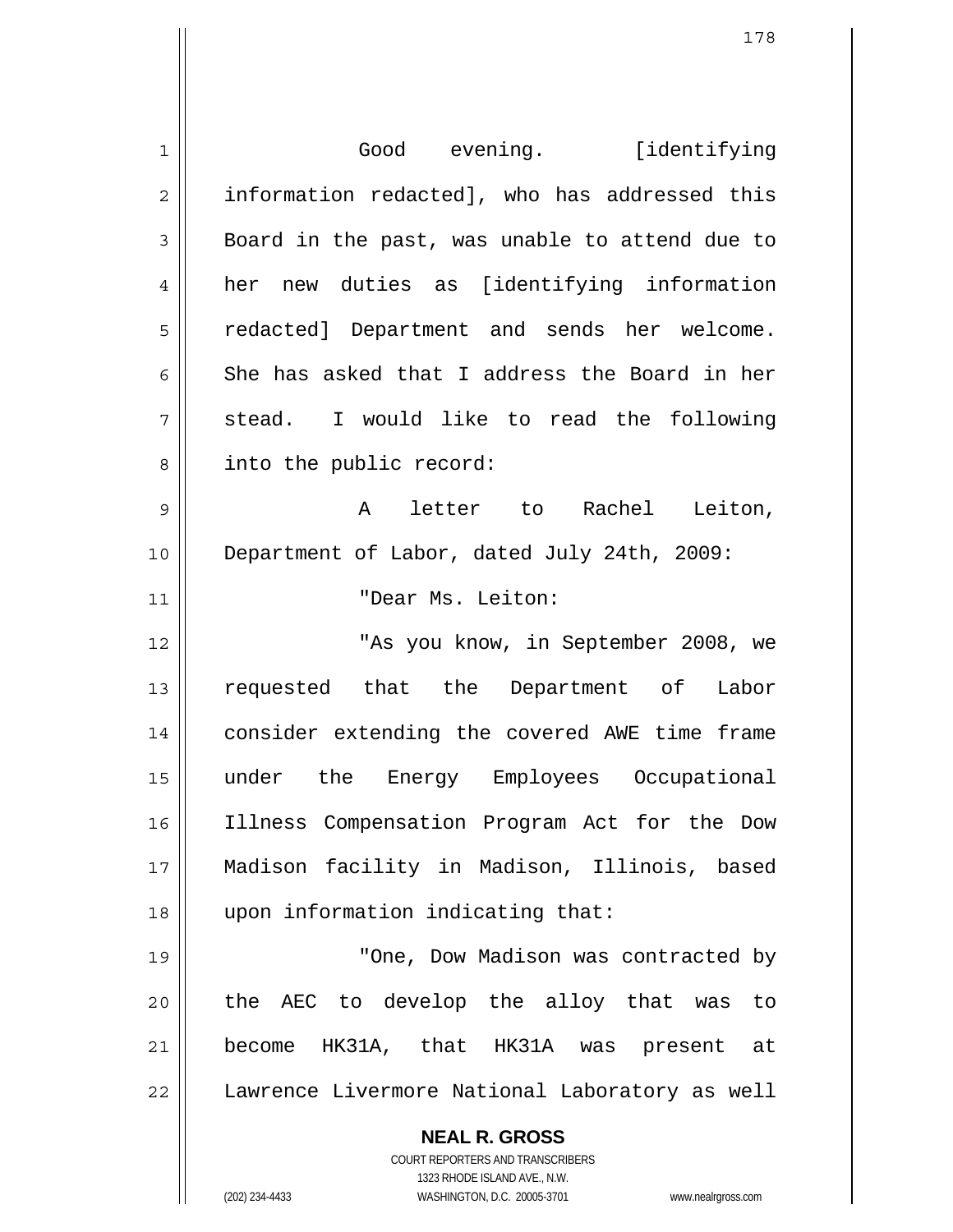**NEAL R. GROSS** 1 2 3 4 5 6 7 8 9 10 11 12 13 14 15 16 17 18 19 20 21 22 as Sandia National Laboratory, and, three, that the Department of Energy reported that `several other weapons parts were made from thorium in the time frame 1962 through 1969.' "In March 2009, your office denied our request for expanding the covered period, stating that there is `only evidence that magnesium-thorium alloys could have been used in the production of an atomic weapon and no evidence that, if such alloys were used in atomic weapons, that they originated from Dow Madison.' "You further suggested that we provide you with `evidence of a singular and compelling nature that shows Dow Madison was the sole manufacturer and distributor of magnesium-thorium alloys used in an atomic weapon.' "Consideration might be given by the Department of Labor to change the current years of coverage. At this time, we would like to submit recently-uncovered materials

> COURT REPORTERS AND TRANSCRIBERS 1323 RHODE ISLAND AVE., N.W.

(202) 234-4433 WASHINGTON, D.C. 20005-3701 www.nealrgross.com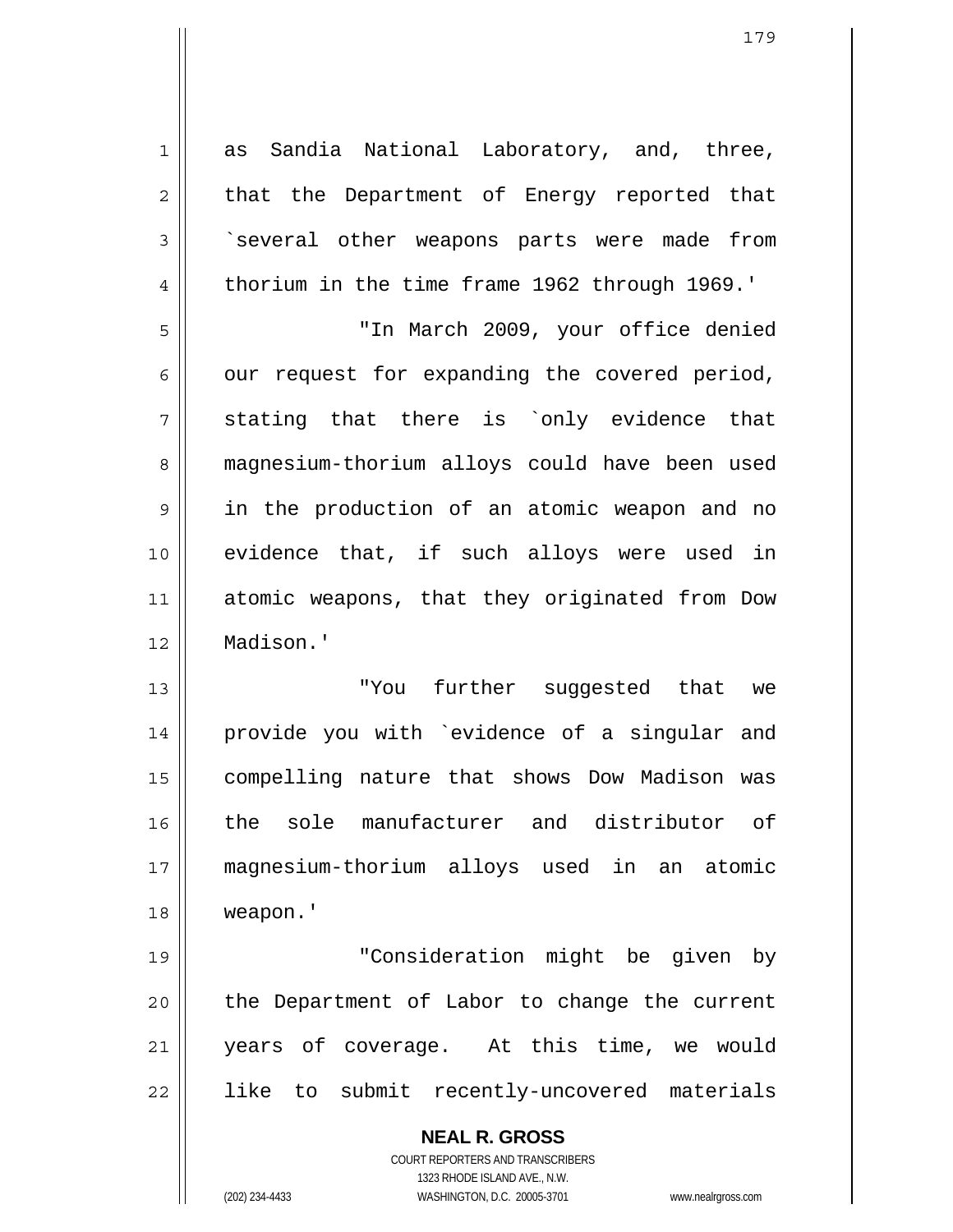1 2 3 4 5 6 7 8 9 which do confirm that Dow Madison was the lone facility to produce HK31A under the auspices of its parent company, Dow Midland, of the specificity used in atomic weapons parts, and that was present at Lawrence Livermore National Laboratory as well as Sandia National Laboratory." And if you will please reference the attachments. 10 || The Norman Woldman, Engineering Alloys, Fifth and Sixth Editions, Dow Madison is clearly identified as the sole producer of the following alloys: HK31A O-temper with 30,000 to 33,000 tensile strength in pounds per square inch, a yield strength of 18,000 to 20,000 pounds per square inch. These are 6 percent greater tensile strength than T6-temper and 36 percent greater yield strength than T6-temper, as well as HK31A H24-temper with 34,000 to 39,000 tensile strength in pounds per square inch, a yield strength of 24,000 to 31,000 pounds per square 11 12 13 14 15 16 17 18 19 20 21 22

> **NEAL R. GROSS** COURT REPORTERS AND TRANSCRIBERS

1323 RHODE ISLAND AVE., N.W. (202) 234-4433 WASHINGTON, D.C. 20005-3701 www.nealrgross.com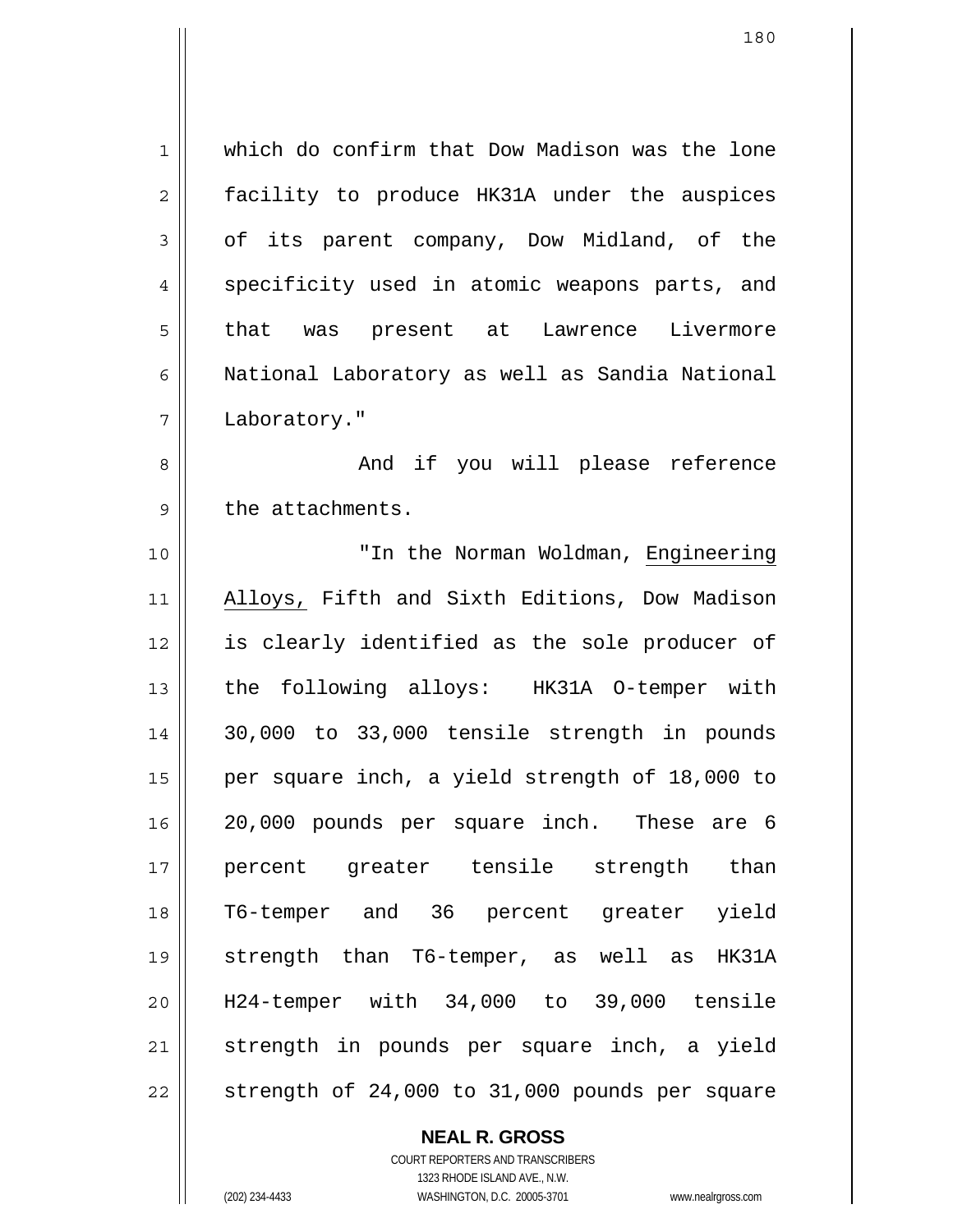1 2 3 inch, 24 percent greater tensile strength than T6-temper and 96 percent greater yield strength than T6-temper.

4 5 6 7 8 9 10 "And finally, the HK31A extrusion in T5-temper with 37,000 to 44,000 tensile strength in pounds per square inch, a yield strength of 26,000 to 38,000 pounds per square inch, which is 37 percent greater tensile strength than the T6-temper and 129 percent greater yield strength than T6-temper.

11 12 13 14 15 16 17 18 19 20 21 22 "The temper strengths mentioned here, particularly the T5-temper that I previously mentioned, are consistent with the HK31A used in atomic weapons at this time because of their ability to withstand excessive heat, stress, and strain. While there were other manufacturers of HK31A at the time, they produced only the T6-temper with the 27,000 to 32,000 tensile strength in pounds per square inch and a yield strength of 13,000 to 15,000 pounds per square inch, and as such, were basically commercial producers

**NEAL R. GROSS**

COURT REPORTERS AND TRANSCRIBERS 1323 RHODE ISLAND AVE., N.W. (202) 234-4433 WASHINGTON, D.C. 20005-3701 www.nealrgross.com

181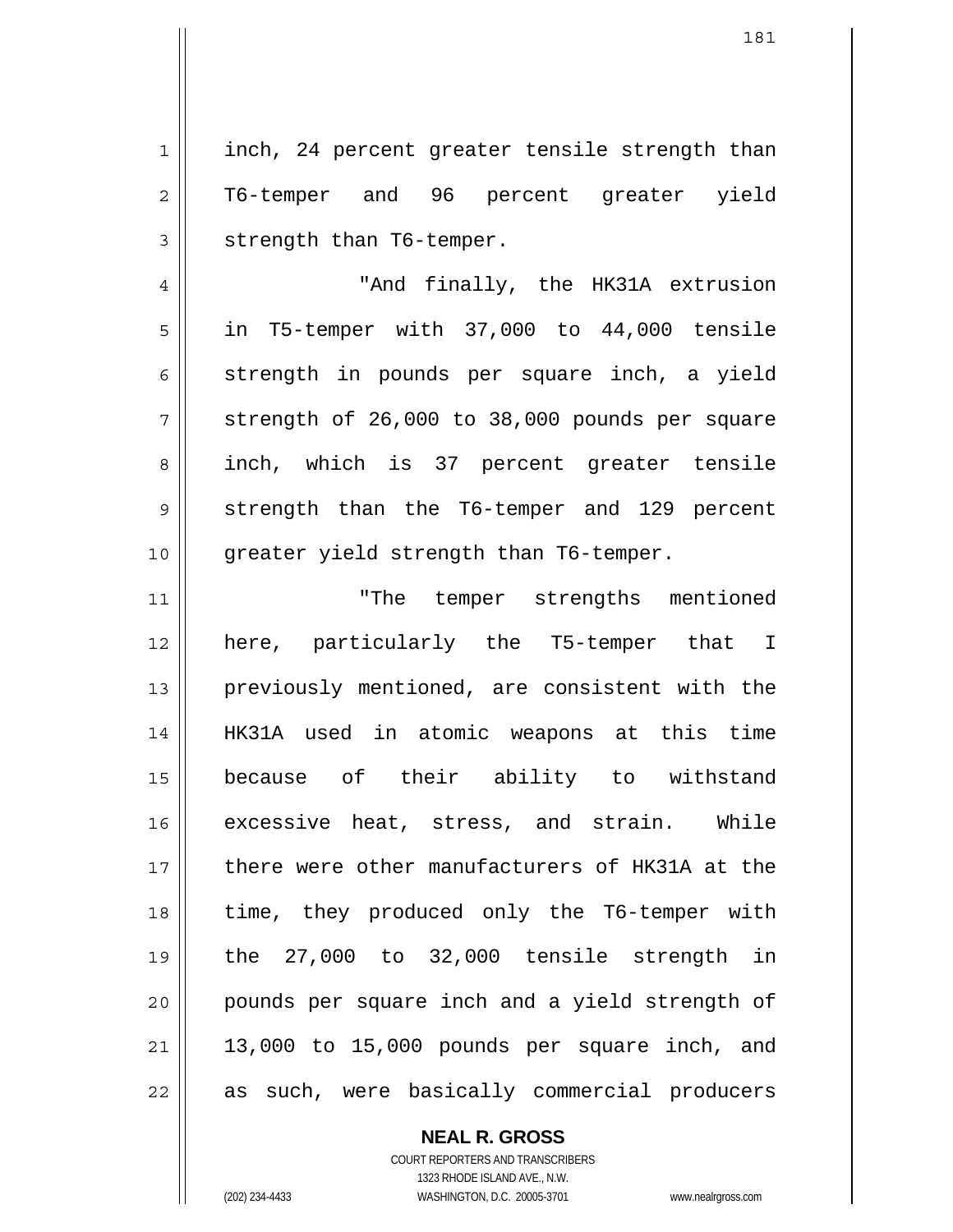1

or involved in the aerospace industry.

| $\overline{2}$ | "Therefore, based on this new                                                                                                                                   |
|----------------|-----------------------------------------------------------------------------------------------------------------------------------------------------------------|
| $\mathfrak{Z}$ | evidence, we would like to request the                                                                                                                          |
| $\overline{4}$ | extension of the covered AWE time frame under                                                                                                                   |
| 5              | the EEOICPA legislation for the Dow Madison                                                                                                                     |
| 6              | facility in Madison, Illinois, to 1972."                                                                                                                        |
| 7              | Signed, "Sincerely, [identifying                                                                                                                                |
| 8              | information redacted], Southern Illinois                                                                                                                        |
| 9              | University, Edwardsville, and John Hanson,                                                                                                                      |
| 10             | Research Assistant to [identifying information                                                                                                                  |
| 11             | redacted]."                                                                                                                                                     |
| 12             | Thank you.                                                                                                                                                      |
| 13             | CHAIRMAN ZIEMER: Thank you, John.                                                                                                                               |
| 14             | I would like to ask you one                                                                                                                                     |
| 15             | question. Do you know if this material has                                                                                                                      |
| 16             | been supplied to the petitioner for<br>Dow                                                                                                                      |
| 17             | Madison or not?                                                                                                                                                 |
| 18             | MR. HANSON:<br>To my knowledge, no,                                                                                                                             |
| 19             | sir.                                                                                                                                                            |
| 20             | CHAIRMAN ZIEMER: Okay, thank you.                                                                                                                               |
| 21             | Now, on the sign-up sheet outside                                                                                                                               |
| 22             | the door, John Hanson was the only one who                                                                                                                      |
|                | <b>NEAL R. GROSS</b><br>COURT REPORTERS AND TRANSCRIBERS<br>1323 RHODE ISLAND AVE., N.W.<br>(202) 234-4433<br>WASHINGTON, D.C. 20005-3701<br>www.nealrgross.com |
|                |                                                                                                                                                                 |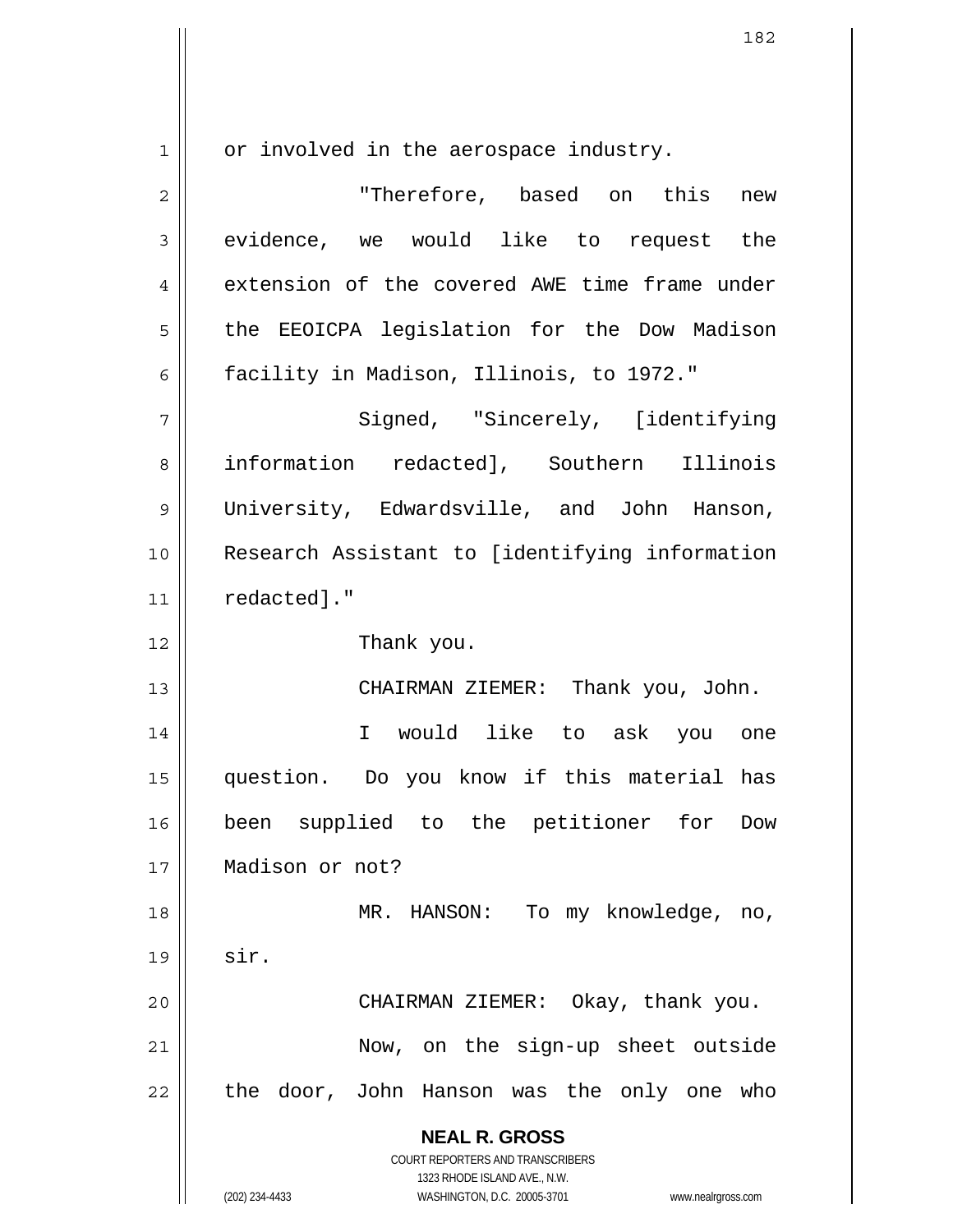**NEAL R. GROSS** COURT REPORTERS AND TRANSCRIBERS 1323 RHODE ISLAND AVE., N.W. 1 2 3 4 5 6 7 8 9 10 11 12 13 14 15 16 17 18 19 20 21 22 signed the sheet. So I want to ask now if there are others in the assembly here who did wish to make public comment, but who overlooked signing up or weren't sure whether you wanted to speak or not. We will certainly open the door for you if you do wish to make comment. Otherwise, I am going to go back to the phone lines. (No response.) Okay. I will provide another opportunity in a few minutes. I would like to ask if there are others on the phone lines who wish to make public comment. DR. McKEEL: This is Dan McKeel. I would like to make a short comment, please, Dr. Ziemer. CHAIRMAN ZIEMER: Okay. Yes, Dan McKeel I believe is the petitioner for the Dow Madison site as well as another site. Go ahead, Dan. DR. McKEEL: Good evening to the

(202) 234-4433 WASHINGTON, D.C. 20005-3701 www.nealrgross.com

183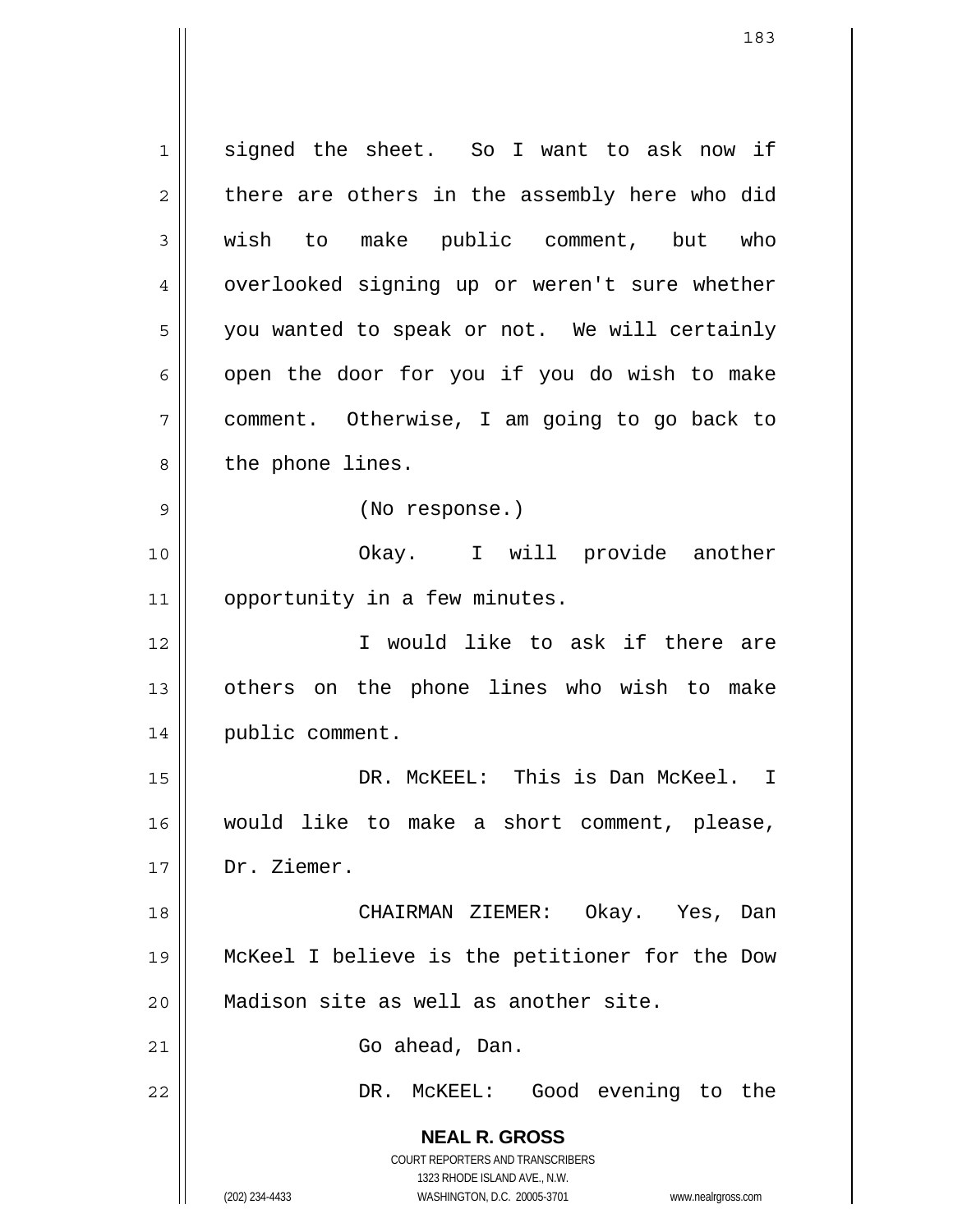Board members. I would just like to comment on your question to Mr. Hanson.

3 4 5 6 7 8 9 10 11 12 13 14 That is, I did write, I have written [identifying information redacted] several times asking her to please share her new information with me, as petitioner on the Dow Madison extension of the SEC. The most recent one was an email I sent to her yesterday in that regard. So I am hoping that she will decide to do that because it puts me in a very awkward position not knowing this information and not being able to help and support the effort, which, of course, I hope proves to be successful.

15 16 17 18 19 20 21 22 I think the other comment that I want to make, shifting gears, relates to Larry Elliott's, Director of OCAS, presentation to the Board today. In that, he gave a news update about the recently-published report that NIOSH made about comparing the Ruttenber Rocky Flats dataset with the dataset that NIOSH had collected on Rocky Flats that had to

> **NEAL R. GROSS** COURT REPORTERS AND TRANSCRIBERS 1323 RHODE ISLAND AVE., N.W.

1

2

(202) 234-4433 WASHINGTON, D.C. 20005-3701 www.nealrgross.com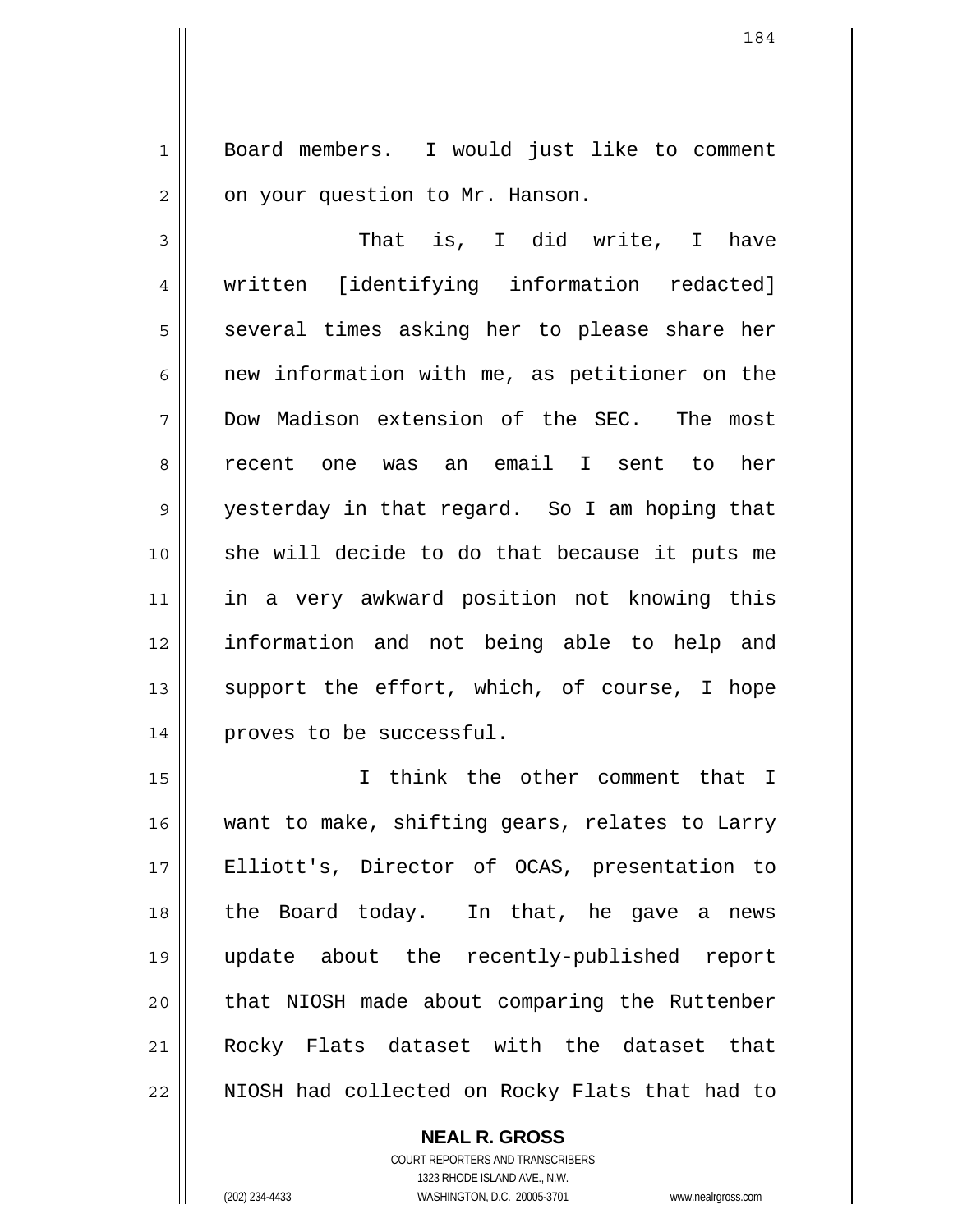1 do with neutron exposures.

| $\overline{2}$ | Mr. Elliott, as I understood, his              |
|----------------|------------------------------------------------|
| 3              | comment was that, basically, the report showed |
| 4              | that there were no significant differences     |
| 5              | between the two datasets and that they were    |
| 6              | basically the same. I just wanted to comment   |
| 7              | that many of us maybe listened to and          |
| 8              | participated in the July the 20th, 2009, Rocky |
| 9              | Flats Work Group session. In that session,     |
| 10             | there was attention called to two basic huge   |
| 11             | differences between the two datasets.          |
| 12             | Again, those datasets were aimed at            |
| 13             | identifying people who had neutron exposures   |
| 14             | at Rocky Flats and might be included in the    |
| 15             | awarded SEC class for that facility. You       |
| 16             | please excuse me if these weren't the exact    |
| 17             | numbers, but I believe there were 4,163 people |
| 18             | identified in the Ruttenber dataset that they  |
| 19             | said were exposed to neutrons that were not in |
| 20             | the NIOSH dataset. And in turn, Brant Ulsh     |
| 21             | commented that there were 468 people, or 486   |
| 22             | -- I can't remember -- people in the NIOSH     |

**NEAL R. GROSS**

COURT REPORTERS AND TRANSCRIBERS 1323 RHODE ISLAND AVE., N.W. (202) 234-4433 WASHINGTON, D.C. 20005-3701 www.nealrgross.com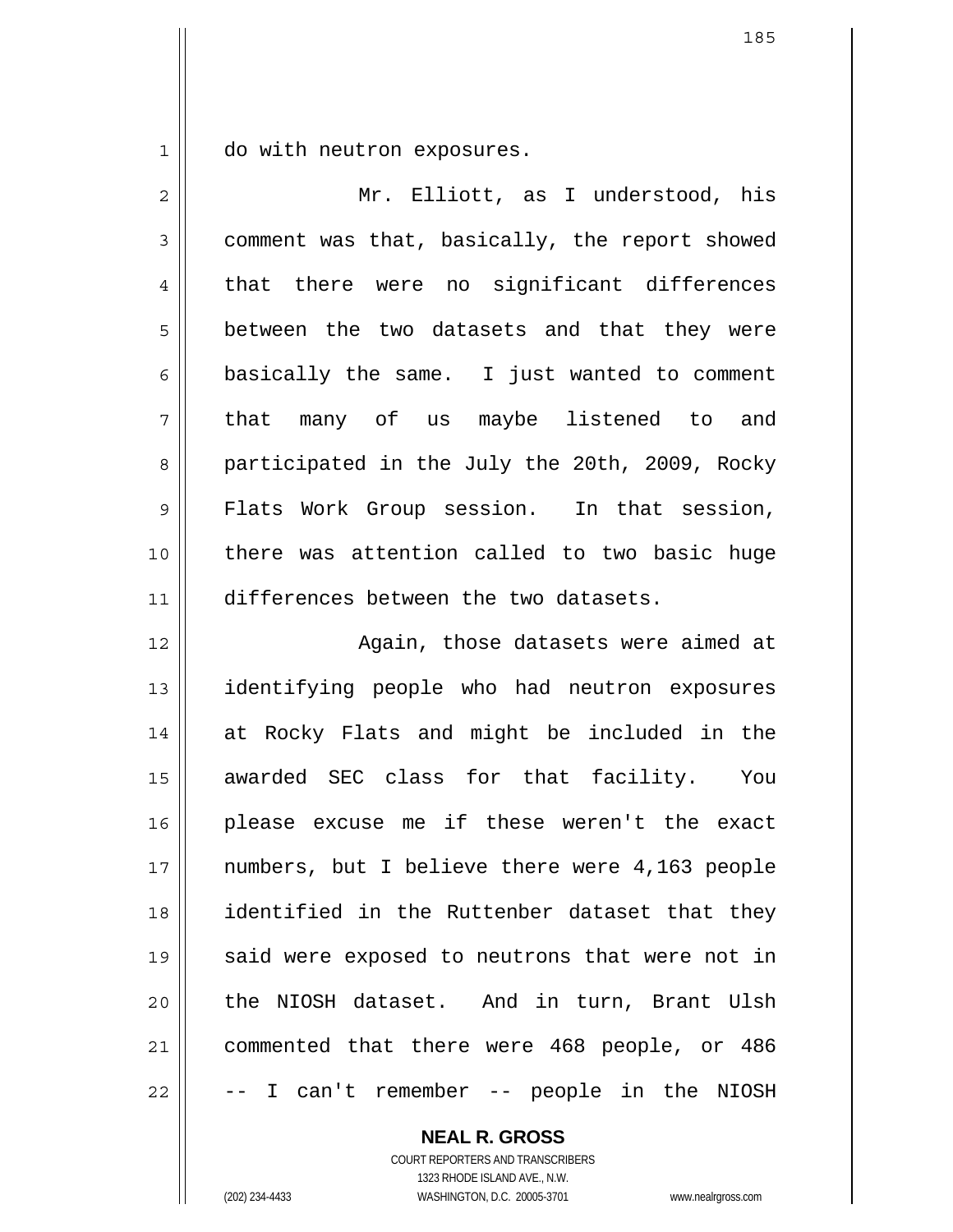1 2 dataset that were not found in the Ruttenber dataset.

3 4 5 6 7 8 9 SC&A's Arjun Makhijani commented that that 4,163 people were potentially eligible to be included in the SEC dataset, and I believe that is where it ended with the Work Group, that obviously more work was to be done to reconcile those really large discrepancies.

10 11 12 13 14 So, in light of that happening just four days ago, I must say I was very surprised to hear Mr. Elliott's characterization of that report. I just thought that should be noted for the public record.

Thank you very much.

16 17 18 19 20 21 CHAIRMAN ZIEMER: Thank you, Dan. I might mention -- and of course, Mark Griffon is here, the Chair of that work group, and he is aware of your comments as well, as is Dr. Makhijani, I believe. At least he is here at the meeting. Yes, he is here in the assembly.

I believe, Mark, when you report

**NEAL R. GROSS** COURT REPORTERS AND TRANSCRIBERS

15

22

1323 RHODE ISLAND AVE., N.W. (202) 234-4433 WASHINGTON, D.C. 20005-3701 www.nealrgross.com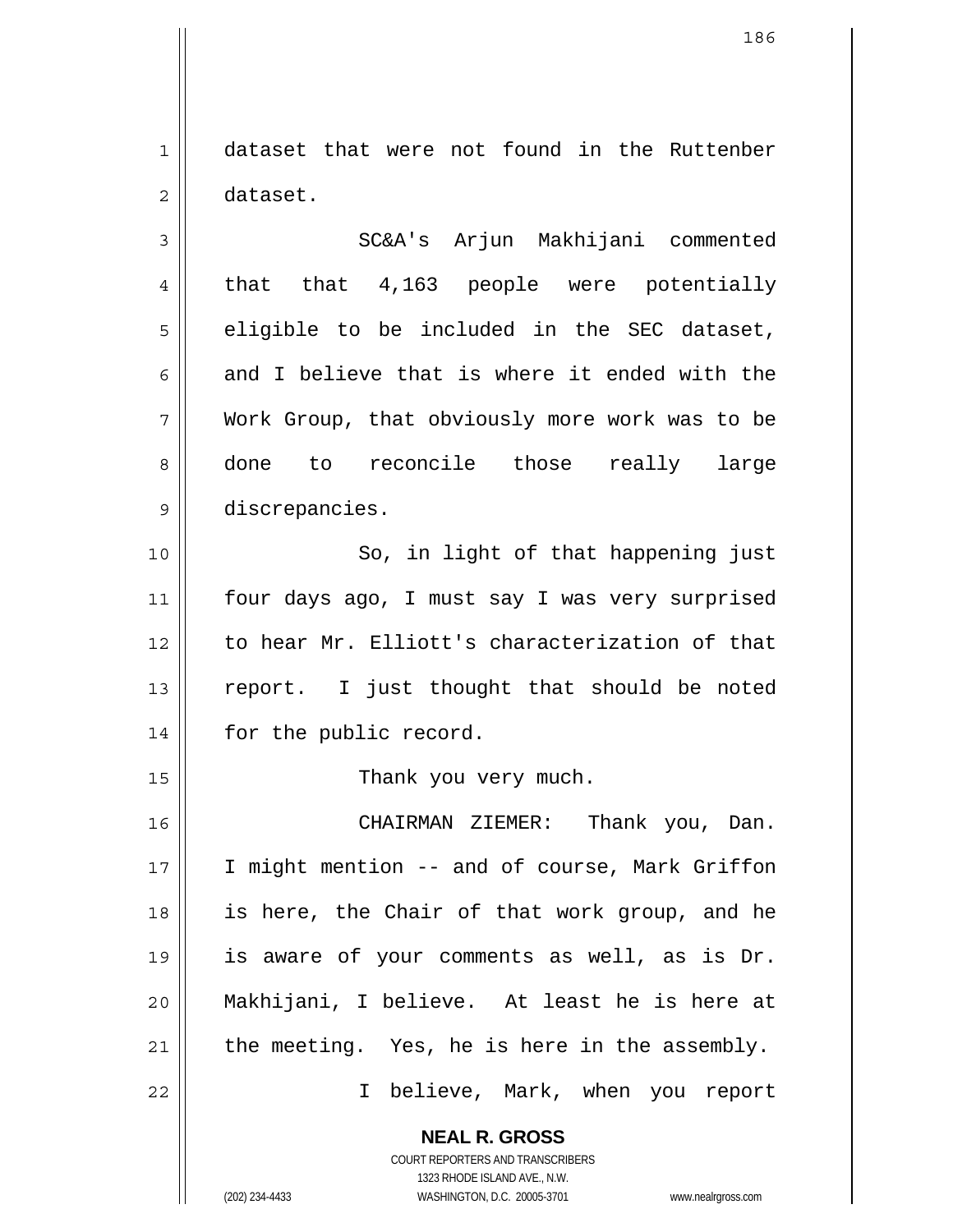**NEAL R. GROSS** COURT REPORTERS AND TRANSCRIBERS 1 2 3 4 5 6 7 8 9 10 11 12 13 14 15 16 17 18 19 20 21 22 out for the Work Group later this week, you may address this issue further. So thank you, Dan, for those comments. Is there anyone else on the line who wishes to address the assembly? (No response.) Apparently not. Let me again give opportunity to anyone here in the room with us tonight that wishes to make public comment. (No response.) A very quiet group tonight, and I'm not aware of any other folks that have called in to ask specifically, not for today. We will have some others on the line at the other public comment period. If not, then we are going to recess. We will reconvene tomorrow morning at what, at 8:30? Nine o'clock. You shouldn't have told me, I would have been here really early.

1323 RHODE ISLAND AVE., N.W.

(202) 234-4433 WASHINGTON, D.C. 20005-3701 www.nealrgross.com

187